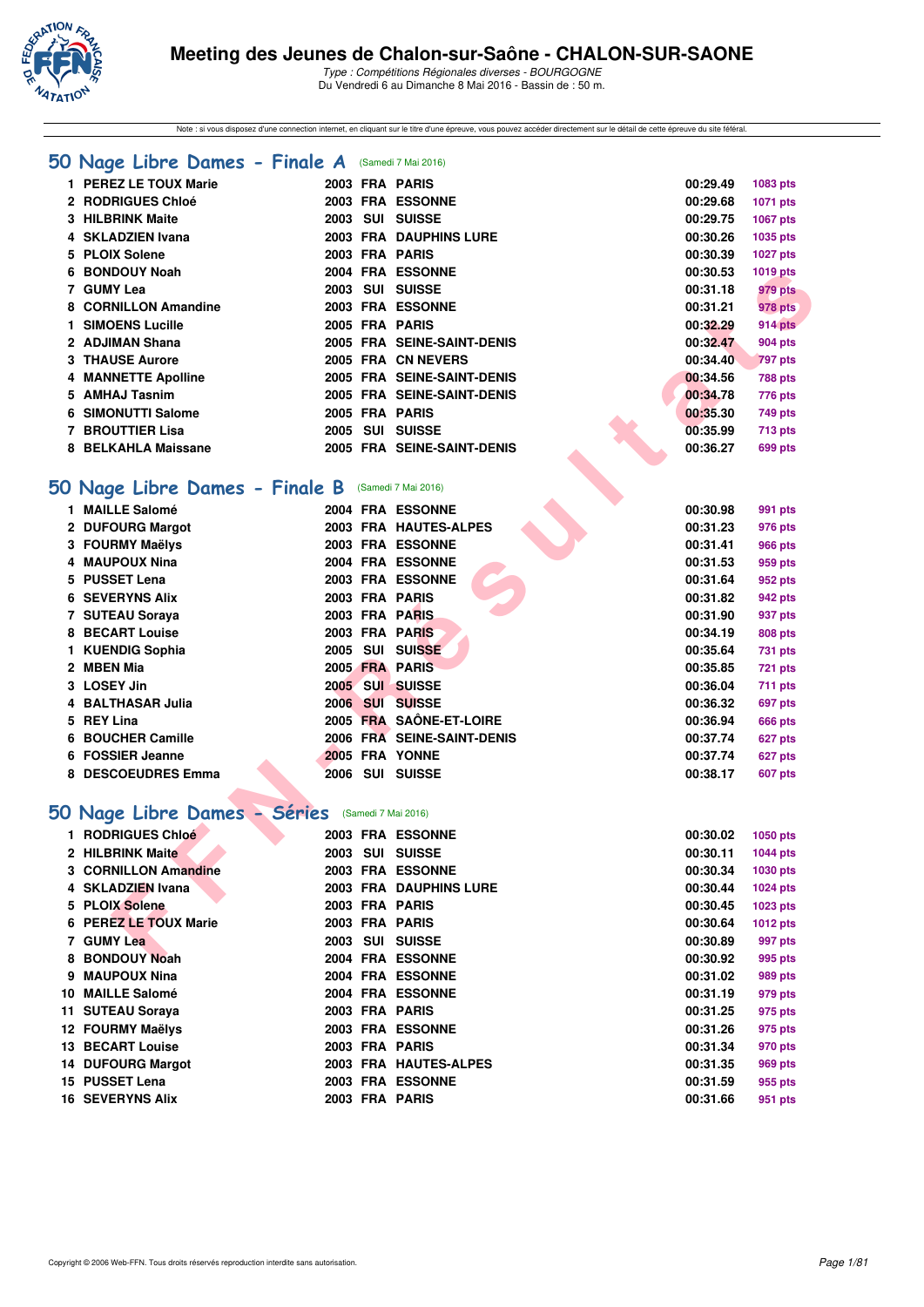

### **50 Nage Libre Dames - Séries (suite)**

|     | 17 DRAGANSKI Malena          |
|-----|------------------------------|
| 18  | <b>RHAIEM Lilee</b>          |
|     | 19 FLORENCEAU Maïline        |
|     | 20 ROUSSEAU Elsa             |
|     | 21 PORADA Chloe              |
|     | 21 GENOUD Chiara             |
|     | 23 LHEUREUX Eva              |
|     | 24 CARTERON Marie-Lou        |
|     | 25 SIMOENS Lucille           |
| 26  | <b>BALTHASAR Jessica</b>     |
|     | 27 SAIDI Hana                |
| 28  | <b>MATNI Imane</b>           |
|     | 29 FOURMY Marina             |
|     |                              |
|     | 30 ADJIMAN Shana             |
|     | 31 BIENVENU Victoria         |
|     | 32 REIS DE BASTOS Enola      |
|     | 33 MAHOUX Yumi               |
|     | 34 BUNJAK Katarina           |
|     | 35 ZANATTA Clara             |
|     | 36 HAZBRI Gofrane            |
|     | 37 COUDERT Lucile            |
|     | 38 WARTH Manon               |
|     | 39 MEYER Adéle               |
|     | 40 BEHAR Nina                |
|     | <b>41 MONTELLIMARD Lilou</b> |
|     | 42 ALLIEY Emma               |
|     | 43 BOUCHARD Cynthia          |
|     | <b>44 DEGOUMOIS Eline</b>    |
| 45  | <b>BURTIN Marilou</b>        |
|     | 46 BILLIEUX Julie            |
|     | 47 THAUSE Aurore             |
|     | <b>48 MANNETTE Apolline</b>  |
|     | 49 SINGER Zoe                |
|     | 50 GLAUDON Luna              |
|     |                              |
|     | 51 DUCROT Sara               |
|     | 52 ENJALBERT Juliette        |
|     | 53 MOUDURIER Gaelle          |
|     | 54 BROUTTIER Lisa            |
|     | 55 CHIFFELLE Ines            |
|     | 56 SIMONUTTI Salome          |
| 57  | <b>BELKAHLA Maissane</b>     |
| 58  | <b>DECOURS Océane</b>        |
| 59  | <b>AMHAJ Tasnim</b>          |
| 60  | <b>MBEN Mia</b>              |
| 61  | <b>BALTHASAR Julia</b>       |
| 62  | <b>LOSEY Jin</b>             |
| 63  | <b>HOUZE Jeanne</b>          |
| 64  | <b>KUENDIG Sophia</b>        |
| 65  | <b>BOUCHER Camille</b>       |
| 66  | <b>GAUTHE Anaïs</b>          |
| 67  | <b>DESMEULES Giulia</b>      |
|     | 68 FOSSIER Jeanne            |
|     | 69 REY Lina                  |
| 70. | DECOOLUDER EN                |

| 17 DRAGANSKI Malena          |  | 2003 SUI SUISSE                  | 00:31.79 | 943 pts        |
|------------------------------|--|----------------------------------|----------|----------------|
| <b>18 RHAIEM Lilee</b>       |  | 2003 FRA PARIS                   | 00:31.89 | 937 pts        |
| <b>19 FLORENCEAU Maïline</b> |  | 2004 FRA HAUTES-ALPES            | 00:31.98 | 932 pts        |
| 20 ROUSSEAU Elsa             |  | 2003 FRA ESSONNE                 | 00:32.11 | 925 pts        |
| 21 PORADA Chloe              |  | 2003 FRA NIÈVRE                  | 00:32.21 | 919 pts        |
| 21 GENOUD Chiara             |  | 2004 SUI SUISSE                  | 00:32.21 | 919 pts        |
| 23 LHEUREUX Eva              |  | 2004 FRA NIÈVRE                  | 00:32.22 | 918 pts        |
| 24 CARTERON Marie-Lou        |  | <b>2003 FRA DAUPHINS LURE</b>    | 00:32.33 | 912 pts        |
| 25 SIMOENS Lucille           |  | 2005 FRA PARIS                   | 00:32.45 | 905 pts        |
| 26 BALTHASAR Jessica         |  | 2004 SUI SUISSE                  | 00:32.49 | <b>903 pts</b> |
| 27   SAÏDI Hana              |  | 2003 FRA PARIS                   | 00:32.56 | 899 pts        |
| 28 MATNI Imane               |  | 2003 SUI SUISSE                  | 00:32.69 | 891 pts        |
| 29 FOURMY Marina             |  | 2003 FRA ESSONNE                 | 00:32.70 | 891 pts        |
| 30 ADJIMAN Shana             |  | 2005 FRA SEINE-SAINT-DENIS       | 00:32.75 | 888 pts        |
| 31 BIENVENU Victoria         |  | 2004 FRA NIÈVRE                  | 00:32.83 | 883 pts        |
| 32 REIS DE BASTOS Enola      |  | 2003 FRA NIÈVRE                  | 00:32.96 | 876 pts        |
| 33 MAHOUX Yumi               |  | 2003 FRA NIÈVRE                  | 00:33.21 | <b>862 pts</b> |
| 34 BUNJAK Katarina           |  | 2003 SUI SUISSE                  | 00:33.23 | 861 pts        |
| 35 ZANATTA Clara             |  | 2004 FRA HAUTES-ALPES            | 00:33.33 | 855 pts        |
| 36 HAZBRI Gofrane            |  | 2003 FRA CN CHALON-SUR-SAONE     | 00:33.42 | 850 pts        |
| 37 COUDERT Lucile            |  | 2004 FRA AC BOULOGNE-BILLANCOURT | 00:33.61 | 840 pts        |
| 38 WARTH Manon               |  | 2003 SUI SUISSE                  | 00:33.72 |                |
| 39 MEYER Adéle               |  | 2003 FRA NIÈVRE                  |          | 834 pts        |
| 40 BEHAR Nina                |  | 2004 SUI SUISSE                  | 00:33.76 | 831 pts        |
| <b>41 MONTELLIMARD Lilou</b> |  | 2004 FRA ALPES-DE-PROVENCE       | 00:33.78 | 830 pts        |
|                              |  |                                  | 00:33.84 | 827 pts        |
| 42 ALLIEY Emma               |  | 2003 FRA HAUTES-ALPES            | 00:33.93 | <b>822 pts</b> |
| 43 BOUCHARD Cynthia          |  | 2003 FRA NIEVRE                  | 00:34.13 | 811 pts        |
| <b>44 DEGOUMOIS Eline</b>    |  | 2004 SUI SUISSE                  | 00:34.18 | 809 pts        |
| 45 BURTIN Marilou            |  | 2004 FRA CN BEAUNE               | 00:34.40 | 797 pts        |
| 46 BILLIEUX Julie            |  | 2004 SUI SUISSE                  | 00:34.58 | 787 pts        |
| <b>47 THAUSE Aurore</b>      |  | 2005 FRA CN NEVERS               | 00:34.60 | <b>786 pts</b> |
| <b>48 MANNETTE Apolline</b>  |  | 2005 FRA SEINE-SAINT-DENIS       | 00:34.95 | 767 pts        |
| <b>49 SINGER Zoe</b>         |  | 2003 SUI SUISSE                  | 00:35.04 | 763 pts        |
| 50 GLAUDON Luna              |  | 2003 FRA ALPES-DE-PROVENCE       | 00:35.15 | 757 pts        |
| 51 DUCROT Sara               |  | 2003 FRA HAUTES-ALPES            | 00:35.25 | 752 pts        |
| 52 ENJALBERT Juliette        |  | 2003 FRA AC ST-ETIENNE-METARE    | 00:35.32 | 748 pts        |
| 53 MOUDURIER Gaelle          |  | 2003 FRA NIÈVRE                  | 00:35.35 | 746 pts        |
| 54 BROUTTIER Lisa            |  | 2005 SUI SUISSE                  | 00:35.36 | 746 pts        |
| 55 CHIFFELLE Ines            |  | 2004 SUI SUISSE                  | 00:35.37 | 745 pts        |
| 56 SIMONUTTI Salome          |  | <b>2005 FRA PARIS</b>            | 00:35.40 | 744 pts        |
| 57 BELKAHLA Maissane         |  | 2005 FRA SEINE-SAINT-DENIS       | 00:35.68 | <b>729 pts</b> |
| 58 DECOURS Océane            |  | 2003 FRA CN CHALON-SUR-SAONE     | 00:35.76 | <b>725 pts</b> |
| 59 AMHAJ Tasnim              |  | 2005 FRA SEINE-SAINT-DENIS       | 00:35.81 | <b>723 pts</b> |
| 60 MBEN Mia                  |  | 2005 FRA PARIS                   | 00:35.96 | 715 pts        |
| 61 BALTHASAR Julia           |  | 2006 SUI SUISSE                  | 00:36.21 | 702 pts        |
| 62 LOSEY Jin                 |  | 2005 SUI SUISSE                  | 00:36.23 | 701 pts        |
| 63 HOUZE Jeanne              |  | 2004 FRA ALPES-DE-PROVENCE       | 00:36.25 | <b>700 pts</b> |
| 64 KUENDIG Sophia            |  | 2005 SUI SUISSE                  | 00:36.29 | 698 pts        |
| 65 BOUCHER Camille           |  | 2006 FRA SEINE-SAINT-DENIS       | 00:36.41 | 692 pts        |
| 66 GAUTHE Anaïs              |  | 2004 FRA CN NEVERS               | 00:36.46 | 690 pts        |
| 67 DESMEULES Giulia          |  | 2004 SUI SUISSE                  | 00:36.60 | 683 pts        |
| 68 FOSSIER Jeanne            |  | 2005 FRA YONNE                   | 00:36.69 | 678 pts        |
| 69 REY Lina                  |  | 2005 FRA SAÔNE-ET-LOIRE          | 00:36.83 | 671 pts        |
| 70 DESCOEUDRES Emma          |  | 2006 SUI SUISSE                  | 00:36.85 | <b>670 pts</b> |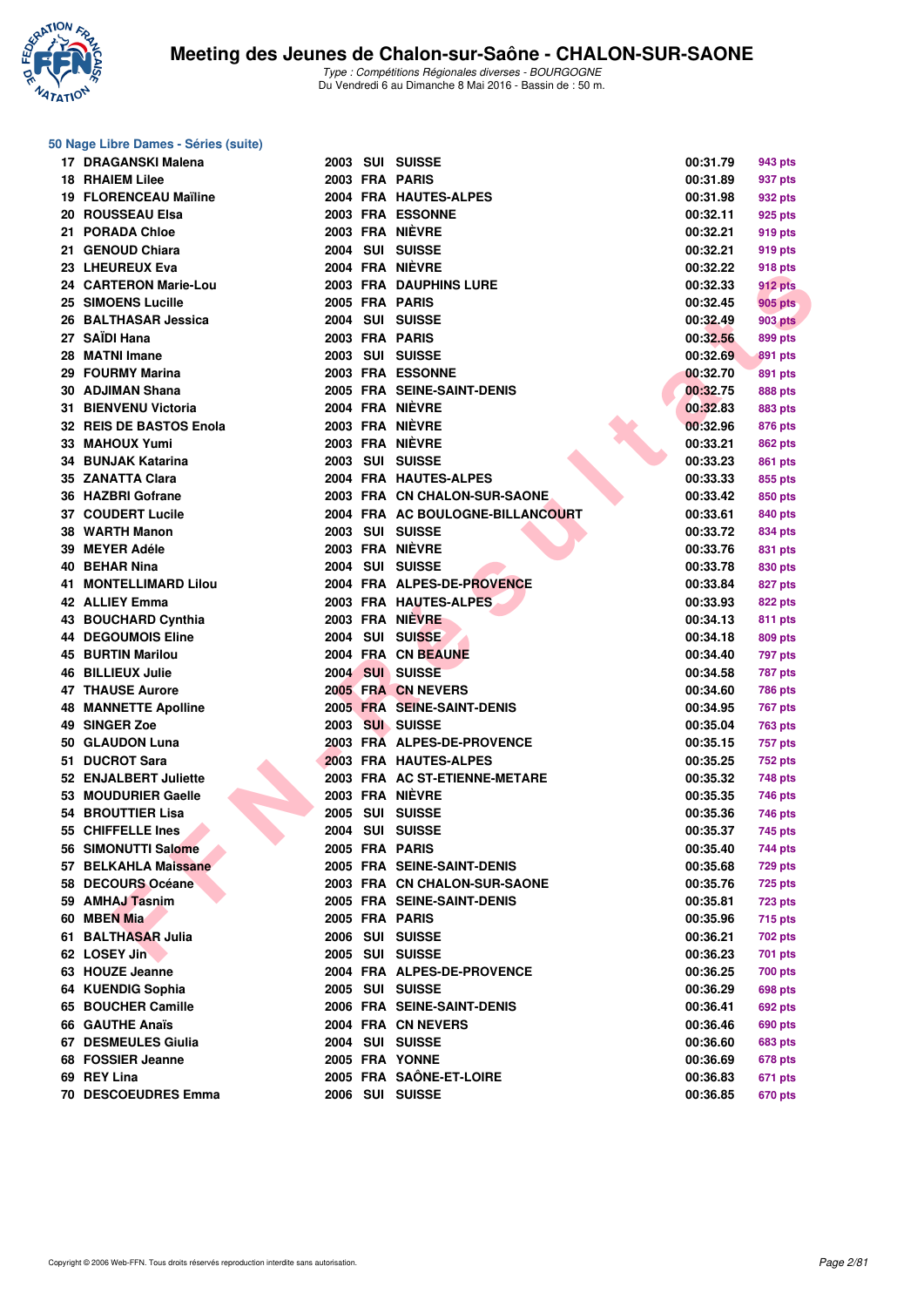

| 50 Nage Libre Dames - Séries (suite) |  |  |                                   |          |                |  |  |  |  |  |  |
|--------------------------------------|--|--|-----------------------------------|----------|----------------|--|--|--|--|--|--|
| 71 AVRIL Marie                       |  |  | 2004 FRA ALPES-DE-PROVENCE        | 00:36.88 | <b>669 pts</b> |  |  |  |  |  |  |
| <b>72 POUTRAIN Clara</b>             |  |  | 2004 FRA NIÈVRE                   | 00:36.89 | <b>668 pts</b> |  |  |  |  |  |  |
| 73 PELOIS Margaux                    |  |  | 2005 FRA YONNE                    | 00:37.04 | <b>661 pts</b> |  |  |  |  |  |  |
| 74 ANDRE Lucie                       |  |  | 2003 FRA HAUTES-ALPES             | 00:37.09 | 658 pts        |  |  |  |  |  |  |
| 75 TAN Chloe                         |  |  | 2005 FRA PARIS                    | 00:37.10 | 658 pts        |  |  |  |  |  |  |
| <b>76 SALGUES LAUVERJON Louise</b>   |  |  | 2005 FRA PARIS                    | 00:37.14 | 656 pts        |  |  |  |  |  |  |
| <b>77 DUNAM Ernestine</b>            |  |  | 2005 FRA YONNE                    | 00:37.17 | 655 pts        |  |  |  |  |  |  |
| 77 GAGNEBIN Malika                   |  |  | 2006 SUI SUISSE                   | 00:37.17 | 655 pts        |  |  |  |  |  |  |
| 79 DURAN Chiara                      |  |  | 2006 FRA SEINE-SAINT-DENIS        | 00:37.21 | <b>653 pts</b> |  |  |  |  |  |  |
| <b>80 THEBAULT Justine</b>           |  |  | 2004 FRA NAUTIQUE ENTENTE CHALONS | 00:37.23 | <b>652 pts</b> |  |  |  |  |  |  |
| 81 LEGRAND Calista                   |  |  | 2005 FRA NEPTUNE CLUB LISIEUX     | 00:37.34 | 646 pts        |  |  |  |  |  |  |
| 82 PEYTHIEU Justine                  |  |  | 2003 FRA HAUTES-ALPES             | 00:37.39 | <b>644 pts</b> |  |  |  |  |  |  |
| 83 GRANGE Camille                    |  |  | 2005 FRA PARIS                    | 00:37.57 | 635 pts        |  |  |  |  |  |  |
| <b>84 GARCIN Juliette</b>            |  |  | 2004 FRA HAUTES-ALPES             | 00:37.59 | <b>634 pts</b> |  |  |  |  |  |  |
| <b>84 BONAFE Maelys</b>              |  |  | 2005 FRA SAÔNE-ET-LOIRE           | 00:37.59 | <b>634 pts</b> |  |  |  |  |  |  |
| 86 KELKOULI Yasmine                  |  |  | 2005 ALG PARIS                    | 00:37.70 | <b>629 pts</b> |  |  |  |  |  |  |
| 87 VERNHET Alexandra                 |  |  | 2005 FRA PARIS                    | 00:38.02 | <b>614 pts</b> |  |  |  |  |  |  |
| 88 MERZÉ Aurore                      |  |  | 2005 FRA SAÖNE-ET-LOIRE           | 00:38.12 | <b>609 pts</b> |  |  |  |  |  |  |
| 89 POUTREL Elborg-Aline-Alexandra    |  |  | 2004 FRA CN CHALON-SUR-SAONE      | 00:38.20 | <b>605 pts</b> |  |  |  |  |  |  |
| 90 PHILIPPE Camille                  |  |  | 2004 FRA CN CHALON-SUR-SAONE      | 00:38.32 | <b>600 pts</b> |  |  |  |  |  |  |
| 91 ACHAINTRE Emilie                  |  |  | 2006 FRA SAÔNE-ET-LOIRE           | 00:38.35 | <b>598 pts</b> |  |  |  |  |  |  |
| 92 ICHOU Sarah                       |  |  | 2005 FRA SEINE-SAINT-DENIS        | 00:38.48 | 592 pts        |  |  |  |  |  |  |
| 93 CHAAR Dounia                      |  |  | 2005 FRA YONNE                    | 00:38.52 | 590 pts        |  |  |  |  |  |  |
| 94 MERCIER Marie-Lou                 |  |  | 2004 FRA NAUTIQUE ENTENTE CHÂLONS | 00:38.68 | 583 pts        |  |  |  |  |  |  |
| 95 MARECHAL Léa                      |  |  | 2006 FRA SAÔNE-ET-LOIRE           | 00:38.74 | <b>580 pts</b> |  |  |  |  |  |  |
| 96 CORTET Salomé                     |  |  | 2004 FRA US LA CHARITE NATATION   | 00:38.75 | <b>580 pts</b> |  |  |  |  |  |  |
| 97 VELICKOVIC Cassia                 |  |  | 2005 SUI SUISSE                   | 00:38.98 | <b>569 pts</b> |  |  |  |  |  |  |
| 98 COUZON Léa                        |  |  | 2005 FRA SAÔNE-ET-LOIRE           | 00:39.04 | <b>567 pts</b> |  |  |  |  |  |  |
| 99 CASTAGNA Lola                     |  |  | 2005 FRA SAÔNE-ET-LOIRE           | 00:39.35 | 553 pts        |  |  |  |  |  |  |
| 100 GASSO Sofia                      |  |  | 2005 SUI SUISSE                   | 00:39.49 | <b>546 pts</b> |  |  |  |  |  |  |
| 101 MOCARD Camille                   |  |  | 2005 FRA CN BEAUNE                | 00:39.58 | <b>542 pts</b> |  |  |  |  |  |  |
| 102 SUTTER Lia                       |  |  | 2005 SUI SUISSE                   | 00:39.60 | <b>541 pts</b> |  |  |  |  |  |  |
| 103 PIROUELLE Loan                   |  |  | 2005 FRA YONNE                    | 00:40.00 | <b>524 pts</b> |  |  |  |  |  |  |
| 104 MAKHLOUF Hanifa                  |  |  | 2005 FRA NAUTIQUE ENTENTE CHÂLONS | 00:40.27 | <b>512 pts</b> |  |  |  |  |  |  |
| 105 MARIANO Alessia                  |  |  | 2005 SUI SUISSE                   | 00:40.44 | <b>505 pts</b> |  |  |  |  |  |  |
| 106 PICCIRILLI Lisa                  |  |  | 2006 SUI SUISSE                   | 00:40.47 | <b>504 pts</b> |  |  |  |  |  |  |
| <b>107 MONTAGNE Marie</b>            |  |  | 2003 FRA AC ST-ETIENNE-METARE     | 00:40.68 | 495 pts        |  |  |  |  |  |  |
| 108 LAHANQUE Manon                   |  |  | 2005 FRA NAUTIQUE ENTENTE CHÂLONS | 00:40.69 | 494 pts        |  |  |  |  |  |  |
| 109 DEVELET Rayana                   |  |  | 2005 FRA SAÔNE-ET-LOIRE           | 00:40.78 | 490 pts        |  |  |  |  |  |  |
| 110 ZAPPELLI Camille                 |  |  | 2006 SUI SUISSE                   | 00:40.79 | 490 pts        |  |  |  |  |  |  |
| 111 LE BAIL Manon                    |  |  | 2004 FRA CN BEAUNE                | 00:40.97 | 482 pts        |  |  |  |  |  |  |
| 112 MAKARIC-PAVLOVIC Anika           |  |  | 2006 SUI SUISSE                   | 00:40.99 | 482 pts        |  |  |  |  |  |  |
| 113 MAHE-TAHOR Ines                  |  |  | 2006 FRA SEINE-SAINT-DENIS        | 00:41.06 | 479 pts        |  |  |  |  |  |  |
| 114 MARTIN Emma                      |  |  | 2007 FRA NEPTUNE CLUB LISIEUX     | 00:41.34 | 467 pts        |  |  |  |  |  |  |
| 115 SANCHEZ Romane                   |  |  | 2006 FRA YONNE                    | 00:41.36 | <b>466 pts</b> |  |  |  |  |  |  |
| 116 MERSCH Alicia                    |  |  | 2005 FRA NEPTUNE CLUB LISIEUX     | 00:41.46 | 462 pts        |  |  |  |  |  |  |
| 117 ZIELINSKI Clara                  |  |  | 2006 FRA YONNE                    | 00:42.07 | 437 pts        |  |  |  |  |  |  |
| 118 BAILLY Camille                   |  |  | 2006 FRA MONTCEAU ON              | 00:42.12 | 435 pts        |  |  |  |  |  |  |
| 119 BAILLY Olivia                    |  |  | 2006 FRA NEPTUNE CLUB LISIEUX     | 00:42.39 | 425 pts        |  |  |  |  |  |  |
| 120 DEGRANGE Carla                   |  |  | 2005 FRA MONTCEAU ON              | 00:42.73 | 411 pts        |  |  |  |  |  |  |
| 121 MATTHEY Thea                     |  |  | 2006 SUI SUISSE                   | 00:42.97 | <b>402 pts</b> |  |  |  |  |  |  |
| <b>122 GAUTHIER Marie-Emerence</b>   |  |  | 2006 FRA SAÔNE-ET-LOIRE           | 00:43.01 | 401 pts        |  |  |  |  |  |  |
| 123 BOUILLOT Oceane                  |  |  | 2005 FRA MONTCEAU ON              | 00:43.07 | <b>398 pts</b> |  |  |  |  |  |  |
| 124 HERITIER Misha                   |  |  | 2005 SUI SUISSE                   | 00:43.08 | <b>398 pts</b> |  |  |  |  |  |  |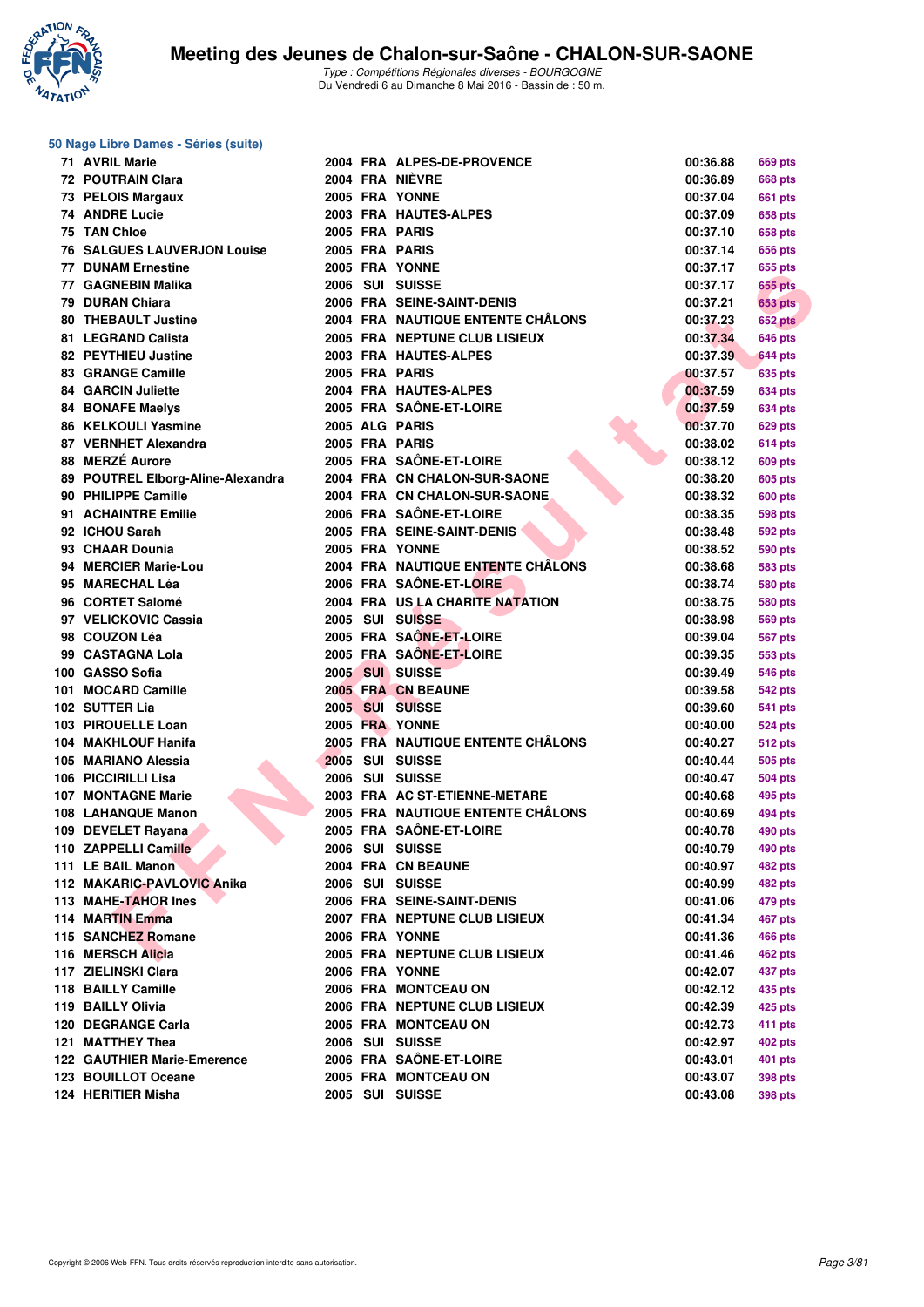

### **50 Nage Libre Dames - Séries (suite)**

| 125 BONNOT Anaïs                                      |  | 2003 FRA CN CHALON-SUR-SAONE                            |              | 00:43.18                                   | 394 pts                                                |
|-------------------------------------------------------|--|---------------------------------------------------------|--------------|--------------------------------------------|--------------------------------------------------------|
| <b>126 HARDTKE Astrid</b>                             |  | 2005 SUI SUISSE                                         |              | 00:43.23                                   | 392 pts                                                |
| 127 PRESTAT Mathilde                                  |  | 2006 FRA YONNE                                          |              | 00:43.34                                   | 388 pts                                                |
| 128 BRON Helene                                       |  | 2005 SUI SUISSE                                         |              | 00:43.47                                   | <b>383 pts</b>                                         |
| 129 JOLIMET Enza                                      |  | 2006 FRA YONNE                                          |              | 00:44.08                                   | 361 pts                                                |
| 130 MALATESTA Luna                                    |  | 2006 SUI SUISSE                                         |              | 00:44.15                                   | 358 pts                                                |
| 131 BENEDETTI Camille                                 |  | 2006 FRA CN BEAUNE                                      |              | 00:44.16                                   | 358 pts                                                |
| 132 EL KARAFI Lisia                                   |  | 2005 FRA MONTCEAU ON                                    |              | 00:44.24                                   | <b>355 pts</b>                                         |
| 133 DEFRANCE Tiphanie                                 |  | 2007 FRA US LA CHARITE NATATION                         |              | 00:44.49                                   | <b>346 pts</b>                                         |
| 134 PRISINZANO Fiona                                  |  | 2004 FRA US LA CHARITE NATATION                         |              | 00:44.52                                   | <b>345 pts</b>                                         |
| 135 GUILLAUME-SAGE Baya                               |  | 2006 FRA CN CHALON-SUR-SAONE                            |              | 00:44.85                                   | 334 pts                                                |
| 136 LEGER Jeanne<br>137 WONKAM Suzanne                |  | 2005 FRA CN CHALON-SUR-SAONE<br>2006 FRA SAÖNE-ET-LOIRE |              | 00:45.46                                   | <b>313 pts</b>                                         |
| <b>138 DROUSIE GARNOY Coline</b>                      |  | 2006 FRA YONNE                                          |              | 00:46.13<br>00:47.34                       | <b>290 pts</b>                                         |
| 139 GILOT Manon                                       |  | 2006 FRA CN CHALON-SUR-SAONE                            |              | 00:47.83                                   | 253 pts<br>238 pts                                     |
| 140 DUPUY Paloma                                      |  | 2007 FRA CN CHALON-SUR-SAONE                            |              | 00:48.94                                   | <b>206 pts</b>                                         |
| 141 CORNUCHE Manon                                    |  | 2005 FRA YONNE                                          |              | 00:49.58                                   | 189 pts                                                |
| 142 ROUSSEAU Angele                                   |  | 2006 FRA YONNE                                          |              | 00:50.25                                   | 172 pts                                                |
| 143 QABIL Marwa                                       |  | 2005 ITA CN CHALON-SUR-SAONE                            |              | 00:52.60                                   | 118 pts                                                |
| <b>144 MARECHAL Ninon</b>                             |  | 2007 FRA CN CHALON-SUR-SAONE                            |              | 00:59.42                                   | 19 pts                                                 |
| --- SAINT SAENS Coline                                |  | 2004 FRA NAUTIQUE ENTENTE CHALONS                       |              | <b>DSQ Da</b>                              |                                                        |
| --- BINGUE SIDIBE Lena                                |  | 2006 FRA SEINE-SAINT-DENIS                              |              | <b>DNS</b>                                 |                                                        |
| --- PECORARO Chiara                                   |  | 2005 SUI SUISSE                                         |              | <b>DNS</b> dec                             |                                                        |
| --- PERSOZ Charlene                                   |  | 2004 SUI SUISSE                                         |              | <b>DNS dec</b>                             |                                                        |
| --- DANESE Marie                                      |  | 2003 SUI SUISSE                                         |              | <b>DNS dec</b>                             |                                                        |
| --- PEYSSONNEL Emma                                   |  | 2005 FRA SEINE-SAINT-DENIS                              |              | <b>DNS Nd</b>                              |                                                        |
| --- HAMADACHE Inaya                                   |  | 2005 FRA SEINE-SAINT-DENIS                              |              | <b>DNS Nd</b>                              |                                                        |
|                                                       |  |                                                         |              |                                            |                                                        |
| 100 Nage Libre Dames - Finale A (Dimanche 8 Mai 2016) |  |                                                         |              |                                            |                                                        |
| 1 RODRIGUES Chloé                                     |  | 2003 FRA ESSONNE                                        |              | 01:04.21                                   | 1053 pts                                               |
| 2 PEREZ LE TOUX Marie                                 |  | 2003 FRA PARIS                                          | 50 m: 31.21  | 01:05.08                                   | $(31.21)$ 100 m : 1:04.21 $(33.00)$<br><b>1027 pts</b> |
|                                                       |  |                                                         |              | 50 m: 31.25 (31.25) 100 m: 1:05.08 (33.83) |                                                        |
| 3 SUTEAU Soraya                                       |  | 2003 FRA PARIS                                          |              | 01:05.69                                   | 1009 pts                                               |
| 4 ARGOUARCH Maiwenn                                   |  | 2003 FRA ESSONNE                                        | 50 m: 31.50  | 01:05.79                                   | $(31.50)$ 100 m : 1:05.69 $(34.19)$<br>1006 pts        |
|                                                       |  |                                                         | 50 m : 31.69 |                                            | $(31.69)$ 100 m : 1:05.79 $(34.10)$                    |
| 5 GUMY Lea                                            |  | 2003 SUI SUISSE                                         |              | 01:06.32                                   | 991 pts                                                |
| 6 SKLADZIEN Ivana                                     |  | 2003 FRA DAUPHINS LURE                                  | 50 m: 32.22  | 01:06.86                                   | $(32.22)$ 100 m : 1:06.32 $(34.10)$<br>975 pts         |
|                                                       |  |                                                         | 50 m : 31.89 |                                            | $(31.89)$ 100 m : 1:06.86 $(34.97)$                    |
| 7 PLOIX Solene                                        |  | 2003 FRA PARIS                                          | 50 m: 32.69  | 01:08.21                                   | 936 pts<br>$(32.69)$ 100 m : 1:08.21 $(35.52)$         |
| 8 BONDOUY Noah                                        |  | 2004 FRA ESSONNE                                        |              | 01:08.82                                   | 919 pts                                                |
|                                                       |  |                                                         | 50 m : 32.30 |                                            | $(32.30)$ 100 m : 1:08.82 $(36.52)$                    |
| 1 ADJIMAN Shana                                       |  | 2005 FRA SEINE-SAINT-DENIS                              | 50 m : 36.76 | 01:16.13                                   | <b>724 pts</b><br>$(36.76)$ 100 m : 1:16.13 $(39.37)$  |
| 2 VISGUEIRO Julia                                     |  | 2005 FRA SEINE-SAINT-DENIS                              |              | 01:17.86                                   | <b>682 pts</b>                                         |
| 3 MANNETTE Apolline                                   |  | 2005 FRA SEINE-SAINT-DENIS                              | 50 m : 37.99 | 01:17.89                                   | (37.99) 100 m: 1:17.86 (39.87)<br><b>681 pts</b>       |
|                                                       |  |                                                         |              | 50 m: 37.75 (37.75) 100 m: 1:17.89 (40.14) |                                                        |

## **[100 Nage Libre Dames - Finale A](http://www.ffnatation.fr/webffn/resultats.php?idact=nat&go=epr&idcpt=38881&idepr=2)** (Dimanche 8 Mai 2016)

| 1 RODRIGUES Chloé     |  | 2003 FRA ESSONNE           |              | 01:04.21                                            | 1053 pts       |  |
|-----------------------|--|----------------------------|--------------|-----------------------------------------------------|----------------|--|
|                       |  |                            |              | 50 m: 31.21 (31.21) 100 m: 1:04.21 (33.             |                |  |
| 2 PEREZ LE TOUX Marie |  | 2003 FRA PARIS             |              | 01:05.08<br>50 m: 31.25 (31.25) 100 m: 1:05.08 (33. | 1027 pts       |  |
| 3 SUTEAU Soraya       |  | 2003 FRA PARIS             |              | 01:05.69 1009 pts                                   |                |  |
|                       |  |                            |              | 50 m: 31.50 (31.50) 100 m: 1:05.69 (34.             |                |  |
| 4 ARGOUARCH Maiwenn   |  | 2003 FRA ESSONNE           |              | 01:05.79 1006 pts                                   |                |  |
|                       |  |                            | 50 m: 31.69  | $(31.69)$ 100 m : 1:05.79 (34.                      |                |  |
| 5 GUMY Lea            |  | 2003 SUI SUISSE            |              | 01:06.32                                            | 991 pts        |  |
|                       |  |                            |              | 50 m : 32.22 (32.22) 100 m : 1:06.32 (34.           |                |  |
| 6 SKLADZIEN Ivana     |  | 2003 FRA DAUPHINS LURE     |              | 01:06.86                                            | 975 pts        |  |
|                       |  |                            |              | 50 m : 31.89 (31.89) 100 m : 1:06.86 (34.           |                |  |
| 7 PLOIX Solene        |  | 2003 FRA PARIS             |              | 01:08.21                                            | 936 pts        |  |
| 8 BONDOUY Noah        |  | 2004 FRA ESSONNE           | 50 m : 32.69 | $(32.69)$ 100 m : 1:08.21 (35.<br>01:08.82          |                |  |
|                       |  |                            |              | 50 m : 32.30 (32.30) 100 m : 1:08.82 (36.           | 919 pts        |  |
| 1 ADJIMAN Shana       |  | 2005 FRA SEINE-SAINT-DENIS |              | 01:16.13 724 pts                                    |                |  |
|                       |  |                            | 50 m : 36.76 | $(36.76)$ 100 m : 1:16.13 (39.                      |                |  |
| 2 VISGUEIRO Julia     |  | 2005 FRA SEINE-SAINT-DENIS |              | 01:17.86                                            | <b>682 pts</b> |  |
|                       |  |                            |              | 50 m: 37.99 (37.99) 100 m: 1:17.86 (39.             |                |  |
| 3 MANNETTE Apolline   |  | 2005 FRA SEINE-SAINT-DENIS |              | 01:17.89                                            | 681 pts        |  |
|                       |  |                            |              | 50 m: 37.75 (37.75) 100 m: 1:17.89 (40.             |                |  |
| 4 THAUSE Aurore       |  | 2005 FRA CN NEVERS         |              | 01:18.62                                            | <b>663 pts</b> |  |
|                       |  |                            | 50 m : 38.10 | $(38.10)$ 100 m : 1:18.62 (40.                      |                |  |
| 5 AMHAJ Tasnim        |  | 2005 FRA SEINE-SAINT-DENIS | 50 m : 37.89 | 01:18.63                                            | 663 pts        |  |
| 6 BELKAHLA Maissane   |  | 2005 FRA SEINE-SAINT-DENIS |              | $(37.89)$ 100 m : 1:18.63 (40.<br>01:21.26          | 602 pts        |  |
|                       |  |                            | 50 m: 39.33  | $(39.33)$ 100 m : 1:21.26 (41.                      |                |  |
| 7 HAMADACHE Inaya     |  | 2005 FRA SEINE-SAINT-DENIS |              | 01:25.33                                            | <b>512 pts</b> |  |
|                       |  |                            | 50 m: 39.93  | (39.93) 100 m: 1:25.33 (45.                         |                |  |
| --- PEYSSONNEL Emma   |  | 2005 FRA SEINE-SAINT-DENIS |              | <b>DSQ Da</b>                                       |                |  |
|                       |  |                            |              |                                                     |                |  |

|              | 50 m: 31.21  | $(31.21)$ 100 m :              | $1:04.21$ $(33.00)$ |         |
|--------------|--------------|--------------------------------|---------------------|---------|
|              |              | 01:05.08                       | 1027 pts            |         |
|              | 50 m : 31.25 | $(31.25)$ 100 m :              | 1:05.08 (33.83)     |         |
|              |              | 01:05.69                       | $1009$ pts          |         |
| 50 m: 31.50  |              | $(31.50)$ 100 m :              | 1:05.69 (34.19)     |         |
|              |              | 01:05.79                       | 1006 pts            |         |
|              | 50 m : 31.69 | $(31.69) 100 m$ :              | $1:05.79$ $(34.10)$ |         |
|              |              | 01:06.32                       | 991 pts             |         |
| 50 m: 32.22  |              | $(32.22)$ 100 m :              | $1:06.32$ $(34.10)$ |         |
|              |              | 01:06.86                       |                     | 975 pts |
| 50 m: 31.89  |              | $(31.89) 100 m$ :              | 1:06.86 (34.97)     |         |
|              |              | 01:08.21                       | 936 pts             |         |
| 50 m : 32.69 |              | $(32.69)$ 100 m :              | 1:08.21 (35.52)     |         |
|              |              | 01:08.82                       | 919 pts             |         |
| 50 m : 32.30 |              | $(32.30)$ 100 m :              | 1:08.82 (36.52)     |         |
|              |              | 01:16.13                       | 724 pts             |         |
| 50 m : 36.76 |              | $(36.76)$ 100 m :              | $1:16.13$ (39.37)   |         |
|              |              | 01:17.86                       | 682 pts             |         |
| 50 m: 37.99  |              | $(37.99) 100 m$ :              | 1:17.86 (39.87)     |         |
|              |              | 01:17.89                       | 681 pts             |         |
|              | 50 m: 37.75  | $(37.75)$ 100 m :              | $1:17.89$ $(40.14)$ |         |
|              |              | 01:18.62                       | 663 pts             |         |
|              | 50 m: 38.10  | $(38.10) 100 m$ :              | $1:18.62$ $(40.52)$ |         |
|              |              | 01:18.63                       | 663 pts             |         |
|              | 50 m : 37.89 | $(37.89)$ 100 m :              | $1:18.63$ $(40.74)$ |         |
|              |              | 01:21.26                       |                     | 602 pts |
|              | 50 m: 39.33  | $(39.33) 100 m$ :              | 1:21.26 (41.93)     |         |
|              |              | 01:25.33                       | 512 pts             |         |
|              | 50 m : 39.93 | (39.93) 100 m: 1:25.33 (45.40) |                     |         |
|              |              |                                |                     |         |

### **[100 Nage Libre Dames - Finale B](http://www.ffnatation.fr/webffn/resultats.php?idact=nat&go=epr&idcpt=38881&idepr=2)** (Dimanche 8 Mai 2016)

**1 ROUSSEAU Elsa 2003 FRA ESSONNE 01:06.94 973 pts** 50 m : 33.10 (33.10) 100 m : 1:06.94 (33.84)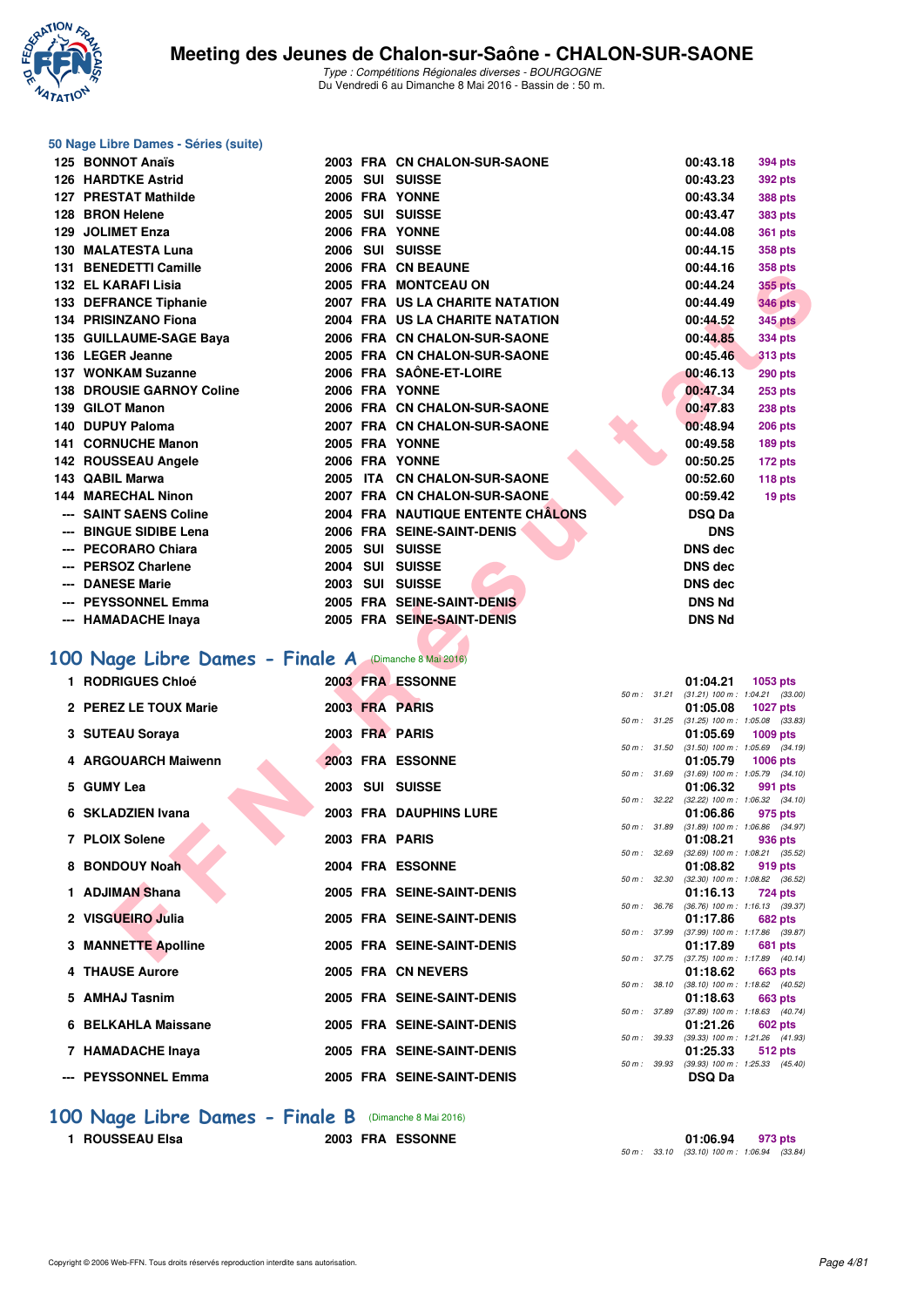

# **100 Nage Libre Dames - Finale B (suite)**

| 2 MOREL Eléonore                  |  | <b>2004 FRA SAÔNE-ET-LOIRE</b> |                        | 01:08.20<br>936 pts                                              |
|-----------------------------------|--|--------------------------------|------------------------|------------------------------------------------------------------|
|                                   |  |                                | 50 m: 32.93            | $(32.93)$ 100 m : 1:08.20 (35.                                   |
| 3 DRAGANSKI Malena                |  | 2003 SUI SUISSE                |                        | 01:08.80<br>919 pts<br>50 m : 32.95 (32.95) 100 m : 1:08.80 (35. |
| 4 FOURMY Maëlys                   |  | 2003 FRA ESSONNE               |                        | 01:09.13<br>910 pts                                              |
|                                   |  |                                |                        | 50 m: 33.37 (33.37) 100 m: 1:09.13 (35.                          |
| 5 FOURMY Marina                   |  | 2003 FRA ESSONNE               |                        | 01:09.38 903 pts                                                 |
|                                   |  |                                |                        | 50 m: 33.47 (33.47) 100 m: 1:09.38 (35.                          |
| 6 LHEUREUX Eva                    |  | 2004 FRA NIÈVRE                |                        | 01:09.61 897 pts                                                 |
|                                   |  |                                |                        | 50 m: 33.82 (33.82) 100 m: 1:09.61 (35.                          |
| 7 MAUPOUX Nina                    |  | 2004 FRA ESSONNE               |                        | 01:09.64 896 pts                                                 |
|                                   |  |                                |                        | 50 m : 33.46 (33.46) 100 m : 1:09.64 (36.                        |
| 8 PUSSET Lena                     |  | 2003 FRA ESSONNE               |                        | 01:09.66 895 pts                                                 |
|                                   |  |                                |                        | 50 m: 33.49 (33.49) 100 m: 1:09.66 (36.                          |
| 1 BOUCHER Camille                 |  | 2006 FRA SEINE-SAINT-DENIS     |                        | 01:20.84 611 pts                                                 |
|                                   |  |                                |                        | 50 m: 39.20 (39.20) 100 m: 1:20.84 (41.                          |
| 2 DURAN Chiara                    |  | 2006 FRA SEINE-SAINT-DENIS     |                        | 01:22.17<br>581 pts                                              |
|                                   |  |                                |                        | 50 m: 40.50 (40.50) 100 m: 1:22.17 (41.                          |
| 3 MBEN Mia                        |  | 2005 FRA PARIS                 |                        | 01:22.40<br>576 pts                                              |
| 4 BALTHASAR Julia                 |  | 2006 SUI SUISSE                | 50 m: 39.81            | $(39.81)$ 100 m : 1:22.40 (42.<br>01:23.04                       |
|                                   |  |                                | $50 \text{ m}$ : 39.29 | 562 pts<br>$(39.29)$ 100 m : 1:23.04 (43.                        |
| 5 FOSSIER Jeanne                  |  | 2005 FRA YONNE                 |                        | 01:23.05 562 pts                                                 |
|                                   |  |                                |                        | 50 m: 41.92 (41.92) 100 m: 1:23.05 (41.                          |
| <b>6 SALGUES LAUVERJON Louise</b> |  | <b>2005 FRA PARIS</b>          |                        | 01:23.27<br>557 pts                                              |
|                                   |  |                                | 50 m: 39.76            | $(39.76)$ 100 m : 1:23.27 (43.                                   |
| 7 LOSEY Jin                       |  | 2005 SUI SUISSE                |                        | 01:24.06<br>539 pts                                              |
|                                   |  |                                | $50 m$ : $39.19$       | $(39.19)$ 100 m : 1:24.06 $(44.1)$                               |
| 8 DUNAM Ernestine                 |  | 2005 FRA YONNE                 |                        | 01:27.93<br>459 pts                                              |
|                                   |  |                                |                        |                                                                  |

## **[100 Nage Libre Dames - Séries](http://www.ffnatation.fr/webffn/resultats.php?idact=nat&go=epr&idcpt=38881&idepr=2)** (Dimanche 8 Mai 2016)

| -IIEUNEUA EVA                                                           |  | ZUVT FRA INEVRE               |              |                  | 01. UJ. U I                                            | <b>OSI</b> PIS  |  |
|-------------------------------------------------------------------------|--|-------------------------------|--------------|------------------|--------------------------------------------------------|-----------------|--|
| 7 MAUPOUX Nina                                                          |  | <b>2004 FRA ESSONNE</b>       |              |                  | 50 m: 33.82 (33.82) 100 m: 1:09.61 (35.79)<br>01:09.64 | 896 pts         |  |
| 8 PUSSET Lena                                                           |  | <b>2003 FRA ESSONNE</b>       |              | 50 m : 33.46     | $(33.46)$ 100 m : 1:09.64 $(36.18)$<br>01:09.66        | 895 pts         |  |
| 1 BOUCHER Camille                                                       |  | 2006 FRA SEINE-SAINT-DENIS    | 50 m : 33.49 |                  | $(33.49)$ 100 m : 1:09.66 $(36.17)$<br>01:20.84        | 611 pts         |  |
|                                                                         |  |                               | 50 m : 39.20 |                  | (39.20) 100 m: 1:20.84 (41.64)                         |                 |  |
| 2 DURAN Chiara                                                          |  | 2006 FRA SEINE-SAINT-DENIS    |              | $50 m$ : $40.50$ | 01:22.17<br>$(40.50)$ 100 m : 1:22.17 $(41.67)$        | 581 pts         |  |
| 3 MBEN Mia                                                              |  | 2005 FRA PARIS                |              | 50 m: 39.81      | 01:22.40<br>$(39.81)$ 100 m : 1:22.40 $(42.59)$        | 576 pts         |  |
| 4 BALTHASAR Julia                                                       |  | 2006 SUI SUISSE               |              |                  | 01:23.04                                               | 562 pts         |  |
| 5 FOSSIER Jeanne                                                        |  | 2005 FRA YONNE                | 50 m: 39.29  |                  | (39.29) 100 m: 1:23.04 (43.75)<br>01:23.05             | 562 pts         |  |
| <b>6 SALGUES LAUVERJON Louise</b>                                       |  | 2005 FRA PARIS                |              |                  | 50 m: 41.92 (41.92) 100 m: 1:23.05 (41.13)<br>01:23.27 | 557 pts         |  |
| 7 LOSEY Jin                                                             |  | 2005 SUI SUISSE               |              |                  | 50 m: 39.76 (39.76) 100 m: 1:23.27 (43.51)<br>01:24.06 | 539 pts         |  |
|                                                                         |  |                               |              | 50 m : 39.19     | $(39.19)$ 100 m : 1:24.06 $(44.87)$                    |                 |  |
| 8 DUNAM Ernestine                                                       |  | 2005 FRA YONNE                |              | 50 m : 41.24     | 01:27.93<br>(41.24) 100 m: 1:27.93 (46.69)             | 459 pts         |  |
|                                                                         |  |                               |              |                  |                                                        |                 |  |
| 00 Nage Libre Dames - Séries (Dimanche 8 Mai 2016)<br>1 RODRIGUES Chloé |  | 2003 FRA ESSONNE              |              |                  | 01:04.88                                               |                 |  |
|                                                                         |  |                               |              |                  | 50 m: 31.50 (31.50) 100 m: 1:04.88 (33.38)             | 1033 pts        |  |
| 2 ARGOUARCH Maiwenn                                                     |  | 2003 FRA ESSONNE              |              |                  | 01:05.59<br>50 m: 31.47 (31.47) 100 m: 1:05.59 (34.12) | <b>1012 pts</b> |  |
| 3 HILBRINK Maite                                                        |  | 2003 SUI SUISSE               |              |                  | 01:05.76                                               | <b>1007 pts</b> |  |
| 4 SKLADZIEN Ivana                                                       |  | <b>2003 FRA DAUPHINS LURE</b> | 50 m: 31.74  |                  | (31.74) 100 m: 1:05.76 (34.02)<br>01:06.59             | 983 pts         |  |
| 5 PEREZ LE TOUX Marie                                                   |  | 2003 FRA PARIS                | 50 m : 31.88 |                  | $(31.88)$ 100 m : 1:06.59 $(34.71)$                    |                 |  |
|                                                                         |  |                               | 50 m : 32.50 |                  | 01:07.01<br>$(32.50)$ 100 m : 1:07.01 $(34.51)$        | 971 pts         |  |
| 6 GUMY Lea                                                              |  | 2003 SUI SUISSE               |              | 50 m : 32.59     | 01:07.29<br>(32.59) 100 m: 1:07.29 (34.70)             | 963 pts         |  |
| 7 BONDOUY Noah                                                          |  | <b>2004 FRA ESSONNE</b>       |              |                  | 01:07.36                                               | 960 pts         |  |
| 8 PLOIX Solene                                                          |  | 2003 FRA PARIS                |              | 50 m : 32.53     | $(32.53)$ 100 m : 1:07.36 $(34.83)$<br>01:07.63        | 953 pts         |  |
| 9 SUTEAU Soraya                                                         |  | 2003 FRA PARIS                | 50 m : 32.70 |                  | (32.70) 100 m : 1:07.63 (34.93)<br>01:08.15            | 938 pts         |  |
|                                                                         |  |                               |              | 50 m : 33.03     | $(33.03)$ 100 m : 1:08.15 $(35.12)$                    |                 |  |
| 10 DRAGANSKI Malena                                                     |  | 2003 SUI SUISSE               | 50 m : 32.86 |                  | 01:08.35<br>(32.86) 100 m : 1:08.35 (35.49)            | 932 pts         |  |
| 11 MOREL Eléonore                                                       |  | 2004 FRA SAÔNE-ET-LOIRE       |              |                  | 01:08.56                                               | 926 pts         |  |
| 12 ROUSSEAU Elsa                                                        |  | 2003 FRA ESSONNE              | 50 m : 32.66 |                  | $(32.66)$ 100 m : 1:08.56 $(35.90)$<br>01:08.78        | 920 pts         |  |
| 13 PUSSET Lena                                                          |  | 2003 FRA ESSONNE              |              |                  | 50 m: 33.09 (33.09) 100 m: 1:08.78 (35.69)<br>01:09.02 | 913 pts         |  |
|                                                                         |  |                               |              | 50 m : 33.29     | $(33.29)$ 100 m : 1:09.02 $(35.73)$                    |                 |  |
| 14 LHEUREUX Eva                                                         |  | 2004 FRA NIÈVRE               |              |                  | 01:09.19<br>50 m: 33.52 (33.52) 100 m: 1:09.19 (35.67) | 908 pts         |  |
| 15 MAUPOUX Nina                                                         |  | 2004 FRA ESSONNE              |              |                  | 01:09.38                                               | 903 pts         |  |
| 16 FOURMY Maëlys                                                        |  | 2003 FRA ESSONNE              |              |                  | 50 m: 33.96 (33.96) 100 m: 1:09.38 (35.42)<br>01:09.39 | 903 pts         |  |
| 17 FOURMY Marina                                                        |  | 2003 FRA ESSONNE              |              |                  | 50 m: 33.32 (33.32) 100 m: 1:09.39 (36.07)<br>01:09.64 | 896 pts         |  |
|                                                                         |  |                               |              |                  | 50 m : 33.65 (33.65) 100 m : 1:09.64 (35.99)           |                 |  |
| 18 MAILLE Salomé                                                        |  | 2004 FRA ESSONNE              |              |                  | 01:10.10<br>50 m: 33.81 (33.81) 100 m: 1:10.10 (36.29) | 883 pts         |  |
| 19 SUZE Camille                                                         |  | 2003 FRA PARIS                |              |                  | 01:10.19                                               | 881 pts         |  |
| 20 BALTHASAR Jessica                                                    |  | 2004 SUI SUISSE               |              |                  | 50 m: 33.38 (33.38) 100 m: 1:10.19 (36.81)<br>01:10.37 | 876 pts         |  |

|                  |       | 01:08.20          | 936 pts             |
|------------------|-------|-------------------|---------------------|
| 50 m: 32.93      |       | $(32.93)$ 100 m : | 1:08.20 (35.27)     |
|                  |       | 01:08.80          | 919 pts             |
| 50 m: 32.95      |       | $(32.95)$ 100 m : | 1:08.80 (35.85)     |
|                  |       | 01:09.13          | 910 pts             |
| 50 m :           | 33.37 | $(33.37) 100 m$ : | 1:09.13 (35.76)     |
|                  |       | 01:09.38          | <b>903 pts</b>      |
| $50 m$ :         | 33.47 | $(33.47)$ 100 m : | 1:09.38 (35.91)     |
|                  |       | 01:09.61          | 897 pts             |
| 50 m :           | 33.82 | $(33.82)$ 100 m : | $1:09.61$ $(35.79)$ |
|                  |       | 01:09.64          | <b>896 pts</b>      |
| 50 m :           | 33.46 | $(33.46)$ 100 m : | $1:09.64$ $(36.18)$ |
|                  |       | 01:09.66          | 895 pts             |
| 50 m :           | 33.49 | $(33.49)$ 100 m : | 1:09.66 (36.17)     |
|                  |       | 01:20.84          | 611 pts             |
| 50 m :           | 39.20 | $(39.20)$ 100 m:  | $1:20.84$ $(41.64)$ |
|                  |       | 01:22.17          | 581 pts             |
| $50 m$ : $40.50$ |       | $(40.50)$ 100 m : | 1:22.17 (41.67)     |
|                  |       | 01:22.40          | 576 pts             |
| 50 m :           | 39.81 | $(39.81)$ 100 m : | 1:22.40 (42.59)     |
|                  |       | 01:23.04          | <b>562 pts</b>      |
| $50 m$ :         | 39.29 | $(39.29)$ 100 m : | 1:23.04 (43.75)     |
|                  |       | 01:23.05          | 562 pts             |
| 50 m:            | 41.92 | $(41.92) 100 m$ : | $1:23.05$ $(41.13)$ |
|                  |       | 01:23.27          | <b>557 pts</b>      |
| $50 m$ :         | 39.76 | $(39.76) 100 m$ : | 1:23.27 (43.51)     |
|                  |       | 01:24.06          | 539 pts             |
| 50 m :           | 39.19 | $(39.19) 100 m$ : | 1:24.06 (44.87)     |
|                  |       | 01:27.93          | 459 pts             |
| $50 m$ : 41.24   |       | $(41.24) 100 m$ : | 1:27.93 (46.69)     |

|          |       | 01:04.88          | 1033 pts            |
|----------|-------|-------------------|---------------------|
| 50 m :   | 31.50 | $(31.50) 100 m$ : | (33.38)<br>1:04.88  |
|          |       | 01:05.59          | <b>1012 pts</b>     |
| $50 m$ : | 31.47 | $(31.47) 100 m$ : | (34.12)<br>1:05.59  |
|          |       | 01:05.76          | <b>1007 pts</b>     |
| $50 m$ : | 31.74 | $(31.74) 100 m$ : | 1:05.76 (34.02)     |
|          |       | 01:06.59          | 983 pts             |
| $50 m$ : | 31.88 | $(31.88) 100 m$ : | $1:06.59$ $(34.71)$ |
|          |       | 01:07.01          | 971 pts             |
| $50 m$ : | 32.50 | $(32.50)$ 100 m : | 1:07.01<br>(34.51)  |
|          |       | 01:07.29          | 963 pts             |
| 50 m:    | 32.59 | $(32.59)$ 100 m : | 1:07.29<br>(34.70)  |
|          |       | 01:07.36          | <b>960 pts</b>      |
| $50 m$ : | 32.53 | $(32.53)$ 100 m : | 1:07.36<br>(34.83)  |
|          |       | 01:07.63          | 953 pts             |
| $50 m$ : | 32.70 | $(32.70)$ 100 m : | 1:07.63<br>(34.93)  |
|          |       | 01:08.15          | 938 pts             |
| $50 m$ : | 33.03 | $(33.03)$ 100 m : | 1:08.15<br>(35.12)  |
|          |       | 01:08.35          | 932 pts             |
| $50 m$ : | 32.86 | $(32.86)$ 100 m : | 1:08.35 (35.49)     |
|          |       | 01:08.56          | 926 pts             |
| $50 m$ : | 32.66 | $(32.66)$ 100 m : | 1:08.56 (35.90)     |
|          |       | 01:08.78          | 920 pts             |
| $50 m$ : | 33.09 | $(33.09)$ 100 m : | 1:08.78 (35.69)     |
|          |       | 01:09.02          | 913 pts             |
| $50 m$ : | 33.29 | $(33.29)$ 100 m : | 1:09.02<br>(35.73)  |
|          |       | 01:09.19          | 908 pts             |
| $50 m$ : | 33.52 | $(33.52)$ 100 m : | 1:09.19<br>(35.67)  |
|          |       | 01:09.38          | <b>903 pts</b>      |
| $50 m$ : | 33.96 | $(33.96) 100 m$ : | 1:09.38<br>(35.42)  |
|          |       | 01:09.39          | <b>903 pts</b>      |
| $50 m$ : | 33.32 | $(33.32)$ 100 m : | 1:09.39<br>(36.07)  |
|          |       | 01:09.64          | <b>896 pts</b>      |
| $50 m$ : | 33.65 | $(33.65)$ 100 m : | (35.99)<br>1:09.64  |
|          |       | 01:10.10          | <b>883 pts</b>      |
| $50 m$ : | 33.81 | $(33.81)$ 100 m : | (36.29)<br>1:10.10  |
|          |       | 01:10.19          | 881 pts             |
| $50 m$ : | 33.38 | $(33.38) 100 m$ : | 1:10.19<br>(36.81)  |
|          |       | 01:10.37          | 876 pts             |
| $50 m$ : | 34.11 | $(34.11)$ 100 m : | (36.26)<br>1:10.37  |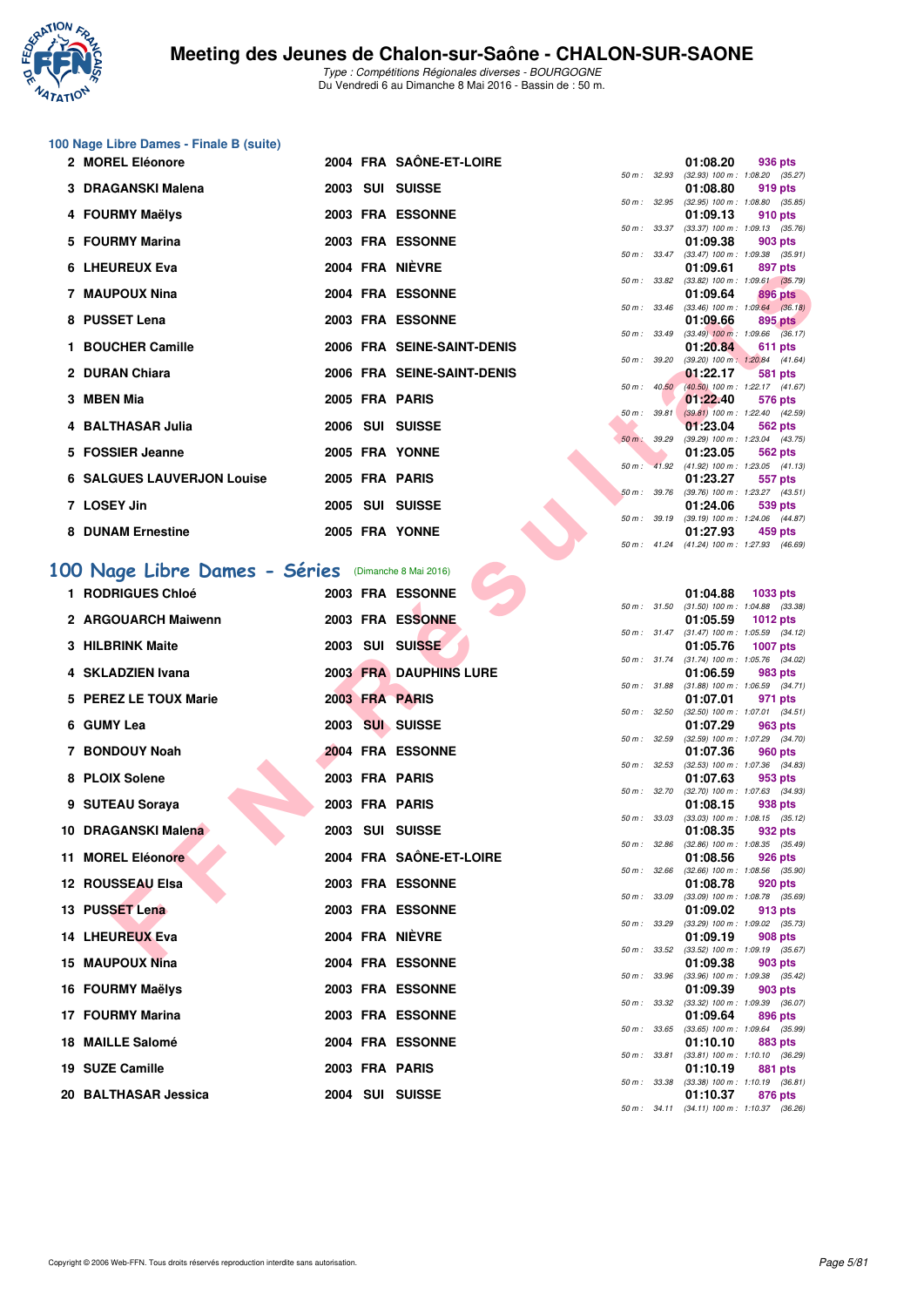

**100 Nage Libre Dames - Séries (suite)**

## **Meeting des Jeunes de Chalon-sur-Saône - CHALON-SUR-SAONE**

|     | 21 SEVERYNS Alix               |  | 2003 FRA PARIS                   |                |              | 01:10.63 | 869 pts                                               |  |
|-----|--------------------------------|--|----------------------------------|----------------|--------------|----------|-------------------------------------------------------|--|
|     | 22 RHAIEM Lilee                |  | 2003 FRA PARIS                   |                | 50 m : 34.35 | 01:10.97 | $(34.35)$ 100 m : 1:10.63 $(36.28)$<br>859 pts        |  |
|     | 23 FLORENCEAU Maïline          |  | 2004 FRA HAUTES-ALPES            | 50 m : 34.00   |              | 01:11.00 | $(34.00)$ 100 m : 1:10.97 $(36.97)$<br>858 pts        |  |
|     | 24 REIS DE BASTOS Enola        |  | 2003 FRA NIÈVRE                  | 50 m: 34.92    |              | 01:11.18 | $(34.92)$ 100 m : 1:11.00 $(36.08)$<br>854 pts        |  |
|     | 25 MATNI Imane                 |  | 2003 SUI SUISSE                  | 50 m: 34.28    |              | 01:11.36 | $(34.28)$ 100 m : 1:11.18 $(36.90)$<br>849 pts        |  |
|     | 26 BECART Louise               |  | 2003 FRA PARIS                   | 50 m : 33.47   |              | 01:11.47 | $(33.47)$ 100 m : 1:11.36 $(37.89)$<br>846 pts        |  |
| 26. | <b>CRAMPONNE Camille</b>       |  | 2004 FRA DOUBS                   |                | 50 m : 34.18 | 01:11.47 | $(34.18)$ 100 m : 1:11.47 $(37.29)$<br>846 pts        |  |
|     |                                |  | 2003 FRA DAUPHINS LURE           |                | 50 m : 34.25 |          | $(34.25)$ 100 m : 1:11.47 $(37.22)$                   |  |
|     | 28 CARTERON Marie-Lou          |  |                                  | 50 m : 34.92   |              | 01:11.49 | 845 pts<br>(34.92) 100 m: 1:11.49 (36.57)             |  |
|     | 29 MELANSON Isabelle           |  | 2004 CAN SAÖNE-ET-LOIRE          |                | 50 m: 34.36  | 01:11.63 | 841 pts<br>$(34.36)$ 100 m : 1:11.63 $(37.27)$        |  |
|     | <b>30 JEANNINGROS Lou-Anne</b> |  | 2003 FRA DOUBS                   | $50 m$ : 35.40 |              | 01:11.70 | 839 pts<br>$(35.40)$ 100 m : 1:11.70 $(36.30)$        |  |
|     | 31 STOLTZ Marie                |  | 2004 FRA PARIS                   | 50 m : 34.34   |              | 01:11.88 | 835 pts<br>(34.34) 100 m: 1:11.88 (37.54)             |  |
|     | 32 GARION Iris                 |  | 2004 FRA PARIS                   | 50 m: 34.71    |              | 01:12.06 | 830 pts<br>(34.71) 100 m: 1:12.06 (37.35)             |  |
|     | 33 DUFOURG Margot              |  | 2003 FRA HAUTES-ALPES            | 50 m: 35.97    |              | 01:12.22 | 826 pts<br>(35.97) 100 m : 1:12.22 (36.25)            |  |
|     | 34 BUNJAK Katarina             |  | 2003 SUI SUISSE                  |                |              | 01:12.35 | 822 pts                                               |  |
|     | 35 MAHOUX Yumi                 |  | 2003 FRA NIÈVRE                  |                | 50 m : 34.63 | 01:12.59 | $(34.63)$ 100 m : 1:12.35 $(37.72)$<br><b>816 pts</b> |  |
|     | <b>36 GUENAOUI Manon</b>       |  | 2003 FRA SAÖNE-ET-LOIRE          | 50 m: 34.47    |              | 01:12.75 | (34.47) 100 m: 1:12.59 (38.12)<br>811 pts             |  |
|     | 37 DUCROT Sara                 |  | 2003 FRA HAUTES-ALPES            |                | 50 m : 35.82 | 01:13.41 | $(35.82)$ 100 m : 1:12.75 $(36.93)$<br>794 pts        |  |
|     | <b>38 COUDERT Lucile</b>       |  | 2004 FRA AC BOULOGNE-BILLANCOURT | 50 m : 35.37   |              | 01:13.51 | (35.37) 100 m: 1:13.41 (38.04)<br>791 pts             |  |
| 39  | <b>ADJIMAN Shana</b>           |  | 2005 FRA SEINE-SAINT-DENIS       | 50 m: 34.38    |              | 01:13.53 | $(34.38)$ 100 m : 1:13.51 $(39.13)$<br>791 pts        |  |
|     | 40 SAIDI Hana                  |  | 2003 FRA PARIS                   | 50 m: 35.41    |              | 01:13.59 | $(35.41)$ 100 m : 1:13.53 $(38.12)$<br>789 pts        |  |
|     | 41 ED DAHABI Sofia             |  | 2003 FRA DOUBS                   | 50 m : 34.94   |              | 01:13.63 | (34.94) 100 m: 1:13.59 (38.65)<br>788 pts             |  |
|     | <b>42 DEGOUMOIS Eline</b>      |  | 2004 SUI SUISSE                  | 50 m : 34.63   |              | 01:13.64 | $(34.63)$ 100 m : 1:13.63 $(39.00)$<br>788 pts        |  |
|     |                                |  | 2003 FRA SAÖNE-ET-LOIRE          | 50 m: 36.50    |              |          | $(36.50)$ 100 m : 1:13.64 $(37.14)$                   |  |
|     | 43 ROUSSON Amelie              |  |                                  | 50 m: 34.97    |              | 01:13.68 | 787 pts<br>$(34.97)$ 100 m : 1:13.68 $(38.71)$        |  |
| 44  | <b>JANIN Lucie</b>             |  | 2003 FRA SAÔNE-ET-LOIRE          | 50 m: 35.74    |              | 01:13.72 | 786 pts<br>(35.74) 100 m: 1:13.72 (37.98)             |  |
|     | 45 PAQUIER Chloë               |  | 2004 FRA DOUBS                   |                | 50 m : 34.58 | 01:13.76 | <b>785 pts</b><br>$(34.58)$ 100 m : 1:13.76 $(39.18)$ |  |
|     | 46 GENOUD Chiara               |  | 2004 SUI SUISSE                  | 50 m: 35.01    |              | 01:13.85 | 783 pts<br>$(35.01)$ 100 m : 1:13.85 $(38.84)$        |  |
|     | 47 MATHEY Julie                |  | 2003 FRA SAÔNE-ET-LOIRE          |                |              | 01:13.88 | 782 pts                                               |  |
|     | 48 MEYER Adéle                 |  | 2003 FRA NIEVRE                  |                |              | 01:13.97 | 50 m: 34.35 (34.35) 100 m: 1:13.88 (39.53)<br>779 pts |  |
|     | 49 ALLIEY Emma                 |  | 2003 FRA HAUTES-ALPES            |                | 50 m : 35.33 | 01:14.23 | $(35.33)$ 100 m : 1:13.97 $(38.64)$<br>773 pts        |  |
|     | 50 ZANATTA Clara               |  | 2004 FRA HAUTES-ALPES            |                | 50 m : 37.09 | 01:14.37 | $(37.09)$ 100 m : 1:14.23 $(37.14)$<br>769 pts        |  |
|     | 51 GLAUDON Luna                |  | 2003 FRA ALPES-DE-PROVENCE       |                | 50 m : 36.36 | 01:15.15 | $(36.36)$ 100 m : 1:14.37 $(38.01)$<br>749 pts        |  |
|     | 52 WARTH Manon                 |  | 2003 SUI SUISSE                  |                | 50 m : 37.23 | 01:15.24 | $(37.23)$ 100 m : 1:15.15 $(37.92)$<br>747 pts        |  |
|     |                                |  |                                  |                | 50 m : 35.79 |          | (35.79) 100 m: 1:15.24 (39.45)                        |  |
|     | 53 MAREUGE Juliette            |  | 2004 FRA DOUBS                   |                | 50 m : 36.33 | 01:15.57 | 738 pts<br>(36.33) 100 m: 1:15.57 (39.24)             |  |
|     | 54 BIENVENU Victoria           |  | 2004 FRA NIÈVRE                  | 50 m : 35.51   |              | 01:15.58 | 738 pts<br>$(35.51)$ 100 m : 1:15.58 $(40.07)$        |  |
|     | 55 PORADA Chloe                |  | 2003 FRA NIEVRE                  | 50 m : 36.29   |              | 01:15.96 | 729 pts<br>$(36.29)$ 100 m : 1:15.96 $(39.67)$        |  |
|     | 56 TALLAS Iman                 |  | 2003 FRA DOUBS                   |                |              | 01:16.03 | 727 pts                                               |  |

|          |       | 01:10.97                      | 859 pts                              |
|----------|-------|-------------------------------|--------------------------------------|
| $50 m$ : | 34.00 | $(34.00)$ 100 m :             | 1:10.97<br>(36.97)                   |
| $50 m$ : | 34.92 | 01:11.00<br>$(34.92)$ 100 m : | 858 pts<br>1:11.00<br>(36.08)        |
|          |       | 01:11.18                      | <b>854 pts</b>                       |
| $50 m$ : | 34.28 | (34.28) 100 m :               | 1:11.18<br>(36.90)                   |
|          |       | 01:11.36                      | 849 pts                              |
| $50 m$ : | 33.47 | $(33.47) 100 m$ :             | 1:11.36<br>(37.89)                   |
| 50 m :   | 34.18 | 01:11.47<br>$(34.18) 100 m$ : | 846 pts<br>1:11.47<br>(37.29)        |
|          |       | 01:11.47                      | <b>846 pts</b>                       |
| $50 m$ : | 34.25 | $(34.25)$ 100 m :             | 1:11.47<br>(37.22)                   |
|          |       | 01:11.49                      | 845 pts                              |
| $50 m$ : | 34.92 | $(34.92)$ 100 m :<br>01:11.63 | 1:11.49<br>(36.57)<br>841 pts        |
| $50 m$ : | 34.36 | $(34.36)$ 100 m :             | 1:11.63<br>(37.27)                   |
|          |       | 01:11.70                      | 839 pts                              |
| $50 m$ : | 35.40 | $(35.40)$ 100 m :             | 1:11.70<br>(36.30)                   |
| $50 m$ : | 34.34 | 01:11.88<br>$(34.34) 100 m$ : | 835 pts<br>1:11.88<br>(37.54)        |
|          |       | 01:12.06                      | 830 pts                              |
| 50 m :   | 34.71 | $(34.71)$ 100 m :             | 1:12.06<br>(37.35)                   |
|          |       | 01:12.22                      | 826 pts                              |
| 50 m :   | 35.97 | $(35.97) 100 m$ :<br>01:12.35 | 1:12.22<br>(36.25)                   |
| $50 m$ : | 34.63 | $(34.63)$ 100 m :             | <b>822 pts</b><br>1:12.35<br>(37.72) |
|          |       | 01:12.59                      | 816 pts                              |
| $50 m$ : | 34.47 | $(34.47) 100 m$ :             | 1:12.59<br>(38.12)                   |
|          |       | 01:12.75                      | 811 pts                              |
| $50 m$ : | 35.82 | $(35.82) 100 m$ :<br>01:13.41 | 1:12.75<br>(36.93)<br>794 pts        |
| $50 m$ : | 35.37 | $(35.37) 100 m$ :             | 1:13.41<br>(38.04)                   |
|          |       | 01:13.51                      | 791<br>pts                           |
| $50 m$ : | 34.38 | $(34.38) 100 m$ :<br>01:13.53 | 1:13.51<br>(39.13)<br>791            |
| $50 m$ : | 35.41 | $(35.41)$ 100 m :             | pts<br>1:13.53<br>(38.12)            |
|          |       | 01:13.59                      | 789 pts                              |
| 50 m :   | 34.94 | $(34.94) 100 m$ :             | 1:13.59<br>(38.65)                   |
| $50 m$ : | 34.63 | 01:13.63<br>$(34.63)$ 100 m : | <b>788 pts</b><br>1:13.63<br>(39.00) |
|          |       | 01:13.64                      | <b>788 pts</b>                       |
| $50 m$ : | 36.50 | $(36.50)$ 100 m :             | 1:13.64<br>(37.14)                   |
|          | 34.97 | 01:13.68                      | 787<br>pts                           |
| $50 m$ : |       | (34.97) 100 m :<br>01:13.72   | 1:13.68<br>(38.71)<br><b>786 pts</b> |
| 50 m :   | 35.74 | $(35.74) 100 m$ :             | 1:13.72<br>(37.98)                   |
|          |       | 01:13.76                      | <b>785 pts</b>                       |
| $50 m$ : | 34.58 | $(34.58) 100 m$ :<br>01:13.85 | 1:13.76<br>(39.18)<br>783 pts        |
| $50 m$ : | 35.01 | $(35.01)$ 100 m :             | 1:13.85<br>(38.84)                   |
|          |       | 01:13.88                      | 782 pts                              |
| $50 m$ : | 34.35 | $(34.35)$ 100 m :             | 1:13.88<br>(39.53)                   |
| $50 m$ : | 35.33 | 01:13.97<br>(35.33) 100 m :   | 779 pts<br>1:13.97 (38.64)           |
|          |       | 01:14.23                      | 773 pts                              |
| $50 m$ : | 37.09 | $(37.09) 100 m$ :             | 1:14.23<br>(37.14)                   |
|          |       | 01:14.37                      | <b>769 pts</b><br>1:14.37            |
| $50 m$ : | 36.36 | $(36.36) 100 m$ :<br>01:15.15 | (38.01)<br><b>749 pts</b>            |
| $50 m$ : | 37.23 | $(37.23) 100 m$ :             | 1:15.15<br>(37.92)                   |
|          |       | 01:15.24                      | 747 pts                              |
| $50 m$ : | 35.79 | (35.79) 100 m :<br>01:15.57   | 1:15.24<br>(39.45)<br><b>738 pts</b> |
| $50 m$ : | 36.33 | $(36.33) 100 m$ :             | 1:15.57<br>(39.24)                   |
|          |       | 01:15.58                      | <b>738 pts</b>                       |
| $50 m$ : | 35.51 | $(35.51)$ 100 m :             | 1:15.58<br>(40.07)                   |
| $50 m$ : | 36.29 | 01:15.96<br>$(36.29)$ 100 m : | <b>729 pts</b><br>1:15.96<br>(39.67) |
|          |       | 01:16.03                      | 727 pts                              |
| $50 m$ : | 35.11 | (35.11) 100 m:                | 1:16.03<br>(40.92)                   |
|          |       |                               |                                      |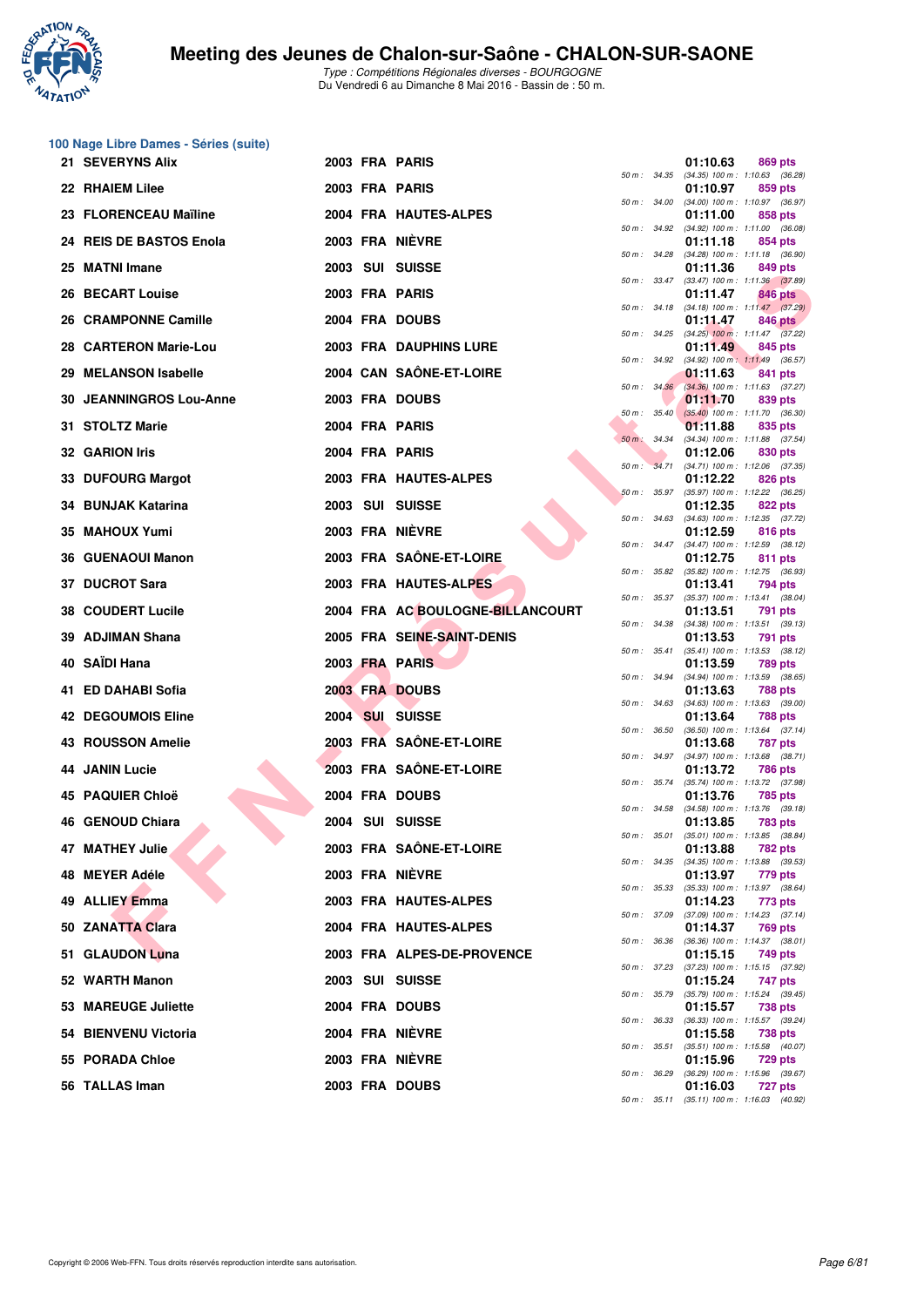

|    | 100 Nage Libre Dames - Séries (suite) |  |                                          |              |                  |                                                          |                |
|----|---------------------------------------|--|------------------------------------------|--------------|------------------|----------------------------------------------------------|----------------|
|    | 57 MONTELLIMARD Lilou                 |  | 2004 FRA ALPES-DE-PROVENCE               |              |                  | 01:16.11<br>50 m: 37.35 (37.35) 100 m: 1:16.11 (38.76)   | 725 pts        |
|    | 58 CHIFFELLE Ines                     |  | 2004 SUI SUISSE                          |              |                  | 01:16.30                                                 | <b>720 pts</b> |
| 59 | <b>MANNETTE Apolline</b>              |  | 2005 FRA SEINE-SAINT-DENIS               |              | 50 m : 36.97     | $(36.97)$ 100 m : 1:16.30 $(39.33)$<br>01:16.62          | <b>712 pts</b> |
|    | 60 BEHAR Nina                         |  | 2004 SUI SUISSE                          | 50 m : 37.04 |                  | $(37.04)$ 100 m : 1:16.62 $(39.58)$<br>01:16.90          | 705 pts        |
|    | 61 GELAY-TURTAUT Salome               |  | 2003 FRA MACON NATATION                  | 50 m : 36.88 |                  | (36.88) 100 m: 1:16.90 (40.02)<br>01:16.92               | 705 pts        |
|    | 62 LOCATELLI Lea                      |  | 2003 FRA DOUBS                           | 50 m : 36.75 |                  | $(36.75)$ 100 m : 1:16.92 $(40.17)$<br>01:16.94          | 704 pts        |
|    | 63 LIMIDO Cyriane                     |  | 2003 FRA SAÖNE-ET-LOIRE                  |              | 50 m : 36.77     | $(36.77)$ 100 m : 1:16.94 $(40.17)$<br>01:17.30          | 695 pts        |
|    | 63 MALLIET Valentine                  |  | 2003 FRA SAÖNE-ET-LOIRE                  |              | 50 m : 36.48     | $(36.48)$ 100 m : 1:17.30 $(40.82)$<br>01:17.30          | 695 pts        |
|    | 65 AVRIL Marie                        |  | 2004 FRA ALPES-DE-PROVENCE               | 50 m : 36.73 |                  | $(36.73)$ 100 m : 1:17.30 $(40.57)$<br>01:17.38          | 693 pts        |
|    | 66 HAZBRI Gofrane                     |  | 2003 FRA CN CHALON-SUR-SAONE             |              | 50 m: 36.70      | (36.70) 100 m : 1:17.38 (40.68)<br>01:17.44              | 692 pts        |
|    | <b>67 LAURENT Lou</b>                 |  | 2004 FRA NIÈVRE                          |              | $50 m$ : $37.10$ | $(37.10)$ 100 m : 1:17.44 $(40.34)$<br>01:17.61          | 688 pts        |
|    | 68 FADDA SAUVAGEOT Penelope           |  | 2004 FRA DOUBS                           | 50 m: 37.31  |                  | (37.31) 100 m: 1:17.61 (40.30)<br>01:17.71               | 685 pts        |
|    | 69 EL KATEB Meryem                    |  | 2004 FRA AC BOULOGNE-BILLANCOURT         |              | 50 m: 37.21      | $(37.21)$ 100 m : 1:17.71 $(40.50)$<br>01:17.84          | <b>682 pts</b> |
|    | 70 GUILLOT Anna                       |  | 2004 FRA SAÖNE-ET-LOIRE                  |              | 50 m : 37.76     | (37.76) 100 m: 1:17.84 (40.08)<br>01:18.11               | <b>676 pts</b> |
|    | <b>71 ANDRE Lucie</b>                 |  | 2003 FRA HAUTES-ALPES                    | 50 m : 37.64 |                  | $(37.64)$ 100 m : 1:18.11 $(40.47)$<br>01:18.22          | 673 pts        |
|    | 72 VISGUEIRO Julia                    |  | 2005 FRA SEINE-SAINT-DENIS               | 50 m : 37.00 |                  | (37.00) 100 m: 1:18.22 (41.22)<br>01:18.30               | 671 pts        |
|    | 73 AMHAJ Tasnim                       |  | 2005 FRA SEINE-SAINT-DENIS               | 50 m : 38.50 |                  | $(38.50)$ 100 m : 1:18.30 $(39.80)$<br>01:18.70          | 661 pts        |
|    | 74 SINGER Zoe                         |  | 2003 SUI SUISSE                          | 50 m: 37.53  |                  | $(37.53)$ 100 m : 1:18.70 $(41.17)$<br>01:18.76          | 660 pts        |
| 75 | <b>BELKAHLA Maissane</b>              |  | 2005 FRA SEINE-SAINT-DENIS               |              | 50 m : 38.22     | (38.22) 100 m: 1:18.76 (40.54)<br>01:18.84               | 658 pts        |
|    | <b>76 ENJALBERT Juliette</b>          |  | 2003 FRA AC ST-ETIENNE-METARE            |              | 50 m : 38.21     | (38.21) 100 m: 1:18.84 (40.63)<br>01:19.01               | 654 pts        |
|    | <b>77 SAINT SAENS Coline</b>          |  | <b>2004 FRA NAUTIQUE ENTENTE CHALONS</b> | 50 m : 38.43 |                  | $(38.43)$ 100 m : 1:19.01 $(40.58)$<br>01:19.20          | 650 pts        |
|    | 78 MOUDURIER Gaelle                   |  | 2003 FRA NIÈVRE                          |              | 50 m : 37.53     | $(37.53)$ 100 m : 1:19.20 $(41.67)$<br>01:19.54          | 642 pts        |
|    | 79 PEYSSONNEL Emma                    |  | 2005 FRA SEINE-SAINT-DENIS               |              | 50 m : 38.72     | (38.72) 100 m : 1:19.54 (40.82)<br>01:19.69              | 638 pts        |
| 80 | <b>CAILLOL Manon</b>                  |  | 2004 FRA DOUBS                           |              | 50 m : 38.41     | (38.41) 100 m: 1:19.69 (41.28)<br>01:19.73               | 637 pts        |
|    | <b>81 THAUSE Aurore</b>               |  | 2005 FRA CN NEVERS                       |              | 50 m : 37.71     | (37.71) 100 m: 1:19.73 (42.02)<br>01:19.82               | 635 pts        |
|    | 82 PEYTHIEU Justine                   |  | 2003 FRA HAUTES-ALPES                    | 50 m : 38.86 |                  | (38.86) 100 m: 1:19.82 (40.96)<br>01:20.37               | 622 pts        |
|    | 83 HOUZE Jeanne                       |  | 2004 FRA ALPES-DE-PROVENCE               |              |                  | 50 m : 38.71 (38.71) 100 m : 1:20.37 (41.66)<br>01:20.42 | 621 pts        |
|    | <b>84 THEBAULT Justine</b>            |  | 2004 FRA NAUTIQUE ENTENTE CHALONS        |              | 50 m : 38.99     | (38.99) 100 m: 1:20.42 (41.43)<br>01:20.46               | 620 pts        |
|    | 85 HAMADACHE Inaya                    |  | 2005 FRA SEINE-SAINT-DENIS               | 50 m : 38.87 |                  | (38.87) 100 m: 1:20.46 (41.59)<br>01:20.52               | 619 pts        |
|    | 86 MARTIN Gabrielle                   |  | 2004 FRA CN BEAUNE                       | 50 m : 38.63 |                  | (38.63) 100 m: 1:20.52 (41.89)<br>01:21.02               | 607 pts        |
|    | 87 GAUTHIER Anne-Sophie               |  | 2004 FRA SAÔNE-ET-LOIRE                  |              | 50 m : 38.56     | (38.56) 100 m: 1:21.02 (42.46)<br>01:21.07               | 606 pts        |
|    | <b>88 GARCIN Juliette</b>             |  | 2004 FRA HAUTES-ALPES                    |              | 50 m : 39.27     | (39.27) 100 m : 1:21.07 (41.80)<br>01:21.34              | 600 pts        |
|    | 89 ROGGY Jeanne                       |  | 2004 FRA DOUBS                           |              | 50 m : 39.06     | (39.06) 100 m: 1:21.34 (42.28)<br>01:21.58               | 594 pts        |
|    | 90 DECOURS Océane                     |  | 2003 FRA CN CHALON-SUR-SAONE             | 50 m : 39.51 |                  | (39.51) 100 m: 1:21.58 (42.07)<br>01:21.67               | 592 pts        |
|    | 91 GAUTHE Anaïs                       |  | 2004 FRA CN NEVERS                       | 50 m : 39.94 |                  | (39.94) 100 m : 1:21.67 (41.73)<br>01:21.80              | 589 pts        |
|    | 92 PHILIPPE Camille                   |  | 2004 FRA CN CHALON-SUR-SAONE             | 50 m : 37.53 |                  | (37.53) 100 m: 1:21.80 (44.27)<br>01:21.99               | 585 pts        |
|    |                                       |  |                                          |              |                  |                                                          |                |

| 50 m :   | 37.04 | (37.04) 100 m :   | 1:16.62<br>(39.58) |
|----------|-------|-------------------|--------------------|
|          |       | 01:16.90          | 705 pts            |
| $50 m$ : | 36.88 | $(36.88) 100 m$ : | 1:16.90<br>(40.02) |
|          |       | 01:16.92          | 705<br>pts         |
| $50 m$ : | 36.75 | $(36.75)$ 100 m : | 1:16.92<br>(40.17) |
|          |       | 01:16.94          | <b>704 pts</b>     |
| $50 m$ : | 36.77 | (36.77) 100 m :   | 1:16.94<br>(40.17) |
|          |       | 01:17.30          | <b>695 pts</b>     |
| 50 m :   | 36.48 | $(36.48) 100 m$ : | 1:17.30<br>(40.82) |
|          |       | 01:17.30          |                    |
|          |       |                   | 695<br>pts         |
| $50 m$ : | 36.73 | $(36.73) 100 m$ : | 1:17.30<br>(40.57) |
|          |       | 01:17.38          | 693 pts            |
| $50 m$ : | 36.70 | $(36.70)$ 100 m : | 1:17.38<br>(40.68) |
|          |       | 01:17.44          | 692 pts            |
| $50 m$ : | 37.10 | $(37.10) 100 m$ : | 1:17.44<br>(40.34) |
|          |       | 01:17.61          | 688 pts            |
| $50 m$ : | 37.31 | $(37.31) 100 m$ : | 1:17.61<br>(40.30) |
|          |       | 01:17.71          | 685 pts            |
| 50 m :   | 37.21 | $(37.21)$ 100 m : | 1:17.71<br>(40.50) |
|          |       | 01:17.84          | <b>682 pts</b>     |
| $50 m$ : | 37.76 | $(37.76)$ 100 m : | 1:17.84<br>(40.08) |
|          |       |                   |                    |
|          |       | 01:18.11          | 676 pts            |
| $50 m$ : | 37.64 | $(37.64) 100 m$ : | 1:18.11<br>(40.47) |
|          |       | 01:18.22          | 673 pts            |
| 50 m :   | 37.00 | $(37.00)$ 100 m : | 1:18.22<br>(41.22) |
|          |       | 01:18.30          | 671<br>pts         |
| $50 m$ : | 38.50 | $(38.50)$ 100 m : | 1:18.30<br>(39.80) |
|          |       | 01:18.70          | 661<br>pts         |
| $50 m$ : | 37.53 | $(37.53) 100 m$ : | 1:18.70<br>(41.17) |
|          |       | 01:18.76          | 660<br>pts         |
| $50 m$ : | 38.22 | (38.22) 100 m :   | (40.54)<br>1:18.76 |
|          |       | 01:18.84          |                    |
|          |       |                   | <b>658 pts</b>     |
| 50 m :   | 38.21 | $(38.21)$ 100 m : | 1:18.84<br>(40.63) |
|          |       | 01:19.01          | <b>654 pts</b>     |
| $50 m$ : | 38.43 | $(38.43) 100 m$ : | 1:19.01<br>(40.58) |
|          |       | 01:19.20          | 650 pts            |
| 50 m :   | 37.53 | $(37.53) 100 m$ : | 1:19.20<br>(41.67) |
|          |       | 01:19.54          | 642 pts            |
| $50 m$ : | 38.72 | (38.72) 100 m :   | 1:19.54<br>(40.82) |
|          |       | 01:19.69          | 638 pts            |
| $50 m$ : | 38.41 | $(38.41) 100 m$ : | 1:19.69<br>(41.28) |
|          |       | 01:19.73          | 637<br>pts         |
| $50 m$ : | 37.71 | (37.71) 100 m :   | (42.02)<br>1:19.73 |
|          |       |                   |                    |
|          |       | 01:19.82          | 635 pts            |
| 50 m :   | 38.86 | $(38.86) 100 m$ : | 1:19.82<br>(40.96) |
|          |       | 01:20.37          | 622 pts            |
| $50 m$ : | 38.71 | $(38.71)$ 100 m : | 1:20.37<br>(41.66) |
|          |       | 01:20.42          | 621<br>pts         |
| $50 m$ : | 38.99 | $(38.99) 100 m$ : | (41.43)<br>1:20.42 |
|          |       | 01:20.46          | <b>620 pts</b>     |
| $50 m$ : | 38.87 | (38.87) 100 m :   | 1:20.46<br>(41.59) |
|          |       | 01:20.52          | <b>619 pts</b>     |
| $50 m$ : | 38.63 | $(38.63) 100 m$ : | 1:20.52<br>(41.89) |
|          |       | 01:21.02          | 607 pts            |
|          |       |                   |                    |
| $50 m$ : | 38.56 | $(38.56) 100 m$ : | 1:21.02<br>(42.46) |
|          |       | 01:21.07          | <b>606 pts</b>     |
| $50 m$ : | 39.27 | $(39.27)$ 100 m : | 1:21.07<br>(41.80) |
|          |       | 01:21.34          | 600 pts            |
| $50 m$ : | 39.06 | (39.06) 100 m :   | 1:21.34<br>(42.28) |
|          |       | 01:21.58          | 594 pts            |
| $50 m$ : | 39.51 | $(39.51)$ 100 m : | 1:21.58<br>(42.07) |
|          |       | 01:21.67          | 592 pts            |
| $50 m$ : | 39.94 | (39.94) 100 m :   | 1:21.67<br>(41.73) |
|          |       | 01:21.80          | 589 pts            |
|          |       |                   |                    |
| $50 m$ : | 37.53 | $(37.53) 100 m$ : | 1:21.80<br>(44.27) |
|          |       | 01:21.99          | 585 pts            |
| $50 m$ : | 39.18 | $(39.18) 100 m$ : | (42.81)<br>1:21.99 |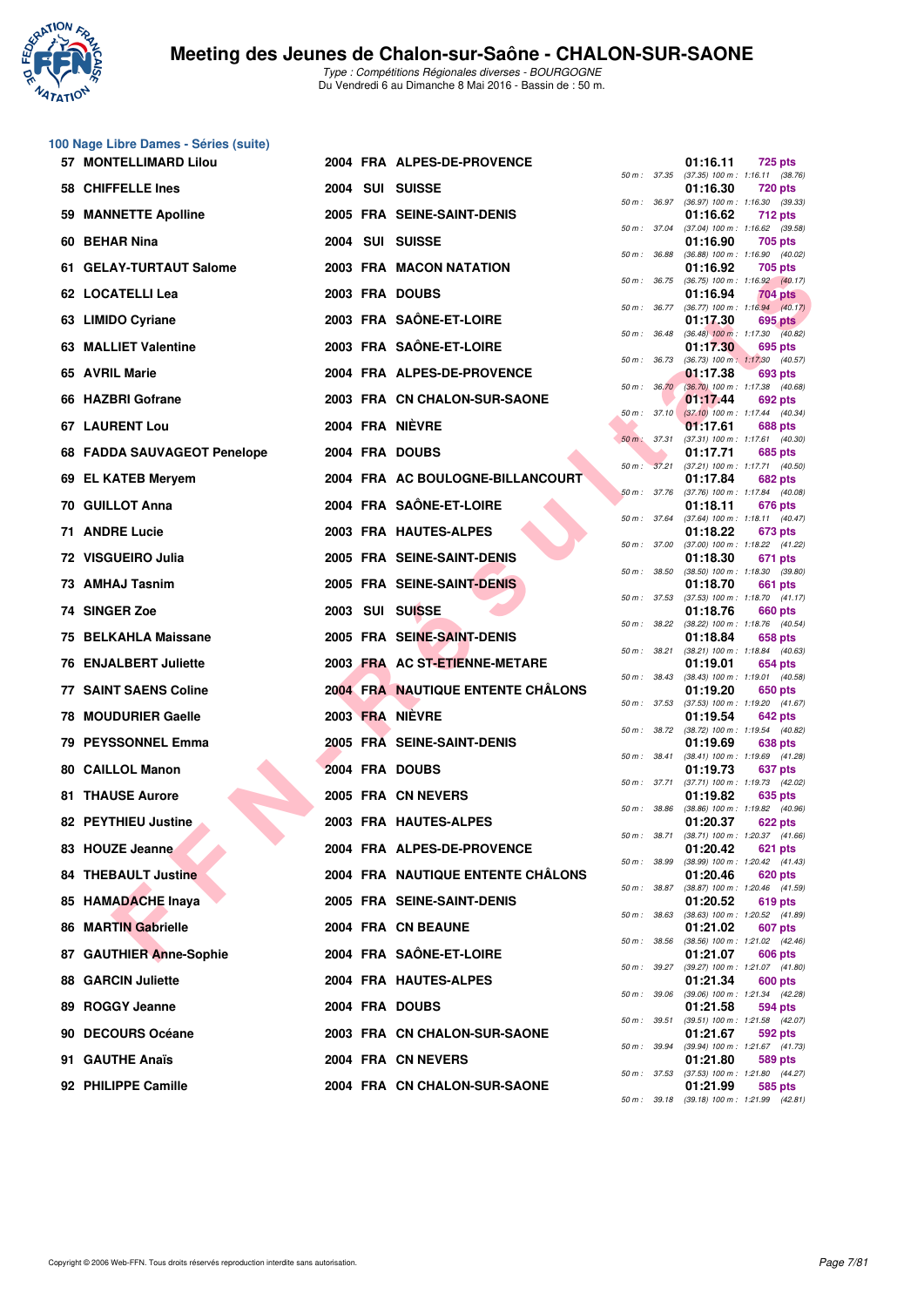

| 100 Nage Libre Dames - Séries (suite) |  |                                          |              |                  |                                                          |                |  |
|---------------------------------------|--|------------------------------------------|--------------|------------------|----------------------------------------------------------|----------------|--|
| 93 BALTHASAR Julia                    |  | 2006 SUI SUISSE                          |              | 50 m : 39.04     | 01:22.22<br>(39.04) 100 m: 1:22.22 (43.18)               | 580 pts        |  |
| 94 DHOUTAUT Romane                    |  | 2004 FRA CN CHALON-SUR-SAONE             |              | 50 m : 40.11     | 01:22.59<br>$(40.11)$ 100 m : 1:22.59 $(42.48)$          | 572 pts        |  |
| 95 BOUCHER Camille                    |  | 2006 FRA SEINE-SAINT-DENIS               | 50 m: 39.33  |                  | 01:22.94                                                 | 564 pts        |  |
| 96 FOSSIER Jeanne                     |  | 2005 FRA YONNE                           |              |                  | (39.33) 100 m: 1:22.94 (43.61)<br>01:23.05               | 562 pts        |  |
| 97 SALGUES LAUVERJON Louise           |  | 2005 FRA PARIS                           |              | 50 m : 41.36     | $(41.36)$ 100 m : 1:23.05 $(41.69)$<br>01:23.35          | 555 pts        |  |
| 98 DESMEULES Giulia                   |  | 2004 SUI SUISSE                          |              | 50 m : 40.43     | (40.43) 100 m : 1:23.35 (42.92)<br>01:23.60              | 549 pts        |  |
| 99 BILLIEUX Julie                     |  | 2004 SUI SUISSE                          |              | $50 m$ : $40.27$ | (40.27) 100 m : 1:23.60 (43.33)<br>01:23.67              | <b>548 pts</b> |  |
| 100 MBEN Mia                          |  | 2005 FRA PARIS                           |              | 50 m : 40.28     | $(40.28)$ 100 m : 1:23.67 $(43.39)$<br>01:24.03          | 540 pts        |  |
| <b>101 DUNAM Ernestine</b>            |  | 2005 FRA YONNE                           | 50 m : 38.60 |                  | $(38.60)$ 100 m : 1:24.03 $(45.43)$<br>01:24.52          | 530 pts        |  |
| 102 DURAN Chiara                      |  | 2006 FRA SEINE-SAINT-DENIS               |              | 50 m: 40.20      | (40.20) 100 m: 1:24.52 (44.32)<br>01:24.99               | 520 pts        |  |
| 103 LOSEY Jin                         |  | 2005 SUI SUISSE                          |              | $50 m$ : $40.28$ | $(40.28)$ 100 m : 1:24.99 $(44.71)$<br>01:25.11          | 517 pts        |  |
| 104 TAN Chloe                         |  | 2005 FRA PARIS                           | $50 m$ :     | 39.68            | (39.68) 100 m: 1:25.11 (45.43)<br>01:25.19               | 515 pts        |  |
| 105 DESCOEUDRES Emma                  |  | 2006 SUI SUISSE                          |              |                  | 50 m: 42.57 (42.57) 100 m: 1:25.19 (42.62)<br>01:25.84   | 502 pts        |  |
| 106 MERCIER Marie-Lou                 |  | 2004 FRA NAUTIQUE ENTENTE CHÂLONS        |              | 50 m: 40.73      | (40.73) 100 m: 1:25.84 (45.11)<br>01:25.92               | 500 pts        |  |
| 107 LEGRAND Calista                   |  | 2005 FRA NEPTUNE CLUB LISIEUX            |              |                  | 50 m: 41.10 (41.10) 100 m: 1:25.92 (44.82)<br>01:25.98   |                |  |
|                                       |  |                                          |              | 50 m : 39.76     | (39.76) 100 m: 1:25.98 (46.22)                           | 499 pts        |  |
| <b>108 BROUTTIER Lisa</b>             |  | 2005 SUI SUISSE                          |              | 50 m : 39.68     | 01:26.04<br>(39.68) 100 m: 1:26.04 (46.36)               | 498 pts        |  |
| 109 POUTREL Elborg-Aline-Alexandra    |  | 2004 FRA CN CHALON-SUR-SAONE             |              | 50 m : 42.83     | 01:26.82<br>(42.83) 100 m : 1:26.82 (43.99)              | 481 pts        |  |
| 110 CARA Marie                        |  | 2004 FRA DOUBS                           |              | 50 m : 42.80     | 01:26.93<br>(42.80) 100 m: 1:26.93 (44.13)               | 479 pts        |  |
| 111 KWIATKOWSKI Maïlys                |  | 2005 FRA CN BEAUNE                       |              |                  | 01:27.87<br>50 m: 41.46 (41.46) 100 m: 1:27.87 (46.41)   | 460 pts        |  |
| 112 ICHOU Sarah                       |  | 2005 FRA SEINE-SAINT-DENIS               |              |                  | 01:28.17<br>50 m: 41.00 (41.00) 100 m: 1:28.17 (47.17)   | 454 pts        |  |
| 113 LAHANQUE Manon                    |  | <b>2005 FRA NAUTIQUE ENTENTE CHALONS</b> |              |                  | 01:28.43<br>50 m: 41.14 (41.14) 100 m: 1:28.43 (47.29)   | 449 pts        |  |
| 114 PELOIS Margaux                    |  | 2005 FRA YONNE                           |              | 50 m: 42.59      | 01:28.48<br>(42.59) 100 m: 1:28.48 (45.89)               | 448 pts        |  |
| 115 MAKHLOUF Hanifa                   |  | 2005 FRA NAUTIQUE ENTENTE CHÂLONS        |              | 50 m : 43.37     | 01:28.59<br>(43.37) 100 m: 1:28.59 (45.22)               | 446 pts        |  |
| 115 PORADA Clarisse                   |  | 2005 FRA CN NEVERS                       |              |                  | 01:28.59<br>50 m: 41.11 (41.11) 100 m: 1:28.59 (47.48)   | 446 pts        |  |
| 117 ZAPPELLI Camille                  |  | 2006 SUI SUISSE                          |              |                  | 01:28.69                                                 | 444 pts        |  |
| 118 CORTET Salomé                     |  | 2004 FRA US LA CHARITE NATATION          |              |                  | 50 m: 41.55 (41.55) 100 m: 1:28.69 (47.14)<br>01:29.21   | 434 pts        |  |
| 119 KUENDIG Sophia                    |  | 2005 SUI SUISSE                          |              |                  | 50 m : 42.82 (42.82) 100 m : 1:29.21 (46.39)<br>01:29.41 | 430 pts        |  |
| 120 CHAAR Dounia                      |  | 2005 FRA YONNE                           |              |                  | 50 m: 42.96 (42.96) 100 m: 1:29.41 (46.45)<br>01:30.26   | 414 pts        |  |
| 121 GAGNEBIN Malika                   |  | 2006 SUI SUISSE                          |              | 50 m : 43.57     | (43.57) 100 m: 1:30.26 (46.69)<br>01:30.98               | 400 pts        |  |
| 122 GASSO Sofia                       |  | 2005 SUI SUISSE                          |              | 50 m : 40.00     | (40.00) 100 m: 1:30.98 (50.98)<br>01:31.09               | <b>398 pts</b> |  |
| 123 MAHE-TAHOR Ines                   |  | 2006 FRA SEINE-SAINT-DENIS               |              |                  | 50 m: 42.30 (42.30) 100 m: 1:31.09 (48.79)<br>01:31.22   | <b>396 pts</b> |  |
| 124 VENET Lucie                       |  | 2004 FRA MACON NATATION                  |              |                  | 50 m: 44.11 (44.11) 100 m: 1:31.22 (47.11)<br>01:31.31   | 394 pts        |  |
| 125 MARTIN Emma                       |  | 2007 FRA NEPTUNE CLUB LISIEUX            |              |                  | 50 m: 42.49 (42.49) 100 m: 1:31.31 (48.82)<br>01:31.39   | 393 pts        |  |
| 126 PICCIRILLI Lisa                   |  | 2006 SUI SUISSE                          |              | 50 m: 42.58      | (42.58) 100 m: 1:31.39 (48.81)                           |                |  |
|                                       |  |                                          |              | 50 m : 43.80     | 01:31.42<br>(43.80) 100 m: 1:31.42 (47.62)               | <b>392 pts</b> |  |
| 127 MOCARD Camille                    |  | 2005 FRA CN BEAUNE                       |              | 50 m : 42.06     | 01:31.82<br>(42.06) 100 m: 1:31.82 (49.76)               | <b>385 pts</b> |  |
| <b>128 MONTAGNE Marie</b>             |  | 2003 FRA AC ST-ETIENNE-METARE            |              |                  | 01:31.87                                                 | <b>384 pts</b> |  |

|          |       | 01:22.22                      | 580 pts                              |
|----------|-------|-------------------------------|--------------------------------------|
| $50 m$ : | 39.04 | (39.04) 100 m :<br>01:22.59   | 1:22.22<br>(43.18)<br>572 pts        |
| 50 m :   | 40.11 | $(40.11) 100 m$ :             | 1:22.59<br>(42.48)                   |
|          |       | 01:22.94                      | <b>564 pts</b>                       |
| 50 m :   | 39.33 | $(39.33) 100 m$ :<br>01:23.05 | 1:22.94<br>(43.61)<br><b>562 pts</b> |
| $50 m$ : | 41.36 | $(41.36) 100 m$ :             | (41.69)<br>1:23.05                   |
|          |       | 01:23.35                      | 555 pts                              |
| 50 m :   | 40.43 | $(40.43) 100 m$ :<br>01:23.60 | 1:23.35<br>(42.92)<br>549            |
| 50 m :   | 40.27 | $(40.27)$ 100 m :             | pts<br>1:23.60<br>(43.33)            |
|          |       | 01:23.67                      | 548<br>pts                           |
| $50 m$ : | 40.28 | $(40.28)$ 100 m :             | 1:23.67<br>(43.39)                   |
| 50 m :   | 38.60 | 01:24.03<br>$(38.60)$ 100 m : | 540 pts<br>1:24.03<br>(45.43)        |
|          |       | 01:24.52                      | 530<br>pts                           |
| 50 m :   | 40.20 | $(40.20)$ 100 m :             | 1:24.52<br>(44.32)                   |
| $50 m$ : | 40.28 | 01:24.99<br>$(40.28)$ 100 m : | <b>520 pts</b><br>(44.71)<br>1:24.99 |
|          |       | 01:25.11                      | 517<br>pts                           |
| $50 m$ : | 39.68 | $(39.68) 100 m$ :             | 1:25.11<br>(45.43)                   |
| $50 m$ : | 42.57 | 01:25.19<br>$(42.57)$ 100 m : | 515 pts<br>1:25.19<br>(42.62)        |
|          |       | 01:25.84                      | 502<br>pts                           |
| 50 m :   | 40.73 | $(40.73) 100 m$ :             | 1:25.84<br>(45.11)                   |
|          | 41.10 | 01:25.92<br>$(41.10) 100 m$ : | 500 pts<br>1:25.92<br>(44.82)        |
| 50 m :   |       | 01:25.98                      | 499<br>pts                           |
| $50 m$ : | 39.76 | $(39.76) 100 m$ :             | 1:25.98<br>(46.22)                   |
|          |       | 01:26.04                      | 498 pts                              |
| $50 m$ : | 39.68 | $(39.68) 100 m$ :<br>01:26.82 | 1:26.04<br>(46.36)<br>481<br>pts     |
| 50 m :   | 42.83 | $(42.83) 100 m$ :             | 1:26.82<br>(43.99)                   |
|          |       | 01:26.93                      | 479<br>pts                           |
| $50 m$ : | 42.80 | $(42.80)$ 100 m :<br>01:27.87 | 1:26.93<br>(44.13)<br><b>460 pts</b> |
| $50 m$ : | 41.46 | $(41.46) 100 m$ :             | 1:27.87<br>(46.41)                   |
|          |       | 01:28.17                      | 454 pts                              |
| $50 m$ : | 41.00 | $(41.00) 100 m$ :<br>01:28.43 | 1:28.17<br>(47.17)<br>449 pts        |
| $50 m$ : | 41.14 | $(41.14) 100 m$ :             | 1:28.43<br>(47.29)                   |
|          |       | 01:28.48                      | 448 pts                              |
| $50 m$ : | 42.59 | (42.59) 100 m :<br>01:28.59   | 1:28.48<br>(45.89)<br>446 pts        |
| $50 m$ : | 43.37 | (43.37) 100 m :               | 1:28.59<br>(45.22)                   |
|          |       | 01:28.59                      | 446 pts                              |
| $50 m$ : | 41.11 | $(41.11) 100 m$ :<br>01:28.69 | (47.48)<br>1:28.59<br>444 pts        |
| $50 m$ : | 41.55 | $(41.55) 100 m$ :             | 1:28.69<br>(47.14)                   |
|          |       | 01:29.21                      | 434 pts                              |
| 50 m :   | 42.82 | $(42.82)$ 100 m :             | 1:29.21<br>(46.39)                   |
| $50 m$ : | 42.96 | 01:29.41<br>(42.96) 100 m :   | <b>430 pts</b><br>1:29.41<br>(46.45) |
|          |       | 01:30.26                      | 414 pts                              |
| $50 m$ : | 43.57 | $(43.57) 100 m$ :             | 1:30.26<br>(46.69)                   |
| $50 m$ : | 40.00 | 01:30.98<br>$(40.00)$ 100 m : | <b>400 pts</b><br>1:30.98<br>(50.98) |
|          |       | 01:31.09                      | <b>398 pts</b>                       |
| $50 m$ : | 42.30 | (42.30) 100 m :               | 1:31.09<br>(48.79)                   |
| $50 m$ : | 44.11 | 01:31.22<br>$(44.11) 100 m$ : | 396 pts<br>1:31.22<br>(47.11)        |
|          |       | 01:31.31                      | 394 pts                              |
| $50 m$ : | 42.49 | $(42.49) 100 m$ :             | 1:31.31<br>(48.82)                   |
| $50 m$ : | 42.58 | 01:31.39<br>(42.58) 100 m :   | 393 pts<br>1:31.39<br>(48.81)        |
|          |       | 01:31.42                      | <b>392 pts</b>                       |
| $50 m$ : | 43.80 | $(43.80)$ 100 m :             | 1:31.42<br>(47.62)                   |
| $50 m$ : | 42.06 | 01:31.82<br>$(42.06)$ 100 m : | 385 pts<br>1:31.82<br>(49.76)        |
|          |       | 01:31.87                      | 384 pts                              |
| $50 m$ : | 43.94 | (43.94) 100 m :               | 1:31.87<br>(47.93)                   |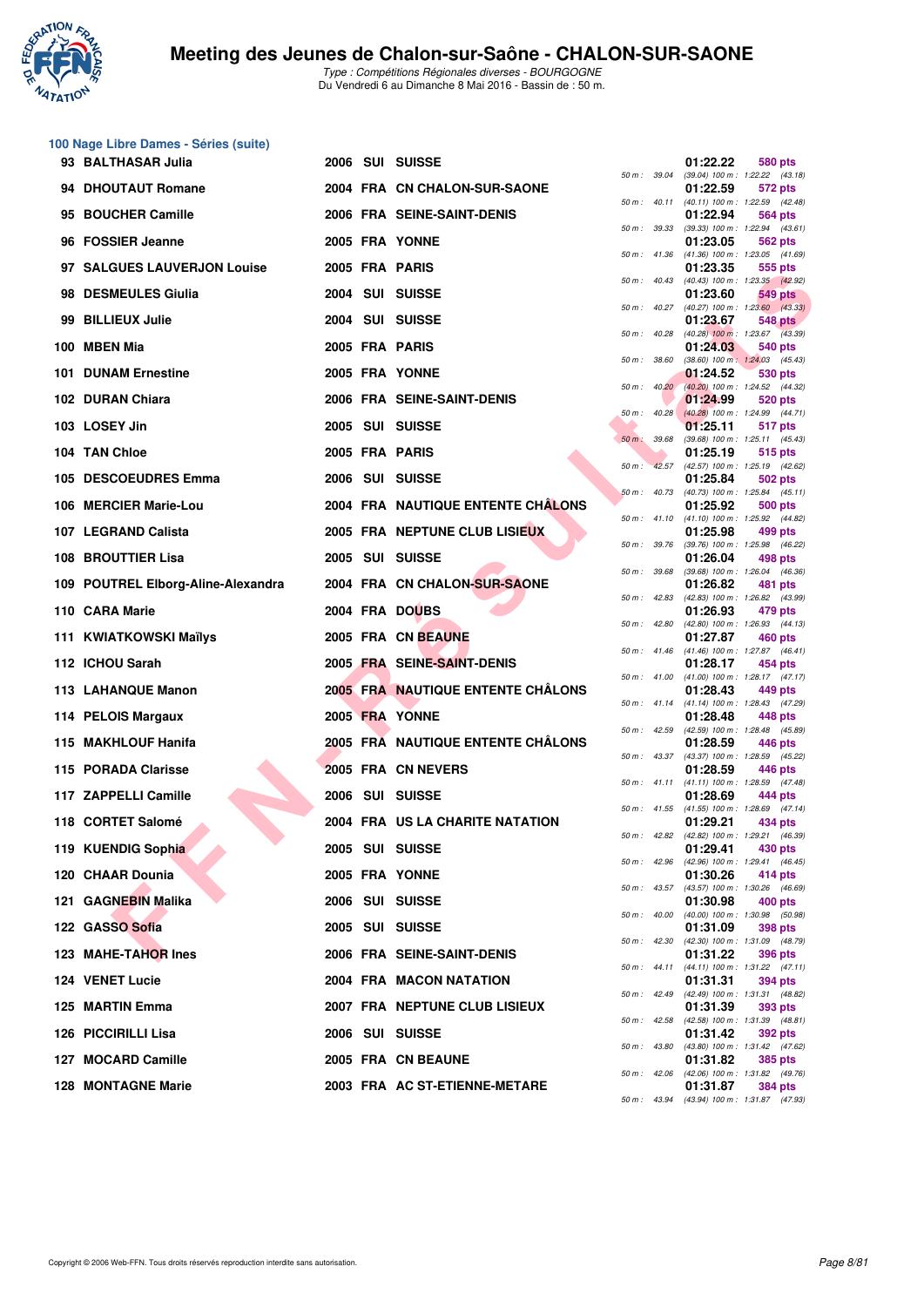

| 100 Nage Libre Dames - Séries (suite)<br>129 VELICKOVIC Cassia |  | 2005 SUI SUISSE                                                                                                                                                                                                      |       |                |                                                                            |  |
|----------------------------------------------------------------|--|----------------------------------------------------------------------------------------------------------------------------------------------------------------------------------------------------------------------|-------|----------------|----------------------------------------------------------------------------|--|
|                                                                |  |                                                                                                                                                                                                                      |       |                | 01:32.18<br><b>378 pts</b><br>50 m: 41.74 (41.74) 100 m: 1:32.18 (50.44)   |  |
| 130 SUTTER Lia                                                 |  | 2005 SUI SUISSE                                                                                                                                                                                                      |       |                | 01:32.46<br>373 pts                                                        |  |
| 131 MARIANO Alessia                                            |  | 2005 SUI SUISSE                                                                                                                                                                                                      |       | 50 m : 44.89   | (44.89) 100 m : 1:32.46 (47.57)<br>01:34.21<br><b>342 pts</b>              |  |
|                                                                |  |                                                                                                                                                                                                                      |       | 50 m : 44.25   | (44.25) 100 m: 1:34.21 (49.96)                                             |  |
| 132 MERSCH Alicia                                              |  | 2005 FRA NEPTUNE CLUB LISIEUX                                                                                                                                                                                        |       |                | 01:36.53<br><b>304 pts</b>                                                 |  |
| 133 ZIELINSKI Clara                                            |  | 2006 FRA YONNE                                                                                                                                                                                                       |       |                | 50 m: 44.07 (44.07) 100 m: 1:36.53 (52.46)<br>01:37.15<br><b>294 pts</b>   |  |
| 134 MALATESTA Luna                                             |  | 2006 SUI SUISSE                                                                                                                                                                                                      |       | 50 m : 45.35   | (45.35) 100 m: 1:37.15 (51.80)<br>01:37.56<br><b>287 pts</b>               |  |
| 135 MAKARIC-PAVLOVIC Anika                                     |  | 2006 SUI SUISSE                                                                                                                                                                                                      |       | 50 m : 46.24   | (46.24) 100 m: 1:37.56 (51.32)<br>01:37.67<br><b>286 pts</b>               |  |
|                                                                |  |                                                                                                                                                                                                                      |       | 50 m: 46.06    | $(46.06)$ 100 m : 1:37.67 $(51.61)$                                        |  |
| 136 MATTHEY Thea                                               |  | 2006 SUI SUISSE                                                                                                                                                                                                      |       | 50 m : 46.79   | 01:38.88<br>267 pts<br>(46.79) 100 m: 1:38.88 (52.09)                      |  |
| 137 PIROUELLE Loan                                             |  | 2005 FRA YONNE                                                                                                                                                                                                       |       |                | 01:40.09<br><b>249 pts</b>                                                 |  |
| <b>138 HARDTKE Astrid</b>                                      |  | 2005 SUI SUISSE                                                                                                                                                                                                      |       |                | 50 m : 42.97 (42.97) 100 m : 1:40.09 (57.12)<br>01:40.23                   |  |
|                                                                |  |                                                                                                                                                                                                                      |       | $50 m$ : 48.16 | <b>247 pts</b><br>(48.16) 100 m: 1:40.23 (52.07)                           |  |
| 139 PRESTAT Mathilde                                           |  | 2006 FRA YONNE                                                                                                                                                                                                       |       |                | 01:40.45<br><b>244 pts</b>                                                 |  |
| 140 HERITIER Misha                                             |  | 2005 SUI SUISSE                                                                                                                                                                                                      |       | 50 m: 47.03    | (47.03) 100 m: 1:40.45 (53.42)<br>01:40.82<br><b>238 pts</b>               |  |
|                                                                |  |                                                                                                                                                                                                                      | 50 m: | 45.51          | (45.51) 100 m: 1:40.82 (55.31)                                             |  |
| 141 BONNOT Anaïs                                               |  | 2003 FRA CN CHALON-SUR-SAONE                                                                                                                                                                                         |       |                | 01:41.03<br><b>235 pts</b>                                                 |  |
| 142 BAILLY Olivia                                              |  | 2006 FRA NEPTUNE CLUB LISIEUX                                                                                                                                                                                        |       | 50 m: 46.80    | (46.80) 100 m: 1:41.03 (54.23)<br>01:41.20<br><b>233 pts</b>               |  |
|                                                                |  |                                                                                                                                                                                                                      |       | 50 m : 48.16   | (48.16) 100 m: 1:41.20 (53.04)                                             |  |
| 143 SANCHEZ Romane                                             |  | 2006 FRA YONNE                                                                                                                                                                                                       |       | $50 m$ : 46.67 | 01:42.02<br><b>221 pts</b><br>(46.67) 100 m : 1:42.02 (55.35)              |  |
| 144 BRON Helene                                                |  | 2005 SUI SUISSE                                                                                                                                                                                                      |       | $50 m$ : 49.73 | 01:45.44<br><b>176 pts</b>                                                 |  |
| 145 LEGER Jeanne                                               |  | 2005 FRA CN CHALON-SUR-SAONE                                                                                                                                                                                         |       |                | (49.73) 100 m : 1:45.44 (55.71)<br>01:46.85<br>$159$ pts                   |  |
|                                                                |  |                                                                                                                                                                                                                      |       | 50 m : 50.48   | $(50.48)$ 100 m : 1:46.85 $(56.37)$                                        |  |
| 146 JOLIMET Enza                                               |  | 2006 FRA YONNE                                                                                                                                                                                                       |       | 50 m: 51.54    | 01:49.55<br>$129$ pts<br>(51.54) 100 m: 1:49.55 (58.01)                    |  |
| 147 ROUSSEAU Angele                                            |  | 2006 FRA YONNE                                                                                                                                                                                                       |       | 50 m: 53.90    | 01:55.87<br>71 pts<br>(53.90) 100 m: 1:55.87 (1:01.97)                     |  |
| <b>BINGUE SIDIBE Lena</b>                                      |  | 2006 FRA SEINE-SAINT-DENIS                                                                                                                                                                                           |       |                | <b>DNS</b>                                                                 |  |
| <b>BONNAVENT Léane</b>                                         |  | 2003 FRA SAÔNE-ET-LOIRE                                                                                                                                                                                              |       |                | <b>DNS</b> dec                                                             |  |
| <b>LECONTE Maëlle</b>                                          |  | 2004 FRA SAONE-ET-LOIRE                                                                                                                                                                                              |       |                | DNS dec                                                                    |  |
| <b>DANESE Marie</b>                                            |  | 2003 SUI SUISSE                                                                                                                                                                                                      |       |                | <b>DNS dec</b>                                                             |  |
| <b>PECORARO Chiara</b>                                         |  | 2005 SUI SUISSE                                                                                                                                                                                                      |       |                | <b>DNS dec</b>                                                             |  |
| <b>PERSOZ Charlene</b>                                         |  | 2004 SUI SUISSE                                                                                                                                                                                                      |       |                | <b>DNS dec</b>                                                             |  |
| --- DEFRANCE Tiphanie                                          |  | 2007 FRA US LA CHARITE NATATION                                                                                                                                                                                      |       |                | <b>DNS Nd</b>                                                              |  |
| 400 Nage Libre Dames - Séries (Vendredi 6 Mai 2016)            |  |                                                                                                                                                                                                                      |       |                |                                                                            |  |
|                                                                |  |                                                                                                                                                                                                                      |       |                |                                                                            |  |
| <b>RODRIGUES Chloe</b>                                         |  | 2003 FRA ESSONNE<br>50 m: 32.41 (32.41) 100 m: 1:07.84 (35.43) 150 m: 1:44.82 (36.98) 200 m: 2:22.06 (37.24) 250 m: 2:59.95 (37.89) 300 m: 3:37.01 (37.06) 350 m: 4:14.31 (37.30) 400 m: 4:49.72 (3.                 |       |                | 04:49.72<br>1022 pts                                                       |  |
| <b>2 SEVERYNS Alix</b>                                         |  | 2003 FRA PARIS                                                                                                                                                                                                       |       |                | 04:59.24<br>953 pts                                                        |  |
| 3 HILBRINK Maite                                               |  | 50 m : 32.97 (32.97) 100 m : 1:10.84 (37.87) 150 m : 1:49.47 (38.63) 200 m : 2:28.06 (38.59) 250 m : 3:06.35 (38.29) 300 m : 3:44.70<br>2003 SUI SUISSE                                                              |       |                | (38.35) 350 m : 4:22.99 (38.29) 400 m : 4:59.24 (3)<br>04:59.34<br>953 pts |  |
|                                                                |  | 50 m : 34.38 (34.38) 100 m : 1:11.48 (37.10) 150 m : 1:50.53 (39.05) 200 m : 2:29.07 (38.54) 250 m : 3:08.50 (39.43) 300 m : 3:47.05                                                                                 |       |                | (38.55) 350 m : 4:25.55 (38.50) 400 m : 4:59.34 (3:                        |  |
| 4 SUZE Camille                                                 |  | 2003 FRA PARIS<br>50 m : 33.70 (33.70) 100 m : 1:11.57 (37.87) 150 m : 1:49.60 (38.03) 200 m : 2:28.04 (38.44) 250 m : 3:06.20 (38.16) 300 m : 3:44.91                                                               |       |                | 05:00.27<br>946 pts<br>(38.71) 350 m : 4:23.04 (38.13) 400 m : 5:00.27 (3) |  |
| 5 ROUSSEAU Elsa                                                |  | 2003 FRA ESSONNE                                                                                                                                                                                                     |       |                | 05:01.77<br>936 pts                                                        |  |
| <b>DOMDOUV MAAL</b>                                            |  | 50 m : 33.68 (33.68) 100 m : 1:11.36 (37.68) 150 m : 1:49.30 (37.94) 200 m : 2:28.24 (38.94) 250 m : 3:06.57 (38.33) 300 m : 3:45.96 (39.39) 350 m : 4:24.01 (38.05) 400 m : 5:01.77 (3.<br><b>OOOL EDA ECCONNIE</b> |       |                | 0.5.000                                                                    |  |

## **[400 Nage Libre Dames - Séries](http://www.ffnatation.fr/webffn/resultats.php?idact=nat&go=epr&idcpt=38881&idepr=4)** (Vendredi 6 Mai 2016)

| 1 RODRIGUES Chloé   | <b>2003 FRA ESSONNE</b> | 04:49.72<br><b>1022 pts</b>                                                                                                                                                                     |
|---------------------|-------------------------|-------------------------------------------------------------------------------------------------------------------------------------------------------------------------------------------------|
|                     |                         | 50 m: 32.41 (32.41) 100 m: 1:07.84 (35.43) 150 m: 1:44.82 (36.98) 200 m: 2:22.06 (37.24) 250 m: 2:59.95 (37.89) 300 m: 3:37.01 (37.06) 350 m: 4:14.31 (37.30) 400 m: 4:49.72 (35.41)            |
| 2 SEVERYNS Alix     | 2003 FRA PARIS          | 04:59.24<br>953 pts                                                                                                                                                                             |
|                     |                         | 50 m : 32.97 (32.97) 100 m : 1:10.84 (37.87) 150 m : 1:49.47 (38.63) 200 m : 2:28.06 (38.59) 250 m : 3:06.35 (38.29) 300 m : 3:44.70 (38.35) 350 m : 4:22.99 (38.29) 400 m : 4:59.24<br>(36.25) |
| 3 HILBRINK Maite    | 2003 SUI SUISSE         | 04:59.34<br>953 pts                                                                                                                                                                             |
|                     |                         | 50 m: 34,38 (34.38) 100 m: 1:11.48 (37.10) 150 m: 1:50.53 (39.05) 200 m: 2:29.07 (38.54) 250 m: 3:08.50 (39.43) 300 m: 3:47.05 (38.55) 350 m: 4:25.55 (38.50) 400 m: 4:59.34<br>(33.79)         |
| 4 SUZE Camille      | 2003 FRA PARIS          | 05:00.27<br>946 pts                                                                                                                                                                             |
|                     |                         | 50 m: 33.70 (33.70) 100 m: 1:11.57 (37.87) 150 m: 1:49.60 (38.03) 200 m: 2:28.04 (38.44) 250 m: 3:06.20 (38.16) 300 m: 3:44.91 (38.71) 350 m: 4:23.04 (38.13) 400 m: 5:00.27 (37.23)            |
| 5 ROUSSEAU Elsa     | 2003 FRA ESSONNE        | 05:01.77<br>936 pts                                                                                                                                                                             |
|                     |                         | 50 m: 33.68 (33.68) 100 m: 1:11.36 (37.68) 150 m: 1:49.30 (37.94) 200 m: 2:28.24 (38.94) 250 m: 3:06.57 (38.33) 300 m: 3:45.96 (39.39) 350 m: 4:24.01 (38.05) 400 m: 5:01.77 (37.76)            |
| 6 BONDOUY Noah      | 2004 FRA ESSONNE        | 05:02.00<br>934 pts                                                                                                                                                                             |
|                     |                         | 50 m : 34.26 (34.26) 100 m : 1:12.04 (37.78) 150 m : 1:50.80 (38.76) 200 m : 2:29.47 (38.67) 250 m : 3:08.17 (38.70) 300 m : 3:46.61 (38.44) 350 m : 4:25.08 (38.47) 400 m : 5:02.00<br>(36.92) |
| 7 SUTEAU Sorava     | 2003 FRA PARIS          | 05:02.37<br>931 pts                                                                                                                                                                             |
|                     |                         | 50 m : 33.88 (33.88) 100 m : 1:12.22 (38.34) 150 m : 1:51.35 (39.13) 200 m : 2:30.09 (38.74) 250 m : 3:08.55 (38.46) 300 m : 3:47.55 (39.00) 350 m : 4:25.80 (38.25) 400 m : 5:02.37<br>(36.57) |
| 8 ARGOUARCH Maiwenn | <b>2003 FRA ESSONNE</b> | 05:05.33<br>911 pts                                                                                                                                                                             |
|                     |                         | 50 m: 33.52 (33.52) 100 m: 1:11.67 (38.15) 150 m: 1:49.66 (37.99) 200 m: 2:28.65 (38.99) 250 m: 3:07.31 (38.66) 300 m: 3:47.12 (39.81) 350 m: 4:26.47 (39.35) 400 m: 5:05.33<br>(38.86)         |
| 9 GUMY Lea          | 2003 SUI SUISSE         | 05:06.17<br>905 pts                                                                                                                                                                             |
|                     |                         | 50 m: 34.90 (34.90) 100 m: 1:14.04 (39.14) 150 m: 1:53.30 (39.26) 200 m: 2:33.11 (39.81) 250 m: 3:12.31 (39.20) 300 m: 3:50.95 (38.64) 350 m: 4:29.44 (38.49) 400 m: 5:06.17 (36.73)            |
| 10 PLOIX Solene     | 2003 FRA PARIS          | 05:07.23<br>898 pts                                                                                                                                                                             |
|                     |                         | 50 m: 34.41 (34.41) 100 m: 1:12.22 (37.81) 150 m: 1:51.96 (39.74) 200 m: 2:31.20 (39.24) 250 m: 3:11.12 (39.92) 300 m: 3:50.18 (39.06) 350 m: 4:29.98 (39.80) 400 m: 5:07.23<br>(37.25)         |
| 11 DRAGANSKI Malena | <b>2003 SUI SUISSE</b>  | 05:08.20<br>891 pts                                                                                                                                                                             |
|                     |                         | 50 m: 34.13 (34.13) 100 m: 1:12.14 (38.01) 150 m: 1:51.95 (39.81) 200 m: 2:31.31 (39.36) 250 m: 3:11.27 (39.96) 300 m: 3:50.90 (39.63) 350 m: 4:31.15 (40.25) 400 m: 5:08.20<br>(37.05)         |
|                     |                         |                                                                                                                                                                                                 |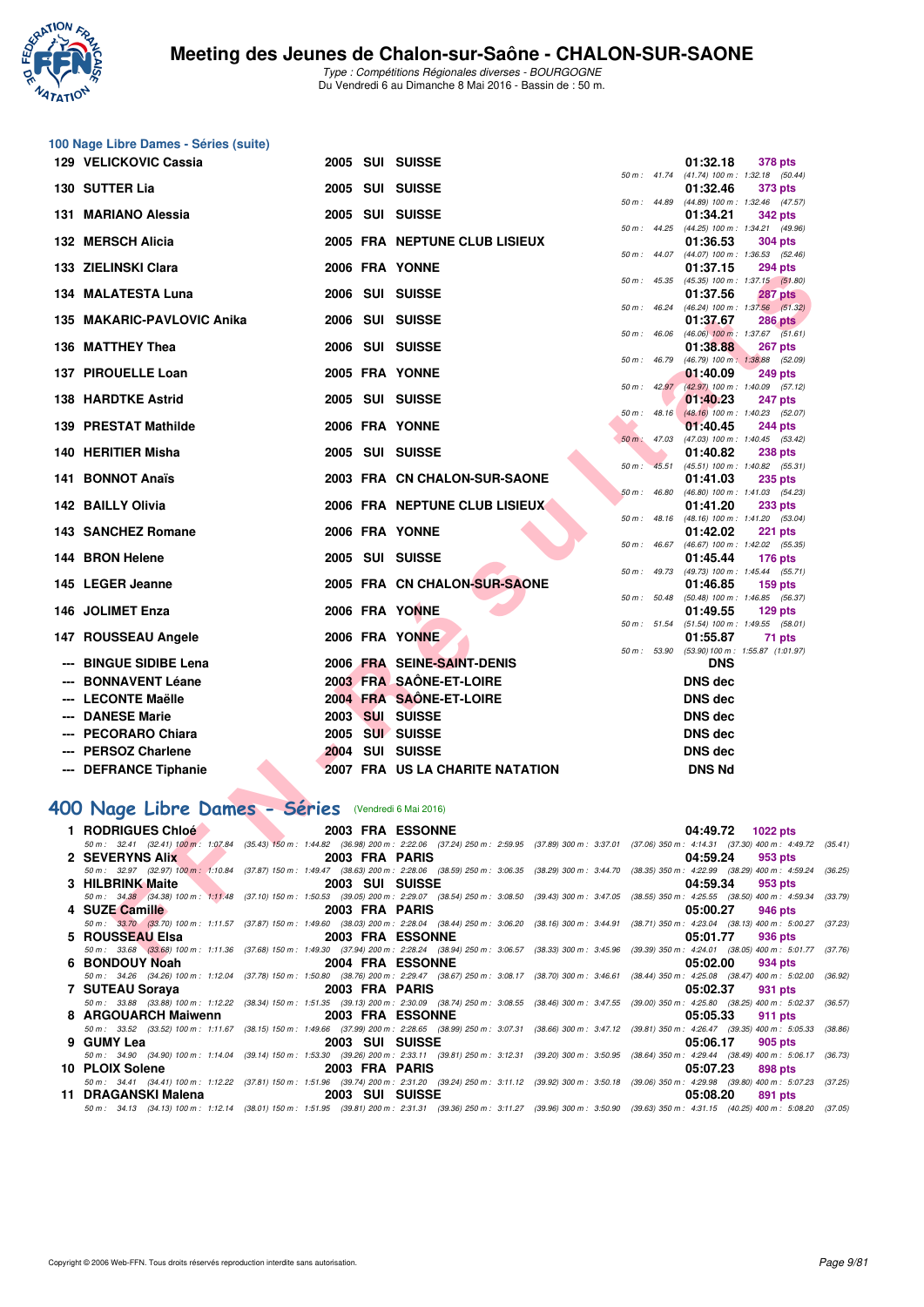

Type : Compétitions Régionales diverses - BOURGOGNE Du Vendredi 6 au Dimanche 8 Mai 2016 - Bassin de : 50 m.

### **400 Nage Libre Dames - Séries (suite)**

| 12 MAILLE Salomé                                                 |                 | 2004 FRA ESSONNE                 | 05:09.75<br>880 pts                                                                                                                                                                                                        |         |
|------------------------------------------------------------------|-----------------|----------------------------------|----------------------------------------------------------------------------------------------------------------------------------------------------------------------------------------------------------------------------|---------|
| 13 FOURMY Maëlys                                                 |                 | 2003 FRA ESSONNE                 | 50 m: 34.36 (34.36) 100 m: 1:12.99 (38.63) 150 m: 1:52.00 (39.01) 200 m: 2:32.01 (40.01) 250 m: 3:11.35 (39.34) 300 m: 3:51.82 (40.47) 350 m: 4:31.47 (39.65) 400 m: 5:09.75 (38.28)<br>05:11.81<br>866 pts                |         |
| 14 MAUPOUX Nina                                                  |                 | <b>2004 FRA ESSONNE</b>          | 50 m: 35.14 (35.14) 100 m: 1:13.41 (38.27) 150 m: 1:52.91 (39.50) 200 m: 2:32.01 (39.10) 250 m: 3:12.68 (40.67) 300 m: 3:52.47 (39.79) 350 m: 4:33.08 (40.61) 400 m: 5:11.81 (38.73)<br>05:12.12<br>864 pts                |         |
|                                                                  |                 |                                  | 50 m: 35.09 (35.09) 100 m: 1:14.24 (39.15) 150 m: 1:53.80 (39.56) 200 m: 2:34.28 (40.48) 250 m: 3:14.35 (40.07) 300 m: 3:55.16 (40.81) 350 m: 4:34.94 (39.78) 400 m: 5:12.12 (37.18)                                       |         |
| 15 MOREL Eléonore                                                |                 | 2004 FRA SAONE-ET-LOIRE          | 05:12.65<br>861 pts<br>50 m: 35.57 (35.57) 100 m: 1:13.96 (38.39) 150 m: 1:53.87 (39.91) 200 m: 2:34.12 (40.25) 250 m: 3:14.76 (40.64) 300 m: 3:54.92 (40.16) 350 m: 4:36.22 (41.30) 400 m: 5:12.65 (36.43)                |         |
| 16 GARION Iris                                                   |                 | 2004 FRA PARIS                   | 05:12.80<br>860 pts<br>50 m: 36.28 (36.28) 100 m: 1:16.67 (40.39) 150 m: 1:57.03 (40.36) 200 m: 2:37.55 (40.52) 250 m: 3:17.38 (39.83) 300 m: 3:57.95 (40.57) 350 m: 4:36.07 (38.12) 400 m: 5:12.80                        | (36.73) |
| 17 FOURMY Marina                                                 |                 | <b>2003 FRA ESSONNE</b>          | 05:12.96<br>859 pts                                                                                                                                                                                                        |         |
| 18 PEREZ LE TOUX Marie                                           |                 | 2003 FRA PARIS                   | 50 m: 34.13 (34.13) 100 m: 1:12.96 (38.83) 150 m: 1:52.66 (39.70) 200 m: 2:33.03 (40.37) 250 m: 3:13.72 (40.69) 300 m: 3:54.30 (40.58) 350 m: 4:34.81 (40.51) 400 m: 5:12.96<br>05:13.98<br>852 pts                        | (38.15) |
| <b>19 RHAIEM Lilee</b>                                           |                 | 2003 FRA PARIS                   | 50 m: 35.21 (35.21) 100 m: 1:13.72 (38.51) 150 m: 1:53.84 (40.12) 200 m: 2:34.03 (40.19) 250 m: 3:14.52 (40.49) 300 m: 3:55.03 (40.51) 350 m: 4:35.85 (40.82) 400 m: 5:13.98<br>05:14.91<br>846 pts                        | (38.13) |
| 20 MATNI Imane                                                   |                 | 2003 SUI SUISSE                  | 50 m: 35.65 (35.65) 100 m: 1:15.26 (39.61) 150 m: 1:54.24 (38.98) 200 m: 2:34.76 (40.52) 250 m: 3:14.33 (39.57) 300 m: 3:55.56 (41.23) 350 m: 4:35.91 (40.35) 400 m: 5:14.91<br>05:17.06<br>831 pts                        | (39.00) |
|                                                                  |                 |                                  | 50 m: 34.00 (34.00) 100 m: 1:13.74 (39.74) 150 m: 1:53.89 (40.15) 200 m: 2:35.36 (41.47) 250 m: 3:15.86 (40.50) 300 m: 3:57.03 (41.17) 350 m: 4:37.36 (40.33) 400 m: 5:17.06 (39.70)                                       |         |
| 21 MELANSON Isabelle                                             |                 | 2004 CAN SAONE-ET-LOIRE          | 05:19.22<br>817 pts<br>50 m: 35.00 (35.00) 100 m: 1:15.42 (40.42) 150 m: 1:58.63 (43.21) 200 m: 2:40.27 (41.64) 250 m: 3:22.27 (42.00) 300 m: 4:03.89 (41.62) 350 m: 4:45.07 (41.18) 400 m: 5:19.22                        | (34.15) |
| 22 PUSSET Lena                                                   |                 | <b>2003 FRA ESSONNE</b>          | 05:21.96<br>799 pts<br>50 m: 36.25 (36.25) 100 m: 1:17.42 (41.17) 150 m: 1:59.40 (41.98) 200 m: 2:40.97 (41.57) 250 m: 3:22.95 (41.98) 300 m: 4:03.91 (40.96) 350 m: 4:44.62 (40.71) 400 m: 5:21.96 (37.34)                |         |
| 23 SAIDI Hana                                                    |                 | 2003 FRA PARIS                   | 05:22.46<br><b>796 pts</b>                                                                                                                                                                                                 |         |
| 24 FAURE-BRAC Flavie                                             |                 | 2003 FRA CN BEAUNE               | 50 m: 35.47 (35.47) 100 m: 1:14.39 (38.92) 150 m: 1:55.46 (41.07) 200 m: 2:36.34 (40.88) 250 m: 3:17.92 (41.58) 300 m: 3:58.16 (40.24) 350 m: 4:41.04 (42.88) 400 m: 5:22.46<br>05:23.63<br><b>788 pts</b>                 | (41.42) |
| 25 CORNILLON Amandine                                            |                 | 2003 FRA ESSONNE                 | 50 m: 37.99 (37.99) 100 m: 1:18.65 (40.66) 150 m: 2:01.75 (43.10) 200 m: 2:42.97 (41.22) 250 m: 3:25.33 (42.36) 300 m: 4:06.04 (40.71) 350 m: 4:46.77 (40.73) 400 m: 5:23.63<br>05:26.55<br>770 pts                        | (36.86) |
| 26 GENOUD Chiara                                                 |                 | 2004 SUI SUISSE                  | 50 m: 35.63 (35.63) 100 m: 1:15.25 (39.62) 150 m: 1:56.44 (41.19) 200 m: 2:38.76 (42.32) 250 m: 3:20.82 (42.06) 300 m: 4:04.46 (43.64) 350 m: 4:46.10 (41.64) 400 m: 5:26.55 (40.45)<br>05:28.58<br>757 pts                |         |
|                                                                  |                 |                                  | 50 m: 35.35 (35.35) 100 m: 1:16.50 (41.15) 150 m: 1:59.23 (42.73) 200 m: 2:42.31 (43.08) 250 m: 3:24.40 (42.09) 300 m: 4:07.62 (43.22) 350 m: 4:49.91 (42.29) 400 m: 5:28.58                                               | (38.67) |
| 27 SIMOENS Lucille                                               |                 | 2005 FRA PARIS                   | 05:28.60<br><b>757 pts</b><br>50 m: 38.68 (38.68) 100 m: 1:21.50 (42.82) 150 m: 2:03.85 (42.35) 200 m: 2:46.13 (42.28) 250 m: 3:27.05 (40.92) 300 m: 4:10.12 (43.07) 350 m: 4:50.17 (40.05) 400 m: 5:28.60 (38.43)         |         |
| 28 BALTHASAR Jessica                                             |                 | 2004 SUI SUISSE                  | 05:29.21<br>753 pts<br>50 m: 35.97 (35.97) 100 m: 1:17.31 (41.34) 150 m: 1:59.69 (42.38) 200 m: 2:42.55 (42.86) 250 m: 3:25.11 (42.56) 300 m: 4:08.08 (42.97) 350 m: 4:50.16 (42.08) 400 m: 5:29.21                        | (39.05) |
| 29 STOLTZ Marie                                                  |                 | 2004 FRA PARIS                   | 05:32.72<br>731 pts                                                                                                                                                                                                        |         |
| 30 BUNJAK Katarina                                               |                 | 2003 SUI SUISSE                  | 50 m: 37.86 (37.86) 100 m: 1:18.79 (40.93) 150 m: 2:01.69 (42.90) 200 m: 2:45.04 (43.35) 250 m: 3:28.13 (43.09) 300 m: 4:10.52 (42.39) 350 m: 4:52.82 (42.30) 400 m: 5:32.72 (39.90)<br>05:32.94<br>729 pts                |         |
| 31 BONNAVENT Léane                                               |                 | 2003 FRA SAONE-ET-LOIRE          | 50 m: 36.29 (36.29) 100 m: 1:17.46 (41.17) 150 m: 2:00.38 (42.92) 200 m: 2:42.62 (42.24) 250 m: 3:26.07 (43.45) 300 m: 4:08.97 (42.90) 350 m: 4:52.69 (43.72) 400 m: 5:32.94<br>05:35.10<br><b>716 pts</b>                 | (40.25) |
| 32 GUENAOUI Manon                                                |                 | 2003 FRA SAONE-ET-LOIRE          | 50 m: 36.75 (36.75) 100 m: 1:18.53 (41.78) 150 m: 2:01.42 (42.89) 200 m: 2:43.53 (42.11) 250 m: 3:26.64 (43.11) 300 m: 4:10.17 (43.53) 350 m: 4:53.31 (43.14) 400 m: 5:35.10 (41.79)<br>05:35.35<br>714 pts                |         |
|                                                                  |                 |                                  | 50 m: 36.71 (36.71) 100 m: 1:18.62 (41.91) 150 m: 2:02.59 (43.97) 200 m: 2:46.61 (44.02) 250 m: 3:30.72 (44.11) 300 m: 4:13.60 (42.88) 350 m: 4:57.48 (43.88) 400 m: 5:35.35 (37.87)                                       |         |
| 33 COUDERT Lucile                                                |                 | 2004 FRA AC BOULOGNE-BILLANCOURT | 05:40.24<br>685 pts<br>50 m: 37.24 (37.24) 100 m: 1:19.14 (41.90) 150 m: 2:03.24 (44.10) 200 m: 2:46.44 (43.20) 250 m: 3:30.33 (43.89) 300 m: 4:13.75 (43.42) 350 m: 4:58.15 (44.40) 400 m: 5:40.24                        | (42.09) |
| 34 JANIN Lucie                                                   |                 | 2003 FRA SAONE-ET-LOIRE          | 05:40.49<br><b>683 pts</b><br>50 m : 37.93 (37.93) 100 m : 1:20.77 (42.84) 150 m : 2:03.44 (42.67) 200 m : 2:47.21 (43.77) 250 m : 3:31.39 (44.18) 300 m : 4:15.83 (44.44) 350 m : 4:59.83 (44.00) 400 m : 5:40.49 (40.66) |         |
| 35 CHIFFELLE Ines                                                |                 | 2004 SUI SUISSE                  | 05:40.83<br>681 pts<br>50 m: 36.97 (36.97) 100 m: 1:19.51 (42.54) 150 m: 2:02.98 (43.47) 200 m: 2:47.60 (44.62) 250 m: 3:31.69 (44.09) 300 m: 4:16.48 (44.79) 350 m: 5:00.20 (43.72) 400 m: 5:40.83                        | (40.63) |
| 36 ROUSSON Amelie                                                |                 | 2003 FRA SAONE-ET-LOIRE          | 05:43.03<br>668 pts                                                                                                                                                                                                        |         |
| 37 CORBEELS Camélia                                              |                 | 2004 FRA AC BOULOGNE-BILLANCOURT | 50 m: 39.22 (39.22) 100 m: 1:21.22 (42.00) 150 m: 2:04.14 (42.92) 200 m: 2:47.77 (43.63) 250 m: 3:31.49 (43.72) 300 m: 4:16.25 (44.76) 350 m: 5:01.10 (44.85) 400 m: 5:43.03 (41.93)<br>05:43.05<br>668 pts                |         |
| 38 GUENIN Victoria<br><b>Contract Contract Contract Contract</b> | 2004 SUI SUISSE |                                  | 50 m: 38.60 (38.60) 100 m: 1:21.02 (42.42) 150 m: 2:03.10 (42.08) 200 m: 2:47.21 (44.11) 250 m: 3:30.73 (43.52) 300 m: 4:15.26 (44.53) 350 m: 4:59.22 (43.96) 400 m: 5:43.05 (43.83)<br>05:46.91 645 pts                   |         |
|                                                                  |                 |                                  | 50 m : 39.15 (39.15) 100 m : 1:23.98 (44.83) 150 m : 2:07.47 (43.49) 200 m : 2:52.69 (45.22) 250 m : 3:36.84 (44.15) 300 m : 4:22.22 (45.38) 350 m : 5:06.00 (43.78) 400 m : 5:46.91 (40.91)                               |         |
| 39 ADJIMAN Shana                                                 |                 | 2005 FRA SEINE-SAINT-DENIS       | 05:47.09<br>644 pts<br>50 m: 38.25 (38.25) 100 m: 1:23.52 (45.27) 150 m: 2:07.99 (44.47) 200 m: 2:53.91 (45.92) 250 m: 3:38.58 (44.67) 300 m: 4:24.20 (45.62) 350 m: 5:08.24 (44.04) 400 m: 5:47.09 (38.85)                |         |
| 40 GELAY-TURTAUT Salome                                          |                 | 2003 FRA MACON NATATION          | 05:48.31<br>637 pts<br>50 m : 37.38 (37.38) 100 m : 1:19.59 (42.21) 150 m : 2:03.83 (44.24) 200 m : 2:49.05 (45.22) 250 m : 3:35.14 (46.09) 300 m : 4:21.73 (46.59) 350 m : 5:08.76 (47.03) 400 m : 5:48.31                | (39.55) |
| 41 GAUTHIER Anne-Sophie                                          |                 | 2004 FRA SAONE-ET-LOIRE          | 05:48.42<br>636 pts<br>50 m: 37.94 (37.94) 100 m: 1:21.49 (43.55) 150 m: 2:06.65 (45.16) 200 m: 2:51.90 (45.25) 250 m: 3:37.41 (45.51) 300 m: 4:22.65 (45.24) 350 m: 5:07.51 (44.86) 400 m: 5:48.42 (40.91)                |         |
| 42 GUILLOT Anna                                                  |                 | 2004 FRA SAONE-ET-LOIRE          | 05:48.54<br>636 pts                                                                                                                                                                                                        |         |
| 43 EL KATEB Meryem                                               |                 | 2004 FRA AC BOULOGNE-BILLANCOURT | 50 m : 36.46 (36.46) 100 m : 1:18.47 (42.01) 150 m : 2:02.22 (43.75) 200 m : 2:47.44 (45.22) 250 m : 3:32.73 (45.29) 300 m : 4:18.23 (45.50) 350 m : 5:04.89 (46.66) 400 m : 5:48.54<br>05:49.46<br>630 pts                | (43.65) |
| 44 WARTH Manon                                                   |                 | 2003 SUI SUISSE                  | 50 m : 38.17 (38.17) 100 m : 1:21.02 (42.85) 150 m : 2:07.07 (46.05) 200 m : 2:52.08 (45.01) 250 m : 3:37.50 (45.42) 300 m : 4:22.29 (44.79) 350 m : 5:07.27 (44.98) 400 m : 5:49.46 (42.19)<br>05:49.55<br>630 pts        |         |
|                                                                  |                 |                                  | 50 m: 36.98 (36.98) 100 m: 1:19.70 (42.72) 150 m: 2:05.46 (45.76) 200 m: 2:50.61 (45.15) 250 m: 3:36.74 (46.13) 300 m: 4:22.44 (45.70) 350 m: 5:07.53 (45.09) 400 m: 5:49.55 (42.02)                                       |         |
| 45 MATHEY Julie                                                  |                 | 2003 FRA SAONE-ET-LOIRE          | 05:49.80<br>628 pts<br>50 m: 37.95 (37.95) 100 m: 1:19.49 (41.54) 150 m: 2:03.15 (43.66) 200 m: 2:46.55 (43.40) 250 m: 3:31.52 (44.97) 300 m: 4:17.26 (45.74) 350 m: 5:04.99 (47.73) 400 m: 5:49.80 (44.81)                |         |
| 46 LIMIDO Cyriane                                                |                 | 2003 FRA SAONE-ET-LOIRE          | 05:51.29<br>620 pts<br>50 m : 37.76 (37.76) 100 m : 1:21.15 (43.39) 150 m : 2:06.91 (45.76) 200 m : 2:52.85 (45.94) 250 m : 3:37.82 (44.97) 300 m : 4:23.58 (45.76) 350 m : 5:08.37 (44.79) 400 m : 5:51.29 (42.92)        |         |
| 47 MANNETTE Apolline                                             |                 | 2005 FRA SEINE-SAINT-DENIS       | 599 pts<br>05:54.93<br>50 m: 40.40 (40.40) 100 m: 1:25.79 (45.39) 150 m: 2:11.03 (45.24) 200 m: 2:57.68 (46.65) 250 m: 3:43.28 (45.60) 300 m: 4:29.09 (45.81) 350 m: 5:14.54 (45.45) 400 m: 5:54.93 (40.39)                |         |
|                                                                  |                 |                                  |                                                                                                                                                                                                                            |         |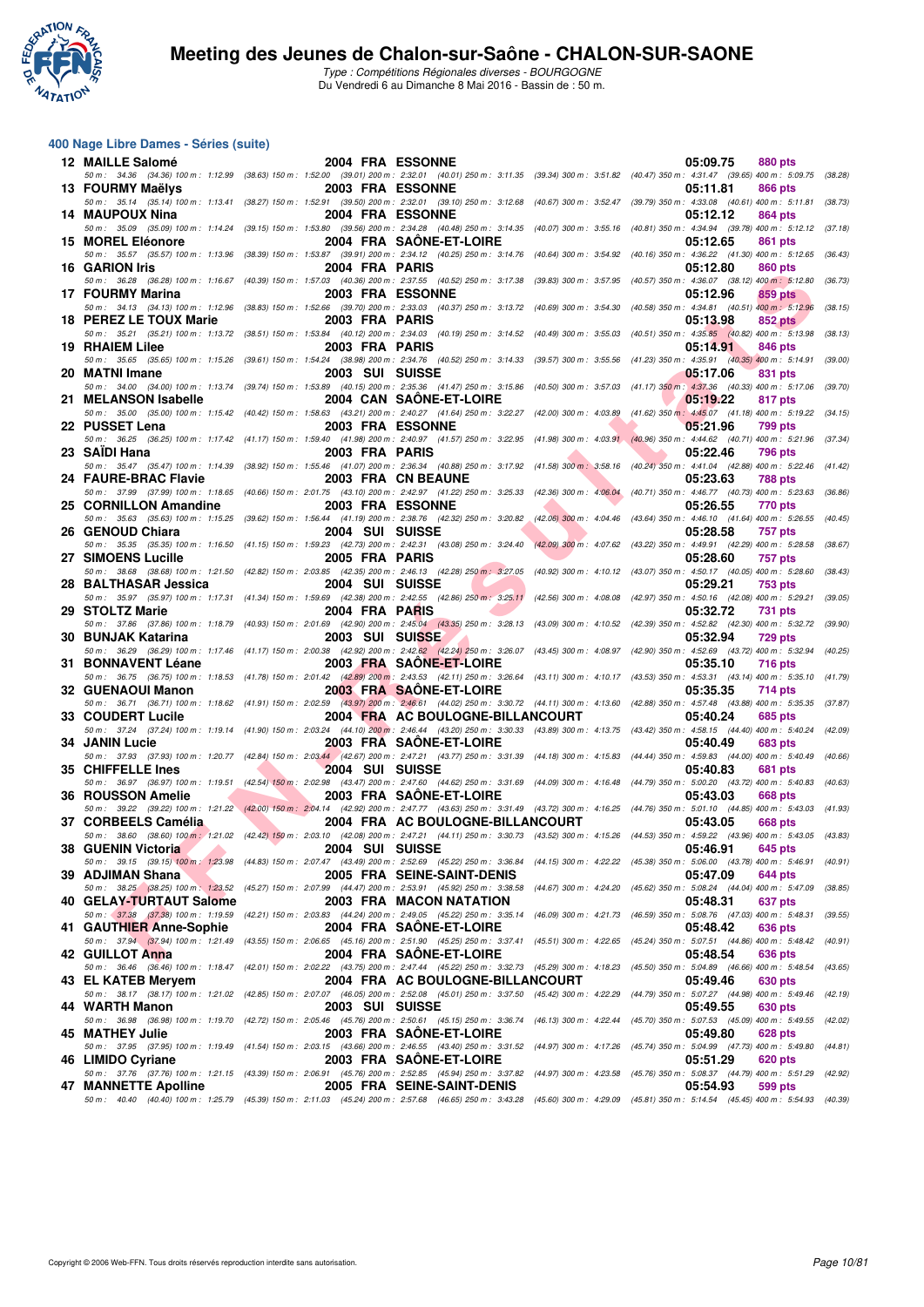

Type : Compétitions Régionales diverses - BOURGOGNE Du Vendredi 6 au Dimanche 8 Mai 2016 - Bassin de : 50 m.

### **400 Nage Libre Dames - Séries (suite)**

| 48 MULLER Jade              |                        | 2003 FRA MONTCEAU ON                                                                                                                                                                                                                     | 05:59.72<br>573 pts                                                                    |
|-----------------------------|------------------------|------------------------------------------------------------------------------------------------------------------------------------------------------------------------------------------------------------------------------------------|----------------------------------------------------------------------------------------|
| 49 VISGUEIRO Julia          |                        | 50 m: 40.64 (40.64) 100 m: 1:25.57 (44.93) 150 m: 2:11.46 (45.89) 200 m: 2:57.74 (46.28) 250 m: 3:43.36 (45.62) 300 m: 4:29.60 (46.24) 350 m: 5:15.61 (46.01) 400 m: 5:59.72<br>2005 FRA SEINE-SAINT-DENIS                               | (44.11)<br>06:01.21<br>564 pts                                                         |
| 50 BELKAHLA Maissane        |                        | 50 m : 39.07 (39.07) 100 m : 1:24.73 (45.66) 150 m : 2:10.39 (45.66) 200 m : 2:58.25 (47.86) 250 m : 3:44.75 (46.50) 300 m : 4:32.02 (47.27) 350 m : 5:18.92 (46.90) 400 m : 6:01.21 (42.29)<br>2005 FRA SEINE-SAINT-DENIS               | 06:02.64<br>557 pts                                                                    |
|                             |                        | 50 m: 40.90 (40.90) 100 m: 1:26.71 (45.81) 150 m: 2:13.53 (46.82) 200 m: 3:00.86 (47.33) 250 m: 3:47.31 (46.45) 300 m: 4:34.66 (47.35) 350 m: 5:20.00 (45.34) 400 m: 6:02.64 (42.64)                                                     |                                                                                        |
| 51 THEBAULT Justine         |                        | 2004 FRA NAUTIQUE ENTENTE CHALONS<br>50 m : 38.74 (38.74) 100 m : 1:23.82 (45.08) 150 m : 2:10.83 (47.01) 200 m : 2:59.67 (48.84) 250 m : 3:46.90 (47.23) 300 m : 4:35.28 (48.38) 350 m : 5:22.23 (46.95) 400 m : 6:08.36 (46.13)        | 06:08.36<br>526 pts                                                                    |
| 52 AMHAJ Tasnim             |                        | 2005 FRA SEINE-SAINT-DENIS                                                                                                                                                                                                               | 06:08.37<br>526 pts                                                                    |
|                             |                        | 50 m: 38.37 (38.37) 100 m: 1:23.18 (44.81) 150 m: 2:10.59 (47.41) 200 m: 2:58.94 (48.35) 250 m: 3:46.83 (47.89) 300 m: 4:33.65 (46.82) 350 m: 5:21.99 (48.34) 400 m: 6:08.37                                                             | (46.38)                                                                                |
| 53 DHOUTAUT Romane          |                        | 2004 FRA CN CHALON-SUR-SAONE<br>50 m : 41.33 (41.33) 100 m : 1:27.18 (45.85) 150 m : 2:14.00 (46.82) 200 m : 3:02.07 (48.07) 250 m : 3:48.76 (46.69) 300 m : 4:36.71                                                                     | 06:08.75<br><b>524 pts</b><br>(47.95) 350 m: 5:23.70 (46.99) 400 m: 6:08.75<br>(45.05) |
| 54 SALGUES LAUVERJON Louise | 2005 FRA PARIS         |                                                                                                                                                                                                                                          | 06:09.40<br><b>521 pts</b>                                                             |
|                             |                        | 50 m: 40.52 (40.52) 100 m: 1:26.45 (45.93) 150 m: 2:15.02 (48.57) 200 m: 3:03.01 (47.99) 250 m: 3:52.09 (49.08) 300 m: 4:38.00 (45.91) 350 m: 5:27.18 (49.18) 400 m: 6:09.40                                                             | (42.22)                                                                                |
| 55 SIMONUTTI Salome         | 2005 FRA PARIS         | 50 m: 40.84 (40.84) 100 m: 1:27.73 (46.89) 150 m: 2:15.53 (47.80) 200 m: 3:04.70 (49.17) 250 m: 3:51.83 (47.13) 300 m: 4:39.50 (47.67) 350 m: 5:26.25 (46.75) 400 m: 6:10.21 (43.96)                                                     | 06:10.21<br>516 pts                                                                    |
| 56 DURAN Chiara             |                        | 2006 FRA SEINE-SAINT-DENIS                                                                                                                                                                                                               | 06:11.40<br><b>510 pts</b>                                                             |
| 57 CASTAGNA Lola            |                        | 50 m: 39.46 (39.46) 100 m: 1:25.75 (46.29) 150 m: 2:14.53 (48.78) 200 m: 3:03.11 (48.58) 250 m: 3:51.19 (48.08) 300 m: 4:38.46 (47.27) 350 m: 5:26.01 (47.55) 400 m: 6:11.40 (45.39)<br>2005 FRA SAONE-ET-LOIRE                          | 06:11.53<br>510 pts                                                                    |
|                             |                        | 50 m: 43.11 (43.11) 100 m: 1:30.48 (47.37) 150 m: 2:17.80 (47.32) 200 m: 3:06.45 (48.65) 250 m: 3:53.54 (47.09) 300 m: 4:40.94 (47.40) 350 m: 5:27.28 (46.34) 400 m: 6:11.53 (44.25)                                                     |                                                                                        |
| 58 MALLIET Valentine        |                        | 2003 FRA SAONE-ET-LOIRE                                                                                                                                                                                                                  | 06:11.67<br>509 pts                                                                    |
| 59 PECORARO Chiara          | 2005 SUI SUISSE        | 50 m: 40.41 (40.41) 100 m: 1:26.33 (45.92) 150 m: 2:13.54 (47.21) 200 m: 3:00.97 (47.43) 250 m: 3:49.58 (48.61) 300 m: 4:37.48 (47.90) 350 m: 5:25.57 (48.09) 400 m: 6:11.67 (46.10)                                                     | 06:12.30<br>506 pts                                                                    |
|                             |                        | 50 m: 39.08 (39.08) 100 m: 1:25.15 (46.07) 150 m: 2:12.44 (47.29) 200 m: 3:01.38 (48.94) 250 m: 3:50.96 (49.58) 300 m: 4:39.98 (49.02) 350 m: 5:26.64 (46.66) 400 m: 6:12.30                                                             | (45.66)                                                                                |
| 60 MERCIER Marie-Lou        |                        | <b>2004 FRA NAUTIQUE ENTENTE CHALONS</b>                                                                                                                                                                                                 | 06:14.19<br>496 pts                                                                    |
| 61 SAINT SAENS Coline       |                        | 50 m: 41.21 (41.21) 100 m: 1:27.42 (46.21) 150 m: 2:15.79 (48.37) 200 m: 3:03.21 (47.42) 250 m: 3:50.57 (47.36) 300 m: 4:39.20 (48.63) 350 m: 5:27.17 (47.97) 400 m: 6:14.19<br><b>2004 FRA NAUTIQUE ENTENTE CHALONS</b>                 | (47.02)<br>06:14.22<br>496 pts                                                         |
|                             |                        | 50 m : 39.07 (39.07) 100 m : 1:25.16 (46.09) 150 m : 2:13.78 (48.62) 200 m : 3:01.86 (48.08) 250 m : 3:51.04 (49.18) 300 m : 4:39.43 (48.39) 350 m : 5:28.01 (48.58) 400 m : 6:14.22 (46.21)                                             |                                                                                        |
| 62 LECONTE Maëlle           |                        | 2004 FRA SAONE-ET-LOIRE                                                                                                                                                                                                                  | 06:14.66<br>493 pts                                                                    |
| 63 PEYSSONNEL Emma          |                        | 50 m: 40.34 (40.34) 100 m: 1:27.37 (47.03) 150 m: 2:15.76 (48.39) 200 m: 3:03.74 (47.98) 250 m: 3:51.71 (47.97) 300 m: 4:38.86 (47.15) 350 m: 5:27.94 (49.08) 400 m: 6:14.66<br>2005 FRA SEINE-SAINT-DENIS                               | (46.72)<br>06:14.94<br>492 pts                                                         |
|                             |                        | 50 m : 40.80 (40.80) 100 m : 1:28.79 (47.99) 150 m : 2:18.04 (49.25) 200 m : 3:06.55 (48.51) 250 m : 3:55.73 (49.18) 300 m : 4:43.93 (48.20) 350 m : 5:32.58 (48.65) 400 m : 6:14.94 (42.36)                                             |                                                                                        |
| 64 BALTHASAR Julia          | 2006 SUI SUISSE        |                                                                                                                                                                                                                                          | 06:16.37<br>485 pts                                                                    |
| 65 DESCOEUDRES Emma         | 2006 SUI SUISSE        | 50 m: 41.69 (41.69) 100 m: 1:28.63 (46.94) 150 m: 2:16.97 (48.34) 200 m: 3:05.82 (48.85) 250 m: 3:55.23 (49.41) 300 m: 4:44.29 (49.06) 350 m: 5:33.05 (48.76) 400 m: 6:16.37                                                             | (43.32)<br>06:17.21<br>481 pts                                                         |
|                             |                        | 50 m: 41.20 (41.20) 100 m: 1:28.12 (46.92) 150 m: 2:17.60 (49.48) 200 m: 3:06.37 (48.77) 250 m: 3:56.73 (50.36) 300 m: 4:45.61 (48.88) 350 m: 5:34.72 (49.11) 400 m: 6:17.21 (42.49)                                                     |                                                                                        |
| 66 DESMEULES Giulia         | <b>2004 SUI SUISSE</b> |                                                                                                                                                                                                                                          | 06:20.24<br>465 pts                                                                    |
| 67 BOUCHER Camille          |                        | 50 m: 42.30 (42.30) 100 m: 1:29.96 (47.66) 150 m: 2:19.62 (49.66) 200 m: 3:08.66 (49.04) 250 m: 3:59.51 (50.85) 300 m: 4:49.30 (49.79) 350 m: 5:37.18 (47.88) 400 m: 6:20.24<br>2006 FRA SEINE-SAINT-DENIS                               | (43.06)<br>06:21.28<br>460 pts                                                         |
|                             |                        | 50 m: 41.11 (41.11) 100 m: 1:28.07 (46.96) 150 m: 2:17.00 (48.93) 200 m: 3:06.02 (49.02) 250 m: 3:56.05 (50.03) 300 m: 4:45.57 (49.52) 350 m: 5:35.45 (49.88) 400 m: 6:21.28                                                             | (45.83)                                                                                |
| 68 HAMADACHE Inaya          |                        | 2005 FRA SEINE-SAINT-DENIS<br>50 m: 44.17 (44.17) 100 m: 1:32.98 (48.81) 150 m: 2:22.07 (49.09) 200 m: 3:10.77 (48.70) 250 m: 3:59.29 (48.52) 300 m: 4:49.04 (49.75) 350 m: 5:36.70 (47.66) 400 m: 6:21.61 (44.91)                       | 06:21.61<br>459 pts                                                                    |
| 69 ICHOU Sarah              |                        | 2005 FRA SEINE-SAINT-DENIS                                                                                                                                                                                                               | 06:26.07<br>437 pts                                                                    |
|                             |                        | 50 m: 40.00 (40.00) 100 m: 1:27.33 (47.33) 150 m: 2:16.94 (49.61) 200 m: 3:07.07 (50.13) 250 m: 3:57.30 (50.23) 300 m: 4:47.43 (50.13) 350 m: 5:37.38 (49.95) 400 m: 6:26.07                                                             | (48.69)                                                                                |
| <b>70 LAHANQUE Manon</b>    |                        | <b>2005 FRA NAUTIQUE ENTENTE CHALONS</b><br>50 m : 40.44 (40.44) 100 m : 1:28.04 (47.60) 150 m : 2:17.26 (49.22) 200 m : 3:07.33 (50.07) 250 m : 3:57.58 (50.25) 300 m : 4:48.31 (50.73) 350 m : 5:39.60 (51.29) 400 m : 6:29.38 (49.78) | 06:29.38<br>421 pts                                                                    |
| 71 KELKOULI Yasmine         | 2005 ALG PARIS         |                                                                                                                                                                                                                                          | 06:30.58<br>416 pts                                                                    |
| <b>72 GRANGE Camille</b>    |                        | 50 m : 42.79 (42.79) 100 m : 1:31.71 (48.92) 150 m : 2:22.18 (50.47) 200 m : 3:12.85 (50.67) 250 m : 4:03.54 (50.69) 300 m : 4:54.20                                                                                                     | $(50.66)$ 350 m : 5:45.95 $(51.75)$ 400 m : 6:30.58<br>(44.63)                         |
|                             | 2005 FRA PARIS         | 50 m: 43.48 (43.48) 100 m: 1:33.27 (49.79) 150 m: 2:24.08 (50.81) 200 m: 3:15.11 (51.03) 250 m: 4:05.16 (50.05) 300 m: 4:56.00 (50.84) 350 m: 5:47.60 (51.60) 400 m: 6:31.36 (43.76)                                                     | 06:31.36<br>412 pts                                                                    |
| 73 ZAPPELLI Camille         | 2006 SUI SUISSE        |                                                                                                                                                                                                                                          | 06:34.61<br><b>397 pts</b>                                                             |
| 74 MAKHLOUF Hanifa          |                        | 50 m: 43.00 (43.00) 100 m: 1:32.36 (49.36) 150 m: 2:22.43 (50.07) 200 m: 3:14.66 (52.23) 250 m: 4:05.35 (50.69) 300 m: 4:56.45 (51.10) 350 m: 5:47.05 (50.60) 400 m: 6:34.61 (47.56)<br>2005 FRA NAUTIQUE ENTENTE CHÂLONS                | 06:35.72 392 pts                                                                       |
|                             |                        | 50 m: 44.03 (44.03) 100 m: 1:33.39 (49.36) 150 m: 2:24.55 (51.16) 200 m: 3:13.84 (49.29) 250 m: 4:06.06 (52.22) 300 m: 4:57.57 (51.51) 350 m: 5:49.63 (52.06) 400 m: 6:35.72 (46.09)                                                     |                                                                                        |
| 75 LOSEY Jin                | 2005 SUI SUISSE        |                                                                                                                                                                                                                                          | 06:36.25<br><b>389 pts</b>                                                             |
| 76 BONAFE Maelys            |                        | 50 m: 42.76 (42.76) 100 m: 1:32.44 (49.68) 150 m: 2:25.04 (52.60) 200 m: 3:15.86 (50.62) 250 m: 4:08.48 (52.62) 300 m: 5:00.03 (51.55) 350 m: 5:51.27 (51.24) 400 m: 6:36.25 (44.98)<br>2005 FRA SAONE-ET-LOIRE                          | 06:37.33<br><b>385 pts</b>                                                             |
|                             |                        | 50 m: 42.13 (42.13) 100 m: 1:33.02 (50.89) 150 m: 2:24.82 (51.80) 200 m: 3:14.64 (49.82) 250 m: 4:07.23 (52.59) 300 m: 4:58.29 (51.06) 350 m: 5:48.57 (50.28) 400 m: 6:37.33 (48.76)                                                     |                                                                                        |
| 77 LEGRAND Calista          |                        | <b>2005 FRA NEPTUNE CLUB LISIEUX</b><br>50 m: 40.62 (40.62) 100 m: 1:28.41 (47.79) 150 m: 2:21.55 (53.14) 200 m: 3:12.92 (51.37) 250 m: 4:05.74 (52.82) 300 m: 4:58.18 (52.44) 350 m: 5:50.56 (52.38) 400 m: 6:39.55 (48.99)             | 06:39.55<br>375 pts                                                                    |
| 78 REY Lina                 |                        | 2005 FRA SAONE-ET-LOIRE                                                                                                                                                                                                                  | 06:40.36<br><b>371 pts</b>                                                             |
|                             |                        | 50 m: 41.96 (41.96) 100 m: 1:32.73 (50.77) 150 m: 2:26.21 (53.48) 200 m: 3:18.57 (52.36) 250 m: 4:10.46 (51.89) 300 m: 5:03.57 (53.11)                                                                                                   | 400 m: 6:40.36 (1:36.79)<br>$350 m : -$                                                |
| 79 MARIANO Alessia          | 2005 SUI SUISSE        | 50 m: 41.40 (41.40) 100 m: 1:30.38 (48.98) 150 m: 2:21.69 (51.31) 200 m: 3:12.25 (50.56) 250 m: 4:04.25 (52.00) 300 m: 4:56.38 (52.13) 350 m: 5:49.70 (53.32) 400 m: 6:41.11 (51.41)                                                     | 06:41.11<br><b>368 pts</b>                                                             |
| 80 GASSO Sofia              | 2005 SUI SUISSE        |                                                                                                                                                                                                                                          | 06:42.75<br><b>360 pts</b>                                                             |
|                             |                        | 50 m: 42.75 (42.75) 100 m: 1:33.45 (50.70) 150 m: 2:25.81 (52.36) 200 m: 3:18.65 (52.84) 250 m: 4:12.43 (53.78) 300 m: 5:05.16 (52.73) 350 m: 5:55.85 (50.69) 400 m: 6:42.75 (46.90)                                                     |                                                                                        |
| 81 VERNHET Alexandra        | 2005 FRA PARIS         | 50 m: 45.23 (45.23) 100 m: 1:37.33 (52.10) 150 m: 2:29.27 (51.94) 200 m: 3:22.59 (53.32) 250 m: 4:12.52 (49.93) 300 m: 5:04.45 (51.93) 350 m: 5:53.86 (49.41) 400 m: 6:42.85 (48.99)                                                     | 06:42.85<br><b>360 pts</b>                                                             |
| 82 COUZON Léa               |                        | 2005 FRA SAONE-ET-LOIRE                                                                                                                                                                                                                  | 06:48.38<br><b>336 pts</b>                                                             |
|                             |                        | 50 m: 44.77 (44.77) 100 m: 1:36.69 (51.92) 150 m: 2:30.38 (53.69) 200 m: 3:24.37 (53.99) 250 m: 4:17.70 (53.33) 300 m: 5:11.52 (53.82) 350 m: 6:03.35 (51.83) 400 m: 6:48.38 (45.03)                                                     |                                                                                        |
| 83 DEVELET Rayana           |                        | 2005 FRA SAONE-ET-LOIRE<br>50 m: 43.05 (43.05) 100 m: 1:32.96 (49.91) 150 m: 2:26.35 (53.39) 200 m: 3:18.19 (51.84) 250 m: 4:12.66 (54.47) 300 m: 5:06.41 (53.75) 350 m: 6:02.02 (55.61) 400 m: 6:51.58 (49.56)                          | 06:51.58<br><b>323 pts</b>                                                             |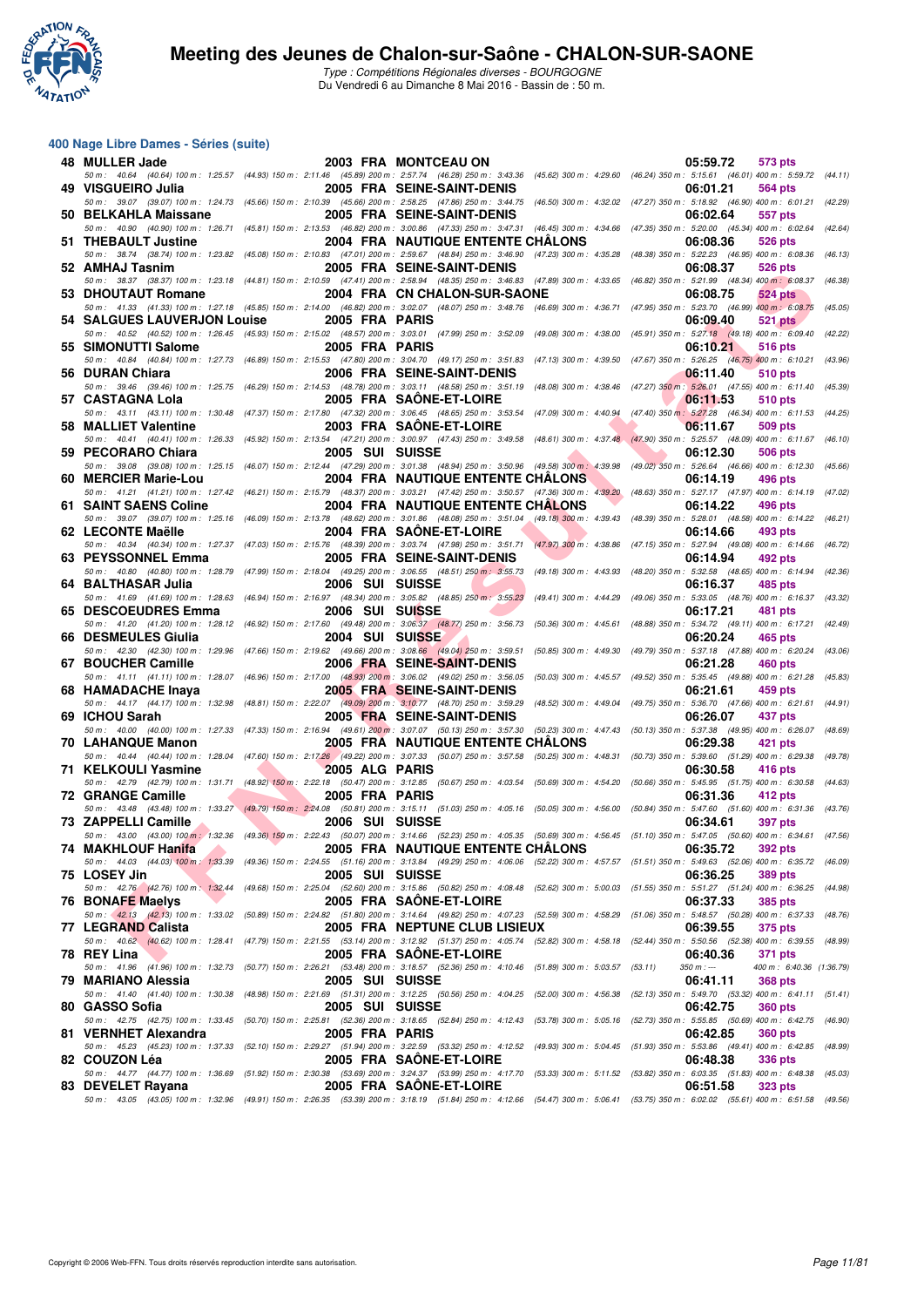

Type : Compétitions Régionales diverses - BOURGOGNE Du Vendredi 6 au Dimanche 8 Mai 2016 - Bassin de : 50 m.

### **400 Nage Libre Dames - Séries (suite)**

| 84 MAHE-TAHOR Ines         | <b>2006 FRA SEINE-SAINT-DENIS</b> |                                                                                                                                                                                                  | 06:54.78                          | 310 pts        |
|----------------------------|-----------------------------------|--------------------------------------------------------------------------------------------------------------------------------------------------------------------------------------------------|-----------------------------------|----------------|
|                            |                                   | 50 m: 42.99 (42.99) 100 m: 1:35.79 (52.80) 150 m: 2:28.15 (52.36) 200 m: 3:23.16 (55.01) 250 m: 4:14.91 (51.75) 300 m: 5:07.80 (52.89) 350 m: 6:01.38 (53.58) 400 m: 6:54.78 (53.40)             |                                   |                |
| 85 MERZE Aurore            |                                   | <b>2005 FRA SAONE-ET-LOIRE</b>                                                                                                                                                                   | 06:55.25                          | <b>308 pts</b> |
|                            |                                   | 50 m: 42.79 (42.79) 100 m: 1:33.00 (50.21) 150 m: 2:27.30 (54.30) 200 m: 3:20.97 (53.67) 250 m: 4:16.39 (55.42) 300 m: 5:10.51 (54.12) 350 m: 6:04.39 (53.88) 400 m: 6:55.25 (50.86)             |                                   |                |
|                            |                                   |                                                                                                                                                                                                  | 06:59.45                          | <b>291 pts</b> |
|                            |                                   | 50 m: 46.81 (46.81) 100 m: 1:40.77 (53.96) 150 m: 2:35.22 (54.45) 200 m: 3:29.26 (54.04) 250 m: 4:23.79 (54.53) 300 m: 5:18.04 (54.25) 350 m: 6:10.41 (52.37) 400 m: 6:59.45 (49.04)             |                                   |                |
| 87 MARTIN Emma             |                                   | 2007 FRA NEPTUNE CLUB LISIEUX                                                                                                                                                                    | 07:00.04                          | <b>289 pts</b> |
|                            |                                   | 50 m: 42.30 (42.30) 100 m: 1:34.61 (52.31) 150 m: 2:26.72 (52.11) 200 m: 3:19.58 (52.86) 250 m: 4:17.09 (57.51) 300 m: 5:11.73 (54.64) 350 m: 6:08.60 (56.87) 400 m: 7:00.04 (51.44)             |                                   |                |
| <b>88 ACHAINTRE Emilie</b> |                                   | <b>2006 FRA SAONE-ET-LOIRE</b>                                                                                                                                                                   | 07:10.30                          | $250$ pts      |
|                            |                                   | 50 m: 42.33 (42.33) 100 m: 1:35.23 (52.90) 150 m: 2:28.90 (53.67) 200 m: 3:22.80 (53.90) 250 m: 4:16.93 (54.13) 300 m: 5:07.41 (50.48) 350 m: 6:14.02 (1:06.61) 400 m: 7:10.30 (56.28)           |                                   |                |
|                            |                                   |                                                                                                                                                                                                  | 07:14.91                          | <b>234 pts</b> |
|                            |                                   | 50 m: 48.13 (48.13) 100 m: 1:46.25 (58.12) 150 m: 2:42.76 (56.51) 200 m: 3:38.59 (55.83) 250 m: 4:33.51 (54.92) 300 m: 5:28.19 (54.68) 350 m: 6:22.50 (54.31) 400 m: 7:14.91 (52.41)             |                                   |                |
| 90 BAILLY Olivia           |                                   | 2006 FRA NEPTUNE CLUB LISIEUX                                                                                                                                                                    | 07:16.49                          | <b>228 pts</b> |
|                            |                                   | 50 m: 44.54 (44.54) 100 m: 1:37.77 (53.23) 150 m: 2:35.84 (58.07) 200 m: 3:31.57 (55.73) 250 m: 4:29.20 (57.63) 300 m: 5:26.10 (56.90) 350 m: 6:22.15 (56.05) 400 m: 7:16.49 (54.34)             |                                   |                |
| 91 WONKAM Suzanne          |                                   | <b>2006 FRA SAONE-ET-LOIRE</b>                                                                                                                                                                   | 07:34.70                          | $169$ pts      |
|                            |                                   | 50 m: 45.20 (45.20) 100 m: 1:39.51 (54.31) 150 m: 2:37.00 (57.49) 200 m: 3:36.17 (59.17) 250 m: 4:34.41 (58.24) 300 m: 5:35.49 (1:01.08) 350 m: 6:36.46 (1:00.97) 400 m: 7:34.70 (58.24)         |                                   |                |
| 92 MERSCH Alicia           |                                   | 2005 FRA NEPTUNE CLUB LISIEUX 2005 8:05.89                                                                                                                                                       |                                   | $89$ pts       |
|                            |                                   | 50 m: 47.36 (47.36) 100 m: 1:46.65 (59.29) 150 m: 2:49.08 (1:02.43) 200 m: 3:52.65 (1:03.57) 250 m: 4:57.58 (1:04.93) 300 m: 6:03.08 (1:05.50) 350 m: 7:05.36 (1:02.28) 400 m: 8:05.89 (1:00.28) |                                   |                |
| --- BINGUE SIDIBE Lena     | <b>2006 FRA SEINE-SAINT-DENIS</b> |                                                                                                                                                                                                  | <b>DNS</b>                        |                |
| --- PERSOZ Charlene        | 2004 SUI SUISSE                   |                                                                                                                                                                                                  | <b>DNS</b> dec<br><b>ALCOHOL:</b> |                |

## **[50 Dos Dames - Finale A](http://www.ffnatation.fr/webffn/resultats.php?idact=nat&go=epr&idcpt=38881&idepr=11)** (Samedi 7 Mai 2016)

| 00 AVIIAININE EIIIIIIC                     |  | <b><i>LOUD FRA SAVILLETEURE</i></b>                                                                                                                                                                           | <u>vi.iv.ju</u> | <b>ZJU DIS</b>  |
|--------------------------------------------|--|---------------------------------------------------------------------------------------------------------------------------------------------------------------------------------------------------------------|-----------------|-----------------|
| 89  MARECHAL Léa                           |  | 50 m: 42.33 (42.33) 100 m: 1:35.23 (52.90) 150 m: 2:28.90 (53.67) 200 m: 3:22.80 (53.90) 250 m: 4:16.93 (54.13) 300 m: 5:07.41 (50.48) 350 m: 6:14.02 (1:06.61) 400 m: 7:10.30 (50<br>2006 FRA SAONE-ET-LOIRE | 07:14.91        | <b>234 pts</b>  |
|                                            |  | 50 m: 48.13 (48.13) 100 m: 1:46.25 (58.12) 150 m: 2:42.76 (56.51) 200 m: 3:38.59 (55.83) 250 m: 4:33.51 (54.92) 300 m: 5:28.19 (54.68) 350 m: 6:22.50 (54.31) 400 m: 7:14.91 (5.                              |                 |                 |
| 90 BAILLY Olivia                           |  | 2006 FRA NEPTUNE CLUB LISIEUX                                                                                                                                                                                 | 07:16.49        | <b>228 pts</b>  |
| 91 WONKAM Suzanne                          |  | 50 m: 44.54 (44.54) 100 m: 1:37.77 (53.23) 150 m: 2:35.84 (58.07) 200 m: 3:31.57 (55.73) 250 m: 4:29.20 (57.63) 300 m: 5:26.10 (56.90) 350 m: 6:22.15 (56.05) 400 m: 7:16.49 (5.<br>2006 FRA SAONE-ET-LOIRE   | 07:34.70        | <b>169 pts</b>  |
|                                            |  | 50 m: 45.20 (45.20) 100 m: 1:39.51 (54.31) 150 m: 2:37.00 (57.49) 200 m: 3:36.17 (59.17) 250 m: 4:34.41 (58.24) 300 m: 5:35.49 (1:01.08) 350 m: 6:36.46 (1:00.97) 400 m: 7:34.70 (50                          |                 |                 |
| 92   MERSCH Alicia                         |  | <b>2005 FRA NEPTUNE CLUB LISIEUX</b>                                                                                                                                                                          | 08:05.89        | 89 pts          |
|                                            |  | 50 m: 47.36 (47.36) 100 m: 1:46.65 (59.29) 150 m: 2:49.08 (1:02.43) 200 m: 3:52.65 (1:03.57) 250 m: 4:57.58 (1:04.93) 300 m: 6:03.08 (1:05.50) 350 m: 7:05.36 (1:02.28) 400 m: 8:05.89 (1:00                  |                 |                 |
| --- BINGUE SIDIBE Lena                     |  | 2006 FRA SEINE-SAINT-DENIS                                                                                                                                                                                    | <b>DNS</b>      |                 |
| --- PERSOZ Charlene                        |  | 2004 SUI SUISSE                                                                                                                                                                                               | <b>DNS</b> dec  |                 |
|                                            |  |                                                                                                                                                                                                               |                 |                 |
| O Dos Dames - Finale A (Samedi 7 Mai 2016) |  |                                                                                                                                                                                                               |                 |                 |
| 1 SUZE Camille                             |  | 2003 FRA PARIS                                                                                                                                                                                                | 00:32.48        | <b>1161 pts</b> |
| 2 CORNILLON Amandine                       |  | 2003 FRA ESSONNE                                                                                                                                                                                              | 00:33.28        | 1114 $pts$      |
| <b>3 HILBRINK Maite</b>                    |  | 2003 SUI SUISSE                                                                                                                                                                                               | 00:33.64        | <b>1094 pts</b> |
| 4 RODRIGUES Chloé                          |  | 2003 FRA ESSONNE                                                                                                                                                                                              | 00:34.58        | <b>1041 pts</b> |
| 5 GARION Iris                              |  | 2004 FRA PARIS                                                                                                                                                                                                | 00:34.68        | <b>1035 pts</b> |
| 6 MAILLE Salomé                            |  | 2004 FRA ESSONNE                                                                                                                                                                                              | 00:36.14        | 956 pts         |
| <b>7 BECART Louise</b>                     |  | 2003 FRA PARIS                                                                                                                                                                                                | 00:36.26        | 949 pts         |
| 8 CARTERON Marie-Lou                       |  | 2003 FRA DAUPHINS LURE                                                                                                                                                                                        | 00:36.33        | 946 pts         |
| 1 SIMOENS Lucille                          |  | 2005 FRA PARIS                                                                                                                                                                                                | 00:37.67        | 876 pts         |
| 2 HAMADACHE Inaya                          |  | 2005 FRA SEINE-SAINT-DENIS                                                                                                                                                                                    | 00:40.04        | 759 pts         |
| 3 MBEN Mia                                 |  | 2005 FRA PARIS                                                                                                                                                                                                | 00:40.14        | 754 pts         |
| 4 ADJIMAN Shana                            |  | 2005 FRA SEINE-SAINT-DENIS                                                                                                                                                                                    | 00:40.30        | 747 pts         |
| 5 SIMONUTTI Salome                         |  | 2005 FRA PARIS                                                                                                                                                                                                | 00:40.32        | 746 pts         |
| <b>6 SALGUES LAUVERJON Louise</b>          |  | 2005 FRA PARIS                                                                                                                                                                                                | 00:41.34        | 699 pts         |
| 7 BROUTTIER Lisa                           |  | 2005 SUI SUISSE                                                                                                                                                                                               | 00:41.64        | 685 pts         |
| 8 PEYSSONNEL Emma                          |  | 2005 FRA SEINE-SAINT-DENIS                                                                                                                                                                                    | 00:43.95        | 585 pts         |
|                                            |  |                                                                                                                                                                                                               |                 |                 |
| O Dos Dames - Finale B (Samedi 7 Mai 2016) |  |                                                                                                                                                                                                               |                 |                 |
| 1 PLOIX Solene                             |  | 2003 FRA PARIS                                                                                                                                                                                                | 00:35.73        | 978 pts         |
| 2 BEHAR Nina                               |  | 2004 SUI SUISSE                                                                                                                                                                                               | 00:36.35        | 945 pts         |
| 3 BONDOUY Noah                             |  | 2004 FRA ESSONNE                                                                                                                                                                                              | 00:36.38        | 943 pts         |
| 4 MAUPOUX Nina                             |  | 2004 FRA ESSONNE                                                                                                                                                                                              | 00:36.64        | 929 pts         |
| 5 SUTEAU Soraya                            |  | 2003 FRA PARIS                                                                                                                                                                                                | 00:36.79        | 921 pts         |
| 6 GUENIN Victoria                          |  | 2004 SUI SUISSE                                                                                                                                                                                               | 00:36.95        | 913 pts         |
| 7 MATNI Imane                              |  | 2003 SUI SUISSE                                                                                                                                                                                               | 00:37.29        | 895 pts         |
| 8 DRAGANSKI Malena                         |  | 2003 SUI SUISSE                                                                                                                                                                                               | 00:37.88        | 865 pts         |
| 1 REY Lina                                 |  | 2005 FRA SAÔNE-ET-LOIRE                                                                                                                                                                                       | 00:41.95        | 671 pts         |
| 0. MAVULOUT HAAIA                          |  | 2005 EDA NAUTIOUE ENTENTE OUÂL ONG                                                                                                                                                                            | 00.40.22        | CEO ---         |

## **[50 Dos Dames - Finale B](http://www.ffnatation.fr/webffn/resultats.php?idact=nat&go=epr&idcpt=38881&idepr=11)** (Samedi 7 Mai 2016)

| 1 PLOIX Solene      |      |            | 2003 FRA PARIS                    | 00:35.73 | 978 pts        |
|---------------------|------|------------|-----------------------------------|----------|----------------|
| 2 BEHAR Nina        |      | 2004 SUI   | <b>SUISSE</b>                     | 00:36.35 | 945 pts        |
| 3 BONDOUY Noah      |      |            | 2004 FRA ESSONNE                  | 00:36.38 | 943 pts        |
| 4 MAUPOUX Nina      | 2004 |            | <b>FRA ESSONNE</b>                | 00:36.64 | 929 pts        |
| 5 SUTEAU Soraya     |      |            | 2003 FRA PARIS                    | 00:36.79 | 921 pts        |
| 6 GUENIN Victoria   |      | 2004 SUI   | <b>SUISSE</b>                     | 00:36.95 | 913 pts        |
| <b>MATNI Imane</b>  | 2003 | <b>SUI</b> | <b>SUISSE</b>                     | 00:37.29 | 895 pts        |
| 8 DRAGANSKI Malena  | 2003 | <b>SUI</b> | <b>SUISSE</b>                     | 00:37.88 | 865 pts        |
| 1 REY Lina          |      |            | 2005 FRA SAÔNE-ET-LOIRE           | 00:41.95 | 671 pts        |
| 2 MAKHLOUF Hanifa   |      |            | 2005 FRA NAUTIQUE ENTENTE CHÂLONS | 00:42.23 | 659 pts        |
| 3 LOSEY Jin         | 2005 | <b>SUI</b> | <b>SUISSE</b>                     | 00:42.73 | 637 pts        |
| 4 DESCOEUDRES Emma  | 2006 | <b>SUI</b> | <b>SUISSE</b>                     | 00:43.07 | 622 pts        |
| 5 DUNAM Ernestine   |      |            | 2005 FRA YONNE                    | 00:43.36 | 610 pts        |
| 6 KUENDIG Sophia    | 2005 | <b>SUI</b> | <b>SUISSE</b>                     | 00:43.42 | <b>607 pts</b> |
| 7 FOSSIER Jeanne    | 2005 |            | <b>FRA YONNE</b>                  | 00:43.48 | <b>605 pts</b> |
| 8 BELKAHLA Maissane |      |            | 2005 FRA SEINE-SAINT-DENIS        | 00:44.50 | 562 pts        |
|                     |      |            |                                   |          |                |

### **[50 Dos Dames - Séries](http://www.ffnatation.fr/webffn/resultats.php?idact=nat&go=epr&idcpt=38881&idepr=11)** (Samedi 7 Mai 2016)

| 1 CORNILLON Amandine |  |
|----------------------|--|
|----------------------|--|

**1 CORNICLON Amazon Amazon Amazon Amazon Amazon 2003 FRA ESSONNE 00:33.34 1111 pts**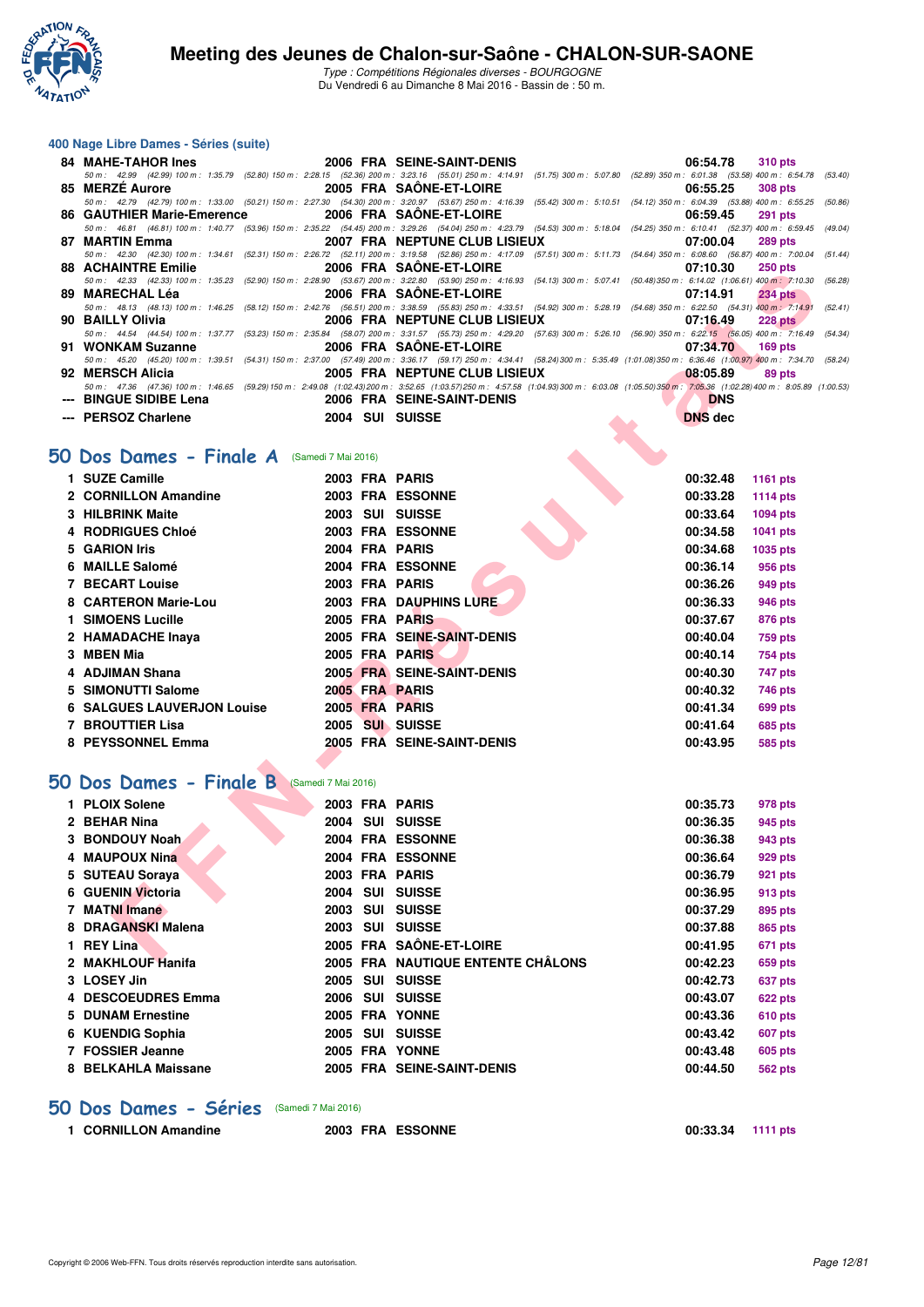

### **50 Dos Dames - Séries (suite)**

| 2 HILBRINK Maite                   |  | 2003 SUI SUISSE                          | 00:34.40 | 1051 pts       |
|------------------------------------|--|------------------------------------------|----------|----------------|
| <b>3 RODRIGUES Chloé</b>           |  | 2003 FRA ESSONNE                         | 00:34.64 | 1037 pts       |
| 4 SUZE Camille                     |  | 2003 FRA PARIS                           | 00:35.34 | 999 pts        |
| 5 CARTERON Marie-Lou               |  | <b>2003 FRA DAUPHINS LURE</b>            | 00:35.69 | 980 pts        |
| 6 GARION Iris                      |  | 2004 FRA PARIS                           | 00:36.01 | 963 pts        |
| 7 MAILLE Salomé                    |  | 2004 FRA ESSONNE                         | 00:36.26 | 949 pts        |
| 8 BECART Louise                    |  | 2003 FRA PARIS                           | 00:36.53 | 935 pts        |
| 9 MAUPOUX Nina                     |  | 2004 FRA ESSONNE                         | 00:36.56 | 933 pts        |
| 10 PLOIX Solene                    |  | 2003 FRA PARIS                           | 00:36.60 | 931 pts        |
| 11 DRAGANSKI Malena                |  | 2003 SUI SUISSE                          | 00:36.64 | 929 pts        |
| 12 BEHAR Nina                      |  | 2004 SUI SUISSE                          | 00:36.98 | 911 pts        |
| <b>13 SIMOENS Lucille</b>          |  | 2005 FRA PARIS                           | 00:37.08 | 906 pts        |
| 14 SUTEAU Soraya                   |  | 2003 FRA PARIS                           | 00:37.11 | 905 pts        |
| 15 BONDOUY Noah                    |  | 2004 FRA ESSONNE                         | 00:37.15 | 903 pts        |
| 16 GUENIN Victoria                 |  | 2004 SUI SUISSE                          | 00:37.39 | 890 pts        |
| 17 MATNI Imane                     |  | 2003 SUI SUISSE                          | 00:37.48 | 886 pts        |
| 18 PUSSET Lena                     |  | 2003 FRA ESSONNE                         | 00:37.80 | 869 pts        |
| 19 COUDERT Lucile                  |  | 2004 FRA AC BOULOGNE-BILLANCOURT         | 00:38.11 | 854 pts        |
| 20 FOURMY Marina                   |  | 2003 FRA ESSONNE                         | 00:38.24 | 847 pts        |
| 21 GENOUD Chiara                   |  | 2004 SUI SUISSE                          | 00:38.34 | 842 pts        |
| 22 BUNJAK Katarina                 |  | 2003 SUI SUISSE                          | 00:38.48 | 835 pts        |
| 23 FOURMY Maëlys                   |  | 2003 FRA ESSONNE                         | 00:39.09 | 805 pts        |
| 24 MBEN Mia                        |  | 2005 FRA PARIS                           | 00:39.58 | 781 pts        |
| <b>25 CHIFFELLE Ines</b>           |  | 2004 SUI SUISSE                          | 00:39.97 | <b>762 pts</b> |
| 26 SIMONUTTI Salome                |  | 2005 FRA PARIS                           | 00:39.99 | 762 pts        |
| 27 ADJIMAN Shana                   |  | 2005 FRA SEINE-SAINT-DENIS               | 00:40.32 |                |
| 28 WARTH Manon                     |  | 2003 SUI SUISSE                          | 00:40.71 | 746 pts        |
| 29 HAMADACHE Inaya                 |  | 2005 FRA SEINE-SAINT-DENIS               | 00:40.91 | <b>728 pts</b> |
| <b>30 SALGUES LAUVERJON Louise</b> |  | 2005 FRA PARIS                           |          | <b>718 pts</b> |
| 31   BALTHASAR Jessica             |  | 2004 SUI SUISSE                          | 00:41.16 | 707 pts        |
|                                    |  |                                          | 00:41.33 | 699 pts        |
| <b>32 SAINT SAENS Coline</b>       |  | <b>2004 FRA NAUTIQUE ENTENTE CHALONS</b> | 00:41.98 | 670 pts        |
| 33 PEYSSONNEL Emma                 |  | 2005 FRA SEINE-SAINT-DENIS               | 00:42.16 | 662 pts        |
| 34 BROUTTIER Lisa                  |  | 2005 SUI SUISSE                          | 00:42.39 | 652 pts        |
| 35 MAKHLOUF Hanifa                 |  | 2005 FRA NAUTIQUE ENTENTE CHÂLONS        | 00:42.57 | 644 pts        |
| 36 BELKAHLA Maissane               |  | 2005 FRA SEINE-SAINT-DENIS               | 00:42.60 | 642 pts        |
| 37 HAZBRI Gofrane                  |  | 2003 FRA CN CHALON-SUR-SAONE             | 00:42.77 | 635 pts        |
| <b>38 DESCOEUDRES Emma</b>         |  | 2006 SUI SUISSE                          | 00:42.83 | 632 pts        |
| <b>39 DUNAM Ernestine</b>          |  | 2005 FRA YONNE                           | 00:42.88 | 630 pts        |
| 40 FOSSIER Jeanne                  |  | 2005 FRA YONNE                           | 00:42.89 | 630 pts        |
| 41 SINGER Zoe                      |  | 2003 SUI SUISSE                          | 00:42.99 | <b>626 pts</b> |
| 42 BILLIEUX Julie                  |  | 2004 SUI SUISSE                          | 00:43.19 | 617 pts        |
| 43 REY Lina                        |  | 2005 FRA SAÔNE-ET-LOIRE                  | 00:43.36 | <b>610 pts</b> |
| 44 KUENDIG Sophia                  |  | 2005 SUI SUISSE                          | 00:43.38 | 609 pts        |
| 45 LOSEY Jin                       |  | 2005 SUI SUISSE                          | 00:43.69 | 596 pts        |
| 46 ZAPPELLI Camille                |  | 2006 SUI SUISSE                          | 00:43.70 | 595 pts        |
| 47 BOUCHER Camille                 |  | 2006 FRA SEINE-SAINT-DENIS               | 00:43.82 | 590 pts        |
| <b>48 BONAFE Maelys</b>            |  | 2005 FRA SAÔNE-ET-LOIRE                  | 00:43.83 | 590 pts        |
| 49   BALTHASAR Julia               |  | 2006 SUI SUISSE                          | 00:44.05 | 581 pts        |
| 50 PORADA Clarisse                 |  | 2005 FRA CN NEVERS                       | 00:44.13 | 577 pts        |
| 51 CASTAGNA Lola                   |  | 2005 FRA SAÔNE-ET-LOIRE                  | 00:44.28 | 571 pts        |
| 52 DECOURS Océane                  |  | 2003 FRA CN CHALON-SUR-SAONE             | 00:44.31 | 570 pts        |
| 53 MANNETTE Apolline               |  | 2005 FRA SEINE-SAINT-DENIS               | 00:44.42 | 565 pts        |
| 54 PHILIPPE Camille                |  | 2004 FRA CN CHALON-SUR-SAONE             | 00:44.52 | 561 pts        |
| 55 MERCIER Marie-Lou               |  | 2004 FRA NAUTIQUE ENTENTE CHÂLONS        | 00:44.60 | 558 pts        |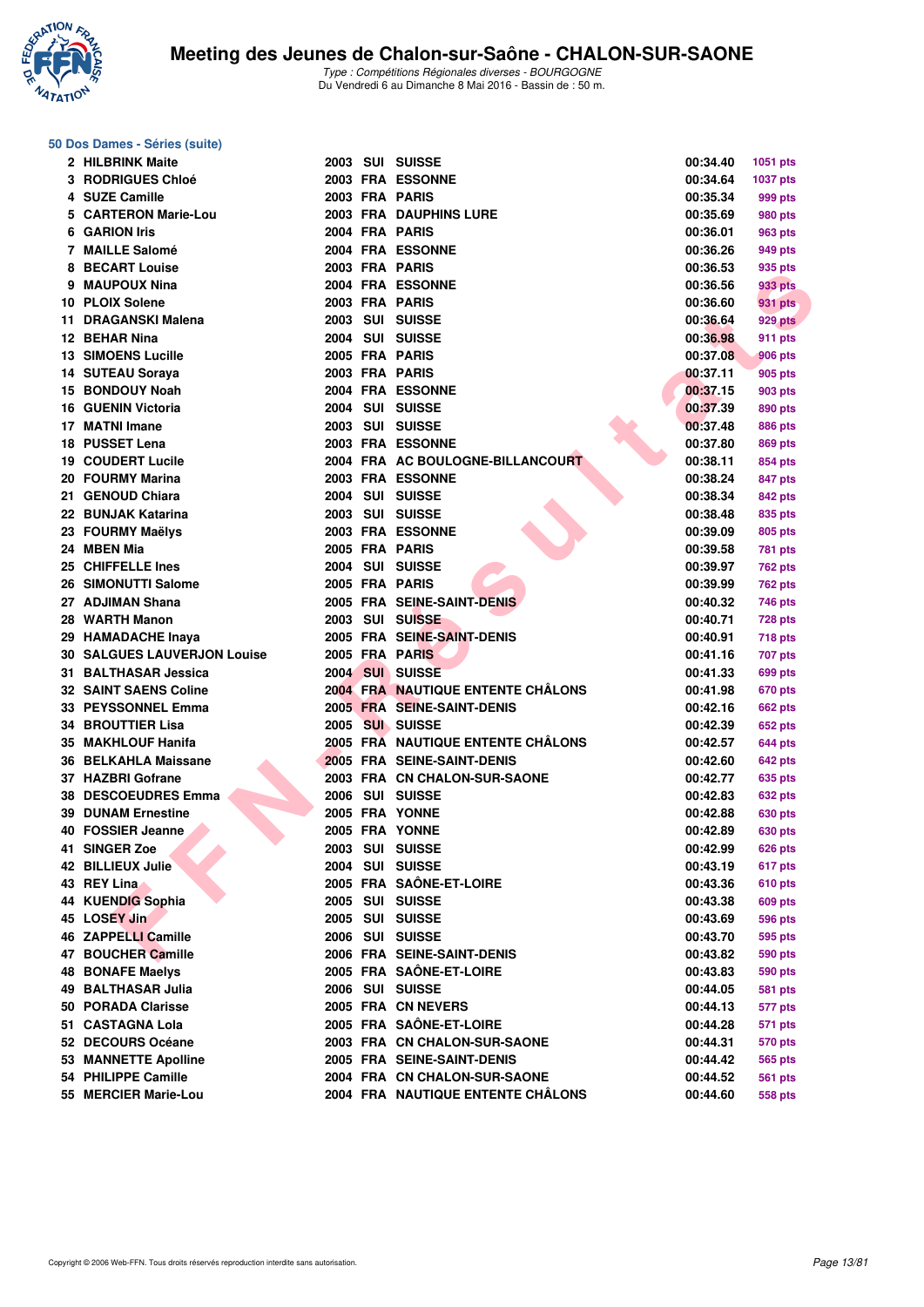

### **50 Dos Dames - Séries (suite)**

| 56 ICHOU Sarah                    |  | 2005 FRA SEINE-SAINT-DENIS             | 00:44.67       | 555 pts        |
|-----------------------------------|--|----------------------------------------|----------------|----------------|
| 56 SUTTER Lia                     |  | 2005 SUI SUISSE                        | 00:44.67       | 555 pts        |
| 58 GASSO Sofia                    |  | 2005 SUI SUISSE                        | 00:44.86       | 547 pts        |
| 59 VELICKOVIC Cassia              |  | 2005 SUI SUISSE                        | 00:45.13       | 537 pts        |
| 60 MERZÉ Aurore                   |  | 2005 FRA SAÔNE-ET-LOIRE                | 00:45.22       | 533 pts        |
| 61 PICCIRILLI Lisa                |  | 2006 SUI SUISSE                        | 00:45.51       | 522 pts        |
| 62 CORTET Salomé                  |  | 2004 FRA US LA CHARITE NATATION        | 00:45.57       | 519 pts        |
| <b>63 ACHAINTRE Emilie</b>        |  | 2006 FRA SAÔNE-ET-LOIRE                | 00:45.71       | <b>514 pts</b> |
| 64 DESMEULES Giulia               |  | 2004 SUI SUISSE                        | 00:45.72       | <b>513 pts</b> |
| 65 AMHAJ Tasnim                   |  | 2005 FRA SEINE-SAINT-DENIS             | 00:45.77       | <b>511 pts</b> |
| 66 MAHE-TAHOR Ines                |  | 2006 FRA SEINE-SAINT-DENIS             | 00:45.86       | <b>508 pts</b> |
| 67 GAGNEBIN Malika                |  | 2006 SUI SUISSE                        | 00:46.04       | 501 pts        |
| 68 GAUTHIER Marie-Emerence        |  | 2006 FRA SAÔNE-ET-LOIRE                | 00:46.26       | 492 pts        |
| 69 DURAN Chiara                   |  | 2006 FRA SEINE-SAINT-DENIS             | 00:46.28       | 492 pts        |
| 70 HARDTKE Astrid                 |  | 2005 SUI SUISSE                        | 00:46.35       | 489 pts        |
| 71 HERITIER Misha                 |  | 2005 SUI SUISSE                        | 00:46.38       | 488 pts        |
| 72 MARIANO Alessia                |  | 2005 SUI SUISSE                        | 00:46.43       | 486 pts        |
| 73 MATTHEY Thea                   |  | 2006 SUI SUISSE                        | 00:46.84       | 471 pts        |
| 74 MARTIN Emma                    |  | 2007 FRA NEPTUNE CLUB LISIEUX          | 00:47.36       | 451 pts        |
| 75 DEVELET Rayana                 |  | 2005 FRA SAÖNE-ET-LOIRE                | 00:47.67       | 440 pts        |
| 76 GUILLAUME-SAGE Baya            |  | 2006 FRA CN CHALON-SUR-SAONE           | 00:47.84       | 434 pts        |
| 77 BOILLEREAU Lilou               |  | 2005 FRA CN BEAUNE                     | 00:48.09       | 425 pts        |
| 78 PRISINZANO Fiona               |  | <b>2004 FRA US LA CHARITE NATATION</b> | 00:48.22       | 420 pts        |
| 79 KWIATKOWSKI Maïlys             |  | 2005 FRA CN BEAUNE                     | 00:48.25       | 419 pts        |
| 80 MARECHAL Léa                   |  | 2006 FRA SAÔNE-ET-LOIRE                | 00:48.54       | 409 pts        |
| 81 WONKAM Suzanne                 |  | 2006 FRA SAÔNE-ET-LOIRE                | 00:48.60       | 407 pts        |
| 82 POUTREL Elborg-Aline-Alexandra |  | 2004 FRA CN CHALON-SUR-SAONE           | 00:48.74       | 402 pts        |
| 83 COUZON Léa                     |  | 2005 FRA SAÔNE-ET-LOIRE                | 00:48.76       | 402 pts        |
| 84 MALATESTA Luna                 |  | 2006 SUI SUISSE                        | 00:49.31       | 383 pts        |
| 85 MERSCH Alicia                  |  | <b>2005 FRA NEPTUNE CLUB LISIEUX</b>   | 00:49.33       | 382 pts        |
| 86 SANCHEZ Romane                 |  | 2006 FRA YONNE                         | 00:49.58       | 374 pts        |
| 87 PIROUELLE Loan                 |  | 2005 FRA YONNE                         | 00:50.51       | 343 pts        |
| <b>88 PRESTAT Mathilde</b>        |  | 2006 FRA YONNE                         | 00:50.53       | 343 pts        |
| 89 BAILLY Camille                 |  | 2006 FRA MONTCEAU ON                   | 00:51.23       | 321 pts        |
| 90 MAKARIC-PAVLOVIC Anika         |  | 2006 SUI SUISSE                        | 00:51.62       | <b>309 pts</b> |
| 91 BOUILLOT Oceane                |  | 2005 FRA MONTCEAU ON                   | 00:51.71       | 306 pts        |
| 92 DEFRANCE Tiphanie              |  | 2007 FRA US LA CHARITE NATATION        | 00:52.03       | 297 pts        |
| 93 LEGER Jeanne                   |  | 2005 FRA CN CHALON-SUR-SAONE           | 00:52.08       | 295 pts        |
| 94 DUPUY Paloma                   |  | 2007 FRA CN CHALON-SUR-SAONE           | 00:52.44       | <b>284 pts</b> |
| 95 BRON Helene                    |  | 2005 SUI SUISSE                        | 00:53.20       | <b>263 pts</b> |
| 96 EL KARAFI Lisia                |  | 2005 FRA MONTCEAU ON                   | 00:53.77       | 247 pts        |
| 97 GILOT Manon                    |  | 2006 FRA CN CHALON-SUR-SAONE           | 00:54.17       | <b>236 pts</b> |
| 98 DEGRANGE Carla                 |  | 2005 FRA MONTCEAU ON                   | 00:56.47       | 179 pts        |
| 99 BONNOT Anaïs                   |  | 2003 FRA CN CHALON-SUR-SAONE           | 00:56.87       | $170$ pts      |
| 100 ROUSSEAU Angele               |  | 2006 FRA YONNE                         | 00:59.40       | 118 pts        |
| 101 QABIL Marwa                   |  | 2005 ITA CN CHALON-SUR-SAONE           | 01:02.00       | 74 pts         |
| 102 MARECHAL Ninon                |  | 2007 FRA CN CHALON-SUR-SAONE           | 01:04.28       | 44 pts         |
| --- BINGUE SIDIBE Lena            |  | 2006 FRA SEINE-SAINT-DENIS             | DNS            |                |
| --- PECORARO Chiara               |  | 2005 SUI SUISSE                        | <b>DNS dec</b> |                |
| --- DANESE Marie                  |  | 2003 SUI SUISSE                        | <b>DNS</b> dec |                |
|                                   |  |                                        |                |                |

### **[100 Dos Dames - Finale A](http://www.ffnatation.fr/webffn/resultats.php?idact=nat&go=epr&idcpt=38881&idepr=12)** (Dimanche 8 Mai 2016)

**1 SUZE Camille 2003 FRA PARIS 1 SUZE Camille 2003** PERA PARIS **1 Development 1:10.61 01:10.61 01:10.61 01:10.61 01:10.61 01:10.61 01:10.61 01:10.61 01:10.61 06.13**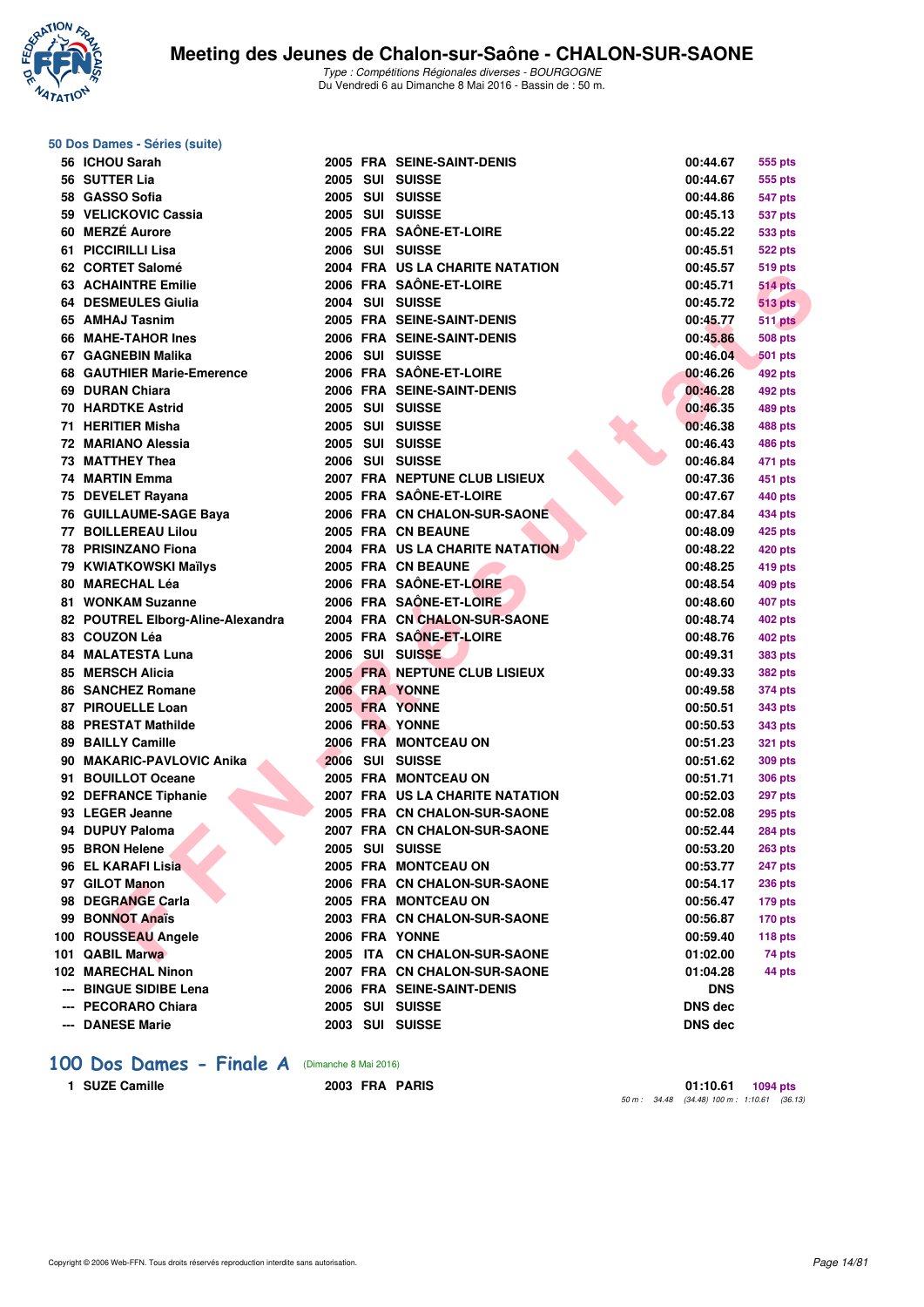

**100 Dos Dames - Finale A (suite)**

## **Meeting des Jeunes de Chalon-sur-Saône - CHALON-SUR-SAONE**

Type : Compétitions Régionales diverses - BOURGOGNE Du Vendredi 6 au Dimanche 8 Mai 2016 - Bassin de : 50 m.

| 2 HILBRINK Maite                                 |                       | 2003 SUI SUISSE                   |                  |                  | 01:12.48<br><b>1043 pts</b>                                                                    |  |
|--------------------------------------------------|-----------------------|-----------------------------------|------------------|------------------|------------------------------------------------------------------------------------------------|--|
| 3 GARION Iris                                    |                       | 2004 FRA PARIS                    | 50 m: 35.60      |                  | $(35.60)$ 100 m : 1:12.48 $(36.88)$<br>01:12.93<br><b>1031 pts</b>                             |  |
| 4 CORNILLON Amandine                             |                       | 2003 FRA ESSONNE                  |                  | 50 m: 35.44      | $(35.44)$ 100 m : 1:12.93 $(37.49)$<br>01:13.83<br><b>1007 pts</b>                             |  |
| 5 RODRIGUES Chloé                                |                       | 2003 FRA ESSONNE                  |                  | 50 m : 35.86     | $(35.86)$ 100 m : 1:13.83 $(37.97)$<br>01:16.19                                                |  |
|                                                  |                       |                                   |                  | 50 m : 36.65     | 945 pts<br>$(36.65)$ 100 m : 1:16.19 $(39.54)$                                                 |  |
| 6 CARTERON Marie-Lou                             |                       | <b>2003 FRA DAUPHINS LURE</b>     |                  | 50 m: 37.17      | 01:16.42<br>940 pts<br>$(37.17)$ 100 m : 1:16.42 $(39.25)$                                     |  |
| 7 ARGOUARCH Maiwenn                              |                       | 2003 FRA ESSONNE                  |                  |                  | 01:17.95<br>901 pts                                                                            |  |
| 8 RHAIEM Lilee                                   |                       | 2003 FRA PARIS                    | 50 m: 38.18      |                  | $(38.18)$ 100 m : 1:17.95 $(39.77)$<br>01:19.06<br>873 pts                                     |  |
| 1 SIMOENS Lucille                                |                       | 2005 FRA PARIS                    |                  | 50 m : 38.86     | $(38.86)$ 100 m : 1:19.06 $(40.20)$<br>01:23.98<br>756 pts                                     |  |
|                                                  |                       |                                   |                  |                  | 50 m: 41.10 (41.10) 100 m: 1:23.98 (42.88)                                                     |  |
| 2 HAMADACHE Inaya                                |                       | 2005 FRA SEINE-SAINT-DENIS        |                  |                  | 01:29.33<br>639 pts                                                                            |  |
| 3 ZAPPELLI Camille                               |                       | 2006 SUI SUISSE                   |                  |                  | 50 m: 44.17 (44.17) 100 m: 1:29.33 (45.16)<br>01:29.49<br>635 pts                              |  |
|                                                  |                       |                                   |                  | 50 m: 43.66      | $(43.66)$ 100 m : 1:29.49 $(45.83)$                                                            |  |
| 4 SIMONUTTI Salome                               |                       | 2005 FRA PARIS                    |                  | $50 m$ : 44.10   | 01:29.82<br>629 pts<br>(44.10) 100 m: 1:29.82 (45.72)                                          |  |
| 5 ADJIMAN Shana                                  |                       | 2005 FRA SEINE-SAINT-DENIS        |                  |                  | 01:30.52<br>614 pts                                                                            |  |
| 6 MAKHLOUF Hanifa                                |                       | 2005 FRA NAUTIQUE ENTENTE CHÂLONS |                  | 50 m: 44.40      | $(44.40)$ 100 m : 1:30.52 $(46.12)$<br>01:31.77<br>588 pts                                     |  |
|                                                  |                       |                                   |                  | 50 m: 44.63      | $(44.63)$ 100 m : 1:31.77 $(47.14)$                                                            |  |
| <b>7 MANNETTE Apolline</b>                       |                       | 2005 FRA SEINE-SAINT-DENIS        | $50 m$ : $45.45$ |                  | 01:32.93<br>565 pts<br>(45.45) 100 m: 1:32.93 (47.48)                                          |  |
| 8 PEYSSONNEL Emma                                |                       | 2005 FRA SEINE-SAINT-DENIS        |                  |                  | 01:33.78<br>549 pts                                                                            |  |
|                                                  |                       |                                   |                  | 50 m : 46.81     | (46.81) 100 m: 1:33.78 (46.97)                                                                 |  |
| 100 Dos Dames - Finale B                         | (Dimanche 8 Mai 2016) |                                   |                  |                  |                                                                                                |  |
| 1 PLOIX Solene                                   |                       | 2003 FRA PARIS                    |                  |                  | 01:17.64<br>909 pts                                                                            |  |
|                                                  |                       |                                   |                  | 50 m : 37.65     | $(37.65)$ 100 m : 1:17.64 $(39.99)$                                                            |  |
| 2 STOLTZ Marie                                   |                       | 2004 FRA PARIS                    |                  | 50 m : 38.15     | 01:19.01<br>875 pts<br>$(38.15)$ 100 m : 1:19.01 $(40.86)$                                     |  |
| 3 BONDOUY Noah                                   |                       | 2004 FRA ESSONNE                  |                  |                  | 01:20.11<br>848 pts                                                                            |  |
| 4 MATNI Imane                                    |                       | 2003 SUI SUISSE                   |                  | 50 m : 39.47     | $(39.47)$ 100 m : 1:20.11 $(40.64)$<br>01:20.27                                                |  |
|                                                  |                       |                                   |                  | 50 m : 38.65     | 844 pts<br>(38.65) 100 m: 1:20.27 (41.62)                                                      |  |
| 5 FOURMY Marina                                  |                       | 2003 FRA ESSONNE                  |                  |                  | 01:20.29<br>843 pts                                                                            |  |
| <b>6 SEVERYNS Alix</b>                           |                       | 2003 FRA PARIS                    |                  | 50 m : 39.61     | $(39.61)$ 100 m : 1:20.29 $(40.68)$<br>01:20.73<br>833 pts                                     |  |
|                                                  |                       |                                   |                  | 50 m : 39.82     | (39.82) 100 m: 1:20.73 (40.91)                                                                 |  |
| 7 SUTEAU Soraya                                  |                       | 2003 FRA PARIS                    |                  | 50 m: 40.24      | 01:22.27<br>796 pts<br>(40.24) 100 m : 1:22.27 (42.03)                                         |  |
| 8 MOREL Eléonore                                 |                       | 2004 FRA SAÔNE-ET-LOIRE           |                  |                  | 01:22.47<br>791 pts                                                                            |  |
| 1 BOUCHER Camille                                |                       | 2006 FRA SEINE-SAINT-DENIS        |                  |                  | 50 m: 39.82 (39.82) 100 m: 1:22.47 (42.65)<br>01:33.26<br>559 pts                              |  |
|                                                  |                       |                                   |                  | $50 m$ : $46.57$ | (46.57) 100 m: 1:33.26 (46.69)                                                                 |  |
| 2 ICHOU Sarah                                    |                       | 2005 FRA SEINE-SAINT-DENIS        |                  |                  | 01:33.98<br>545 pts                                                                            |  |
| 3 BROUTTIER Lisa                                 |                       | 2005 SUI SUISSE                   |                  | 50 m: 46.91      | $(46.91)$ 100 m : 1:33.98 $(47.07)$<br>01:34.76<br>530 pts                                     |  |
|                                                  |                       |                                   |                  | 50 m: 45.46      | (45.46) 100 m: 1:34.76 (49.30)                                                                 |  |
| 4 FOSSIER Jeanne                                 |                       | 2005 FRA YONNE                    |                  | 50 m : 48.91     | 01:34.88<br>527 pts<br>(48.91) 100 m: 1:34.88 (45.97)                                          |  |
| 5 BELKAHLA Maissane                              |                       | 2005 FRA SEINE-SAINT-DENIS        |                  |                  | 01:35.70<br>512 pts                                                                            |  |
|                                                  |                       |                                   |                  |                  |                                                                                                |  |
|                                                  |                       |                                   |                  |                  | 50 m : 47.36 (47.36) 100 m : 1:35.70 (48.34)                                                   |  |
| <b>6 DUNAM Ernestine</b><br>$7.00$ ANOF $0.0001$ |                       | 2005 FRA YONNE<br>COOF FRA BABIC  |                  |                  | 01:35.99<br><b>506 pts</b><br>50 m: 46.36 (46.36) 100 m: 1:35.99 (49.63)<br>0.4.0000<br>$-0.0$ |  |

| 1 PLOIX Solene           | 2003 FRA PARIS             | 01:17.64<br>909 pts                                                       |
|--------------------------|----------------------------|---------------------------------------------------------------------------|
| 2 STOLTZ Marie           |                            | $(37.65)$ 100 m : 1:17.64 (39.<br>50 m: 37.65                             |
|                          | 2004 FRA PARIS             | 01:19.01<br>875 pts<br>$(38.15)$ 100 m : 1:19.01 (40.<br>$50 m$ : $38.15$ |
| 3 BONDOUY Noah           | 2004 FRA ESSONNE           | 01:20.11<br>848 pts                                                       |
|                          |                            | $(39.47)$ 100 m : 1:20.11 (40.<br>50 m: 39.47                             |
| 4 MATNI Imane            | 2003 SUI SUISSE            | 01:20.27<br>844 pts                                                       |
|                          |                            | 50 m: 38.65 (38.65) 100 m: 1:20.27 (41.                                   |
| 5 FOURMY Marina          | 2003 FRA ESSONNE           | 01:20.29<br>843 pts                                                       |
| <b>6 SEVERYNS Alix</b>   | 2003 FRA PARIS             | $(39.61)$ 100 m : 1:20.29 (40.<br>50 m: 39.61<br>01:20.73<br>833 pts      |
|                          |                            | $(39.82)$ 100 m : 1:20.73 (40.<br>50 m: 39.82                             |
| 7 SUTEAU Soraya          | 2003 FRA PARIS             | 01:22.27<br>796 pts                                                       |
|                          |                            | 50 m: 40.24 (40.24) 100 m: 1:22.27 (42.                                   |
| 8 MOREL Eléonore         | 2004 FRA SAÔNE-ET-LOIRE    | 01:22.47<br>791 pts                                                       |
|                          |                            | $(39.82)$ 100 m : 1:22.47 (42.<br>50 m : 39.82                            |
| 1 BOUCHER Camille        | 2006 FRA SEINE-SAINT-DENIS | 01:33.26<br>559 pts                                                       |
|                          |                            | (46.57) 100 m : 1:33.26 (46.<br>$50 m$ : 46.57                            |
| 2 ICHOU Sarah            | 2005 FRA SEINE-SAINT-DENIS | 01:33.98<br>545 pts<br>$50 m$ : 46.91                                     |
| 3 BROUTTIER Lisa         | 2005 SUI SUISSE            | $(46.91)$ 100 m : 1:33.98 (47.<br>01:34.76<br>530 pts                     |
|                          |                            | 50 m: 45.46 (45.46) 100 m: 1:34.76 (49.                                   |
| 4 FOSSIER Jeanne         | 2005 FRA YONNE             | 01:34.88<br>527 pts                                                       |
|                          |                            | 50 m: 48.91 (48.91) 100 m: 1:34.88 (45.                                   |
| 5 BELKAHLA Maissane      | 2005 FRA SEINE-SAINT-DENIS | 01:35.70<br>512 pts                                                       |
|                          |                            | $(47.36)$ 100 m : 1:35.70 $(48.$<br>$50 m$ : $47.36$                      |
| <b>6 DUNAM Ernestine</b> | 2005 FRA YONNE             | 01:35.99<br><b>506 pts</b>                                                |
|                          | 2005 FRA PARIS             | (46.36) 100 m : 1:35.99 (49.<br>50 m : 46.36                              |
| 7 GRANGE Camille         |                            | 01:36.03<br>506 pts<br>50 m: 47.17 (47.17) 100 m: 1:36.03 (48.            |
| 8 BALTHASAR Julia        | 2006 SUI SUISSE            | 01:36.18<br>503 pts                                                       |
|                          |                            | $F0 \rightarrow 40.07$ (40.07) $100 \rightarrow 1.0010$ (40)              |

### **[100 Dos Dames - Séries](http://www.ffnatation.fr/webffn/resultats.php?idact=nat&go=epr&idcpt=38881&idepr=12)** (Dimanche 8 Mai 2016)

| 1 CORNILLON Amandine |  | 2003 FRA ESSONNE |  | 01:12.37 1046 pts                            |         |  |
|----------------------|--|------------------|--|----------------------------------------------|---------|--|
|                      |  |                  |  | 50 m: 35.14 (35.14) 100 m: 1:12.37 (37.23)   |         |  |
| 2 HILBRINK Maite     |  | 2003 SUI SUISSE  |  | 01:14.94 978 pts                             |         |  |
|                      |  |                  |  | 50 m: 37.00 (37.00) 100 m: 1:14.94 (37.94)   |         |  |
| 3 SUZE Camille       |  | 2003 FRA PARIS   |  | 01:15.32                                     | 968 pts |  |
|                      |  |                  |  | 50 m : 37.41 (37.41) 100 m : 1:15.32 (37.91) |         |  |

50 m : 46.36 (46.36) 100 m : 1:35.99 (49.63)<br>**01:36.03** 506 pts

50 m : 47.17 (47.17) 100 m : 1:36.03 (48.86)

50 m : 46.67 (46.67) 100 m : 1:36.18 (49.51)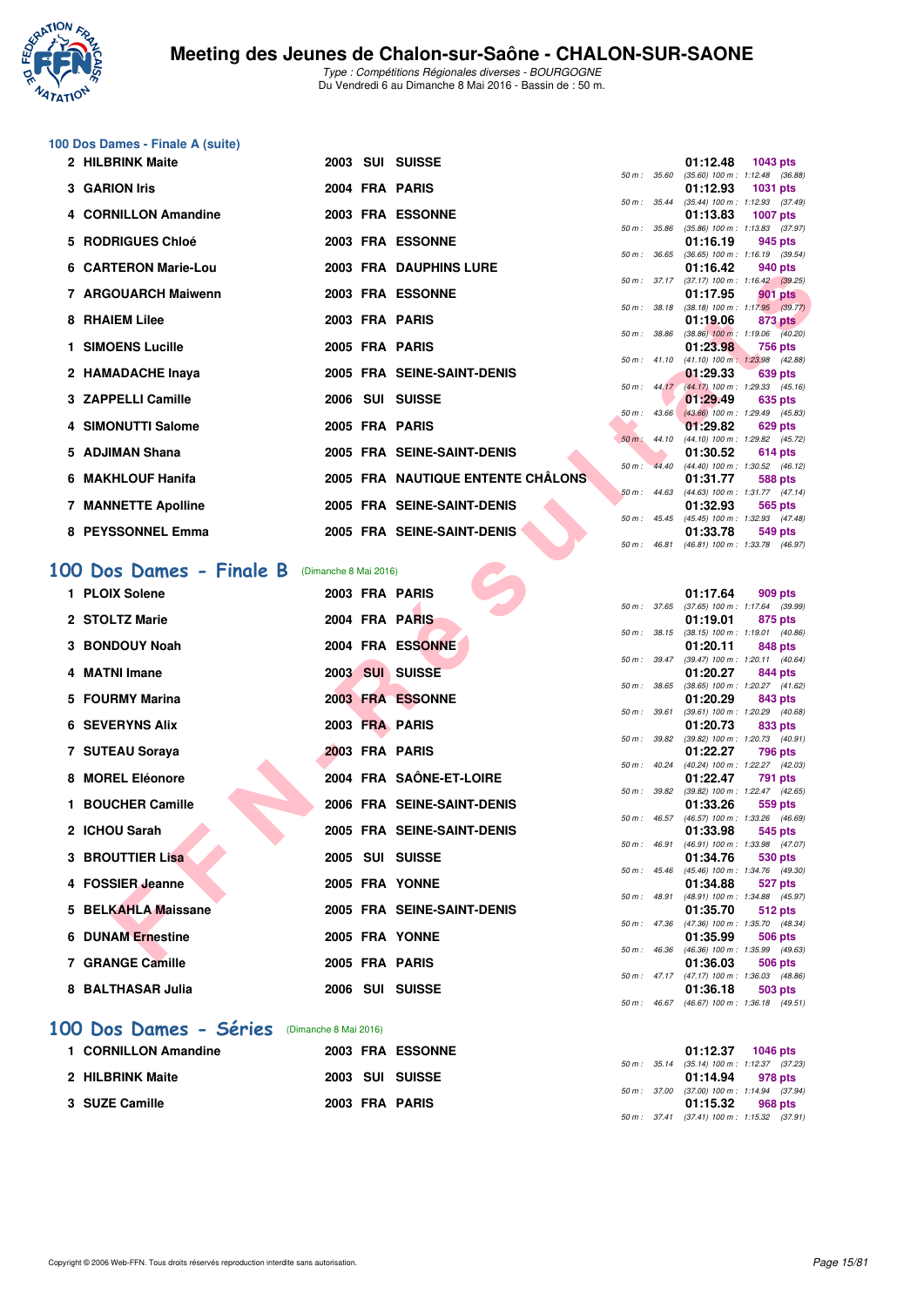

**100 Dos Dames - Séries (suite)**

| 4 RODRIGUES Chloé            | 2003 FRA ESSONNE                 |                  | 01:15.89<br>953 pts                                                 |
|------------------------------|----------------------------------|------------------|---------------------------------------------------------------------|
| 5 ARGOUARCH Maiwenn          | 2003 FRA ESSONNE                 | 50 m : 36.89     | $(36.89)$ 100 m : 1:15.89 $(39.00)$<br>01:16.97<br>926 pts          |
| 6 GARION Iris                | 2004 FRA PARIS                   |                  | 50 m: 37.65 (37.65) 100 m: 1:16.97 (39.32)<br>01:17.09<br>923 pts   |
| 7 CARTERON Marie-Lou         | 2003 FRA DAUPHINS LURE           | 50 m : 37.74     | (37.74) 100 m: 1:17.09 (39.35)<br>01:17.46<br>913 pts               |
| 8 RHAIEM Lilee               | 2003 FRA PARIS                   | $50 m$ : $38.41$ | $(38.41)$ 100 m : 1:17.46 $(39.05)$<br>01:17.49<br>912 pts          |
| 9 GUMY Lea                   | 2003 SUI SUISSE                  | 50 m : 38.77     | (38.77) 100 m : 1:17.49 (38.72)<br>01:18.51<br>887 pts              |
| 10 FOURMY Marina             | 2003 FRA ESSONNE                 | 50 m : 37.95     | $(37.95)$ 100 m : 1:18.51 $(40.56)$<br>01:18.89<br>878 pts          |
| 11 MATNI Imane               | 2003 SUI SUISSE                  | 50 m : 38.56     | $(38.56)$ 100 m : 1:18.89 $(40.33)$<br>01:19.28<br>868 pts          |
| 12 BONDOUY Noah              | 2004 FRA ESSONNE                 | 50 m : 38.88     | $(38.88)$ 100 m : 1:19.28 $(40.40)$<br>01:19.31<br>867 pts          |
| 13 PLOIX Solene              | 2003 FRA PARIS                   | 50 m: 38.06      | $(38.06)$ 100 m : 1:19.31 $(41.25)$<br>01:19.35<br>866 pts          |
| <b>14 SEVERYNS Alix</b>      | 2003 FRA PARIS                   | $50 m$ : $38.60$ | $(38.60)$ 100 m : 1:19.35 $(40.75)$<br>01:20.53<br>838 pts          |
| <b>15 SIMOENS Lucille</b>    | 2005 FRA PARIS                   | 50 m : 39.82     | $(39.82)$ 100 m : 1:20.53 $(40.71)$<br>01:21.19<br>822 pts          |
| 16 STOLTZ Marie              |                                  | 50 m : 38.70     | (38.70) 100 m: 1:21.19 (42.49)                                      |
|                              | 2004 FRA PARIS                   | 50 m: 39.61      | 01:21.67<br>810 pts<br>(39.61) 100 m: 1:21.67 (42.06)               |
| 17 SUTEAU Soraya             | 2003 FRA PARIS                   | 50 m : 40.69     | 01:22.17<br>798 pts<br>$(40.69)$ 100 m : 1:22.17 $(41.48)$          |
| 18 MOREL Eléonore            | 2004 FRA SAÔNE-ET-LOIRE          | 50 m : 40.81     | 01:22.19<br>798 pts<br>(40.81) 100 m: 1:22.19 (41.38)               |
| 19 MELANSON Isabelle         | 2004 CAN SAÔNE-ET-LOIRE          | 50 m : 39.74     | 01:22.28<br><b>796 pts</b><br>(39.74) 100 m : 1:22.28 (42.54)       |
| 20 DRAGANSKI Malena          | 2003 SUI SUISSE                  | 50 m : 39.54     | 01:22.34<br>794 pts<br>(39.54) 100 m: 1:22.34 (42.80)               |
| 21 ROUSSEAU Elsa             | 2003 FRA ESSONNE                 | 50 m : 40.63     | 01:22.91<br>781 pts<br>(40.63) 100 m: 1:22.91 (42.28)               |
| 22 GUENIN Victoria           | 2004 SUI SUISSE                  | 50 m: 40.95      | 01:23.01<br>779 pts<br>(40.95) 100 m: 1:23.01 (42.06)               |
| 23 COUDERT Lucile            | 2004 FRA AC BOULOGNE-BILLANCOURT | 50 m : 40.47     | 01:23.20<br>774 pts<br>(40.47) 100 m : 1:23.20 (42.73)              |
| 24 BEHAR Nina                | 2004 SUI SUISSE                  |                  | 01:23.51<br>767 pts                                                 |
| 25 GENOUD Chiara             | 2004 SUI SUISSE                  |                  | 50 m: 41.55 (41.55) 100 m: 1:23.51 (41.96)<br>01:23.57<br>766 pts   |
| 26 ZANATTA Clara             | 2004 FRA HAUTES-ALPES            |                  | 50 m: 41.33 (41.33) 100 m: 1:23.57 (42.24)<br>01:23.61<br>765 pts   |
| 27 SKLADZIEN Ivana           | 2003 FRA DAUPHINS LURE           |                  | 50 m: 42.31 (42.31) 100 m: 1:23.61 (41.30)<br>01:23.68<br>763 pts   |
| 28 SAÏDI Hana                | 2003 FRA PARIS                   | 50 m: 40.41      | (40.41) 100 m: 1:23.68 (43.27)<br>01:23.72<br>762 pts               |
| 29 PEREZ LE TOUX Marie       | 2003 FRA PARIS                   |                  | 50 m: 40.17 (40.17) 100 m: 1:23.72 (43.55)<br>01:23.79<br>761 pts   |
| 30 BUNJAK Katarina           | 2003 SUI SUISSE                  |                  | 50 m: 40.86 (40.86) 100 m: 1:23.79 (42.93)<br>01:24.42<br>746 pts   |
| 31 PAQUIER Chloë             | 2004 FRA DOUBS                   |                  | 50 m: 41.09 (41.09) 100 m: 1:24.42 (43.33)<br>01:24.78<br>738 pts   |
| 32 ALLIEY Emma               | 2003 FRA HAUTES-ALPES            |                  | 50 m: 41.64 (41.64) 100 m: 1:24.78 (43.14)<br>01:25.29<br>727 pts   |
| 33 ROUSSON Amelie            | 2003 FRA SAÔNE-ET-LOIRE          |                  | 50 m: 41.91 (41.91) 100 m: 1:25.29 (43.38)<br>01:25.74<br>717 pts   |
| <b>34 JANIN Lucie</b>        | 2003 FRA SAÔNE-ET-LOIRE          |                  | 50 m : 42.70 (42.70) 100 m : 1:25.74 (43.04)<br>01:26.43<br>701 pts |
| 35 MAHOUX Yumi               | 2003 FRA NIÈVRE                  |                  | 50 m: 43.65 (43.65) 100 m: 1:26.43 (42.78)<br>01:26.72<br>695 pts   |
| 36 CHIFFELLE Ines            | 2004 SUI SUISSE                  |                  | 50 m: 41.82 (41.82) 100 m: 1:26.72 (44.90)<br>01:27.16<br>685 pts   |
| 37 WARTH Manon               | 2003 SUI SUISSE                  |                  | 50 m : 42.97 (42.97) 100 m : 1:27.16 (44.19)<br>01:27.29<br>682 pts |
|                              |                                  |                  | 50 m: 42.92 (42.92) 100 m: 1:27.29 (44.37)                          |
| 38 EL KATEB Meryem           | 2004 FRA AC BOULOGNE-BILLANCOURT |                  | 01:27.88<br>670 pts<br>50 m : 43.64 (43.64) 100 m : 1:27.88 (44.24) |
| <b>39 MONTELLIMARD Lilou</b> | 2004 FRA ALPES-DE-PROVENCE       |                  | 01:27.94<br>668 pts<br>50 m: 41.98 (41.98) 100 m: 1:27.94 (45.96)   |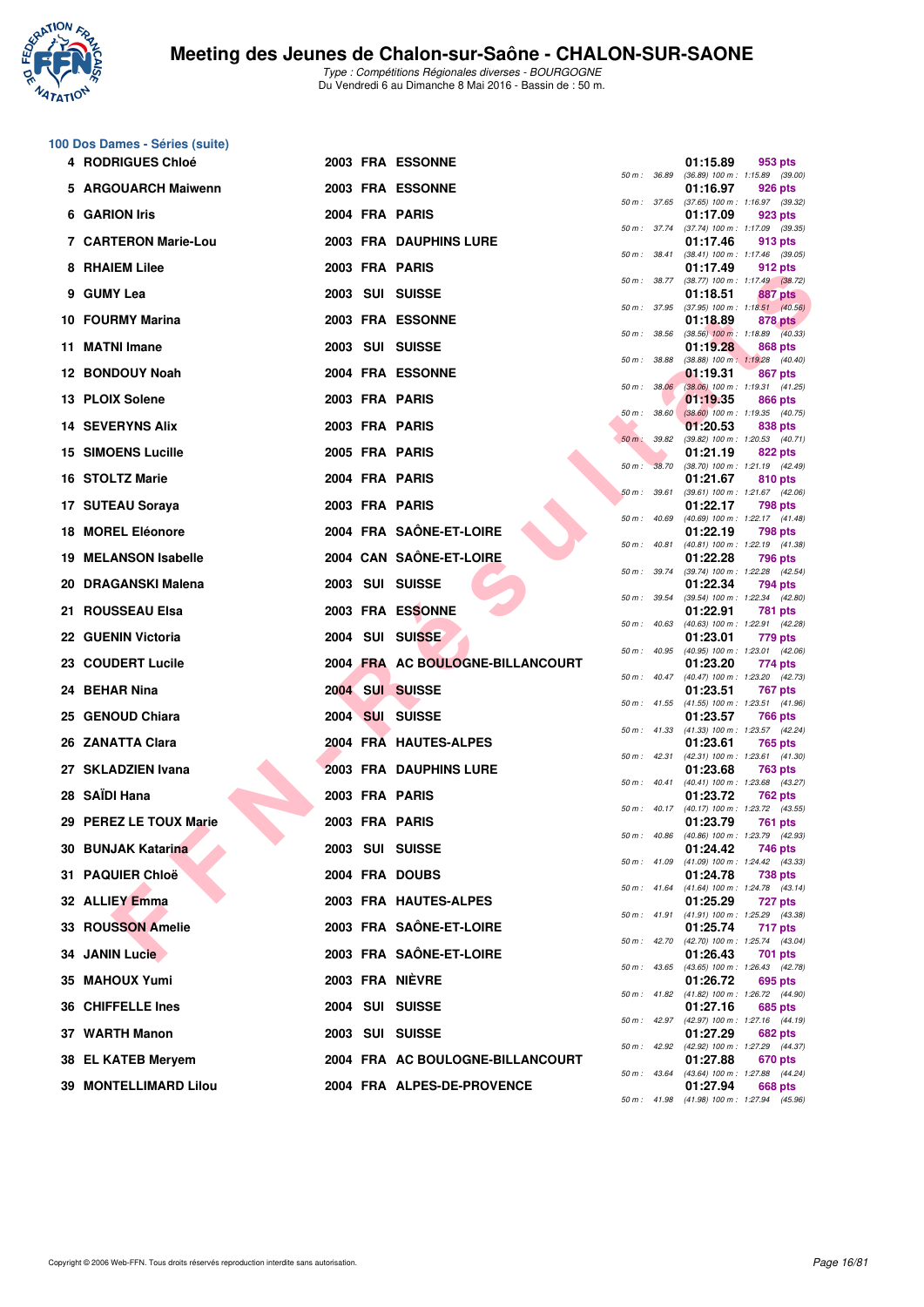

**100 Dos Dames - Séries (suite)**

|     | <b>40 GUENAOUI Manon</b>     |  | 2003 FRA SAÔNE-ET-LOIRE           |              |                  | 01:27.96 | <b>668 pts</b>                                               |
|-----|------------------------------|--|-----------------------------------|--------------|------------------|----------|--------------------------------------------------------------|
|     | <b>40 FLORENCEAU Maïline</b> |  | 2004 FRA HAUTES-ALPES             |              |                  | 01:27.96 | 50 m: 43.87 (43.87) 100 m: 1:27.96 (44.09)<br>668 pts        |
|     | 42 LIMIDO Cyriane            |  | 2003 FRA SAÔNE-ET-LOIRE           |              |                  | 01:28.52 | 50 m: 43.65 (43.65) 100 m: 1:27.96 (44.31)<br>656 pts        |
|     | 43 DUCROT Sara               |  | 2003 FRA HAUTES-ALPES             |              | 50 m: 42.81      | 01:28.60 | (42.81) 100 m: 1:28.52 (45.71)<br>654 pts                    |
|     | 44 SIMONUTTI Salome          |  | 2005 FRA PARIS                    |              | $50 m$ : 44.07   | 01:28.70 | (44.07) 100 m: 1:28.60 (44.53)<br>652 pts                    |
|     | 45 GUILLOT Anna              |  | 2004 FRA SAÔNE-ET-LOIRE           |              | 50 m: 43.51      | 01:29.16 | (43.51) 100 m : 1:28.70 (45.19)<br>642 pts                   |
|     | 46 GELAY-TURTAUT Salome      |  | 2003 FRA MACON NATATION           |              | $50 m$ : 43.74   | 01:29.33 | $(43.74)$ 100 m : 1:29.16 $(45.42)$<br>639 pts               |
|     | 47 MALLIET Valentine         |  | 2003 FRA SAÔNE-ET-LOIRE           |              | 50 m : 43.49     | 01:29.36 | $(43.49)$ 100 m : 1:29.33 $(45.84)$<br>638 pts               |
|     | <b>48 LAURENT Lou</b>        |  | 2004 FRA NIÈVRE                   |              | $50 m$ : 43.64   |          | (43.64) 100 m: 1:29.36 (45.72)                               |
|     |                              |  |                                   |              |                  | 01:29.39 | 638 pts<br>50 m : 42.52 (42.52) 100 m : 1:29.39 (46.87)      |
|     | <b>49 MATHEY Julie</b>       |  | 2003 FRA SAÖNE-ET-LOIRE           |              | $50 m$ : 44.63   | 01:29.43 | 637 pts<br>$(44.63)$ 100 m : 1:29.43 $(44.80)$               |
|     | 50 AVRIL Marie               |  | 2004 FRA ALPES-DE-PROVENCE        |              | $50 m$ : 44.77   | 01:29.48 | 636 pts<br>(44.77) 100 m : 1:29.48 (44.71)                   |
|     | 51 ED DAHABI Sofia           |  | 2003 FRA DOUBS                    | $50 m$ :     | 44.29            | 01:29.85 | 628 pts<br>(44.29) 100 m: 1:29.85 (45.56)                    |
|     | 52 GLAUDON Luna              |  | 2003 FRA ALPES-DE-PROVENCE        |              | $50 m$ : 45.13   | 01:30.04 | 624 pts<br>$(45.13)$ 100 m : 1:30.04 $(44.91)$               |
|     | 53 HAMADACHE Inaya           |  | 2005 FRA SEINE-SAINT-DENIS        |              |                  | 01:30.32 | 618 pts                                                      |
|     | 54 ROGGY Jeanne              |  | 2004 FRA DOUBS                    |              | $50 m$ : $44.08$ | 01:30.85 | (44.08) 100 m : 1:30.32 (46.24)<br><b>607 pts</b>            |
|     | 55 BALTHASAR Jessica         |  | 2004 SUI SUISSE                   |              | 50 m : 44.32     | 01:30.90 | (44.32) 100 m: 1:30.85 (46.53)<br><b>606 pts</b>             |
|     | 56 TALLAS Iman               |  | 2003 FRA DOUBS                    |              | $50 m$ : $45.40$ | 01:31.06 | (45.40) 100 m: 1:30.90 (45.50)<br>603 pts                    |
|     |                              |  |                                   | 50 m: 43.51  |                  |          | (43.51) 100 m: 1:31.06 (47.55)                               |
|     | 57 ADJIMAN Shana             |  | 2005 FRA SEINE-SAINT-DENIS        |              | 50 m : 44.91     | 01:31.26 | 599 pts<br>(44.91) 100 m: 1:31.26 (46.35)                    |
|     | 58 MEYER Adéle               |  | 2003 FRA NIEVRE                   |              | 50 m : 45.85     | 01:31.48 | 594 pts<br>(45.85) 100 m: 1:31.48 (45.63)                    |
|     | 59 DUFOURG Margot            |  | 2003 FRA HAUTES-ALPES             |              | 50 m: 45.50      | 01:31.55 | 593 pts<br>(45.50) 100 m: 1:31.55 (46.05)                    |
| 60. | <b>JEANNINGROS Lou-Anne</b>  |  | 2003 FRA DOUBS                    |              |                  | 01:31.60 | 592 pts                                                      |
|     | 61 GARCIN Juliette           |  | 2004 FRA HAUTES-ALPES             |              |                  | 01:31.65 | 50 m: 45.55 (45.55) 100 m: 1:31.60 (46.05)<br>591 pts        |
|     | 62 MAKHLOUF Hanifa           |  | 2005 FRA NAUTIQUE ENTENTE CHÂLONS | 50 m : 44.89 |                  | 01:31.77 | (44.89) 100 m: 1:31.65 (46.76)<br>588 pts                    |
|     | 63 CRAMPONNE Camille         |  | 2004 FRA DOUBS                    |              | $50 m$ : 45.68   | 01:32.38 | (45.68) 100 m: 1:31.77 (46.09)<br>576 pts                    |
|     | <b>64 MANNETTE Apolline</b>  |  | 2005 FRA SEINE-SAINT-DENIS        | 50 m: 46.09  |                  | 01:32.54 | (46.09) 100 m: 1:32.38 (46.29)<br>573 pts                    |
|     | 65 MAREUGE Juliette          |  | 2004 FRA DOUBS                    |              | 50 m : 45.99     | 01:32.56 | (45.99) 100 m: 1:32.54 (46.55)<br>573 pts                    |
|     |                              |  |                                   | 50 m: 48.06  |                  |          | (48.06) 100 m: 1:32.56 (44.50)                               |
|     | 66 ANDRE Lucie               |  | 2003 FRA HAUTES-ALPES             |              |                  | 01:33.35 | 557 pts<br>50 m: 45.98 (45.98) 100 m: 1:33.35 (47.37)        |
|     | 67 LOCATELLI Lea             |  | 2003 FRA DOUBS                    |              |                  | 01:33.43 | 555 pts<br>50 m: 45.60 (45.60) 100 m: 1:33.43 (47.83)        |
|     | 68 FADDA SAUVAGEOT Penelope  |  | 2004 FRA DOUBS                    |              |                  | 01:33.99 | <b>544 pts</b><br>50 m: 45.28 (45.28) 100 m: 1:33.99 (48.71) |
|     | 69 ZAPPELLI Camille          |  | 2006 SUI SUISSE                   |              |                  | 01:34.03 | <b>544 pts</b>                                               |
|     | 70 HOUZE Jeanne              |  | 2004 FRA ALPES-DE-PROVENCE        |              |                  | 01:34.39 | 50 m: 46.59 (46.59) 100 m: 1:34.03 (47.44)<br>537 pts        |
|     | 71 PEYSSONNEL Emma           |  | 2005 FRA SEINE-SAINT-DENIS        |              |                  | 01:34.54 | 50 m: 47.89 (47.89) 100 m: 1:34.39 (46.50)<br>534 pts        |
|     | 72 BELKAHLA Maissane         |  | 2005 FRA SEINE-SAINT-DENIS        |              |                  | 01:34.58 | 50 m: 47.30 (47.30) 100 m: 1:34.54 (47.24)<br>533 pts        |
|     | 73 GAUTHIER Anne-Sophie      |  | 2004 FRA SAÔNE-ET-LOIRE           |              |                  | 01:34.82 | 50 m: 46.81 (46.81) 100 m: 1:34.58 (47.77)<br>528 pts        |
|     |                              |  |                                   |              |                  |          | 50 m: 46.42 (46.42) 100 m: 1:34.82 (48.40)                   |
|     | 74 GAUTHE Anaïs              |  | 2004 FRA CN NEVERS                |              |                  | 01:35.18 | 522 pts<br>50 m: 46.02 (46.02) 100 m: 1:35.18 (49.16)        |
|     | 75 BALTHASAR Julia           |  | 2006 SUI SUISSE                   |              |                  | 01:35.54 | 515 pts                                                      |

|          |       | 01:27.96                      | 668 pts                              |
|----------|-------|-------------------------------|--------------------------------------|
| 50 m :   | 43.87 | $(43.87) 100 m$ :<br>01:27.96 | 1:27.96<br>(44.09)<br><b>668 pts</b> |
| $50 m$ : | 43.65 | $(43.65) 100 m$ :             | 1:27.96<br>(44.31)                   |
| $50 m$ : | 42.81 | 01:28.52<br>$(42.81)$ 100 m : | 656 pts<br>1:28.52<br>(45.71)        |
|          |       | 01:28.60                      | <b>654 pts</b>                       |
| 50 m :   | 44.07 | $(44.07)$ 100 m :             | 1:28.60<br>(44.53)                   |
| $50 m$ : | 43.51 | 01:28.70<br>$(43.51) 100 m$ : | <b>652 pts</b><br>1:28.70<br>(45.19) |
|          |       | 01:29.16                      | <b>642 pts</b>                       |
| 50 m :   | 43.74 | (43.74) 100 m :<br>01:29.33   | 1:29.16<br>(45.42)<br><b>639 pts</b> |
| 50 m :   | 43.49 | $(43.49)$ 100 m :             | 1:29.33<br>(45.84)                   |
|          |       | 01:29.36                      | 638 pts                              |
| $50 m$ : | 43.64 | $(43.64) 100 m$ :<br>01:29.39 | 1:29.36<br>(45.72)<br><b>638 pts</b> |
| 50 m :   | 42.52 | $(42.52)$ 100 m :             | 1:29.39<br>(46.87)                   |
| 50 m :   | 44.63 | 01:29.43<br>$(44.63) 100 m$ : | 637 pts<br>1:29.43<br>(44.80)        |
|          |       | 01:29.48                      | <b>636 pts</b>                       |
| $50 m$ : | 44.77 | (44.77) 100 m :               | 1:29.48<br>(44.71)                   |
| 50 m :   | 44.29 | 01:29.85<br>(44.29) 100 m :   | 628 pts<br>1:29.85<br>(45.56)        |
|          |       | 01:30.04                      | <b>624 pts</b>                       |
| 50 m :   | 45.13 | $(45.13) 100 m$ :<br>01:30.32 | 1:30.04<br>(44.91)<br>618 pts        |
| $50 m$ : | 44.08 | $(44.08) 100 m$ :             | 1:30.32<br>(46.24)                   |
|          |       | 01:30.85                      | 607<br>pts                           |
| 50 m :   | 44.32 | (44.32) 100 m :<br>01:30.90   | 1:30.85<br>(46.53)<br><b>606 pts</b> |
| 50 m :   | 45.40 | $(45.40) 100 m$ :             | 1:30.90<br>(45.50)                   |
| 50 m :   | 43.51 | 01:31.06<br>$(43.51)$ 100 m : | 603 pts<br>1:31.06<br>(47.55)        |
|          |       | 01:31.26                      | 599 pts                              |
| 50 m :   | 44.91 | $(44.91) 100 m$ :             | 1:31.26<br>(46.35)                   |
| 50 m :   | 45.85 | 01:31.48<br>$(45.85) 100 m$ : | 594 pts<br>1:31.48<br>(45.63)        |
|          |       | 01:31.55                      | 593 pts                              |
| 50 m :   | 45.50 | $(45.50)$ 100 m :<br>01:31.60 | 1:31.55<br>(46.05)<br>592 pts        |
| 50 m :   | 45.55 | $(45.55) 100 m$ :             | 1:31.60<br>(46.05)                   |
| 50 m :   | 44.89 | 01:31.65<br>(44.89) 100 m :   | 591<br>pts<br>1:31.65<br>(46.76)     |
|          |       | 01:31.77                      | <b>588 pts</b>                       |
| 50 m :   | 45.68 | $(45.68) 100 m$ :<br>01:32.38 | 1:31.77<br>(46.09)                   |
| 50 m :   | 46.09 | $(46.09) 100 m$ :             | 576 pts<br>1:32.38<br>(46.29)        |
|          |       | 01:32.54                      | 573 pts                              |
| 50 m :   | 45.99 | (45.99) 100 m :<br>01:32.56   | 1:32.54<br>(46.55)<br>573 pts        |
| $50 m$ : | 48.06 | $(48.06) 100 m$ :             | 1:32.56<br>(44.50)                   |
| $50 m$ : | 45.98 | 01:33.35<br>$(45.98) 100 m$ : | 557 pts<br>1:33.35<br>(47.37)        |
|          |       | 01:33.43                      | 555 pts                              |
| $50 m$ : | 45.60 | $(45.60)$ 100 m :             | 1:33.43<br>(47.83)                   |
| $50 m$ : | 45.28 | 01:33.99<br>(45.28) 100 m :   | 544 pts<br>1:33.99<br>(48.71)        |
|          |       | 01:34.03                      | <b>544 pts</b>                       |
| $50 m$ : | 46.59 | (46.59) 100 m :<br>01:34.39   | 1:34.03<br>(47.44)<br>537 pts        |
| $50 m$ : | 47.89 | $(47.89) 100 m$ :             | 1:34.39<br>(46.50)                   |
| $50 m$ : | 47.30 | 01:34.54<br>$(47.30)$ 100 m : | 534 pts<br>1:34.54<br>(47.24)        |
|          |       | 01:34.58                      | 533 pts                              |
| $50 m$ : | 46.81 | $(46.81) 100 m$ :             | 1:34.58<br>(47.77)                   |
| $50 m$ : | 46.42 | 01:34.82<br>$(46.42) 100 m$ : | 528 pts<br>1:34.82<br>(48.40)        |
|          |       | 01:35.18                      | 522 pts                              |
| $50 m$ : | 46.02 | $(46.02)$ 100 m :<br>01:35.54 | 1:35.18<br>(49.16)<br>515 pts        |
| 50 m :   | 47.06 | (47.06) 100 m :               | $1:35.54$ $(48.48)$                  |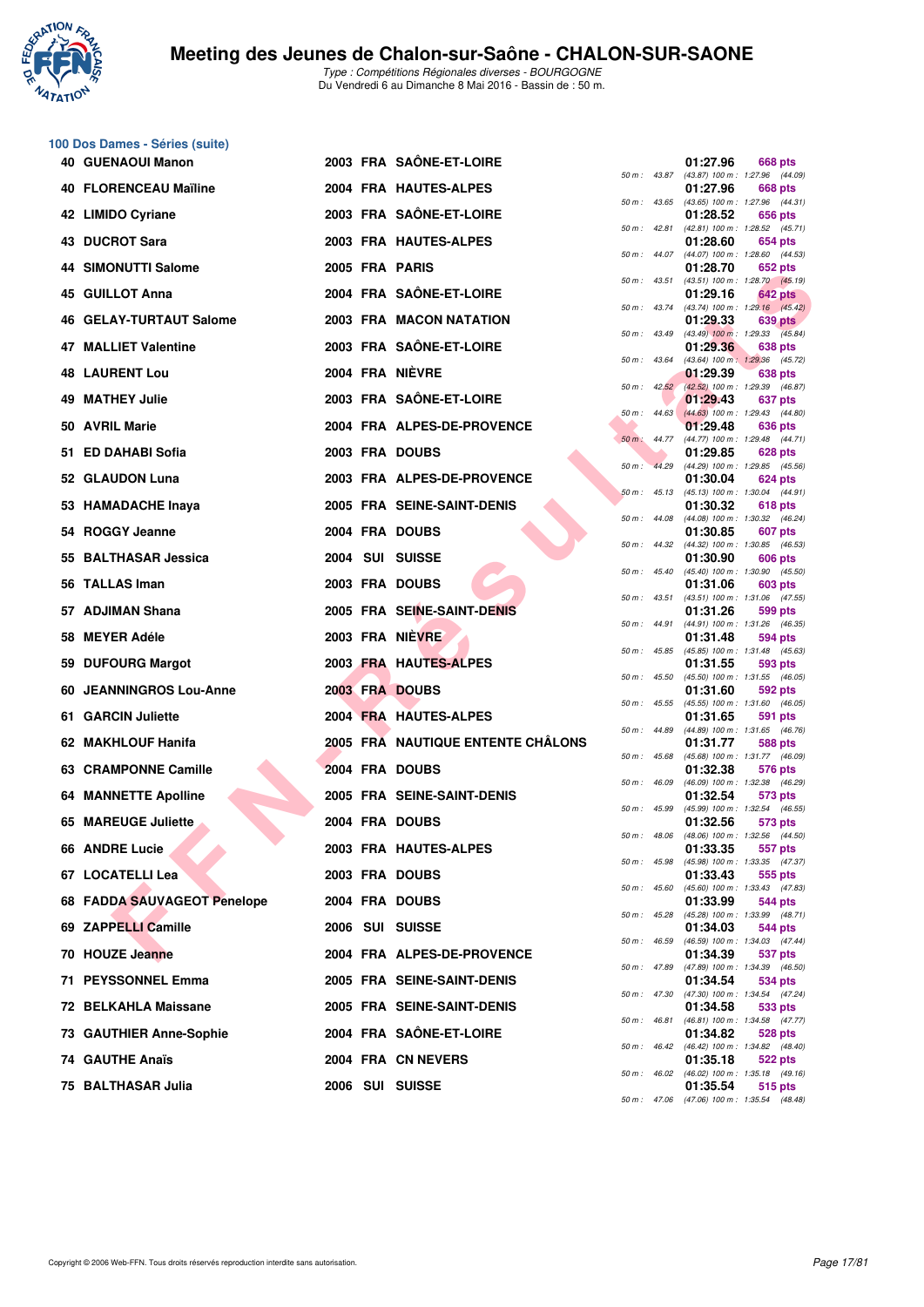

|    | 100 Dos Dames - Séries (suite)     |  |                                 |                |                  |          |                                                         |
|----|------------------------------------|--|---------------------------------|----------------|------------------|----------|---------------------------------------------------------|
|    | <b>76 PHILIPPE Camille</b>         |  | 2004 FRA CN CHALON-SUR-SAONE    | 50 m: 45.93    |                  | 01:35.56 | 514 pts<br>(45.93) 100 m: 1:35.56 (49.63)               |
|    | 77 CARA Marie                      |  | 2004 FRA DOUBS                  | 50 m : 48.51   |                  | 01:35.73 | 511 pts<br>(48.51) 100 m: 1:35.73 (47.22)               |
|    | 78 FOSSIER Jeanne                  |  | 2005 FRA YONNE                  |                |                  | 01:35.86 | <b>509 pts</b>                                          |
|    | 79 HAZBRI Gofrane                  |  | 2003 FRA CN CHALON-SUR-SAONE    | 50 m: 48.81    |                  | 01:36.58 | (48.81) 100 m: 1:35.86 (47.05)<br>495 pts               |
| 80 | <b>BROUTTIER Lisa</b>              |  | 2005 SUI SUISSE                 | 50 m: 46.40    |                  | 01:36.72 | (46.40) 100 m: 1:36.58 (50.18)<br>493 pts               |
|    | 81 BOUCHER Camille                 |  | 2006 FRA SEINE-SAINT-DENIS      | 50 m : 46.13   |                  | 01:36.73 | (46.13) 100 m : 1:36.72 (50.59)<br>492 pts              |
|    | <b>82 DUNAM Ernestine</b>          |  | 2005 FRA YONNE                  | 50 m: 47.23    |                  | 01:37.09 | (47.23) 100 m : 1:36.73 (49.50)<br>486 pts              |
|    | 83 POUTRAIN Clara                  |  | 2004 FRA NIÈVRE                 |                | 50 m : 45.78     | 01:37.30 | $(45.78)$ 100 m : 1:37.09 $(51.31)$<br>482 pts          |
|    | 84 CAILLOL Manon                   |  | 2004 FRA DOUBS                  | 50 m : 47.44   |                  | 01:37.48 | $(47.44)$ 100 m : 1:37.30 $(49.86)$<br>479 pts          |
|    | 85 GRANGE Camille                  |  | 2005 FRA PARIS                  |                | $50 m$ : $48.27$ | 01:38.18 | (48.27) 100 m: 1:37.48 (49.21)<br>466 pts               |
|    | 86 ICHOU Sarah                     |  | 2005 FRA SEINE-SAINT-DENIS      | $50 m$ : 47.28 |                  | 01:38.37 | $(47.28)$ 100 m : 1:38.18 (50.90)<br>463 pts            |
| 87 | <b>DESCOEUDRES Emma</b>            |  | 2006 SUI SUISSE                 | $50 m$ : 47.65 |                  | 01:38.43 | (47.65) 100 m: 1:38.37 (50.72)<br>462 pts               |
|    | 88 CORTET Salomé                   |  | 2004 FRA US LA CHARITE NATATION | 50 m:          | 49.05            | 01:38.57 | (49.05) 100 m: 1:38.43 (49.38)<br>459 pts               |
|    | 89 PEYTHIEU Justine                |  | 2003 FRA HAUTES-ALPES           | 50 m: 47.20    |                  | 01:39.26 | (47.20) 100 m: 1:38.57 (51.37)<br>447 pts               |
| 89 | <b>DHOUTAUT Romane</b>             |  | 2004 FRA CN CHALON-SUR-SAONE    |                |                  | 01:39.26 | 50 m : 49.15 (49.15) 100 m : 1:39.26 (50.11)<br>447 pts |
|    | 91 DECOURS Océane                  |  | 2003 FRA CN CHALON-SUR-SAONE    | 50 m : 47.09   |                  | 01:39.75 | (47.09) 100 m: 1:39.26 (52.17)<br>438 pts               |
|    | 92 PICCIRILLI Lisa                 |  | 2006 SUI SUISSE                 | 50 m : 48.19   |                  | 01:39.80 | (48.19) 100 m: 1:39.75 (51.56)<br>437 pts               |
|    | 93 SUTTER Lia                      |  | 2005 SUI SUISSE                 | 50 m : 49.98   |                  | 01:41.06 | (49.98) 100 m : 1:39.80 (49.82)<br>416 pts              |
|    | 94 DURAN Chiara                    |  | 2006 FRA SEINE-SAINT-DENIS      | 50 m : 48.29   |                  | 01:41.80 | (48.29) 100 m: 1:41.06 (52.77)<br>403 pts               |
|    | 95 VELICKOVIC Cassia               |  | 2005 SUI SUISSE                 |                | 50 m : 49.73     | 01:42.46 | (49.73) 100 m: 1:41.80 (52.07)<br><b>392 pts</b>        |
|    | 96 KUENDIG Sophia                  |  | 2005 SUI SUISSE                 | 50 m: 49.32    |                  | 01:42.49 | (49.32) 100 m: 1:42.46 (53.14)<br><b>392 pts</b>        |
|    | 97 DESMEULES Giulia                |  | 2004 SUI SUISSE                 | 50 m : 49.38   |                  | 01:43.36 | (49.38) 100 m: 1:42.49 (53.11)<br><b>378 pts</b>        |
|    | 98 PRISINZANO Fiona                |  | 2004 FRA US LA CHARITE NATATION | 50 m : 51.71   |                  | 01:43.44 | $(51.71)$ 100 m : 1:43.36 $(51.65)$<br><b>376 pts</b>   |
| 99 | <b>MARTIN Emma</b>                 |  | 2007 FRA NEPTUNE CLUB LISIEUX   |                | 50 m : 51.16     |          | $(51.16)$ 100 m : 1:43.44 $(52.28)$                     |
|    | 100 HERITIER Misha                 |  |                                 |                | 50 m : 48.90     | 01:43.68 | <b>372 pts</b><br>(48.90) 100 m: 1:43.68 (54.78)        |
|    |                                    |  | 2005 SUI SUISSE                 | 50 m: 50.36    |                  | 01:44.09 | <b>366 pts</b><br>(50.36) 100 m: 1:44.09 (53.73)        |
|    | 101 AMHAJ Tasnim                   |  | 2005 FRA SEINE-SAINT-DENIS      |                |                  | 01:44.81 | 354 pts<br>50 m: 51.23 (51.23) 100 m: 1:44.81 (53.58)   |
|    | 102 POUTREL Elborg-Aline-Alexandra |  | 2004 FRA CN CHALON-SUR-SAONE    |                |                  | 01:45.83 | 339 pts<br>50 m: 51.57 (51.57) 100 m: 1:45.83 (54.26)   |
|    | 103 BOILLEREAU Lilou               |  | 2005 FRA CN BEAUNE              | 50 m : 50.26   |                  | 01:47.04 | <b>320 pts</b><br>(50.26) 100 m : 1:47.04 (56.78)       |
|    | 104 MATTHEY Thea                   |  | 2006 SUI SUISSE                 |                | 50 m : 51.96     | 01:47.26 | 317 pts<br>$(51.96)$ 100 m : 1:47.26 $(55.30)$          |
|    | 105 SANCHEZ Romane                 |  | 2006 FRA YONNE                  |                |                  | 01:47.82 | 309 pts<br>50 m: 52.27 (52.27) 100 m: 1:47.82 (55.55)   |
|    | 106 MARIANO Alessia                |  | 2005 SUI SUISSE                 |                | 50 m : 53.09     | 01:48.72 | <b>296 pts</b><br>$(53.09)$ 100 m : 1:48.72 $(55.63)$   |
|    | 107 MALATESTA Luna                 |  | 2006 SUI SUISSE                 |                | 50 m : 55.21     | 01:49.45 | <b>285 pts</b><br>(55.21) 100 m: 1:49.45 (54.24)        |
|    | 108 CORNUCHE Manon                 |  | 2005 FRA YONNE                  |                | 50 m : 53.09     | 01:49.66 | <b>282 pts</b><br>(53.09) 100 m: 1:49.66 (56.57)        |
|    | 109 HARDTKE Astrid                 |  | 2005 SUI SUISSE                 | 50 m : 57.55   |                  | 01:52.50 | <b>244 pts</b><br>(57.55) 100 m : 1:52.50 (54.95)       |
|    | 110 PRESTAT Mathilde               |  | 2006 FRA YONNE                  | 50 m : 55.52   |                  | 01:52.62 | <b>243 pts</b><br>(55.52) 100 m: 1:52.62 (57.10)        |
|    | 111 LEGER Jeanne                   |  | 2005 FRA CN CHALON-SUR-SAONE    |                |                  | 01:54.70 | <b>216 pts</b>                                          |

| $50 m$ : | 45.93 | 01:35.56<br>(45.93) 100 m :   | 514 pts<br>1:35.56<br>(49.63)        |
|----------|-------|-------------------------------|--------------------------------------|
|          |       | 01:35.73                      | <b>511 pts</b>                       |
| 50 m :   | 48.51 | $(48.51) 100 m$ :             | 1:35.73<br>(47.22)                   |
| 50 m :   | 48.81 | 01:35.86<br>$(48.81) 100 m$ : | 509 pts<br>(47.05)<br>1:35.86        |
|          |       | 01:36.58                      | 495 pts                              |
| $50 m$ : | 46.40 | $(46.40)$ 100 m :<br>01:36.72 | 1:36.58<br>(50.18)<br>493 pts        |
| $50 m$ : | 46.13 | $(46.13) 100 m$ :             | 1:36.72 (50.59)                      |
|          | 47.23 | 01:36.73                      | 492 pts                              |
| $50 m$ : |       | (47.23) 100 m :<br>01:37.09   | 1:36.73<br>(49.50)<br><b>486 pts</b> |
| $50 m$ : | 45.78 | $(45.78)$ 100 m :             | 1:37.09<br>(51.31)                   |
| $50 m$ : | 47.44 | 01:37.30<br>$(47.44) 100 m$ : | 482 pts<br>1:37.30<br>(49.86)        |
|          |       | 01:37.48                      | 479 pts                              |
| 50 m :   | 48.27 | $(48.27) 100 m$ :<br>01:38.18 | 1:37.48<br>(49.21)<br><b>466 pts</b> |
| $50 m$ : | 47.28 | $(47.28) 100 m$ :             | 1:38.18<br>(50.90)                   |
| $50 m$ : | 47.65 | 01:38.37                      | 463 pts                              |
|          |       | $(47.65)$ 100 m :<br>01:38.43 | 1:38.37<br>(50.72)<br><b>462 pts</b> |
| 50 m :   | 49.05 | (49.05) 100 m :               | 1:38.43<br>(49.38)                   |
| $50 m$ : | 47.20 | 01:38.57<br>(47.20) 100 m :   | 459 pts<br>1:38.57<br>(51.37)        |
|          |       | 01:39.26                      | 447 pts                              |
| $50 m$ : | 49.15 | $(49.15) 100 m$ :<br>01:39.26 | 1:39.26<br>(50.11)<br>447 pts        |
| $50 m$ : | 47.09 | (47.09) 100 m :               | 1:39.26<br>(52.17)                   |
|          | 48.19 | 01:39.75<br>(48.19) 100 m :   | 438 pts<br>1:39.75                   |
| $50 m$ : |       | 01:39.80                      | (51.56)<br>437 pts                   |
| $50 m$ : | 49.98 | (49.98) 100 m :               | 1:39.80 (49.82)                      |
| $50 m$ : | 48.29 | 01:41.06<br>(48.29) 100 m :   | 416 pts<br>1:41.06<br>(52.77)        |
|          |       | 01:41.80                      | 403 pts                              |
| $50 m$ : | 49.73 | (49.73) 100 m :<br>01:42.46   | 1:41.80<br>(52.07)<br>392 pts        |
| 50 m :   | 49.32 | (49.32) 100 m :               | 1:42.46<br>(53.14)                   |
| 50 m :   | 49.38 | 01:42.49<br>(49.38) 100 m :   | 392 pts<br>1:42.49<br>(53.11)        |
|          |       | 01:43.36                      | 378 pts                              |
| $50 m$ : | 51.71 | (51.71) 100 m :<br>01:43.44   | 1:43.36<br>(51.65)<br>376 pts        |
| 50 m :   | 51.16 | $(51.16) 100 m$ :             | 1:43.44<br>(52.28)                   |
|          |       | 01:43.68                      | 372 pts                              |
| $50 m$ : | 48.90 | (48.90) 100 m :<br>01:44.09   | 1:43.68<br>(54.78)<br><b>366 pts</b> |
| $50 m$ : | 50.36 | $(50.36)$ 100 m :             | 1:44.09<br>(53.73)                   |
| 50 m :   | 51.23 | 01:44.81<br>$(51.23) 100 m$ : | 354 pts<br>1:44.81 (53.58)           |
|          |       | 01:45.83                      | 339 pts                              |
| 50 m :   | 51.57 | $(51.57) 100 m$ :<br>01:47.04 | 1:45.83<br>(54.26)<br><b>320 pts</b> |
| $50 m$ : | 50.26 | $(50.26)$ 100 m :             | 1:47.04<br>(56.78)                   |
| $50 m$ : | 51.96 | 01:47.26<br>$(51.96) 100 m$ : | <b>317 pts</b><br>1:47.26<br>(55.30) |
|          |       | 01:47.82                      | <b>309 pts</b>                       |
| $50 m$ : | 52.27 | (52.27) 100 m :               | 1:47.82<br>(55.55)                   |
| $50 m$ : | 53.09 | 01:48.72<br>$(53.09) 100 m$ : | <b>296 pts</b><br>1:48.72<br>(55.63) |
|          |       | 01:49.45                      | <b>285 pts</b>                       |
| $50 m$ : | 55.21 | $(55.21)$ 100 m :<br>01:49.66 | 1:49.45<br>(54.24)<br>282 pts        |
| $50 m$ : | 53.09 | $(53.09)$ 100 m :             | 1:49.66<br>(56.57)                   |
| $50 m$ : | 57.55 | 01:52.50<br>(57.55) 100 m :   | <b>244 pts</b><br>1:52.50<br>(54.95) |
|          |       | 01:52.62                      | 243 pts                              |
| $50 m$ : | 55.52 | $(55.52) 100 m$ :<br>01:54.70 | 1:52.62<br>(57.10)<br><b>216 pts</b> |
| 50 m :   | 54.45 | (54.45) 100 m :               | 1:54.70 (1:00.25)                    |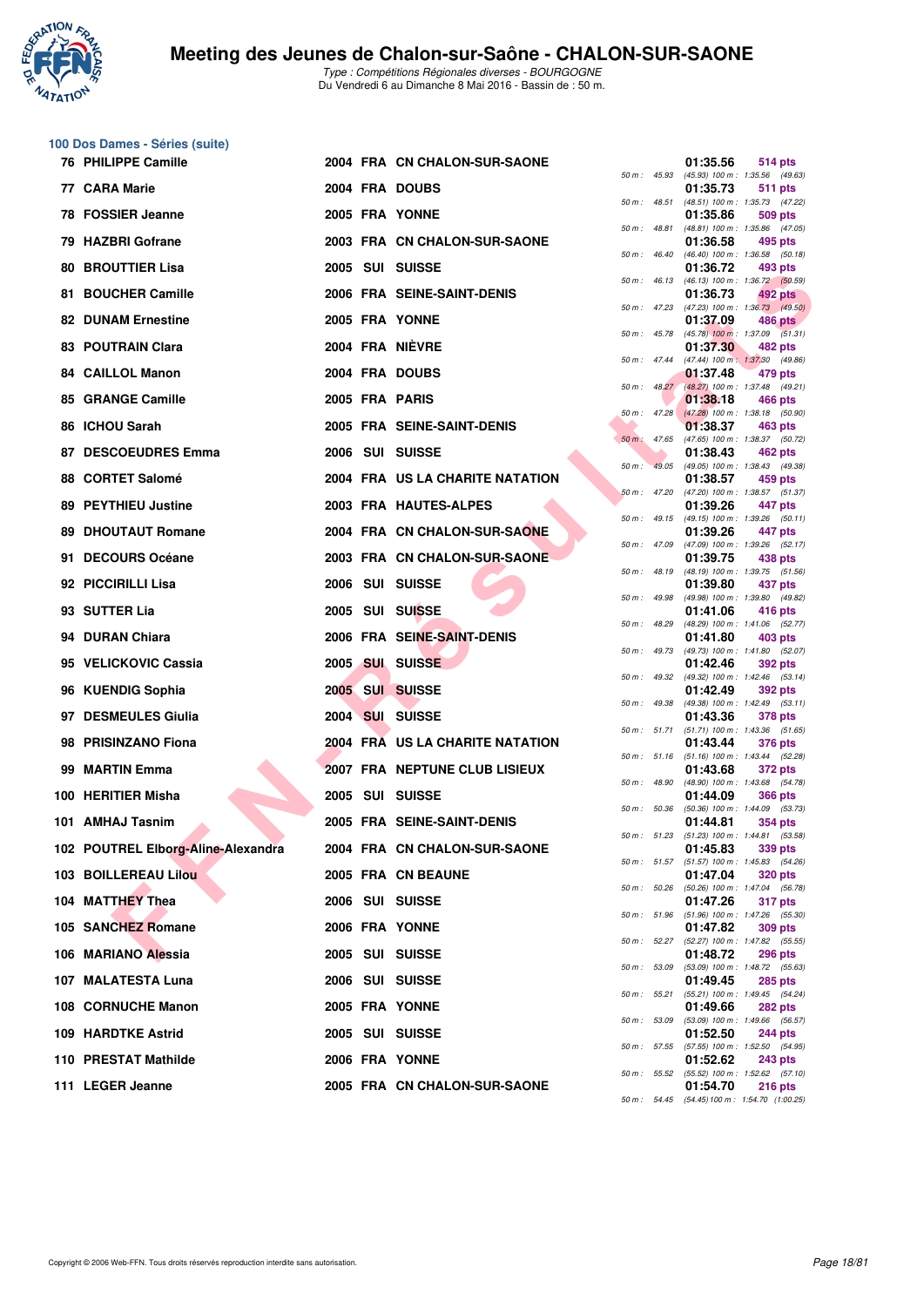

|    | 100 Dos Dames - Séries (suite) |                       |                                   |              |                |                                                                |
|----|--------------------------------|-----------------------|-----------------------------------|--------------|----------------|----------------------------------------------------------------|
|    | 112 BRON Helene                |                       | 2005 SUI SUISSE                   |              | 01:56.78       | $192$ pts                                                      |
|    | 113 DROUSIE GARNOY Coline      |                       | 2006 FRA YONNE                    | 50 m : 57.68 | 01:57.24       | $(57.68)$ 100 m : 1:56.78 $(59.10)$<br><b>186 pts</b>          |
|    |                                |                       |                                   | 50 m : 57.03 |                | (57.03) 100 m: 1:57.24 (1:00.21)                               |
|    | 114 MAKARIC-PAVLOVIC Anika     |                       | 2006 SUI SUISSE                   |              | 01:58.17       | <b>176 pts</b><br>50 m: 56.97 (56.97) 100 m: 1:58.17 (1:01.20) |
|    | 115 BONNOT Anaïs               |                       | 2003 FRA CN CHALON-SUR-SAONE      |              | 02:03.79       | 119 $pts$                                                      |
|    | <b>BINGUE SIDIBE Lena</b>      |                       | 2006 FRA SEINE-SAINT-DENIS        |              | <b>DNS</b>     | 50 m: 1:01.28 (1:01.28) 100 m: 2:03.79 (1:02.51)               |
|    | <b>BONNAVENT Léane</b>         |                       | 2003 FRA SAÔNE-ET-LOIRE           |              | <b>DNS</b> dec |                                                                |
|    | --- LECONTE Maëlle             |                       | 2004 FRA SAÔNE-ET-LOIRE           |              | <b>DNS dec</b> |                                                                |
|    | --- PECORARO Chiara            |                       | 2005 SUI SUISSE                   |              | <b>DNS</b> dec |                                                                |
|    | --- DANESE Marie               |                       | 2003 SUI SUISSE                   |              | <b>DNS</b> dec |                                                                |
|    |                                |                       |                                   |              |                |                                                                |
|    | 50 Brasse Dames - Finale A     | (Dimanche 8 Mai 2016) |                                   |              |                |                                                                |
| 1. | <b>SEVERYNS Alix</b>           |                       | 2003 FRA PARIS                    |              | 00:37.39       | 1073 pts                                                       |
|    | 2 CORNILLON Amandine           |                       | 2003 FRA ESSONNE                  |              | 00:40.18       | 946 pts                                                        |
|    | 3 SAÏDI Hana                   |                       | 2003 FRA PARIS                    |              | 00:40.19       | 945 pts                                                        |
|    | 4 MAILLE Salomé                |                       | 2004 FRA ESSONNE                  |              | 00:40.29       | 941 pts                                                        |
|    | <b>MAUPOUX Nina</b>            |                       | 2004 FRA ESSONNE                  |              | 00:40.71       | 922 pts                                                        |
| 6  | <b>MATNI Imane</b>             |                       | 2003 SUI SUISSE                   |              | 00:40.85       | 916 pts                                                        |
|    | <b>7 RHAIEM Lilee</b>          |                       | 2003 FRA PARIS                    |              | 00:41.00       | 910 pts                                                        |
|    | 8 BUNJAK Katarina              |                       | 2003 SUI SUISSE                   |              | 00:41.29       | 897 pts                                                        |
|    | 1 CHAAR Dounia                 |                       | 2005 FRA YONNE                    |              | 00:42.96       | 827 pts                                                        |
|    | 2 ADJIMAN Shana                |                       | 2005 FRA SEINE-SAINT-DENIS        |              | 00:43.26       | 814 pts                                                        |
|    | 3 VERNHET Alexandra            |                       | 2005 FRA PARIS                    |              | 00:45.39       | <b>730 pts</b>                                                 |
|    | 4 PORADA Clarisse              |                       | 2005 FRA CN NEVERS                |              | 00:45.46       | 727 pts                                                        |
|    | <b>SIMOENS Lucille</b>         |                       | 2005 FRA PARIS                    |              | 00:45.66       | <b>719 pts</b>                                                 |
|    | 6 PEYSSONNEL Emma              |                       | 2005 FRA SEINE-SAINT-DENIS        |              | 00:46.84       | <b>674 pts</b>                                                 |
|    | 7 MBEN Mia                     |                       | 2005 FRA PARIS                    |              | 00:47.60       | 646 pts                                                        |
|    | 8 MANNETTE Apolline            |                       | 2005 FRA SEINE-SAINT-DENIS        |              | 00:47.80       | 639 pts                                                        |
|    |                                |                       |                                   |              |                |                                                                |
|    | 50 Brasse Dames - Finale B     | (Dimanche 8 Mai 2016) |                                   |              |                |                                                                |
|    | 1 GUENIN Victoria              |                       | 2004 SUI SUISSE                   |              | 00:42.73       | 836 pts                                                        |
|    | 2 BECART Louise                |                       | 2003 FRA PARIS                    |              | 00:42.90       | 829 pts                                                        |
|    | 3 WARTH Manon                  |                       | 2003 SUI SUISSE                   |              | 00:43.53       | 803 pts                                                        |
|    | <b>CORBEELS Camélia</b>        |                       | 2004 FRA AC BOULOGNE-BILLANCOURT  |              | 00:43.71       | 796 pts                                                        |
|    | <b>BILLIEUX Julie</b>          |                       | 2004 SUI SUISSE                   |              | 00:43.82       | 792 pts                                                        |
|    | <b>6 SAINT SAENS Coline</b>    |                       | 2004 FRA NAUTIQUE ENTENTE CHALONS |              | 00:44.42       | <b>768 pts</b>                                                 |
|    | 7 DRAGANSKI Malena             |                       | 2003 SUI SUISSE                   |              | 00:44.76       | <b>754 pts</b>                                                 |
|    | 8 SINGER Zoe                   |                       | 2003 SUI SUISSE                   |              | 00:45.16       | <b>738 pts</b>                                                 |
|    | 1 KELKOULI Yasmine             |                       | 2005 ALG PARIS                    |              | 00:47.29       | 658 pts                                                        |
|    | 2 SALGUES LAUVERJON Louise     |                       | 2005 FRA PARIS                    |              | 00:47.33       | 656 pts                                                        |
|    | 3 DESCOEUDRES Emma             |                       | 2006 SUI SUISSE                   |              | 00:47.80       | 639 pts                                                        |
|    | 4 CASTAGNA Lola                |                       | 2005 FRA SAÔNE-ET-LOIRE           |              | 00:48.60       | <b>610 pts</b>                                                 |
|    | 5 GASSO Sofia                  |                       | 2005 SUI SUISSE                   |              | 00:48.88       | <b>600 pts</b>                                                 |
|    | 6 COUZON Léa                   |                       | 2005 FRA SAÔNE-ET-LOIRE           |              | 00:50.56       | 543 pts                                                        |
|    | <b>7 PRESTAT Mathilde</b>      |                       | 2006 FRA YONNE                    |              | 00:50.91       | <b>531 pts</b>                                                 |
|    | 8 SIMONUTTI Salome             |                       | 2005 FRA PARIS                    |              | 00:51.02       | <b>528 pts</b>                                                 |
|    |                                |                       |                                   |              |                |                                                                |
|    | 50 Brasse Dames - Séries       | (Dimanche 8 Mai 2016) |                                   |              |                |                                                                |
|    | 1 SEVERYNS Alix                |                       | 2003 FRA PARIS                    |              | 00:39.10       | 994 pts                                                        |
|    | 2 CORNILLON Amandine           |                       | 2003 FRA ESSONNE                  |              | 00:39.40       | 980 pts                                                        |
|    | 3 MAUPOUX Nina                 |                       | 2004 FRA ESSONNE                  |              | 00:40.49       | 932 pts                                                        |
|    | 4 MAILLE Salomé                |                       | 2004 FRA ESSONNE                  |              | 00:40.87       | 915 pts                                                        |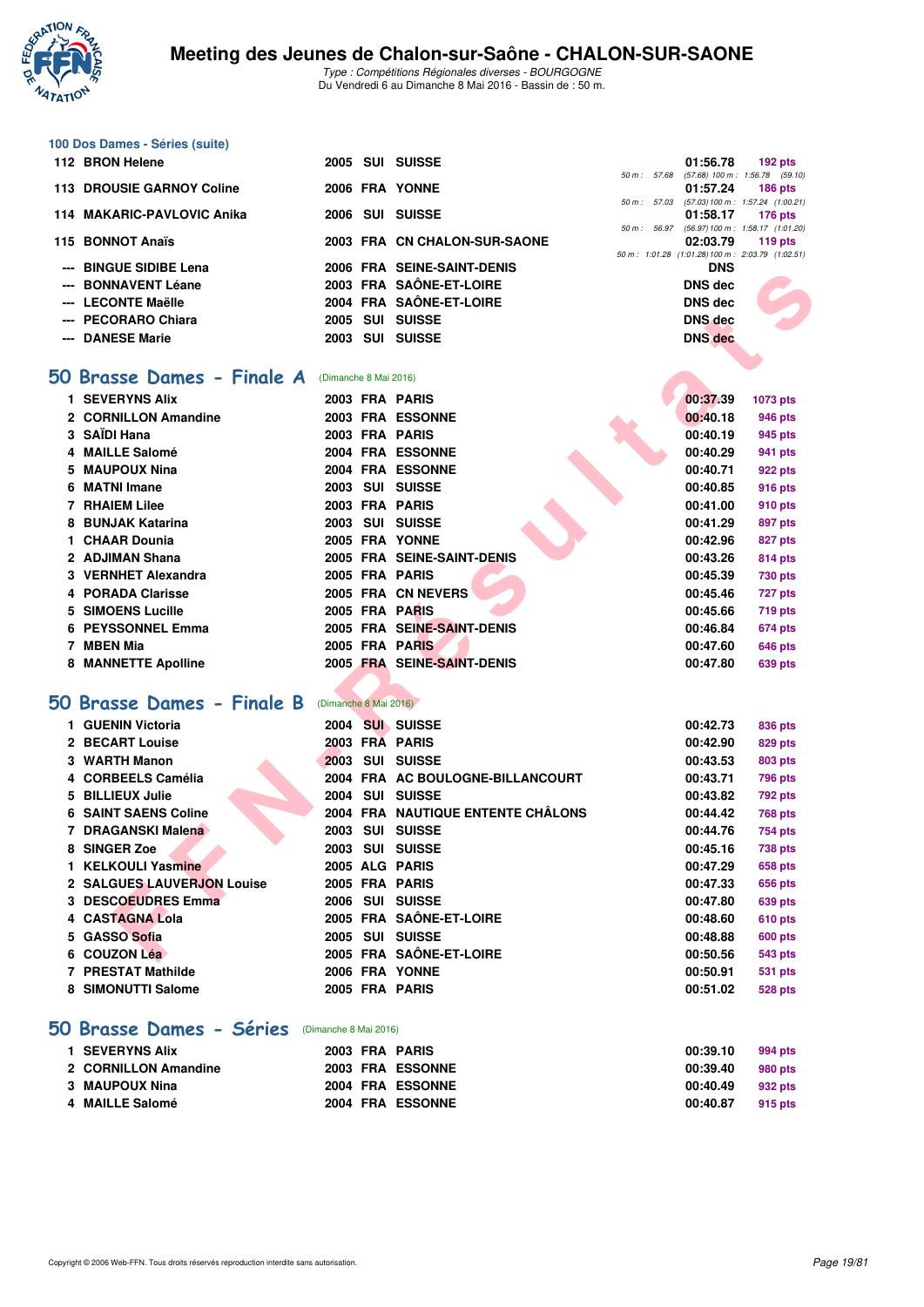

### **50 Brasse Dames - Séries (suite)**

| 5 RHAIEM Lilee                     |  | 2003 FRA PARIS                    | 00:41.02 | 909 pts        |
|------------------------------------|--|-----------------------------------|----------|----------------|
| 6 MATNI Imane                      |  | 2003 SUI SUISSE                   | 00:41.07 | 907 pts        |
| 7 BUNJAK Katarina                  |  | 2003 SUI SUISSE                   | 00:42.22 | 858 pts        |
| 8 SAÏDI Hana                       |  | 2003 FRA PARIS                    | 00:42.61 | 841 pts        |
| 9 ADJIMAN Shana                    |  | 2005 FRA SEINE-SAINT-DENIS        | 00:42.86 | 831 pts        |
| 9 WARTH Manon                      |  | 2003 SUI SUISSE                   | 00:42.86 | 831 pts        |
| 11 BECART Louise                   |  | 2003 FRA PARIS                    | 00:43.07 | 822 pts        |
| 12 CHAAR Dounia                    |  | 2005 FRA YONNE                    | 00:43.38 | <b>810 pts</b> |
| 13 BILLIEUX Julie                  |  | 2004 SUI SUISSE                   | 00:44.19 | 777 pts        |
| 14 CORBEELS Camélia                |  | 2004 FRA AC BOULOGNE-BILLANCOURT  | 00:44.40 | <b>768 pts</b> |
| <b>15 GUENIN Victoria</b>          |  | 2004 SUI SUISSE                   | 00:44.43 | <b>767 pts</b> |
| <b>16 SAINT SAENS Coline</b>       |  | 2004 FRA NAUTIQUE ENTENTE CHALONS | 00:45.12 | 740 pts        |
| 17 SINGER Zoe                      |  | 2003 SUI SUISSE                   | 00:45.62 | <b>721 pts</b> |
| 18 DRAGANSKI Malena                |  | 2003 SUI SUISSE                   | 00:45.70 | <b>718 pts</b> |
| <b>19 SIMOENS Lucille</b>          |  | 2005 FRA PARIS                    | 00:46.42 | 690 pts        |
| 20 VERNHET Alexandra               |  | 2005 FRA PARIS                    | 00:46.50 | 687 pts        |
| 21 GENOUD Chiara                   |  | 2004 SUI SUISSE                   | 00:46.59 | 684 pts        |
| 22 MANNETTE Apolline               |  | 2005 FRA SEINE-SAINT-DENIS        | 00:46.74 | 678 pts        |
| 23 PORADA Clarisse                 |  | 2005 FRA CN NEVERS                | 00:46.89 | <b>673 pts</b> |
| 24 MBEN Mia                        |  | 2005 FRA PARIS                    | 00:46.95 | <b>670 pts</b> |
| 25 HAZBRI Gofrane                  |  | 2003 FRA CN CHALON-SUR-SAONE      | 00:47.15 | <b>663 pts</b> |
| 26 PEYSSONNEL Emma                 |  | 2005 FRA SEINE-SAINT-DENIS        | 00:47.56 |                |
|                                    |  | 2006 SUI SUISSE                   |          | 648 pts        |
| 27 DESCOEUDRES Emma                |  |                                   | 00:47.74 | 641 pts        |
| 28 MERCIER Marie-Lou               |  | 2004 FRA NAUTIQUE ENTENTE CHÂLONS | 00:48.00 | <b>632 pts</b> |
| 29 KELKOULI Yasmine                |  | 2005 ALG PARIS                    | 00:48.18 | 625 pts        |
| <b>30 SALGUES LAUVERJON Louise</b> |  | 2005 FRA PARIS                    | 00:48.39 | 618 pts        |
| 31 ENJALBERT Juliette              |  | 2003 FRA AC ST-ETIENNE-METARE     | 00:48.96 | <b>598 pts</b> |
| 32 CASTAGNA Lola                   |  | 2005 FRA SAONE-ET-LOIRE           | 00:49.02 | <b>596 pts</b> |
| 33 DECOURS Océane                  |  | 2003 FRA CN CHALON-SUR-SAONE      | 00:49.05 | 594 pts        |
| <b>34 SIMONUTTI Salome</b>         |  | 2005 FRA PARIS                    | 00:49.19 | 590 pts        |
| 35 BEHAR Nina                      |  | 2004 SUI SUISSE                   | 00:49.29 | <b>586 pts</b> |
| 36 GASSO Sofia                     |  | 2005 SUI SUISSE                   | 00:49.40 | 582 pts        |
| 37 PRESTAT Mathilde                |  | 2006 FRA YONNE                    | 00:49.46 | <b>580 pts</b> |
| 38 COUZON Léa                      |  | 2005 FRA SAÖNE-ET-LOIRE           | 00:49.52 | <b>578 pts</b> |
| 39 MARTIN Gabrielle                |  | 2004 FRA CN BEAUNE                | 00:49.53 | 578 pts        |
| <b>40 TAN Chloe</b>                |  | 2005 FRA PARIS                    | 00:49.56 | 577 pts        |
| 41 POUTREL Elborg-Aline-Alexandra  |  | 2004 FRA CN CHALON-SUR-SAONE      | 00:49.61 | 575 pts        |
| <b>42 DESMEULES Giulia</b>         |  | 2004 SUI SUISSE                   | 00:49.74 | 571 pts        |
| <b>43 MONTAGNE Marie</b>           |  | 2003 FRA AC ST-ETIENNE-METARE     | 00:49.78 | <b>569 pts</b> |
| 43 MOCARD Camille                  |  | 2005 FRA CN BEAUNE                | 00:49.78 | 569 pts        |
| 45 REY Lina                        |  | 2005 FRA SAÔNE-ET-LOIRE           | 00:49.81 | 568 pts        |
| <b>46 BOUCHER Camille</b>          |  | 2006 FRA SEINE-SAINT-DENIS        | 00:49.86 | <b>566 pts</b> |
| 47 PHILIPPE Camille                |  | 2004 FRA CN CHALON-SUR-SAONE      | 00:50.16 | 556 pts        |
| <b>48 DURAN Chiara</b>             |  | 2006 FRA SEINE-SAINT-DENIS        | 00:50.48 | 545 pts        |
| 49 ICHOU Sarah                     |  | 2005 FRA SEINE-SAINT-DENIS        | 00:50.51 | 544 pts        |
| 50 LEGRAND Calista                 |  | 2005 FRA NEPTUNE CLUB LISIEUX     | 00:50.56 | 543 pts        |
| 51 BALTHASAR Jessica               |  | 2004 SUI SUISSE                   | 00:50.84 | 533 pts        |
| 52 MARECHAL Léa                    |  | 2006 FRA SAÔNE-ET-LOIRE           | 00:51.06 | 526 pts        |
| 53 PRISINZANO Fiona                |  | 2004 FRA US LA CHARITE NATATION   | 00:51.37 | <b>516 pts</b> |
| 54 MAKARIC-PAVLOVIC Anika          |  | 2006 SUI SUISSE                   | 00:51.39 | 515 pts        |
| 55 BALTHASAR Julia                 |  | 2006 SUI SUISSE                   | 00:51.41 | 515 pts        |
| 56 SUTTER Lia                      |  | 2005 SUI SUISSE                   | 00:51.63 | <b>508 pts</b> |
| 57 ZAPPELLI Camille                |  | 2006 SUI SUISSE                   | 00:51.69 | 506 pts        |
| 58 VELICKOVIC Cassia               |  | 2005 SUI SUISSE                   | 00:52.06 | 494 pts        |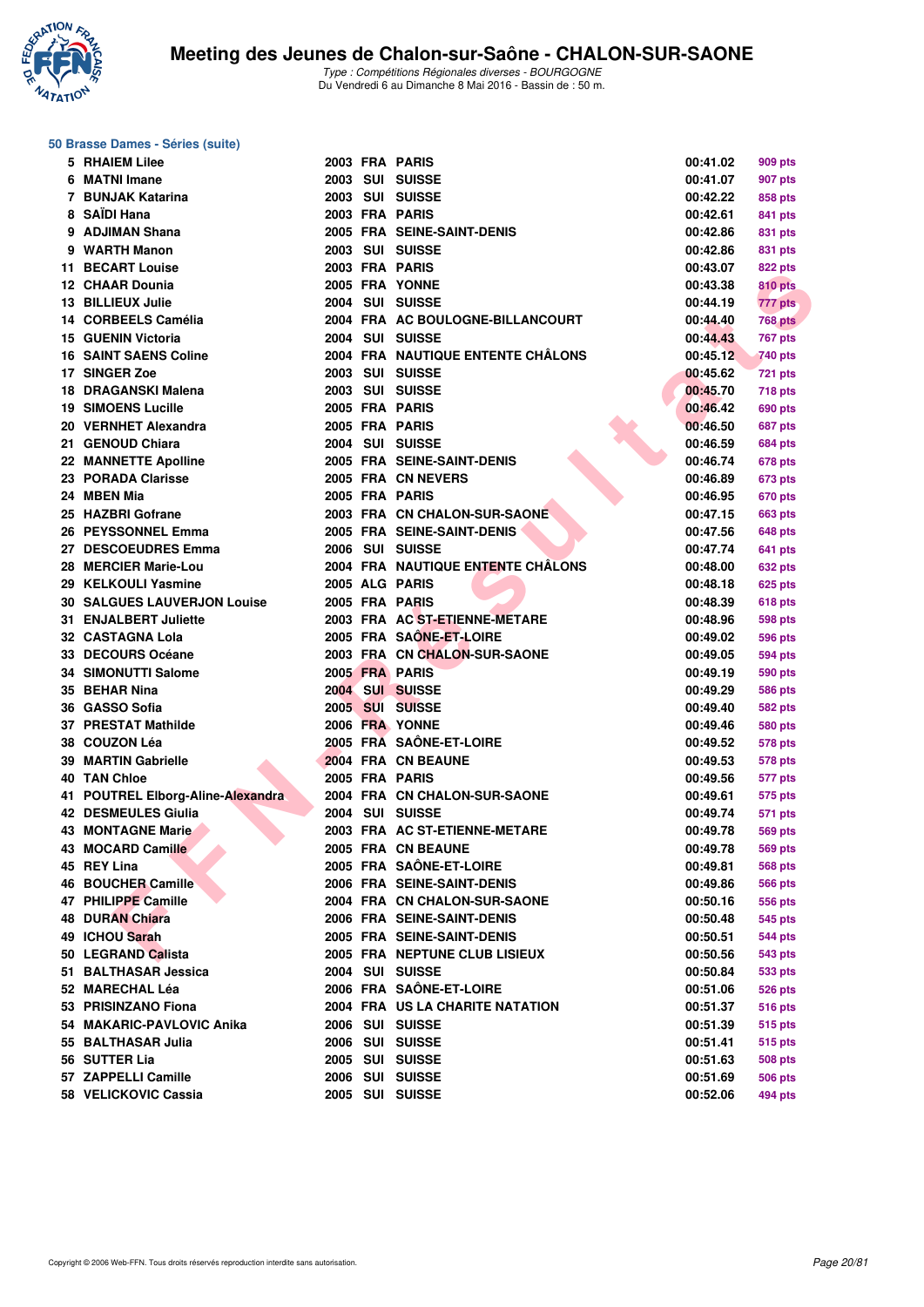

# **50 Brasse Dames - Séries (suite)**

| 59 BOILLEREAU Lilou                                     |                     | 2005 FRA CN BEAUNE                                              |              | 00:52.56                  | 478 pts                                               |  |
|---------------------------------------------------------|---------------------|-----------------------------------------------------------------|--------------|---------------------------|-------------------------------------------------------|--|
| 60 CORTET Salomé                                        |                     | 2004 FRA US LA CHARITE NATATION                                 |              | 00:53.03                  | <b>463 pts</b>                                        |  |
| 61 GAGNEBIN Malika                                      |                     | 2006 SUI SUISSE                                                 |              | 00:53.60                  | 446 pts                                               |  |
| 62 BONAFE Maelys                                        |                     | 2005 FRA SAÔNE-ET-LOIRE                                         |              | 00:53.72                  | 442 pts                                               |  |
| 62 KUENDIG Sophia                                       |                     | 2005 SUI SUISSE                                                 |              | 00:53.72                  | 442 pts                                               |  |
| 64 WONKAM Suzanne                                       |                     | 2006 FRA SAÖNE-ET-LOIRE                                         |              | 00:54.07                  | <b>432 pts</b>                                        |  |
| 65 HERITIER Misha                                       |                     | 2005 SUI SUISSE                                                 |              | 00:54.36                  | 423 pts                                               |  |
| 66 HARDTKE Astrid                                       |                     | 2005 SUI SUISSE                                                 |              | 00:54.40                  | 422 pts                                               |  |
| 67 BONNOT Anaïs                                         |                     | 2003 FRA CN CHALON-SUR-SAONE                                    |              | 00:54.86                  | 408 pts                                               |  |
| 68 MERZÉ Aurore                                         |                     | 2005 FRA SAÖNE-ET-LOIRE                                         |              | 00:55.09                  | <b>402 pts</b>                                        |  |
| 69 BROUTTIER Lisa                                       |                     | 2005 SUI SUISSE                                                 |              | 00:55.31                  | 396 pts                                               |  |
| 70 DEVELET Rayana                                       |                     | 2005 FRA SAÖNE-ET-LOIRE                                         |              | 00:55.99                  | <b>376 pts</b>                                        |  |
| 71 BAILLY Olivia                                        |                     | 2006 FRA NEPTUNE CLUB LISIEUX                                   |              | 00:56.34                  | <b>367 pts</b>                                        |  |
| 72 MARTIN Emma                                          |                     | 2007 FRA NEPTUNE CLUB LISIEUX                                   |              | 00:56.42                  | <b>364 pts</b>                                        |  |
| <b>73 GAUTHIER Marie-Emerence</b>                       |                     | 2006 FRA SAÖNE-ET-LOIRE                                         |              | 00:56.98                  | <b>349 pts</b>                                        |  |
| <b>74 MALATESTA Luna</b>                                |                     | 2006 SUI SUISSE                                                 |              | 00:57.51                  | <b>335 pts</b>                                        |  |
| 75 SANCHEZ Romane                                       |                     | 2006 FRA YONNE                                                  |              | 00:57.62                  | <b>332 pts</b>                                        |  |
| 76 MARIANO Alessia                                      |                     | 2005 SUI SUISSE                                                 |              | 00:58.56                  | <b>308 pts</b>                                        |  |
| 77 GILOT Manon                                          |                     | 2006 FRA CN CHALON-SUR-SAONE                                    |              | 00:58.86                  | 301 pts                                               |  |
| <b>78 DROUSIE GARNOY Coline</b>                         |                     | 2006 FRA YONNE                                                  |              | 00:59.09                  | <b>295 pts</b>                                        |  |
| <b>79 ACHAINTRE Emilie</b>                              |                     | 2006 FRA SAÔNE-ET-LOIRE                                         |              | 00:59.19                  | <b>292 pts</b>                                        |  |
| 80 LEGER Jeanne                                         |                     | 2005 FRA CN CHALON-SUR-SAONE                                    |              | 01:00.44                  | <b>263 pts</b>                                        |  |
| 81 DUPUY Paloma                                         |                     | 2007 FRA CN CHALON-SUR-SAONE                                    |              | 01:00.46                  | 262 pts                                               |  |
| 82 QABIL Marwa                                          |                     | 2005 ITA CN CHALON-SUR-SAONE                                    |              | 01:00.51                  | <b>261 pts</b>                                        |  |
| 83 GUILLAUME-SAGE Baya                                  |                     | 2006 FRA CN CHALON-SUR-SAONE<br>2007 FRA US LA CHARITE NATATION |              | 01:00.80<br>01:02.60      | <b>254 pts</b>                                        |  |
| <b>84 DEFRANCE Tiphanie</b><br><b>85 MARECHAL Ninon</b> |                     | 2007 FRA CN CHALON-SUR-SAONE                                    |              |                           | <b>215 pts</b>                                        |  |
| --- BRON Helene                                         |                     | 2005 SUI SUISSE                                                 |              | 01:19.44<br><b>DSQ Da</b> | 7 pts                                                 |  |
| --- BINGUE SIDIBE Lena                                  |                     | 2006 FRA SEINE-SAINT-DENIS                                      |              | <b>DNS</b>                |                                                       |  |
| --- PECORARO Chiara                                     |                     | 2005 SUI SUISSE                                                 |              | <b>DNS</b> dec            |                                                       |  |
| --- DANESE Marie                                        |                     | 2003 SUI SUISSE                                                 |              | <b>DNS dec</b>            |                                                       |  |
|                                                         |                     |                                                                 |              |                           |                                                       |  |
| 00 Brasse Dames - Finale A                              | (Samedi 7 Mai 2016) |                                                                 |              |                           |                                                       |  |
| 1 SEVERYNS Alix                                         |                     | 2003 FRA PARIS                                                  |              | 01:20.98                  | 1052 pts                                              |  |
| 2 HILBRINK Maite                                        |                     | 2003 SUI SUISSE                                                 |              | 01:24.49                  | 50 m: 38.18 (38.18) 100 m: 1:20.98 (42.80)<br>973 pts |  |
|                                                         |                     |                                                                 | 50 m : 39.99 |                           | (39.99) 100 m : 1:24.49 (44.50)                       |  |
| 3 GUMY Lea                                              |                     | 2003 SUI SUISSE                                                 |              | 01:25.83                  | 943 pts                                               |  |
| <b>4 RHAIEM Lilee</b>                                   |                     | 2003 FRA PARIS                                                  |              | 01:26.59                  | 50 m: 40.88 (40.88) 100 m: 1:25.83 (44.95)<br>927 pts |  |
|                                                         |                     |                                                                 | 50 m: 41.19  |                           | $(41.19)$ 100 m : 1:26.59 $(45.40)$                   |  |
| 5 CORNILLON Amandine                                    |                     | 2003 FRA ESSONNE                                                |              | 01:26.60                  | 926 pts                                               |  |
| 6 PORADA Chloe                                          |                     | 2003 FRA NIÈVRE                                                 | 50 m : 39.99 | 01:27.89                  | $(39.99)$ 100 m : 1:26.60 $(46.61)$<br>899 pts        |  |
|                                                         |                     |                                                                 | 50 m: 40.75  |                           | (40.75) 100 m: 1:27.89 (47.14)                        |  |
| 7 ARGOUARCH Maiwenn                                     |                     | 2003 FRA ESSONNE                                                |              | 01:28.62                  | 883 pts                                               |  |
| 8 MAILLE Salomé                                         |                     | 2004 FRA ESSONNE                                                |              | 01:28.82                  | 50 m: 41.10 (41.10) 100 m: 1:28.62 (47.52)<br>879 pts |  |
|                                                         |                     |                                                                 |              |                           | 50 m: 41.33 (41.33) 100 m: 1:28.82 (47.49)            |  |
| QIIABBD                                                 |                     | OOOF FRA VOLUT                                                  |              | 0.4.0000                  | $700 - 1$                                             |  |

## [100 Brasse Dames - Finale A](http://www.ffnatation.fr/webffn/resultats.php?idact=nat&go=epr&idcpt=38881&idepr=22) (Samedi 7 Mai 2016)

| 1 SEVERYNS Alix      |  | 2003 FRA PARIS             |                        | 01:20.98 1052 pts                                      |         |         |
|----------------------|--|----------------------------|------------------------|--------------------------------------------------------|---------|---------|
|                      |  |                            | 50 m: 38.18            | $(38.18)$ 100 m : 1:20.98 $(42.80)$                    |         |         |
| 2 HILBRINK Maite     |  | 2003 SUI SUISSE            |                        | 01:24.49                                               |         | 973 pts |
|                      |  |                            | 50 m : 39.99           | $(39.99)$ 100 m : 1:24.49 $(44.50)$                    |         |         |
| 3 GUMY Lea           |  | 2003 SUI SUISSE            |                        | 01:25.83                                               |         | 943 pts |
| 4 RHAIEM Lilee       |  | 2003 FRA PARIS             |                        | 50 m: 40.88 (40.88) 100 m: 1:25.83 (44.95)<br>01:26.59 |         |         |
|                      |  |                            | $50 m$ : 41.19         | $(41.19)$ 100 m : 1:26.59 $(45.40)$                    |         | 927 pts |
| 5 CORNILLON Amandine |  | 2003 FRA ESSONNE           |                        | 01:26.60                                               | 926 pts |         |
|                      |  |                            | 50 m: 39.99            | $(39.99)$ 100 m : 1:26.60 $(46.61)$                    |         |         |
| 6 PORADA Chloe       |  | 2003 FRA NIÈVRE            |                        | 01:27.89                                               |         | 899 pts |
|                      |  |                            |                        | 50 m: 40.75 (40.75) 100 m: 1:27.89 (47.14)             |         |         |
| 7 ARGOUARCH Maiwenn  |  | 2003 FRA ESSONNE           |                        | 01:28.62                                               |         | 883 pts |
|                      |  |                            |                        | 50 m: 41.10 (41.10) 100 m: 1:28.62 (47.52)             |         |         |
| 8 MAILLE Salomé      |  | 2004 FRA ESSONNE           |                        | 01:28.82                                               |         | 879 pts |
|                      |  |                            |                        | 50 m: 41.33 (41.33) 100 m: 1:28.82 (47.49)             |         |         |
| 1 CHAAR Dounia       |  | 2005 FRA YONNE             |                        | 01:33.22                                               |         | 788 pts |
|                      |  |                            |                        | 50 m: 44.44 (44.44) 100 m: 1:33.22 (48.78)             |         |         |
| 2 ADJIMAN Shana      |  | 2005 FRA SEINE-SAINT-DENIS |                        | 01:34.95                                               |         | 754 pts |
|                      |  |                            |                        | 50 m: 45.34 (45.34) 100 m: 1:34.95 (49.61)             |         |         |
| 3 MBEN Mia           |  | 2005 FRA PARIS             |                        | 01:37.31                                               |         | 709 pts |
| 4 VERNHET Alexandra  |  | 2005 FRA PARIS             | 50 m : 49.09           | (49.09) 100 m: 1:37.31 (48.22)<br>01:37.89             |         | 698 pts |
|                      |  |                            | $50 \text{ m}$ : 47.34 | (47.34) 100 m: 1:37.89 (50.55)                         |         |         |
| 5 MANNETTE Apolline  |  | 2005 FRA SEINE-SAINT-DENIS |                        | 01:39.86                                               |         | 661 pts |
|                      |  |                            |                        | 50 m: 46.18 (46.18) 100 m: 1:39.86 (53.68)             |         |         |
| 6 KELKOULI Yasmine   |  | 2005 ALG PARIS             |                        | 01:40.64                                               |         | 647 pts |
|                      |  |                            |                        | 50 m: 48.75 (48.75) 100 m: 1:40.64 (51.89)             |         |         |
|                      |  |                            |                        |                                                        |         |         |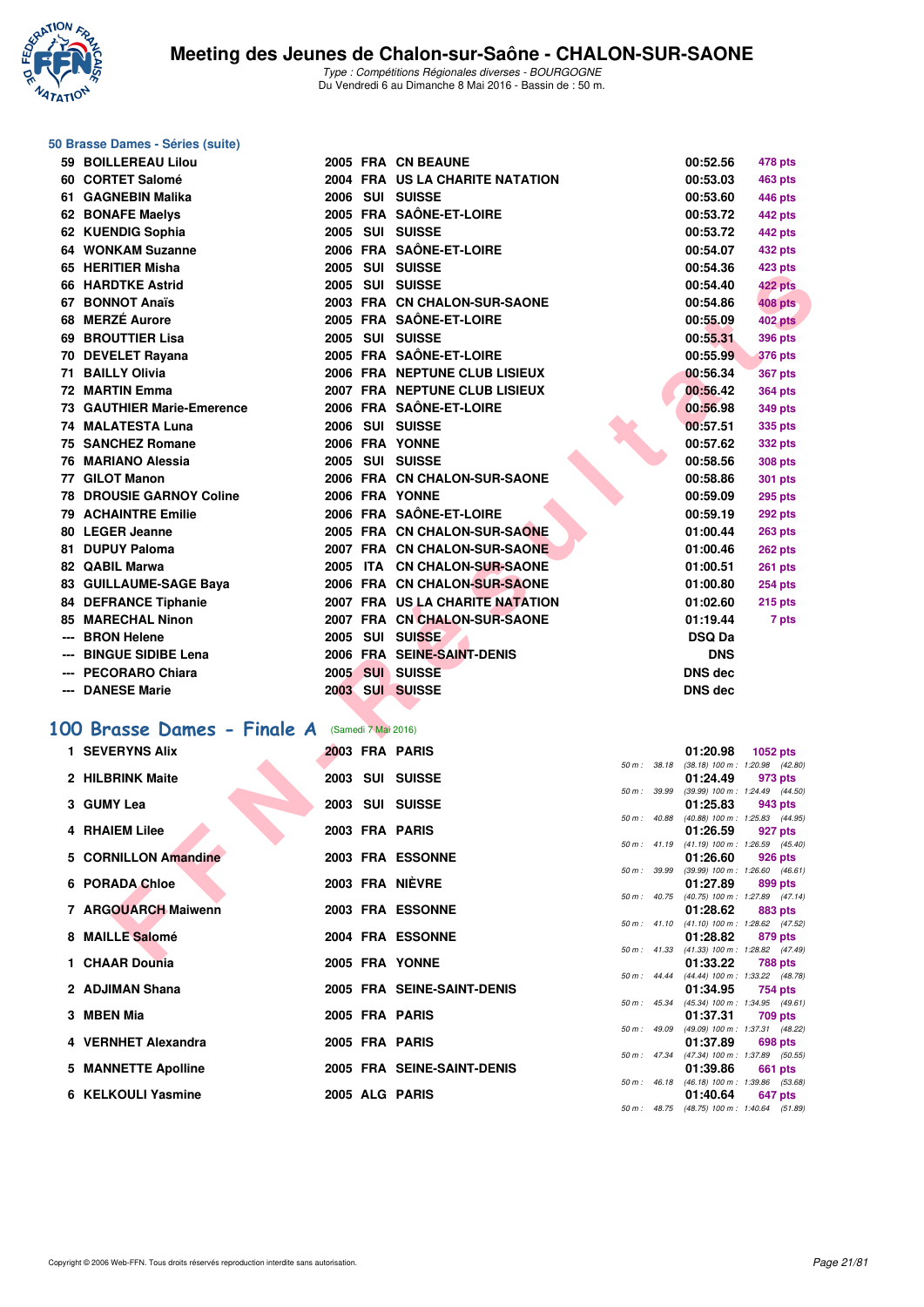

|    | 100 Brasse Dames - Finale A (suite) |                     |                     |                                          |              |              |                                                                     |
|----|-------------------------------------|---------------------|---------------------|------------------------------------------|--------------|--------------|---------------------------------------------------------------------|
|    | 7 PORADA Clarisse                   |                     |                     | 2005 FRA CN NEVERS                       |              |              | 01:43.39<br>598 pts<br>50 m: 47.01 (47.01) 100 m: 1:43.39 (56.38)   |
|    | 8 DESCOEUDRES Emma                  |                     |                     | 2006 SUI SUISSE                          |              | 50 m : 50.33 | 01:45.34<br>564 pts<br>$(50.33)$ 100 m : 1:45.34 $(55.01)$          |
|    | 100 Brasse Dames - Finale B         |                     | (Samedi 7 Mai 2016) |                                          |              |              |                                                                     |
|    | 1 TALLAS Iman                       |                     |                     | 2003 FRA DOUBS                           |              |              | 01:27.38<br>910 pts                                                 |
|    | 2 SUZE Camille                      |                     |                     | 2003 FRA PARIS                           |              | 50 m : 40.85 | (40.85) 100 m: 1:27.38 (46.53)                                      |
|    |                                     |                     |                     |                                          |              | 50 m : 41.36 | 01:27.40<br>909 pts<br>$(41.36)$ 100 m : 1:27.40 $(46.04)$          |
|    | 3 STOLTZ Marie                      |                     |                     | 2004 FRA PARIS                           |              | 50 m : 43.40 | 01:30.05<br><b>853 pts</b><br>$(43.40)$ 100 m : 1:30.05 $(46.65)$   |
|    | <b>MATNI Imane</b>                  |                     |                     | 2003 SUI SUISSE                          | 50 m : 42.54 |              | 01:30.17<br>851 pts<br>(42.54) 100 m: 1:30.17 (47.63)               |
| 5. | <b>MOREL Eléonore</b>               |                     |                     | 2004 FRA SAÖNE-ET-LOIRE                  |              | 50 m : 42.74 | 01:30.72<br>839 pts<br>$(42.74)$ 100 m : 1:30.72 $(47.98)$          |
|    | 6 PEREZ LE TOUX Marie               |                     |                     | 2003 FRA PARIS                           |              | 50 m : 45.02 | 01:33.17<br><b>789 pts</b><br>(45.02) 100 m: 1:33.17 (48.15)        |
|    | 7 MATHEY Julie                      |                     |                     | 2003 FRA SAÖNE-ET-LOIRE                  |              | 50 m : 45.08 | 01:34.11<br>771 pts                                                 |
|    | 8 CARTERON Marie-Lou                |                     |                     | <b>2003 FRA DAUPHINS LURE</b>            |              |              | $(45.08)$ 100 m : 1:34.11 (49.03)<br>01:35.68<br>740 pts            |
|    | 1 LAHANQUE Manon                    |                     |                     | <b>2005 FRA NAUTIQUE ENTENTE CHALONS</b> |              | 50 m: 44.92  | (44.92) 100 m: 1:35.68 (50.76)<br>01:43.06<br>604 pts               |
|    | 2 GRANGE Camille                    |                     |                     | 2005 FRA PARIS                           | 50 m : 49.86 |              | (49.86) 100 m: 1:43.06 (53.20)<br>01:45.14<br>568 pts               |
|    | 3 PEYSSONNEL Emma                   |                     |                     | 2005 FRA SEINE-SAINT-DENIS               |              | 50 m: 50.21  | (50.21) 100 m: 1:45.14 (54.93)<br>01:45.40<br>563 pts               |
|    | 4 TAN Chloe                         |                     |                     | 2005 FRA PARIS                           |              | 50 m : 51.93 | (51.93) 100 m: 1:45.40 (53.47)<br>562 pts<br>01:45.47               |
|    | 5 BOUCHER Camille                   |                     |                     | 2006 FRA SEINE-SAINT-DENIS               |              | 50 m : 50.87 | $(50.87)$ 100 m : 1:45.47 $(54.60)$<br>01:45.68<br>559 pts          |
|    | 6 MOCARD Camille                    |                     |                     | 2005 FRA CN BEAUNE                       |              | 50 m : 51.10 | $(51.10)$ 100 m : 1:45.68 $(54.58)$                                 |
|    |                                     |                     |                     |                                          |              | 50 m: 50.67  | 01:46.26<br>549 pts<br>(50.67) 100 m: 1:46.26 (55.59)               |
|    | 7 BALTHASAR Julia                   |                     |                     | 2006 SUI SUISSE                          | 50 m : 50.98 |              | 01:49.21<br>501 pts<br>(50.98) 100 m: 1:49.21 (58.23)               |
|    | 8 SUTTER Lia                        |                     |                     | 2005 SUI SUISSE                          |              | 50 m : 51.00 | 01:49.49<br>496 pts<br>$(51.00)$ 100 m : 1:49.49 $(58.49)$          |
|    | 100 Brasse Dames - Séries           | (Samedi 7 Mai 2016) |                     |                                          |              |              |                                                                     |
|    | 1 SEVERYNS Alix                     |                     |                     | 2003 FRA PARIS                           |              |              | 01:23.10<br><b>1004 pts</b>                                         |
|    | 2 CORNILLON Amandine                |                     |                     | 2003 FRA ESSONNE                         |              |              | 50 m: 39.31 (39.31) 100 m: 1:23.10 (43.79)<br>01:26.16<br>936 pts   |
|    | 3 RHAIEM Lilee                      |                     |                     | 2003 FRA PARIS                           |              | 50 m : 40.15 | $(40.15)$ 100 m : 1:26.16 $(46.01)$<br>01:26.94<br>919 pts          |
|    | 4 GUMY Lea                          |                     |                     | 2003 SUI SUISSE                          |              | 50 m : 40.29 | $(40.29)$ 100 m : 1:26.94 $(46.65)$<br>01:26.95<br>919 pts          |
|    | 5 PORADA Chloe                      |                     |                     | 2003 FRA NIÈVRE                          |              |              | 50 m: 41.38 (41.38) 100 m: 1:26.95 (45.57)<br>01:27.01<br>917 pts   |
|    |                                     |                     |                     |                                          |              |              | 50 m : 38.83 (38.83) 100 m : 1:27.01 (48.18)                        |
|    | 6 HILBRINK Maite                    |                     |                     | 2003 SUI SUISSE                          |              |              | 01:27.40<br>909 pts<br>50 m : 41.08 (41.08) 100 m : 1:27.40 (46.32) |
|    | 7 ARGOUARCH Maiwenn                 |                     |                     | 2003 FRA ESSONNE                         |              |              | 01:28.00<br>896 pts<br>50 m : 40.86 (40.86) 100 m : 1:28.00 (47.14) |
|    | 8 MAILLE Salomé                     |                     |                     | 2004 FRA ESSONNE                         |              |              | 01:28.43<br>887 pts<br>50 m : 42.25 (42.25) 100 m : 1:28.43 (46.18) |
|    | 9 TALLAS Iman                       |                     |                     | 2003 FRA DOUBS                           |              |              | 01:29.32<br>868 pts<br>50 m : 42.12 (42.12) 100 m : 1:29.32 (47.20) |
|    | 10 MATNI Imane                      |                     |                     | 2003 SUI SUISSE                          |              | 50 m : 41.36 | 01:29.53<br>864 pts<br>$(41.36)$ 100 m : 1:29.53 $(48.17)$          |
|    | 11 STOLTZ Marie                     |                     |                     | 2004 FRA PARIS                           |              |              | 01:30.33<br>847 pts                                                 |
|    | 12 MOREL Eléonore                   |                     |                     | 2004 FRA SAONE-ET-LOIRE                  |              |              | 50 m : 42.62 (42.62) 100 m : 1:30.33 (47.71)<br>01:32.35<br>806 pts |
|    | 13 PEREZ LE TOUX Marie              |                     |                     | 2003 FRA PARIS                           |              |              | 50 m: 43.47 (43.47) 100 m: 1:32.35 (48.88)<br>01:32.38<br>805 pts   |
|    | 14 SUZE Camille                     |                     |                     | 2003 FRA PARIS                           |              |              | 50 m : 43.55 (43.55) 100 m : 1:32.38 (48.83)<br>01:32.43<br>804 pts |
|    | 15 MATHEY Julie                     |                     |                     | 2003 FRA SAONE-ET-LOIRE                  |              |              | 50 m : 44.02 (44.02) 100 m : 1:32.43 (48.41)<br>01:32.60<br>801 pts |
|    | <b>16 CARTERON Marie-Lou</b>        |                     |                     | <b>2003 FRA DAUPHINS LURE</b>            |              | 50 m : 43.21 | (43.21) 100 m: 1:32.60 (49.39)<br>01:32.66<br>800 pts               |
|    |                                     |                     |                     |                                          |              |              | 50 m: 45.33 (45.33) 100 m: 1:32.66 (47.33)                          |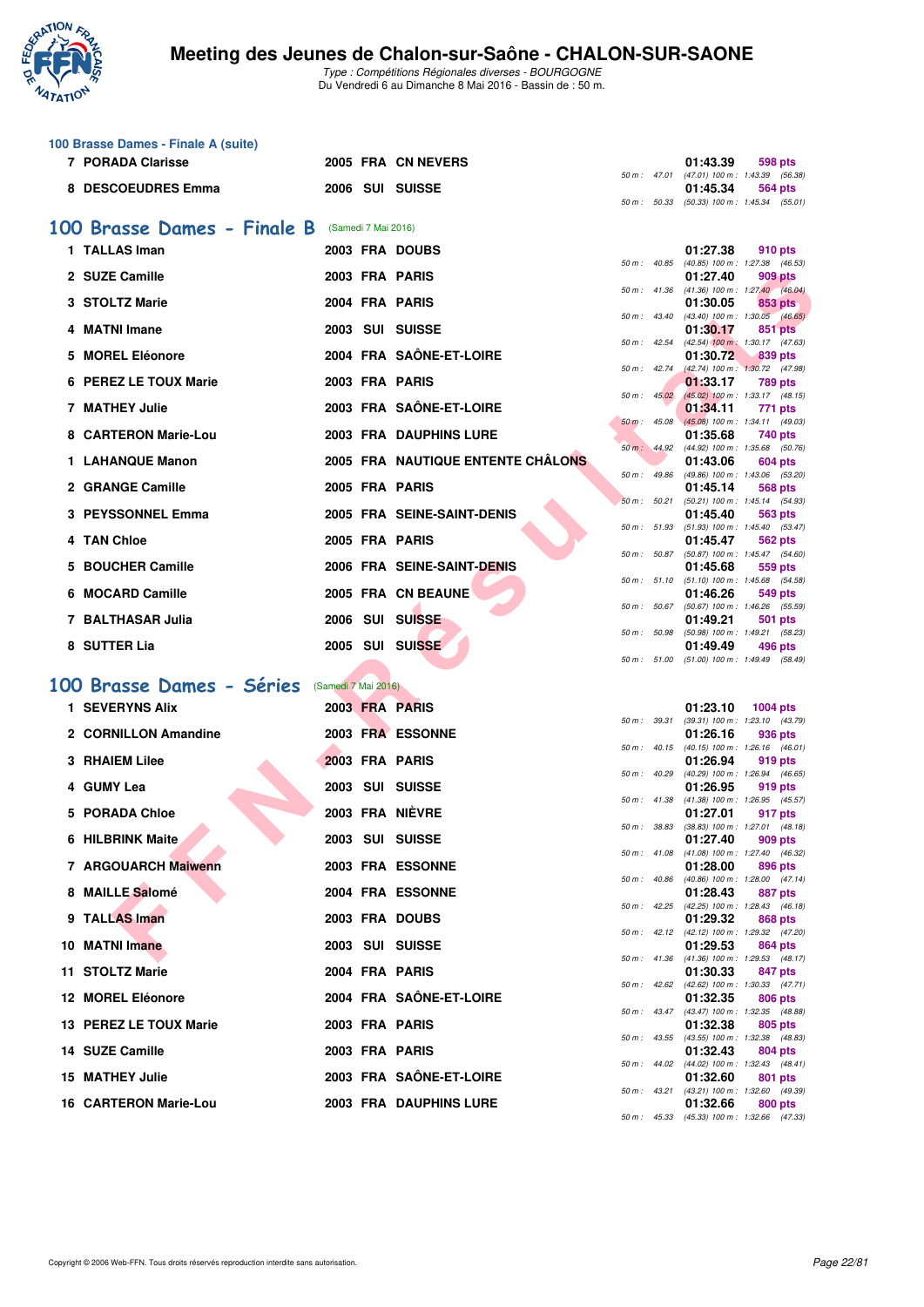

|    | 100 Brasse Dames - Séries (suite) |  |                                   |                  |                  |          |                                                         |
|----|-----------------------------------|--|-----------------------------------|------------------|------------------|----------|---------------------------------------------------------|
|    | 17 SAÏDI Hana                     |  | 2003 FRA PARIS                    |                  | 50 m : 43.91     | 01:32.98 | 793 pts<br>(43.91) 100 m: 1:32.98 (49.07)               |
|    | <b>18 CRAMPONNE Camille</b>       |  | 2004 FRA DOUBS                    |                  |                  | 01:33.17 | 789 pts                                                 |
|    | 19 GLAUDON Luna                   |  | 2003 FRA ALPES-DE-PROVENCE        | 50 m : 42.95     |                  | 01:33.18 | (42.95) 100 m: 1:33.17 (50.22)<br><b>789 pts</b>        |
|    | 20 BUNJAK Katarina                |  | 2003 SUI SUISSE                   | 50 m: 45.52      |                  | 01:33.23 | (45.52) 100 m: 1:33.18 (47.66)<br><b>788 pts</b>        |
| 21 | <b>PAQUIER Chloë</b>              |  | 2004 FRA DOUBS                    | $50 m$ : 43.37   |                  | 01:33.98 | (43.37) 100 m: 1:33.23 (49.86)<br>773 pts               |
|    | 22 BOUCHARD Cynthia               |  | 2003 FRA NIEVRE                   | 50 m : 44.66     |                  | 01:34.30 | (44.66) 100 m: 1:33.98 (49.32)<br>767 pts               |
|    | 23 CORBEELS Camélia               |  | 2004 FRA AC BOULOGNE-BILLANCOURT  | 50 m : 43.80     |                  | 01:34.56 | $(43.80)$ 100 m : 1:34.30 $(50.50)$<br><b>762 pts</b>   |
|    | 24 GARION Iris                    |  | 2004 FRA PARIS                    |                  | 50 m: 45.02      |          | $(45.02)$ 100 m : 1:34.56 $(49.54)$<br>757 pts          |
|    |                                   |  |                                   | 50 m: 45.93      |                  | 01:34.79 | (45.93) 100 m: 1:34.79 (48.86)                          |
|    | 25 CHAAR Dounia                   |  | 2005 FRA YONNE                    |                  | $50 m$ : $45.02$ | 01:34.90 | 755 pts<br>(45.02) 100 m : 1:34.90 (49.88)              |
|    | 26 CARA Marie                     |  | 2004 FRA DOUBS                    |                  | $50 m$ : 44.50   | 01:35.35 | 746 pts<br>$(44.50)$ 100 m : 1:35.35 (50.85)            |
|    | 27 DUCROT Sara                    |  | 2003 FRA HAUTES-ALPES             | $50 m$ : 44.55   |                  | 01:35.50 | 743 pts<br>(44.55) 100 m: 1:35.50 (50.95)               |
|    | 28 FADDA SAUVAGEOT Penelope       |  | 2004 FRA DOUBS                    | 50 m:            |                  | 01:35.82 | 737 pts<br>45.15 (45.15) 100 m : 1:35.82 (50.67)        |
|    | 29 GUENIN Victoria                |  | 2004 SUI SUISSE                   | $50 m$ : 45.23   |                  | 01:36.00 | 734 pts<br>(45.23) 100 m: 1:36.00 (50.77)               |
|    | 30 JEANNINGROS Lou-Anne           |  | 2003 FRA DOUBS                    |                  |                  | 01:36.15 | 731 pts                                                 |
|    | <b>30 ROUSSON Amelie</b>          |  | 2003 FRA SAÔNE-ET-LOIRE           | 50 m : 44.59     |                  | 01:36.15 | $(44.59)$ 100 m : 1:36.15 (51.56)<br>731 pts            |
|    | <b>32 GUENAOUI Manon</b>          |  | 2003 FRA SAÖNE-ET-LOIRE           | 50 m: 45.11      |                  | 01:36.39 | (45.11) 100 m: 1:36.15 (51.04)<br>726 pts               |
|    | 33 BILLIEUX Julie                 |  | 2004 SUI SUISSE                   | 50 m: 45.96      |                  | 01:37.10 | (45.96) 100 m: 1:36.39 (50.43)<br><b>713 pts</b>        |
|    | <b>34 ANDRE Lucie</b>             |  | 2003 FRA HAUTES-ALPES             | 50 m : 46.81     |                  | 01:37.25 | (46.81) 100 m : 1:37.10 (50.29)<br>710 pts              |
|    | 35 AVRIL Marie                    |  | 2004 FRA ALPES-DE-PROVENCE        |                  | 50 m : 45.70     | 01:37.54 | (45.70) 100 m: 1:37.25 (51.55)<br>704 pts               |
|    | 36 ADJIMAN Shana                  |  | 2005 FRA SEINE-SAINT-DENIS        |                  |                  | 01:37.65 | 50 m: 44.75 (44.75) 100 m: 1:37.54 (52.79)<br>702 pts   |
|    | 37 EL KATEB Meryem                |  | 2004 FRA AC BOULOGNE-BILLANCOURT  | 50 m : 44.64     |                  | 01:38.28 | (44.64) 100 m: 1:37.65 (53.01)<br>690 pts               |
|    | 38 WARTH Manon                    |  | 2003 SUI SUISSE                   |                  |                  | 01:38.69 | 50 m: 47.62 (47.62) 100 m: 1:38.28 (50.66)<br>683 pts   |
|    | 39 DRAGANSKI Malena               |  | 2003 SUI SUISSE                   | 50 m: 45.61      |                  | 01:38.75 | (45.61) 100 m: 1:38.69 (53.08)<br>682 pts               |
|    | 40 ALLIEY Emma                    |  | 2003 FRA HAUTES-ALPES             |                  | $50 m$ : $45.77$ | 01:39.06 | (45.77) 100 m : 1:38.75 (52.98)<br>676 pts              |
|    |                                   |  | 2003 FRA DOUBS                    |                  |                  |          | 50 m: 47.38 (47.38) 100 m: 1:39.06 (51.68)              |
|    | 41 ED DAHABI Sofia                |  |                                   | $50 m$ : $45.25$ |                  | 01:39.36 | 670 pts<br>$(45.25)$ 100 m : 1:39.36 $(54.11)$          |
|    | 42 VERNHET Alexandra              |  | 2005 FRA PARIS                    |                  |                  | 01:39.48 | 668 pts<br>50 m: 46.16 (46.16) 100 m: 1:39.48 (53.32)   |
|    | 42 ZANATTA Clara                  |  | 2004 FRA HAUTES-ALPES             |                  | 50 m : 47.59     | 01:39.48 | 668 pts<br>(47.59) 100 m: 1:39.48 (51.89)               |
|    | <b>44 SAINT SAENS Coline</b>      |  | 2004 FRA NAUTIQUE ENTENTE CHALONS | $50 m$ : 47.37   |                  | 01:39.94 | 660 pts<br>(47.37) 100 m : 1:39.94 (52.57)              |
|    | 45 LIMIDO Cyriane                 |  | 2003 FRA SAÔNE-ET-LOIRE           |                  | $50 m$ : 47.34   | 01:40.08 | 657 pts<br>(47.34) 100 m: 1:40.08 (52.74)               |
| 46 | <b>MANNETTE Apolline</b>          |  | 2005 FRA SEINE-SAINT-DENIS        |                  |                  | 01:40.36 | 652 pts<br>50 m: 47.95 (47.95) 100 m: 1:40.36 (52.41)   |
| 47 | <b>MAREUGE Juliette</b>           |  | 2004 FRA DOUBS                    |                  |                  | 01:40.49 | 650 pts<br>50 m: 47.92 (47.92) 100 m: 1:40.49 (52.57)   |
| 48 | <b>DUFOURG Margot</b>             |  | 2003 FRA HAUTES-ALPES             |                  |                  | 01:40.50 | 649 pts                                                 |
|    | 49 FLORENCEAU Maïline             |  | 2004 FRA HAUTES-ALPES             |                  |                  | 01:40.52 | 50 m : 46.43 (46.43) 100 m : 1:40.50 (54.07)<br>649 pts |
|    | 50 MBEN Mia                       |  | 2005 FRA PARIS                    |                  | $50 m$ : 49.27   | 01:40.71 | (49.27) 100 m: 1:40.52 (51.25)<br>646 pts               |
|    | 51 GUILLOT Anna                   |  | 2004 FRA SAÔNE-ET-LOIRE           |                  | 50 m : 47.05     | 01:40.80 | (47.05) 100 m: 1:40.71 (53.66)<br>644 pts               |
|    | 52 SKLADZIEN Ivana                |  | 2003 FRA DAUPHINS LURE            |                  | 50 m : 49.26     | 01:41.39 | (49.26) 100 m: 1:40.80 (51.54)<br>633 pts               |

|          |       | 01:33.18                      | 789 pts                              |
|----------|-------|-------------------------------|--------------------------------------|
| $50 m$ : | 45.52 | (45.52) 100 m :<br>01:33.23   | 1:33.18<br>(47.66)<br>788 pts        |
| 50 m :   | 43.37 | $(43.37) 100 m$ :             | 1:33.23<br>(49.86)                   |
|          |       | 01:33.98                      | 773 pts                              |
| 50 m :   | 44.66 | $(44.66) 100 m$ :             | 1:33.98<br>(49.32)                   |
|          |       | 01:34.30                      | <b>767 pts</b>                       |
| $50 m$ : | 43.80 | $(43.80)$ 100 m :             | 1:34.30<br>(50.50)                   |
| 50 m :   | 45.02 | 01:34.56<br>$(45.02)$ 100 m : | 762<br>pts<br>1:34.56<br>(49.54)     |
|          |       | 01:34.79                      | 757<br>pts                           |
| $50 m$ : | 45.93 | $(45.93) 100 m$ :             | 1:34.79<br>(48.86)                   |
|          |       | 01:34.90                      | 755<br>pts                           |
| $50 m$ : | 45.02 | $(45.02)$ 100 m :             | 1:34.90<br>(49.88)                   |
| $50 m$ : | 44.50 | 01:35.35<br>$(44.50)$ 100 m : | 746<br>pts<br>1:35.35<br>(50.85)     |
|          |       | 01:35.50                      | 743<br>pts                           |
| $50 m$ : | 44.55 | $(44.55)$ 100 m :             | (50.95)<br>1:35.50                   |
|          |       | 01:35.82                      | 737<br>pts                           |
| $50 m$ : | 45.15 | $(45.15) 100 m$ :             | 1:35.82<br>(50.67)                   |
|          | 45.23 | 01:36.00<br>$(45.23) 100 m$ : | 734<br>pts<br>1:36.00                |
| $50 m$ : |       | 01:36.15                      | (50.77)<br>731<br>pts                |
| $50 m$ : | 44.59 | $(44.59) 100 m$ :             | 1:36.15<br>(51.56)                   |
|          |       | 01:36.15                      | 731<br>pts                           |
| $50 m$ : | 45.11 | $(45.11) 100 m$ :             | 1:36.15<br>(51.04)                   |
|          |       | 01:36.39                      | 726<br>pts                           |
| 50 m :   | 45.96 | $(45.96) 100 m$ :<br>01:37.10 | 1:36.39<br>(50.43)<br>713<br>pts     |
| $50 m$ : | 46.81 | $(46.81) 100 m$ :             | 1:37.10<br>(50.29)                   |
|          |       | 01:37.25                      | <b>710 pts</b>                       |
| $50 m$ : | 45.70 | $(45.70)$ 100 m :             | 1:37.25<br>(51.55)                   |
|          |       | 01:37.54                      | 704<br>pts                           |
| 50 m :   | 44.75 | (44.75) 100 m :<br>01:37.65   | 1:37.54<br>(52.79)<br>702 pts        |
| $50 m$ : | 44.64 | $(44.64) 100 m$ :             | 1:37.65<br>(53.01)                   |
|          |       | 01:38.28                      | 690 pts                              |
| $50 m$ : | 47.62 | $(47.62)$ 100 m :             | 1:38.28<br>(50.66)                   |
|          | 45.61 | 01:38.69<br>$(45.61) 100 m$ : | 683<br>pts                           |
| 50 m :   |       | 01:38.75                      | 1:38.69<br>(53.08)<br><b>682 pts</b> |
| $50 m$ : | 45.77 | (45.77) 100 m :               | 1:38.75<br>(52.98)                   |
|          |       | 01:39.06                      | 676 pts                              |
| $50 m$ : | 47.38 | (47.38) 100 m :               | 1:39.06<br>(51.68)                   |
| $50 m$ : | 45.25 | 01:39.36<br>$(45.25)$ 100 m : | 670 pts<br>(54.11)<br>1:39.36        |
|          |       | 01:39.48                      | 668 pts                              |
| $50 m$ : | 46.16 | $(46.16) 100 m$ :             | 1:39.48<br>(53.32)                   |
|          |       | 01:39.48                      | <b>668 pts</b>                       |
| $50 m$ : | 47.59 | (47.59) 100 m :<br>01:39.94   | 1:39.48<br>(51.89)                   |
| $50 m$ : | 47.37 | (47.37) 100 m :               | <b>660 pts</b><br>1:39.94<br>(52.57) |
|          |       | 01:40.08                      | 657 pts                              |
| 50 m :   | 47.34 | $(47.34) 100 m$ :             | 1:40.08<br>(52.74)                   |
|          |       | 01:40.36                      | 652 pts                              |
| $50 m$ : | 47.95 | (47.95) 100 m :<br>01:40.49   | 1:40.36<br>(52.41)<br><b>650 pts</b> |
| $50 m$ : | 47.92 | $(47.92)$ 100 m :             | 1:40.49<br>(52.57)                   |
|          |       | 01:40.50                      | <b>649 pts</b>                       |
| $50 m$ : | 46.43 | $(46.43) 100 m$ :             | 1:40.50<br>(54.07)                   |
|          |       | 01:40.52                      | 649 pts                              |
| $50 m$ : | 49.27 | (49.27) 100 m :<br>01:40.71   | 1:40.52<br>(51.25)<br>646 pts        |
| $50 m$ : | 47.05 | $(47.05)$ 100 m :             | 1:40.71<br>(53.66)                   |
|          |       | 01:40.80                      | 644 pts                              |
| $50 m$ : | 49.26 | $(49.26) 100 m$ :             | 1:40.80<br>(51.54)                   |
|          | 47.23 | 01:41.39                      | <b>633 pts</b>                       |
| $50 m$ : |       | $(47.23) 100 m$ :             | 1:41.39<br>(54.16)                   |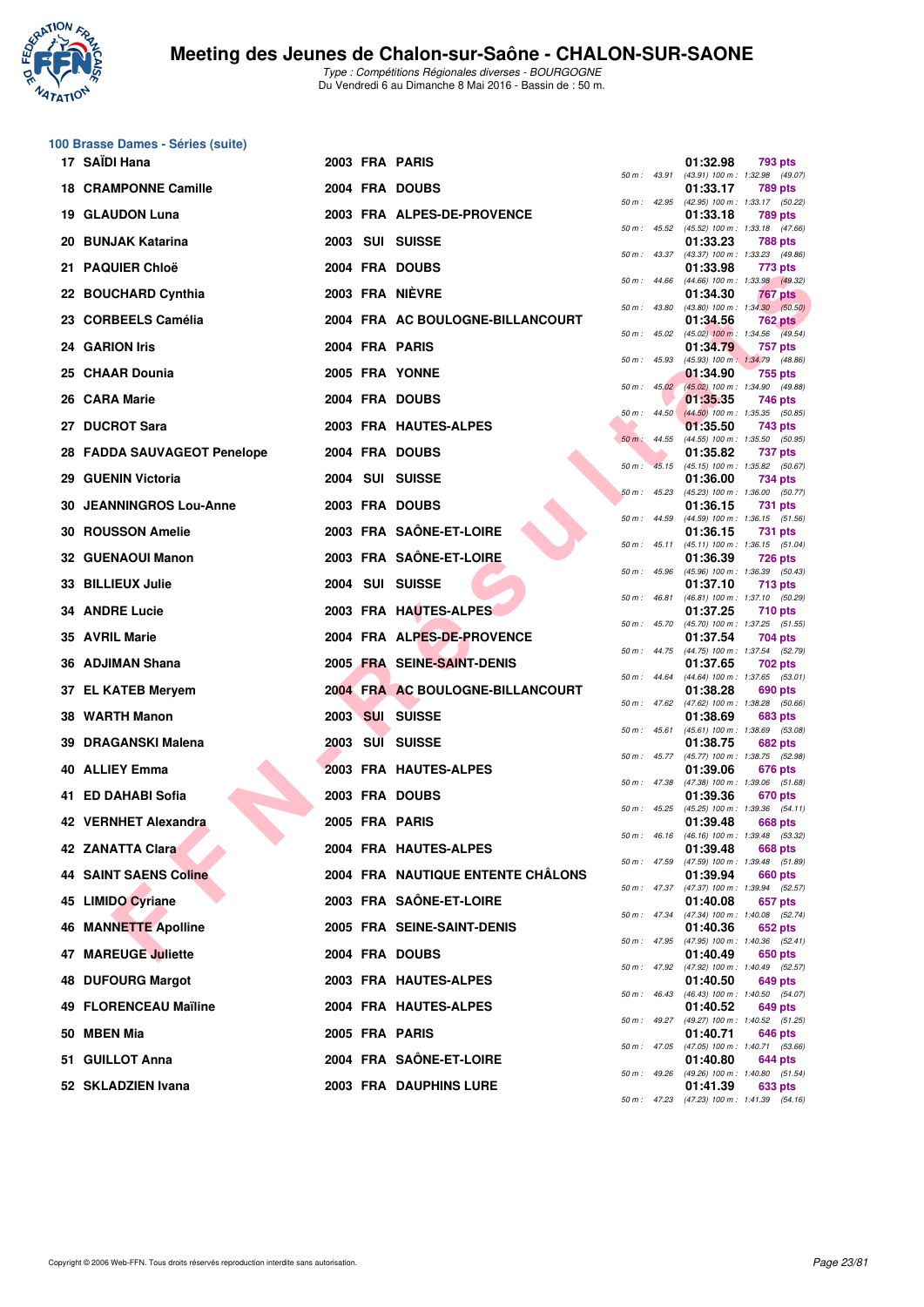

|    | 100 Brasse Dames - Séries (suite) |  |                                   |                |                  |                                                                     |
|----|-----------------------------------|--|-----------------------------------|----------------|------------------|---------------------------------------------------------------------|
|    | 53 LOCATELLI Lea                  |  | 2003 FRA DOUBS                    |                |                  | 01:41.53<br>631 pts<br>50 m: 47.29 (47.29) 100 m: 1:41.53 (54.24)   |
|    | 54 JANIN Lucie                    |  | 2003 FRA SAÖNE-ET-LOIRE           |                |                  | 01:41.97<br>623 pts                                                 |
|    | 55 CAILLOL Manon                  |  | 2004 FRA DOUBS                    |                |                  | 50 m: 49.43 (49.43) 100 m: 1:41.97 (52.54)<br>01:42.36<br>616 pts   |
|    | 56 BONNAVENT Léane                |  | 2003 FRA SAÔNE-ET-LOIRE           | 50 m: 49.21    |                  | (49.21) 100 m: 1:42.36 (53.15)<br>01:42.62<br>611 pts               |
|    | 57 GENOUD Chiara                  |  | 2004 SUI SUISSE                   | 50 m: 50.28    |                  | (50.28) 100 m: 1:42.62 (52.34)<br>01:42.68<br>610 pts               |
|    | 58 MERCIER Marie-Lou              |  | 2004 FRA NAUTIQUE ENTENTE CHÂLONS | 50 m : 48.20   |                  | (48.20) 100 m: 1:42.68 (54.48)<br>01:43.61<br>594 pts               |
|    | 59 SINGER Zoe                     |  | 2003 SUI SUISSE                   | 50 m : 49.86   |                  | (49.86) 100 m: 1:43.61 (53.75)<br>01:43.83<br><b>590 pts</b>        |
|    | 60 PORADA Clarisse                |  | 2005 FRA CN NEVERS                |                | 50 m : 49.21     | $(49.21)$ 100 m : 1:43.83 $(54.62)$<br>01:44.13<br>585 pts          |
|    | 61 KELKOULI Yasmine               |  | 2005 ALG PARIS                    | 50 m: 48.12    |                  | (48.12) 100 m: 1:44.13 (56.01)<br>01:44.16<br>585 pts               |
|    | 62 BEHAR Nina                     |  | 2004 SUI SUISSE                   |                |                  | 50 m : 50.12 (50.12) 100 m : 1:44.16 (54.04)<br>01:44.64<br>576 pts |
|    | 63 HAZBRI Gofrane                 |  |                                   |                | $50 m$ : $51.42$ | $(51.42)$ 100 m : 1:44.64 (53.22)                                   |
|    |                                   |  | 2003 FRA CN CHALON-SUR-SAONE      | $50 m$ : 49.40 |                  | 01:45.44<br>563 pts<br>(49.40) 100 m: 1:45.44 (56.04)               |
|    | 64 PEYTHIEU Justine               |  | 2003 FRA HAUTES-ALPES             |                |                  | 01:45.62<br>560 pts<br>50 m: 51.13 (51.13) 100 m: 1:45.62 (54.49)   |
|    | 65 DESCOEUDRES Emma               |  | 2006 SUI SUISSE                   |                | 50 m: 52.45      | 01:45.82<br>556 pts<br>(52.45) 100 m: 1:45.82 (53.37)               |
|    | 66 DECOURS Océane                 |  | 2003 FRA CN CHALON-SUR-SAONE      |                |                  | 01:45.83<br>556 pts<br>50 m: 51.18 (51.18) 100 m: 1:45.83 (54.65)   |
|    | 67 BOUCHER Camille                |  | 2006 FRA SEINE-SAINT-DENIS        |                | 50 m: 51.24      | 01:46.03<br>553 pts<br>$(51.24)$ 100 m : 1:46.03 $(54.79)$          |
|    | 68 THEBAULT Justine               |  | 2004 FRA NAUTIQUE ENTENTE CHALONS |                | 50 m : 50.41     | 01:46.10<br>552 pts<br>$(50.41)$ 100 m : 1:46.10 $(55.69)$          |
| 69 | <b>MONTELLIMARD Lilou</b>         |  | 2004 FRA ALPES-DE-PROVENCE        |                | 50 m : 51.71     | 01:46.21<br>550 pts<br>$(51.71)$ 100 m : 1:46.21 $(54.50)$          |
|    | <b>70 MELANSON Isabelle</b>       |  | 2004 CAN SAÔNE-ET-LOIRE           |                | 50 m : 49.26     | 01:46.26<br>549 pts<br>(49.26) 100 m: 1:46.26 (57.00)               |
|    | 71 GRANGE Camille                 |  | 2005 FRA PARIS                    |                | 50 m : 49.49     | 01:46.84<br>539 pts                                                 |
|    | <b>72 PEYSSONNEL Emma</b>         |  | 2005 FRA SEINE-SAINT-DENIS        |                |                  | (49.49) 100 m: 1:46.84 (57.35)<br>01:46.88<br>539 pts               |
|    | <b>72 ENJALBERT Juliette</b>      |  | 2003 FRA AC ST-ETIENNE-METARE     | 50 m : 49.91   |                  | (49.91) 100 m: 1:46.88 (56.97)<br>01:46.88<br>539 pts               |
|    | 74 TAN Chloe                      |  | 2005 FRA PARIS                    |                | 50 m : 50.66     | (50.66) 100 m: 1:46.88 (56.22)<br>01:47.38<br>530 pts               |
|    | 75 POUTREL Elborg-Aline-Alexandra |  | 2004 FRA CN CHALON-SUR-SAONE      |                | 50 m: 52.12      | (52.12) 100 m: 1:47.38 (55.26)<br>01:47.45<br>529 pts               |
|    | 76 GAUTHE Anaïs                   |  | 2004 FRA CN NEVERS                |                |                  | 50 m: 51.26 (51.26) 100 m: 1:47.45 (56.19)<br>01:47.47<br>529 pts   |
|    | 77 LAHANQUE Manon                 |  | 2005 FRA NAUTIQUE ENTENTE CHÂLONS |                |                  | 50 m: 50.52 (50.52) 100 m: 1:47.47 (56.95)<br>01:47.84<br>523 pts   |
|    | <b>78 CHIFFELLE Ines</b>          |  | 2004 SUI SUISSE                   |                | 50 m : 51.70     | $(51.70)$ 100 m : 1:47.84 $(56.14)$<br>01:48.05<br>519 pts          |
|    | 79 SUTTER Lia                     |  | 2005 SUI SUISSE                   |                |                  | 50 m : 51.67 (51.67) 100 m : 1:48.05 (56.38)<br>01:48.06<br>519 pts |
|    | 80 MOCARD Camille                 |  | 2005 FRA CN BEAUNE                |                | 50 m: 52.96      | (52.96) 100 m: 1:48.06 (55.10)<br>01:48.09<br>519 pts               |
|    | 81 MONTAGNE Marie                 |  | 2003 FRA AC ST-ETIENNE-METARE     | 50 m : 51.69   |                  | $(51.69)$ 100 m : 1:48.09 $(56.40)$<br>01:48.53<br>512 pts          |
|    | 82 PHILIPPE Camille               |  | 2004 FRA CN CHALON-SUR-SAONE      |                | 50 m : 51.04     | (51.04) 100 m: 1:48.53 (57.49)<br>01:48.58<br>511 pts               |
|    | 83 BALTHASAR Julia                |  | 2006 SUI SUISSE                   |                |                  | 50 m: 51.52 (51.52) 100 m: 1:48.58 (57.06)<br>01:48.68<br>509 pts   |
|    | 84 GAUTHIER Anne-Sophie           |  | 2004 FRA SAÔNE-ET-LOIRE           |                |                  | 50 m : 51.35 (51.35) 100 m : 1:48.68 (57.33)<br>01:48.72<br>509 pts |
|    | <b>84 DHOUTAUT Romane</b>         |  | 2004 FRA CN CHALON-SUR-SAONE      |                |                  | 50 m: 51.34 (51.34) 100 m: 1:48.72 (57.38)<br>01:48.72<br>509 pts   |
|    | 86 BALTHASAR Jessica              |  | 2004 SUI SUISSE                   |                |                  | 50 m: 53.15 (53.15) 100 m: 1:48.72 (55.57)<br>01:49.33<br>499 pts   |
|    |                                   |  | 2003 FRA SAÔNE-ET-LOIRE           | 50 m : 52.39   |                  | (52.39) 100 m : 1:49.33 (56.94)                                     |
|    | 87 MALLIET Valentine              |  |                                   | 50 m : 49.86   |                  | 01:49.40<br>498 pts<br>(49.86) 100 m: 1:49.40 (59.54)               |
|    | 88 PRISINZANO Fiona               |  | 2004 FRA US LA CHARITE NATATION   |                |                  | 01:49.89<br>490 pts                                                 |

|          |       | 01:41.97                      | 623 pts                          |
|----------|-------|-------------------------------|----------------------------------|
| 50 m :   | 49.43 | (49.43) 100 m :               | 1:41.97<br>(52.54)               |
|          |       | 01:42.36                      | 616<br>pts                       |
| $50 m$ : | 49.21 | (49.21) 100 m :               | 1:42.36<br>(53.15)               |
| 50 m :   | 50.28 | 01:42.62<br>$(50.28)$ 100 m : | 611<br>pts<br>1:42.62<br>(52.34) |
|          |       | 01:42.68                      | <b>610 pts</b>                   |
| $50 m$ : | 48.20 | $(48.20)$ 100 m :             | 1:42.68<br>(54.48)               |
|          |       | 01:43.61                      | <b>594 pts</b>                   |
| $50 m$ : | 49.86 | (49.86) 100 m :               | 1:43.61<br>(53.75)               |
|          |       | 01:43.83                      | <b>590 pts</b>                   |
| $50 m$ : | 49.21 | $(49.21)$ 100 m :             | 1:43.83<br>(54.62)               |
|          |       | 01:44.13                      | 585<br>pts                       |
| $50 m$ : | 48.12 | $(48.12) 100 m$ :             | 1:44.13<br>(56.01)               |
|          |       | 01:44.16                      | 585 pts                          |
| $50 m$ : | 50.12 | $(50.12) 100 m$ :             | 1:44.16<br>(54.04)               |
| 50 m :   | 51.42 | 01:44.64<br>$(51.42) 100 m$ : | 576 pts<br>1:44.64<br>(53.22)    |
|          |       | 01:45.44                      | 563 pts                          |
| $50 m$ : | 49.40 | $(49.40)$ 100 m :             | 1:45.44<br>(56.04)               |
|          |       | 01:45.62                      | <b>560 pts</b>                   |
| $50 m$ : | 51.13 | $(51.13) 100 m$ :             | 1:45.62<br>(54.49)               |
|          |       | 01:45.82                      | 556 pts                          |
| $50 m$ : | 52.45 | $(52.45)$ 100 m :             | 1:45.82<br>(53.37)               |
|          |       | 01:45.83                      | 556 pts                          |
| $50 m$ : | 51.18 | $(51.18) 100 m$ :             | 1:45.83<br>(54.65)               |
|          |       | 01:46.03                      | 553 pts                          |
| $50 m$ : | 51.24 | $(51.24) 100 m$ :             | 1:46.03<br>(54.79)               |
| $50 m$ : | 50.41 | 01:46.10<br>$(50.41)$ 100 m : | 552 pts<br>1:46.10<br>(55.69)    |
|          |       | 01:46.21                      | 550 pts                          |
| $50 m$ : | 51.71 | $(51.71) 100 m$ :             | 1:46.21<br>(54.50)               |
|          |       | 01:46.26                      | <b>549 pts</b>                   |
| $50 m$ : | 49.26 | (49.26) 100 m :               | 1:46.26<br>(57.00)               |
|          |       | 01:46.84                      | 539 pts                          |
| $50 m$ : | 49.49 | (49.49) 100 m :               | 1:46.84<br>(57.35)               |
|          |       | 01:46.88                      | 539 pts                          |
| $50 m$ : | 49.91 | (49.91) 100 m :               | 1:46.88<br>(56.97)               |
| $50 m$ : | 50.66 | 01:46.88                      | 539 pts<br>1:46.88               |
|          |       | $(50.66)$ 100 m :<br>01:47.38 | (56.22)<br>530 pts               |
| 50 m :   | 52.12 | $(52.12) 100 m$ :             | 1:47.38<br>(55.26)               |
|          |       | 01:47.45                      | 529 pts                          |
| $50 m$ : | 51.26 | $(51.26) 100 m$ :             | 1:47.45<br>(56.19)               |
|          |       | 01:47.47                      | 529 pts                          |
| $50 m$ : | 50.52 | $(50.52)$ 100 m :             | 1:47.47<br>(56.95)               |
|          |       | 01:47.84                      | 523 pts                          |
| $50 m$ : | 51.70 | $(51.70) 100 m$ :             | 1:47.84<br>(56.14)               |
| $50 m$ : | 51.67 | 01:48.05<br>$(51.67) 100 m$ : | 519 pts<br>1:48.05               |
|          |       | 01:48.06                      | (56.38)<br>519 pts               |
| $50 m$ : | 52.96 | $(52.96)$ 100 m :             | 1:48.06<br>(55.10)               |
|          |       | 01:48.09                      | 519 pts                          |
| 50 m :   | 51.69 | $(51.69) 100 m$ :             | 1:48.09<br>(56.40)               |
|          |       | 01:48.53                      | 512 pts                          |
| $50 m$ : | 51.04 | $(51.04) 100 m$ :             | 1:48.53<br>(57.49)               |
|          |       | 01:48.58                      | 511<br>pts                       |
| $50 m$ : | 51.52 | $(51.52) 100 m$ :             | 1:48.58<br>(57.06)               |
|          |       | 01:48.68                      | 509 pts                          |
| $50 m$ : | 51.35 | $(51.35) 100 m$ :<br>01:48.72 | 1:48.68<br>(57.33)<br>509 pts    |
| $50 m$ : | 51.34 | $(51.34) 100 m$ :             | 1:48.72<br>(57.38)               |
|          |       | 01:48.72                      | 509 pts                          |
| $50 m$ : | 53.15 | $(53.15)$ 100 m :             | 1:48.72<br>(55.57)               |
|          |       | 01:49.33                      | 499 pts                          |
| $50 m$ : | 52.39 | $(52.39)$ 100 m :             | 1:49.33<br>(56.94)               |
|          |       | 01:49.40                      | 498 pts                          |
| $50 m$ : | 49.86 | (49.86) 100 m :               | 1:49.40<br>(59.54)               |
|          |       | 01:49.89                      | 490 pts                          |
| $50 m$ : | 51.44 | $(51.44) 100 m$ :             | 1:49.89<br>(58.45)               |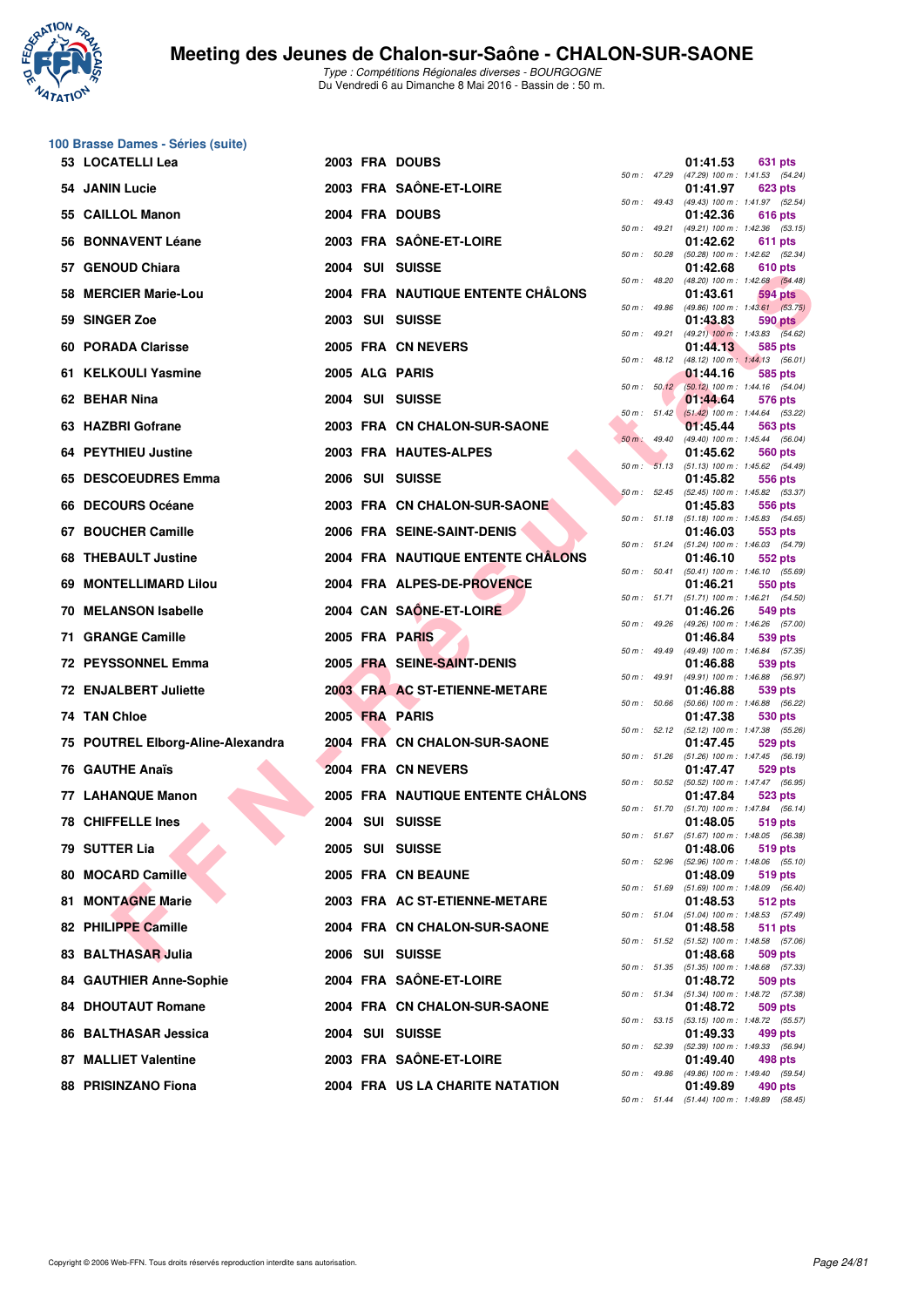

**100 Brasse Dames - Séries (suite)**

|     | 89 MAKHLOUF Hanifa        |  | 2005 FRA NAUTIQUE ENTENTE CHALONS |                  |                  | 01:49.98 | 489 pts                                                          |
|-----|---------------------------|--|-----------------------------------|------------------|------------------|----------|------------------------------------------------------------------|
|     | 90 DURAN Chiara           |  | 2006 FRA SEINE-SAINT-DENIS        |                  | 50 m : 53.23     | 01:50.16 | $(53.23)$ 100 m : 1:49.98 $(56.75)$<br>486 pts                   |
| 91. | <b>DESMEULES Giulia</b>   |  | 2004 SUI SUISSE                   | 50 m: 53.35      |                  | 01:50.24 | $(53.35)$ 100 m : 1:50.16 $(56.81)$<br>485 pts                   |
|     | 92 GASSO Sofia            |  |                                   |                  | 50 m : 51.94     |          | $(51.94)$ 100 m : 1:50.24 $(58.30)$                              |
|     |                           |  | 2005 SUI SUISSE                   | $50 m$ : $52.75$ |                  | 01:50.70 | 477 pts<br>(52.75) 100 m : 1:50.70 (57.95)                       |
|     | 93 HOUZE Jeanne           |  | 2004 FRA ALPES-DE-PROVENCE        |                  | 50 m : 53.15     | 01:51.10 | 471 pts<br>$(53.15)$ 100 m : 1:51.10 $(57.95)$                   |
|     | 94 VELICKOVIC Cassia      |  | 2005 SUI SUISSE                   |                  | 50 m : 51.00     | 01:51.34 | 467 pts<br>$(51.00) 100 m$ : 1:51.34 $(1.00.34)$                 |
|     | 95 ICHOU Sarah            |  | 2005 FRA SEINE-SAINT-DENIS        |                  |                  | 01:51.99 | $457$ pts                                                        |
|     | 96 LE BAIL Manon          |  | 2004 FRA CN BEAUNE                |                  | 50 m : 53.04     | 01:53.27 | $(53.04)$ 100 m : 1:51.99 $(58.95)$<br>438 pts                   |
|     | 97 MAKARIC-PAVLOVIC Anika |  | 2006 SUI SUISSE                   | 50 m: 54.53      |                  | 01:53.35 | (54.53) 100 m: 1:53.27 (58.74)<br>437 pts                        |
|     | 98 KWIATKOWSKI Maïlys     |  | 2005 FRA CN BEAUNE                |                  | 50 m: 56.61      | 01:53.59 | (56.61) 100 m: 1:53.35 (56.74)<br>433 pts                        |
|     |                           |  |                                   |                  | $50 m$ : $55.49$ |          | $(55.49)$ 100 m : 1:53.59 (58.10)                                |
|     | 99 LOSEY Jin              |  | 2005 SUI SUISSE                   | $50 m$ : $52.51$ |                  | 01:53.64 | 433 pts<br>(52.51) 100 m: 1:53.64 (1:01.13)                      |
|     | 100 LEGRAND Calista       |  | 2005 FRA NEPTUNE CLUB LISIEUX     |                  | 50 m: 52.06      | 01:53.69 | 432 pts<br>(52.06) 100 m: 1:53.69 (1:01.63)                      |
|     | 101 PRESTAT Mathilde      |  | 2006 FRA YONNE                    | 50 m: 54.05      |                  | 01:53.74 | 431 pts<br>(54.05) 100 m: 1:53.74 (59.69)                        |
|     | 102 GAGNEBIN Malika       |  | 2006 SUI SUISSE                   |                  |                  | 01:53.79 | 430 pts                                                          |
|     | 103 ZIELINSKI Clara       |  | 2006 FRA YONNE                    |                  | 50 m: 53.41      | 01:54.17 | (53.41) 100 m: 1:53.79 (1:00.38)<br>425 pts                      |
|     | 104 ROGGY Jeanne          |  | 2004 FRA DOUBS                    | 50 m: 56.29      |                  | 01:54.61 | (56.29) 100 m: 1:54.17 (57.88)<br>418 pts                        |
|     | 105 ZAPPELLI Camille      |  | 2006 SUI SUISSE                   | 50 m : 54.28     |                  | 01:54.67 | (54.28) 100 m: 1:54.61 (1:00.33)<br>418 pts                      |
|     |                           |  |                                   | 50 m: 53.68      |                  |          | (53.68) 100 m: 1:54.67 (1:00.99)                                 |
|     | 106 BONNOT Anaïs          |  | 2003 FRA CN CHALON-SUR-SAONE      |                  | 50 m: 53.10      | 01:55.80 | 401 pts<br>(53.10) 100 m: 1:55.80 (1:02.70)                      |
|     | 107 VENET Lucie           |  | 2004 FRA MACON NATATION           |                  | 50 m: 53.63      | 01:55.96 | 399 pts<br>(53.63) 100 m: 1:55.96 (1:02.33)                      |
|     | 108 HERITIER Misha        |  | 2005 SUI SUISSE                   |                  |                  | 01:56.48 | <b>392 pts</b><br>50 m: 54.12 (54.12) 100 m: 1:56.48 (1:02.36)   |
|     | <b>109 BROUTTIER Lisa</b> |  | 2005 SUI SUISSE                   |                  |                  | 01:56.83 | <b>387 pts</b>                                                   |
|     | 110 GARCIN Juliette       |  | 2004 FRA HAUTES-ALPES             |                  |                  | 01:57.82 | 50 m: 54.66 (54.66) 100 m: 1:56.83 (1:02.17)<br>373 pts          |
|     | 111 BENEDETTI Camille     |  | 2006 FRA CN BEAUNE                | 50 m: 53.66      |                  | 01:58.47 | (53.66) 100 m: 1:57.82 (1:04.16)<br><b>364 pts</b>               |
|     | 112 HARDTKE Astrid        |  | 2005 SUI SUISSE                   |                  | 50 m : 54.94     | 01:59.10 | (54.94) 100 m: 1:58.47 (1:03.53)<br>355 pts                      |
|     |                           |  |                                   |                  | 50 m: 57.73      |          | (57.73) 100 m: 1:59.10 (1:01.37)                                 |
|     | 113 KUENDIG Sophia        |  | 2005 SUI SUISSE                   | 50 m: 56.00      |                  | 01:59.67 | <b>348 pts</b><br>(56.00) 100 m: 1:59.67 (1:03.67)               |
|     | 114 BOILLEREAU Lilou      |  | 2005 FRA CN BEAUNE                | 50 m: 57.25      |                  | 02:00.30 | <b>340 pts</b><br>$(57.25)$ 100 m : 2:00.30 $(1:03.05)$          |
|     | 115 MARIANO Alessia       |  | 2005 SUI SUISSE                   |                  |                  | 02:00.64 | 335 pts<br>50 m: 56.56 (56.56) 100 m: 2:00.64 (1:04.08)          |
|     | 116 MALATESTA Luna        |  | 2006 SUI SUISSE                   |                  |                  | 02:00.86 | 332 pts                                                          |
|     | 117 BRON Helene           |  | 2005 SUI SUISSE                   |                  |                  | 02:01.06 | 50 m: 57.04 (57.04) 100 m: 2:00.86 (1:03.82)<br>330 pts          |
|     | 118 ROUSSEAU Angele       |  | 2006 FRA YONNE                    |                  |                  | 02:01.59 | 50 m: 55.47 (55.47) 100 m: 2:01.06 (1:05.59)<br><b>323 pts</b>   |
|     | 119 CORNUCHE Manon        |  | 2005 FRA YONNE                    |                  |                  | 02:02.07 | 50 m: 59.38 (59.38) 100 m: 2:01.59 (1:02.21)<br><b>317 pts</b>   |
|     |                           |  |                                   |                  |                  |          | 50 m: 59.26 (59.26) 100 m: 2:02.07 (1:02.81)                     |
|     | 120 BAILLY Olivia         |  | 2006 FRA NEPTUNE CLUB LISIEUX     |                  |                  | 02:03.45 | 299 pts<br>50 m: 57.48 (57.48) 100 m: 2:03.45 (1:05.97)          |
|     | 121 JOLIMET Enza          |  | 2006 FRA YONNE                    |                  |                  | 02:04.11 | <b>291 pts</b><br>50 m : 56.59 (56.59) 100 m : 2:04.11 (1:07.52) |
|     | 122 SANCHEZ Romane        |  | 2006 FRA YONNE                    |                  |                  | 02:04.57 | <b>286 pts</b><br>50 m : 58.67 (58.67) 100 m : 2:04.57 (1:05.90) |
|     | 123 LEGER Jeanne          |  | 2005 FRA CN CHALON-SUR-SAONE      |                  |                  | 02:05.19 | 278 pts                                                          |
|     | 124 GELAY-TURTAUT Salome  |  | 2003 FRA MACON NATATION           |                  |                  | 02:05.38 | 50 m: 59.86 (59.86) 100 m: 2:05.19 (1:05.33)<br><b>276 pts</b>   |

|          |       | 01:49.98                      | 489 pts                             |
|----------|-------|-------------------------------|-------------------------------------|
| $50 m$ : | 53.23 | $(53.23) 100 m$ :             | 1:49.98<br>(56.75)                  |
|          | 53.35 | 01:50.16                      | <b>486 pts</b><br>(56.81)           |
| $50 m$ : |       | $(53.35) 100 m$ :<br>01:50.24 | 1:50.16<br>485 pts                  |
| 50 m :   | 51.94 | $(51.94) 100 m$ :             | 1:50.24<br>(58.30)                  |
|          |       | 01:50.70                      | 477 pts                             |
| $50 m$ : | 52.75 | (52.75) 100 m :<br>01:51.10   | 1:50.70<br>(57.95)<br>471 pts       |
| $50 m$ : | 53.15 | $(53.15) 100 m$ :             | $1:51.10$ (57.95)                   |
|          |       | 01:51.34                      | <b>467 pts</b>                      |
| $50 m$ : | 51.00 | $(51.00) 100 m$ :<br>01:51.99 | 1:51.34 (1:00.34)                   |
| $50 m$ : | 53.04 | $(53.04)$ 100 m :             | 457 pts<br>1:51.99<br>(58.95)       |
|          |       | 01:53.27                      | <b>438 pts</b>                      |
| $50 m$ : | 54.53 | $(54.53)$ 100 m :             | 1:53.27<br>(58.74)                  |
| $50 m$ : | 56.61 | 01:53.35<br>$(56.61)$ 100 m : | 437 pts<br>(56.74)<br>1:53.35       |
|          |       | 01:53.59                      | 433 pts                             |
| $50 m$ : | 55.49 | $(55.49) 100 m$ :             | 1:53.59<br>(58.10)                  |
| $50 m$ : | 52.51 | 01:53.64<br>$(52.51) 100 m$ : | 433 pts<br>1:53.64 (1:01.13)        |
|          |       | 01:53.69                      | 432 pts                             |
| $50 m$ : | 52.06 | (52.06) 100 m :               | 1:53.69 (1:01.63)                   |
|          | 54.05 | 01:53.74<br>$(54.05)$ 100 m : | 431 pts<br>1:53.74 (59.69)          |
| $50 m$ : |       | 01:53.79                      | 430 pts                             |
| $50 m$ : | 53.41 | $(53.41) 100 m$ :             | 1:53.79 (1:00.38)                   |
|          |       | 01:54.17                      | 425 pts                             |
| $50 m$ : | 56.29 | $(56.29) 100 m$ :<br>01:54.61 | 1:54.17 (57.88)<br>418 pts          |
| $50 m$ : | 54.28 | (54.28) 100 m :               | 1:54.61 (1:00.33)                   |
|          |       | 01:54.67                      | 418 pts                             |
| $50 m$ : | 53.68 | $(53.68) 100 m$ :<br>01:55.80 | 1:54.67 (1:00.99)<br><b>401 pts</b> |
| $50 m$ : | 53.10 | $(53.10) 100 m$ :             | 1:55.80 (1:02.70)                   |
|          |       | 01:55.96                      | 399 pts                             |
| $50 m$ : | 53.63 | $(53.63) 100 m$ :<br>01:56.48 | 1:55.96 (1:02.33)<br><b>392 pts</b> |
| $50 m$ : | 54.12 | (54.12) 100 m :               | 1:56.48 (1:02.36)                   |
|          |       | 01:56.83                      | <b>387 pts</b>                      |
| $50 m$ : | 54.66 | $(54.66) 100 m$ :<br>01:57.82 | 1:56.83 (1:02.17)<br>373 pts        |
| $50 m$ : | 53.66 | $(53.66) 100 m$ :             | 1:57.82 (1:04.16)                   |
|          |       | 01:58.47                      | <b>364 pts</b>                      |
| $50 m$ : | 54.94 | (54.94) 100 m :               | 1:58.47 (1:03.53)                   |
| $50 m$ : | 57.73 | 01:59.10<br>(57.73) 100 m :   | 355 pts<br>1:59.10 (1:01.37)        |
|          |       | 01:59.67                      | <b>348 pts</b>                      |
| $50 m$ : | 56.00 | $(56.00)$ 100 m :             | 1:59.67 (1:03.67)                   |
| $50 m$ : | 57.25 | 02:00.30<br>$(57.25) 100 m$ : | <b>340 pts</b><br>2:00.30 (1:03.05) |
|          |       | 02:00.64                      | 335 pts                             |
| 50 m :   | 56.56 | (56.56) 100 m :               | 2:00.64 (1:04.08)                   |
| $50 m$ : | 57.04 | 02:00.86<br>(57.04) 100 m :   | <b>332 pts</b><br>2:00.86 (1:03.82) |
|          |       | 02:01.06                      | 330 pts                             |
| $50 m$ : | 55.47 | $(55.47) 100 m$ :             | 2:01.06 (1:05.59)                   |
| $50 m$ : | 59.38 | 02:01.59<br>(59.38) 100 m :   | 323 pts<br>2:01.59 (1:02.21)        |
|          |       | 02:02.07                      | 317 pts                             |
| $50 m$ : | 59.26 | (59.26) 100 m :               | 2:02.07 (1:02.81)                   |
| $50 m$ : | 57.48 | 02:03.45<br>$(57.48) 100 m$ : | 299 pts<br>2:03.45 (1:05.97)        |
|          |       | 02:04.11                      | <b>291 pts</b>                      |
| $50 m$ : | 56.59 | (56.59) 100 m :               | 2:04.11 (1:07.52)                   |
| $50 m$ : | 58.67 | 02:04.57<br>(58.67) 100 m :   | <b>286 pts</b><br>2:04.57 (1:05.90) |
|          |       | 02:05.19                      | 278 pts                             |
| $50 m$ : | 59.86 | (59.86) 100 m :               | 2:05.19 (1:05.33)                   |
|          |       | 02:05.38                      | 276 pts                             |
| 50 m :   | 57.52 | (57.52) 100 m:                | 2:05.38 (1:07.86)                   |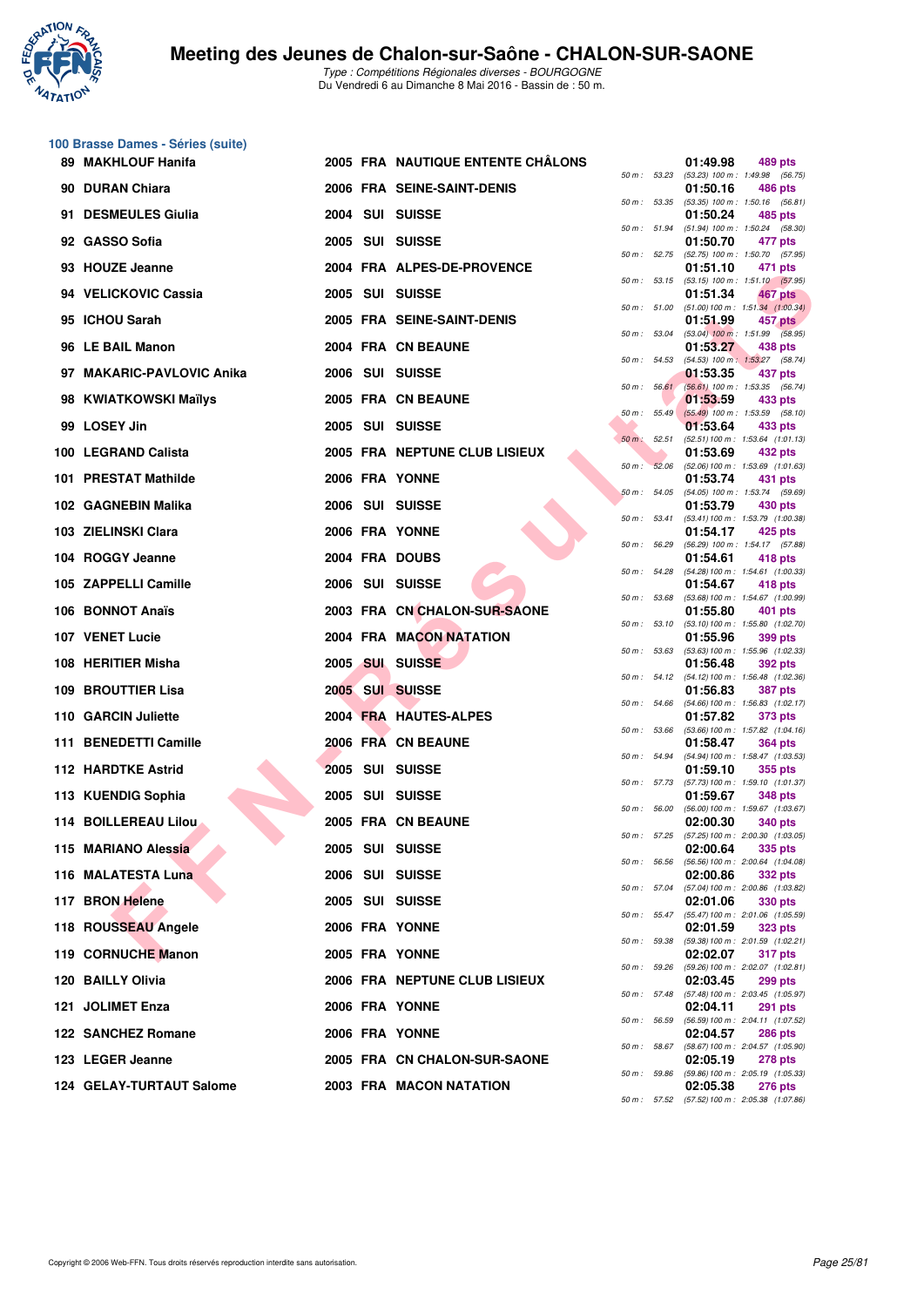

|   | 100 Brasse Dames - Séries (suite) |                       |                       |                            |             |                |                                   |
|---|-----------------------------------|-----------------------|-----------------------|----------------------------|-------------|----------------|-----------------------------------|
|   | <b>125 DROUSIE GARNOY Coline</b>  |                       |                       | 2006 FRA YONNE             |             | 02:06.29       | 265 pts                           |
|   | <b>PECORARO Chiara</b>            |                       |                       | 2005 SUI SUISSE            | 50 m: 58.44 | <b>DNS</b> dec | (58.44) 100 m : 2:06.29 (1:07.85) |
|   | <b>DANESE Marie</b>               |                       |                       | 2003 SUI SUISSE            |             | <b>DNS dec</b> |                                   |
|   | --- PERSOZ Charlene               |                       |                       | 2004 SUI SUISSE            |             | <b>DNS dec</b> |                                   |
|   |                                   |                       |                       |                            |             |                |                                   |
|   |                                   |                       |                       |                            |             |                |                                   |
|   | 50 Papillon Dames - Finale A      |                       | (Dimanche 8 Mai 2016) |                            |             |                |                                   |
|   | 1 BECART Louise                   |                       |                       | 2003 FRA PARIS             |             | 00:31.04       | <b>1115 pts</b>                   |
|   | 2 RODRIGUES Chloé                 |                       |                       | <b>2003 FRA ESSONNE</b>    |             | 00:31.88       | <b>1067 pts</b>                   |
|   | 3 PLOIX Solene                    |                       |                       | 2003 FRA PARIS             |             | 00:32.95       | <b>1008 pts</b>                   |
| 4 | <b>ROUSSEAU Elsa</b>              |                       |                       | 2003 FRA ESSONNE           |             | 00:33.36       | 986 pts                           |
| 5 | <b>PUSSET Lena</b>                |                       |                       | 2003 FRA ESSONNE           |             | 00:33.47       | 980 pts                           |
| 6 | <b>FOURMY Maëlys</b>              |                       |                       | 2003 FRA ESSONNE           |             | 00:34.34       | 934 pts                           |
| 6 | <b>MAILLE Salomé</b>              |                       |                       | 2004 FRA ESSONNE           |             | 00:34.34       | 934 pts                           |
| 8 | <b>MAUPOUX Nina</b>               |                       |                       | <b>2004 FRA ESSONNE</b>    |             | 00:34.64       | <b>918 pts</b>                    |
| 1 | <b>SIMOENS Lucille</b>            |                       |                       | 2005 FRA PARIS             |             | 00:34.92       | 904 pts                           |
|   | 2 ADJIMAN Shana                   |                       |                       | 2005 FRA SEINE-SAINT-DENIS |             | 00:37.28       | <b>786 pts</b>                    |
|   | 3 AMHAJ Tasnim                    |                       |                       | 2005 FRA SEINE-SAINT-DENIS |             | 00:38.14       | 745 pts                           |
| 4 | <b>BROUTTIER Lisa</b>             |                       |                       | 2005 SUI SUISSE            |             | 00:38.44       | 731 pts                           |
| 5 | <b>SIMONUTTI Salome</b>           |                       |                       | 2005 FRA PARIS             |             | 00:38.57       | <b>725 pts</b>                    |
| 6 | <b>LOSEY Jin</b>                  |                       |                       | 2005 SUI SUISSE            |             | 00:39.58       | <b>680 pts</b>                    |
|   | 7   MBEN Mia                      |                       |                       | 2005 FRA PARIS             |             | 00:40.65       | 633 pts                           |
|   | <b>8 SALGUES LAUVERJON Louise</b> |                       |                       | 2005 FRA PARIS             |             | 00:41.97       | 577 pts                           |
|   |                                   |                       |                       |                            |             |                |                                   |
|   | 50 Papillon Dames - Finale B      | (Dimanche 8 Mai 2016) |                       |                            |             |                |                                   |
|   | 1 PEREZ LE TOUX Marie             |                       |                       | 2003 FRA PARIS             |             | 00:34.37       | 932 pts                           |
|   | 2 BUNJAK Katarina                 |                       |                       | 2003 SUI SUISSE            |             | 00:34.72       | 914 pts                           |
|   | 3 FOURMY Marina                   |                       |                       | 2003 FRA ESSONNE           |             | 00:34.74       | 913 pts                           |
| 4 | <b>RHAIEM Lilee</b>               |                       |                       | 2003 FRA PARIS             |             | 00:34.84       | <b>908 pts</b>                    |
| 5 | <b>BONDOUY Noah</b>               |                       |                       | 2004 FRA ESSONNE           |             | 00:34.94       | 903 pts                           |
| 6 | <b>SUTEAU Soraya</b>              |                       |                       | 2003 FRA PARIS             |             | 00:35.03       | 898 pts                           |
|   | 7 MATNI Imane                     |                       |                       | 2003 SUI SUISSE            |             | 00:35.43       | 878 pts                           |
| 8 | <b>DRAGANSKI Malena</b>           |                       |                       | 2003 SUI SUISSE            |             | 00:35.45       | 877 pts                           |
|   | 1 MANNETTE Apolline               |                       |                       | 2005 FRA SEINE-SAINT-DENIS |             | 00:40.22       | 651 pts                           |
|   | 2 BALTHASAR Julia                 |                       |                       | 2006 SUI SUISSE            |             | 00:40.83       | 625 pts                           |
|   | <b>3 PEYSSONNEL Emma</b>          |                       |                       | 2005 FRA SEINE-SAINT-DENIS |             | 00:41.01       | 617 pts                           |
| 4 | <b>FOSSIER Jeanne</b>             |                       |                       | 2005 FRA YONNE             |             | 00:41.35       | 603 pts                           |
|   | 5 KELKOULI Yasmine                |                       |                       | 2005 ALG PARIS             |             | 00:41.40       | 601 pts                           |
|   | 6 DESCOEUDRES Emma                |                       |                       | 2006 SUI SUISSE            |             | 00:41.73       | <b>587 pts</b>                    |
|   | 7 COUZON Léa                      |                       |                       | 2005 FRA SAÔNE-ET-LOIRE    |             | 00:43.14       | 530 pts                           |
|   | 8 BONAFE Maelys                   |                       |                       | 2005 FRA SAÔNE-ET-LOIRE    |             | 00:44.07       | 494 pts                           |
|   |                                   |                       |                       |                            |             |                |                                   |
|   | 50 Papillon Dames - Séries        | (Dimanche 8 Mai 2016) |                       |                            |             |                |                                   |
|   | 1 RODRIGUES Chloé                 |                       |                       | 2003 FRA ESSONNE           |             | 00:32.27       | 1045 pts                          |
|   | 2 BECART Louise                   |                       |                       | 2003 FRA PARIS             |             | 00:32.84       | <b>1014 pts</b>                   |
|   | 3 PUSSET Lena                     |                       |                       | 2003 FRA ESSONNE           |             | 00:33.73       | 966 pts                           |
|   | 4 FOURMY Maëlys                   |                       |                       | 2003 FRA ESSONNE           |             | 00:34.09       | 947 pts                           |
|   | 5 PLOIX Solene                    |                       |                       | 2003 FRA PARIS             |             | 00:34.16       | 943 pts                           |
|   | 6 ROUSSEAU Elsa                   |                       |                       | 2003 FRA ESSONNE           |             | 00:34.44       | 929 pts                           |
|   | 7 MAUPOUX Nina                    |                       |                       | 2004 FRA ESSONNE           |             | 00:34.51       | 925 pts                           |
| 8 | <b>MAILLE Salomé</b>              |                       |                       | 2004 FRA ESSONNE           |             | 00:34.64       | <b>918 pts</b>                    |
| 9 | <b>SIMOENS Lucille</b>            |                       |                       | 2005 FRA PARIS             |             | 00:34.66       | 917 pts                           |
|   | 10 PEREZ LE TOUX Marie            |                       |                       | 2003 FRA PARIS             |             | 00:34.83       | <b>908 pts</b>                    |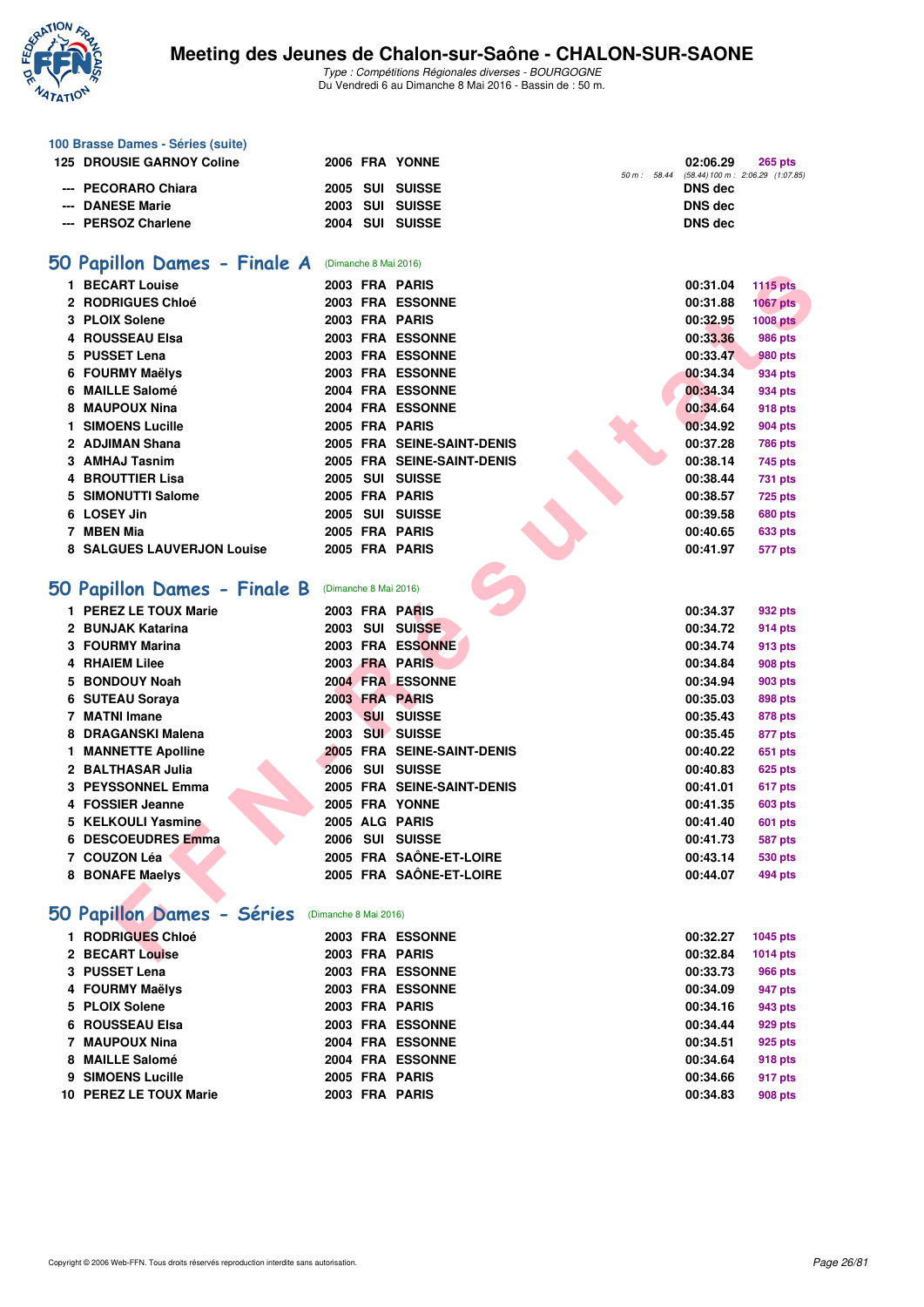

### **50 Papillon Dames - Séries (suite)**

| 11 FOURMY Marina                           |      | <b>2003 FRA ESSONNE</b>                                  | 00:34.86             | 907 pts            |
|--------------------------------------------|------|----------------------------------------------------------|----------------------|--------------------|
| 12 MATNI Imane                             |      | 2003 SUI SUISSE                                          | 00:35.01             | 899 pts            |
| 13 SUTEAU Soraya                           |      | 2003 FRA PARIS                                           | 00:35.22             | <b>888 pts</b>     |
| 14 BONDOUY Noah                            |      | 2004 FRA ESSONNE                                         | 00:35.39             | 880 pts            |
| <b>15 RHAIEM Lilee</b>                     |      | 2003 FRA PARIS                                           | 00:35.65             | <b>867 pts</b>     |
| 16 DRAGANSKI Malena                        |      | 2003 SUI SUISSE                                          | 00:36.30             | <b>834 pts</b>     |
| 17 BUNJAK Katarina                         |      | 2003 SUI SUISSE                                          | 00:36.41             | 829 pts            |
| <b>18 ENJALBERT Juliette</b>               |      | 2003 FRA AC ST-ETIENNE-METARE                            | 00:36.80             | <b>809 pts</b>     |
| 19 ADJIMAN Shana                           |      | 2005 FRA SEINE-SAINT-DENIS                               | 00:37.11             | <b>794 pts</b>     |
| 20 COUDERT Lucile                          |      | 2004 FRA AC BOULOGNE-BILLANCOURT                         | 00:37.48             | 777 pts            |
| 21 SIMONUTTI Salome                        |      | 2005 FRA PARIS                                           | 00:38.69             | <b>720 pts</b>     |
| <b>22 DEGOUMOIS Eline</b>                  |      | 2004 SUI SUISSE                                          | 00:39.21             | <b>696 pts</b>     |
| 23 BEHAR Nina                              |      | 2004 SUI SUISSE                                          | 00:39.23             | 695 pts            |
| 24 BROUTTIER Lisa                          |      | 2005 SUI SUISSE                                          | 00:39.46             | 685 pts            |
| 25 LOSEY Jin                               |      | 2005 SUI SUISSE                                          | 00:39.92             | <b>665 pts</b>     |
| 26 MBEN Mia                                |      | 2005 FRA PARIS                                           | 00:40.40             | 643 pts            |
| 27 SALGUES LAUVERJON Louise                |      | 2005 FRA PARIS                                           | 00:40.47             | 640 pts            |
| 28 AMHAJ Tasnim                            |      | 2005 FRA SEINE-SAINT-DENIS                               | 00:40.58             | <b>636 pts</b>     |
| 29 MANNETTE Apolline                       |      | 2005 FRA SEINE-SAINT-DENIS                               | 00:40.68             | 631 pts            |
| 30 WARTH Manon                             |      | 2003 SUI SUISSE                                          | 00:40.79             | 627 pts            |
| 31 FOSSIER Jeanne                          |      | 2005 FRA YONNE                                           | 00:40.98             | 619 pts            |
| 32 GENOUD Chiara                           |      | 2004 SUI SUISSE                                          | 00:40.99             | <b>618 pts</b>     |
| 33 MARTIN Gabrielle                        |      | 2004 FRA CN BEAUNE                                       | 00:41.02             | 617 pts            |
| <b>34 BALTHASAR Julia</b>                  |      | 2006 SUI SUISSE                                          | 00:41.17             | 610 pts            |
| 34 DESCOEUDRES Emma                        |      | 2006 SUI SUISSE                                          | 00:41.17             | 610 pts            |
| 36 BALTHASAR Jessica                       |      | 2004 SUI SUISSE                                          | 00:41.35             | 603 pts            |
| 37 CORBEELS Camélia                        |      | 2004 FRA AC BOULOGNE-BILLANCOURT                         | 00:41.42             | 600 pts            |
| 38 KELKOULI Yasmine                        |      | 2005 ALG PARIS                                           | 00:41.54             | 595 pts            |
| 39 PEYSSONNEL Emma                         |      | 2005 FRA SEINE-SAINT-DENIS                               | 00:41.58             | 593 pts            |
| <b>40 BONAFE Maelys</b>                    |      | 2005 FRA SAÔNE-ET-LOIRE                                  | 00:41.59             | 593 pts            |
| 41 COUZON Léa                              |      | 2005 FRA SAÔNE-ET-LOIRE                                  | 00:41.67             | 589 pts            |
| <b>42 ACHAINTRE Emilie</b>                 |      | 2006 FRA SAÔNE-ET-LOIRE                                  | 00:41.78             | 585 pts            |
| <b>43 DESMEULES Giulia</b>                 | 2004 | <b>SUI SUISSE</b>                                        | 00:41.84             | 582 pts            |
| <b>44 THAUSE Aurore</b>                    |      | 2005 FRÅ CN NEVERS                                       | 00:42.45             | 557 pts            |
| 45 HERITIER Misha                          |      | 2005 SUI SUISSE                                          | 00:42.94             | <b>538 pts</b>     |
| 46 MERZÉ Aurore                            |      | 2005 FRA SAÔNE-ET-LOIRE                                  | 00:43.55             | <b>514 pts</b>     |
| 46 KUENDIG Sophia                          |      | 2005 SUI SUISSE                                          | 00:43.55             | <b>514 pts</b>     |
| <b>48 MAHE-TAHOR Ines</b>                  |      | 2006 FRA SEINE-SAINT-DENIS                               | 00:43.68             | <b>509 pts</b>     |
| 49 VERNHET Alexandra                       |      | 2005 FRA PARIS                                           | 00:43.94             | 499 pts            |
| 50 LAHANQUE Manon                          |      | 2005 FRA NAUTIQUE ENTENTE CHÂLONS                        | 00:44.59             | <b>474 pts</b>     |
| 51 TAN Chloe                               |      | 2005 FRA PARIS                                           | 00:45.10             | 455 pts            |
| 52 THEBAULT Justine                        |      | 2004 FRA NAUTIQUE ENTENTE CHÂLONS                        | 00:45.76             | <b>432 pts</b>     |
| 53 KWIATKOWSKI Maïlys                      |      | 2005 FRA CN BEAUNE                                       | 00:45.95             | 425 pts            |
| 54 PELOIS Margaux<br>55 DURAN Chiara       |      | 2005 FRA YONNE                                           | 00:46.29             | 413 pts            |
|                                            |      | 2006 FRA SEINE-SAINT-DENIS<br>2006 FRA SEINE-SAINT-DENIS | 00:46.40             | 409 pts            |
| 56 BOUCHER Camille<br>57 BELKAHLA Maissane |      |                                                          | 00:46.51             | 405 pts            |
|                                            |      | 2005 FRA SEINE-SAINT-DENIS                               | 00:46.90             | 392 pts            |
| 58 GRANGE Camille<br>59 REY Lina           |      | 2005 FRA PARIS<br>2005 FRA SAÔNE-ET-LOIRE                | 00:47.31<br>00:47.39 | 378 pts            |
| 60 ZAPPELLI Camille                        |      | 2006 SUI SUISSE                                          | 00:47.45             | 376 pts<br>374 pts |
| 61 SUTTER Lia                              |      | 2005 SUI SUISSE                                          | 00:47.58             | <b>369 pts</b>     |
| 62 MONTAGNE Marie                          |      | 2003 FRA AC ST-ETIENNE-METARE                            | 00:48.45             | 341 pts            |
| 63 VELICKOVIC Cassia                       |      | 2005 SUI SUISSE                                          | 00:48.70             | 333 pts            |
| 64 CASTAGNA Lola                           |      | 2005 FRA SAÔNE-ET-LOIRE                                  | 00:49.22             | <b>317 pts</b>     |
|                                            |      |                                                          |                      |                    |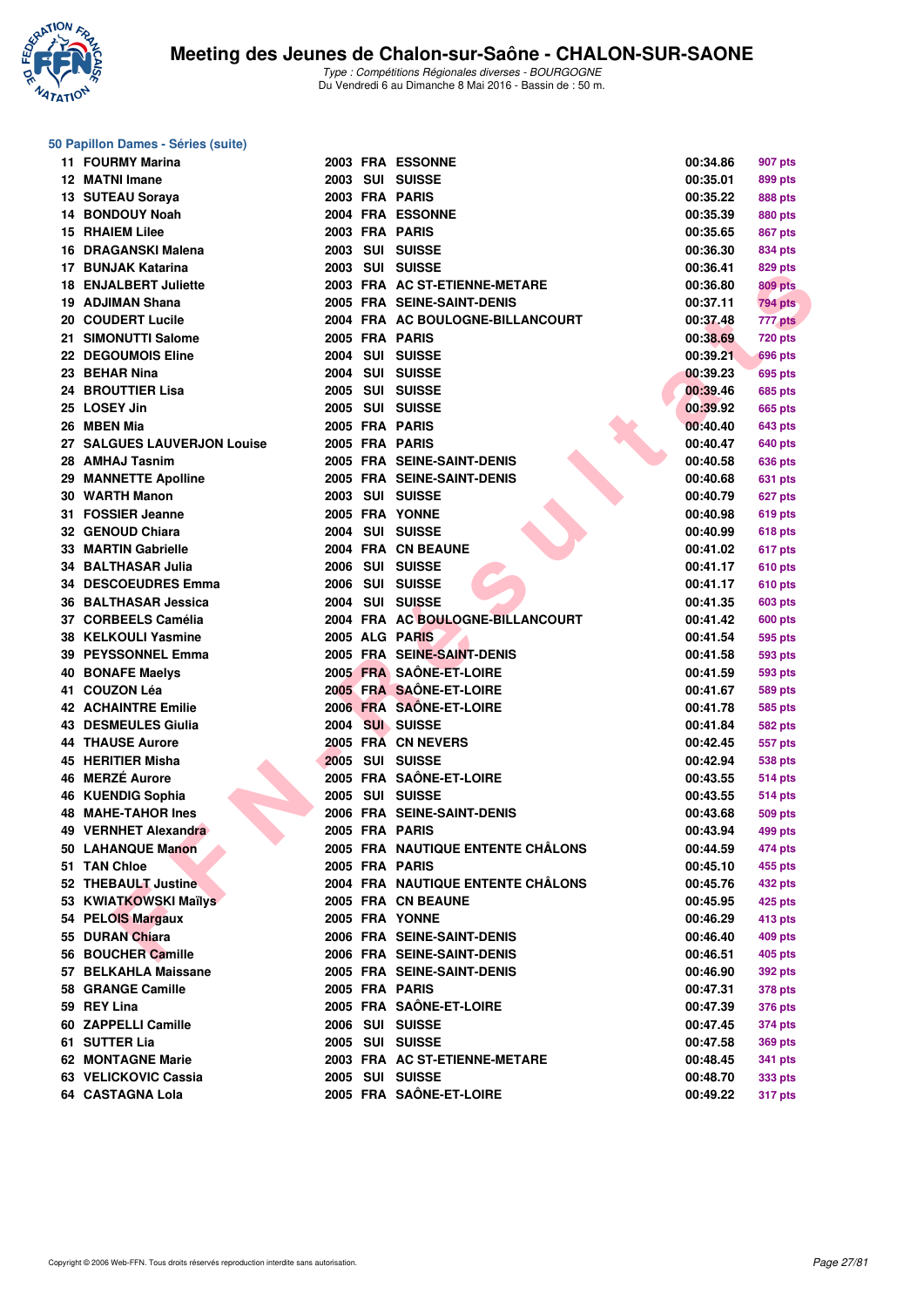

### **50 Papillon Dames - Séries (suite)**

| 65 MARECHAL Léa            |      | 2006 FRA SAÔNE-ET-LOIRE         | 00:50.14       | <b>290 pts</b> |
|----------------------------|------|---------------------------------|----------------|----------------|
| 66 DEVELET Rayana          |      | 2005 FRA SAÔNE-ET-LOIRE         | 00:50.97       | <b>266 pts</b> |
| 67 BAILLY Olivia           |      | 2006 FRA NEPTUNE CLUB LISIEUX   | 00:51.31       | 257 pts        |
| 68 MARIANO Alessia         | 2005 | SUI SUISSE                      | 00:51.55       | <b>250 pts</b> |
| 69 MALATESTA Luna          |      | 2006 SUI SUISSE                 | 00:52.02       | 238 pts        |
| 70 ZIELINSKI Clara         |      | 2006 FRA YONNE                  | 00:52.71       | 220 pts        |
| 71 PIROUELLE Loan          |      | 2005 FRA YONNE                  | 00:52.87       | <b>216 pts</b> |
| 72 MAKARIC-PAVLOVIC Anika  |      | 2006 SUI SUISSE                 | 00:53.30       | <b>205 pts</b> |
| 73 WONKAM Suzanne          |      | 2006 FRA SAÔNE-ET-LOIRE         | 00:54.71       | 172 pts        |
| 74 GAUTHIER Marie-Emerence |      | 2006 FRA SAÔNE-ET-LOIRE         | 00:55.03       | <b>165 pts</b> |
| 75 DUPUY Paloma            |      | 2007 FRA CN CHALON-SUR-SAONE    | 00:56.63       | 131 pts        |
| <b>76 HARDTKE Astrid</b>   |      | 2005 SUI SUISSE                 | 00:56.99       | <b>124 pts</b> |
| 77 MERSCH Alicia           |      | 2005 FRA NEPTUNE CLUB LISIEUX   | 00:57.14       | 122 pts        |
| 78 BRON Helene             |      | 2005 SUI SUISSE                 | 00:58.03       | <b>105 pts</b> |
| 79 JOLIMET Enza            |      | 2006 FRA YONNE                  | 00:59.18       | 86 pts         |
| 80 ROUSSEAU Angele         |      | 2006 FRA YONNE                  | 01:00.47       | 67 pts         |
| 81 GILOT Manon             |      | 2006 FRA CN CHALON-SUR-SAONE    | 01:03.66       | 30 pts         |
| 82 GUILLAUME-SAGE Baya     |      | 2006 FRA CN CHALON-SUR-SAONE    | 01:04.07       | 26 pts         |
| 83 QABIL Marwa             |      | 2005 ITA CN CHALON-SUR-SAONE    | 01:09.18       | 1 pts          |
| 84 MARECHAL Ninon          |      | 2007 FRA CN CHALON-SUR-SAONE    | 01:27.11       | 1 pts          |
| --- BINGUE SIDIBE Lena     |      | 2006 FRA SEINE-SAINT-DENIS      | <b>DNS</b>     |                |
| --- DEFRANCE Tiphanie      |      | 2007 FRA US LA CHARITE NATATION | <b>DNS</b> dec |                |
| --- MARTIN Emma            |      | 2007 FRA NEPTUNE CLUB LISIEUX   | <b>DNS dec</b> |                |
| --- PECORARO Chiara        |      | 2005 SUI SUISSE                 | <b>DNS dec</b> |                |
| --- DANESE Marie           |      | 2003 SUI SUISSE                 | <b>DNS dec</b> |                |

## [100 Papillon Dames - Finale A](http://www.ffnatation.fr/webffn/resultats.php?idact=nat&go=epr&idcpt=38881&idepr=32) (Samedi 7 Mai 2016)

| 71 - FINVUELLE LUAII                             |  | ZUUJ FRA IVINNE                 |                  |      | 00.JZ.OT       | 2 ເບ µເວ                                              |  |
|--------------------------------------------------|--|---------------------------------|------------------|------|----------------|-------------------------------------------------------|--|
| 72 MAKARIC-PAVLOVIC Anika                        |  | 2006 SUI SUISSE                 |                  |      | 00:53.30       | <b>205 pts</b>                                        |  |
| 73 WONKAM Suzanne                                |  | 2006 FRA SAÖNE-ET-LOIRE         |                  |      | 00:54.71       | 172 pts                                               |  |
| <b>74 GAUTHIER Marie-Emerence</b>                |  | 2006 FRA SAÖNE-ET-LOIRE         |                  |      | 00:55.03       | 165 pts                                               |  |
| 75 DUPUY Paloma                                  |  | 2007 FRA CN CHALON-SUR-SAONE    |                  |      | 00:56.63       | 131 pts                                               |  |
| <b>76 HARDTKE Astrid</b>                         |  | 2005 SUI SUISSE                 |                  |      | 00:56.99       | $124$ pts                                             |  |
| 77 MERSCH Alicia                                 |  | 2005 FRA NEPTUNE CLUB LISIEUX   |                  |      | 00:57.14       | 122 pts                                               |  |
| 78 BRON Helene                                   |  | 2005 SUI SUISSE                 |                  |      | 00:58.03       | $105$ pts                                             |  |
| 79 JOLIMET Enza                                  |  | 2006 FRA YONNE                  |                  |      | 00:59.18       | 86 pts                                                |  |
| 80 ROUSSEAU Angele                               |  | 2006 FRA YONNE                  |                  |      | 01:00.47       | 67 pts                                                |  |
| 81 GILOT Manon                                   |  | 2006 FRA CN CHALON-SUR-SAONE    |                  |      | 01:03.66       | 30 pts                                                |  |
| 82 GUILLAUME-SAGE Baya                           |  | 2006 FRA CN CHALON-SUR-SAONE    |                  |      | 01:04.07       | 26 pts                                                |  |
| 83 QABIL Marwa                                   |  | 2005 ITA CN CHALON-SUR-SAONE    |                  |      | 01:09.18       | 1 pts                                                 |  |
| <b>84 MARECHAL Ninon</b>                         |  | 2007 FRA CN CHALON-SUR-SAONE    |                  |      | 01:27.11       | 1 pts                                                 |  |
| --- BINGUE SIDIBE Lena                           |  | 2006 FRA SEINE-SAINT-DENIS      |                  |      | <b>DNS</b>     |                                                       |  |
| --- DEFRANCE Tiphanie                            |  | 2007 FRA US LA CHARITE NATATION |                  |      | <b>DNS dec</b> |                                                       |  |
| --- MARTIN Emma                                  |  | 2007 FRA NEPTUNE CLUB LISIEUX   |                  |      | <b>DNS dec</b> |                                                       |  |
| --- PECORARO Chiara                              |  | 2005 SUI SUISSE                 |                  |      | <b>DNS dec</b> |                                                       |  |
| --- DANESE Marie                                 |  | 2003 SUI SUISSE                 |                  |      | <b>DNS dec</b> |                                                       |  |
|                                                  |  |                                 |                  |      |                |                                                       |  |
| OO Papillon Dames - Finale A (Samedi 7 Mai 2016) |  |                                 |                  |      |                |                                                       |  |
| 1 RODRIGUES Chloé                                |  | 2003 FRA ESSONNE                |                  |      | 01:11.87       | 998 pts                                               |  |
|                                                  |  |                                 |                  |      |                | 50 m: 33.20 (33.20) 100 m: 1:11.87 (38.67)            |  |
| 2 BECART Louise                                  |  | 2003 FRA PARIS                  | 50 m : 33.64     |      | 01:12.41       | 983 pts                                               |  |
| <b>3 ROUSSEAU Elsa</b>                           |  | 2003 FRA ESSONNE                |                  |      | 01:13.91       | $(33.64)$ 100 m : 1:12.41 $(38.77)$<br>944 pts        |  |
|                                                  |  |                                 |                  |      |                | 50 m: 34.51 (34.51) 100 m: 1:13.91 (39.40)            |  |
| 4 ARGOUARCH Maiwenn                              |  | 2003 FRA ESSONNE                | 50 m : 33.60     |      | 01:14.76       | 922 pts<br>$(33.60)$ 100 m : 1:14.76 $(41.16)$        |  |
| 5 GUMY Lea                                       |  | 2003 SUI SUISSE                 |                  |      | 01:16.59       | 875 pts                                               |  |
|                                                  |  |                                 |                  |      |                | 50 m: 35.34 (35.34) 100 m: 1:16.59 (41.25)            |  |
| 1 SIMOENS Lucille                                |  | 2005 FRA PARIS                  | 50 m: 35.53      |      | 01:17.54       | 851 pts<br>$(35.53)$ 100 m : 1:17.54 $(42.01)$        |  |
| 6 PEREZ LE TOUX Marie                            |  | 2003 FRA PARIS                  |                  |      | 01:19.63       | 800 pts                                               |  |
|                                                  |  |                                 |                  |      |                | 50 m: 36.43 (36.43) 100 m: 1:19.63 (43.20)            |  |
| 7 FOURMY Maëlys                                  |  | 2003 FRA ESSONNE                | 50 m : 36.19     |      | 01:19.81       | 796 pts<br>$(36.19)$ 100 m : 1:19.81 $(43.62)$        |  |
| 8 CARTERON Marie-Lou                             |  | 2003 FRA DAUPHINS LURE          |                  |      | 01:20.59       | 777 pts                                               |  |
| 2 SIMONUTTI Salome                               |  | 2005 FRA PARIS                  |                  |      | 01:28.93       | 50 m: 36.78 (36.78) 100 m: 1:20.59 (43.81)            |  |
|                                                  |  |                                 | $50 m$ : $40.62$ |      |                | 591 pts<br>(40.62) 100 m: 1:28.93 (48.31)             |  |
| 3 VISGUEIRO Julia                                |  | 2005 FRA SEINE-SAINT-DENIS      |                  |      | 01:29.97       | 570 pts                                               |  |
| 4 ADJIMAN Shana                                  |  | 2005 FRA SEINE-SAINT-DENIS      |                  |      | 01:29.98       | 50 m: 41.17 (41.17) 100 m: 1:29.97 (48.80)<br>570 pts |  |
|                                                  |  |                                 | 50 m: 40.44      |      |                | (40.44) 100 m: 1:29.98 (49.54)                        |  |
| 5 SALGUES LAUVERJON Louise                       |  | 2005 FRA PARIS                  |                  |      | 01:31.23       | 545 pts                                               |  |
| 6 FOSSIER Jeanne                                 |  | 2005 FRA YONNE                  |                  |      | 01:31.39       | 50 m: 41.20 (41.20) 100 m: 1:31.23 (50.03)<br>542 pts |  |
|                                                  |  |                                 | 50 m : 43.94     |      |                | (43.94) 100 m: 1:31.39 (47.45)                        |  |
| 7 DESCOEUDRES Emma                               |  | 2006 SUI SUISSE                 |                  |      | 01:33.64       | 498 pts                                               |  |
| <b>8 MANNETTE Apolline</b>                       |  | 2005 FRA SEINE-SAINT-DENIS      |                  |      | 01:35.78       | 50 m: 41.89 (41.89) 100 m: 1:33.64 (51.75)<br>458 pts |  |
|                                                  |  |                                 | $\sim$           | 1100 |                |                                                       |  |

### **[100 Papillon Dames - Finale B](http://www.ffnatation.fr/webffn/resultats.php?idact=nat&go=epr&idcpt=38881&idepr=32)** (Samedi 7 Mai 2016)

**1 BONDOUY Noah 2004 FRA ESSONNE 01:16.94 866 pts**

|                  |       | 01:11.87          | 998 pts             |
|------------------|-------|-------------------|---------------------|
| $50 m$ : 33.20   |       | $(33.20)$ 100 m : | $1:11.87$ (38.67)   |
|                  |       | 01:12.41          | 983 pts             |
| $50 m$ :         | 33.64 | $(33.64)$ 100 m : | $1:12.41$ (38.77)   |
|                  |       | 01:13.91          | 944 pts             |
| $50 m$ :         | 34.51 | $(34.51)$ 100 m : | $1:13.91$ (39.40)   |
|                  |       | 01:14.76          | 922 pts             |
| $50 m$ :         | 33.60 | $(33.60)$ 100 m : | $1:14.76$ $(41.16)$ |
|                  |       | 01:16.59          | 875 pts             |
| 50 m :           | 35.34 | $(35.34) 100 m$ : | $1:16.59$ $(41.25)$ |
|                  |       | 01:17.54          | 851 pts             |
| $50 m$ : 35.53   |       | $(35.53)$ 100 m : | $1:17.54$ $(42.01)$ |
|                  |       | 01:19.63          | 800 pts             |
| $50 m$ :         | 36.43 | $(36.43) 100 m$ : | 1:19.63(43.20)      |
|                  |       | 01:19.81          | 796 pts             |
| $50 m$ :         | 36.19 | $(36.19) 100 m$ : | 1:19.81 (43.62)     |
|                  |       | 01:20.59          | 777 pts             |
| $50 m$ :         | 36.78 | $(36.78) 100 m$ : | 1:20.59 (43.81)     |
|                  |       | 01:28.93          | 591 pts             |
| $50 m$ :         | 40.62 | $(40.62)$ 100 m : | 1:28.93 (48.31)     |
|                  |       | 01:29.97          | 570 pts             |
| $50 m$ : $41.17$ |       | $(41.17) 100 m$ : | 1:29.97 (48.80)     |
|                  |       | 01:29.98          | 570 pts             |
| $50 m$ :         | 40.44 | (40.44) 100 m :   | 1:29.98 (49.54)     |
|                  |       | 01:31.23          | 545 pts             |
| $50 m$ : $41.20$ |       | $(41.20)$ 100 m : | 1:31.23 (50.03)     |
|                  |       | 01:31.39          | 542 pts             |
| $50 m$ :         | 43.94 | $(43.94) 100 m$ : | 1:31.39 (47.45)     |
|                  |       | 01:33.64          | 498 pts             |
| $50 m$ : 41.89   |       | $(41.89) 100 m$ : | $1:33.64$ $(51.75)$ |
|                  |       | 01:35.78          | 458 pts             |
| $50 m$ : 44.03   |       | $(44.03)$ 100 m : | 1:35.78 (51.75)     |

50 m : 35.29 (35.29) 100 m : 1:16.94 (41.65)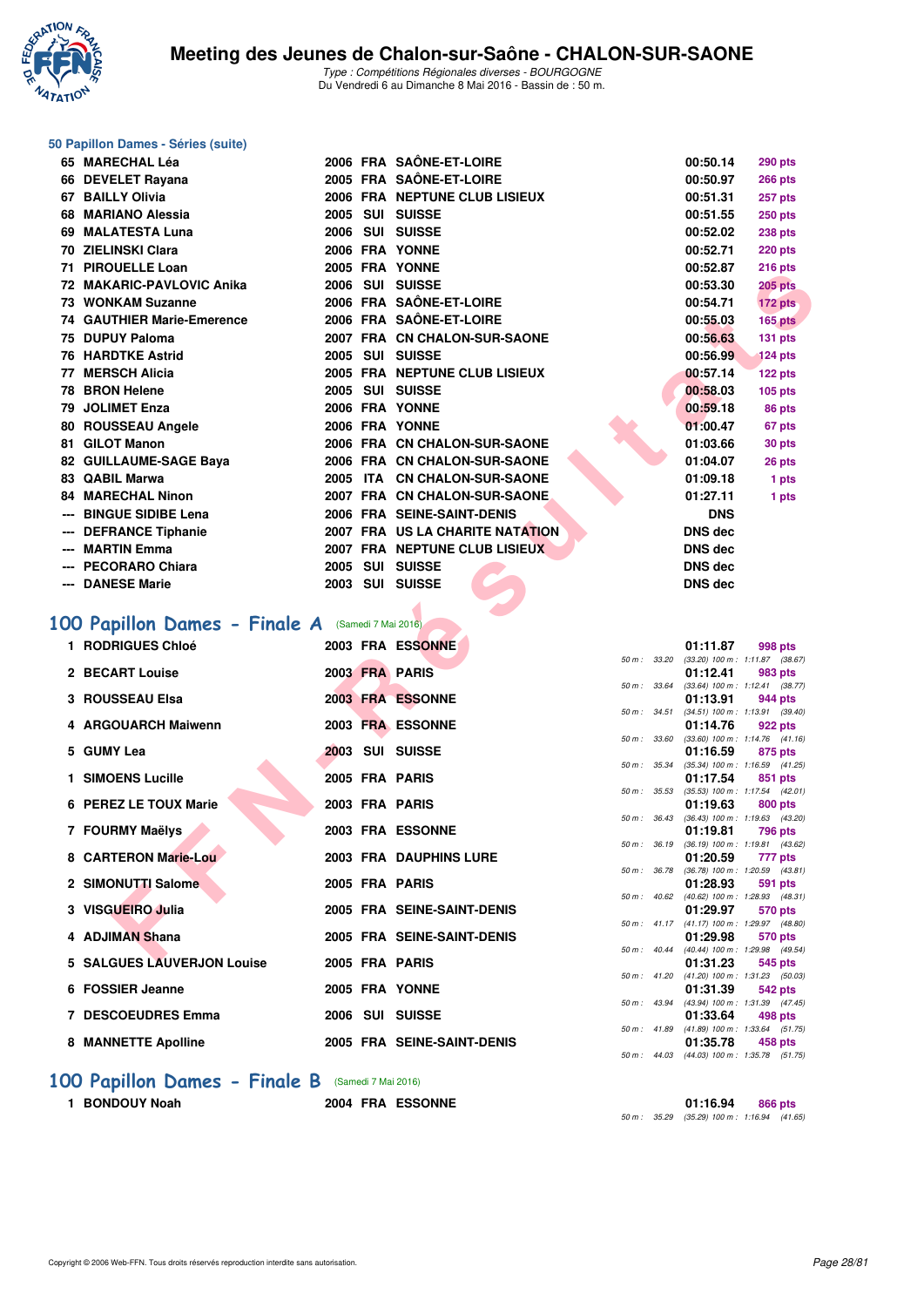

Type : Compétitions Régionales diverses - BOURGOGNE Du Vendredi 6 au Dimanche 8 Mai 2016 - Bassin de : 50 m.

### **100 Papillon Dames - Finale B (suite)**

| 2 LHEUREUX Eva           |  | 2004 FRA NIÈVRE            |                        | 01:17.82                                                    | 844 pts        |  |
|--------------------------|--|----------------------------|------------------------|-------------------------------------------------------------|----------------|--|
|                          |  |                            | $50 m$ : $36.25$       | $(36.25)$ 100 m : 1:17.82 $(41.$                            |                |  |
| 3 FOURMY Marina          |  | 2003 FRA ESSONNE           |                        | 01:17.83 844 pts                                            |                |  |
|                          |  |                            |                        | 50 m: 35.75 (35.75) 100 m: 1:17.83 (42.                     |                |  |
| 4 SUTEAU Soraya          |  | 2003 FRA PARIS             |                        | 01:17.97 840 pts<br>50 m: 36.96 (36.96) 100 m: 1:17.97 (41. |                |  |
| 5 GUENAOUI Manon         |  | 2003 FRA SAÔNE-ET-LOIRE    |                        | 01:19.06 814 pts                                            |                |  |
|                          |  |                            |                        | 50 m: 37.42 (37.42) 100 m: 1:19.06 (41.                     |                |  |
| <b>6 SEVERYNS Alix</b>   |  | 2003 FRA PARIS             |                        | 01:19.07 813 pts                                            |                |  |
|                          |  |                            |                        | 50 m: 37.44 (37.44) 100 m: 1:19.07 (41.                     |                |  |
| 7 DRAGANSKI Malena       |  | 2003 SUI SUISSE            |                        | 01:19.88 794 pts                                            |                |  |
|                          |  |                            |                        | 50 m: 37.07 (37.07) 100 m: 1:19.88 (42.                     |                |  |
| 8 MATNI Imane            |  | 2003 SUI SUISSE            |                        | 01:20.16                                                    | 787 pts        |  |
|                          |  |                            |                        | 50 m : 36.70 (36.70) 100 m : 1:20.16 (43.                   |                |  |
| 1 AMHAJ Tasnim           |  | 2005 FRA SEINE-SAINT-DENIS |                        | 01:32.31                                                    | 524 pts        |  |
|                          |  |                            | $50 \text{ m}$ : 42.39 | (42.39) 100 m: 1:32.31 (49.                                 |                |  |
| 2 THAUSE Aurore          |  | 2005 FRA CN NEVERS         | $50 m$ : $44.41$       | $01:36.58$ 444 pts                                          |                |  |
| 3 PELOIS Margaux         |  | 2005 FRA YONNE             |                        | $(44.41)$ 100 m : 1:36.58 (52.<br>01:40.18 381 pts          |                |  |
|                          |  |                            |                        | 50 m: 46.08 (46.08) 100 m: 1:40.18 (54.                     |                |  |
| <b>4 PEYSSONNEL Emma</b> |  | 2005 FRA SEINE-SAINT-DENIS |                        | 01:40.27                                                    | 380 pts        |  |
|                          |  |                            | 50 m : 43.36           | $(43.36)$ 100 m : 1:40.27 (56.                              |                |  |
| 5 DURAN Chiara           |  | 2006 FRA SEINE-SAINT-DENIS |                        | 01:40.98                                                    | 368 pts        |  |
|                          |  |                            |                        | 50 m : 46.36 (46.36) 100 m : 1:40.98 (54.                   |                |  |
| 6 BOUCHER Camille        |  | 2006 FRA SEINE-SAINT-DENIS |                        | 01:42.05                                                    | 351 pts        |  |
|                          |  |                            | $50 m$ : 48.21         | $(48.21)$ 100 m : 1:42.05 (53.                              |                |  |
| 7 BALTHASAR Julia        |  | 2006 SUI SUISSE            |                        | 01:42.88                                                    | <b>338 pts</b> |  |
|                          |  |                            | $50 m$ : $45.98$       | (45.98) 100 m : 1:42.88 (56.                                |                |  |
| 8 ZAPPELLI Camille       |  | 2006 SUI SUISSE            |                        | 01:50.21 233 pts                                            |                |  |
|                          |  |                            |                        | $50 m - 4881 (4881)100 m - 15021 (101$                      |                |  |

# **EN NI AGRIF CHE CONTRACTE CONTRACTE CONTRACTE CONTRACTE CONTRACTE CONTRACTE CONTRACTE CONTRACTE CONTRACTE CONTRACTE CONTRACTE CONTRACTE CONTRACTE CONTRACTE CONTRACTE CONTRACTE CONTRACTE CONTRACTE CONTRACTE CONTRACTE CONT [100 Papillon Dames - Séries](http://www.ffnatation.fr/webffn/resultats.php?idact=nat&go=epr&idcpt=38881&idepr=32)** (Samedi 7 Mai 2016) **1 RODRIGUES Chloé 2003 FRA ESSONNE 01:12.15 990 pts 2 ROUSSEAU Elsa 2003 FRA ESSONNE 01:15.09 913 pts 3 BECART Louise 2003 FRA PARIS 01:15.54 902 pts 4 ARGOUARCH Maiwenn 2003 FRA ESSONNE 01:16.00 890 pts 5 GUMY Lea 2003 SUI SUISSE 01:18.53 827 pts 6 FOURMY Maëlys 2003 FRA ESSONNE 01:18.94 817 pts 7 CARTERON Marie-Lou 2003 FRA DAUPHINS LURE 8 PEREZ LE TOUX Marie 2003 FRA PARIS 9 GUENAOUI Manon 2003 FRA SAÔNE-ET-LOIRE 10 MATNI Imane 2003 SUI SUISSE 11 BONDOUY Noah 2004 FRA ESSONNE 12 FOURMY Marina 2003 FRA ESSONNE 13 SEVERYNS Alix 2003 FRA PARIS 01:20.23 786 pts 14 SIMOENS Lucille 2005 FRA PARIS 15 SUTEAU Soraya 2003 FRA PARIS 01:20.36 782 pts 16 LHEUREUX Eva 2004 FRA NIÈVRE 01:20.42 781 pts 17 DRAGANSKI Malena 2003 SUI SUISSE 01:22.07 742 pts 18 BUNJAK Katarina 2003 SUI SUISSE 01:22.30 737 pts 19 STOLTZ Marie 2004 FRA PARIS 01:24.30 691 pts**

20 JANIN Lucie 2003 FRA SAÔNE-ET-LOIRE

|                |       | U I . I / .OZ     | - 044 pis           |
|----------------|-------|-------------------|---------------------|
| 50 m: 36.25    |       | $(36.25)$ 100 m : | $1:17.82$ $(41.57)$ |
|                |       | 01:17.83          | 844 pts             |
| 50 m :         | 35.75 | $(35.75)$ 100 m : | $1:17.83$ $(42.08)$ |
|                |       | 01:17.97          | 840 pts             |
| 50 m :         | 36.96 | $(36.96)$ 100 m : | $1:17.97$ $(41.01)$ |
|                |       | 01:19.06          | 814 pts             |
| $50 m$ :       | 37.42 | $(37.42) 100 m$ : | $1:19.06$ $(41.64)$ |
|                |       | 01:19.07          | 813 pts             |
| 50 m :         | 37.44 | $(37.44) 100 m$ : | $1:19.07$ $(41.63)$ |
|                |       | 01:19.88          | <b>794 pts</b>      |
| $50 m$ :       | 37.07 | $(37.07)$ 100 m : | $1:19.88$ $(42.81)$ |
|                |       | 01:20.16          | 787 pts             |
| 50 m : 36.70   |       | $(36.70)$ 100 m : | $1:20.16$ $(43.46)$ |
|                |       | 01:32.31          | 524 pts             |
| $50 m$ : 42.39 |       | $(42.39) 100 m$ : | 1:32.31 (49.92)     |
|                |       | 01:36.58          | $-444$ pts          |
| 50 m: 44.41    |       | $(44.41)$ 100 m : | $1:36.58$ $(52.17)$ |
|                |       | 01:40.18          | 381 pts             |
| $50 m$ :       | 46.08 | $(46.08)$ 100 m : | $1:40.18$ $(54.10)$ |
|                |       | 01:40.27          | <b>380 pts</b>      |
| $50 m$ :       | 43.36 | $(43.36) 100 m$ : | 1:40.27 (56.91)     |
|                |       | 01:40.98          | <b>368 pts</b>      |
| $50 m$ :       | 46.36 | $(46.36) 100 m$ : | 1:40.98 (54.62)     |
|                |       | 01:42.05          | <b>351 pts</b>      |
| 50 m: 48.21    |       | $(48.21)$ 100 m : | 1:42.05 (53.84)     |
|                |       | 01:42.88          | 338 pts             |
| $50 m$ :       | 45.98 | $(45.98) 100 m$ : | 1:42.88 (56.90)     |
|                |       | 01:50.21          | 233 pts             |
| 50 m: 48.81    |       | $(48.81) 100 m$ : | 1:50.21 (1:01.40)   |
|                |       |                   |                     |

|          |       | U1:12.15          | <b>990 pts</b>      |         |
|----------|-------|-------------------|---------------------|---------|
| $50 m$ : | 33.52 | $(33.52)$ 100 m : | $1:12.15$ (38.63)   |         |
|          |       | 01:15.09          | 913 pts             |         |
| $50 m$ : | 35.33 | $(35.33) 100 m$ : | 1:15.09             | (39.76) |
|          |       | 01:15.54          | 902 pts             |         |
| $50 m$ : | 34.62 | $(34.62)$ 100 m : | 1:15.54             | (40.92) |
|          |       | 01:16.00          | 890 pts             |         |
| $50 m$ : | 33.38 | $(33.38) 100 m$ : | $1:16.00$ $(42.62)$ |         |
|          |       | 01:18.53          | 827 pts             |         |
| $50 m$ : | 37.54 | $(37.54) 100 m$ : | 1:18.53             | (40.99) |
|          |       | 01:18.94          | 817 pts             |         |
| $50 m$ : | 36.72 | $(36.72) 100 m$ : | 1:18.94             | (42.22) |
|          |       | 01:19.16          | 811                 | pts     |
| $50 m$ : | 36.96 | $(36.96) 100 m$ : | 1:19.16             | (42.20) |
|          |       | 01:19.35          | 807                 | pts     |
| $50 m$ : | 35.38 | $(35.38) 100 m$ : | 1:19.35             | (43.97) |
|          |       | 01:19.50          | 803 pts             |         |
| $50 m$ : | 37.79 | $(37.79) 100 m$ : | 1:19.50             | (41.71) |
|          |       | 01:19.72          | 798 pts             |         |
| $50 m$ : | 36.15 | $(36.15) 100 m$ : | 1:19.72             | (43.57) |
|          |       | 01:20.03          | 790 pts             |         |
| $50 m$ : | 35.67 | $(35.67) 100 m$ : | $1:20.03$ $(44.36)$ |         |
|          |       | 01:20.14          | 788 pts             |         |
| $50 m$ : | 36.75 | $(36.75)$ 100 m : | 1:20.14             | (43.39) |
|          |       | 01:20.23          | <b>786 pts</b>      |         |
| $50 m$ : | 36.98 | $(36.98) 100 m$ : | 1:20.23             | (43.25) |
|          |       | 01:20.34          | <b>783 pts</b>      |         |
| $50 m$ : | 36.05 | $(36.05)$ 100 m : | 1:20.34             | (44.29) |
|          |       | 01:20.36          | 782 pts             |         |
| $50 m$ : | 37.41 | $(37.41)$ 100 m : | 1:20.36             | (42.95) |
|          |       | 01:20.42          | 781                 | pts     |
| $50 m$ : | 38.30 | $(38.30)$ 100 m : | 1:20.42             | (42.12) |
|          |       | 01:22.07          | 742                 | pts     |
| $50 m$ : | 37.36 | $(37.36)$ 100 m : | 1:22.07             | (44.71) |
|          |       | 01:22.30          | 737 pts             |         |
| $50 m$ : | 38.19 | $(38.19) 100 m$ : | 1:22.30             | (44.11) |
|          |       | 01:24.30          | 691 pts             |         |
| $50 m$ : | 39.03 | $(39.03) 100 m$ : | 1:24.30             | (45.27) |
|          |       | 01:26.05          | 653 pts             |         |
| $50 m$ : | 40.08 | $(40.08) 100 m$ : | 1:26.05             | (45.97) |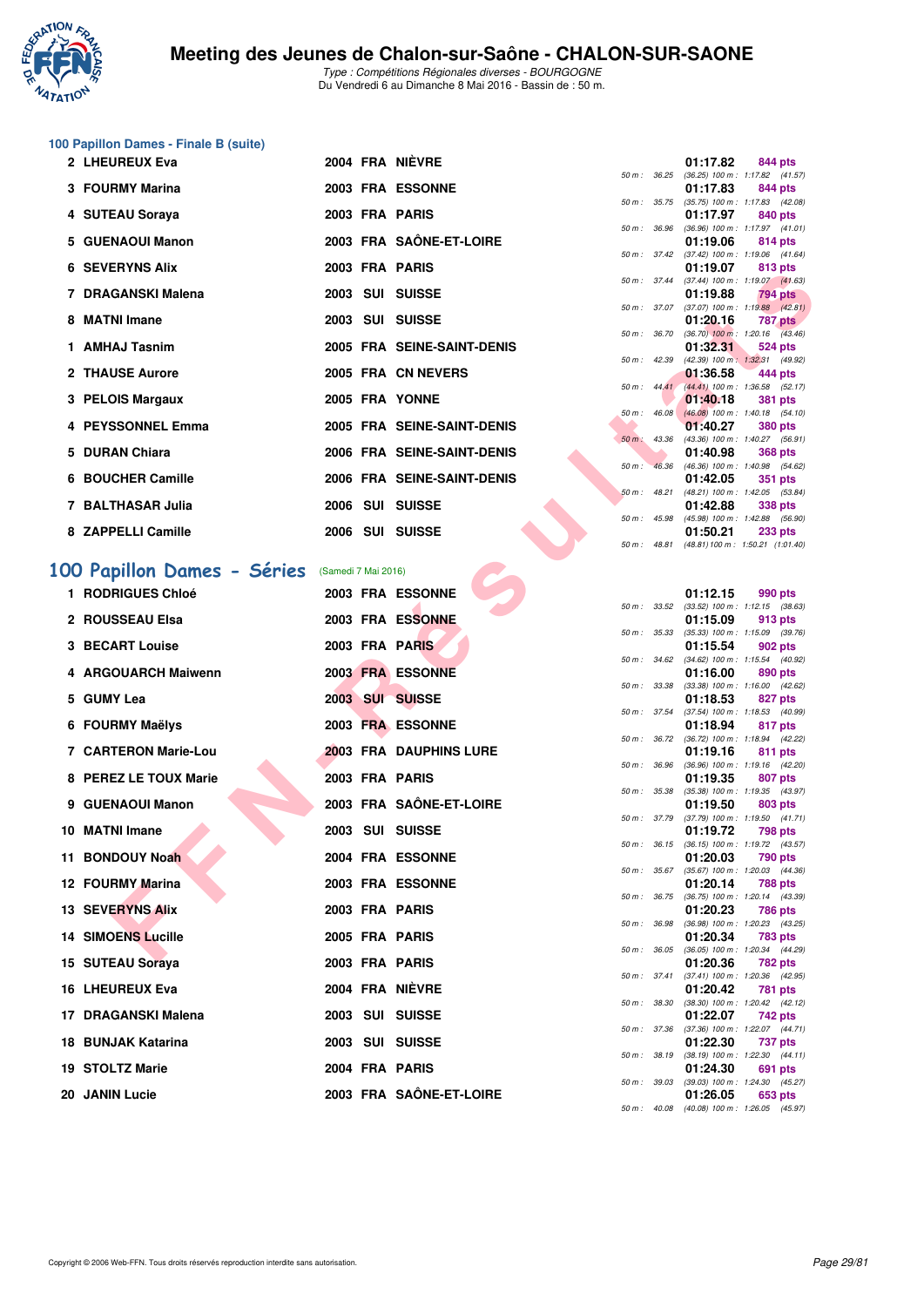

**100 Papillon Dames - Séries (suite)**

| 21 MOREL Eléonore              |  | 2004 FRA SAONE-ET-LOIRE          |                  |                | 01:26.15                                                 | 650 pts        |  |
|--------------------------------|--|----------------------------------|------------------|----------------|----------------------------------------------------------|----------------|--|
| 22 MELANSON Isabelle           |  | 2004 CAN SAÔNE-ET-LOIRE          |                  | 50 m : 38.14   | $(38.14)$ 100 m : 1:26.15 $(48.01)$<br>01:26.43          | 644 pts        |  |
| 23 SKLADZIEN Ivana             |  | 2003 FRA DAUPHINS LURE           |                  | 50 m : 40.01   | (40.01) 100 m: 1:26.43 (46.42)<br>01:26.50               | 643 pts        |  |
| 24 GUENIN Victoria             |  | 2004 SUI SUISSE                  | 50 m: 37.63      |                | $(37.63)$ 100 m : 1:26.50 $(48.87)$<br>01:27.25          | 627 pts        |  |
| 25 TALLAS Iman                 |  | 2003 FRA DOUBS                   | 50 m: 41.56      |                | (41.56) 100 m: 1:27.25 (45.69)<br>01:27.86               | 614 pts        |  |
| 26 MAREUGE Juliette            |  | 2004 FRA DOUBS                   | 50 m : 37.98     |                | (37.98) 100 m : 1:27.86 (49.88)<br>01:28.19              | 607 pts        |  |
| 27 CORBEELS Camélia            |  | 2004 FRA AC BOULOGNE-BILLANCOURT | 50 m: 39.86      |                | $(39.86)$ 100 m : 1:28.19 $(48.33)$<br>01:28.35          | <b>604 pts</b> |  |
| 28 LIMIDO Cyriane              |  | 2003 FRA SAÖNE-ET-LOIRE          |                  | 50 m : 41.96   | $(41.96)$ 100 m : 1:28.35 $(46.39)$<br>01:28.71          | 596 pts        |  |
| 29 ADJIMAN Shana               |  | 2005 FRA SEINE-SAINT-DENIS       | 50 m : 39.07     |                | $(39.07)$ 100 m : 1:28.71 $(49.64)$<br>01:28.74          |                |  |
|                                |  |                                  |                  | 50 m: 39.43    | (39.43) 100 m : 1:28.74 (49.31)                          | 595 pts        |  |
| <b>30 MATHEY Julie</b>         |  | 2003 FRA SAÖNE-ET-LOIRE          |                  | $50 m$ : 41.79 | 01:29.08<br>$(41.79)$ 100 m : 1:29.08 $(47.29)$          | 588 pts        |  |
| 31 DEGOUMOIS Eline             |  | 2004 SUI SUISSE                  | 50 m : 39.71     |                | 01:29.16<br>(39.71) 100 m: 1:29.16 (49.45)               | 587 pts        |  |
| 32 SAÏDI Hana                  |  | 2003 FRA PARIS                   |                  | 50 m: 39.27    | 01:29.29<br>(39.27) 100 m : 1:29.29 (50.02)              | 584 pts        |  |
| 33 ZANATTA Clara               |  | 2004 FRA HAUTES-ALPES            |                  | $50 m$ : 41.43 | 01:29.41<br>$(41.43)$ 100 m : 1:29.41 $(47.98)$          | 582 pts        |  |
| <b>34 JEANNINGROS Lou-Anne</b> |  | 2003 FRA DOUBS                   |                  | 50 m : 42.98   | 01:30.11<br>$(42.98)$ 100 m : 1:30.11 $(47.13)$          | 567 pts        |  |
| 35 SIMONUTTI Salome            |  | 2005 FRA PARIS                   | $50 m$ : $40.96$ |                | 01:30.14<br>(40.96) 100 m: 1:30.14 (49.18)               | 567 pts        |  |
| 36 PAQUIER Chloë               |  | 2004 FRA DOUBS                   |                  |                | 01:30.26                                                 | 564 pts        |  |
| 37 VISGUEIRO Julia             |  | 2005 FRA SEINE-SAINT-DENIS       | 50 m : 39.88     |                | (39.88) 100 m: 1:30.26 (50.38)<br>01:30.35               | 562 pts        |  |
| 38 ED DAHABI Sofia             |  | 2003 FRA DOUBS                   | 50 m: 42.09      |                | (42.09) 100 m: 1:30.35 (48.26)<br>01:30.47               | 560 pts        |  |
| 39 EL KATEB Meryem             |  | 2004 FRA AC BOULOGNE-BILLANCOURT |                  | 50 m : 39.55   | (39.55) 100 m: 1:30.47 (50.92)<br>01:30.67               | 556 pts        |  |
| <b>40 GARCIN Juliette</b>      |  | 2004 FRA HAUTES-ALPES            |                  |                | 50 m: 41.02 (41.02) 100 m: 1:30.67 (49.65)<br>01:31.18   | 546 pts        |  |
| <b>41 LAURENT Lou</b>          |  | 2004 FRA NIÈVRE                  |                  |                | 50 m: 41.07 (41.07) 100 m: 1:31.18 (50.11)<br>01:32.25   | 525 pts        |  |
| 42 ENJALBERT Juliette          |  | 2003 FRA AC ST-ETIENNE-METARE    |                  | $50 m$ : 44.01 | $(44.01)$ 100 m : 1:32.25 $(48.24)$<br>01:32.70          | 516 pts        |  |
| <b>43 LOCATELLI Lea</b>        |  | 2003 FRA DOUBS                   | $50 m$ : $40.02$ |                | (40.02) 100 m : 1:32.70 (52.68)<br>01:32.71              | 516 pts        |  |
| 44 CRAMPONNE Camille           |  | 2004 FRA DOUBS                   |                  | 50 m: 41.29    | (41.29) 100 m: 1:32.71 (51.42)<br>01:33.05               | 509 pts        |  |
| <b>45 MALLIET Valentine</b>    |  | 2003 FRA SAÔNE-ET-LOIRE          |                  |                | 50 m: 40.73 (40.73) 100 m: 1:33.05 (52.32)<br>01:33.63   |                |  |
|                                |  |                                  |                  | 50 m : 41.25   | (41.25) 100 m: 1:33.63 (52.38)                           | 498 pts        |  |
| 46 ROUSSON Amelie              |  | 2003 FRA SAÔNE-ET-LOIRE          | 50 m: 43.39      |                | 01:34.07<br>(43.39) 100 m: 1:34.07 (50.68)               | 490 pts        |  |
| 47 FOSSIER Jeanne              |  | 2005 FRA YONNE                   |                  |                | 01:34.08<br>50 m: 43.93 (43.93) 100 m: 1:34.08 (50.15)   | 490 pts        |  |
| 47 DESCOEUDRES Emma            |  | 2006 SUI SUISSE                  |                  |                | 01:34.08<br>50 m: 43.46 (43.46) 100 m: 1:34.08 (50.62)   | 490 pts        |  |
| 49 MANNETTE Apolline           |  | 2005 FRA SEINE-SAINT-DENIS       |                  |                | 01:34.16<br>50 m: 43.60 (43.60) 100 m: 1:34.16 (50.56)   | 488 pts        |  |
| 50 BALTHASAR Jessica           |  | 2004 SUI SUISSE                  |                  |                | 01:34.19<br>50 m: 41.00 (41.00) 100 m: 1:34.19 (53.19)   | 487 pts        |  |
| 51 MEYER Adéle                 |  | 2003 FRA NIEVRE                  |                  |                | 01:34.40<br>50 m : 44.84 (44.84) 100 m : 1:34.40 (49.56) | 484 pts        |  |
| 52 AVRIL Marie                 |  | 2004 FRA ALPES-DE-PROVENCE       |                  |                | 01:34.49                                                 | 482 pts        |  |
| 53 ALLIEY Emma                 |  | 2003 FRA HAUTES-ALPES            |                  |                | 50 m: 41.30 (41.30) 100 m: 1:34.49 (53.19)<br>01:34.60   | 480 pts        |  |
| 54 DUFOURG Margot              |  | 2003 FRA HAUTES-ALPES            |                  |                | 50 m: 43.31 (43.31) 100 m: 1:34.60 (51.29)<br>01:34.72   | 478 pts        |  |
| 55 BEHAR Nina                  |  | 2004 SUI SUISSE                  |                  |                | 50 m: 43.31 (43.31) 100 m: 1:34.72 (51.41)<br>01:35.03   | 472 pts        |  |
| 56 BONNAVENT Léane             |  | 2003 FRA SAÔNE-ET-LOIRE          |                  |                | 50 m: 42.44 (42.44) 100 m: 1:35.03 (52.59)<br>01:35.12   | 470 pts        |  |

|          |       | 01:26.15                      | 650 pts                       |
|----------|-------|-------------------------------|-------------------------------|
| $50 m$ : | 38.14 | $(38.14) 100 m$ :             | 1:26.15<br>(48.01)            |
|          |       | 01:26.43                      | 644 pts                       |
| $50 m$ : | 40.01 | $(40.01)$ 100 m :             | 1:26.43<br>(46.42)            |
|          |       | 01:26.50                      | 643 pts                       |
| 50 m :   | 37.63 | $(37.63) 100 m$ :             | 1:26.50<br>(48.87)            |
|          |       | 01:27.25                      | 627 pts                       |
| $50 m$ : | 41.56 | $(41.56) 100 m$ :             | 1:27.25<br>(45.69)            |
| $50 m$ : | 37.98 | 01:27.86<br>$(37.98) 100 m$ : | 614 pts<br>1:27.86 (49.88)    |
|          |       | 01:28.19                      | 607 pts                       |
| $50 m$ : | 39.86 | (39.86) 100 m :               | 1:28.19<br>(48.33)            |
|          |       | 01:28.35                      | <b>604 pts</b>                |
| $50 m$ : | 41.96 | $(41.96)$ 100 m :             | 1:28.35<br>(46.39)            |
|          |       | 01:28.71                      | <b>596 pts</b>                |
| $50 m$ : | 39.07 | $(39.07)$ 100 m :             | 1:28.71<br>(49.64)            |
|          |       | 01:28.74                      | 595 pts                       |
| 50 m :   | 39.43 | $(39.43) 100 m$ :             | 1:28.74<br>(49.31)            |
| $50 m$ : | 41.79 | 01:29.08<br>$(41.79) 100 m$ : | <b>588 pts</b><br>1:29.08     |
|          |       | 01:29.16                      | (47.29)<br><b>587 pts</b>     |
| $50 m$ : | 39.71 | $(39.71)$ 100 m :             | 1:29.16<br>(49.45)            |
|          |       | 01:29.29                      | <b>584 pts</b>                |
| 50 m :   | 39.27 | (39.27) 100 m :               | 1:29.29<br>(50.02)            |
|          |       | 01:29.41                      | 582 pts                       |
| $50 m$ : | 41.43 | $(41.43) 100 m$ :             | 1:29.41<br>(47.98)            |
|          |       | 01:30.11                      | 567 pts                       |
| $50 m$ : | 42.98 | (42.98) 100 m :               | 1:30.11<br>(47.13)            |
|          |       | 01:30.14                      | <b>567 pts</b>                |
| 50 m :   | 40.96 | (40.96) 100 m :<br>01:30.26   | 1:30.14<br>(49.18)<br>564 pts |
| $50 m$ : | 39.88 | (39.88) 100 m :               | 1:30.26<br>(50.38)            |
|          |       | 01:30.35                      | 562 pts                       |
| $50 m$ : | 42.09 | (42.09) 100 m :               | 1:30.35<br>(48.26)            |
|          |       | 01:30.47                      | <b>560 pts</b>                |
| 50 m :   | 39.55 | $(39.55)$ 100 m :             | 1:30.47<br>(50.92)            |
|          |       | 01:30.67                      | 556 pts                       |
| $50 m$ : | 41.02 | $(41.02) 100 m$ :             | 1:30.67<br>(49.65)            |
|          |       | 01:31.18                      | <b>546 pts</b>                |
| 50 m :   | 41.07 | $(41.07) 100 m$ :<br>01:32.25 | 1:31.18<br>(50.11)<br>525 pts |
| 50 m :   | 44.01 | $(44.01)$ 100 m :             | 1:32.25<br>(48.24)            |
|          |       | 01:32.70                      | 516 pts                       |
| $50 m$ : | 40.02 | (40.02) 100 m :               | 1:32.70<br>(52.68)            |
|          |       | 01:32.71                      | 516 pts                       |
| $50 m$ : | 41.29 | $(41.29) 100 m$ :             | 1:32.71<br>(51.42)            |
|          |       | 01:33.05                      | 509 pts                       |
| 50 m :   | 40.73 | $(40.73) 100 m$ :             | 1:33.05<br>(52.32)            |
| $50 m$ : | 41.25 | 01:33.63<br>$(41.25)$ 100 m : | 498 pts<br>1:33.63            |
|          |       | 01:34.07                      | (52.38)<br>490 pts            |
| 50 m :   | 43.39 | (43.39) 100 m :               | 1:34.07 (50.68)               |
|          |       | 01:34.08                      | 490 pts                       |
| $50 m$ : | 43.93 | (43.93) 100 m :               | 1:34.08<br>(50.15)            |
|          |       | 01:34.08                      | 490 pts                       |
| $50 m$ : | 43.46 | $(43.46) 100 m$ :             | 1:34.08<br>(50.62)            |
|          |       | 01:34.16                      | 488 pts                       |
| $50 m$ : | 43.60 | $(43.60)$ 100 m :             | 1:34.16<br>(50.56)            |
|          |       | 01:34.19                      | 487 pts<br>1:34.19            |
| $50 m$ : | 41.00 | $(41.00) 100 m$ :<br>01:34.40 | (53.19)<br>484 pts            |
| $50 m$ : | 44.84 | $(44.84) 100 m$ :             | 1:34.40<br>(49.56)            |
|          |       | 01:34.49                      | 482 pts                       |
| $50 m$ : | 41.30 | $(41.30) 100 m$ :             | 1:34.49<br>(53.19)            |
|          |       | 01:34.60                      | <b>480 pts</b>                |
| $50 m$ : | 43.31 | $(43.31)$ 100 m :             | 1:34.60<br>(51.29)            |
|          |       | 01:34.72                      | 478 pts                       |
| $50 m$ : | 43.31 | $(43.31)$ 100 m :             | 1:34.72<br>(51.41)            |
| $50 m$ : | 42.44 | 01:35.03<br>$(42.44) 100 m$ : | 472 pts<br>1:35.03<br>(52.59) |
|          |       | 01:35.12                      | 470 pts                       |
| $50 m$ : | 42.70 | $(42.70)$ 100 m :             | $1:35.12$ $(52.42)$           |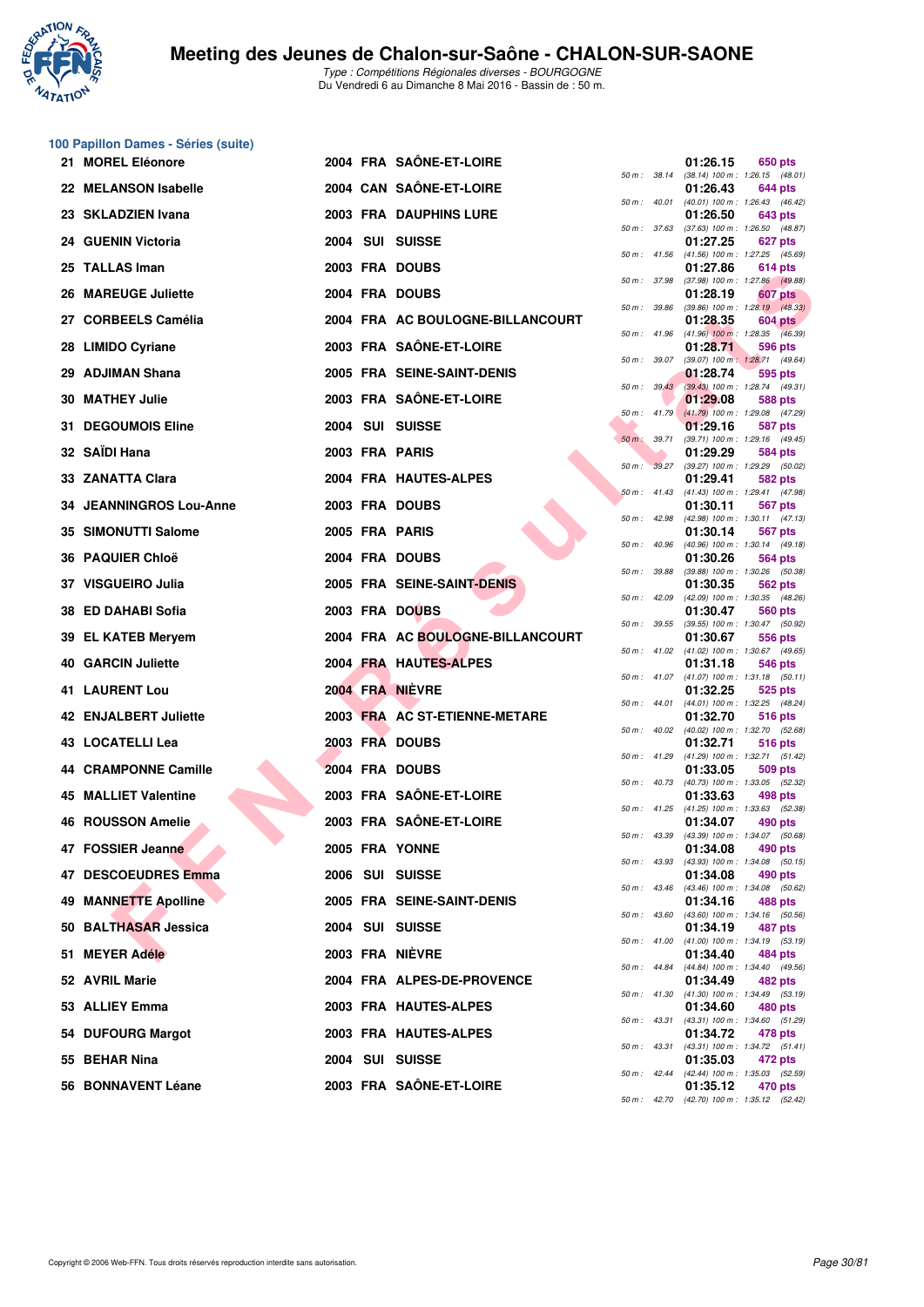

|    | 100 Papillon Dames - Séries (suite)      |  |                                           |                  |                |                                 |                                                                |
|----|------------------------------------------|--|-------------------------------------------|------------------|----------------|---------------------------------|----------------------------------------------------------------|
|    | 57 SALGUES LAUVERJON Louise              |  | 2005 FRA PARIS                            |                  |                | 01:35.42                        | 465 pts<br>50 m: 41.94 (41.94) 100 m: 1:35.42 (53.48)          |
|    | 58 MONTELLIMARD Lilou                    |  | 2004 FRA ALPES-DE-PROVENCE                |                  |                | 01:35.61                        | 461 pts<br>50 m: 43.05 (43.05) 100 m: 1:35.61 (52.56)          |
|    | 59 AMHAJ Tasnim                          |  | 2005 FRA SEINE-SAINT-DENIS                |                  |                | 01:35.68                        | 460 pts                                                        |
|    | 60 GENOUD Chiara                         |  | 2004 SUI SUISSE                           | 50 m: 41.40      |                | 01:35.77                        | (41.40) 100 m: 1:35.68 (54.28)<br>458 pts                      |
| 61 | <b>BURTIN Marilou</b>                    |  | 2004 FRA CN BEAUNE                        | $50 m$ : $43.59$ |                | 01:36.02                        | (43.59) 100 m: 1:35.77 (52.18)<br>454 pts                      |
|    | 62 FLORENCEAU Maïline                    |  | 2004 FRA HAUTES-ALPES                     | 50 m : 45.29     |                | 01:36.52                        | (45.29) 100 m : 1:36.02 (50.73)<br>445 pts                     |
|    | 63 GAUTHIER Anne-Sophie                  |  | 2004 FRA SAÔNE-ET-LOIRE                   |                  | 50 m : 40.52   | 01:37.30                        | (40.52) 100 m : 1:36.52 (56.00)<br>431 pts                     |
|    | 64 DUCROT Sara                           |  | 2003 FRA HAUTES-ALPES                     |                  | 50 m : 44.80   | 01:37.74                        | $(44.80)$ 100 m : 1:37.30 $(52.50)$<br>423 pts                 |
|    | 65 BIENVENU Victoria                     |  | 2004 FRA NIÈVRE                           |                  | 50 m: 43.15    | 01:37.79                        | (43.15) 100 m: 1:37.74 (54.59)<br>422 pts                      |
|    | 66 WARTH Manon                           |  | 2003 SUI SUISSE                           |                  | $50 m$ : 44.73 | 01:38.11                        | (44.73) 100 m : 1:37.79 (53.06)<br>417 pts                     |
|    | 67 GUILLOT Anna                          |  | 2004 FRA SAÔNE-ET-LOIRE                   | 50 m : 44.84     |                | 01:38.37                        | (44.84) 100 m: 1:38.11 (53.27)<br>412 pts                      |
|    | <b>68 THAUSE Aurore</b>                  |  | 2005 FRA CN NEVERS                        | 50 m: 43.49      |                | 01:38.97                        | (43.49) 100 m: 1:38.37 (54.88)<br>402 pts                      |
|    | 69 PEYSSONNEL Emma                       |  | 2005 FRA SEINE-SAINT-DENIS                | 50 m:            | 46.82          | 01:39.71                        | (46.82) 100 m : 1:38.97 (52.15)<br><b>389 pts</b>              |
|    | 70 GELAY-TURTAUT Salome                  |  | 2003 FRA MACON NATATION                   | 50 m: 40.89      |                | 01:40.04                        | (40.89) 100 m: 1:39.71 (58.82)<br><b>384 pts</b>               |
|    | 71 GLAUDON Luna                          |  | 2003 FRA ALPES-DE-PROVENCE                |                  | 50 m : 46.11   | 01:40.21                        | (46.11) 100 m: 1:40.04 (53.93)                                 |
|    |                                          |  |                                           |                  | 50 m : 44.97   |                                 | <b>381 pts</b><br>(44.97) 100 m: 1:40.21 (55.24)               |
|    | 72 HOUZE Jeanne                          |  | 2004 FRA ALPES-DE-PROVENCE                |                  | $50 m$ : 42.52 | 01:40.63                        | <b>374 pts</b><br>(42.52) 100 m: 1:40.63 (58.11)               |
|    | <b>73 DESMEULES Giulia</b>               |  | 2004 SUI SUISSE                           | 50 m : 45.09     |                | 01:41.11                        | <b>366 pts</b><br>$(45.09)$ 100 m : 1:41.11 $(56.02)$          |
|    | 74 BALTHASAR Julia                       |  | 2006 SUI SUISSE                           |                  | 50 m : 45.81   | 01:41.24                        | <b>364 pts</b><br>(45.81) 100 m: 1:41.24 (55.43)               |
| 75 | <b>BOUCHER Camille</b>                   |  | 2006 FRA SEINE-SAINT-DENIS                |                  |                | 01:41.35                        | <b>362 pts</b><br>50 m: 47.84 (47.84) 100 m: 1:41.35 (53.51)   |
|    | <b>76 THEBAULT Justine</b>               |  | 2004 FRA NAUTIQUE ENTENTE CHÂLONS         | 50 m: 45.06      |                | 01:41.55                        | 359 pts<br>(45.06) 100 m: 1:41.55 (56.49)                      |
|    | 77 DURAN Chiara                          |  | 2006 FRA SEINE-SAINT-DENIS                |                  |                | 01:42.52                        | <b>343 pts</b><br>50 m: 47.32 (47.32) 100 m: 1:42.52 (55.20)   |
|    | 78 CARA Marie                            |  | 2004 FRA DOUBS                            |                  |                | 01:42.62                        | <b>342 pts</b>                                                 |
|    | 79 PELOIS Margaux                        |  | 2005 FRA YONNE                            |                  | 50 m : 46.91   | 01:42.66                        | (46.91) 100 m: 1:42.62 (55.71)<br>341 pts                      |
|    | <b>80 PEYTHIEU Justine</b>               |  | 2003 FRA HAUTES-ALPES                     |                  | $50 m$ : 46.11 | 01:43.07                        | (46.11) 100 m: 1:42.66 (56.55)<br>335 pts                      |
|    | 81 CAILLOL Manon                         |  | 2004 FRA DOUBS                            |                  |                | 01:44.42                        | 50 m: 48.18 (48.18) 100 m: 1:43.07 (54.89)<br><b>314 pts</b>   |
|    | 82 ROGGY Jeanne                          |  | 2004 FRA DOUBS                            |                  | 50 m : 48.24   | 01:44.77                        | (48.24) 100 m : 1:44.42 (56.18)<br><b>309 pts</b>              |
|    | 83 ANDRE Lucie                           |  | 2003 FRA HAUTES-ALPES                     |                  |                | 01:46.37                        | 50 m : 46.35 (46.35) 100 m : 1:44.77 (58.42)<br><b>285 pts</b> |
|    | <b>84 LAHANQUE Manon</b>                 |  | 2005 FRA NAUTIQUE ENTENTE CHALONS         |                  |                | 01:46.67                        | 50 m: 46.47 (46.47) 100 m: 1:46.37 (59.90)<br><b>281 pts</b>   |
|    | 85 FADDA SAUVAGEOT Penelope              |  | 2004 FRA DOUBS                            |                  | 50 m : 47.13   | 01:48.92                        | $(47.13)$ 100 m : 1:46.67 (59.54)<br><b>250 pts</b>            |
|    | 86 ZAPPELLI Camille                      |  | 2006 SUI SUISSE                           |                  |                | 01:50.16                        | 50 m: 47.94 (47.94) 100 m: 1:48.92 (1:00.98)<br><b>233 pts</b> |
|    | 87 TAN Chloe                             |  | 2005 FRA PARIS                            |                  | 50 m : 47.91   | 01:50.76                        | (47.91) 100 m: 1:50.16 (1:02.25)<br><b>226 pts</b>             |
|    | 88 LE BAIL Manon                         |  | 2004 FRA CN BEAUNE                        |                  | 50 m : 45.31   |                                 | (45.31) 100 m: 1:50.76 (1:05.45)                               |
|    |                                          |  |                                           |                  |                | 01:57.23                        | $150$ pts<br>50 m: 54.45 (54.45) 100 m: 1:57.23 (1:02.78)      |
|    | <b>89 CORNUCHE Manon</b>                 |  | 2005 FRA YONNE                            |                  |                | 01:58.51                        | 137 pts<br>50 m: 52.18 (52.18) 100 m: 1:58.51 (1:06.33)        |
|    | 90 DHOUTAUT Romane                       |  | 2004 FRA CN CHALON-SUR-SAONE              |                  | 50 m : 55.02   | 01:59.77                        | $125$ pts<br>(55.02) 100 m: 1:59.77 (1:04.75)                  |
|    | 91 VENET Lucie                           |  | 2004 FRA MACON NATATION                   |                  |                | 02:05.35                        | 77 pts<br>50 m: 56.67 (56.67) 100 m: 2:05.35 (1:08.68)         |
|    | --- PIROUELLE Loan<br>--- LECONTE Maëlle |  | 2005 FRA YONNE<br>2004 FRA SAÔNE-ET-LOIRE |                  |                | <b>DSQ Ni</b><br><b>DNS</b> dec |                                                                |
|    |                                          |  |                                           |                  |                |                                 |                                                                |

| 1:35.42<br>$50 m$ :<br>41.94<br>01:35.61<br>461<br>pts<br>43.05<br>$(43.05)$ 100 m :<br>1:35.61<br>$50 m$ :<br>01:35.68<br><b>460 pts</b><br>41.40<br>$(41.40) 100 m$ :<br>1:35.68<br>(54.28)<br>$50 m$ :<br>01:35.77<br>458 pts<br>$(43.59) 100 m$ :<br>1:35.77<br>(52.18)<br>$50 m$ :<br>43.59<br>01:36.02<br>454 pts<br>$50 m$ :<br>45.29<br>$(45.29) 100 m$ :<br>1:36.02<br>01:36.52<br>445 pts<br>40.52<br>$(40.52)$ 100 m :<br>1:36.52<br>(56.00)<br>$50 m$ :<br>01:37.30<br>431<br>pts<br>$(44.80)$ 100 m :<br>44.80<br>1:37.30<br>50 m :<br>(52.50)<br>01:37.74<br>423 pts<br>$(43.15) 100 m$ :<br>43.15<br>1:37.74<br>(54.59)<br>$50 m$ :<br>01:37.79<br>422 pts<br>44.73<br>$(44.73) 100 m$ :<br>1:37.79<br>$50 m$ :<br>01:38.11<br>417 pts<br>44.84<br>$(44.84) 100 m$ :<br>1:38.11<br>$50 m$ :<br>01:38.37<br>412 pts<br>43.49<br>(43.49) 100 m :<br>1:38.37<br>(54.88)<br>$50 m$ :<br>01:38.97<br>402 pts<br>$(46.82) 100 m$ :<br>46.82<br>1:38.97<br>(52.15)<br>50 m :<br>01:39.71<br><b>389 pts</b><br>(40.89) 100 m :<br>1:39.71<br>$50 m$ :<br>40.89<br>01:40.04<br><b>384 pts</b><br>$(46.11) 100 m$ :<br>46.11<br>1:40.04<br>$50 m$ :<br>01:40.21<br>381 pts<br>(44.97) 100 m :<br>44.97<br>(55.24)<br>50 m :<br>1:40.21<br>01:40.63<br>374 pts<br>(42.52) 100 m :<br>42.52<br>$50 m$ :<br>1:40.63<br>01:41.11<br><b>366 pts</b><br>$50 m$ :<br>45.09<br>(45.09) 100 m :<br>1:41.11<br>01:41.24<br>364 pts<br>$(45.81) 100 m$ :<br>45.81<br>1:41.24<br>50 m :<br>01:41.35<br><b>362 pts</b><br>47.84<br>(47.84) 100 m :<br>1:41.35<br>50 m :<br>(53.51)<br>01:41.55<br>359 pts<br>$(45.06) 100 m$ :<br>45.06<br>1:41.55<br>(56.49)<br>50 m :<br>01:42.52<br>343 pts<br>47.32<br>(47.32) 100 m :<br>1:42.52<br>50 m :<br>01:42.62<br><b>342 pts</b><br>$(46.91)$ 100 m :<br>1:42.62<br>50 m :<br>46.91<br>01:42.66<br>341<br>pts<br>$(46.11) 100 m$ :<br>46.11<br>1:42.66<br>50 m :<br>01:43.07<br>335 pts<br>48.18<br>$(48.18) 100 m$ :<br>1:43.07<br>(54.89)<br>$50 m$ :<br>01:44.42<br><b>314 pts</b><br>(48.24) 100 m :<br>50 m :<br>48.24<br>1:44.42<br>01:44.77<br><b>309 pts</b><br>$(46.35) 100 m$ :<br>46.35<br>1:44.77<br>50 m :<br>01:46.37<br><b>285 pts</b><br>$(46.47) 100 m$ :<br>$50 m$ :<br>46.47<br>1:46.37<br>01:46.67<br>281 pts<br>$(47.13) 100 m$ :<br>$50 m$ :<br>47.13<br>1:46.67<br>(59.54)<br>01:48.92<br><b>250 pts</b><br>47.94<br>(47.94) 100 m :<br>1:48.92 (1:00.98)<br>$50 m$ :<br>01:50.16<br><b>233 pts</b><br>47.91<br>$(47.91) 100 m$ :<br>$50 m$ :<br>01:50.76<br><b>226 pts</b><br>$(45.31) 100 m$ :<br>$50 m$ :<br>45.31<br>01:57.23<br>$150$ pts<br>54.45<br>$(54.45) 100 m$ :<br>$50 m$ :<br>01:58.51<br>137 pts<br>52.18<br>(52.18) 100 m :<br>$50 m$ :<br>1:58.51 (1:06.33)<br>01:59.77<br>125 pts<br>(55.02) 100 m :<br>1:59.77 (1:04.75)<br>$50 m$ :<br>55.02<br>02:05.35<br>77 pts<br>56.67<br>(56.67) 100 m :<br>$50 m$ :<br>DSQ Ni |  | 01:35.42          | 465 pts           |
|------------------------------------------------------------------------------------------------------------------------------------------------------------------------------------------------------------------------------------------------------------------------------------------------------------------------------------------------------------------------------------------------------------------------------------------------------------------------------------------------------------------------------------------------------------------------------------------------------------------------------------------------------------------------------------------------------------------------------------------------------------------------------------------------------------------------------------------------------------------------------------------------------------------------------------------------------------------------------------------------------------------------------------------------------------------------------------------------------------------------------------------------------------------------------------------------------------------------------------------------------------------------------------------------------------------------------------------------------------------------------------------------------------------------------------------------------------------------------------------------------------------------------------------------------------------------------------------------------------------------------------------------------------------------------------------------------------------------------------------------------------------------------------------------------------------------------------------------------------------------------------------------------------------------------------------------------------------------------------------------------------------------------------------------------------------------------------------------------------------------------------------------------------------------------------------------------------------------------------------------------------------------------------------------------------------------------------------------------------------------------------------------------------------------------------------------------------------------------------------------------------------------------------------------------------------------------------------------------------------------------------------------------------------------------------------------------------------------------------------------------------------------------------------------------------------------------------------------------------------------------------------------------|--|-------------------|-------------------|
|                                                                                                                                                                                                                                                                                                                                                                                                                                                                                                                                                                                                                                                                                                                                                                                                                                                                                                                                                                                                                                                                                                                                                                                                                                                                                                                                                                                                                                                                                                                                                                                                                                                                                                                                                                                                                                                                                                                                                                                                                                                                                                                                                                                                                                                                                                                                                                                                                                                                                                                                                                                                                                                                                                                                                                                                                                                                                                      |  | $(41.94) 100 m$ : | (53.48)           |
|                                                                                                                                                                                                                                                                                                                                                                                                                                                                                                                                                                                                                                                                                                                                                                                                                                                                                                                                                                                                                                                                                                                                                                                                                                                                                                                                                                                                                                                                                                                                                                                                                                                                                                                                                                                                                                                                                                                                                                                                                                                                                                                                                                                                                                                                                                                                                                                                                                                                                                                                                                                                                                                                                                                                                                                                                                                                                                      |  |                   | (52.56)           |
|                                                                                                                                                                                                                                                                                                                                                                                                                                                                                                                                                                                                                                                                                                                                                                                                                                                                                                                                                                                                                                                                                                                                                                                                                                                                                                                                                                                                                                                                                                                                                                                                                                                                                                                                                                                                                                                                                                                                                                                                                                                                                                                                                                                                                                                                                                                                                                                                                                                                                                                                                                                                                                                                                                                                                                                                                                                                                                      |  |                   |                   |
|                                                                                                                                                                                                                                                                                                                                                                                                                                                                                                                                                                                                                                                                                                                                                                                                                                                                                                                                                                                                                                                                                                                                                                                                                                                                                                                                                                                                                                                                                                                                                                                                                                                                                                                                                                                                                                                                                                                                                                                                                                                                                                                                                                                                                                                                                                                                                                                                                                                                                                                                                                                                                                                                                                                                                                                                                                                                                                      |  |                   |                   |
|                                                                                                                                                                                                                                                                                                                                                                                                                                                                                                                                                                                                                                                                                                                                                                                                                                                                                                                                                                                                                                                                                                                                                                                                                                                                                                                                                                                                                                                                                                                                                                                                                                                                                                                                                                                                                                                                                                                                                                                                                                                                                                                                                                                                                                                                                                                                                                                                                                                                                                                                                                                                                                                                                                                                                                                                                                                                                                      |  |                   |                   |
|                                                                                                                                                                                                                                                                                                                                                                                                                                                                                                                                                                                                                                                                                                                                                                                                                                                                                                                                                                                                                                                                                                                                                                                                                                                                                                                                                                                                                                                                                                                                                                                                                                                                                                                                                                                                                                                                                                                                                                                                                                                                                                                                                                                                                                                                                                                                                                                                                                                                                                                                                                                                                                                                                                                                                                                                                                                                                                      |  |                   | (50.73)           |
|                                                                                                                                                                                                                                                                                                                                                                                                                                                                                                                                                                                                                                                                                                                                                                                                                                                                                                                                                                                                                                                                                                                                                                                                                                                                                                                                                                                                                                                                                                                                                                                                                                                                                                                                                                                                                                                                                                                                                                                                                                                                                                                                                                                                                                                                                                                                                                                                                                                                                                                                                                                                                                                                                                                                                                                                                                                                                                      |  |                   |                   |
|                                                                                                                                                                                                                                                                                                                                                                                                                                                                                                                                                                                                                                                                                                                                                                                                                                                                                                                                                                                                                                                                                                                                                                                                                                                                                                                                                                                                                                                                                                                                                                                                                                                                                                                                                                                                                                                                                                                                                                                                                                                                                                                                                                                                                                                                                                                                                                                                                                                                                                                                                                                                                                                                                                                                                                                                                                                                                                      |  |                   |                   |
|                                                                                                                                                                                                                                                                                                                                                                                                                                                                                                                                                                                                                                                                                                                                                                                                                                                                                                                                                                                                                                                                                                                                                                                                                                                                                                                                                                                                                                                                                                                                                                                                                                                                                                                                                                                                                                                                                                                                                                                                                                                                                                                                                                                                                                                                                                                                                                                                                                                                                                                                                                                                                                                                                                                                                                                                                                                                                                      |  |                   |                   |
|                                                                                                                                                                                                                                                                                                                                                                                                                                                                                                                                                                                                                                                                                                                                                                                                                                                                                                                                                                                                                                                                                                                                                                                                                                                                                                                                                                                                                                                                                                                                                                                                                                                                                                                                                                                                                                                                                                                                                                                                                                                                                                                                                                                                                                                                                                                                                                                                                                                                                                                                                                                                                                                                                                                                                                                                                                                                                                      |  |                   |                   |
|                                                                                                                                                                                                                                                                                                                                                                                                                                                                                                                                                                                                                                                                                                                                                                                                                                                                                                                                                                                                                                                                                                                                                                                                                                                                                                                                                                                                                                                                                                                                                                                                                                                                                                                                                                                                                                                                                                                                                                                                                                                                                                                                                                                                                                                                                                                                                                                                                                                                                                                                                                                                                                                                                                                                                                                                                                                                                                      |  |                   | (53.06)           |
|                                                                                                                                                                                                                                                                                                                                                                                                                                                                                                                                                                                                                                                                                                                                                                                                                                                                                                                                                                                                                                                                                                                                                                                                                                                                                                                                                                                                                                                                                                                                                                                                                                                                                                                                                                                                                                                                                                                                                                                                                                                                                                                                                                                                                                                                                                                                                                                                                                                                                                                                                                                                                                                                                                                                                                                                                                                                                                      |  |                   | (53.27)           |
|                                                                                                                                                                                                                                                                                                                                                                                                                                                                                                                                                                                                                                                                                                                                                                                                                                                                                                                                                                                                                                                                                                                                                                                                                                                                                                                                                                                                                                                                                                                                                                                                                                                                                                                                                                                                                                                                                                                                                                                                                                                                                                                                                                                                                                                                                                                                                                                                                                                                                                                                                                                                                                                                                                                                                                                                                                                                                                      |  |                   |                   |
|                                                                                                                                                                                                                                                                                                                                                                                                                                                                                                                                                                                                                                                                                                                                                                                                                                                                                                                                                                                                                                                                                                                                                                                                                                                                                                                                                                                                                                                                                                                                                                                                                                                                                                                                                                                                                                                                                                                                                                                                                                                                                                                                                                                                                                                                                                                                                                                                                                                                                                                                                                                                                                                                                                                                                                                                                                                                                                      |  |                   |                   |
|                                                                                                                                                                                                                                                                                                                                                                                                                                                                                                                                                                                                                                                                                                                                                                                                                                                                                                                                                                                                                                                                                                                                                                                                                                                                                                                                                                                                                                                                                                                                                                                                                                                                                                                                                                                                                                                                                                                                                                                                                                                                                                                                                                                                                                                                                                                                                                                                                                                                                                                                                                                                                                                                                                                                                                                                                                                                                                      |  |                   |                   |
|                                                                                                                                                                                                                                                                                                                                                                                                                                                                                                                                                                                                                                                                                                                                                                                                                                                                                                                                                                                                                                                                                                                                                                                                                                                                                                                                                                                                                                                                                                                                                                                                                                                                                                                                                                                                                                                                                                                                                                                                                                                                                                                                                                                                                                                                                                                                                                                                                                                                                                                                                                                                                                                                                                                                                                                                                                                                                                      |  |                   | (58.82)           |
|                                                                                                                                                                                                                                                                                                                                                                                                                                                                                                                                                                                                                                                                                                                                                                                                                                                                                                                                                                                                                                                                                                                                                                                                                                                                                                                                                                                                                                                                                                                                                                                                                                                                                                                                                                                                                                                                                                                                                                                                                                                                                                                                                                                                                                                                                                                                                                                                                                                                                                                                                                                                                                                                                                                                                                                                                                                                                                      |  |                   | (53.93)           |
|                                                                                                                                                                                                                                                                                                                                                                                                                                                                                                                                                                                                                                                                                                                                                                                                                                                                                                                                                                                                                                                                                                                                                                                                                                                                                                                                                                                                                                                                                                                                                                                                                                                                                                                                                                                                                                                                                                                                                                                                                                                                                                                                                                                                                                                                                                                                                                                                                                                                                                                                                                                                                                                                                                                                                                                                                                                                                                      |  |                   |                   |
|                                                                                                                                                                                                                                                                                                                                                                                                                                                                                                                                                                                                                                                                                                                                                                                                                                                                                                                                                                                                                                                                                                                                                                                                                                                                                                                                                                                                                                                                                                                                                                                                                                                                                                                                                                                                                                                                                                                                                                                                                                                                                                                                                                                                                                                                                                                                                                                                                                                                                                                                                                                                                                                                                                                                                                                                                                                                                                      |  |                   |                   |
|                                                                                                                                                                                                                                                                                                                                                                                                                                                                                                                                                                                                                                                                                                                                                                                                                                                                                                                                                                                                                                                                                                                                                                                                                                                                                                                                                                                                                                                                                                                                                                                                                                                                                                                                                                                                                                                                                                                                                                                                                                                                                                                                                                                                                                                                                                                                                                                                                                                                                                                                                                                                                                                                                                                                                                                                                                                                                                      |  |                   | (58.11)           |
|                                                                                                                                                                                                                                                                                                                                                                                                                                                                                                                                                                                                                                                                                                                                                                                                                                                                                                                                                                                                                                                                                                                                                                                                                                                                                                                                                                                                                                                                                                                                                                                                                                                                                                                                                                                                                                                                                                                                                                                                                                                                                                                                                                                                                                                                                                                                                                                                                                                                                                                                                                                                                                                                                                                                                                                                                                                                                                      |  |                   | (56.02)           |
|                                                                                                                                                                                                                                                                                                                                                                                                                                                                                                                                                                                                                                                                                                                                                                                                                                                                                                                                                                                                                                                                                                                                                                                                                                                                                                                                                                                                                                                                                                                                                                                                                                                                                                                                                                                                                                                                                                                                                                                                                                                                                                                                                                                                                                                                                                                                                                                                                                                                                                                                                                                                                                                                                                                                                                                                                                                                                                      |  |                   | (55.43)           |
|                                                                                                                                                                                                                                                                                                                                                                                                                                                                                                                                                                                                                                                                                                                                                                                                                                                                                                                                                                                                                                                                                                                                                                                                                                                                                                                                                                                                                                                                                                                                                                                                                                                                                                                                                                                                                                                                                                                                                                                                                                                                                                                                                                                                                                                                                                                                                                                                                                                                                                                                                                                                                                                                                                                                                                                                                                                                                                      |  |                   |                   |
|                                                                                                                                                                                                                                                                                                                                                                                                                                                                                                                                                                                                                                                                                                                                                                                                                                                                                                                                                                                                                                                                                                                                                                                                                                                                                                                                                                                                                                                                                                                                                                                                                                                                                                                                                                                                                                                                                                                                                                                                                                                                                                                                                                                                                                                                                                                                                                                                                                                                                                                                                                                                                                                                                                                                                                                                                                                                                                      |  |                   |                   |
|                                                                                                                                                                                                                                                                                                                                                                                                                                                                                                                                                                                                                                                                                                                                                                                                                                                                                                                                                                                                                                                                                                                                                                                                                                                                                                                                                                                                                                                                                                                                                                                                                                                                                                                                                                                                                                                                                                                                                                                                                                                                                                                                                                                                                                                                                                                                                                                                                                                                                                                                                                                                                                                                                                                                                                                                                                                                                                      |  |                   |                   |
|                                                                                                                                                                                                                                                                                                                                                                                                                                                                                                                                                                                                                                                                                                                                                                                                                                                                                                                                                                                                                                                                                                                                                                                                                                                                                                                                                                                                                                                                                                                                                                                                                                                                                                                                                                                                                                                                                                                                                                                                                                                                                                                                                                                                                                                                                                                                                                                                                                                                                                                                                                                                                                                                                                                                                                                                                                                                                                      |  |                   | (55.20)           |
|                                                                                                                                                                                                                                                                                                                                                                                                                                                                                                                                                                                                                                                                                                                                                                                                                                                                                                                                                                                                                                                                                                                                                                                                                                                                                                                                                                                                                                                                                                                                                                                                                                                                                                                                                                                                                                                                                                                                                                                                                                                                                                                                                                                                                                                                                                                                                                                                                                                                                                                                                                                                                                                                                                                                                                                                                                                                                                      |  |                   | (55.71)           |
|                                                                                                                                                                                                                                                                                                                                                                                                                                                                                                                                                                                                                                                                                                                                                                                                                                                                                                                                                                                                                                                                                                                                                                                                                                                                                                                                                                                                                                                                                                                                                                                                                                                                                                                                                                                                                                                                                                                                                                                                                                                                                                                                                                                                                                                                                                                                                                                                                                                                                                                                                                                                                                                                                                                                                                                                                                                                                                      |  |                   | (56.55)           |
|                                                                                                                                                                                                                                                                                                                                                                                                                                                                                                                                                                                                                                                                                                                                                                                                                                                                                                                                                                                                                                                                                                                                                                                                                                                                                                                                                                                                                                                                                                                                                                                                                                                                                                                                                                                                                                                                                                                                                                                                                                                                                                                                                                                                                                                                                                                                                                                                                                                                                                                                                                                                                                                                                                                                                                                                                                                                                                      |  |                   |                   |
|                                                                                                                                                                                                                                                                                                                                                                                                                                                                                                                                                                                                                                                                                                                                                                                                                                                                                                                                                                                                                                                                                                                                                                                                                                                                                                                                                                                                                                                                                                                                                                                                                                                                                                                                                                                                                                                                                                                                                                                                                                                                                                                                                                                                                                                                                                                                                                                                                                                                                                                                                                                                                                                                                                                                                                                                                                                                                                      |  |                   |                   |
|                                                                                                                                                                                                                                                                                                                                                                                                                                                                                                                                                                                                                                                                                                                                                                                                                                                                                                                                                                                                                                                                                                                                                                                                                                                                                                                                                                                                                                                                                                                                                                                                                                                                                                                                                                                                                                                                                                                                                                                                                                                                                                                                                                                                                                                                                                                                                                                                                                                                                                                                                                                                                                                                                                                                                                                                                                                                                                      |  |                   | (56.18)           |
|                                                                                                                                                                                                                                                                                                                                                                                                                                                                                                                                                                                                                                                                                                                                                                                                                                                                                                                                                                                                                                                                                                                                                                                                                                                                                                                                                                                                                                                                                                                                                                                                                                                                                                                                                                                                                                                                                                                                                                                                                                                                                                                                                                                                                                                                                                                                                                                                                                                                                                                                                                                                                                                                                                                                                                                                                                                                                                      |  |                   | (58.42)           |
|                                                                                                                                                                                                                                                                                                                                                                                                                                                                                                                                                                                                                                                                                                                                                                                                                                                                                                                                                                                                                                                                                                                                                                                                                                                                                                                                                                                                                                                                                                                                                                                                                                                                                                                                                                                                                                                                                                                                                                                                                                                                                                                                                                                                                                                                                                                                                                                                                                                                                                                                                                                                                                                                                                                                                                                                                                                                                                      |  |                   | (59.90)           |
|                                                                                                                                                                                                                                                                                                                                                                                                                                                                                                                                                                                                                                                                                                                                                                                                                                                                                                                                                                                                                                                                                                                                                                                                                                                                                                                                                                                                                                                                                                                                                                                                                                                                                                                                                                                                                                                                                                                                                                                                                                                                                                                                                                                                                                                                                                                                                                                                                                                                                                                                                                                                                                                                                                                                                                                                                                                                                                      |  |                   |                   |
|                                                                                                                                                                                                                                                                                                                                                                                                                                                                                                                                                                                                                                                                                                                                                                                                                                                                                                                                                                                                                                                                                                                                                                                                                                                                                                                                                                                                                                                                                                                                                                                                                                                                                                                                                                                                                                                                                                                                                                                                                                                                                                                                                                                                                                                                                                                                                                                                                                                                                                                                                                                                                                                                                                                                                                                                                                                                                                      |  |                   |                   |
|                                                                                                                                                                                                                                                                                                                                                                                                                                                                                                                                                                                                                                                                                                                                                                                                                                                                                                                                                                                                                                                                                                                                                                                                                                                                                                                                                                                                                                                                                                                                                                                                                                                                                                                                                                                                                                                                                                                                                                                                                                                                                                                                                                                                                                                                                                                                                                                                                                                                                                                                                                                                                                                                                                                                                                                                                                                                                                      |  |                   |                   |
|                                                                                                                                                                                                                                                                                                                                                                                                                                                                                                                                                                                                                                                                                                                                                                                                                                                                                                                                                                                                                                                                                                                                                                                                                                                                                                                                                                                                                                                                                                                                                                                                                                                                                                                                                                                                                                                                                                                                                                                                                                                                                                                                                                                                                                                                                                                                                                                                                                                                                                                                                                                                                                                                                                                                                                                                                                                                                                      |  |                   | 1:50.16 (1:02.25) |
|                                                                                                                                                                                                                                                                                                                                                                                                                                                                                                                                                                                                                                                                                                                                                                                                                                                                                                                                                                                                                                                                                                                                                                                                                                                                                                                                                                                                                                                                                                                                                                                                                                                                                                                                                                                                                                                                                                                                                                                                                                                                                                                                                                                                                                                                                                                                                                                                                                                                                                                                                                                                                                                                                                                                                                                                                                                                                                      |  |                   | 1:50.76 (1:05.45) |
|                                                                                                                                                                                                                                                                                                                                                                                                                                                                                                                                                                                                                                                                                                                                                                                                                                                                                                                                                                                                                                                                                                                                                                                                                                                                                                                                                                                                                                                                                                                                                                                                                                                                                                                                                                                                                                                                                                                                                                                                                                                                                                                                                                                                                                                                                                                                                                                                                                                                                                                                                                                                                                                                                                                                                                                                                                                                                                      |  |                   | 1:57.23 (1:02.78) |
|                                                                                                                                                                                                                                                                                                                                                                                                                                                                                                                                                                                                                                                                                                                                                                                                                                                                                                                                                                                                                                                                                                                                                                                                                                                                                                                                                                                                                                                                                                                                                                                                                                                                                                                                                                                                                                                                                                                                                                                                                                                                                                                                                                                                                                                                                                                                                                                                                                                                                                                                                                                                                                                                                                                                                                                                                                                                                                      |  |                   |                   |
|                                                                                                                                                                                                                                                                                                                                                                                                                                                                                                                                                                                                                                                                                                                                                                                                                                                                                                                                                                                                                                                                                                                                                                                                                                                                                                                                                                                                                                                                                                                                                                                                                                                                                                                                                                                                                                                                                                                                                                                                                                                                                                                                                                                                                                                                                                                                                                                                                                                                                                                                                                                                                                                                                                                                                                                                                                                                                                      |  |                   |                   |
|                                                                                                                                                                                                                                                                                                                                                                                                                                                                                                                                                                                                                                                                                                                                                                                                                                                                                                                                                                                                                                                                                                                                                                                                                                                                                                                                                                                                                                                                                                                                                                                                                                                                                                                                                                                                                                                                                                                                                                                                                                                                                                                                                                                                                                                                                                                                                                                                                                                                                                                                                                                                                                                                                                                                                                                                                                                                                                      |  |                   |                   |
|                                                                                                                                                                                                                                                                                                                                                                                                                                                                                                                                                                                                                                                                                                                                                                                                                                                                                                                                                                                                                                                                                                                                                                                                                                                                                                                                                                                                                                                                                                                                                                                                                                                                                                                                                                                                                                                                                                                                                                                                                                                                                                                                                                                                                                                                                                                                                                                                                                                                                                                                                                                                                                                                                                                                                                                                                                                                                                      |  |                   | 2:05.35 (1:08.68) |
| <b>DNS</b> dec                                                                                                                                                                                                                                                                                                                                                                                                                                                                                                                                                                                                                                                                                                                                                                                                                                                                                                                                                                                                                                                                                                                                                                                                                                                                                                                                                                                                                                                                                                                                                                                                                                                                                                                                                                                                                                                                                                                                                                                                                                                                                                                                                                                                                                                                                                                                                                                                                                                                                                                                                                                                                                                                                                                                                                                                                                                                                       |  |                   |                   |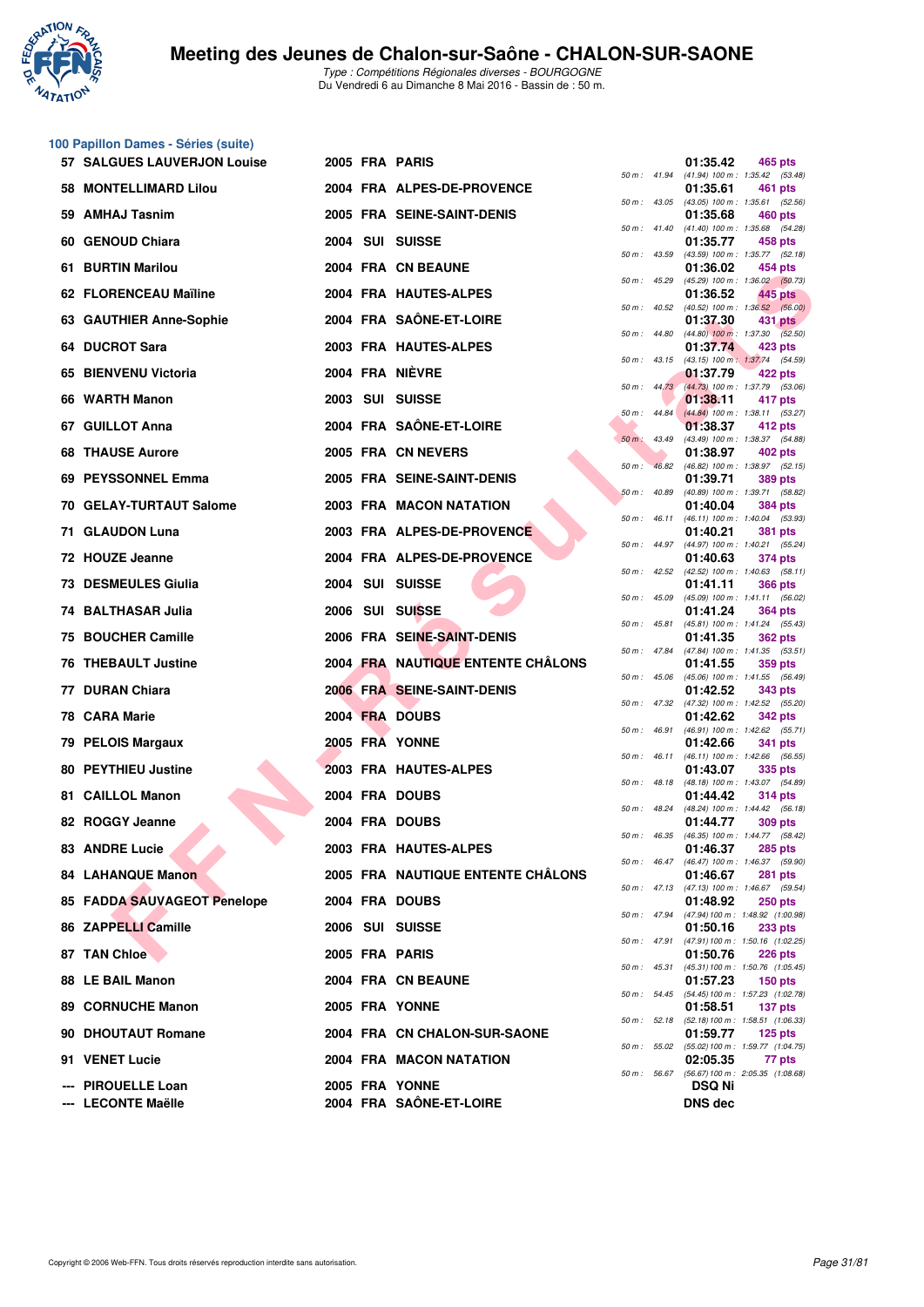

| 100 Papillon Dames - Séries (suite) |  |                                                       |
|-------------------------------------|--|-------------------------------------------------------|
| --- PECORARO Chiara                 |  | <b>DNS</b> dec                                        |
| --- DANESE Marie                    |  | <b>DNS</b> dec                                        |
| --- PERSOZ Charlene                 |  | <b>DNS</b> dec                                        |
|                                     |  | 2005 SUI SUISSE<br>2003 SUI SUISSE<br>2004 SUI SUISSE |

# **[200 4 Nages Dames - Séries](http://www.ffnatation.fr/webffn/resultats.php?idact=nat&go=epr&idcpt=38881&idepr=41)** (Dimanche 8 Mai 2016)

|    | 1 RODRIGUES Chloé       |      |                | <b>2003 FRA ESSONNE</b>                                                                                             |                           |                                                                                 | 02:35.38 | <b>1040 pts</b>                                       |
|----|-------------------------|------|----------------|---------------------------------------------------------------------------------------------------------------------|---------------------------|---------------------------------------------------------------------------------|----------|-------------------------------------------------------|
|    | 2 HILBRINK Maite        | 2003 |                | 50 m: 33.31 (33.31) 100 m: 1:14.06 (40.75) 150 m: 2:01.27 (47.21) 200 m: 2:35.38 (34.11)<br>SUI SUISSE              |                           |                                                                                 | 02:35.42 | 1039 pts                                              |
|    | 3 SUZE Camille          |      |                | 50 m: 32.87 (32.87) 100 m: 1:13.82 (40.95) 150 m: 2:00.46<br>2003 FRA PARIS                                         |                           |                                                                                 | 02:39.37 | $(46.64)$ 200 m : 2:35.42 $(34.96)$<br>985 pts        |
|    | 4 SEVERYNS Alix         |      |                | 50 m: 35.37<br>2003 FRA PARIS                                                                                       | (35.37) 100 m : 1:15.71   | $(40.34)$ 150 m : 2:02.94                                                       | 02:42.39 | $(47.23)$ 200 m : 2:39.37 $(36.43)$<br>944 pts        |
|    | 5 BONDOUY Noah          |      |                | 50 m: 35.74<br><b>2004 FRA ESSONNE</b>                                                                              |                           | (35.74) 100 m: 1:19.81 (44.07) 150 m: 2:04.76                                   | 02:44.58 | $(44.95)$ 200 m : 2:42.39 $(37.63)$<br><b>915 pts</b> |
|    | 6 ROUSSEAU Elsa         |      |                | 50 m: 36.96<br>2003 FRA ESSONNE                                                                                     |                           | (36.96) 100 m: 1:17.87 (40.91) 150 m: 2:08.07                                   | 02:44.76 | $(50.20)$ 200 m : 2:44.58 $(36.51)$<br>913 pts        |
|    | 7 GUMY Lea              |      |                | 50 m: 35.33<br>2003 SUI SUISSE                                                                                      |                           | (35.33) 100 m : 1:19.05 (43.72) 150 m : 2:08.13                                 | 02:44.88 | $(49.08)$ 200 m : 2:44.76 $(36.63)$<br>911 pts        |
|    | 8 ARGOUARCH Maiwenn     |      |                | $50 m$ : $35.55$<br><b>2003 FRA ESSONNE</b>                                                                         | $(35.55)$ 100 m : 1:19.98 | $(44.43)$ 150 m : 2:06.86                                                       | 02:45.53 | $(46.88)$ 200 m : 2:44.88 $(38.02)$<br>903 pts        |
|    | 9 CORNILLON Amandine    |      |                | 50 m: 35.32<br><b>2003 FRA ESSONNE</b>                                                                              |                           | (35.32) 100 m: 1:19.01 (43.69) 150 m: 2:07.93                                   | 02:45.63 | (48.92) 200 m : 2:45.53 (37.60)<br>901 pts            |
|    | 10 MAUPOUX Nina         |      |                | 50 m : 36.57<br>2004 FRA ESSONNE                                                                                    | $(36.57)$ 100 m : 1:19.65 | $(43.08)$ 150 m : 2:08.01                                                       | 02:47.33 | (48.36) 200 m : 2:45.63 (37.62)<br>879 pts            |
|    | 11 CARTERON Marie-Lou   |      |                | 50 m : 36.92 (36.92) 100 m : 1:20.00<br>2003 FRA DAUPHINS LURE                                                      |                           | $(43.08)$ 150 m : 2:10.48                                                       | 02:48.16 | (50.48) 200 m : 2:47.33 (36.85)<br>869 pts            |
|    | 12 MAILLE Salomé        |      |                | 50 m: 38.29<br><b>2004 FRA ESSONNE</b>                                                                              |                           | $(38.29)$ 100 m : 1:21.79 $(43.50)$ 150 m : 2:11.31                             | 02:49.61 | (49.52) 200 m : 2:48.16 (36.85)<br>850 pts            |
|    | 13 PUSSET Lena          |      |                | 50 m: 37.75<br>2003 FRA ESSONNE                                                                                     |                           | (37.75) 100 m : 1:21.18 (43.43) 150 m : 2:11.01                                 | 02:50.19 | $(49.83)$ 200 m : 2:49.61 $(38.60)$<br>843 pts        |
|    | <b>14 GARION Iris</b>   |      |                | 50 m: 35.29<br>2004 FRA PARIS                                                                                       |                           | (35.29) 100 m : 1:20.67 (45.38) 150 m : 2:10.95 (50.28) 200 m : 2:50.19 (39.24) | 02:50.44 | 840 pts                                               |
|    | 15 STOLTZ Marie         |      | 2004 FRA PARIS | 50 m: 38.09                                                                                                         | $(38.09)$ 100 m : 1:20.15 | (42.06) 150 m : 2:12.90                                                         | 02:50.73 | (52.75) 200 m : 2:50.44 (37.54)<br>836 pts            |
|    | 16 PLOIX Solene         |      |                | 36.87<br>$50 m$ :<br>2003 FRA PARIS                                                                                 | $(36.87)$ 100 m : 1:21.79 | $(44.92)$ 150 m : 2:11.59                                                       | 02:51.39 | (49.80) 200 m : 2:50.73 (39.14)<br>828 pts            |
|    |                         |      |                | 50 m: 36.41                                                                                                         | $(36.41)$ 100 m : 1:21.32 | (44.91) 150 m : 2:13.41                                                         |          | (52.09) 200 m : 2:51.39 (37.98)                       |
|    | 17 PEREZ LE TOUX Marie  |      |                | 2003 FRA PARIS<br>50 m: 36.08 (36.08) 100 m: 1:23.43 (47.35) 150 m: 2:15.02 (51.59) 200 m: 2:51.78 (36.76)          |                           |                                                                                 | 02:51.78 | 823 pts                                               |
|    | 17 MOREL Eléonore       |      |                | 2004 FRA SAONE-ET-LOIRE<br>50 m: 38.28 (38.28) 100 m: 1:23.13 (44.85) 150 m: 2:13.30                                |                           |                                                                                 | 02:51.78 | 823 pts<br>$(50.17)$ 200 m : 2:51.78 $(38.48)$        |
| 19 | <b>MATNI Imane</b>      | 2003 |                | <b>SUI SUISSE</b><br>50 m : 37.26                                                                                   | $(37.26)$ 100 m : 1:20.79 | (43.53) 150 m : 2:13.08                                                         | 02:52.03 | <b>820 pts</b><br>$(52.29)$ 200 m : 2:52.03 $(38.95)$ |
|    | 20 BUNJAK Katarina      |      |                | 2003 SUI SUISSE<br>50 m: 36.80                                                                                      | $(36.80)$ 100 m : 1:23.26 | (46.46) 150 m : 2:13.72                                                         | 02:53.31 | 804 pts<br>$(50.46)$ 200 m : 2:53.31 $(39.59)$        |
|    | 21 REIS DE BASTOS Enola |      |                | 2003 FRA NIEVRE<br>50 m : 38.28                                                                                     | $(38.28)$ 100 m : 1:23.40 | $(45.12)$ 150 m : 2:14.10                                                       | 02:53.32 | 804 pts<br>(50.70) 200 m : 2:53.32 (39.22)            |
|    | 22 FOURMY Marina        |      |                | 2003 FRA ESSONNE<br>50 m: 36.06                                                                                     | $(36.06)$ 100 m : 1:22.71 | $(46.65)$ 150 m : 2:16.72                                                       | 02:53.85 | 797 pts<br>$(54.01)$ 200 m : 2:53.85 $(37.13)$        |
|    | 23 DRAGANSKI Malena     |      |                | 2003 SUI SUISSE<br>50 m: 37.84                                                                                      | $(37.84)$ 100 m : 1:22.10 | (44.26) 150 m : 2:15.82                                                         | 02:54.50 | 790 pts<br>(53.72) 200 m : 2:54.50 (38.68)            |
|    | 24 SAÏDI Hana           |      |                | 2003 FRA PARIS<br>50 m: 40.45 (40.45) 100 m: 1:25.72                                                                |                           | (45.27) 150 m : 2:14.75                                                         | 02:54.92 | 784 pts<br>(49.03) 200 m : 2:54.92 (40.17)            |
|    | 25 SUTEAU Soraya        |      |                | 2003 FRA PARIS<br>50 m : 38.20                                                                                      |                           |                                                                                 | 02:55.07 | <b>783 pts</b>                                        |
|    | 26 FOURMY Maelys        |      |                | <b>2003 FRA ESSONNE</b>                                                                                             |                           | (38.20) 100 m: 1:25.74 (47.54) 150 m: 2:16.73 (50.99) 200 m: 2:55.07 (38.34)    | 02:55.67 | 775 pts                                               |
|    | 27 GUENIN Victoria      |      |                | 50 m: 37.25 (37.25) 100 m: 1:23.47 (46.22) 150 m: 2:18.33<br>2004 SUI SUISSE                                        |                           |                                                                                 | 02:56.59 | (54.86) 200 m : 2:55.67 (37.34)<br>764 pts            |
|    | 28 BECART Louise        |      |                | 50 m: 37.92 (37.92) 100 m: 1:24.00 (46.08) 150 m: 2:15.97 (51.97) 200 m: 2:56.59 (40.62)<br>2003 FRA PARIS          |                           |                                                                                 | 02:57.56 | 753 pts                                               |
|    | 29 SIMOENS Lucille      |      |                | 50 m: 36.10 (36.10) 100 m: 1:20.57 (44.47) 150 m: 2:15.37 (54.80) 200 m: 2:57.56 (42.19)<br>2005 FRA PARIS          |                           |                                                                                 | 02:57.76 | 750 pts                                               |
|    | 30 MELANSON Isabelle    |      |                | 50 m: 36.88 (36.88) 100 m: 1:22.94 (46.06) 150 m: 2:16.67 (53.73) 200 m: 2:57.76 (41.09)<br>2004 CAN SAONE-ET-LOIRE |                           |                                                                                 | 02:59.08 | 735 pts                                               |
|    | 31 JEANNINGROS Lou-Anne |      |                | 50 m: 39.03 (39.03) 100 m: 1:24.41 (45.38) 150 m: 2:22.30 (57.89) 200 m: 2:59.08 (36.78)<br>2003 FRA DOUBS          |                           |                                                                                 | 02:59.55 | 729 pts                                               |
|    | 32 SKLADZIEN Ivana      |      |                | 50 m: 39.09 (39.09) 100 m: 1:27.17 (48.08) 150 m: 2:22.07 (54.90) 200 m: 2:59.55 (37.48)<br>2003 FRA DAUPHINS LURE  |                           |                                                                                 | 02:59.83 | <b>726 pts</b>                                        |
|    | 33 GUENAOUI Manon       |      |                | 50 m: 40.78 (40.78) 100 m: 1:25.29 (44.51) 150 m: 2:23.17 (57.88) 200 m: 2:59.83 (36.66)<br>2003 FRA SAONE-ET-LOIRE |                           |                                                                                 | 02:59.87 | <b>725 pts</b>                                        |
|    |                         |      |                | 50 m: 38.73 (38.73) 100 m: 1:26.37 (47.64) 150 m: 2:21.84 (55.47) 200 m: 2:59.87 (38.03)                            |                           |                                                                                 |          |                                                       |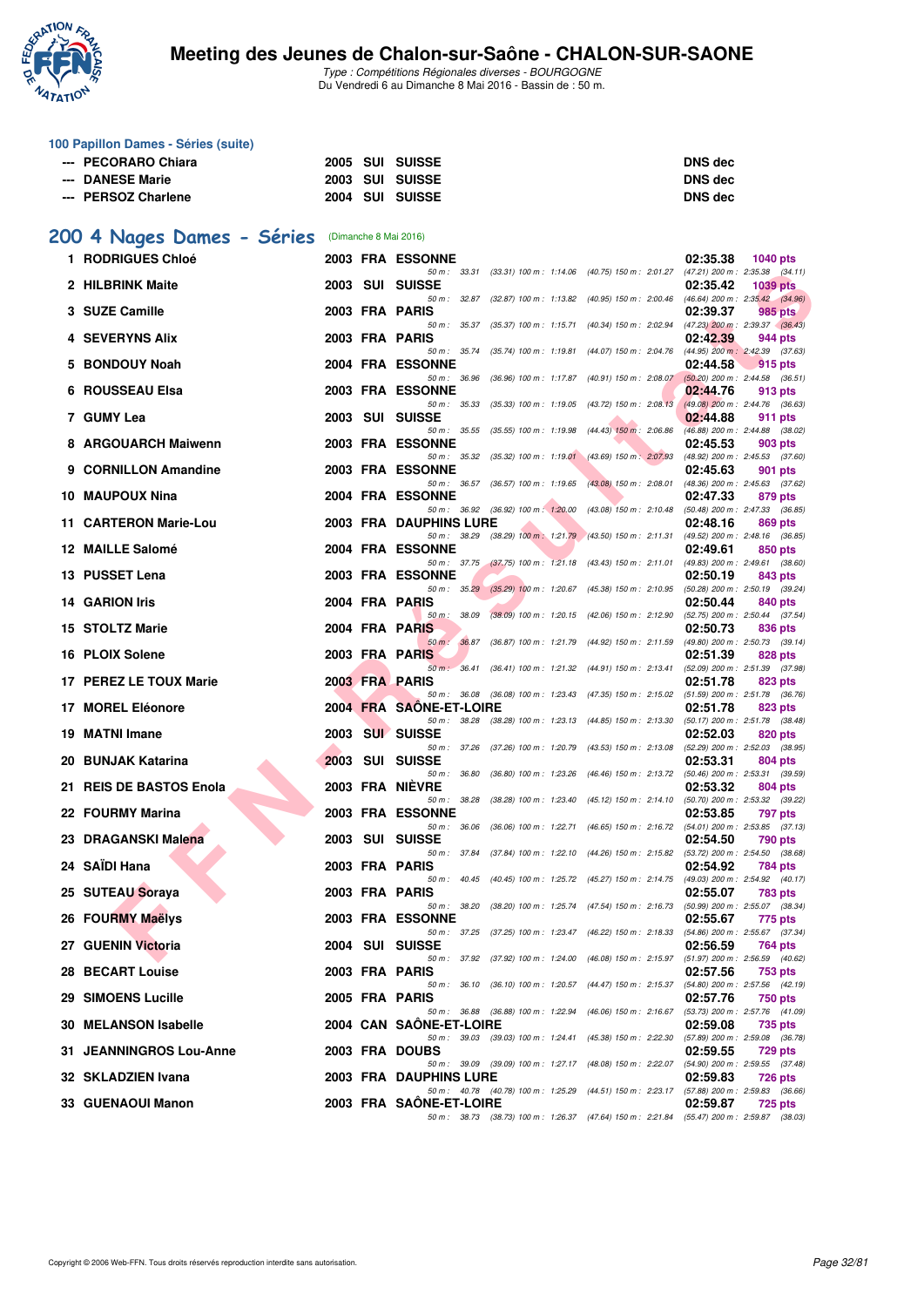

|    | 200 4 Nages Dames - Séries (suite) |  |                                                                                                                   |                                                                    |
|----|------------------------------------|--|-------------------------------------------------------------------------------------------------------------------|--------------------------------------------------------------------|
|    | <b>34 JANIN Lucie</b>              |  | 2003 FRA SAONE-ET-LOIRE<br>50 m : 38.96 (38.96) 100 m : 1:26.23 (47.27) 150 m : 2:20.01                           | 03:00.25<br><b>721 pts</b><br>(53.78) 200 m : 3:00.25 (40.24)      |
|    | 35 MATHEY Julie                    |  | 2003 FRA SAONE-ET-LOIRE                                                                                           | 03:01.24<br>709 pts                                                |
|    | 36 ZANATTA Clara                   |  | 50 m: 39.09 (39.09) 100 m: 1:25.92 (46.83) 150 m: 2:18.77 (52.85) 200 m: 3:01.24 (42.47)<br>2004 FRA HAUTES-ALPES | 03:01.50<br>706 pts                                                |
|    | 37 CORBEELS Camélia                |  | 50 m: 42.30 (42.30) 100 m: 1:29.29 (46.99) 150 m: 2:23.50<br>2004 FRA AC BOULOGNE-BILLANCOURT                     | $(54.21)$ 200 m : 3:01.50 $(38.00)$<br>03:01.70<br>704 pts         |
|    | 38 TALLAS Iman                     |  | 50 m: 41.29 (41.29) 100 m: 1:29.72 (48.43) 150 m: 2:20.21<br>2003 FRA DOUBS                                       | (50.49) 200 m : 3:01.70 (41.49)<br>03:02.54<br>695 pts             |
| 39 | <b>ROUSSON Amelie</b>              |  | 50 m: 39.71 (39.71) 100 m: 1:26.88 (47.17) 150 m: 2:17.58<br>2003 FRA SAONE-ET-LOIRE                              | (50.70) 200 m : 3:02.54 (44.96)<br>03:02.72<br>692 pts             |
| 40 | <b>CRAMPONNE Camille</b>           |  | 50 m: 42.15 (42.15) 100 m: 1:30.08 (47.93) 150 m: 2:21.74<br>2004 FRA DOUBS                                       | $(51.66)$ 200 m : 3:02.72 $(40.98)$<br>03:03.91<br><b>679 pts</b>  |
|    | 41 DUCROT Sara                     |  | 50 m: 43.59 (43.59) 100 m: 1:34.74 (51.15) 150 m: 2:25.29<br>2003 FRA HAUTES-ALPES                                | $(50.55)$ 200 m : 3:03.91 $(38.62)$<br>03:04.17<br>676 pts         |
|    | 42 GENOUD Chiara                   |  | 50 m: 40.84 (40.84) 100 m: 1:28.80 (47.96) 150 m: 2:23.33<br>2004 SUI SUISSE                                      | (54.53) 200 m: 3:04.17 (40.84)<br>03:04.63<br>671 pts              |
|    | 43 PAQUIER Chloë                   |  | 50 m: 42.23 (42.23) 100 m: 1:30.73 (48.50) 150 m: 2:25.42<br>2004 FRA DOUBS                                       | $(54.69)$ 200 m : 3:04.63 $(39.21)$<br>03:04.69<br>670 pts         |
|    | 44 ADJIMAN Shana                   |  | 50 m: 36.29 (36.29) 100 m: 1:25.10 (48.81) 150 m: 2:21.19<br>2005 FRA SEINE-SAINT-DENIS                           | $(56.09)$ 200 m : 3:04.69 (43.50)<br>03:05.18<br>665 pts           |
| 45 | <b>PORADA Chloe</b>                |  | 50 m: 38.23 (38.23) 100 m: 1:30.09 (51.86) 150 m: 2:24.43<br>2003 FRA NIEVRE                                      | (54.34) 200 m : 3:05.18 (40.75)<br>03:06.12<br>654 pts             |
|    | 46 EL KATEB Meryem                 |  | 50 m: 42.39 (42.39) 100 m: 1:31.73 (49.34) 150 m: 2:22.99<br>2004 FRA AC BOULOGNE-BILLANCOURT                     | $(51.26)$ 200 m : 3:06.12 $(43.13)$<br>03:06.62<br>649 pts         |
| 47 | <b>ED DAHABI Sofia</b>             |  | 50 m: 42.45 (42.45) 100 m: 1:29.28 (46.83) 150 m: 2:25.08<br>2003 FRA DOUBS                                       | (55.80) 200 m : 3:06.62 (41.54)<br>03:07.29<br>641 pts             |
|    | 48 WARTH Manon                     |  | 50 m: 39.38 (39.38) 100 m: 1:28.67 (49.29) 150 m: 2:24.90<br>2003 SUI SUISSE                                      | (56.23) 200 m : 3:07.29 (42.39)<br>03:07.56<br>638 pts             |
|    | 49 FLORENCEAU Maïline              |  | 50 m: 41.54 (41.54) 100 m: 1:31.77<br>(50.23) 150 m : 2:26.21<br>2004 FRA HAUTES-ALPES                            | (54.44) 200 m : 3:07.56 (41.35)<br>03:07.80<br>636 pts             |
|    | 50 LIMIDO Cyriane                  |  | 50 m: 44.86 (44.86) 100 m: 1:33.32 (48.46) 150 m: 2:29.02<br>2003 FRA SAONE-ET-LOIRE                              | (55.70) 200 m : 3:07.80 (38.78)<br>03:07.90<br>635 pts             |
|    | 51 ALLIEY Emma                     |  | 50 m: 40.54 (40.54) 100 m: 1:29.06 (48.52) 150 m: 2:24.03<br>2003 FRA HAUTES-ALPES                                | (54.97) 200 m : 3:07.90 (43.87)<br>03:07.95<br>634 pts             |
|    |                                    |  | 50 m: 42.83 (42.83) 100 m: 1:28.49 (45.66) 150 m: 2:27.13                                                         | (58.64) 200 m : 3:07.95 (40.82)                                    |
|    | 52 MAREUGE Juliette                |  | 2004 FRA DOUBS<br>50 m: 41.70 (41.70) 100 m: 1:32.14 (50.44) 150 m: 2:27.71                                       | 03:08.45<br>629 pts<br>(55.57) 200 m : 3:08.45 (40.74)             |
|    | 53 BEHAR Nina                      |  | 2004 SUI SUISSE<br>50 m: 45.39 (45.39) 100 m: 1:30.81 (45.42) 150 m: 2:28.47                                      | 03:08.87<br>624 pts<br>(57.66) 200 m : 3:08.87 (40.40)             |
|    | 54 GUILLOT Anna                    |  | 2004 FRA SAONE-ET-LOIRE<br>50 m: 42.32 (42.32) 100 m: 1:34.07 (51.75) 150 m: 2:27.52                              | 03:09.24<br>620 pts<br>$(53.45)$ 200 m : 3:09.24 $(41.72)$         |
|    | 55 GLAUDON Luna                    |  | 2003 FRA ALPES-DE-PROVENCE<br>50 m: 46.03 (46.03) 100 m: 1:35.90 (49.87) 150 m: 2:29.91                           | 03:09.38<br>619 pts<br>(54.01) 200 m : 3:09.38 (39.47)             |
|    | 56 SALGUES LAUVERJON Louise        |  | 2005 FRA PARIS<br>50 m : 41.91 (41.91) 100 m : 1:31.31 (49.40) 150 m : 2:26.07                                    | 03:10.43<br>607 pts<br>(54.76) 200 m : 3:10.43 (44.36)             |
| 57 | <b>MONTELLIMARD Lilou</b>          |  | 2004 FRA ALPES-DE-PROVENCE                                                                                        | 03:10.79<br>603 pts                                                |
|    | 58 SIMONUTTI Salome                |  | 50 m: 45.33 (45.33) 100 m: 1:32.38 (47.05) 150 m: 2:29.68<br>2005 FRA PARIS                                       | $(57.30)$ 200 m : 3:10.79 $(41.11)$<br>03:10.94<br>602 pts         |
|    | 59 SINGER Zoe                      |  | 50 m: 40.01 (40.01) 100 m: 1:31.00 (50.99) 150 m: 2:28.84<br>2003 SUI SUISSE                                      | $(57.84)$ 200 m : 3:10.94 $(42.10)$<br>03:11.31<br>598 pts         |
|    | <b>60 MANNETTE Apolline</b>        |  | 50 m: 43.79 (43.79) 100 m: 1:33.98 (50.19) 150 m: 2:27.43<br>2005 FRA SEINE-SAINT-DENIS                           | $(53.45)$ 200 m : 3:11.31 $(43.88)$<br>03:11.41<br>597 pts         |
|    | 61 AVRIL Marie                     |  | 50 m : 42.62 (42.62) 100 m : 1:32.01 (49.39) 150 m : 2:28.37<br>2004 FRA ALPES-DE-PROVENCE                        | $(56.36) 200 \text{ m}$ : 3:11.41 $(43.04)$<br>03:12.27<br>588 pts |
|    | 62 MALLIET Valentine               |  | 50 m : 41.88 (41.88) 100 m : 1:32.01 (50.13) 150 m : 2:27.42<br>2003 FRA SAONE-ET-LOIRE                           | (55.41) 200 m : 3:12.27 (44.85)<br>03:13.10<br>579 pts             |
|    | 63 BILLIEUX Julie                  |  | 50 m: 39.55 (39.55) 100 m: 1:29.08 (49.53) 150 m: 2:28.36<br>2004 SUI SUISSE                                      | (59.28) 200 m : 3:13.10 (44.74)<br>03:13.14<br>579 pts             |
|    | 64 LOCATELLI Lea                   |  | 50 m : 44.68 (44.68) 100 m : 1:38.30<br>$(53.62)$ 150 m : 2:29.89                                                 | $(51.59)$ 200 m : 3:13.14 $(43.25)$                                |
|    |                                    |  | 2003 FRA DOUBS<br>50 m: 43.49 (43.49) 100 m: 1:35.65 (52.16) 150 m: 2:30.84                                       | 03:13.21<br>578 pts<br>(55.19) 200 m: 3:13.21 (42.37)              |
|    | 65 MOUDURIER Gaelle                |  | 2003 FRA NIEVRE<br>50 m: 46.63 (46.63) 100 m: 1:34.56 (47.93) 150 m: 2:30.86                                      | 03:13.41<br>576 pts<br>(56.30) 200 m : 3:13.41 (42.55)             |
|    | 66 MBEN Mia                        |  | 2005 FRA PARIS<br>50 m : 42.51 (42.51) 100 m : 1:33.45 (50.94) 150 m : 2:30.77                                    | 03:13.66<br>573 pts<br>(57.32) 200 m : 3:13.66 (42.89)             |
|    | 67 CHIFFELLE Ines                  |  | 2004 SUI SUISSE<br>50 m: 42.07 (42.07) 100 m: 1:31.46 (49.39) 150 m: 2:30.44                                      | 03:14.52<br>564 pts<br>(58.98) 200 m : 3:14.52 (44.08)             |
|    | 68 CARA Marie                      |  | 2004 FRA DOUBS<br>50 m: 46.43 (46.43) 100 m: 1:38.23 (51.80) 150 m: 2:28.62                                       | 03:15.47<br>555 pts<br>(50.39) 200 m : 3:15.47 (46.85)             |
|    | 69 BOUCHARD Cynthia                |  | 2003 FRA NIEVRE<br>50 m: 46.42 (46.42) 100 m: 1:38.93 (52.51) 150 m: 2:32.92 (53.99) 200 m: 3:15.50 (42.58)       | 03:15.50<br>554 pts                                                |
|    |                                    |  |                                                                                                                   |                                                                    |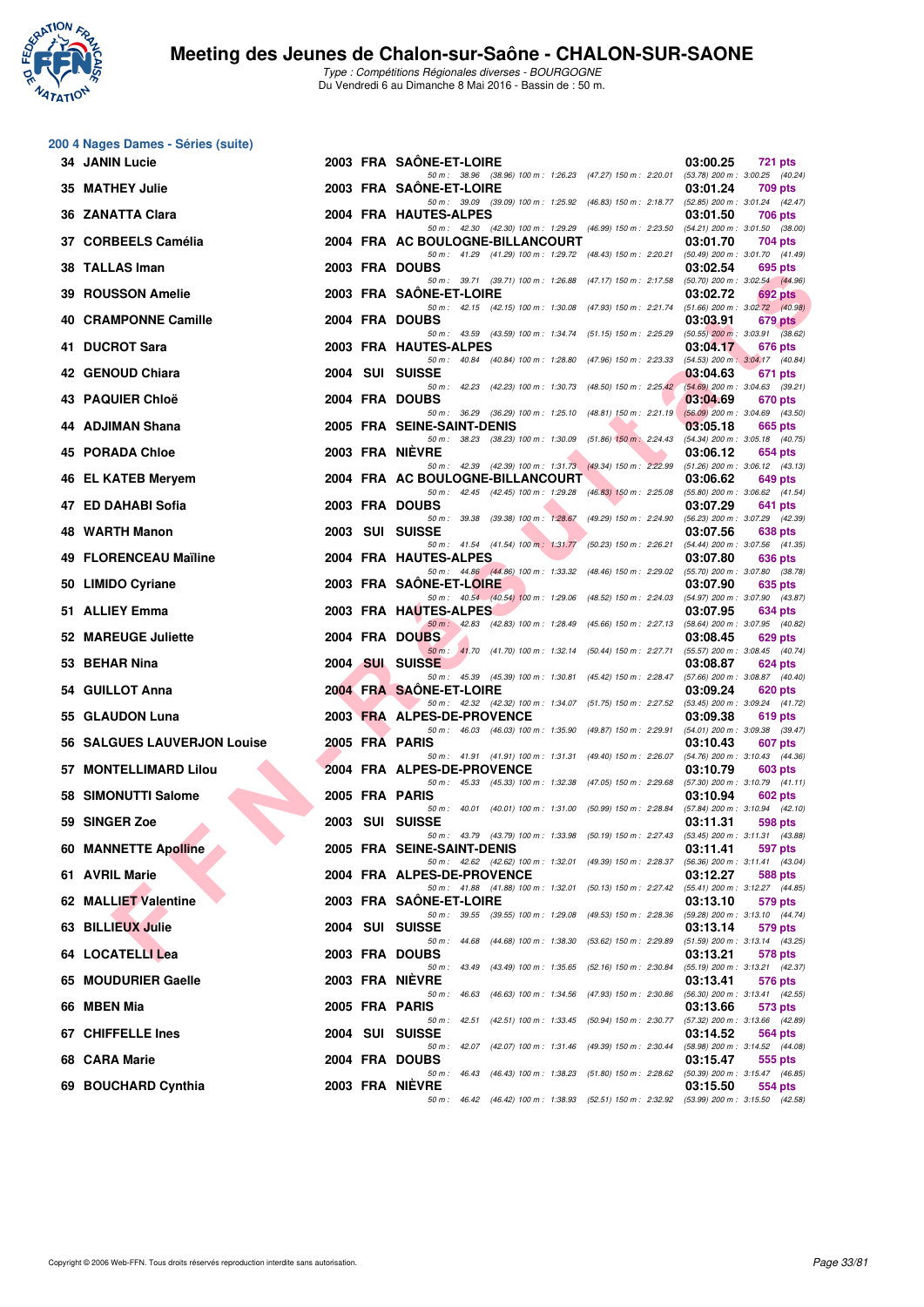

|    | 200 4 Nages Dames - Séries (suite) |  |                                                                                                                             |          |                                                |
|----|------------------------------------|--|-----------------------------------------------------------------------------------------------------------------------------|----------|------------------------------------------------|
|    | 70 BALTHASAR Jessica               |  | 2004 SUI SUISSE<br>50 m: 45.17 (45.17) 100 m: 1:35.91 (50.74) 150 m: 2:36.18 (1:00.27) 200 m: 3:15.65 (39.47)               | 03:15.65 | 553 pts                                        |
|    | <b>71 SAINT SAENS Coline</b>       |  | <b>2004 FRA NAUTIQUE ENTENTE CHALONS</b>                                                                                    | 03:16.02 | 549 pts                                        |
|    | 72 DUFOURG Margot                  |  | 50 m: 45.77 (45.77) 100 m: 1:34.46 (48.69) 150 m: 2:33.19 (58.73) 200 m: 3:16.02 (42.83)<br>2003 FRA HAUTES-ALPES           | 03:16.04 | 549 pts                                        |
|    | 73 VISGUEIRO Julia                 |  | 50 m: 46.29 (46.29) 100 m: 1:38.21 (51.92) 150 m: 2:34.65<br>2005 FRA SEINE-SAINT-DENIS                                     | 03:17.45 | (56.44) 200 m : 3:16.04 (41.39)<br>535 pts     |
|    | 74 AMHAJ Tasnim                    |  | 50 m: 42.22 (42.22) 100 m: 1:37.62 (55.40) 150 m: 2:32.57<br>2005 FRA SEINE-SAINT-DENIS                                     | 03:17.46 | (54.95) 200 m : 3:17.45 (44.88)<br>534 pts     |
|    | 75 GAUTHIER Anne-Sophie            |  | 50 m: 43.54 (43.54) 100 m: 1:35.39 (51.85) 150 m: 2:34.98<br>2004 FRA SAONE-ET-LOIRE                                        | 03:17.51 | (59.59) 200 m : 3:17.46 (42.48)<br>534 pts     |
|    | 76 FADDA SAUVAGEOT Penelope        |  | 50 m : 43.88 (43.88) 100 m : 1:36.36 (52.48) 150 m : 2:34.57<br>2004 FRA DOUBS                                              | 03:17.80 | $(58.21)$ 200 m : 3:17.51 $(42.94)$<br>531 pts |
|    | 77 ENJALBERT Juliette              |  | 50 m: 44.82 (44.82) 100 m: 1:37.80 (52.98) 150 m: 2:33.94                                                                   |          | $(56.14)$ 200 m : 3:17.80 $(43.86)$<br>527 pts |
|    |                                    |  | 2003 FRA AC ST-ETIENNE-METARE<br>50 m: 41.58 (41.58) 100 m: 1:32.03 (50.45) 150 m: 2:33.84 (1:01.81) 200 m: 3:18.22 (44.38) | 03:18.22 |                                                |
|    | 77 KELKOULI Yasmine                |  | 2005 ALG PARIS<br>50 m: 43.41 (43.41) 100 m: 1:36.05 (52.64) 150 m: 2:32.92                                                 | 03:18.22 | 527 pts<br>(56.87) 200 m : 3:18.22 (45.30)     |
|    | 79 ANDRE Lucie                     |  | 2003 FRA HAUTES-ALPES<br>50 m: 45.33 (45.33) 100 m: 1:38.98 (53.65) 150 m: 2:33.73                                          | 03:19.17 | 517 pts<br>$(54.75)$ 200 m : 3:19.17 $(45.44)$ |
|    | 80 GELAY-TURTAUT Salome            |  | 2003 FRA MACON NATATION<br>50 m: 39.51 (39.51) 100 m: 1:31.72 (52.21) 150 m: 2:38.39 (1:06.67) 200 m: 3:19.25 (40.86)       | 03:19.25 | 517 pts                                        |
|    | 80 PEYSSONNEL Emma                 |  | 2005 FRA SEINE-SAINT-DENIS<br>50 m: 43.64 (43.64) 100 m: 1:37.71 (54.07) 150 m: 2:35.48 (57.77) 200 m: 3:19.25 (43.77)      | 03:19.25 | 517 pts                                        |
|    | 82 THEBAULT Justine                |  | <b>2004 FRA NAUTIQUE ENTENTE CHALONS</b>                                                                                    | 03:19.26 | 517 pts                                        |
|    | 83 HOUZE Jeanne                    |  | 50 m: 44.79 (44.79) 100 m: 1:39.45 (54.66) 150 m: 2:35.44<br>2004 FRA ALPES-DE-PROVENCE                                     | 03:19.28 | (55.99) 200 m : 3:19.26 (43.82)<br>516 pts     |
|    | <b>84 DEGOUMOIS Eline</b>          |  | 50 m: 45.09 (45.09) 100 m: 1:36.41 (51.32) 150 m: 2:36.73 (1:00.32) 200 m: 3:19.28 (42.55)<br>2004 SUI SUISSE               | 03:19.45 | 515 pts                                        |
|    | 85 GAUTHE Anaïs                    |  | 50 m: 42.36 (42.36) 100 m: 1:39.90 (57.54) 150 m: 2:38.89<br>2004 FRA CN NEVERS                                             | 03:19.94 | (58.99) 200 m : 3:19.45 (40.56)<br>510 pts     |
|    | 86 ROGGY Jeanne                    |  | 50 m: 46.33 (46.33) 100 m: 1:38.15 (51.82) 150 m: 2:36.07<br>2004 FRA DOUBS                                                 | 03:20.12 | (57.92) 200 m : 3:19.94 (43.87)<br>508 pts     |
| 87 | <b>MERCIER Marie-Lou</b>           |  | 50 m: 46.63 (46.63) 100 m: 1:36.12 (49.49) 150 m: 2:35.19<br><b>2004 FRA NAUTIQUE ENTENTE CHALONS</b>                       | 03:21.36 | (59.07) 200 m : 3:20.12 (44.93)<br>496 pts     |
|    |                                    |  | 50 m : 48.19 (48.19) 100 m : 1:38.38 (50.19) 150 m : 2:35.33                                                                |          | (56.95) 200 m : 3:21.36 (46.03)                |
|    | 88 VERNHET Alexandra               |  | 2005 FRA PARIS<br>50 m: 47.13 (47.13) 100 m: 1:41.36 (54.23) 150 m: 2:35.56 (54.20) 200 m: 3:22.00 (46.44)                  | 03:22.00 | 490 pts                                        |
|    | 89 HAMADACHE Inaya                 |  | 2005 FRA SEINE-SAINT-DENIS<br>50 m: 44.01 (44.01) 100 m: 1:34.72 (50.71) 150 m: 2:35.92 (1:01.20) 200 m: 3:22.25 (46.33)    | 03:22.25 | 487 pts                                        |
|    | 90 THAUSE Aurore                   |  | 2005 FRA CN NEVERS<br>50 m: 44.98 (44.98) 100 m: 1:40.34 (55.36) 150 m: 2:38.11                                             | 03:22.58 | 484 pts<br>(57.77) 200 m : 3:22.58 (44.47)     |
|    | 91 LAHANQUE Manon                  |  | <b>2005 FRA NAUTIQUE ENTENTE CHALONS</b><br>50 m: 45.15 (45.15) 100 m: 1:41.07 (55.92) 150 m: 2:36.42                       | 03:22.91 | 481 pts<br>(55.35) 200 m : 3:22.91 (46.49)     |
|    | 92 DESCOEUDRES Emma                |  | 2006 SUI SUISSE                                                                                                             | 03:23.04 | 480 pts                                        |
|    | 93 CAILLOL Manon                   |  | 50 m: 44.76 (44.76) 100 m: 1:40.24 (55.48) 150 m: 2:38.53<br>2004 FRA DOUBS                                                 | 03:23.39 | (58.29) 200 m : 3:23.04 (44.51)<br>477 pts     |
|    | 94 BELKAHLA Maissane               |  | 50 m: 48.67 (48.67) 100 m: 1:42.06 (53.39) 150 m: 2:38.09<br>2005 FRA SEINE-SAINT-DENIS                                     | 03:24.43 | (56.03) 200 m : 3:23.39 (45.30)<br>467 pts     |
|    | 95 PEYTHIEU Justine                |  | 50 m: 45.69 (45.69) 100 m: 1:36.63 (50.94) 150 m: 2:40.38 (1:03.75) 200 m: 3:24.43 (44.05)<br>2003 FRA HAUTES-ALPES         | 03:24.60 | 465 pts                                        |
|    | 96 ZAPPELLI Camille                |  | 50 m: 48.97 (48.97) 100 m: 1:45.41 (56.44) 150 m: 2:41.38 (55.97) 200 m: 3:24.60 (43.22)<br>2006 SUI SUISSE                 | 03:25.11 | 460 pts                                        |
|    | 97 TAN Chloe                       |  | 50 m: 48.46 (48.46) 100 m: 1:36.88 (48.42) 150 m: 2:37.42 (1:00.54) 200 m: 3:25.11 (47.69)<br>2005 FRA PARIS                | 03:25.52 | 457 pts                                        |
|    |                                    |  | 50 m: 46.69 (46.69) 100 m: 1:40.45 (53.76) 150 m: 2:41.34 (1:00.89) 200 m: 3:25.52 (44.18)                                  |          |                                                |
|    | 98 BOUCHER Camille                 |  | 2006 FRA SEINE-SAINT-DENIS<br>50 m: 48.45 (48.45) 100 m: 1:40.88 (52.43) 150 m: 2:40.99 (1:00.11) 200 m: 3:25.91 (44.92)    | 03:25.91 | 453 pts                                        |
|    | 99 LOSEY Jin                       |  | 2005 SUI SUISSE<br>50 m: 44.16 (44.16) 100 m: 1:36.29 (52.13) 150 m: 2:39.49 (1:03.20) 200 m: 3:25.94 (46.45)               | 03:25.94 | 453 pts                                        |
|    | 100 CASTAGNA Lola                  |  | 2005 FRA SAONE-ET-LOIRE<br>50 m: 51.30 (51.30) 100 m: 1.45.66 (54.36) 150 m: 2:40.77 (55.11) 200 m: 3:26.00 (45.23)         | 03:26.00 | 452 pts                                        |
|    | 101 ICHOU Sarah                    |  | 2005 FRA SEINE-SAINT-DENIS<br>50 m: 46.54 (46.54) 100 m: 1:38.73 (52.19) 150 m: 2:39.04 (1:00.31) 200 m: 3:27.23 (48.19)    | 03:27.23 | 441 pts                                        |
|    | 102 BALTHASAR Julia                |  | 2006 SUI SUISSE<br>50 m: 46.53 (46.53) 100 m: 1:39.82 (53.29) 150 m: 2:42.61 (1:02.79) 200 m: 3:27.80 (45.19)               | 03:27.80 | 436 pts                                        |
|    | 103 DESMEULES Giulia               |  | 2004 SUI SUISSE                                                                                                             | 03:28.00 | 434 pts                                        |
|    | 104 PORADA Clarisse                |  | 50 m : 46.51 (46.51) 100 m : 1:42.01 (55.50) 150 m : 2:42.49 (1:00.48) 200 m : 3:28.00 (45.51)<br>2005 FRA CN NEVERS        | 03:28.45 | 430 pts                                        |
|    | 105 POUTRAIN Clara                 |  | 50 m: 45.77 (45.77) 100 m: 1.40.19 (54.42) 150 m: 2:36.98 (56.79) 200 m: 3:28.45 (51.47)<br>2004 FRA NIEVRE                 | 03:28.49 | 429 pts                                        |
|    |                                    |  | 50 m: 50.24 (50.24) 100 m: 1:40.93 (50.69) 150 m: 2:42.25 (1:01.32) 200 m: 3:28.49 (46.24)                                  |          |                                                |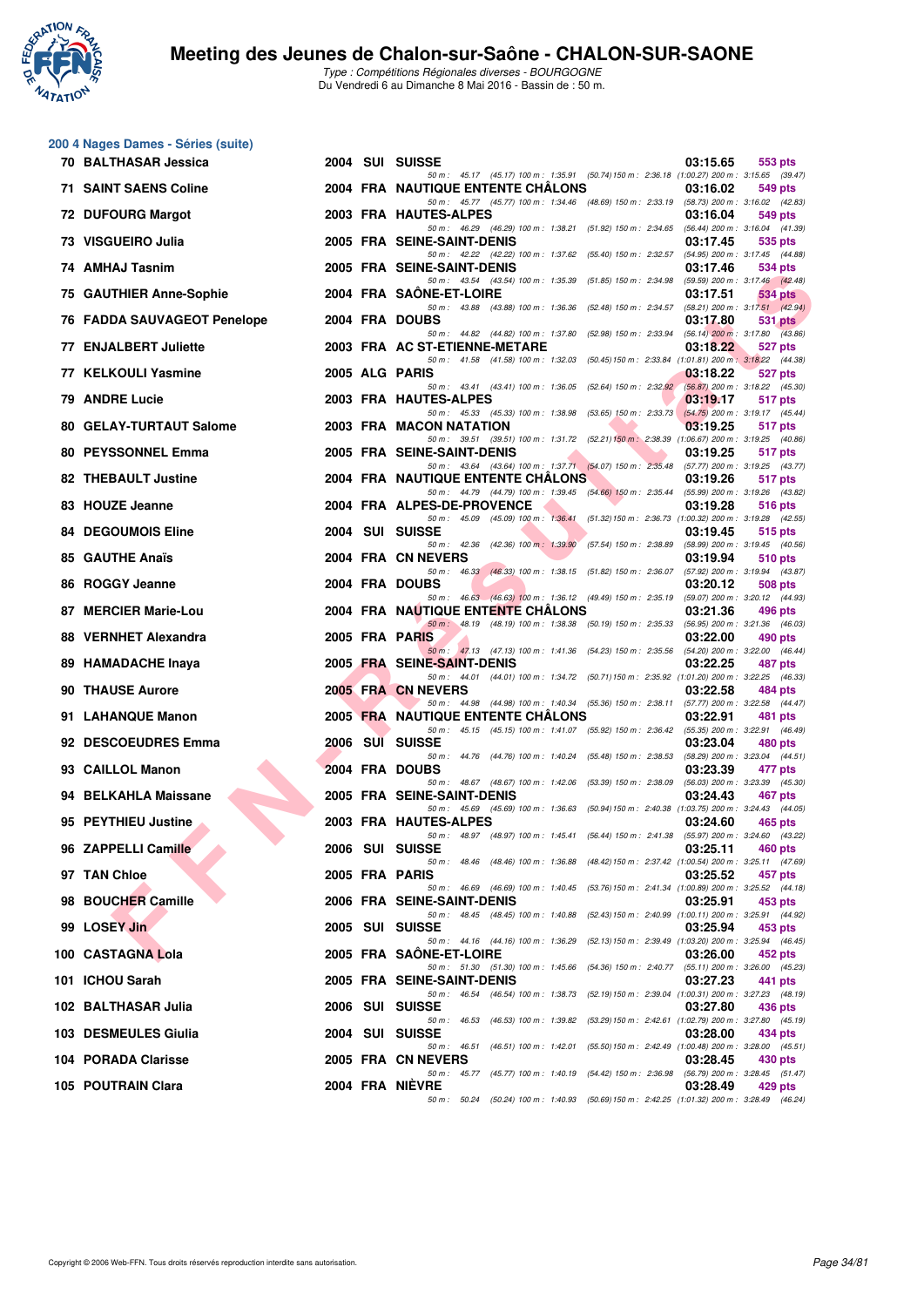

| 200 4 Nages Dames - Séries (suite)                     |                      |                                                                                                                                        |                                  |                 |
|--------------------------------------------------------|----------------------|----------------------------------------------------------------------------------------------------------------------------------------|----------------------------------|-----------------|
| 106 REY Lina                                           |                      | 2005 FRA SAONE-ET-LOIRE                                                                                                                | 03:28.52                         | 429 pts         |
| 107 DURAN Chiara                                       |                      | 50 m: 50.08 (50.08) 100 m: 1:43.34 (53.26) 150 m: 2:42.10 (58.76) 200 m: 3:28.52 (46.42)<br>2006 FRA SEINE-SAINT-DENIS                 | 03:28.81                         | 427 pts         |
| 108 GRANGE Camille                                     |                      | 50 m: 48.19 (48.19) 100 m: 1:41.73 (53.54) 150 m: 2:42.86 (1:01.13) 200 m: 3:28.81 (45.95)<br>2005 FRA PARIS                           | 03:29.75                         | 418 pts         |
| 109 CHAAR Dounia                                       |                      | 50 m: 47.03 (47.03) 100 m: 1:40.92 (53.89) 150 m: 2:41.44 (1:00.52) 200 m: 3:29.75 (48.31)<br>2005 FRA YONNE                           | 03:29.94                         | 417 pts         |
| 110 COUZON Léa                                         |                      | 50 m: 51.16 (51.16) 100 m: 1:45.28 (54.12) 150 m: 2:40.27 (54.99) 200 m: 3:29.94 (49.67)<br>2005 FRA SAONE-ET-LOIRE                    | 03:30.47                         |                 |
|                                                        |                      | 50 m: 45.76 (45.76) 100 m: 1:43.39 (57.63) 150 m: 2:44.40 (1:01.01) 200 m: 3:30.47 (46.07)                                             |                                  | 412 pts         |
| <b>111 BROUTTIER Lisa</b>                              |                      | 2005 SUI SUISSE<br>50 m: 42.83 (42.83) 100 m: 1:35.04 (52.21) 150 m: 2:43.29 (1:08.25) 200 m: 3:30.57 (47.28)                          | 03:30.57                         | 411 pts         |
| 112 VELICKOVIC Cassia                                  |                      | 2005 SUI SUISSE<br>50 m: 45.46 (45.46) 100 m: 1:38.98 (53.52) 150 m: 2:38.85 (59.87) 200 m: 3:31.19 (52.34)                            | 03:31.19                         | 406 pts         |
| 113 DHOUTAUT Romane                                    |                      | 2004 FRA CN CHALON-SUR-SAONE<br>50 m: 52.43 (52.43) 100 m: 1:45.54 (53.11) 150 m: 2:47.06 (1:01.52) 200 m: 3:31.88 (44.82)             | 03:31.88                         | 400 pts         |
| 114 BONAFE Maelys                                      |                      | 2005 FRA SAONE-ET-LOIRE                                                                                                                | 03:32.84                         | <b>391 pts</b>  |
| 115 DEVELET Rayana                                     |                      | 50 m: 46.05 (46.05) 100 m: 1:42.10 (56.05) 150 m: 2:44.74 (1:02.64) 200 m: 3:32.84 (48.10)<br>2005 FRA SAONE-ET-LOIRE                  | 03:33.78                         | <b>383 pts</b>  |
| 116 GASSO Sofia                                        |                      | 50 m: 49.53 (49.53) 100 m: 1:40.68 (51.15) 150 m: 2:46.72 (1:06.04) 200 m: 3:33.78 (47.06)<br>2005 SUI SUISSE                          | 03:34.55                         | <b>377 pts</b>  |
| 117 GAGNEBIN Malika                                    | 2006                 | 50 m: 46.69 (46.69) 100 m: 1:43.55 (56.86) 150 m: 2:44.29 (1:00.74) 200 m: 3:34.55 (50.26)<br>SUI SUISSE                               | 03:35.62                         | <b>368 pts</b>  |
| 118 MERZÉ Aurore                                       |                      | 50 m: 47.84 (47.84) 100 m: 1:45.06 (57.22) 150 m: 2:48.02 (1:02.96) 200 m: 3:35.62 (47.60)<br>2005 FRA SAONE-ET-LOIRE                  | 03:38.34                         | 345 pts         |
|                                                        |                      | 50 m: 44.65 (44.65) 100 m: 1:42.32 (57.67) 150 m: 2:45.19 (1:02.87) 200 m: 3:38.34 (53.15)                                             |                                  |                 |
| 119 MAKHLOUF Hanifa                                    |                      | <b>2005 FRA NAUTIQUE ENTENTE CHALONS</b><br>50 m: 57.83 (57.83) 100 m: 1:50.11 (52.28) 150 m: 2:51.51 (1:01.40) 200 m: 3:38.64 (47.13) | 03:38.64                         | 343 pts         |
| 119 MARIANO Alessia                                    | 2005                 | SUI SUISSE<br>50 m: 51.35 (51.35) 100 m: 1:47.17 (55.82) 150 m: 2:50.30 (1:03.13) 200 m: 3:38.64 (48.34)                               | 03:38.64                         | 343 pts         |
| 121 LEGRAND Calista                                    |                      | 2005 FRA NEPTUNE CLUB LISIEUX<br>50 m: 46.08 (46.08) 100 m: 1:41.40 (55.32) 150 m: 2:50.21 (1:08.81) 200 m: 3:39.79 (49.58)            | 03:39.79                         | 334 pts         |
| 122 MARECHAL Léa                                       |                      | 2006 FRA SAONE-ET-LOIRE                                                                                                                | 03:46.39                         | <b>284 pts</b>  |
| 123 MARTIN Emma                                        |                      | 50 m: 53.55 (53.55) 100 m: 1:52.46 (58.91) 150 m: 2:57.32 (1:04.86) 200 m: 3:46.39 (49.07)<br><b>2007 FRA NEPTUNE CLUB LISIEUX</b>     | 03:46.56                         | <b>282 pts</b>  |
| 124 MAHE-TAHOR Ines                                    |                      | 50 m: 51.73 (51.73) 100 m: 1:48.42 (56.69) 150 m: 2:54.28 (1:05.86) 200 m: 3:46.56 (52.28)<br>2006 FRA SEINE-SAINT-DENIS               | 03:46.69                         | <b>281 pts</b>  |
| <b>125 ACHAINTRE Emilie</b>                            |                      | 50 m: 44.88 (44.88) 100 m: 1:41.52 (56.64) 150 m: 2:55.34 (1:13.82) 200 m: 3:46.69 (51.35)<br>2006 FRA SAONE-ET-LOIRE                  | 03:47.73                         | 274 pts         |
| 126 VENET Lucie                                        |                      | 50 m: 45.02 (45.02) 100 m: 1:40.65 (55.63) 150 m: 2:56.26 (1:15.61) 200 m: 3:47.73 (51.47)<br>2004 FRA MACON NATATION                  | 03:50.44                         | 255 pts         |
|                                                        |                      | 50 m: 57.94 (57.94) 100 m: 1:55.71 (57.77) 150 m: 2:59.71 (1:04.00) 200 m: 3:50.44 (50.73)                                             |                                  |                 |
| <b>127 GAUTHIER Marie-Emerence</b>                     |                      | 2006 FRA SAONE-ET-LOIRE<br>50 m: 56.05 (56.05) 100 m: 1:53.43 (57.38) 150 m: 2:59.06 (1:05.63) 200 m: 3:50.88 (51.82)                  | 03:50.88                         | <b>252 pts</b>  |
| 128 BRON Helene                                        |                      | 2005 SUI SUISSE<br>50 m: 57.37 (57.37) 100 m: 1:57.66 (1:00.29) 150 m: 3:03.19 (1:05.53) 200 m: 3:59.37 (56.18)                        | 03:59.37                         | 197 pts         |
| 129 WONKAM Suzanne                                     |                      | 2006 FRA SAONE-ET-LOIRE<br>50 m: 56.26 (56.26) 100 m: 1:58.93 (1:02.67) 150 m: 3:09.81 (1:10.88) 200 m: 4:02.37 (52.56)                | 04:02.37                         | $179$ pts       |
| 130 CORNUCHE Manon                                     |                      | <b>2005 FRA YONNE</b>                                                                                                                  | 04:03.24                         | 174 $pts$       |
| 131 MERSCH Alicia<br><b>Contract Contract Contract</b> |                      | 50 m: 55.52 (55.52) 100 m: 1:54.25 (58.73) 150 m: 2:59.23 (1:04.98) 200 m: 4:03.24 (1:04.01)<br>2005 FRA NEPTUNE CLUB LISIEUX          | 04:09.48                         | $140$ pts       |
| 132 JOLIMET Enza                                       |                      | 50 m: 58.63 (58.63) 100 m: 2:03.89 (1:05.26) 150 m: 3:10.73 (1:06.84) 200 m: 4:09.48 (58.75)<br>2006 FRA YONNE                         | 04:10.01                         | 137 pts         |
| --- GARCIN Juliette                                    |                      | 50 m: 56.41 (56.41) 100 m: 1:58.66 (1:02.25) 150 m: 3:08.26 (1:09.60) 200 m: 4:10.01 (1:01.75)<br>2004 FRA HAUTES-ALPES                | <b>DNF</b>                       |                 |
| --- BINGUE SIDIBE Lena                                 |                      | 2006 FRA SEINE-SAINT-DENIS                                                                                                             | <b>DNS</b>                       |                 |
| --- BONNAVENT Léane                                    |                      | 2003 FRA SAÖNE-ET-LOIRE                                                                                                                | <b>DNS dec</b>                   |                 |
| --- LECONTE Maëlle                                     |                      | 2004 FRA SAÔNE-ET-LOIRE                                                                                                                | <b>DNS</b> dec                   |                 |
| --- PECORARO Chiara<br>--- DANESE Marie                |                      | 2005 SUI SUISSE<br>2003 SUI SUISSE                                                                                                     | <b>DNS dec</b><br><b>DNS dec</b> |                 |
| --- PERSOZ Charlene                                    |                      | 2004 SUI SUISSE                                                                                                                        | <b>DNS dec</b>                   |                 |
| --- SUTTER Lia                                         |                      | 2005 SUI SUISSE                                                                                                                        | <b>DNS Nd</b>                    |                 |
|                                                        |                      |                                                                                                                                        |                                  |                 |
| 4x50 Nage Libre Dames - Séries (Vendredi 6 Mai 2016)   |                      |                                                                                                                                        |                                  |                 |
| 1 BECART Louise                                        |                      | 2003 FRA PARIS                                                                                                                         | 02:01.90                         | <b>1078 pts</b> |
| <b>SUZE Camille</b><br><b>PEREZ LE TOUX Marie</b>      | 2003 FRA<br>2003 FRA |                                                                                                                                        |                                  |                 |
|                                                        |                      |                                                                                                                                        |                                  |                 |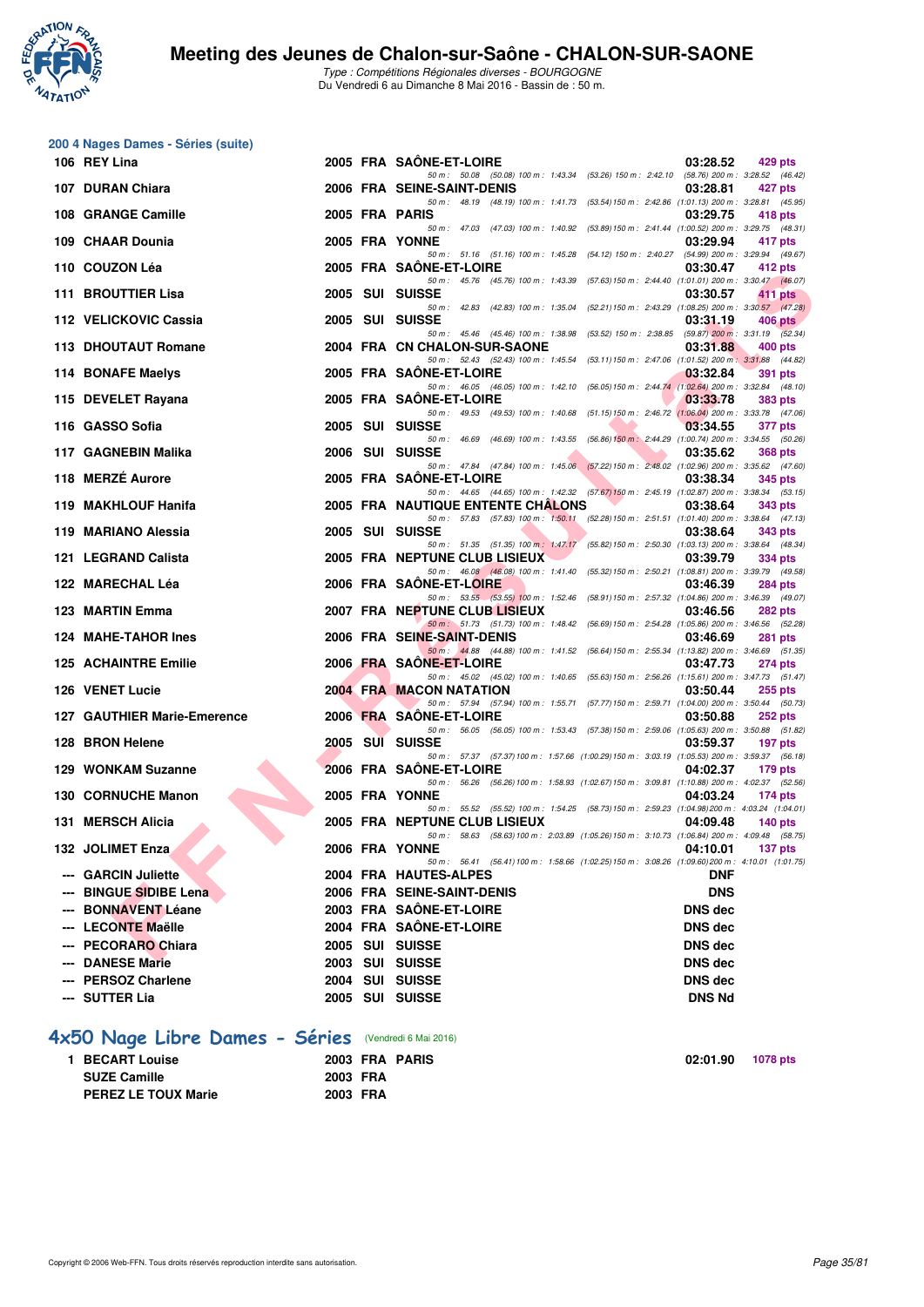

| 4x50 Nage Libre Dames - Séries (suite)                                                                                   |                                    |                            |          |                |  |  |  |
|--------------------------------------------------------------------------------------------------------------------------|------------------------------------|----------------------------|----------|----------------|--|--|--|
| <b>PLOIX Solene</b>                                                                                                      | 2003 FRA                           |                            |          |                |  |  |  |
| 50 m: 30.17 (30.17) 100 m: 1:01.57 (31.40) 150 m: 1:31.81 (30.24) 200 m: 2:01.90 (30.09)<br>2 HILBRINK Maite             | 2003 SUI SUISSE                    |                            | 02:06.34 | 1017 pts       |  |  |  |
| <b>GUMY Lea</b>                                                                                                          | <b>2003 SUI</b>                    |                            |          |                |  |  |  |
| <b>GUENIN Victoria</b>                                                                                                   | <b>2004 SUI</b>                    |                            |          |                |  |  |  |
| <b>DEGOUMOIS Eline</b>                                                                                                   | 2004 SUI                           |                            |          |                |  |  |  |
| 50 m: 29.47 (29.47) 100 m: 1:00.35 (30.88) 150 m: 1:33.20 (32.85) 200 m: 2:06.34 (33.14)                                 |                                    |                            |          |                |  |  |  |
| 3 MOREL Eléonore                                                                                                         |                                    | 2004 FRA SAÖNE-ET-LOIRE    | 02:06.38 | 1016 pts       |  |  |  |
| <b>MATHEY Julie</b>                                                                                                      | 2003 FRA                           |                            |          |                |  |  |  |
| <b>MELANSON Isabelle</b>                                                                                                 | 2004 CAN                           |                            |          |                |  |  |  |
| <b>BONNAVENT Léane</b><br>50 m: 30.94 (30.94) 100 m: 1:03.01 (32.07) 150 m: 1:34.15 (31.14) 200 m: 2:06.38 (32.23)       | 2003 FRA                           |                            |          |                |  |  |  |
| <b>4 SEVERYNS Alix</b>                                                                                                   | 2003 FRA PARIS                     |                            | 02:07.33 | 1003 pts       |  |  |  |
| <b>RHAIEM Lilee</b>                                                                                                      | 2003 FRA                           |                            |          |                |  |  |  |
| <b>SUTEAU Soraya</b>                                                                                                     | 2003 FRA                           |                            |          |                |  |  |  |
| <b>SAIDI Hana</b>                                                                                                        | 2003 FRA                           |                            |          |                |  |  |  |
| 50 m: 32.13 (32.13) 100 m: 1.03.49 (31.36) 150 m: 1.35.35 (31.86) 200 m: 2.07.33 (31.98)                                 |                                    |                            |          |                |  |  |  |
| 5 DRAGANSKI Malena<br><b>WARTH Manon</b>                                                                                 | 2003 SUI SUISSE                    |                            | 02:07.90 | <b>996 pts</b> |  |  |  |
| <b>BUNJAK Katarina</b>                                                                                                   | <b>2003 SUI</b><br><b>2003 SUI</b> |                            |          |                |  |  |  |
| <b>MATNI Imane</b>                                                                                                       | <b>2003 SUI</b>                    |                            |          |                |  |  |  |
| 50 m: 31.13 (31.13) 100 m: 1:03.83 (32.70) 150 m: 1:36.06 (32.23) 200 m: 2:07.90 (31.84)                                 |                                    |                            |          |                |  |  |  |
| <b>6 JEANNINGROS Lou-Anne</b>                                                                                            | 2003 FRA DOUBS                     |                            | 02:09.26 | 978 pts        |  |  |  |
| <b>ED DAHABI Sofia</b>                                                                                                   | 2003 FRA                           |                            |          |                |  |  |  |
| <b>TALLAS Iman</b>                                                                                                       | 2003 FRA                           |                            |          |                |  |  |  |
| <b>PAQUIER Chloë</b>                                                                                                     | 2004 FRA                           |                            |          |                |  |  |  |
| 50 m: 32.61 (32.61) 100 m: 1:05.03 (32.42) 150 m: 1:37.65 (32.62) 200 m: 2:09.26 (31.61)<br><b>7 FLORENCEAU Maïline</b>  |                                    | 2004 FRA HAUTES-ALPES      | 02:10.54 | 961 pts        |  |  |  |
| <b>ZANATTA Clara</b>                                                                                                     | 2004 FRA                           |                            |          |                |  |  |  |
| <b>DUFOURG Margot</b>                                                                                                    | 2003 FRA                           |                            |          |                |  |  |  |
| <b>DUCROT Sara</b>                                                                                                       | 2003 FRA                           |                            |          |                |  |  |  |
| 50 m: 32.53 (32.53) 100 m: 1:05.66 (33.13) 150 m: 1:37.30 (31.64) 200 m: 2:10.54 (33.24)                                 |                                    |                            |          |                |  |  |  |
| 8 BALTHASAR Jessica                                                                                                      | 2004 SUI SUISSE                    |                            | 02:12.85 | 930 pts        |  |  |  |
| <b>BEHAR Nina</b>                                                                                                        | 2004 SUI                           |                            |          |                |  |  |  |
| <b>BALTHASAR Julia</b>                                                                                                   | 2006 SUI                           |                            |          |                |  |  |  |
| <b>GENOUD Chiara</b><br>50 m: 32.22 (32.22) 100 m: 1.05.33 (33.11) 150 m: 1.41.13 (35.80) 200 m: 2.12.85 (31.72)         | 2004 SUI                           |                            |          |                |  |  |  |
| 9 GUENAOUI Manon                                                                                                         |                                    | 2003 FRA SAONE-ET-LOIRE    | 02:13.27 | 925 pts        |  |  |  |
| <b>MALLIET Valentine</b>                                                                                                 | 2003 FRA                           |                            |          |                |  |  |  |
| <b>JANIN Lucie</b>                                                                                                       | 2003 FRA                           |                            |          |                |  |  |  |
| <b>LIMIDO Cyriane</b>                                                                                                    | 2003 FRA                           |                            |          |                |  |  |  |
| 50 m: 33.33 (33.33) 100 m: 1.07.02 (33.69) 150 m: 1.40.23 (33.21) 200 m: 2.13.27 (33.04)<br>10 LHEUREUX Eva              | 2004 FRA NIEVRE                    |                            | 02:13.93 |                |  |  |  |
| <b>LAURENT Lou</b>                                                                                                       | 2004 FRA                           |                            |          | 916 pts        |  |  |  |
| <b>MOUDURIER Gaelle</b>                                                                                                  | 2003 FRA                           |                            |          |                |  |  |  |
| <b>BIENVENU Victoria</b>                                                                                                 | 2004 FRA                           |                            |          |                |  |  |  |
| 50 m: 31.96 (31.96) 100 m: 1:05.35 (33.39) 150 m: 1:41.07 (35.72) 200 m: 2:13.93 (32.86)                                 |                                    |                            |          |                |  |  |  |
| 11 BOUCHARD Cynthia                                                                                                      | 2003 FRA NIÈVRE                    |                            | 02:15.43 | 897 pts        |  |  |  |
| <b>REIS DE BASTOS Enola</b>                                                                                              | 2003 FRA                           |                            |          |                |  |  |  |
| <b>POUTRAIN Clara</b>                                                                                                    | 2004 FRA                           |                            |          |                |  |  |  |
| <b>PORADA Chloe</b>                                                                                                      | 2003 FRA                           |                            |          |                |  |  |  |
| 50 m: 33.90 (33.90) 100 m: 1:06.53 (32.63) 150 m: 1:43.23 (36.70) 200 m: 2:15.43 (32.20)<br><b>12 MONTELLIMARD Lilou</b> |                                    | 2004 FRA PROVENCE          | 02:15.88 | 891 pts        |  |  |  |
| <b>ANDRE Lucie</b>                                                                                                       | 2003 FRA                           |                            |          |                |  |  |  |
| <b>GLAUDON Luna</b>                                                                                                      | 2003 FRA                           |                            |          |                |  |  |  |
| <b>ALLIEY Emma</b>                                                                                                       | 2003 FRA                           |                            |          |                |  |  |  |
| 50 m: 33.74 (33.74) 100 m: 1:09.08 (35.34) 150 m: 1:43.00 (33.92) 200 m: 2:15.88 (32.88)                                 |                                    |                            |          |                |  |  |  |
| 1 HAMADACHE Inaya                                                                                                        |                                    | 2005 FRA SEINE-SAINT-DENIS | 02:16.23 | 887 pts        |  |  |  |
| <b>ADJIMAN Shana</b>                                                                                                     | 2005 FRA                           |                            |          |                |  |  |  |
| <b>PEYSSONNEL Emma</b>                                                                                                   | 2005 FRA                           |                            |          |                |  |  |  |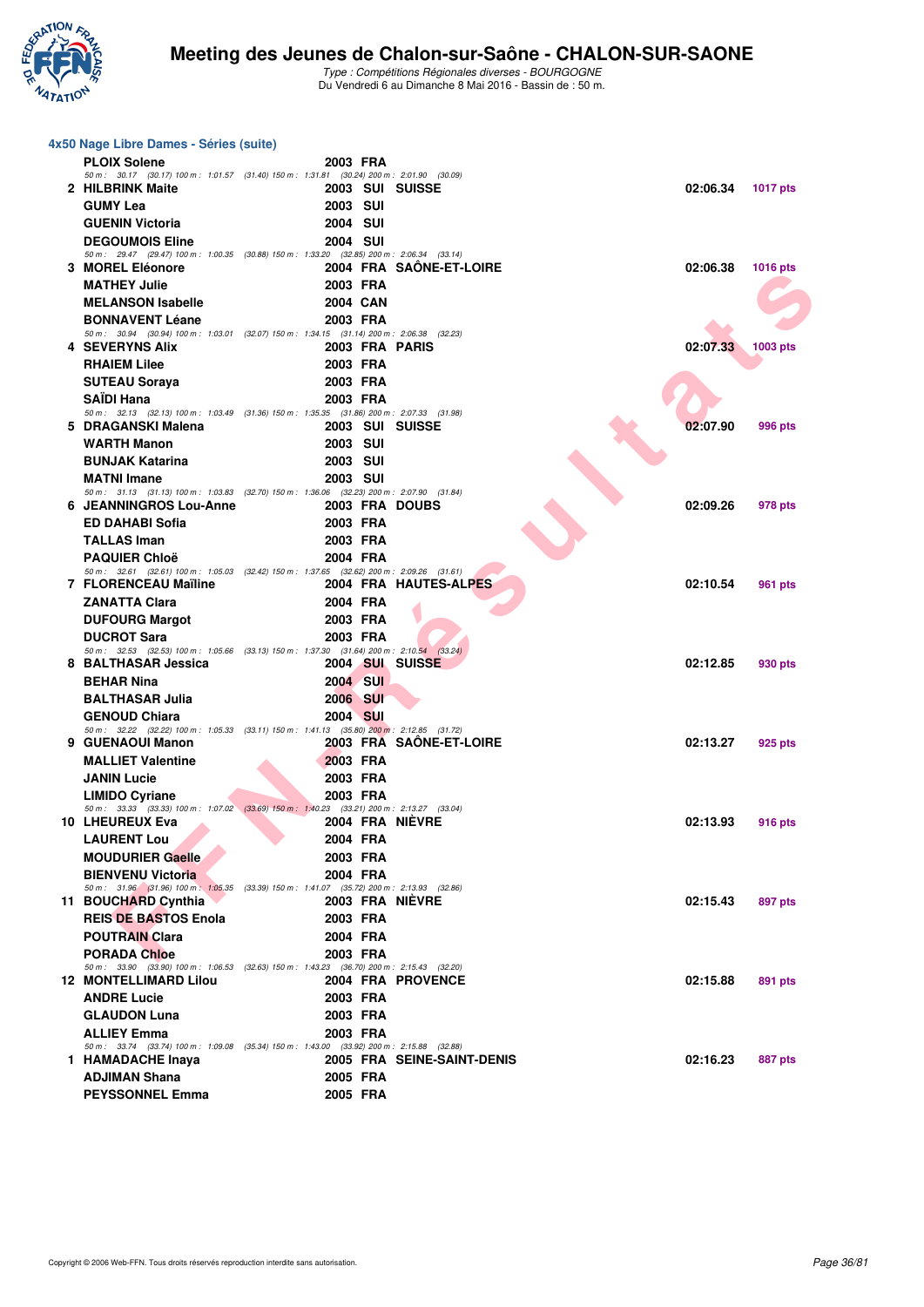

| 4x50 Nage Libre Dames - Séries (suite)                                                                             |                            |                                   |          |                |
|--------------------------------------------------------------------------------------------------------------------|----------------------------|-----------------------------------|----------|----------------|
| <b>BELKAHLA Maissane</b>                                                                                           | 2005 FRA                   |                                   |          |                |
| 50 m: 34.32 (34.32) 100 m: 1:06.76 (32.44) 150 m: 1:41.02 (34.26) 200 m: 2:16.23 (35.21)                           |                            |                                   |          |                |
| 13 CRAMPONNE Camille                                                                                               | 2004 FRA DOUBS             |                                   | 02:16.52 | 883 pts        |
| <b>CAILLOL Manon</b>                                                                                               | 2004 FRA<br>2004 FRA       |                                   |          |                |
| <b>FADDA SAUVAGEOT Penelope</b><br><b>LOCATELLI Lea</b>                                                            | 2003 FRA                   |                                   |          |                |
| 50 m: 32.91 (32.91) 100 m: 1.08.31 (35.40) 150 m: 1.42.99 (34.68) 200 m: 2.16.52 (33.53)                           |                            |                                   |          |                |
| 14 GUILLOT Anna                                                                                                    |                            | 2004 FRA SAONE-ET-LOIRE           | 02:17.04 | 877 pts        |
| <b>GELAY-TURTAUT Salome</b>                                                                                        | 2003 FRA                   |                                   |          |                |
| <b>GAUTHIER Anne-Sophie</b>                                                                                        | 2004 FRA                   |                                   |          |                |
| <b>ROUSSON Amelie</b><br>50 m: 34.83 (34.83) 100 m: 1:08.17 (33.34) 150 m: 1:44.42 (36.25) 200 m: 2:17.04 (32.62)  | 2003 FRA                   |                                   |          |                |
| 2 SALGUES LAUVERJON Louise                                                                                         | 2005 FRA PARIS             |                                   | 02:19.85 | 842 pts        |
| <b>SIMOENS Lucille</b>                                                                                             | 2005 FRA                   |                                   |          |                |
| <b>SIMONUTTI Salome</b>                                                                                            | 2005 FRA                   |                                   |          |                |
| <b>MBEN Mia</b>                                                                                                    | 2005 FRA                   |                                   |          |                |
| 50 m: 36.76 (36.76) 100 m: 1:09.55 (32.79) 150 m: 1:45.31 (35.76) 200 m: 2:19.85 (34.54)<br>15 DESCOEUDRES Emma    | 2006 SUI SUISSE            |                                   | 02:22.56 | <b>808 pts</b> |
| <b>DESMEULES Giulia</b>                                                                                            | <b>2004 SUI</b>            |                                   |          |                |
| <b>PECORARO Chiara</b>                                                                                             | 2005 SUI                   |                                   |          |                |
| <b>BROUTTIER Lisa</b>                                                                                              | 2005 SUI                   |                                   |          |                |
| 50 m: 37.18 (37.18) 100 m: 1:12.43 (35.25) 150 m: 1:47.16 (34.73) 200 m: 2:22.56 (35.40)                           |                            |                                   |          |                |
| 16 CHIFFELLE Ines                                                                                                  | 2004 SUI SUISSE            |                                   | 02:22.66 | 807 pts        |
| <b>SINGER Zoe</b>                                                                                                  | <b>2003 SUI</b>            |                                   |          |                |
| <b>BILLIEUX Julie</b>                                                                                              | 2004 SUI                   |                                   |          |                |
| <b>PICCIRILLI Lisa</b><br>50 m: 35.37 (35.37) 100 m: 1.09.65 (34.28) 150 m: 1.42.90 (33.25) 200 m: 2.22.66 (39.76) | <b>2006 SUI</b>            |                                   |          |                |
| 17 AVRIL Marie                                                                                                     |                            | 2004 FRA PROVENCE                 | 02:22.83 | 805 pts        |
| <b>HOUZE Jeanne</b>                                                                                                | 2004 FRA                   |                                   |          |                |
| <b>GARCIN Juliette</b>                                                                                             | 2004 FRA                   |                                   |          |                |
| <b>PEYTHIEU Justine</b>                                                                                            | 2003 FRA                   |                                   |          |                |
| 50 m: 34.29 (34.29) 100 m: 1:10.08 (35.79) 150 m: 1:46.00 (35.92) 200 m: 2:22.83 (36.83)<br>18 HAZBRI Gofrane      |                            | 2003 FRA CN CHALON-SUR-SAONE      | 02:23.40 | <b>798 pts</b> |
| <b>DECOURS Océane</b>                                                                                              | 2003 FRA                   |                                   |          |                |
| <b>PHILIPPE Camille</b>                                                                                            | 2004 FRA                   |                                   |          |                |
| <b>POUTREL Elborg-Aline-Alexandra</b>                                                                              | 2004 FRA                   |                                   |          |                |
| 50 m: 33.50 (33.50) 100 m: 1:10.03 (36.53) 150 m: 1:47.00 (36.97) 200 m: 2:23.40 (36.40)<br>3 MANNETTE Apolline    |                            | 2005 FRA SEINE-SAINT-DENIS        | 02:25.12 |                |
| <b>VISGUEIRO Julia</b>                                                                                             | 2005 FRA                   |                                   |          | <b>778 pts</b> |
| <b>AMHAJ Tasnim</b>                                                                                                | 2005 FRA                   |                                   |          |                |
| <b>DURAN Chiara</b>                                                                                                | 2006 FRA                   |                                   |          |                |
| 50 m: 35.85 (35.85) 100 m: 1:11.58 (35.73) 150 m: 1:48.08 (36.50) 200 m: 2:25.12 (37.04)                           |                            |                                   |          |                |
| <b>19 SAINT SAENS Coline</b>                                                                                       |                            | 2004 FRA NAUTIQUE ENTENTE CHÂLONS | 02:29.04 | <b>732 pts</b> |
| <b>MERCIER Marie-Lou</b><br><b>LAHANQUE Manon</b>                                                                  | 2004 FRA                   |                                   |          |                |
| <b>THEBAULT Justine</b>                                                                                            | 2005 FRA<br>2004 FRA       |                                   |          |                |
| 50 m: 35.25 (35.25) 100 m: 1:14.04 (38.79) 150 m: 1:52.92 (38.88) 200 m: 2:29.04 (36.12)                           |                            |                                   |          |                |
| 4 DUNAM Ernestine                                                                                                  | 2005 FRA YONNE             |                                   | 02:29.14 | 731 pts        |
| <b>PELOIS Margaux</b>                                                                                              | 2005 FRA                   |                                   |          |                |
| <b>FOSSIER Jeanne</b>                                                                                              | 2005 FRA                   |                                   |          |                |
| <b>PIROUELLE Loan</b>                                                                                              | 2005 FRA                   |                                   |          |                |
| 50 m: 37.49 (37.49) 100 m: 1:13.86 (36.37) 150 m: 1:49.61 (35.75) 200 m: 2:29.14 (39.53)<br>5 LOSEY Jin            | 2005 SUI SUISSE            |                                   | 02:29.32 | <b>729 pts</b> |
| <b>MATTHEY Thea</b>                                                                                                | 2006 SUI                   |                                   |          |                |
| <b>GASSO Sofia</b>                                                                                                 | 2005 SUI                   |                                   |          |                |
| <b>GAGNEBIN Malika</b>                                                                                             | <b>2006 SUI</b>            |                                   |          |                |
| 50 m: 35.69 (35.69) 100 m: 1:16.00 (40.31) 150 m: 1:53.66 (37.66) 200 m: 2:29.32 (35.66)<br>6 KELKOULI Yasmine     |                            |                                   | 02:29.78 |                |
| <b>GRANGE Camille</b>                                                                                              | 2005 ALG PARIS<br>2005 FRA |                                   |          | <b>723 pts</b> |
| <b>VERNHET Alexandra</b>                                                                                           | 2005 FRA                   |                                   |          |                |
|                                                                                                                    |                            |                                   |          |                |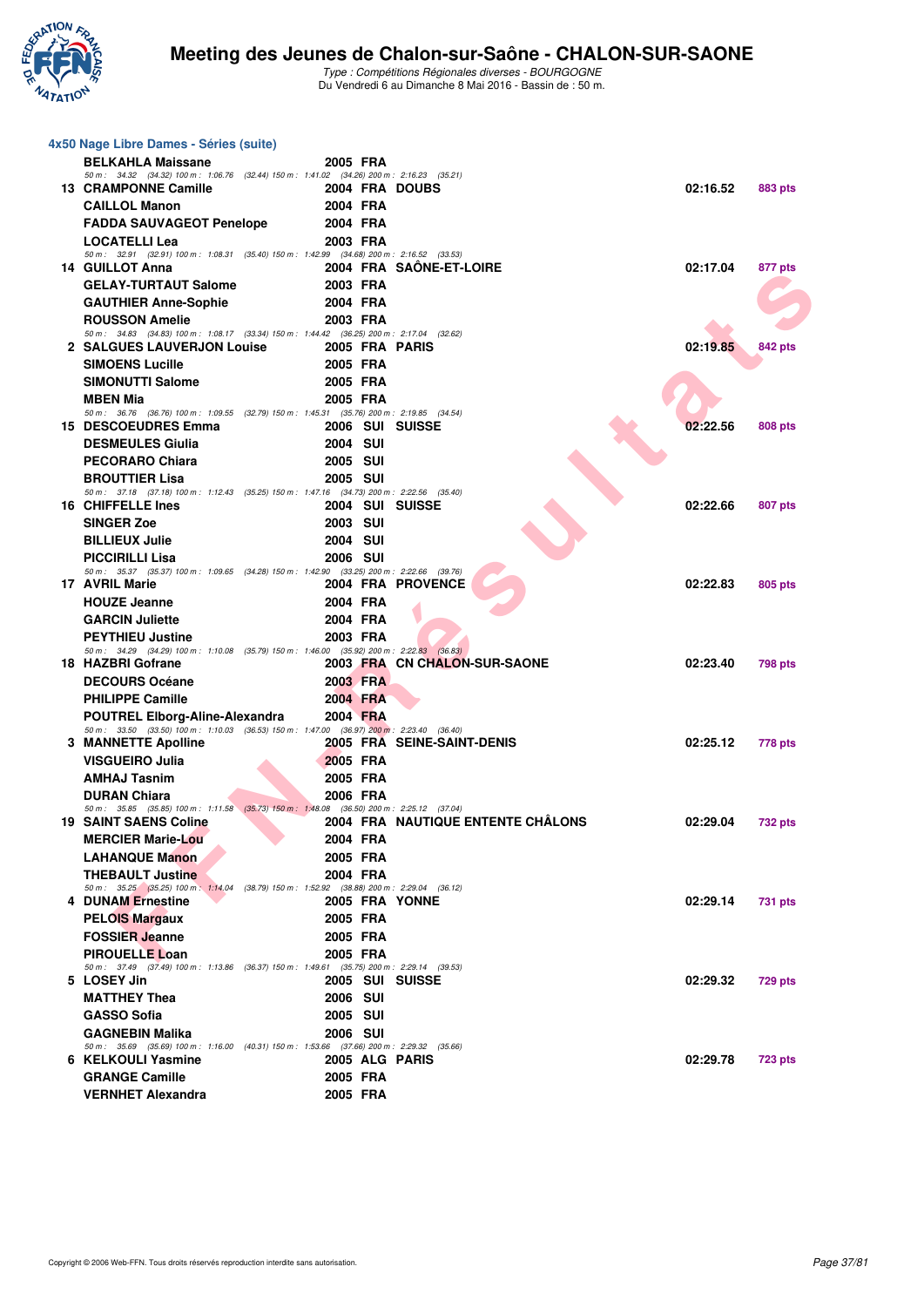

| 4x50 Nage Libre Dames - Séries (suite)                                                                                    |                      |                               |                |                |
|---------------------------------------------------------------------------------------------------------------------------|----------------------|-------------------------------|----------------|----------------|
| <b>TAN Chloe</b>                                                                                                          | 2005 FRA             |                               |                |                |
| 50 m: 37.35 (37.35) 100 m: 1:16.57 (39.22) 150 m: 1:53.37 (36.80) 200 m: 2:29.78 (36.41)<br>7 VELICKOVIC Cassia           | 2005 SUI SUISSE      |                               | 02:34.32       | 672 pts        |
| <b>KUENDIG Sophia</b>                                                                                                     | <b>2005 SUI</b>      |                               |                |                |
| <b>SUTTER Lia</b>                                                                                                         | 2005 SUI             |                               |                |                |
| <b>MALATESTA Luna</b>                                                                                                     | <b>2006 SUI</b>      |                               |                |                |
| 50 m: 37.20 (37.20) 100 m: 1:13.54 (36.34) 150 m: 1:55.13 (41.59) 200 m: 2:34.32 (39.19)<br>8 REY Lina                    |                      | 2005 FRA SAÖNE-ET-LOIRE       | 02:37.36       | <b>639 pts</b> |
| <b>CASTAGNA Lola</b>                                                                                                      | 2005 FRA             |                               |                |                |
| <b>BONAFE Maelys</b>                                                                                                      | 2005 FRA             |                               |                |                |
| <b>ACHAINTRE Emilie</b>                                                                                                   | 2006 FRA             |                               |                |                |
| 50 m: 39.43 (39.43) 100 m: 1:20.40 (40.97) 150 m: 1:59.83 (39.43) 200 m: 2:37.36 (37.53)                                  |                      |                               |                |                |
| 9 MERZE Aurore<br><b>MARECHAL Léa</b>                                                                                     | 2006 FRA             | 2005 FRA SAÖNE-ET-LOIRE       | 02:39.84       | <b>613 pts</b> |
| <b>GAUTHIER Marie-Emerence</b>                                                                                            | 2006 FRA             |                               |                |                |
| <b>COUZON Léa</b>                                                                                                         | 2005 FRA             |                               |                |                |
| 50 m: 38.79 (38.79) 100 m: 1:18.10 (39.31) 150 m: 2:00.85 (42.75) 200 m: 2:39.84 (38.99)                                  |                      |                               |                |                |
| 10 MARTIN Emma                                                                                                            |                      | 2007 FRA NEPTUNE CLUB LISIEUX | 02:40.35       | <b>607 pts</b> |
| <b>BAILLY Olivia</b>                                                                                                      | 2006 FRA             |                               |                |                |
| <b>MERSCH Alicia</b>                                                                                                      | 2005 FRA             |                               |                |                |
| <b>LEGRAND Calista</b><br>50 m: 41.52 (41.52) 100 m: 1:23.10 (41.58) 150 m: 2:04.06 (40.96) 200 m: 2:40.35 (36.29)        | 2005 FRA             |                               |                |                |
| 11 MARIANO Alessia                                                                                                        | 2005 SUI SUISSE      |                               | 02:43.93       | 570 pts        |
| <b>BRON Helene</b>                                                                                                        | <b>2005 SUI</b>      |                               |                |                |
| <b>ZAPPELLI Camille</b>                                                                                                   | 2006 SUI             |                               |                |                |
| <b>MAKARIC-PAVLOVIC Anika</b><br>50 m: 40.33 (40.33) 100 m: 1:24.62 (44.29) 150 m: 2:04.45 (39.83) 200 m: 2:43.93 (39.48) | <b>2006 SUI</b>      |                               |                |                |
| 12 CHAAR Dounia                                                                                                           | 2005 FRA YONNE       |                               | 02:45.46       | 555 pts        |
| <b>ZIELINSKI Clara</b>                                                                                                    | 2006 FRA             |                               |                |                |
| <b>PRESTAT Mathilde</b>                                                                                                   | 2006 FRA             |                               |                |                |
| <b>SANCHEZ Romane</b>                                                                                                     | 2006 FRA             |                               |                |                |
| 50 m: 39.58 (39.58) 100 m: 1:23.05 (43.47) 150 m: 2:04.42 (41.37) 200 m: 2:45.46 (41.04)<br>13 DUPUY Paloma               |                      | 2007 FRA CN CHALON-SUR-SAONE  | 03:00.29       | 416 pts        |
| <b>GUILLAUME-SAGE Baya</b>                                                                                                | 2006 FRA             |                               |                |                |
| <b>LEGER Jeanne</b>                                                                                                       | 2005 FRA             |                               |                |                |
| <b>GILOT Manon</b>                                                                                                        | 2006 FRA             |                               |                |                |
| 50 m: 45.19 (45.19) 100 m: 1:31.42 (46.23) 150 m: 2:13.38 (41.96) 200 m: 3:00.29 (46.91)<br>14 JOLIMET Enza               | 2006 FRA YONNE       |                               | 03:08.30       |                |
| <b>DROUSIE GARNOY Coline</b>                                                                                              | <b>2006 FRA</b>      |                               |                | 349 pts        |
| <b>CORNUCHE Manon</b>                                                                                                     | 2005 FRA             |                               |                |                |
| <b>ROUSSEAU Angele</b>                                                                                                    | 2006 FRA             |                               |                |                |
| 50 m: 44.39 (44.39) 100 m: 1:29.88 (45.49) 150 m: 2:18.18 (48.30) 200 m: 3:08.30 (50.12)                                  |                      |                               |                |                |
| --- SALGUES LAUVERJON Louise                                                                                              | 2005 FRA PARIS       |                               | <b>DNS</b> dec |                |
| <b>SIMOENS Lucille</b><br><b>SIMONUTTI Salome</b>                                                                         | 2005 FRA<br>2005 FRA |                               |                |                |
| <b>DUBERTRET Agnes</b>                                                                                                    | 2005 FRA             |                               |                |                |
|                                                                                                                           |                      |                               |                |                |
|                                                                                                                           |                      |                               |                |                |
| 4x50 Nage Libre Dames - Hors-Concours (Vendredi 6 Mai 2016)                                                               |                      |                               |                |                |
|                                                                                                                           |                      | <b>STRUCTURE NON FFN</b>      | <b>DNS</b> dec |                |
|                                                                                                                           |                      |                               |                |                |
| 4x50 4 Nages Dames - Séries (Dimanche 8 Mai 2016)                                                                         |                      |                               |                |                |
| 1 SUZE Camille                                                                                                            | 2003 FRA PARIS       |                               | 02:15.10       | 1120 pts       |
| <b>SEVERYNS Alix</b>                                                                                                      | 2003 FRA             |                               |                |                |
| <b>BECART Louise</b>                                                                                                      | 2003 FRA             |                               |                |                |
| <b>PEREZ LE TOUX Marie</b><br>50 m: 33.79 (33.79) 100 m: 1:11.76 (37.97) 150 m: 1:45.11 (33.35) 200 m: 2:15.10 (29.99)    | 2003 FRA             |                               |                |                |
| 2 GARION Iris                                                                                                             | 2004 FRA PARIS       |                               | 02:22.22       | 1029 pts       |
| <b>RHAIEM Lilee</b>                                                                                                       | 2003 FRA             |                               |                |                |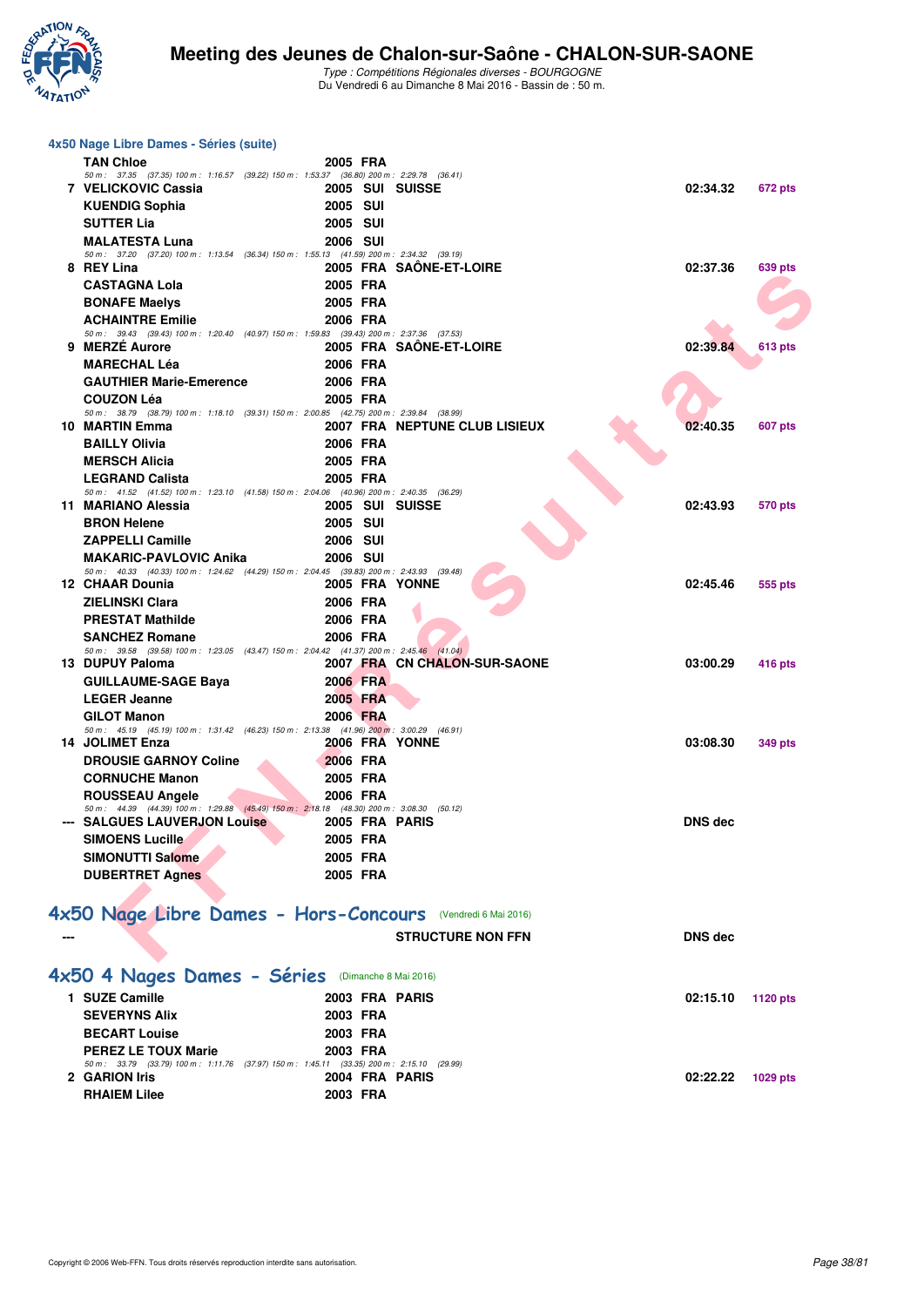

| 4x50 4 Nages Dames - Séries (suite)                                                                                |                      |                              |          |                 |
|--------------------------------------------------------------------------------------------------------------------|----------------------|------------------------------|----------|-----------------|
| <b>PLOIX Solene</b>                                                                                                | 2003 FRA             |                              |          |                 |
| <b>SUTEAU Sorava</b>                                                                                               | 2003 FRA             |                              |          |                 |
| 50 m: 36.44 (36.44) 100 m: 1:17.59 (41.15) 150 m: 1:51.60 (34.01) 200 m: 2:22.22 (30.62)                           |                      |                              |          |                 |
| 3 GUENIN Victoria                                                                                                  |                      | 2004 SUI SUISSE              | 02:22.82 | <b>1022 pts</b> |
| <b>GUMY Lea</b>                                                                                                    | <b>2003 SUI</b>      |                              |          |                 |
| <b>HILBRINK Maite</b>                                                                                              | <b>2003 SUI</b>      |                              |          |                 |
| <b>DEGOUMOIS Eline</b><br>50 m: 37.24 (37.24) 100 m: 1:17.88 (40.64) 150 m: 1:49.71 (31.83) 200 m: 2:22.82 (33.11) | <b>2004 SUI</b>      |                              |          |                 |
| 4 MELANSON Isabelle                                                                                                |                      | 2004 CAN SAONE-ET-LOIRE      | 02:24.57 | <b>1000 pts</b> |
| <b>MATHEY Julie</b>                                                                                                | 2003 FRA             |                              |          |                 |
| <b>GUENAOUI Manon</b>                                                                                              | 2003 FRA             |                              |          |                 |
| <b>MOREL Eléonore</b>                                                                                              | 2004 FRA             |                              |          |                 |
| 50 m: 38.15 (38.15) 100 m: 1:18.53 (40.38) 150 m: 1:53.26 (34.73) 200 m: 2:24.57 (31.31)<br>5 MATNI Imane          |                      | 2003 SUI SUISSE              | 02:27.36 | <b>966 pts</b>  |
| <b>WARTH Manon</b>                                                                                                 | <b>2003 SUI</b>      |                              |          |                 |
| <b>BUNJAK Katarina</b>                                                                                             | <b>2003 SUI</b>      |                              |          |                 |
| <b>DRAGANSKI Malena</b>                                                                                            | <b>2003 SUI</b>      |                              |          |                 |
| 50 m: 37.21 (37.21) 100 m: 1:20.53 (43.32) 150 m: 1:55.41 (34.88) 200 m: 2:27.36 (31.95)                           |                      |                              |          |                 |
| 6 LIMIDO Cyriane                                                                                                   |                      | 2003 FRA SAONE-ET-LOIRE      | 02:32.02 | 911 pts         |
| <b>GUILLOT Anna</b>                                                                                                | 2004 FRA             |                              |          |                 |
| <b>MALLIET Valentine</b>                                                                                           | 2003 FRA             |                              |          |                 |
| <b>JANIN Lucie</b><br>50 m: 38.61 (38.61) 100 m: 1:23.39 (44.78) 150 m: 1:58.47 (35.08) 200 m: 2:32.02 (33.55)     | 2003 FRA             |                              |          |                 |
| 7 BEHAR Nina                                                                                                       |                      | 2004 SUI SUISSE              | 02:35.92 | 866 pts         |
| <b>DESMEULES Giulia</b>                                                                                            | 2004 SUI             |                              |          |                 |
| <b>GENOUD Chiara</b>                                                                                               | 2004 SUI             |                              |          |                 |
| <b>BALTHASAR Jessica</b>                                                                                           | <b>2004 SUI</b>      |                              |          |                 |
| 50 m: 37.67 (37.67) 100 m: 1:25.25 (47.58) 150 m: 2:03.95 (38.70) 200 m: 2:35.92 (31.97)<br>1 HAMADACHE Inaya      |                      | 2005 FRA SEINE-SAINT-DENIS   | 02:39.51 | 826 pts         |
| <b>ADJIMAN Shana</b>                                                                                               | 2005 FRA             |                              |          |                 |
| <b>VISGUEIRO Julia</b>                                                                                             | 2005 FRA             |                              |          |                 |
| <b>MANNETTE Apolline</b>                                                                                           | 2005 FRA             |                              |          |                 |
| 50 m: 41.97 (41.97) 100 m: 1:24.99 (43.02) 150 m: 2:05.31 (40.32) 200 m: 2:39.51                                   |                      | (34.20)                      |          |                 |
| 2 MBEN Mia                                                                                                         |                      | 2005 FRA PARIS               | 02:39.98 | 821 pts         |
| <b>VERNHET Alexandra</b>                                                                                           | 2005 FRA             |                              |          |                 |
| <b>SIMOENS Lucille</b><br><b>SIMONUTTI Salome</b>                                                                  | 2005 FRA<br>2005 FRA |                              |          |                 |
| 50 m: 43.50 (43.50) 100 m: 1:29.29 (45.79) 150 m: 2:04.41 (35.12) 200 m: 2:39.98 (35.57)                           |                      |                              |          |                 |
| 8 MATTHEY Thea                                                                                                     |                      | 2006 SUI SUISSE              | 02:46.97 | 745 pts         |
| <b>BILLIEUX Julie</b>                                                                                              | 2004 SUI             |                              |          |                 |
| <b>CHIFFELLE Ines</b>                                                                                              | 2004 SUI             |                              |          |                 |
| <b>SINGER Zoe</b>                                                                                                  | 2003 SUI             |                              |          |                 |
| 50 m : 47.35 (47.35) 100 m : 1:31.46 (44.11) 150 m : 2:13.36 (41.90) 200 m : 2:46.97 (33.61)<br>9 PHILIPPE Camille |                      | 2004 FRA CN CHALON-SUR-SAONE | 02:48.73 | <b>726 pts</b>  |
| <b>POUTREL Elborg-Aline-Alexandra</b>                                                                              | 2004 FRA             |                              |          |                 |
| <b>HAZBRI Gofrane</b>                                                                                              | 2003 FRA             |                              |          |                 |
| <b>DECOURS Océane</b>                                                                                              | 2003 FRA             |                              |          |                 |
| 50 m: 45.37 (45.37) 100 m: 1:32.92 (47.55) 150 m: 2:13.66 (40.74) 200 m: 2:48.73 (35.07)<br>3 BOUCHER Camille      |                      | 2006 FRA SEINE-SAINT-DENIS   | 02:49.87 |                 |
| <b>PEYSSONNEL Emma</b>                                                                                             | 2005 FRA             |                              |          | 715 pts         |
| <b>AMHAJ Tasnim</b>                                                                                                | 2005 FRA             |                              |          |                 |
| <b>BELKAHLA Maissane</b>                                                                                           | 2005 FRA             |                              |          |                 |
| 50 m: 44.37 (44.37) 100 m: 1:31.80 (47.43)                                                                         | $150 m : -$          | 200 m: 2:49.87 (1:18.07)     |          |                 |
| <b>4 DUNAM Ernestine</b>                                                                                           |                      | 2005 FRA YONNE               | 02:50.13 | <b>712 pts</b>  |
| <b>CHAAR Dounia</b>                                                                                                | 2005 FRA             |                              |          |                 |
| <b>FOSSIER Jeanne</b>                                                                                              | 2005 FRA             |                              |          |                 |
| <b>PELOIS Margaux</b><br>50 m: 48.50 (48.50) 100 m: 1:32.42 (43.92) 150 m: 2:14.41 (41.99) 200 m: 2:50.13 (35.72)  | 2005 FRA             |                              |          |                 |
| 5 KELKOULI Yasmine                                                                                                 |                      | 2005 ALG PARIS               | 02:50.55 | 708 pts         |
| <b>TAN Chloe</b>                                                                                                   | 2005 FRA             |                              |          |                 |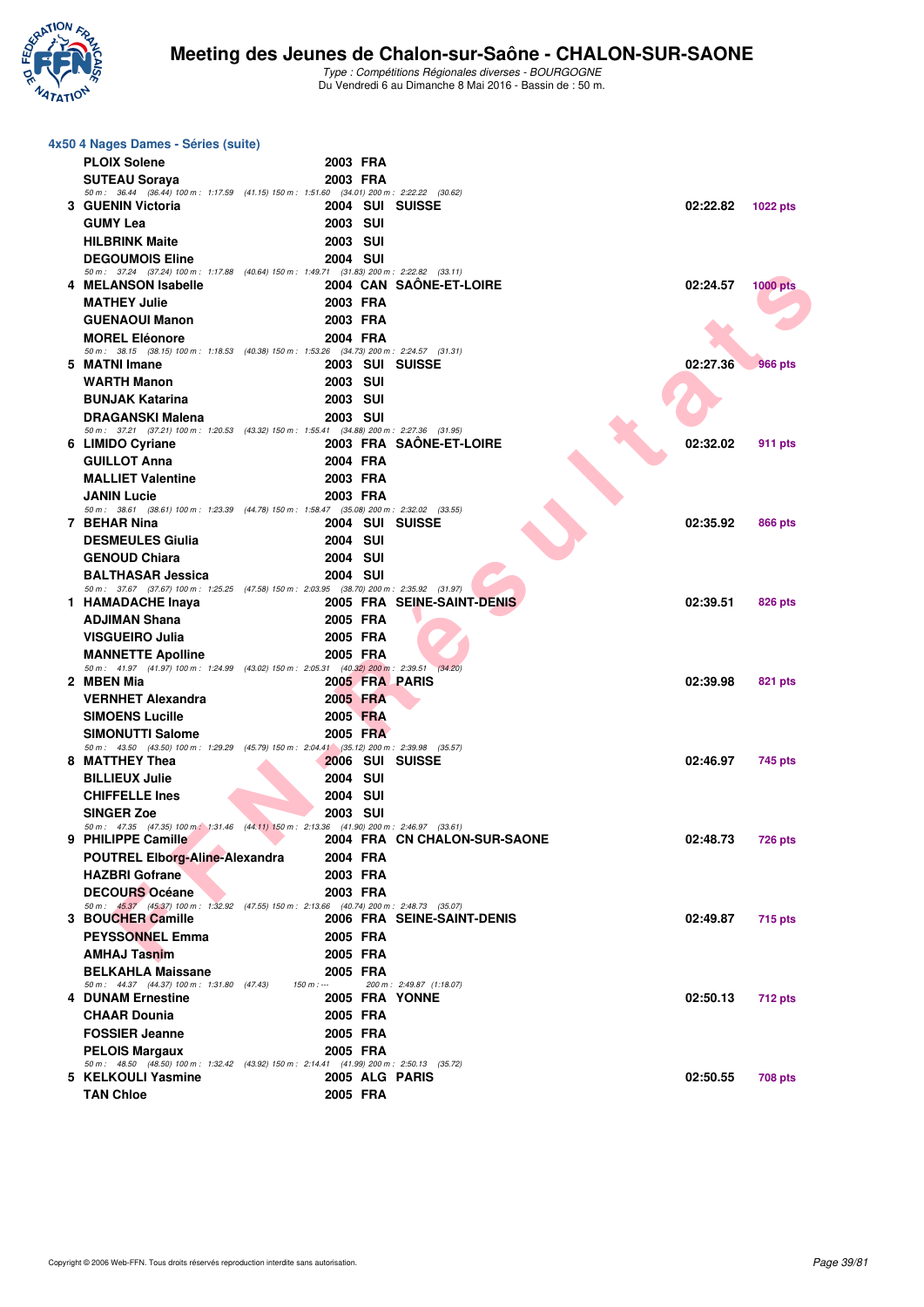

|     | 4x50 4 Nages Dames - Séries (suite)                                                                                    |                             |                              |               |                |
|-----|------------------------------------------------------------------------------------------------------------------------|-----------------------------|------------------------------|---------------|----------------|
|     | <b>SALGUES LAUVERJON Louise</b>                                                                                        | 2005 FRA                    |                              |               |                |
|     | <b>GRANGE Camille</b>                                                                                                  | 2005 FRA                    |                              |               |                |
|     | 50 m: 42.57 (42.57) 100 m: 1:33.25 (50.68) 150 m: 2:14.16 (40.91) 200 m: 2:50.55 (36.39)<br>6 PICCIRILLI Lisa          | 2006 SUI SUISSE             |                              | 02:51.99      | 693 pts        |
|     | <b>GASSO Sofia</b>                                                                                                     | <b>2005 SUI</b>             |                              |               |                |
|     | <b>LOSEY Jin</b>                                                                                                       | <b>2005 SUI</b>             |                              |               |                |
|     | <b>GAGNEBIN Malika</b>                                                                                                 | 2006 SUI                    |                              |               |                |
|     | 50 m: 44.79 (44.79) 100 m: 1:34.70 (49.91) 150 m: 2:15.17 (40.47) 200 m: 2:51.99 (36.82)                               |                             |                              |               |                |
|     | 7 REY Lina<br><b>CASTAGNA Lola</b>                                                                                     | 2005 FRA                    | 2005 FRA SAÖNE-ET-LOIRE      | 02:52.02      | <b>693 pts</b> |
|     | <b>BONAFE Maelys</b>                                                                                                   | 2005 FRA                    |                              |               |                |
|     | <b>ACHAINTRE Emilie</b>                                                                                                | 2006 FRA                    |                              |               |                |
|     | 50 m: 41.94 (41.94) 100 m: 1:32.04 (50.10) 150 m: 2:14.84 (42.80) 200 m: 2:52.02 (37.18)                               |                             |                              |               |                |
|     | 8 BROUTTIER Lisa                                                                                                       | 2005 SUI SUISSE             |                              | 02:55.58      | <b>657 pts</b> |
|     | <b>DESCOEUDRES Emma</b>                                                                                                | 2006 SUI                    |                              |               |                |
|     | <b>ZAPPELLI Camille</b>                                                                                                | <b>2006 SUI</b>             |                              |               |                |
|     | <b>BALTHASAR Julia</b><br>50 m: 43.09 (43.09) 100 m: 1:30.41 (47.32) 150 m: 2:17.93 (47.52) 200 m: 2:55.58 (37.65)     | <b>2006 SUI</b>             |                              |               |                |
|     | 9 SUTTER Lia                                                                                                           | 2005 SUI SUISSE             |                              | 03:05.33      | <b>564 pts</b> |
|     | <b>VELICKOVIC Cassia</b>                                                                                               | 2005 SUI                    |                              |               |                |
|     | <b>MALATESTA Luna</b>                                                                                                  | <b>2006 SUI</b>             |                              |               |                |
|     | <b>KUENDIG Sophia</b><br>50 m: 46.38 (46.38) 100 m: 1:36.62 (50.24) 150 m: 2:04.51 (27.89) 200 m: 3:05.33 (1:00.82)    | <b>2005 SUI</b>             |                              |               |                |
|     | <b>10 GAUTHIER Marie-Emerence</b>                                                                                      |                             | 2006 FRA SAÖNE-ET-LOIRE      | 03:05.95      | 558 pts        |
|     | <b>MARECHAL Léa</b>                                                                                                    | 2006 FRA                    |                              |               |                |
|     | <b>COUZON Léa</b>                                                                                                      | 2005 FRA                    |                              |               |                |
|     | <b>MERZE Aurore</b>                                                                                                    | 2005 FRA                    |                              |               |                |
|     | 50 m: 48.81 (48.81) 100 m: 1:39.26 (50.45) 150 m: 2:26.17 (46.91) 200 m: 3:05.95 (39.78)<br>11 BRON Helene             | 2005 SUI SUISSE             |                              | 03:07.40      | 545 pts        |
|     | <b>MAKARIC-PAVLOVIC Anika</b>                                                                                          | <b>2006 SUI</b>             |                              |               |                |
|     | <b>HERITIER Misha</b>                                                                                                  | <b>2005 SUI</b>             |                              |               |                |
|     | <b>MARIANO Alessia</b>                                                                                                 | 2005 SUI                    |                              |               |                |
|     | 50 m: 54.88 (54.88) 100 m: 1:43.81 (48.93) 150 m: 2:28.30 (44.49) 200 m: 3:07.40                                       |                             | (39.10)                      |               |                |
|     | <b>12 WONKAM Suzanne</b><br><b>WONKAM Suzanne</b>                                                                      | 2006 FRA FRANCE<br>2006 FRA |                              | 03:17.07      | 461 pts        |
|     | <b>DEVELET Rayana</b>                                                                                                  | 2005 FRA                    |                              |               |                |
|     | <b>DEVELET Rayana</b>                                                                                                  | 2005 FRA                    |                              |               |                |
|     | 50 m: 51.73 (51.73) 100 m: 1:44.40 (52.67) 150 m: 2:36.64 (52.24) 200 m: 3:17.07 (40.43)                               |                             |                              |               |                |
|     | <b>13 CORNUCHE Manon</b>                                                                                               | 2005 FRA YONNE              |                              | 03:20.71      | 431 pts        |
|     | <b>PRESTAT Mathilde</b><br><b>SANCHEZ Romane</b>                                                                       | 2006 FRA<br>2006 FRA        |                              |               |                |
|     | <b>PIROUELLE Loan</b>                                                                                                  | 2005 FRA                    |                              |               |                |
|     | 50 m: 44.14 (44.14) 100 m: 1:45.37 (1:01.23) 150 m: 52.02 () 200 m: 3:20.71 (2:28.69)                                  |                             |                              |               |                |
|     | 14 LEGER Jeanne                                                                                                        |                             | 2005 FRA CN CHALON-SUR-SAONE | 03:31.43      | 349 pts        |
|     | <b>GILOT Manon</b>                                                                                                     | 2006 FRA                    |                              |               |                |
|     | <b>DUPUY Paloma</b>                                                                                                    | 2007 FRA                    |                              |               |                |
|     | <b>GUILLAUME-SAGE Baya</b><br>50 m: 54.13 (54.13) 100 m: 1:48.74 (54.61) 150 m: 2:46.22 (57.48) 200 m: 3:31.43 (45.21) | 2006 FRA                    |                              |               |                |
|     | <b>15 DROUSIE GARNOY Coline</b>                                                                                        | 2006 FRA YONNE              |                              | 03:38.04      | <b>303 pts</b> |
|     | <b>ZIELINSKI Clara</b>                                                                                                 | 2006 FRA                    |                              |               |                |
|     | <b>ROUSSEAU Angele</b>                                                                                                 | 2006 FRA                    |                              |               |                |
|     | <b>JOLIMET Enza</b>                                                                                                    | 2006 FRA                    |                              |               |                |
|     | 50 m: 52.97 (52.97) 100 m: 1:49.73 (56.76) 150 m: 2:49.68 (59.95) 200 m: 3:38.04 (48.36)<br>--- MAHOUX Yumi            | 2003 FRA NIEVRE             |                              | <b>DNS</b>    |                |
|     | <b>REIS DE BASTOS Enola</b>                                                                                            | 2003 FRA                    |                              |               |                |
|     | <b>LAURENT Lou</b>                                                                                                     | 2004 FRA                    |                              |               |                |
|     | <b>MEYER Adéle</b>                                                                                                     | 2003 FRA                    |                              |               |                |
| --- |                                                                                                                        |                             | <b>STRUCTURE NON FFN</b>     | <b>DNS</b>    |                |
|     |                                                                                                                        |                             | <b>STRUCTURE NON FFN</b>     | <b>DNS</b>    |                |
|     | --- BIENVENU Victoria                                                                                                  | 2004 FRA NIÈVRE             |                              | <b>DNS Nd</b> |                |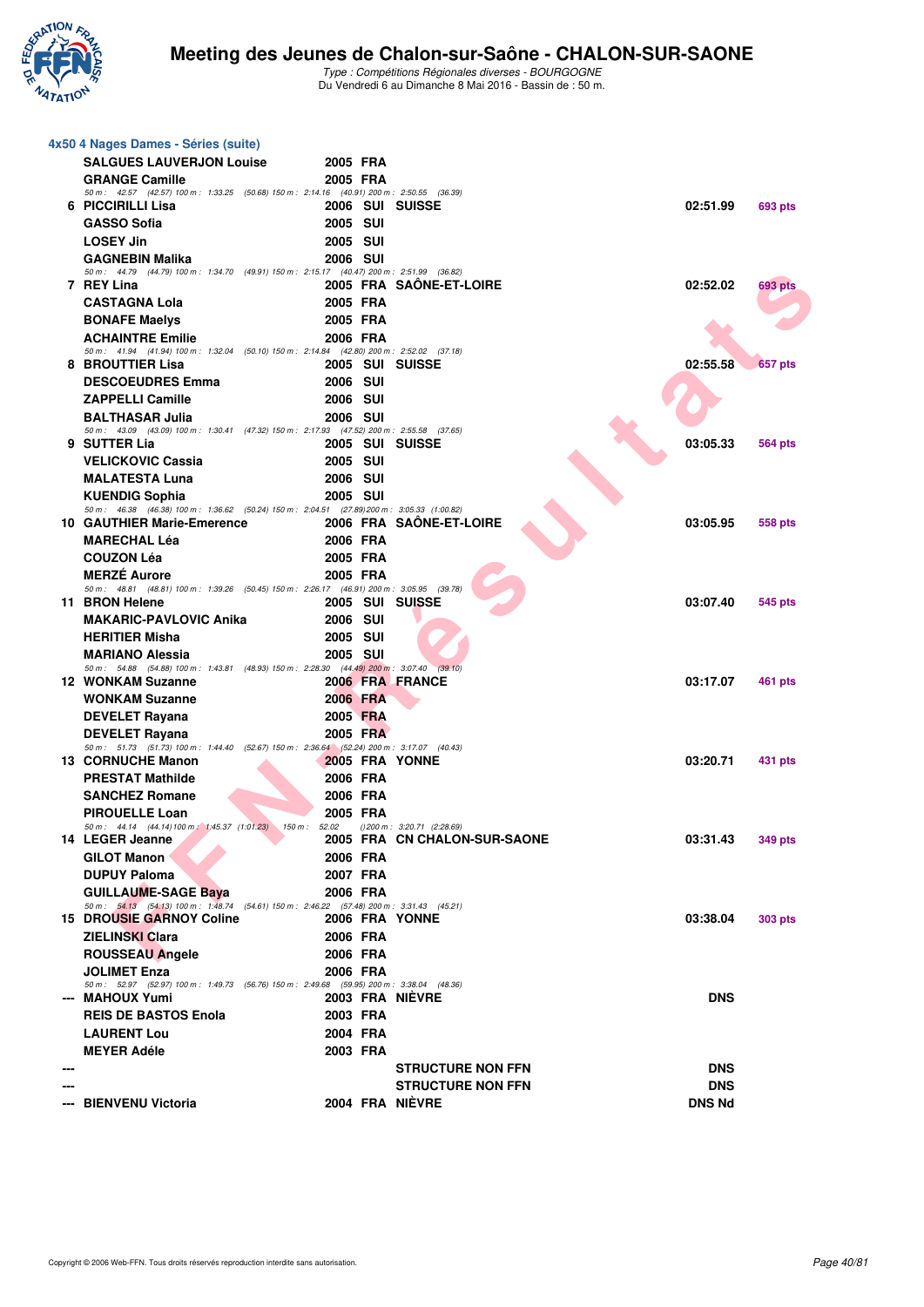

**4x50 4 Nages Dames - Séries (suite)**

#### **Meeting des Jeunes de Chalon-sur-Saône - CHALON-SUR-SAONE**

| <b>BOUCHARD Cynthia</b>                                                                  | 2003 FRA |          |                            |          |                |
|------------------------------------------------------------------------------------------|----------|----------|----------------------------|----------|----------------|
| <b>LHEUREUX Eva</b>                                                                      | 2004 FRA |          |                            |          |                |
| <b>PORADA Chloe</b>                                                                      |          | 2003 FRA |                            |          |                |
|                                                                                          |          |          |                            |          |                |
| 4x50 4 Nages Dames - Hors-Concours (Dimanche 8 Mai 2016)                                 |          |          |                            |          |                |
| 1 GELAY-TURTAUT Salome                                                                   |          |          | 2003 FRA SAÔNE-ET-LOIRE    | 02:43.81 | 779 pts        |
| <b>ROUSSON Amelie</b>                                                                    | 2003 FRA |          |                            |          |                |
| <b>GAUTHIER Anne-Sophie</b>                                                              | 2004 FRA |          |                            |          |                |
| <b>GELAY-TURTAUT Salome</b>                                                              | 2003 FRA |          |                            |          |                |
| 50 m: 42.40 (42.40) 100 m: 1:24.56 (42.16) 150 m: 2:09.94 (45.38) 200 m: 2:43.81 (33.87) |          |          |                            |          |                |
| 50 Nage Libre Messieurs - Finale A                                                       |          |          | (Samedi 7 Mai 2016)        |          |                |
| 1 CRETET Dorian                                                                          |          |          | 2003 FRA ESSONNE           | 00:27.27 | 975 pts        |
| 2 VAREILLAUD Maxime                                                                      |          |          | 2003 FRA ESSONNE           | 00:27.56 | 956 pts        |
| <b>3 ANNOCQUE Paul</b>                                                                   |          |          | 2003 FRA CN BEAUNE         | 00:27.96 | 930 pts        |
| 4 GAGNEBIN IIan                                                                          |          |          | 2004 SUI SUISSE            | 00:28.43 | <b>900 pts</b> |
| 5 DA SILVA Martin                                                                        |          |          | 2003 FRA ESSONNE           | 00:29.15 | 856 pts        |
| 6 ROMANO Luca                                                                            |          |          | 2003 SUI SUISSE            | 00:29.28 | 848 pts        |
| 7 HERNANDEZ Jonathan                                                                     |          |          | 2003 FRA PARIS             | 00:29.35 | 843 pts        |
| 8 PARIS Idris                                                                            |          |          | 2003 FRA ESSONNE           | 00:29.86 | 812 pts        |
| 1 MARCONE Dario                                                                          |          |          | 2005 SUI SUISSE            | 00:30.86 | 754 pts        |
| 2 BONNAULT Henri                                                                         |          |          | 2005 FRA PARIS             | 00:31.92 | <b>694 pts</b> |
| 3 FELTANE Zyad                                                                           |          |          | 2005 FRA PARIS             | 00:32.68 | 652 pts        |
| 4 HARRACH Mohammed                                                                       |          |          | 2005 MAR SEINE-SAINT-DENIS | 00:32.84 | <b>644 pts</b> |
| 5 HUGONNET Sylvain                                                                       |          |          | 2005 SUI SUISSE            | 00:32.91 | 640 pts        |
| 6 GILLET Dorian                                                                          |          |          | 2005 FRA SAÔNE-ET-LOIRE    | 00:33.05 | 633 pts        |
| 7 GENSBURGER Maxime                                                                      |          |          | 2005 FRA PARIS             | 00:33.15 | 627 pts        |
| 8 TAGNATI Gianni                                                                         |          |          | 2005 FRA PARIS             | 00:33.93 | <b>587 pts</b> |
|                                                                                          |          |          |                            |          |                |
| 50 Nage Libre Messieurs - Finale B                                                       |          |          | (Samedi 7 Mai 2016)        |          |                |
| 1 MELIN Tobias                                                                           |          |          | 2003 FRA ESSONNE           | 00:29.56 | 831 pts        |
| 2 HERNANDEZ Dorian                                                                       |          |          | 2003 FRA ESSONNE           | 00:29.63 | 826 pts        |
| 3 MOULY Hippolyte                                                                        |          |          | 2003 FRA PARIS             | 00:29.66 | 824 pts        |
| 4 AUGER Tristan                                                                          |          |          | 2003 FRA CN BEAUNE         | 00:29.94 | 808 pts        |
| 5 DAVID Henri                                                                            |          |          | 2003 FRA PARIS             | 00:30.08 | 799 pts        |
| 6 PINGON Yanis                                                                           |          |          | <b>2003 FRA NIÈVRE</b>     | 00:30.29 | <b>787 pts</b> |
| <b>7 TANJEVIC Konstantin</b>                                                             |          |          | 2003 FRA PARIS             | 00:30.62 | <b>768 pts</b> |
| 8 KAILASAPILLAI Vithusan                                                                 |          |          | 2003 FRA ESSONNE           | 00:30.69 | 764 pts        |
| 1 SUTER Nicola                                                                           |          |          | 2005 SUI SUISSE            | 00:34.69 | 549 pts        |
| 2 ROBLIN Nathan                                                                          |          |          | 2005 FRA SAONE-ET-LOIRE    | 00:34.73 | 547 pts        |
| <b>3 VUONG-THILLEROT Louis</b>                                                           |          |          | 2005 FRA PARIS             | 00:34.88 | <b>540 pts</b> |
| 4 VAUCHER Edouard                                                                        |          |          | 2005 FRA PARIS             | 00:35.46 | <b>512 pts</b> |
| 5 BAYRAT Ethan                                                                           |          |          | 2006 FRA SAÔNE-ET-LOIRE    | 00:35.51 | <b>509 pts</b> |
| 6 PERRIER Axel                                                                           |          |          | 2005 FRA SEINE-SAINT-DENIS | 00:35.76 | 498 pts        |
| 7 RAYAH Ilian                                                                            |          |          | 2005 FRA SEINE-SAINT-DENIS | 00:36.19 | 478 pts        |
| 8 BENOUADFEL Adel                                                                        |          |          | 2005 FRA SEINE-SAINT-DENIS | 00:36.47 | 465 pts        |
|                                                                                          |          |          |                            |          |                |
| 50 Nage Libre Messieurs - Séries (Samedi 7 Mai 2016)                                     |          |          |                            |          |                |
| 1 CRETET Dorian                                                                          |          |          | 2003 FRA ESSONNE           | 00:27.42 | 965 pts        |
| 2 VAREILLAUD Maxime                                                                      |          |          | 2003 FRA ESSONNE           | 00:27.66 | 949 pts        |
| 3 ANNOCQUE Paul                                                                          |          |          | 2003 FRA CN BEAUNE         | 00:28.40 | 902 pts        |
| 4 GAGNEBIN Ilan                                                                          |          |          | 2004 SUI SUISSE            | 00:28.86 | 873 pts        |
| 5 PARIS Idris                                                                            |          |          | 2003 FRA ESSONNE           | 00:29.17 | 854 pts        |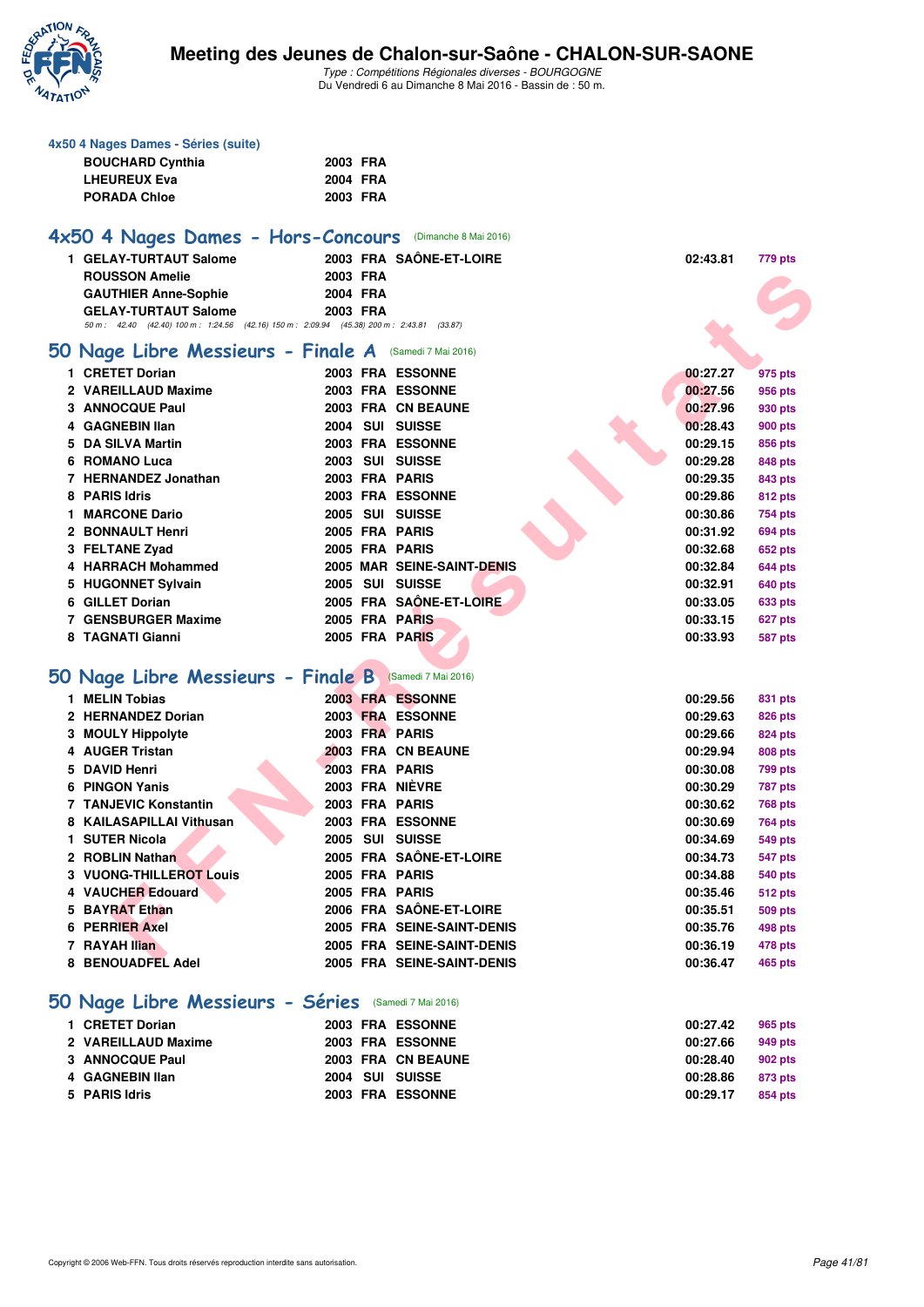

#### **50 Nage Libre Messieurs - Séries (suite)**

| 6   | <b>DA SILVA Martin</b>           |  | 2003 FRA ESSONNE                                    | 00:29.18 | 854 pts        |
|-----|----------------------------------|--|-----------------------------------------------------|----------|----------------|
|     | 7 ROMANO Luca                    |  | 2003 SUI SUISSE                                     | 00:29.29 | 847 pts        |
|     | 8 HERNANDEZ Jonathan             |  | 2003 FRA PARIS                                      | 00:29.46 | 837 pts        |
|     | 9 HERNANDEZ Dorian               |  | <b>2003 FRA ESSONNE</b>                             | 00:29.69 | 823 pts        |
|     | 10 MELIN Tobias                  |  | 2003 FRA ESSONNE                                    | 00:29.80 | 816 pts        |
| 11. | <b>PINGON Yanis</b>              |  | 2003 FRA NIÈVRE                                     | 00:29.82 | 815 pts        |
|     | <b>12 SCHMITT Hugo</b>           |  | 2003 SUI SUISSE                                     | 00:30.08 | 799 pts        |
|     | 13 DAVID Henri                   |  | 2003 FRA PARIS                                      | 00:30.22 | 791 pts        |
|     | <b>14 KAILASAPILLAI Vithusan</b> |  | <b>2003 FRA ESSONNE</b>                             | 00:30.24 | <b>790 pts</b> |
|     | 15 AUGER Tristan                 |  | 2003 FRA CN BEAUNE                                  | 00:30.32 | <b>785 pts</b> |
|     | 16 TANJEVIC Konstantin           |  | 2003 FRA PARIS                                      | 00:30.35 | <b>783 pts</b> |
|     | 17 MOULY Hippolyte               |  | 2003 FRA PARIS                                      | 00:30.53 | <b>773 pts</b> |
|     | 18 ROUX Matteo                   |  | 2004 FRA HAUTES-ALPES                               | 00:30.98 | 747 pts        |
|     | 19 GARION Nathan                 |  | 2004 FRA PARIS                                      | 00:31.04 | 743 pts        |
|     | 20 ALISONE Edoardo               |  | 2003 SUI SUISSE                                     | 00:31.21 | 734 pts        |
|     | 21 CHIRIENTI Mattia              |  | 2003 SUI SUISSE                                     | 00:31.45 | <b>720 pts</b> |
|     | 22 MORET Damien                  |  | 2003 SUI SUISSE                                     | 00:31.52 | <b>716 pts</b> |
|     | 23 CHTAINI Dominic               |  | 2004 SUI SUISSE                                     | 00:31.55 | 714 pts        |
|     | 24 DUONG Oscar                   |  | 2003 SUI SUISSE                                     | 00:31.56 | 714 pts        |
|     | 25 CHAMAYOU Gael                 |  | 2003 FRA ESSONNE                                    | 00:31.79 | 701 pts        |
|     | 25 BIALON Alexandre              |  | 2004 SUI SUISSE                                     | 00:31.79 | 701 pts        |
|     | 27 TROUIN Samuel                 |  | 2003 FRA ALPES-DE-PROVENCE                          | 00:31.82 | 699 pts        |
|     | 28 BONNAT Milo                   |  | 2003 FRA NIÈVRE                                     | 00:31.88 | 696 pts        |
|     | 29 BODIN Jules                   |  | 2003 FRA ALPES-DE-PROVENCE                          | 00:32.09 | 684 pts        |
|     | 29 MARCONE Dario                 |  | 2005 SUI SUISSE                                     | 00:32.09 | 684 pts        |
|     | 31 BONNAULT Henri                |  | 2005 FRA PARIS                                      | 00:32.13 | <b>682 pts</b> |
|     | <b>32 MONTELEONE Thomas</b>      |  | 2004 FRA ESSONNE                                    | 00:32.15 |                |
|     | 33 NIEDERHAUSER William          |  | 2004 SUI SUI <b>SSE</b>                             | 00:32.25 | 681 pts        |
|     | 34 BRETTON Henri                 |  | 2004 FRA HAUTES-ALPES                               | 00:32.30 | 676 pts        |
|     | 35 GARCIA Tom                    |  | 2003 FRA NIÈVRE                                     | 00:32.40 | 673 pts        |
|     |                                  |  | 2004 FRA AC BOULOGNE-BILLANCOURT                    |          | 668 pts        |
|     | 36 NATHAN Milan                  |  | 2004 SUI SUISSE                                     | 00:32.58 | 658 pts        |
|     | 37 ZWINGLI Dominic andre         |  |                                                     | 00:32.64 | 655 pts        |
|     | 38 HARRACH Mohammed              |  | <b>2005 MAR SEINE-SAINT-DENIS</b><br>2005 FRA PARIS | 00:32.65 | 654 pts        |
|     | 39 FELTANE Zyad                  |  |                                                     | 00:32.72 | 650 pts        |
|     | 40 LECOMTE Gwenael               |  | 2003 FRA HAUTES-ALPES                               | 00:32.74 | 649 pts        |
|     | <b>41 CLOUET Mathis</b>          |  | 2004 FRA HAUTES-ALPES                               | 00:32.82 | 645 pts        |
|     | 42 BILAT Felix                   |  | 2004 SUI SUISSE                                     | 00:32.95 | 638 pts        |
|     | <b>43 DESCOEUDRES Matteo</b>     |  | 2004 SUI SUISSE                                     | 00:32.96 | 638 pts        |
|     | <b>44 MOUILLON Justin</b>        |  | 2004 FRA CN BEAUNE                                  | 00:33.07 | <b>632 pts</b> |
|     | 45 GILLET Dorian                 |  | 2005 FRA SAÔNE-ET-LOIRE                             | 00:33.10 | <b>630 pts</b> |
|     | <b>46 HUGONNET Sylvain</b>       |  | 2005 SUI SUISSE                                     | 00:33.13 | 629 pts        |
|     | 47 PEUTIN Yann                   |  | 2003 FRA CN BEAUNE                                  | 00:33.14 | 628 pts        |
|     | 48 BORGES Hugo                   |  | 2004 FRA NAUTIQUE ENTENTE CHÂLONS                   | 00:33.15 | 627 pts        |
|     | 48 GENSBURGER Maxime             |  | 2005 FRA PARIS                                      | 00:33.15 | 627 pts        |
|     | 50 TAGNATI Gianni                |  | 2005 FRA PARIS                                      | 00:33.34 | <b>618 pts</b> |
|     | 51 HOWALD Silvio                 |  | 2004 SUI SUISSE                                     | 00:33.38 | <b>615 pts</b> |
|     | 52 ROBLIN Nathan                 |  | 2005 FRA SAÔNE-ET-LOIRE                             | 00:33.81 | 593 pts        |
|     | 53 SIMOENS Paul-Emile            |  | 2004 FRA PARIS                                      | 00:33.82 | 593 pts        |
|     | 54 LE BOUEDEC Mathéo             |  | 2004 FRA CN BEAUNE                                  | 00:34.16 | 575 pts        |
|     | 55 WALD Benjamin                 |  | 2004 FRA AC BOULOGNE-BILLANCOURT                    | 00:34.18 | 574 pts        |
|     | 56 GIRARD Paulin                 |  | 2004 FRA NIÈVRE                                     | 00:34.35 | <b>566 pts</b> |
|     | 57 VALLEJO Sacha                 |  | 2003 FRA MACON NATATION                             | 00:34.56 | 556 pts        |
|     | 58 LE DROUCPEET Adrien           |  | 2003 FRA HAUTES-ALPES                               | 00:34.72 | 548 pts        |
|     | 59 RAYAH Ilian                   |  | 2005 FRA SEINE-SAINT-DENIS                          | 00:34.83 | 542 pts        |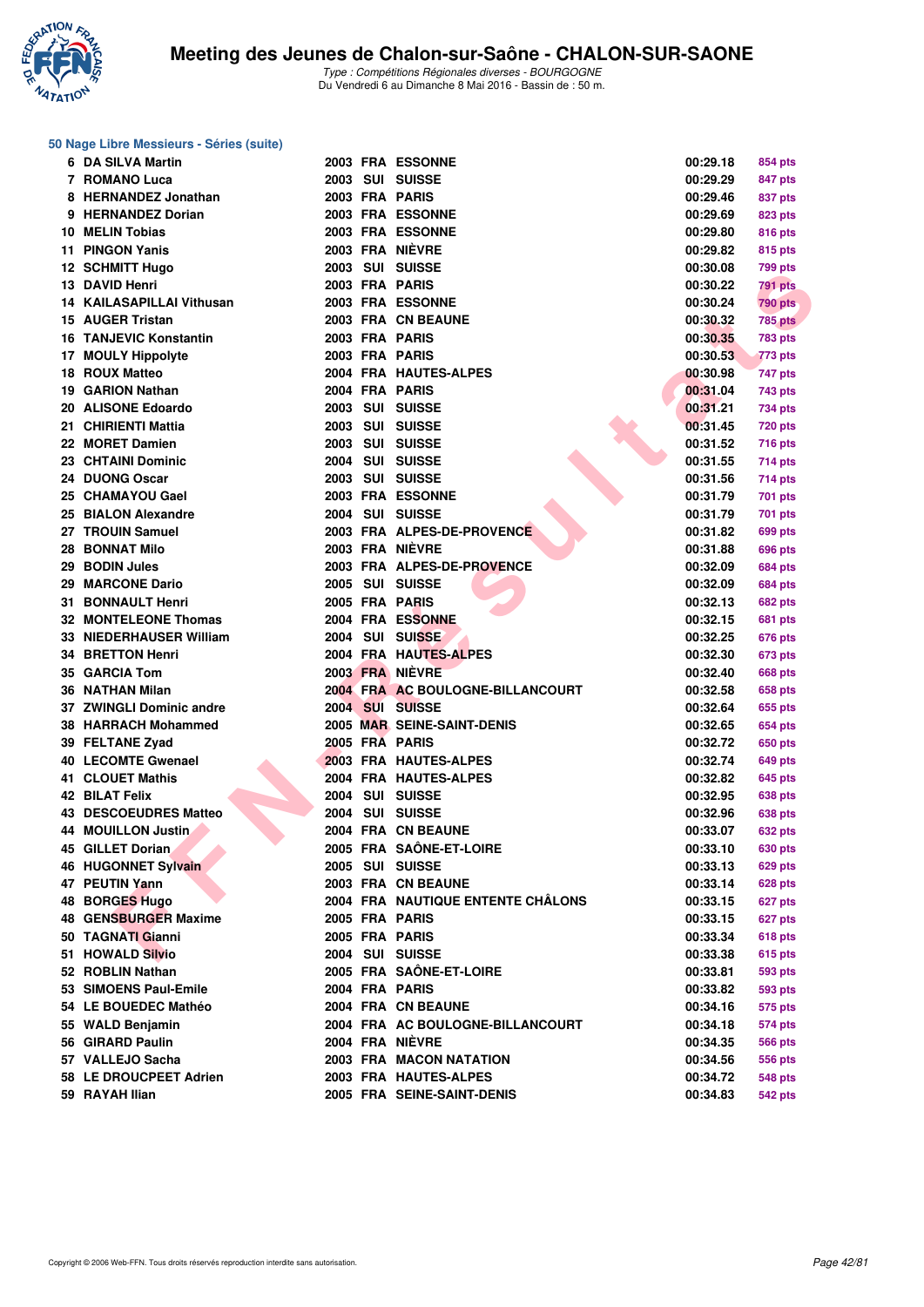

**50 Nage Libre Messieurs - Séries (suite)**

| 60 PERRIER Axel                         |  | 2005 FRA SEINE-SAINT-DENIS        | 00:34.89             | 539 pts        |
|-----------------------------------------|--|-----------------------------------|----------------------|----------------|
| 61 COMTET Alexis                        |  | 2004 FRA MACON NATATION           | 00:35.03             | <b>532 pts</b> |
| 62 VARGAS Thomas                        |  | 2004 FRA ALPES-DE-PROVENCE        | 00:35.07             | 531 pts        |
| <b>63 ADAMI Louis</b>                   |  | 2004 FRA CN BEAUNE                | 00:35.08             | 530 pts        |
| 64 SUTER Nicola                         |  | 2005 SUI SUISSE                   | 00:35.25             | <b>522 pts</b> |
| 65 VUONG-THILLEROT Louis                |  | 2005 FRA PARIS                    | 00:35.27             | <b>521 pts</b> |
| 66 REYNAUD Hugo                         |  | 2004 FRA ALPES-DE-PROVENCE        | 00:35.30             | <b>519 pts</b> |
| 67 BENOUADFEL Adel                      |  | 2005 FRA SEINE-SAINT-DENIS        | 00:35.35             | 517 pts        |
| 68 FIKAS Maxence                        |  | 2004 FRA AC ST-ETIENNE-METARE     | 00:35.49             | <b>510 pts</b> |
| 69 VAUCHER Edouard                      |  | 2005 FRA PARIS                    | 00:35.50             | <b>510 pts</b> |
| <b>70 COURTOIS Antoine</b>              |  | 2003 FRA NIÈVRE                   | 00:35.56             | 507 pts        |
| 71 BLANCHET Thomas                      |  | 2003 FRA NIÈVRE                   | 00:35.61             | <b>505 pts</b> |
| 72 DJEFFAL IIyas                        |  | 2004 FRA MACON NATATION           | 00:35.62             | 504 pts        |
| 73 BAYRAT Ethan                         |  | 2006 FRA SAÖNE-ET-LOIRE           | 00:35.78             | 497 pts        |
| <b>74 BOUALLEGUE Mohamed</b>            |  | 2005 FRA SEINE-SAINT-DENIS        | 00:35.86             | 493 pts        |
| 75 LOURET Yanis                         |  | 2004 FRA MACON NATATION           | 00:35.92             | 490 pts        |
| 76 PONSODA Antonyn                      |  | 2005 FRA SEINE-SAINT-DENIS        | 00:35.93             | 490 pts        |
| 77 GILLET Hugo                          |  | 2004 FRA CN CHALON-SUR-SAONE      | 00:35.97             | 488 pts        |
| <b>78 SENTENAC Eliott</b>               |  | 2004 FRA NAUTIQUE ENTENTE CHÂLONS | 00:35.98             | 487 pts        |
| 79 BELOUANNAS Ilyan                     |  | 2004 FRA AC ST-ETIENNE-METARE     | 00:36.04             | 485 pts        |
| <b>80 RASPAGLIA Matteo</b>              |  | 2005 FRA PARIS                    | 00:36.09             | <b>482 pts</b> |
| 81 SEVENNEC Mael                        |  | 2004 FRA ALPES-DE-PROVENCE        | 00:36.17             | 479 pts        |
| 82 BRENOT Victor                        |  | 2005 FRA SAÔNE-ET-LOIRE           | 00:36.21             | 477 pts        |
| 83 ANDREOLI Luca                        |  | 2005 FRA YONNE                    | 00:36.37             | 470 pts        |
| <b>84 TURAN Mikail</b>                  |  | 2005 FRA SAÔNE-ET-LOIRE           | 00:36.46             | 465 pts        |
| 85 WEIHMANN Mattéo                      |  | 2004 FRA NIÈVRE                   | 00:36.47             | 465 pts        |
| <b>86 GHIRARDI Quentin</b>              |  | 2003 FRA HAUTES-ALPES             | 00:36.53             | <b>462 pts</b> |
| 87 BRION Lilian                         |  | 2003 FRA NEPTUNE CLUB LISIEUX     | 00:36.57             | <b>460 pts</b> |
| <b>88 LONGUET Adrien</b>                |  | 2004 FRA NAUTIQUE ENTENTE CHÂLONS | 00:36.63             | 458 pts        |
| 89 TROMPAT Dorian                       |  | 2003 FRA NIÈVRE                   | 00:36.77             |                |
| 90 MILLOT Nathan                        |  | 2004 FRA US LA CHARITE NATATION   | 00:36.90             | 452 pts        |
| 91 ZWINGLI Jean luc                     |  | 2006 SUI SUISSE                   | 00:37.19             | 446 pts        |
| 92 KILEZTKY Cyprien                     |  | 2005 FRA YONNE                    | 00:37.31             | 433 pts        |
| 93 LHENRY Axel                          |  | 2003 FRA CN CHALON-SUR-SAONE      | 00:37.39             | 428 pts        |
| 94 LAY Aurelien                         |  | 2005 FRA PARIS                    | 00:37.61             | 424 pts        |
| 95 VIAL Grégoire                        |  | 2004 FRA AC ST-ETIENNE-METARE     | 00:37.74             | <b>415 pts</b> |
| 96 MARTIN Loïc                          |  | <b>2004 FRA MACON NATATION</b>    | 00:37.83             | 409 pts        |
| 97 ROYER Matthias                       |  | 2005 FRA CN BEAUNE                | 00:37.88             | 405 pts        |
| 98 ROUBY Jimmy                          |  | 2005 FRA MONTCEAU ON              | 00:37.95             | 403 pts        |
|                                         |  | 2005 FRA YONNE                    |                      | <b>400 pts</b> |
| 99 GRIFFITHS Gwilym<br>99 NEMDALI Kemil |  | 2006 FRA SEINE-SAINT-DENIS        | 00:38.16<br>00:38.16 | 392 pts        |
| 101 DAUDIER Antonin                     |  | 2004 FRA CN NEVERS                | 00:38.42             | <b>392 pts</b> |
|                                         |  | 2005 FRA SAÔNE-ET-LOIRE           | 00:38.61             | <b>381 pts</b> |
| 102 ALVES DA COSTA Colin<br>103 DIN Noa |  | 2006 FRA SEINE-SAINT-DENIS        |                      | 373 pts        |
| 104 BOYER-SZYMYSLIK Odin                |  | 2005 FRA SAÔNE-ET-LOIRE           | 00:38.69             | 370 pts        |
|                                         |  |                                   | 00:38.89             | <b>362 pts</b> |
| 105 PHALIPPOU Clement                   |  | 2006 FRA SEINE-SAINT-DENIS        | 00:38.90             | <b>361 pts</b> |
| 106 SCHOEB Eli                          |  | 2005 SUI SUISSE                   | 00:38.94             | <b>360 pts</b> |
| <b>107 GAUMONT Eliot</b>                |  | 2005 FRA NEPTUNE CLUB LISIEUX     | 00:39.08             | <b>354 pts</b> |
| 107 AMHAJ Idris                         |  | 2006 FRA SEINE-SAINT-DENIS        | 00:39.08             | 354 pts        |
| 109 LAURENT ATTHALIN Gaspard            |  | 2006 FRA SAÔNE-ET-LOIRE           | 00:39.84             | <b>325 pts</b> |
| 110 VEYRAT Dylan                        |  | 2004 FRA CN NEVERS                | 00:40.39             | <b>304 pts</b> |
| <b>111 CHARDIN Louis</b>                |  | 2005 FRA SAÔNE-ET-LOIRE           | 00:40.67             | <b>294 pts</b> |
| 112 BERKANI Ghais                       |  | 2005 FRA SEINE-SAINT-DENIS        | 00:40.98             | <b>283 pts</b> |
| 113 COLOMB Jimmy                        |  | 2004 FRA AC ST-ETIENNE-METARE     | 00:41.28             | <b>273 pts</b> |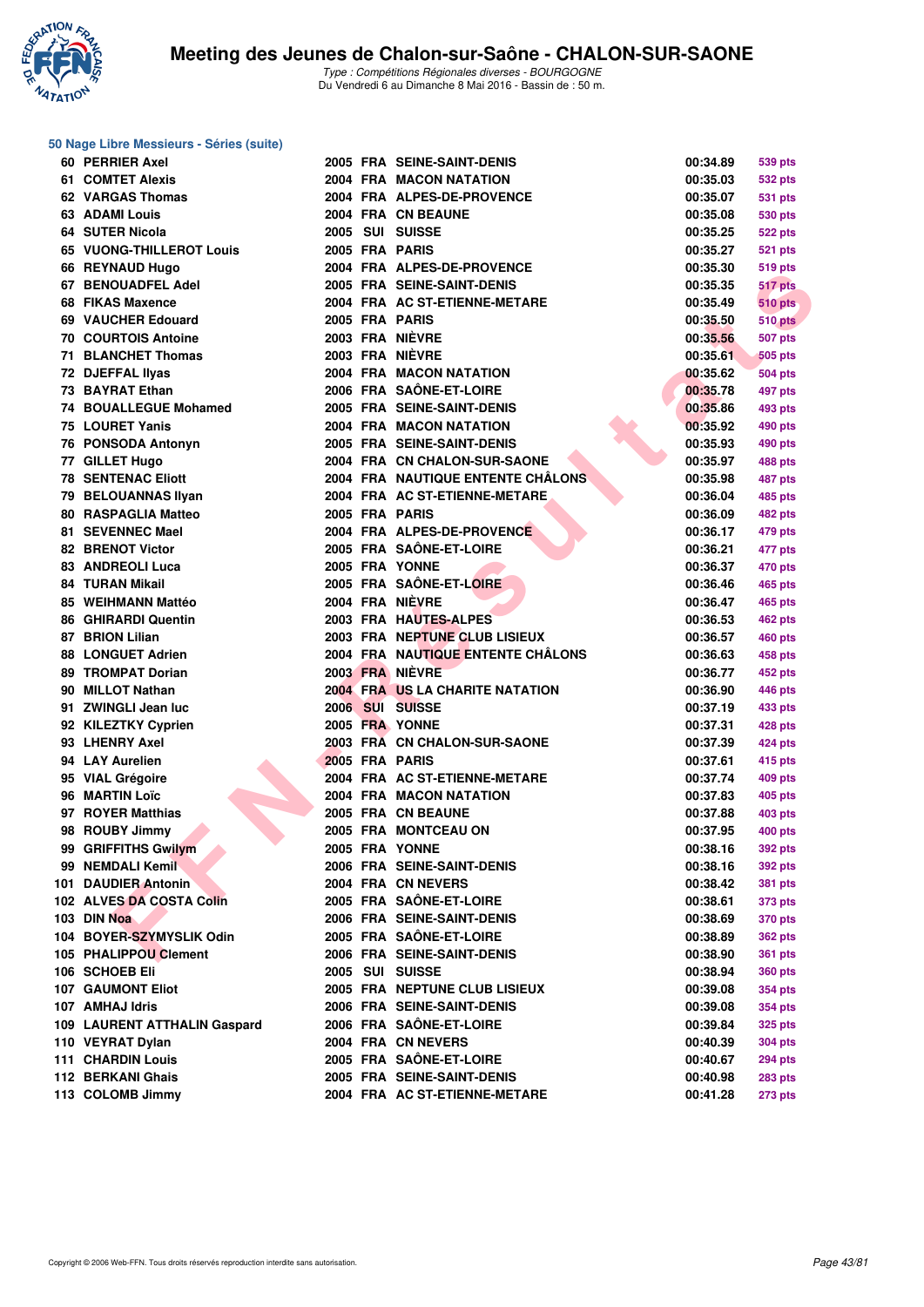

|  |  | 50 Nage Libre Messieurs - Séries (suite) |  |  |
|--|--|------------------------------------------|--|--|
|--|--|------------------------------------------|--|--|

| 113 REMAUD Lukas                                          |                | 2006 FRA CN NEVERS                                 |              | 00:41.28                         | <b>273 pts</b>                                        |
|-----------------------------------------------------------|----------------|----------------------------------------------------|--------------|----------------------------------|-------------------------------------------------------|
| 115 MARTIN Pierre                                         |                | 2006 FRA CN BEAUNE                                 |              | 00:41.30                         | 272 pts                                               |
| 116 AMAT Enguerrand                                       |                | 2005 FRA US LA CHARITE NATATION                    |              | 00:41.66                         | <b>260 pts</b>                                        |
| 117 GERMAIN Augustin                                      |                | 2006 FRA CN BEAUNE                                 |              | 00:42.35                         | <b>237 pts</b>                                        |
| <b>118 BOUTON Alix</b>                                    |                | 2006 FRA CN CHALON-SUR-SAONE                       |              | 00:42.64                         | 228 pts                                               |
| 119 SYOUD Laifa-Ilyes                                     |                | 2006 FRA SAÖNE-ET-LOIRE                            |              | 00:42.68                         | 226 pts                                               |
| 120 ROBERT Théo                                           |                | 2006 FRA YONNE                                     |              | 00:43.59                         | 199 pts                                               |
| 121 ECHARD BENARDON Lylian                                |                | 2005 FRA YONNE                                     |              | 00:43.70                         | <b>195 pts</b>                                        |
| 122 TRONTIN Philippe                                      |                | 2005 FRA CN CHALON-SUR-SAONE                       |              | 00:44.17                         | 182 pts                                               |
| 123 DA SILVA-LENGLET Auxence                              |                | 2006 FRA YONNE                                     |              | 00:44.60                         | 170 pts                                               |
| 124 PERE Aurélien                                         |                | 2006 FRA CN CHALON-SUR-SAONE                       |              | 00:45.67                         | 142 pts                                               |
| <b>125 MICHAUT Thibault</b>                               |                | 2005 FRA YONNE                                     |              | 00:46.81                         | $115$ pts                                             |
| 126 BADEY Nejo                                            |                | 2005 FRA CN CHALON-SUR-SAONE                       |              | 00:47.39                         | <b>102 pts</b>                                        |
| <b>127 PINSON Louis</b>                                   |                | 2006 FRA CN CHALON-SUR-SAONE                       |              | 00:48.60                         | 78 pts                                                |
| 128 CLECH Etienne                                         |                | 2007 FRA YONNE                                     |              | 00:48.61                         | 78 pts                                                |
| 129 BOURIEZ Lysandre                                      |                | 2007 FRA CN CHALON-SUR-SAONE                       |              | 00:48.79                         | 74 pts                                                |
| <b>130 TAVARES Enzo</b>                                   |                | 2006 FRA YONNE                                     |              | 00:54.70                         | 6 pts                                                 |
| 131 BELKACEMI Sami                                        |                | 2006 FRA CN CHALON-SUR-SAONE                       |              | 00:54.91                         | 5 pts                                                 |
| 132 RACHID Walid                                          |                | 2007 FRA US LA CHARITE NATATION<br>2003 FRA NIÈVRE |              | 00:55.04                         | 4 pts                                                 |
| --- SIROT Bastian                                         |                |                                                    |              | <b>DNS</b> dec<br><b>DNS</b> dec |                                                       |
| --- GROSSRIEDER Jeremy<br>--- GAUDOUIN Arthur             |                | 2005 SUI SUISSE<br>2006 FRA YONNE                  |              | <b>DNS Nd</b>                    |                                                       |
| --- LECHENAULT Mathis                                     |                | 2006 FRA YONNE                                     |              | <b>DNS Nd</b>                    |                                                       |
|                                                           |                |                                                    |              |                                  |                                                       |
| 100 Nage Libre Messieurs - Finale A (Dimanche 8 Mai 2016) |                |                                                    |              |                                  |                                                       |
| 1 CRETET Dorian                                           |                | 2003 FRA ESSONNE                                   |              | 00:58.90                         | 991 pts<br>50 m: 28.88 (28.88) 100 m: 58.90 (30.02)   |
| 2 VAREILLAUD Maxime                                       |                | 2003 FRA ESSONNE                                   |              | 01:00.30                         | 947 pts                                               |
|                                                           |                |                                                    | 50 m : 29.38 |                                  | (29.38) 100 m: 1:00.30 (30.92)                        |
| 3 ANNOCQUE Paul                                           |                | 2003 FRA CN BEAUNE                                 |              | 01:00.44                         | 942 pts<br>50 m: 29.70 (29.70) 100 m: 1:00.44 (30.74) |
| 4 HERNANDEZ Dorian                                        |                | 2003 FRA ESSONNE                                   |              | 01:02.25                         | 887 pts                                               |
| 5 CIFTCI Hasan                                            |                | 2003 FRA DOUBS                                     | 50 m : 30.05 | 01:02.63                         | $(30.05)$ 100 m : 1:02.25 $(32.20)$<br>875 pts        |
|                                                           |                |                                                    |              |                                  | 50 m: 29.44 (29.44) 100 m: 1:02.63 (33.19)            |
| 6 DEMEYRE Louka                                           |                | 2003 FRA DOUBS                                     | 50 m: 30.33  | 01:03.33                         | 854 pts                                               |
| 7 ROMANO Luca                                             |                | 2003 SUI SUISSE                                    |              | 01:04.26                         | $(30.33)$ 100 m : 1:03.33 $(33.00)$<br>827 pts        |
|                                                           |                |                                                    |              |                                  | 50 m : 30.29 (30.29) 100 m : 1:04.26 (33.97)          |
| 8 PARIS Idris                                             |                | 2003 FRA ESSONNE                                   | 50 m: 30.61  | 01:05.01                         | 805 pts<br>$(30.61)$ 100 m : 1:05.01 $(34.40)$        |
| 1 MARCONE Dario                                           |                | 2005 SUI SUISSE                                    |              | 01:08.10                         | <b>719 pts</b>                                        |
|                                                           |                |                                                    |              |                                  | 50 m: 31.45 (31.45) 100 m: 1:08.10 (36.65)            |
| 2 BONNAULT Henri                                          | 2005 FRA PARIS |                                                    |              | 01:10.82                         | 647 pts<br>50 m: 34.69 (34.69) 100 m: 1:10.82 (36.13) |
| 3 HARRACH Mohammed                                        |                | 2005 MAR SEINE-SAINT-DENIS                         |              | 01:13.25                         | 586 pts                                               |
| 4 FELTANE Zyad                                            | 2005 FRA PARIS |                                                    |              | 01:15.11                         | 50 m: 34.92 (34.92) 100 m: 1:13.25 (38.33)<br>541 pts |
|                                                           |                |                                                    |              |                                  | 50 m: 35.90 (35.90) 100 m: 1:15.11 (39.21)            |
| 5 GENSBURGER Maxime                                       | 2005 FRA PARIS |                                                    | 50 m : 36.60 | 01:16.21                         | 515 pts<br>$(36.60)$ 100 m : 1:16.21 $(39.61)$        |

# **[100 Nage Libre Messieurs - Finale A](http://www.ffnatation.fr/webffn/resultats.php?idact=nat&go=epr&idcpt=38881&idepr=52)** (Dimanche 8 Mai 2016)

| 1 CRETET Dorian                                                                                                                                                                                                                                                                                                                    |                 | 2003 FRA ESSONNE                     |              | 00:58.90                                            | 991 pts        |  |
|------------------------------------------------------------------------------------------------------------------------------------------------------------------------------------------------------------------------------------------------------------------------------------------------------------------------------------|-----------------|--------------------------------------|--------------|-----------------------------------------------------|----------------|--|
| 2 VAREILLAUD Maxime                                                                                                                                                                                                                                                                                                                |                 | 2003 FRA ESSONNE                     | 50 m : 28.88 | $(28.88)$ 100 m : 58.90 (30.<br>01:00.30            | 947 pts        |  |
|                                                                                                                                                                                                                                                                                                                                    |                 |                                      | 50 m : 29.38 | $(29.38)$ 100 m : 1:00.30 (30.                      |                |  |
| 3 ANNOCQUE Paul                                                                                                                                                                                                                                                                                                                    |                 | 2003 FRA CN BEAUNE                   |              | 01:00.44                                            | 942 pts        |  |
|                                                                                                                                                                                                                                                                                                                                    |                 |                                      | 50 m : 29.70 | $(29.70)$ 100 m : 1:00.44 (30.                      |                |  |
| 4 HERNANDEZ Dorian                                                                                                                                                                                                                                                                                                                 |                 | 2003 FRA ESSONNE                     |              | 01:02.25                                            | 887 pts        |  |
|                                                                                                                                                                                                                                                                                                                                    |                 |                                      |              | 50 m: 30.05 (30.05) 100 m: 1:02.25 (32.             |                |  |
| 5 CIFTCI Hasan                                                                                                                                                                                                                                                                                                                     |                 | 2003 FRA DOUBS                       |              | 01:02.63<br>50 m: 29.44 (29.44) 100 m: 1:02.63 (33. | 875 pts        |  |
| 6 DEMEYRE Louka                                                                                                                                                                                                                                                                                                                    |                 | 2003 FRA DOUBS                       |              | 01:03.33                                            | 854 pts        |  |
|                                                                                                                                                                                                                                                                                                                                    |                 |                                      |              | 50 m: 30.33 (30.33) 100 m: 1:03.33 (33.             |                |  |
| 7 ROMANO Luca                                                                                                                                                                                                                                                                                                                      |                 | 2003 SUI SUISSE                      |              | 01:04.26                                            | 827 pts        |  |
|                                                                                                                                                                                                                                                                                                                                    |                 |                                      | 50 m : 30.29 | $(30.29)$ 100 m : 1:04.26 (33.                      |                |  |
| 8 PARIS Idris                                                                                                                                                                                                                                                                                                                      |                 | 2003 FRA ESSONNE                     |              | 01:05.01                                            | 805 pts        |  |
|                                                                                                                                                                                                                                                                                                                                    |                 |                                      |              | 50 m: 30.61 (30.61) 100 m: 1:05.01 (34.             |                |  |
| 1 MARCONE Dario                                                                                                                                                                                                                                                                                                                    |                 | 2005 SUI SUISSE                      |              | 01:08.10                                            | 719 pts        |  |
|                                                                                                                                                                                                                                                                                                                                    |                 |                                      |              | 50 m: 31.45 (31.45) 100 m: 1:08.10 (36.             |                |  |
| 2 BONNAULT Henri                                                                                                                                                                                                                                                                                                                   |                 | 2005 FRA PARIS                       |              | 01:10.82                                            | 647 pts        |  |
|                                                                                                                                                                                                                                                                                                                                    |                 |                                      |              | 50 m: 34.69 (34.69) 100 m: 1:10.82 (36.             |                |  |
| 3 HARRACH Mohammed                                                                                                                                                                                                                                                                                                                 |                 | 2005 MAR SEINE-SAINT-DENIS           |              | 01:13.25                                            | <b>586 pts</b> |  |
|                                                                                                                                                                                                                                                                                                                                    |                 |                                      |              | 50 m: 34.92 (34.92) 100 m: 1:13.25 (38.             |                |  |
| 4 FELTANE Zyad                                                                                                                                                                                                                                                                                                                     |                 | 2005 FRA PARIS                       |              | 01:15.11                                            | 541 pts        |  |
|                                                                                                                                                                                                                                                                                                                                    |                 |                                      |              | 50 m: 35.90 (35.90) 100 m: 1:15.11 (39.             |                |  |
| 5 GENSBURGER Maxime                                                                                                                                                                                                                                                                                                                |                 | 2005 FRA PARIS                       |              | 01:16.21                                            | 515 pts        |  |
| 6 HUGONNET Sylvain                                                                                                                                                                                                                                                                                                                 |                 | 2005 SUI SUISSE                      | 50 m : 36.60 | $(36.60)$ 100 m : 1:16.21 (39.<br>01:16.40          |                |  |
|                                                                                                                                                                                                                                                                                                                                    |                 |                                      |              | 50 m: 35.22 (35.22) 100 m: 1:16.40 (41.             | <b>511 pts</b> |  |
| 7 RIVET Hugo                                                                                                                                                                                                                                                                                                                       |                 | 2005 FRA A.C AGGLOMERATION PERIGUEUX |              | 01:18.04                                            | 474 pts        |  |
|                                                                                                                                                                                                                                                                                                                                    |                 |                                      |              | 50 m: 37.57 (37.57) 100 m: 1:18.04 (40.             |                |  |
| 8 PERRIER Axel                                                                                                                                                                                                                                                                                                                     |                 | 2005 FRA SEINE-SAINT-DENIS           |              | 01:21.83                                            | 394 pts        |  |
|                                                                                                                                                                                                                                                                                                                                    |                 |                                      |              | 50 m: 38.20 (38.20) 100 m: 1:21.83 (43.             |                |  |
| $\overline{a}$ and $\overline{a}$ and $\overline{a}$ and $\overline{a}$ and $\overline{a}$ and $\overline{a}$ and $\overline{a}$ and $\overline{a}$ and $\overline{a}$ and $\overline{a}$ and $\overline{a}$ and $\overline{a}$ and $\overline{a}$ and $\overline{a}$ and $\overline{a}$ and $\overline{a}$ and $\overline{a}$ and | <b>P.</b> I. D. |                                      |              |                                                     |                |  |

|             |       | 00:58.90                          | 991 pts             |         |
|-------------|-------|-----------------------------------|---------------------|---------|
| 50 m: 28.88 |       | $(28.88)$ 100 m : 58.90 $(30.02)$ |                     |         |
|             |       | 01:00.30                          | 947 pts             |         |
| $50 m$ :    | 29.38 | $(29.38) 100 m$ :                 | 1:00.30 (30.92)     |         |
|             |       | 01:00.44                          | 942 pts             |         |
| $50 m$ :    | 29.70 | $(29.70)$ 100 m :                 | $1:00.44$ (30.74)   |         |
|             |       | 01:02.25                          | <b>887 pts</b>      |         |
| $50 m$ :    | 30.05 | $(30.05)$ 100 m :                 | 1:02.25 (32.20)     |         |
|             |       | 01:02.63                          | 875 pts             |         |
| $50 m$ :    | 29.44 | $(29.44)$ 100 m :                 | 1:02.63             | (33.19) |
|             |       | 01:03.33                          | 854 pts             |         |
| $50 m$ :    | 30.33 | $(30.33)$ 100 m :                 | 1:03.33 (33.00)     |         |
|             |       | 01:04.26                          | <b>827 pts</b>      |         |
| $50 m$ :    | 30.29 | $(30.29)$ 100 m :                 | 1:04.26 (33.97)     |         |
|             |       | 01:05.01                          | <b>805 pts</b>      |         |
| 50 m:       | 30.61 | $(30.61)$ 100 m :                 | $1:05.01$ $(34.40)$ |         |
|             |       | 01:08.10                          | <b>719 pts</b>      |         |
| 50 m:       | 31.45 | $(31.45) 100 m$ :                 | 1:08.10             | (36.65) |
|             |       | 01:10.82                          | 647 pts             |         |
| $50 m$ :    | 34.69 | $(34.69) 100 m$ :                 | $1:10.82$ $(36.13)$ |         |
|             |       | 01:13.25                          | 586 pts             |         |
| $50 m$ :    | 34.92 | $(34.92)$ 100 m :                 | $1:13.25$ (38.33)   |         |
|             |       | 01:15.11                          | 541 pts             |         |
| $50 m$ :    | 35.90 | $(35.90)$ 100 m :                 | $1:15.11$ (39.21)   |         |
|             |       | 01:16.21                          | 515 pts             |         |
| $50 m$ :    | 36.60 | $(36.60)$ 100 m :                 | $1:16.21$ (39.61)   |         |
|             |       | 01:16.40                          | 511 pts             |         |
| $50 m$ :    | 35.22 | $(35.22)$ 100 m :                 | 1:16.40             | (41.18) |
|             |       | 01:18.04                          | 474 pts             |         |
| $50 m$ :    | 37.57 | $(37.57)$ 100 m :                 | 1:18.04             | (40.47) |
|             |       | 01:21.83                          | 394 pts             |         |
| $50 m$ :    | 38.20 | $(38.20)$ 100 m :                 | 1:21.83             | (43.63) |
|             |       |                                   |                     |         |

|                 | 100 Nage Libre Messieurs - Finale B (Dimanche 8 Mai 2016) |          |         |
|-----------------|-----------------------------------------------------------|----------|---------|
| 1 TONGUET Phily | 2003 FRA DOUBS                                            | 01:03.67 | 844 pts |

|                 |  | ---- --- --- ---   |  |                                              |  |
|-----------------|--|--------------------|--|----------------------------------------------|--|
|                 |  |                    |  | 50 m : 29.95 (29.95) 100 m : 1:03.67 (33.72) |  |
| 2 AUGER Tristan |  | 2003 FRA CN BEAUNE |  | $01:04.36$ 824 pts                           |  |
|                 |  |                    |  | 50 m: 31.74 (31.74) 100 m: 1:04.36 (32.62)   |  |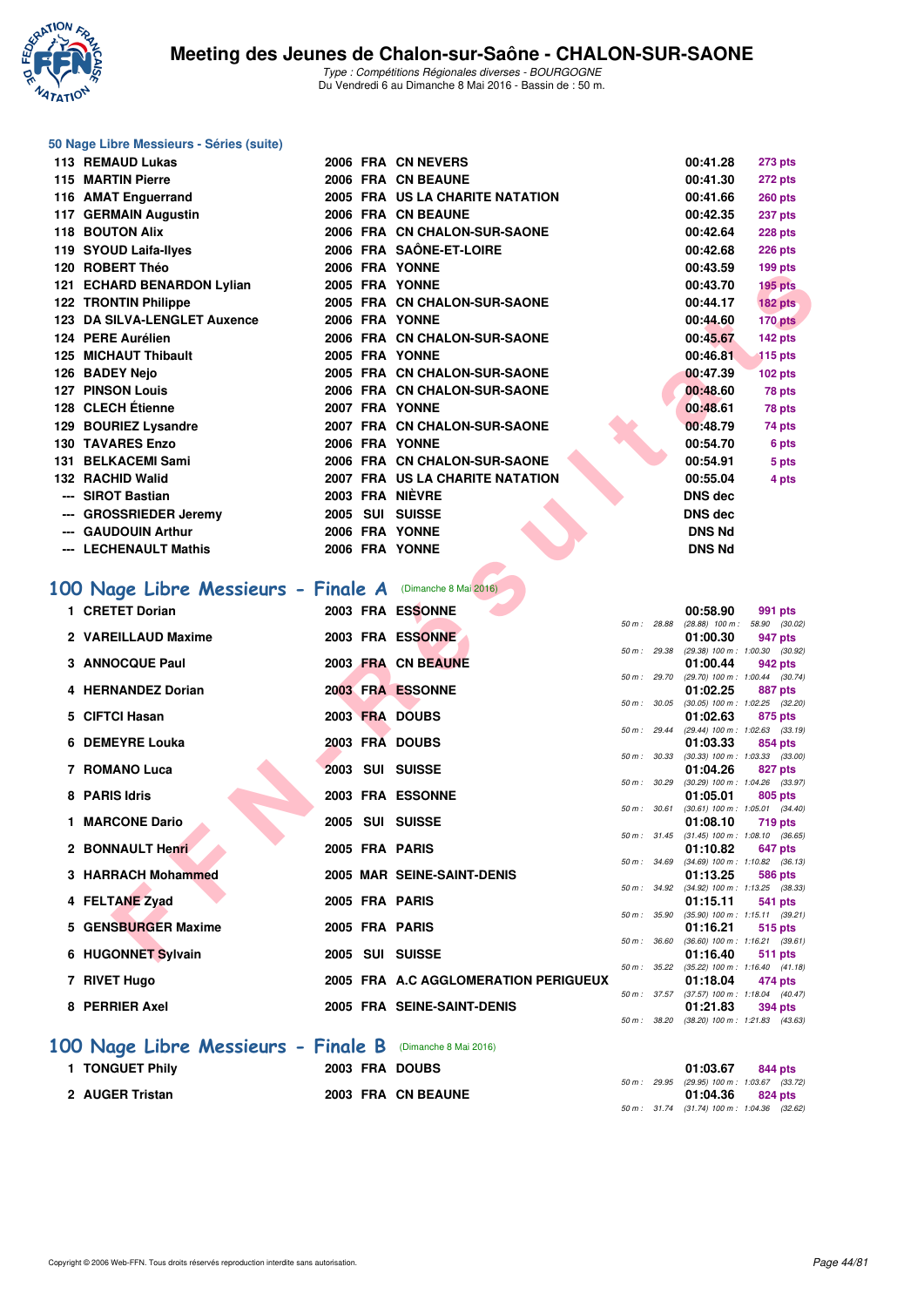

Type : Compétitions Régionales diverses - BOURGOGNE Du Vendredi 6 au Dimanche 8 Mai 2016 - Bassin de : 50 m.

# **100 Nage Libre Messieurs - Finale B (suite)**

| 3 GAGNEBIN IIan          |  | 2004 SUI SUISSE            |                  | 01:04.90                                                    |                | 809 pts |
|--------------------------|--|----------------------------|------------------|-------------------------------------------------------------|----------------|---------|
|                          |  |                            | 50 m: 31.08      | $(31.08)$ 100 m : 1:04.90 (33.                              |                |         |
| 4 DA SILVA Martin        |  | 2003 FRA ESSONNE           | 50 m: 30.67      | 01:05.05<br>$(30.67)$ 100 m : 1:05.05 (34.                  | 804 pts        |         |
| 5 PINGON Yanis           |  | 2003 FRA NIÈVRE            |                  | 01:05.20                                                    | 800 pts        |         |
|                          |  |                            |                  | 50 m: 31.54 (31.54) 100 m: 1:05.20 (33.                     |                |         |
| 6 KAILASAPILLAI Vithusan |  | 2003 FRA ESSONNE           |                  | 01:05.80                                                    | 783 pts        |         |
|                          |  |                            | 50 m : 31.88     | $(31.88)$ 100 m : 1:05.80 (33.                              |                |         |
| 7 HERNANDEZ Jonathan     |  | 2003 FRA PARIS             |                  | 01:06.55 762 pts                                            |                |         |
| 8 MELIN Tobias           |  | 2003 FRA ESSONNE           |                  | 50 m: 31.80 (31.80) 100 m: 1:06.55 (34.<br>01:07.56         | <b>734 pts</b> |         |
|                          |  |                            | 50 m: 31.68      | $(31.68)$ 100 m : 1:07.56 (35.                              |                |         |
| 1 BOUALLEGUE Mohamed     |  | 2005 FRA SEINE-SAINT-DENIS |                  | 01:16.42                                                    | <b>511 pts</b> |         |
|                          |  |                            |                  | 50 m : 36.93 (36.93) 100 m : 1:16.42 (39.                   |                |         |
| 2 TAGNATI Gianni         |  | 2005 FRA PARIS             |                  | 01:17.24                                                    | 492 pts        |         |
| 3 VUONG-THILLEROT Louis  |  | 2005 FRA PARIS             | 50 m : 37.04     | $(37.04)$ 100 m : 1:17.24 (40.<br>01:18.25 470 pts          |                |         |
|                          |  |                            |                  | 50 m: 36.94 (36.94) 100 m: 1:18.25 (41.                     |                |         |
| 4 VAUCHER Edouard        |  | 2005 FRA PARIS             |                  | 01:19.44                                                    | 444 pts        |         |
|                          |  |                            |                  | 50 m: 37.78 (37.78) 100 m: 1:19.44 (41.                     |                |         |
| 5 BENOUADFEL Adel        |  | 2005 FRA SEINE-SAINT-DENIS |                  | 01:19.65                                                    | 439 pts        |         |
| 6 LAY Aurelien           |  | 2005 FRA PARIS             | 50 m : 38.64     | $(38.64)$ 100 m : 1:19.65 (41.<br>01:21.42                  |                |         |
|                          |  |                            |                  | 50 m: 41.04 (41.04) 100 m: 1:21.42 (40.                     | 403 pts        |         |
| 7 KILEZTKY Cyprien       |  | 2005 FRA YONNE             |                  | 01:21.58                                                    | 399 pts        |         |
|                          |  |                            | $50 m$ : $40.70$ | $(40.70)$ 100 m : 1:21.58 (40.                              |                |         |
| 8 AMHAJ Idris            |  | 2006 FRA SEINE-SAINT-DENIS |                  | 01:21.93                                                    | 392 pts        |         |
|                          |  |                            |                  | $F0 \text{ m}$ $(40.22)(40.22)(400 \text{ m} + 1.2102)(41)$ |                |         |

|  |  |  | 100 Nage Libre Messieurs - Séries (Dimanche 8 Mai 2016) |
|--|--|--|---------------------------------------------------------|
|  |  |  |                                                         |

| <b>ILL RIVAIVULL JUILQUIAII</b>                        |  | ZUVJ FNM FMNIJ             |              |                  | 01.00.JJ                                               | <b>TUZ PIS</b> |  |
|--------------------------------------------------------|--|----------------------------|--------------|------------------|--------------------------------------------------------|----------------|--|
| 8 MELIN Tobias                                         |  | <b>2003 FRA ESSONNE</b>    |              |                  | 50 m: 31.80 (31.80) 100 m: 1:06.55 (34.75)<br>01:07.56 | 734 pts        |  |
| 1 BOUALLEGUE Mohamed                                   |  | 2005 FRA SEINE-SAINT-DENIS |              |                  | 50 m: 31.68 (31.68) 100 m: 1:07.56 (35.88)<br>01:16.42 | 511 pts        |  |
|                                                        |  | 2005 FRA PARIS             | 50 m : 36.93 |                  | $(36.93)$ 100 m : 1:16.42 $(39.49)$                    |                |  |
| 2 TAGNATI Gianni                                       |  |                            | 50 m : 37.04 |                  | 01:17.24<br>$(37.04)$ 100 m : 1:17.24 $(40.20)$        | 492 pts        |  |
| 3 VUONG-THILLEROT Louis                                |  | 2005 FRA PARIS             |              | $50 m$ : $36.94$ | 01:18.25<br>$(36.94)$ 100 m : 1:18.25 $(41.31)$        | 470 pts        |  |
| 4 VAUCHER Edouard                                      |  | 2005 FRA PARIS             |              |                  | 01:19.44                                               | 444 pts        |  |
| 5 BENOUADFEL Adel                                      |  | 2005 FRA SEINE-SAINT-DENIS |              |                  | 50 m: 37.78 (37.78) 100 m: 1:19.44 (41.66)<br>01:19.65 | 439 pts        |  |
|                                                        |  |                            | 50 m: 38.64  |                  | $(38.64)$ 100 m : 1:19.65 $(41.01)$                    |                |  |
| 6 LAY Aurelien                                         |  | 2005 FRA PARIS             |              |                  | 01:21.42<br>50 m: 41.04 (41.04) 100 m: 1:21.42 (40.38) | 403 pts        |  |
| 7 KILEZTKY Cyprien                                     |  | 2005 FRA YONNE             |              |                  | 01:21.58<br>50 m: 40.70 (40.70) 100 m: 1:21.58 (40.88) | 399 pts        |  |
| 8 AMHAJ Idris                                          |  | 2006 FRA SEINE-SAINT-DENIS |              |                  | 01:21.93                                               | <b>392 pts</b> |  |
|                                                        |  |                            |              |                  | 50 m: 40.32 (40.32) 100 m: 1:21.93 (41.61)             |                |  |
| 00 Nage Libre Messieurs - Séries (Dimanche 8 Mai 2016) |  |                            |              |                  |                                                        |                |  |
| 1 CRETET Dorian                                        |  | 2003 FRA ESSONNE           |              |                  | 00:59.86                                               | 960 pts        |  |
| 2 VAREILLAUD Maxime                                    |  | 2003 FRA ESSONNE           |              | 50 m : 29.97     | (29.97) 100 m : 59.86 (29.89)<br>01:00.31              | 946 pts        |  |
|                                                        |  |                            |              | 50 m : 29.25     | $(29.25)$ 100 m : 1:00.31 $(31.06)$                    |                |  |
| 3 ANNOCQUE Paul                                        |  | 2003 FRA CN BEAUNE         |              |                  | 01:00.59<br>50 m: 29.37 (29.37) 100 m: 1:00.59 (31.22) | 938 pts        |  |
| 4 CIFTCI Hasan                                         |  | 2003 FRA DOUBS             | 50 m : 29.72 |                  | 01:01.85<br>(29.72) 100 m : 1:01.85 (32.13)            | 899 pts        |  |
| 5 DEMEYRE Louka                                        |  | 2003 FRA DOUBS             |              |                  | 01:02.01                                               | 894 pts        |  |
| 6 HERNANDEZ Dorian                                     |  | 2003 FRA ESSONNE           | 50 m : 30.23 |                  | $(30.23)$ 100 m : 1:02.01 $(31.78)$<br>01:02.70        | 873 pts        |  |
|                                                        |  |                            |              |                  | 50 m: 31.17 (31.17) 100 m: 1:02.70 (31.53)             |                |  |
| 7 ROMANO Luca                                          |  | 2003 SUI SUISSE            |              | 50 m : 30.89     | 01:03.35<br>$(30.89)$ 100 m : 1:03.35 $(32.46)$        | 854 pts        |  |
| 8 PARIS Idris                                          |  | <b>2003 FRA ESSONNE</b>    |              |                  | 01:04.33<br>50 m: 30.43 (30.43) 100 m: 1:04.33 (33.90) | 825 pts        |  |
| 9 TONGUET Phily                                        |  | 2003 FRA DOUBS             |              |                  | 01:04.47                                               | 821 pts        |  |
| 10 DA SILVA Martin                                     |  | 2003 FRA ESSONNE           |              |                  | 50 m: 29.72 (29.72) 100 m: 1:04.47 (34.75)<br>01:04.71 | 814 pts        |  |
|                                                        |  |                            |              |                  | 50 m: 30.75 (30.75) 100 m: 1:04.71 (33.96)             |                |  |
| 11 GAGNEBIN Ilan                                       |  | 2004 SUI SUISSE            | 50 m: 30.57  |                  | 01:04.93<br>$(30.57)$ 100 m : 1:04.93 $(34.36)$        | 808 pts        |  |
| 12 MELIN Tobias                                        |  | 2003 FRA ESSONNE           |              |                  | 01:05.02<br>50 m: 31.37 (31.37) 100 m: 1:05.02 (33.65) | 805 pts        |  |
| 13 AUGER Tristan                                       |  | 2003 FRA CN BEAUNE         |              |                  | 01:05.19                                               | 800 pts        |  |
| 14 KAILASAPILLAI Vithusan                              |  | 2003 FRA ESSONNE           |              |                  | 50 m: 31.25 (31.25) 100 m: 1:05.19 (33.94)<br>01:05.64 | 787 pts        |  |
|                                                        |  |                            |              |                  | 50 m: 31.31 (31.31) 100 m: 1:05.64 (34.33)             |                |  |
| 15 PINGON Yanis                                        |  | 2003 FRA NIÈVRE            |              |                  | 01:05.81<br>50 m: 31.30 (31.30) 100 m: 1:05.81 (34.51) | 783 pts        |  |
| 16 HERNANDEZ Jonathan                                  |  | 2003 FRA PARIS             |              |                  | 01:05.84                                               | <b>782 pts</b> |  |
| 17 GUSSE Mathis                                        |  | 2004 SUI SUISSE            |              |                  | 50 m: 31.46 (31.46) 100 m: 1:05.84 (34.38)<br>01:05.93 | 779 pts        |  |
| 18 DAVID Henri                                         |  | 2003 FRA PARIS             |              |                  | 50 m: 32.36 (32.36) 100 m: 1:05.93 (33.57)<br>01:06.40 | 766 pts        |  |
|                                                        |  |                            |              |                  | 50 m : 31.98 (31.98) 100 m : 1:06.40 (34.42)           |                |  |
| <b>19 CHIRIENTI Mattia</b>                             |  | 2003 SUI SUISSE            |              |                  | 01:06.72<br>50 m: 31.47 (31.47) 100 m: 1:06.72 (35.25) | 757 pts        |  |
| 20 TURAN Rustem                                        |  | 2003 FRA SAÔNE-ET-LOIRE    |              |                  | 01:06.73<br>50 m: 32.44 (32.44) 100 m: 1:06.73 (34.29) | 757 pts        |  |
| 21 GILBERT Florian                                     |  | 2004 FRA DOUBS             |              |                  | 01:06.82                                               | 754 pts        |  |

|                  |       | 01:04.90          | 809 pts             |
|------------------|-------|-------------------|---------------------|
| 50 m: 31.08      |       | $(31.08) 100 m$ : | 1:04.90 (33.82)     |
|                  |       | 01:05.05          | 804 pts             |
| 50 m :           | 30.67 | $(30.67)$ 100 m : | 1:05.05 (34.38)     |
|                  |       | 01:05.20          | <b>800 pts</b>      |
| 50 m: 31.54      |       | $(31.54) 100 m$ : | 1:05.20 (33.66)     |
|                  |       | 01:05.80          | 783 pts             |
| 50 m :           | 31.88 | $(31.88) 100 m$ : | 1:05.80 (33.92)     |
|                  |       | 01:06.55          | <b>762 pts</b>      |
| 50 m: 31.80      |       | $(31.80) 100 m$ : | $1:06.55$ $(34.75)$ |
|                  |       | 01:07.56          | <b>734 pts</b>      |
| 50 m :           | 31.68 | $(31.68) 100 m$ : | $1:07.56$ $(35.88)$ |
|                  |       | 01:16.42          | 511 pts             |
| 50 m :           | 36.93 | $(36.93)$ 100 m : | $1:16.42$ (39.49)   |
|                  |       |                   |                     |
|                  |       | 01:17.24          | 492 pts             |
| 50 m :           | 37.04 | $(37.04) 100 m$ : | $1:17.24$ $(40.20)$ |
|                  |       | 01:18.25          | $-470$ pts          |
| 50 m :           | 36.94 | $(36.94)$ 100 m : | $1:18.25$ $(41.31)$ |
|                  |       | 01:19.44          | 444 pts             |
| 50 m:            | 37.78 | $(37.78)$ 100 m : | $1:19.44$ $(41.66)$ |
|                  |       | 01:19.65          | <b>439 pts</b>      |
| $50 m$ :         | 38.64 | $(38.64) 100 m$ : | $1:19.65$ $(41.01)$ |
|                  |       | 01:21.42          | 403 pts             |
| $50 m$ :         | 41.04 | $(41.04) 100 m$ : | 1:21.42 (40.38)     |
|                  |       | 01:21.58          | 399 pts             |
| 50 m :           | 40.70 | $(40.70)$ 100 m : | 1:21.58 (40.88)     |
|                  |       | 01:21.93          | 392 pts             |
| $50 m$ : $40.32$ |       | $(40.32)$ 100 m : | $1:21.93$ $(41.61)$ |

|          |       | 00:59.86          | <b>960 pts</b>     |
|----------|-------|-------------------|--------------------|
| 50 m :   | 29.97 | $(29.97)$ 100 m : | 59.86<br>(29.89)   |
|          |       | 01:00.31          | 946 pts            |
| $50 m$ : | 29.25 | $(29.25)$ 100 m : | 1:00.31<br>(31.06) |
|          |       | 01:00.59          | 938 pts            |
| $50 m$ : | 29.37 | $(29.37) 100 m$ : | 1:00.59<br>(31.22) |
|          |       | 01:01.85          | 899 pts            |
| $50 m$ : | 29.72 | $(29.72)$ 100 m : | 1:01.85<br>(32.13) |
|          |       | 01:02.01          | <b>894 pts</b>     |
| $50 m$ : | 30.23 | $(30.23)$ 100 m : | 1:02.01<br>(31.78) |
|          |       | 01:02.70          | 873 pts            |
| $50 m$ : | 31.17 | $(31.17) 100 m$ : | 1:02.70<br>(31.53) |
|          |       | 01:03.35          | <b>854 pts</b>     |
| $50 m$ : | 30.89 | $(30.89)$ 100 m : | 1:03.35<br>(32.46) |
|          |       | 01:04.33          | 825 pts            |
| $50 m$ : | 30.43 | $(30.43)$ 100 m : | 1:04.33<br>(33.90) |
|          |       | 01:04.47          | 821.<br>pts        |
| $50 m$ : | 29.72 | (29.72) 100 m :   | 1:04.47<br>(34.75) |
|          |       | 01:04.71          | 814 pts            |
| $50 m$ : | 30.75 | $(30.75)$ 100 m : | (33.96)<br>1:04.71 |
|          |       | 01:04.93          | <b>808 pts</b>     |
| $50 m$ : | 30.57 | $(30.57)$ 100 m : | 1:04.93<br>(34.36) |
|          |       | 01:05.02          | 805 pts            |
| $50 m$ : | 31.37 | $(31.37) 100 m$ : | 1:05.02<br>(33.65) |
|          |       | 01:05.19          | 800 pts            |
| $50 m$ : | 31.25 | $(31.25)$ 100 m : | 1:05.19<br>(33.94) |
|          |       | 01:05.64          | 787<br>pts         |
| $50 m$ : | 31.31 | $(31.31)$ 100 m : | 1:05.64<br>(34.33) |
|          |       | 01:05.81          | <b>783 pts</b>     |
| $50 m$ : | 31.30 | $(31.30)$ 100 m : | 1:05.81<br>(34.51) |
|          |       | 01:05.84          | <b>782 pts</b>     |
| $50 m$ : | 31.46 | $(31.46) 100 m$ : | (34.38)<br>1:05.84 |
|          |       | 01:05.93          | 779 pts            |
| $50 m$ : | 32.36 | $(32.36)$ 100 m : | 1:05.93<br>(33.57) |
|          |       | 01:06.40          | 766 pts            |
| $50 m$ : | 31.98 | $(31.98) 100 m$ : | (34.42)<br>1:06.40 |
|          |       | 01:06.72          | 757 pts            |
| $50 m$ : | 31.47 | $(31.47) 100 m$ : | 1:06.72<br>(35.25) |
|          |       | 01:06.73          | 757 pts            |
| $50 m$ : | 32.44 | $(32.44)$ 100 m : | 1:06.73<br>(34.29) |
|          |       | 01:06.82          | 754 pts            |
| $50 m$ : | 32.53 | $(32.53)$ 100 m : | (34.29)<br>1:06.82 |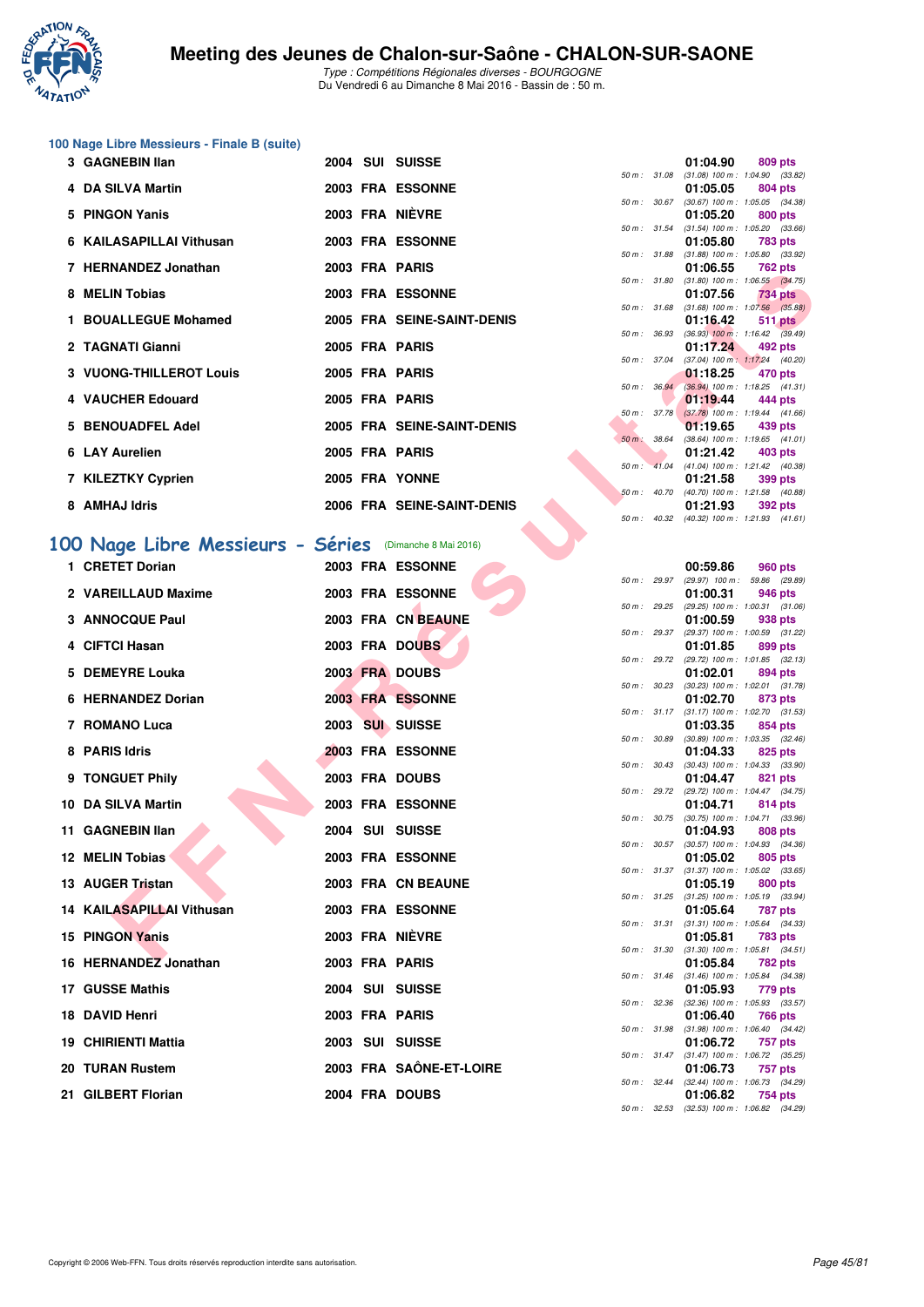

|    | 100 Nage Libre Messieurs - Séries (suite) |  |                                   |              |              |                                                                     |
|----|-------------------------------------------|--|-----------------------------------|--------------|--------------|---------------------------------------------------------------------|
|    | 22 STEINER Guillaume                      |  | 2003 SUI SUISSE                   | 50 m : 32.48 |              | 01:06.97<br>750 pts<br>(32.48) 100 m: 1:06.97 (34.49)               |
|    | 23 MOULY Hippolyte                        |  | 2003 FRA PARIS                    | 50 m : 32.03 |              | 01:07.36<br>739 pts<br>$(32.03)$ 100 m : 1:07.36 $(35.33)$          |
|    | 24 SCHMITT Hugo                           |  | 2003 SUI SUISSE                   |              |              | 01:07.40<br><b>738 pts</b>                                          |
|    | 25 TANJEVIC Konstantin                    |  | 2003 FRA PARIS                    | 50 m: 31.84  |              | (31.84) 100 m: 1:07.40 (35.56)<br>01:07.51<br>735 pts               |
|    | 26 ALISONE Edoardo                        |  | 2003 SUI SUISSE                   | 50 m : 31.85 |              | $(31.85)$ 100 m : 1:07.51 $(35.66)$<br>01:07.57<br>733 pts          |
|    | 27 BOUETE Paul                            |  | 2003 FRA PARIS                    | 50 m : 32.11 |              | $(32.11)$ 100 m : 1:07.57 $(35.46)$<br>01:08.16<br>717 pts          |
|    | 28 PUYRAIMOND Marceau                     |  | 2003 FRA DOUBS                    | 50 m: 32.61  |              | $(32.61)$ 100 m : 1:08.16 $(35.55)$<br>01:08.37<br><b>712 pts</b>   |
|    | 29 CHTAINI Dominic                        |  | 2004 SUI SUISSE                   |              | 50 m : 33.19 | $(33.19)$ 100 m : 1:08.37 $(35.18)$<br>01:08.44<br><b>710 pts</b>   |
|    | 30 CHAMAYOU Gael                          |  | 2003 FRA ESSONNE                  | 50 m: 32.50  |              | $(32.50)$ 100 m : 1:08.44 $(35.94)$<br>01:08.58<br>706 pts          |
|    | 31 ROUX Matteo                            |  | 2004 FRA HAUTES-ALPES             |              | 50 m: 33.12  | $(33.12)$ 100 m : 1:08.58 $(35.46)$<br>01:08.60<br>705 pts          |
|    |                                           |  | 2003 FRA PARIS                    | 50 m : 33.86 |              | $(33.86)$ 100 m : 1:08.60 $(34.74)$                                 |
|    | <b>32 LEPINAY Come</b>                    |  |                                   | $50 m$ :     | 32.96        | 01:08.73<br>702 pts<br>(32.96) 100 m: 1:08.73 (35.77)               |
|    | 33 GELAY-TURTAUT Axel                     |  | 2003 FRA SAÖNE-ET-LOIRE           | 50 m: 33.18  |              | 01:08.93<br>697 pts<br>$(33.18)$ 100 m : 1:08.93 $(35.75)$          |
|    | <b>34 MONTELEONE Thomas</b>               |  | 2004 FRA ESSONNE                  | 50 m: 33.87  |              | 01:09.12<br>692 pts<br>(33.87) 100 m : 1:09.12 (35.25)              |
|    | 35 MERTZ Dimitri                          |  | 2003 FRA SAÔNE-ET-LOIRE           | 50 m : 33.27 |              | 01:09.26<br><b>688 pts</b><br>(33.27) 100 m : 1:09.26 (35.99)       |
|    | 36 BIALON Alexandre                       |  | 2004 SUI SUISSE                   | 50 m : 33.69 |              | 01:09.35<br>685 pts<br>$(33.69)$ 100 m : 1:09.35 $(35.66)$          |
|    | 37 LAALA Elyas                            |  | 2003 FRA DOUBS                    | 50 m: 33.89  |              | 01:09.46<br><b>682 pts</b><br>(33.89) 100 m: 1:09.46 (35.57)        |
|    | 38 NIEDERHAUSER William                   |  | 2004 SUI SUISSE                   | 50 m: 33.17  |              | 01:09.69<br>676 pts<br>(33.17) 100 m : 1:09.69 (36.52)              |
| 39 | <b>DUONG Oscar</b>                        |  | 2003 SUI SUISSE                   | 50 m : 33.78 |              | 01:09.73<br>675 pts<br>(33.78) 100 m : 1:09.73 (35.95)              |
|    | 40 LECOMTE Gwenael                        |  | 2003 FRA HAUTES-ALPES             |              |              | 01:09.97<br>669 pts                                                 |
|    | 41 GARION Nathan                          |  | 2004 FRA PARIS                    | 50 m : 33.00 |              | (33.00) 100 m: 1:09.97 (36.97)<br>01:09.98<br>669 pts               |
|    | <b>42 BRETTON Henri</b>                   |  | 2004 FRA HAUTES-ALPES             | 50 m: 34.26  |              | (34.26) 100 m : 1:09.98 (35.72)<br>01:10.10<br>666 pts              |
|    | <b>43 MARCONE Dario</b>                   |  | 2005 SUI SUISSE                   | 50 m : 33.18 |              | $(33.18)$ 100 m : 1:10.10 $(36.92)$<br>01:10.19<br>663 pts          |
|    | 44 MORET Damien                           |  | 2003 SUI SUISSE                   | 50 m : 32.75 |              | (32.75) 100 m: 1:10.19 (37.44)<br>01:10.51<br>655 pts               |
| 45 | <b>BAYRAT Aksel</b>                       |  | 2004 FRA MACON NATATION           | 50 m : 33.29 |              | (33.29) 100 m: 1:10.51 (37.22)<br>01:10.64<br>652 pts               |
|    | <b>46 VOZINSKI Joris</b>                  |  | 2004 FRA SAÔNE-ET-LOIRE           |              | 50 m : 34.09 | $(34.09)$ 100 m : 1:10.64 $(36.55)$<br>01:10.65<br>651 pts          |
|    | 47 KIENY Bastien                          |  | 2003 FRA SAÖNE-ET-LOIRE           | 50 m : 33.94 |              | $(33.94)$ 100 m : 1:10.65 $(36.71)$<br>01:10.67<br>651 pts          |
|    | 48 BONNAULT Henri                         |  | 2005 FRA PARIS                    |              |              | 50 m : 34.02 (34.02) 100 m : 1:10.67 (36.65)<br>01:10.85<br>646 pts |
|    | <b>49 TROUIN Samuel</b>                   |  | 2003 FRA ALPES-DE-PROVENCE        |              | 50 m : 35.46 | $(35.46)$ 100 m : 1:10.85 $(35.39)$<br>01:11.14<br>639 pts          |
|    | 50 DARLEY Martin                          |  | 2003 FRA SAÔNE-ET-LOIRE           | 50 m : 34.14 |              | $(34.14)$ 100 m : 1:11.14 $(37.00)$<br>01:11.39<br>632 pts          |
|    | 51 BORGES Hugo                            |  | 2004 FRA NAUTIQUE ENTENTE CHÂLONS | 50 m : 33.68 |              | $(33.68)$ 100 m : 1:11.39 $(37.71)$<br>01:11.69<br>625 pts          |
|    | 52 CLOUET Mathis                          |  | 2004 FRA HAUTES-ALPES             |              |              | 50 m: 33.82 (33.82) 100 m: 1:11.69 (37.87)<br>01:11.72              |
|    |                                           |  |                                   | 50 m : 33.78 |              | 624 pts<br>(33.78) 100 m: 1:11.72 (37.94)                           |
|    | 53 MARTIN Loïc                            |  | 2003 FRA DOUBS                    |              |              | 01:12.09<br>615 pts<br>50 m: 34.58 (34.58) 100 m: 1:12.09 (37.51)   |
|    | 54 GOUJON Nathan                          |  | 2003 FRA SAÔNE-ET-LOIRE           |              |              | 01:12.10<br>614 pts<br>50 m: 34.72 (34.72) 100 m: 1:12.10 (37.38)   |
|    | 55 BODIN Jules                            |  | 2003 FRA ALPES-DE-PROVENCE        |              | 50 m : 34.03 | 01:12.13<br>614 pts<br>$(34.03)$ 100 m : 1:12.13 $(38.10)$          |
|    | 56 HARRACH Mohammed                       |  | 2005 MAR SEINE-SAINT-DENIS        |              | 50 m : 34.51 | 01:12.21<br>612 pts<br>(34.51) 100 m: 1:12.21 (37.70)               |
|    | 57 BOURIEZ Louann                         |  | 2003 FRA SAÖNE-ET-LOIRE           |              |              | 01:13.20<br>587 pts<br>50 m: 34.68 (34.68) 100 m: 1:13.20 (38.52)   |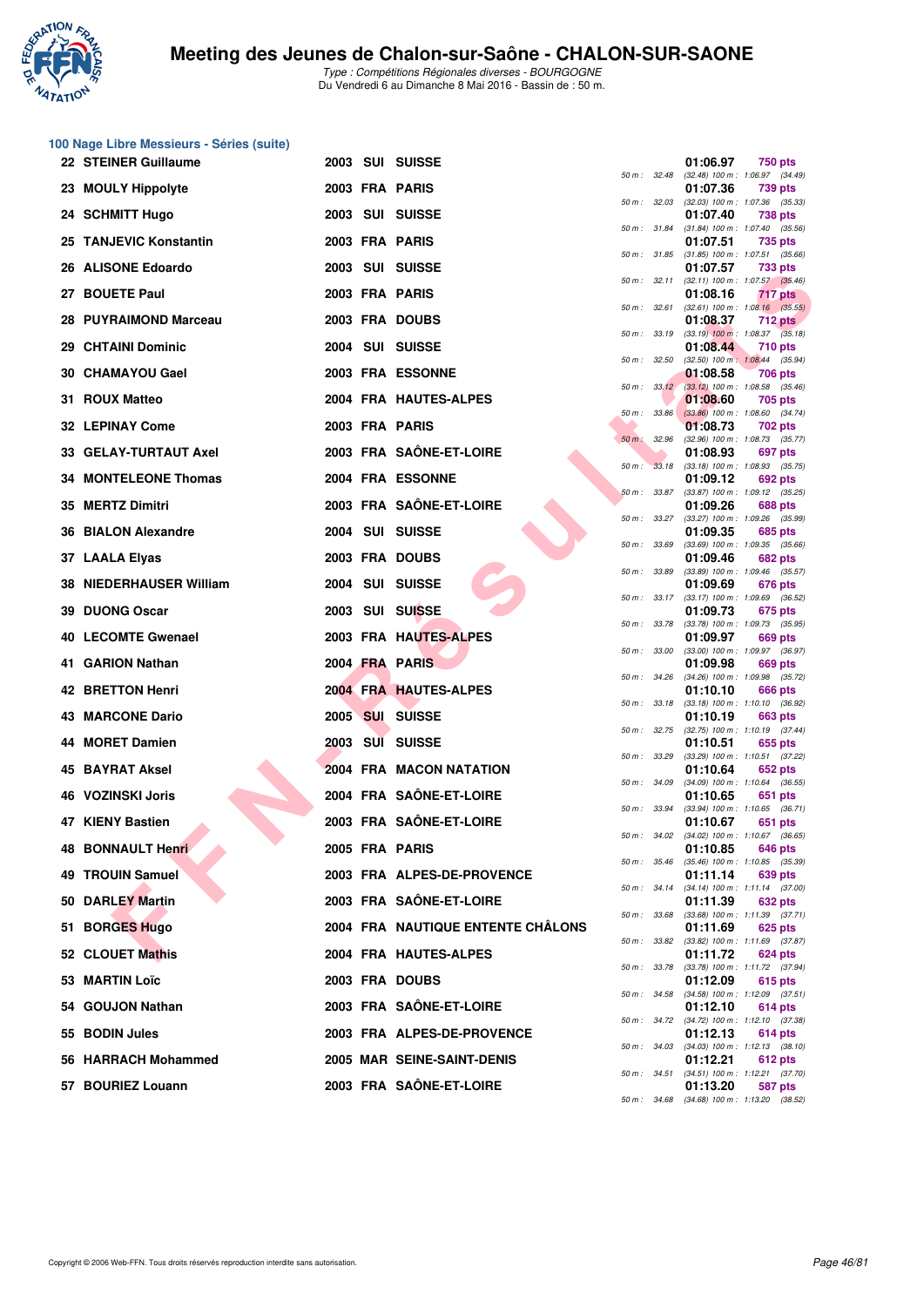

|     | 100 Nage Libre Messieurs - Séries (suite) |  |                                      |                  |                  |                                                                     |
|-----|-------------------------------------------|--|--------------------------------------|------------------|------------------|---------------------------------------------------------------------|
|     | 58 BILAT Felix                            |  | 2004 SUI SUISSE                      | 50 m : 35.49     |                  | 01:13.27<br>585 pts<br>(35.49) 100 m: 1:13.27 (37.78)               |
|     | 59 ZWINGLI Dominic andre                  |  | 2004 SUI SUISSE                      | 50 m : 33.91     |                  | 01:13.32<br>584 pts<br>$(33.91)$ 100 m : 1:13.32 $(39.41)$          |
|     | 60 SIMOENS Paul-Emile                     |  | 2004 FRA PARIS                       |                  |                  | 01:13.44<br>581 pts                                                 |
|     | 61 WALD Benjamin                          |  | 2004 FRA AC BOULOGNE-BILLANCOURT     | 50 m: 35.01      |                  | $(35.01)$ 100 m : 1:13.44 $(38.43)$<br>01:13.45<br>581 pts          |
|     | 62 HUGONNET Sylvain                       |  | 2005 SUI SUISSE                      | 50 m: 35.56      |                  | (35.56) 100 m: 1:13.45 (37.89)<br>01:13.75<br>574 pts               |
|     | 63 VOSSION Pâcome                         |  | 2003 FRA SAÔNE-ET-LOIRE              | 50 m : 34.55     |                  | $(34.55)$ 100 m : 1:13.75 $(39.20)$<br>01:13.98<br>568 pts          |
|     | 64 PEUTIN Yann                            |  | 2003 FRA CN BEAUNE                   | 50 m : 34.69     |                  | $(34.69)$ 100 m : 1:13.98 $(39.29)$<br>01:14.08<br><b>566 pts</b>   |
|     | 65 RAVINET Yann                           |  | 2004 FRA SAÔNE-ET-LOIRE              | 50 m : 35.06     |                  | $(35.06)$ 100 m : 1:14.08 $(39.02)$<br>01:14.29<br>561 pts          |
|     | 65 VALLEJO Sacha                          |  | 2003 FRA MACON NATATION              | 50 m : 34.71     |                  | $(34.71)$ 100 m : 1:14.29 $(39.58)$<br>01:14.29<br>561 pts          |
|     | <b>67 HOWALD Silvio</b>                   |  | 2004 SUI SUISSE                      |                  | 50 m: 35.92      | (35.92) 100 m: 1:14.29 (38.37)<br>01:14.59<br>553 pts               |
|     | 68 ISELIN Louis                           |  | 2004 FRA DOUBS                       | $50 m$ : $35.45$ |                  | $(35.45)$ 100 m : 1:14.59 $(39.14)$<br>01:14.63<br>552 pts          |
|     | 69 FELTANE Zyad                           |  | 2005 FRA PARIS                       | $50 m$ :         | 35.77            | (35.77) 100 m: 1:14.63 (38.86)<br>01:14.65<br>552 pts               |
|     | 70 MONERAT-VERRIER Thomas                 |  | 2003 FRA CN CHALON-SUR-SAONE         |                  | 50 m: 36.55      | $(36.55)$ 100 m : 1:14.65 $(38.10)$<br>01:14.76<br>549 pts          |
| 71. | <b>MOLLETTE Thomas</b>                    |  | 2003 FRA SAÖNE-ET-LOIRE              | 50 m: 36.28      |                  | (36.28) 100 m: 1:14.76 (38.48)<br>01:14.85<br>547 pts               |
|     | 72 NATHAN Milan                           |  | 2004 FRA AC BOULOGNE-BILLANCOURT     |                  | 50 m : 35.47     | $(35.47)$ 100 m : 1:14.85 $(39.38)$<br>01:14.90<br>546 pts          |
|     | <b>73 DESCOEUDRES Matteo</b>              |  | 2004 SUI SUISSE                      | $50 m$ : $35.49$ |                  | $(35.49)$ 100 m : 1:14.90 $(39.41)$<br>01:15.05<br>542 pts          |
|     | 74 GENSBURGER Maxime                      |  | 2005 FRA PARIS                       |                  | 50 m : 35.17     | $(35.17)$ 100 m : 1:15.05 $(39.88)$<br>01:15.07<br>542 pts          |
|     | 75 MOLLET Maxime                          |  | 2003 FRA DOUBS                       | 50 m : 35.21     |                  | $(35.21)$ 100 m : 1:15.07 $(39.86)$<br>01:15.15<br>540 pts          |
|     | 76 VARGAS Thomas                          |  | 2004 FRA ALPES-DE-PROVENCE           |                  | 50 m : 36.45     | $(36.45)$ 100 m : 1:15.15 $(38.70)$<br>01:15.31<br>536 pts          |
|     | 77 RIVET Hugo                             |  | 2005 FRA A.C AGGLOMERATION PERIGUEUX | 50 m : 36.23     |                  | $(36.23)$ 100 m : 1:15.31 $(39.08)$<br>01:16.20<br>516 pts          |
|     | <b>78 PERRIER Axel</b>                    |  | 2005 FRA SEINE-SAINT-DENIS           | 50 m : 38.24     |                  | (38.24) 100 m: 1:16.20 (37.96)<br>01:16.29<br>514 pts               |
|     | <b>79 GUETTOUCHE Yanis</b>                |  | 2004 FRA DOUBS                       |                  | 50 m : 37.19     | $(37.19)$ 100 m : 1:16.29 $(39.10)$<br>01:16.53<br>508 pts          |
|     | 80 TAGNATI Gianni                         |  | 2005 FRA PARIS                       | 50 m : 35.91     |                  | (35.91) 100 m: 1:16.53 (40.62)<br>01:16.71                          |
|     |                                           |  |                                      |                  | $50 m$ : $35.27$ | 504 pts<br>(35.27) 100 m: 1:16.71 (41.44)                           |
| 81  | <b>BOUALLEGUE Mohamed</b>                 |  | 2005 FRA SEINE-SAINT-DENIS           |                  |                  | 01:16.82<br>502 pts<br>50 m: 36.76 (36.76) 100 m: 1:16.82 (40.06)   |
|     | 82 DJEFFAL IIyas                          |  | 2004 FRA MACON NATATION              |                  | 50 m : 36.71     | 01:16.90<br>500 pts<br>$(36.71)$ 100 m : 1:16.90 $(40.19)$          |
|     | 83 GILLET Hugo                            |  | 2004 FRA CN CHALON-SUR-SAONE         |                  |                  | 01:17.17<br>494 pts<br>50 m : 38.69 (38.69) 100 m : 1:17.17 (38.48) |
|     | 84 BALLOT Yanis                           |  | 2004 FRA CN CHALON-SUR-SAONE         |                  |                  | 01:17.24<br>492 pts<br>50 m: 37.15 (37.15) 100 m: 1:17.24 (40.09)   |
|     | 85 LE DROUCPEET Adrien                    |  | 2003 FRA HAUTES-ALPES                | 50 m : 37.06     |                  | 01:17.66<br>483 pts<br>$(37.06)$ 100 m : 1:17.66 $(40.60)$          |
|     | 86 BENOUADFEL Adel                        |  | 2005 FRA SEINE-SAINT-DENIS           |                  | 50 m: 37.10      | 01:17.70<br>482 pts<br>$(37.10)$ 100 m : 1:17.70 $(40.60)$          |
|     | 87 GIRARD Paulin                          |  | 2004 FRA NIÈVRE                      |                  | 50 m : 35.98     | 01:17.80<br>480 pts<br>(35.98) 100 m: 1:17.80 (41.82)               |
|     | 88 VAUCHER Edouard                        |  | 2005 FRA PARIS                       |                  | 50 m : 37.68     | 01:18.78<br>458 pts<br>(37.68) 100 m: 1:18.78 (41.10)               |
|     | <b>89 COURTOIS Antoine</b>                |  | 2003 FRA NIEVRE                      |                  | 50 m : 36.65     | 01:18.93<br>455 pts<br>(36.65) 100 m: 1:18.93 (42.28)               |
|     | 90 SEVENNEC Mael                          |  | 2004 FRA ALPES-DE-PROVENCE           | 50 m : 37.61     |                  | 01:19.12<br>451 pts<br>$(37.61)$ 100 m : 1:19.12 $(41.51)$          |
|     | 91 REYNAUD Hugo                           |  | 2004 FRA ALPES-DE-PROVENCE           |                  |                  | 01:19.38<br>445 pts                                                 |
|     | 92 GHIRARDI Quentin                       |  | 2003 FRA HAUTES-ALPES                | 50 m : 36.21     |                  | (36.21) 100 m: 1:19.38 (43.17)<br>01:19.82<br>436 pts               |
|     | 93 KILEZTKY Cyprien                       |  | 2005 FRA YONNE                       |                  | 50 m : 38.42     | (38.42) 100 m: 1:19.82 (41.40)<br>01:20.29<br>426 pts               |

| 50 m :   | 35.49 | .<br>$(35.49) 100 m$ :        | <u>uuu</u><br>po<br>1:13.27<br>(37.78) |
|----------|-------|-------------------------------|----------------------------------------|
|          |       | 01:13.32                      | 584 pts                                |
| $50 m$ : | 33.91 | $(33.91)$ 100 m :<br>01:13.44 | 1:13.32<br>(39.41)<br>581<br>pts       |
| $50 m$ : | 35.01 | $(35.01)$ 100 m :             | 1:13.44<br>(38.43)                     |
| $50 m$ : | 35.56 | 01:13.45<br>$(35.56) 100 m$ : | 581<br>pts<br>1:13.45<br>(37.89)       |
|          |       | 01:13.75                      | 574 pts                                |
| 50 m :   | 34.55 | $(34.55) 100 m$ :<br>01:13.98 | 1:13.75<br>(39.20)<br><b>568 pts</b>   |
| $50 m$ : | 34.69 | $(34.69) 100 m$ :             | 1:13.98<br>(39.29)                     |
| $50 m$ : | 35.06 | 01:14.08<br>$(35.06)$ 100 m : | <b>566 pts</b><br>1:14.08<br>(39.02)   |
|          |       | 01:14.29                      | 561<br>pts                             |
| $50 m$ : | 34.71 | $(34.71)$ 100 m :<br>01:14.29 | 1:14.29<br>(39.58)<br>561<br>pts       |
| 50 m :   | 35.92 | $(35.92)$ 100 m :             | 1:14.29<br>(38.37)                     |
|          | 35.45 | 01:14.59                      | 553 pts                                |
| $50 m$ : |       | $(35.45)$ 100 m :<br>01:14.63 | 1:14.59<br>(39.14)<br>552 pts          |
| $50 m$ : | 35.77 | (35.77) 100 m :               | 1:14.63<br>(38.86)                     |
| $50 m$ : | 36.55 | 01:14.65<br>$(36.55) 100 m$ : | 552 pts<br>1:14.65<br>(38.10)          |
|          |       | 01:14.76                      | 549 pts                                |
| $50 m$ : | 36.28 | $(36.28) 100 m$ :<br>01:14.85 | 1:14.76<br>(38.48)<br>547 pts          |
| 50 m :   | 35.47 | $(35.47) 100 m$ :             | 1:14.85<br>(39.38)                     |
|          |       | 01:14.90                      | 546 pts                                |
| $50 m$ : | 35.49 | $(35.49) 100 m$ :<br>01:15.05 | 1:14.90<br>(39.41)<br>542 pts          |
| $50 m$ : | 35.17 | $(35.17) 100 m$ :             | 1:15.05<br>(39.88)                     |
| 50 m :   | 35.21 | 01:15.07<br>$(35.21)$ 100 m : | 542 pts<br>1:15.07<br>(39.86)          |
|          |       | 01:15.15                      | 540 pts                                |
| $50 m$ : | 36.45 | $(36.45) 100 m$ :<br>01:15.31 | 1:15.15<br>(38.70)<br>536 pts          |
| $50 m$ : | 36.23 | $(36.23)$ 100 m :             | 1:15.31<br>(39.08)                     |
|          | 38.24 | 01:16.20<br>$(38.24) 100 m$ : | 516 pts<br>1:16.20                     |
| 50 m :   |       | 01:16.29                      | (37.96)<br>514 pts                     |
| $50 m$ : | 37.19 | $(37.19) 100 m$ :             | 1:16.29<br>(39.10)                     |
| $50 m$ : | 35.91 | 01:16.53<br>$(35.91)$ 100 m : | 508 pts<br>1:16.53<br>(40.62)          |
|          |       | 01:16.71                      | 504 pts                                |
| 50 m :   | 35.27 | $(35.27)$ 100 m :<br>01:16.82 | 1:16.71<br>(41.44)<br>502 pts          |
| $50 m$ : | 36.76 | $(36.76) 100 m$ :             | 1:16.82<br>(40.06)                     |
| $50 m$ : | 36.71 | 01:16.90<br>$(36.71)$ 100 m : | <b>500 pts</b><br>1:16.90<br>(40.19)   |
|          |       | 01:17.17                      | 494 pts                                |
| 50 m :   | 38.69 | $(38.69) 100 m$ :<br>01:17.24 | 1:17.17<br>(38.48)<br>492 pts          |
| 50 m :   | 37.15 | $(37.15)$ 100 m :             | 1:17.24<br>(40.09)                     |
| $50 m$ : | 37.06 | 01:17.66<br>$(37.06)$ 100 m : | 483 pts<br>1:17.66<br>(40.60)          |
|          |       | 01:17.70                      | 482 pts                                |
| $50 m$ : | 37.10 | $(37.10) 100 m$ :             | 1:17.70<br>(40.60)                     |
| $50 m$ : | 35.98 | 01:17.80<br>$(35.98) 100 m$ : | <b>480 pts</b><br>1:17.80<br>(41.82)   |
|          |       | 01:18.78                      | 458 pts                                |
| $50 m$ : | 37.68 | $(37.68) 100 m$ :<br>01:18.93 | 1:18.78<br>(41.10)<br>455 pts          |
| $50 m$ : | 36.65 | $(36.65) 100 m$ :             | 1:18.93<br>(42.28)                     |
| $50 m$ : | 37.61 | 01:19.12<br>(37.61) 100 m :   | 451<br>pts<br>1:19.12<br>(41.51)       |
|          |       | 01:19.38                      | 445 pts                                |
| $50 m$ : | 36.21 | $(36.21)$ 100 m :<br>01:19.82 | 1:19.38<br>(43.17)<br>436 pts          |
| $50 m$ : | 38.42 | $(38.42) 100 m$ :             | 1:19.82<br>(41.40)                     |
|          |       | 01:20.29                      | 426 pts                                |
| $50 m$ : | 39.25 | $(39.25)$ 100 m :             | 1:20.29<br>(41.04)                     |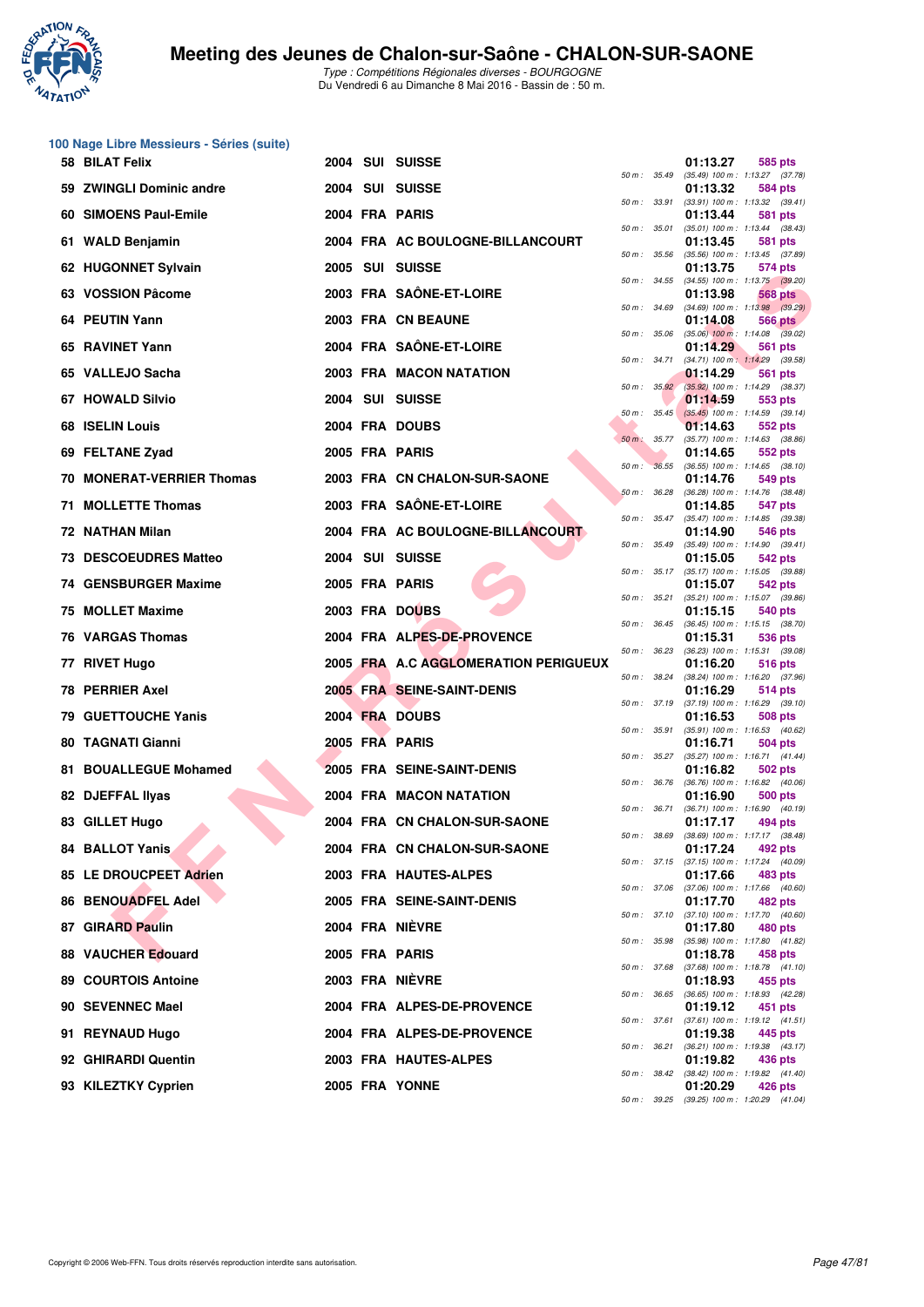

| 100 Nage Libre Messieurs - Séries (suite) |  |                                   |                  |              |                                                          |                                                       |
|-------------------------------------------|--|-----------------------------------|------------------|--------------|----------------------------------------------------------|-------------------------------------------------------|
| 94 FIKAS Maxence                          |  | 2004 FRA AC ST-ETIENNE-METARE     |                  | 50 m : 39.19 | 01:20.36<br>$(39.19)$ 100 m : 1:20.36 $(41.17)$          | 424 pts                                               |
| 95 VUONG-THILLEROT Louis                  |  | 2005 FRA PARIS                    |                  | 50 m : 37.66 | 01:20.73<br>(37.66) 100 m: 1:20.73 (43.07)               | 417 pts                                               |
| 96 COMTET Alexis                          |  | 2004 FRA MACON NATATION           |                  |              | 01:20.90                                                 | 413 pts                                               |
| 97 BRION Lilian                           |  | 2003 FRA NEPTUNE CLUB LISIEUX     | 50 m : 38.36     |              | (38.36) 100 m : 1:20.90 (42.54)<br>01:21.04              | 410 pts                                               |
| 98 WEIHMANN Mattéo                        |  | 2004 FRA NIÈVRE                   |                  | 50 m : 39.07 | (39.07) 100 m: 1:21.04 (41.97)<br>01:21.42               | 403 pts                                               |
| 99 BELOUANNAS Ilyan                       |  | 2004 FRA AC ST-ETIENNE-METARE     |                  | 50 m : 39.31 | $(39.31)$ 100 m : 1:21.42 $(42.11)$<br>01:21.51          | 401 pts                                               |
| 100 LAY Aurelien                          |  | 2005 FRA PARIS                    | 50 m : 38.28     |              | 01:21.92                                                 | $(38.28)$ 100 m : 1:21.51 $(43.23)$<br><b>392 pts</b> |
| 101 AMHAJ Idris                           |  | 2006 FRA SEINE-SAINT-DENIS        |                  | 50 m : 39.79 | $(39.79)$ 100 m : 1:21.92 $(42.13)$<br>01:22.01          | 391 pts                                               |
| <b>102 SENTENAC Eliott</b>                |  | 2004 FRA NAUTIQUE ENTENTE CHALONS | 50 m: 40.44      |              | (40.44) 100 m: 1:22.01 (41.57)<br>01:22.09               | <b>389 pts</b>                                        |
| 103 BLANCHET Thomas                       |  | 2003 FRA NIÈVRE                   |                  | 50 m : 37.90 | (37.90) 100 m : 1:22.09 (44.19)<br>01:22.13              | <b>388 pts</b>                                        |
| 104 ANDREOLI Luca                         |  | 2005 FRA YONNE                    | $50 m$ : $40.30$ |              | $(40.30)$ 100 m : 1:22.13 $(41.83)$<br>01:22.15          | <b>388 pts</b>                                        |
| 105 RAYAH Ilian                           |  | 2005 FRA SEINE-SAINT-DENIS        | $50 m$ :         | 39.60        | (39.60) 100 m: 1:22.15 (42.55)<br>01:22.31               | <b>385 pts</b>                                        |
| 106 LHENRY Axel                           |  |                                   | 50 m: 39.61      |              | $(39.61)$ 100 m : 1:22.31 $(42.70)$                      |                                                       |
|                                           |  | 2003 FRA CN CHALON-SUR-SAONE      | 50 m: 39.20      |              | 01:22.36<br>(39.20) 100 m: 1:22.36 (43.16)               | <b>384 pts</b>                                        |
| 107 PONSODA Antonyn                       |  | 2005 FRA SEINE-SAINT-DENIS        | 50 m : 38.38     |              | 01:22.60<br>(38.38) 100 m : 1:22.60 (44.22)              | 379 pts                                               |
| 108 TROMPAT Dorian                        |  | 2003 FRA NIÈVRE                   | 50 m: 39.22      |              | 01:22.66<br>(39.22) 100 m: 1:22.66 (43.44)               | 378 pts                                               |
| <b>109 DAUDIER Antonin</b>                |  | 2004 FRA CN NEVERS                | 50 m: 40.28      |              | 01:22.86<br>(40.28) 100 m: 1:22.86 (42.58)               | <b>374 pts</b>                                        |
| 110 SUTER Nicola                          |  | 2005 SUI SUISSE                   | 50 m : 39.26     |              | 01:23.04<br>(39.26) 100 m: 1:23.04 (43.78)               | <b>370 pts</b>                                        |
| 111 ZWINGLI Jean luc                      |  | 2006 SUI SUISSE                   |                  | 50 m : 39.85 | 01:23.12<br>(39.85) 100 m: 1:23.12 (43.27)               | <b>369 pts</b>                                        |
| 112 LONGUET Adrien                        |  | 2004 FRA NAUTIQUE ENTENTE CHÂLONS |                  | 50 m : 38.81 | 01:23.51<br>$(38.81)$ 100 m : 1:23.51 $(44.70)$          | <b>361 pts</b>                                        |
| 113 VIAL Grégoire                         |  | 2004 FRA AC ST-ETIENNE-METARE     | 50 m : 39.00     |              | 01:24.46                                                 | <b>343 pts</b>                                        |
| 114 MILLOT Nathan                         |  | 2004 FRA US LA CHARITE NATATION   |                  |              | $(39.00)$ 100 m : 1:24.46 $(45.46)$<br>01:24.72          | <b>338 pts</b>                                        |
| 115 NEMDALI Kemil                         |  | 2006 FRA SEINE-SAINT-DENIS        |                  | 50 m : 40.66 | $(40.66)$ 100 m : 1:24.72 $(44.06)$<br>01:24.73          | <b>338 pts</b>                                        |
| 116 GRIFFITHS Gwilym                      |  | 2005 FRA YONNE                    |                  | 50 m : 41.18 | $(41.18)$ 100 m : 1:24.73 $(43.55)$<br>01:24.89          | 335 pts                                               |
| 117 SCHOEB Eli                            |  | 2005 SUI SUISSE                   |                  | 50 m : 41.09 | (41.09) 100 m: 1:24.89 (43.80)<br>01:25.90               | <b>317 pts</b>                                        |
| 118 DIN Noa                               |  | 2006 FRA SEINE-SAINT-DENIS        |                  |              | 50 m: 40.47 (40.47) 100 m: 1:25.90 (45.43)<br>01:28.04   | <b>279 pts</b>                                        |
| 119 BERKANI Ghais                         |  | 2005 FRA SEINE-SAINT-DENIS        |                  |              | 50 m : 41.43 (41.43) 100 m : 1:28.04 (46.61)<br>01:29.33 | <b>258 pts</b>                                        |
| 120 PHALIPPOU Clement                     |  | 2006 FRA SEINE-SAINT-DENIS        |                  |              | 50 m : 44.04 (44.04) 100 m : 1:29.33 (45.29)<br>01:30.45 | <b>240 pts</b>                                        |
| <b>121 BIALON Nicolas</b>                 |  | 2006 SUI SUISSE                   |                  |              | 50 m: 41.92 (41.92) 100 m: 1:30.45 (48.53)<br>01:30.61   | <b>237 pts</b>                                        |
| 122 COLOMB Jimmy                          |  | 2004 FRA AC ST-ETIENNE-METARE     |                  | 50 m : 42.92 | (42.92) 100 m: 1:30.61 (47.69)<br>01:31.64               | 222 pts                                               |
| <b>123 MARTIN Pierre</b>                  |  | 2006 FRA CN BEAUNE                |                  | 50 m : 42.99 | (42.99) 100 m: 1:31.64 (48.65)<br>01:32.56               | <b>208 pts</b>                                        |
| <b>124 GAUMONT Eliot</b>                  |  | 2005 FRA NEPTUNE CLUB LISIEUX     |                  |              | 50 m: 42.25 (42.25) 100 m: 1:32.56 (50.31)<br>01:33.30   | 197 pts                                               |
| 124 FLEURY Pierre                         |  | 2004 FRA MACON NATATION           |                  |              | 50 m : 43.12 (43.12) 100 m : 1:33.30 (50.18)<br>01:33.30 | 197 pts                                               |
|                                           |  | 2005 FRA US LA CHARITE NATATION   |                  | 50 m : 45.64 | (45.64) 100 m: 1:33.30 (47.66)                           |                                                       |
| 126 AMAT Enguerrand                       |  |                                   |                  | 50 m : 42.97 | 01:34.33<br>(42.97) 100 m: 1:34.33 (51.36)               | <b>183 pts</b>                                        |
| 127 REMAUD Lukas                          |  | 2006 FRA CN NEVERS                |                  | 50 m : 43.35 | 01:34.61<br>(43.35) 100 m: 1:34.61 (51.26)               | <b>179 pts</b>                                        |
| 128 VEYRAT Dylan                          |  | 2004 FRA CN NEVERS                |                  | 50 m : 45.36 | 01:35.52<br>(45.36) 100 m: 1:35.52 (50.16)               | 167 pts                                               |
| 129 ECHARD BENARDON Lylian                |  | 2005 FRA YONNE                    |                  |              | 01:39.45                                                 | 119 pts                                               |

| 50 m :   | 39.19 | 01:20.36<br>(39.19) 100 m :   | 424 pts<br>1:20.36<br>(41.17)        |
|----------|-------|-------------------------------|--------------------------------------|
|          |       | 01:20.73                      | 417 pts                              |
| 50 m :   | 37.66 | $(37.66) 100 m$ :             | 1:20.73<br>(43.07)                   |
|          |       | 01:20.90                      | 413 pts                              |
| $50 m$ : | 38.36 | $(38.36)$ 100 m :<br>01:21.04 | 1:20.90<br>(42.54)<br>410 pts        |
| $50 m$ : | 39.07 | (39.07) 100 m :               | 1:21.04<br>(41.97)                   |
|          |       | 01:21.42                      | 403 pts                              |
| 50 m :   | 39.31 | $(39.31) 100 m$ :<br>01:21.51 | 1:21.42<br>(42.11)<br><b>401 pts</b> |
| $50 m$ : | 38.28 | $(38.28) 100 m$ :             | 1:21.51<br>(43.23)                   |
|          |       | 01:21.92                      | <b>392 pts</b>                       |
| $50 m$ : | 39.79 | $(39.79)$ 100 m :             | 1:21.92<br>(42.13)                   |
| $50 m$ : | 40.44 | 01:22.01<br>$(40.44) 100 m$ : | 391 pts<br>1:22.01<br>(41.57)        |
|          |       | 01:22.09                      | 389 pts                              |
| $50 m$ : | 37.90 | $(37.90)$ 100 m :             | 1:22.09<br>(44.19)                   |
| 50 m :   | 40.30 | 01:22.13<br>$(40.30)$ 100 m : | <b>388 pts</b><br>1:22.13<br>(41.83) |
|          |       | 01:22.15                      | 388 pts                              |
| $50 m$ : | 39.60 | $(39.60)$ 100 m :             | 1:22.15<br>(42.55)                   |
| $50 m$ : | 39.61 | 01:22.31<br>$(39.61)$ 100 m : | 385 pts<br>1:22.31<br>(42.70)        |
|          |       | 01:22.36                      | 384 pts                              |
| $50 m$ : | 39.20 | (39.20) 100 m :               | 1:22.36<br>(43.16)                   |
| 50 m :   | 38.38 | 01:22.60<br>$(38.38) 100 m$ : | 379 pts<br>1:22.60<br>(44.22)        |
|          |       | 01:22.66                      | <b>378 pts</b>                       |
| $50 m$ : | 39.22 | $(39.22)$ 100 m :             | 1:22.66<br>(43.44)                   |
|          | 40.28 | 01:22.86                      | 374 pts                              |
| 50 m :   |       | $(40.28) 100 m$ :<br>01:23.04 | 1:22.86<br>(42.58)<br>370 pts        |
| 50 m :   | 39.26 | (39.26) 100 m :               | 1:23.04<br>(43.78)                   |
|          |       | 01:23.12                      | 369 pts                              |
| $50 m$ : | 39.85 | $(39.85) 100 m$ :<br>01:23.51 | 1:23.12<br>(43.27)<br>361 pts        |
| 50 m :   | 38.81 | $(38.81) 100 m$ :             | 1:23.51<br>(44.70)                   |
|          |       | 01:24.46                      | 343 pts                              |
| $50 m$ : | 39.00 | (39.00) 100 m :<br>01:24.72   | 1:24.46<br>(45.46)<br>338 pts        |
| $50 m$ : | 40.66 | $(40.66)$ 100 m :             | 1:24.72<br>(44.06)                   |
|          |       | 01:24.73                      | 338 pts                              |
| $50 m$ : | 41.18 | $(41.18) 100 m$ :<br>01:24.89 | 1:24.73<br>(43.55)<br>335 pts        |
| $50 m$ : | 41.09 | $(41.09) 100 m$ :             | 1:24.89<br>(43.80)                   |
|          |       | 01:25.90                      | 317 pts                              |
| $50 m$ : | 40.47 | $(40.47) 100 m$ :<br>01:28.04 | 1:25.90<br>(45.43)<br>279 pts        |
| $50 m$ : | 41.43 | $(41.43) 100 m$ :             | 1:28.04<br>(46.61)                   |
|          |       | 01:29.33                      | <b>258 pts</b>                       |
| $50 m$ : | 44.04 | $(44.04) 100 m$ :<br>01:30.45 | 1:29.33<br>(45.29)<br><b>240 pts</b> |
| $50 m$ : | 41.92 | $(41.92) 100 m$ :             | 1:30.45<br>(48.53)                   |
|          |       | 01:30.61                      | <b>237 pts</b>                       |
| $50 m$ : | 42.92 | $(42.92)$ 100 m :<br>01:31.64 | 1:30.61<br>(47.69)<br>222 pts        |
| $50 m$ : | 42.99 | $(42.99) 100 m$ :             | 1:31.64<br>(48.65)                   |
|          |       | 01:32.56                      | <b>208 pts</b>                       |
| $50 m$ : | 42.25 | $(42.25)$ 100 m :<br>01:33.30 | 1:32.56<br>(50.31)<br>197 pts        |
| 50 m :   | 43.12 | $(43.12) 100 m$ :             | 1:33.30<br>(50.18)                   |
|          |       | 01:33.30                      | 197 pts                              |
| $50 m$ : | 45.64 | $(45.64) 100 m$ :<br>01:34.33 | 1:33.30<br>(47.66)<br>183 pts        |
| $50 m$ : | 42.97 | $(42.97) 100 m$ :             | 1:34.33<br>(51.36)                   |
|          |       | 01:34.61                      | 179 pts                              |
| $50 m$ : | 43.35 | (43.35) 100 m :<br>01:35.52   | 1:34.61<br>(51.26)<br>167 pts        |
| $50 m$ : | 45.36 | $(45.36) 100 m$ :             | 1:35.52<br>(50.16)                   |
|          |       | 01:39.45                      | 119 pts                              |
| $50 m$ : | 45.36 | $(45.36) 100 m$ :             | $1:39.45$ $(54.09)$                  |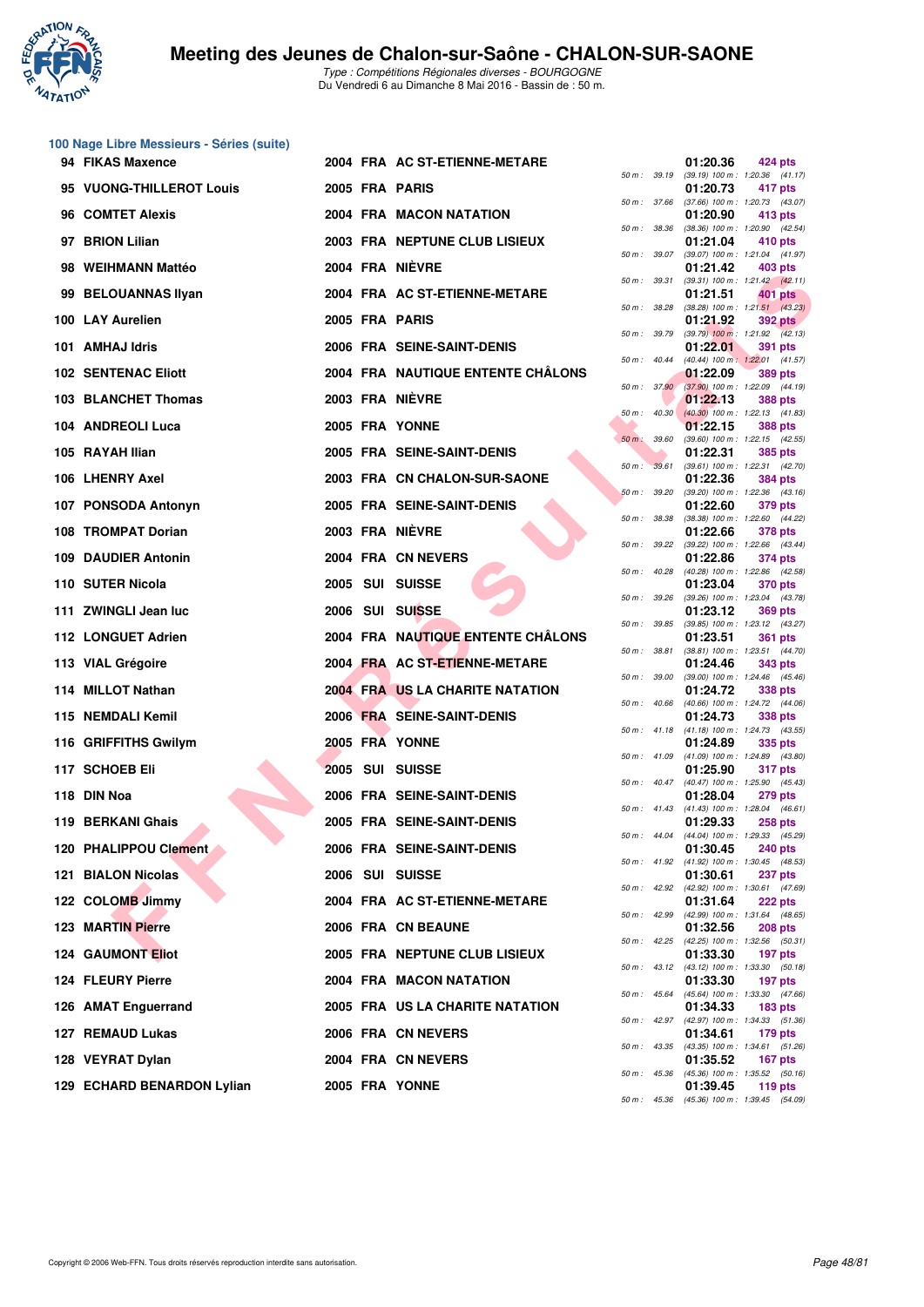

Type : Compétitions Régionales diverses - BOURGOGNE Du Vendredi 6 au Dimanche 8 Mai 2016 - Bassin de : 50 m.

| 100 Nage Libre Messieurs - Séries (suite) |  |
|-------------------------------------------|--|
| 120 BA CILVA LENGLET Auxones              |  |

| 130 DA SILVA-LENGLET Auxence |  | 2006 FRA YONNE                   |                  | 01:40.66<br><b>106 pts</b>                                        |  |
|------------------------------|--|----------------------------------|------------------|-------------------------------------------------------------------|--|
| 131 ROBERT Théo              |  | 2006 FRA YONNE                   | $50 m$ : 45.44   | (45.44) 100 m: 1:40.66 (55.<br>01:41.78<br>95 pts                 |  |
| 132 CLECH Étienne            |  | 2007 FRA YONNE                   | $50 m$ : $47.26$ | $(47.26)$ 100 m : 1:41.78 (54.<br>01:45.13<br>65 pts              |  |
| <b>133 GAUDOUIN Arthur</b>   |  | 2006 FRA YONNE                   | 50 m: 52.80      | $(52.80)$ 100 m : 1:45.13 (52.<br>01:45.38<br>63 pts              |  |
| <b>134 LECHENAULT Mathis</b> |  | 2006 FRA YONNE                   | $50 m$ : 47.97   | (47.97) 100 m : 1:45.38 (57.<br>01:45.61<br>61 pts                |  |
| 135 BADEY Nejo               |  | 2005 FRA CN CHALON-SUR-SAONE     | 50 m: 52.93      | $(52.93)$ 100 m : 1:45.61 (52.<br>01:51.29<br>24 pts              |  |
| 136 MICHAUT Thibault         |  | 2005 FRA YONNE                   | 50 m: 53.98      | $(53.98)$ 100 m : 1:51.29 (57.<br>01:52.67<br>18 pts              |  |
| 137 DIEUX Basile             |  | 2005 FRA YONNE                   | 50 m: 52.98      | (52.98) 100 m : 1:52.67 (59.<br>01:56.88<br>4 pts                 |  |
| 138 RACHID Walid             |  | 2007 FRA US LA CHARITE NATATION  | 50 m: 55.45      | $(55.45) 100 \text{ m}$ : 1:56.88 $(1.01)$ .<br>01:59.48<br>1 pts |  |
| <b>139 TAVARES Enzo</b>      |  | 2006 FRA YONNE                   |                  | 50 m: 54.74 (54.74) 100 m: 1:59.48 (1:04.<br>02:00.70<br>1 pts    |  |
| --- MAHJOUB Skander          |  | 2003 FRA AC BOULOGNE-BILLANCOURT | $50 m$ : 56.49   | (56.49) 100 m : 2:00.70 (1:04.<br><b>DNS</b> dec                  |  |
| --- SIROT Bastian            |  | 2003 FRA NIÈVRE                  |                  | DNS dec                                                           |  |
| --- GROSSRIEDER Jeremy       |  | 2005 SUI SUISSE                  |                  | <b>DNS dec</b>                                                    |  |

|                  |                        |                | 01:40.66 106 pts                           |
|------------------|------------------------|----------------|--------------------------------------------|
| $50 m$ : 45.44   |                        |                | (45.44) 100 m: 1:40.66 (55.22)             |
|                  |                        | 01:41.78       | 95 pts                                     |
|                  | $50 \text{ m}$ : 47.26 |                | (47.26) 100 m: 1:41.78 (54.52)             |
|                  |                        | 01:45.13       | 65 pts                                     |
|                  | 50 m : 52.80           |                | (52.80) 100 m: 1:45.13 (52.33)             |
|                  |                        | 01:45.38       | 63 pts                                     |
|                  |                        |                | 50 m: 47.97 (47.97) 100 m: 1:45.38 (57.41) |
|                  |                        | 01:45.61       | 61 pts                                     |
|                  |                        |                | 50 m: 52.93 (52.93) 100 m: 1:45.61 (52.68) |
|                  |                        | 01:51.29       | 24 pts                                     |
|                  | 50 m : 53.98           |                | $(53.98)$ 100 m : 1:51.29 $(57.31)$        |
|                  |                        | 01:52.67       | 18 pts                                     |
|                  | 50 m: 52.98            |                | $(52.98)$ 100 m : 1:52.67 $(59.69)$        |
|                  |                        | 01:56.88       | 4 pts                                      |
| $50 m$ : $55.45$ |                        |                | (55.45) 100 m: 1:56.88 (1:01.43)           |
|                  |                        | 01:59.48       | 1 pts                                      |
| 50 m: 54.74      |                        |                | (54.74) 100 m: 1:59.48 (1:04.74)           |
|                  |                        | 02:00.70       | 1 pts                                      |
| $50 m$ : $56.49$ |                        |                | (56.49) 100 m : 2:00.70 (1:04.21)          |
|                  |                        | <b>DNS</b> dec |                                            |
|                  |                        | DNS dec        |                                            |
|                  |                        | DNS dec        |                                            |

#### **[400 Nage Libre Messieurs - Séries](http://www.ffnatation.fr/webffn/resultats.php?idact=nat&go=epr&idcpt=38881&idepr=54)** (Samedi 7 Mai 2016)

| 50 m : 52.93 (52.93) 100 m : 1:45.61 (52.68)<br>2005 FRA CN CHALON-SUR-SAONE<br>35 BADEY Nejo<br>01:51.29<br>24 pts<br>50 m : 53.98 (53.98) 100 m : 1:51.29 (57.31)<br>36 MICHAUT Thibault<br>2005 FRA YONNE<br>01:52.67<br>$18$ pts<br>50 m : 52.98 (52.98) 100 m : 1:52.67 (59.69)<br>2005 FRA YONNE<br>37 DIEUX Basile<br>01:56.88<br>4 pts<br>$(55.45) 100 \text{ m}$ : $1:56.88$ $(1:01.43)$<br>50 m: 55.45<br>2007 FRA US LA CHARITE NATATION<br>38   RACHID Walid<br>01:59.48<br>1 pts<br>50 m: 54.74 (54.74) 100 m: 1:59.48 (1:04.74)<br><b>39 TAVARES Enzo</b><br>2006 FRA YONNE<br>02:00.70<br>1 pts<br>50 m : 56.49 (56.49) 100 m : 2:00.70 (1:04.21)<br>2003 FRA AC BOULOGNE-BILLANCOURT<br>--- MAHJOUB Skander<br><b>DNS</b> dec<br>2003 FRA NIEVRE<br>--- SIROT Bastian<br><b>DNS dec</b><br>--- GROSSRIEDER Jeremy<br>2005 SUI SUISSE<br><b>DNS dec</b><br>00 Nage Libre Messieurs - Séries (Samedi 7 Mai 2016)<br>1 CRETET Dorian<br>2003 FRA ESSONNE<br>04:41.24<br>907 pts<br>50 m : 31.73 (31.73) 100 m : 1:07.56 (35.83) 150 m : 1:44.30 (36.74) 200 m : 2:21.14 (36.84) 250 m : 2:57.87 (36.73) 300 m : 3:34.06 (36.19) 350 m : 4:09.32 (35.26) 400 m : 4:41.24 (31.92)<br>2 ANNOCQUE Paul<br>2003 FRA CN BEAUNE<br>04:41.49<br>905 pts<br>50 m: 31.86 (31.86) 100 m: 1:07.04 (35.18) 150 m: 1:43.47 (36.43) 200 m: 2:19.83 (36.36) 250 m: 2:56.65 (36.82) 300 m: 3:32.84 (36.19) 350 m: 4:08.77 (35.93) 400 m: 4:41.49 (32.72)<br>3 DA SILVA Martin<br>2003 FRA ESSONNE<br>04:55.00<br>805 pts<br>50 m : 31.46 (31.46) 100 m : 1:07.89 (36.43) 150 m : 1:46.25 (38.36) 200 m : 2:24.60 (38.35) 250 m : 3:02.91 (38.31) 300 m : 3:40.77 (37.86) 350 m : 4:18.65 (37.88) 400 m : 4:55.00<br>(36.35)<br>4 HERNANDEZ Dorian<br>2003 FRA ESSONNE<br>04:55.39<br>802 pts<br>50 m: 32.51 (32.51) 100 m: 1:09.03 (36.52) 150 m: 1:46.30 (37.27) 200 m: 2:24.28 (37.98) 250 m: 3:02.25 (37.97) 300 m: 3:40.23 (37.98) 350 m: 4:18.00 (37.77) 400 m: 4:55.39<br>(37.39)<br>5 HUGOT Maximilien<br>2003 FRA PARIS<br>04:56.96<br>791 pts<br>50 m: 33.89 (33.89) 100 m: 1:11.70 (37.81) 150 m: 1:49.24 (37.54) 200 m: 2:27.92 (38.68) 250 m: 3:05.26 (37.34) 300 m: 3:43.27 (38.01) 350 m: 4:20.46 (37.19) 400 m: 4:56.96<br>(36.50)<br>6 GAGNEBIN Ilan<br>2004 SUI SUISSE<br>04:58.23<br><b>782 pts</b><br>50 m: 32.63 (32.63) 100 m: 1:10.87 (38.24) 150 m: 1:48.86 (37.99) 200 m: 2:27.75 (38.89) 250 m: 3:05.70 (37.95) 300 m: 3:44.55 (38.85) 350 m: 4:22.78 (38.23) 400 m: 4:58.23<br>(35.45)<br>7 MAHJOUB Skander<br>2003 FRA AC BOULOGNE-BILLANCOURT<br>05:01.78<br><b>757 pts</b><br>50 m: 33.78 (33.78) 100 m: 1:11.19 (37.41) 150 m: 1:49.42 (38.23) 200 m: 2:27.99 (38.57) 250 m: 3:06.58 (38.59) 300 m: 3:45.45 (38.87) 350 m: 4:24.51 (39.06) 400 m: 5:01.78<br>(37.27)<br>8 DAVID Henri<br>2003 FRA PARIS<br>05:03.20<br>747 pts<br>50 m: 33.01 (33.01) 100 m: 1:11.38 (38.37) 150 m: 1:50.74 (39.36) 200 m: 2:28.81 (38.07) 250 m: 3:08.48 (39.67) 300 m: 3:47.33 (38.85) 350 m: 4:26.79 (39.46) 400 m: 5:03.20<br>(36.41)<br>9 MELIN Tobias<br>2003 FRA ESSONNE<br>05:04.55<br>738 pts<br>50 m: 33.50 (33.50) 100 m: 1:11.68 (38.18) 150 m: 1:51.48 (39.80) 200 m: 2:30.23 (38.75) 250 m: 3:09.78 (39.55) 300 m: 3:48.87 (39.09) 350 m: 4:28.00 (39.13) 400 m: 5:04.55 (36.55)<br>10 TRIOMPHE Achille <b>Achille</b><br>2003 FRA PARIS<br>05:05.96<br><b>729 pts</b><br>50 m: 34.83 (34.83) 100 m: 1:13.54 (38.71) 150 m: 1:52.92 (39.38) 200 m: 2:32.20 (39.28) 250 m: 3:11.74 (39.54) 300 m: 3:50.78 (39.04) 350 m: 4:29.23 (38.45) 400 m: 5:05.96<br>(36.73)<br><b>The Second Service</b><br>11 MONTELEONE Thomas<br>2004 FRA ESSONNE<br>05:07.54<br><b>718 pts</b><br>50 m: 36.23 (36.23) 100 m: 1:16.26 (40.03) 150 m: 1:55.02 (38.76) 200 m: 2:33.61 (38.59) 250 m: 3:11.61 (38.00) 300 m: 3:51.05 (39.44) 350 m: 4:28.85 (37.80) 400 m: 5:07.54 (38.69)<br>12 ROMANO Luca<br>2003 SUI SUISSE<br>05:07.64<br>717 pts<br>50 m: 32.16 (32.16) 100 m: 1:10.45 (38.29) 150 m: 1:49.23 (38.78) 200 m: 2:28.82 (39.59) 250 m: 3:07.89 (39.07) 300 m: 3:48.99 (41.10) 350 m: 4:29.74 (40.75) 400 m: 5:07.64<br>(37.90)<br>13 HERNANDEZ Jonathan<br>2003 FRA PARIS<br>05:07.75<br><b>716 pts</b><br>50 m: 33.95 (33.95) 100 m: 1:11,06 (37.11) 150 m: 1:50.29 (39.23) 200 m: 2:29.69 (39.40) 250 m: 3:09.91 (40.22) 300 m: 3:50.25 (40.34) 350 m: 4:30.06 (39.81) 400 m: 5:07.75 (37.69)<br>14 TANJEVIC Konstantin<br>2003 FRA PARIS<br>05:08.42<br>712 pts<br>50 m: 34.75 (34.75) 100 m: 1:13.06 (38.31) 150 m: 1:53.45 (40.39) 200 m: 2:32.87 (39.42) 250 m: 3:12.72 (39.85) 300 m: 3:52.13 (39.41) 350 m: 4:31.34 (39.21) 400 m: 5:08.42 (37.08)<br>15 KAILASAPILLAI Vithusan<br>2003 FRA ESSONNE<br>05:08.52<br><b>711 pts</b><br>50 m: 35.19 (35.19) 100 m: 1:12.64 (37.45) 150 m: 1:51.75 (39.11) 200 m: 2:30.37 (38.62) 250 m: 3:10.22 (39.85) 300 m: 3:50.24 (40.02) 350 m: 4:30.62 (40.38) 400 m: 5:08.52 (37.90)<br><b>16 GUSSE Mathis</b><br>2004 SUI SUISSE<br>05:09.52<br>705 pts<br>50 m: 33.90 (33.90) 100 m: 1:12.79 (38.89) 150 m: 1:51.38 (38.59) 200 m: 2:32.04 (40.66) 250 m: 3:11.21 (39.17) 300 m: 3:53.17 (41.96) 350 m: 4:32.57 (39.40) 400 m: 5:09.52 (36.95)<br>17 STEINER Guillaume<br>2003 SUI SUISSE<br>05:09.77<br>703 pts<br>50 m: 35.51 (35.51) 100 m: 1:13.93 (38.42) 150 m: 1:54.48 (40.55) 200 m: 2:34.42 (39.94) 250 m: 3:14.74 (40.32) 300 m: 3:54.05 (39.31) 350 m: 4:33.56 (39.51) 400 m: 5:09.77 (36.21)<br>2003 FRA SAONE-ET-LOIRE<br>18 BOURIEZ Louann<br>05:11.24<br>693 pts<br>50 m: 33.73 (33.73) 100 m: 1:12.66 (38.93) 150 m: 1:51.81 (39.15) 200 m: 2:32.71 (40.90) 250 m: 3:12.32 (39.61) 300 m: 3:53.02 (40.70) 350 m: 4:32.31 (39.29) 400 m: 5:11.24<br>(38.93)<br>19 MERTZ Dimitri<br>2003 FRA SAONE-ET-LOIRE<br>05:12.99<br>681 pts<br>50 m: 35.31 (35.31) 100 m: 1:14.93 (39.62) 150 m: 1:55.46 (40.53) 200 m: 2:35.88 (40.42) 250 m: 3:15.71<br>(40.28) 350 m : 4:35.33 (39.34) 400 m : 5:12.99<br>$(39.83)$ 300 m : 3:55.99<br>(37.66)<br>20 LEPINAY Come<br>2003 FRA PARIS<br>05:13.45<br>678 pts<br>50 m: 34.46 (34.46) 100 m: 1:14.97 (40.51) 150 m: 1:54.61 (39.64) 200 m: 2:35.28 (40.67) 250 m: 3:14.53<br>(40.53) 350 m: 4:34.83 (39.77) 400 m: 5:13.45<br>$(39.25)$ 300 m : 3:55.06<br>(38.62)<br>2003 FRA SAONE-ET-LOIRE<br>21 KIENY Bastien<br>05:14.20<br>674 pts<br>50 m: 36.21 (36.21) 100 m: 1:16.48 (40.27) 150 m: 1:56.43 (39.95) 200 m: 2:37.15 (40.72) 250 m: 3:17.65 (40.50) 300 m: 3:58.22 (40.57) 350 m: 4:36.55 (38.33) 400 m: 5:14.20 (37.65)<br>2003 FRA SAONE-ET-LOIRE<br>22 TURAN Rustem<br>05:14.92<br><b>669 pts</b><br>50 m: 36.14 (36.14) 100 m: 1:15.37 (39.23) 150 m: 1:56.51 (41.14) 200 m: 2:37.19 (40.68) 250 m: 3:17.75 (40.56) 300 m: 3:58.97 (41.22) 350 m: 4:38.24 (39.27) 400 m: 5:14.92 (36.68)<br>23 BOUETE Paul<br>2003 FRA PARIS<br>05:15.90<br><b>662 pts</b><br>50 m : 35.32 (35.32) 100 m : 1:13.81 (38.49) 150 m : 1:54.50 (40.69) 200 m : 2:35.17 (40.67) 250 m : 3:15.87 (40.70) 300 m : 3:56.42 (40.55) 350 m : 4:37.29 (40.87) 400 m : 5:15.90 (38.61) | 34 LECHENAULI MAUIS |  | ZUUU FRA IUNNE |  | <b>UI. 40.01</b><br><b>UI PIS</b> |  |
|--------------------------------------------------------------------------------------------------------------------------------------------------------------------------------------------------------------------------------------------------------------------------------------------------------------------------------------------------------------------------------------------------------------------------------------------------------------------------------------------------------------------------------------------------------------------------------------------------------------------------------------------------------------------------------------------------------------------------------------------------------------------------------------------------------------------------------------------------------------------------------------------------------------------------------------------------------------------------------------------------------------------------------------------------------------------------------------------------------------------------------------------------------------------------------------------------------------------------------------------------------------------------------------------------------------------------------------------------------------------------------------------------------------------------------------------------------------------------------------------------------------------------------------------------------------------------------------------------------------------------------------------------------------------------------------------------------------------------------------------------------------------------------------------------------------------------------------------------------------------------------------------------------------------------------------------------------------------------------------------------------------------------------------------------------------------------------------------------------------------------------------------------------------------------------------------------------------------------------------------------------------------------------------------------------------------------------------------------------------------------------------------------------------------------------------------------------------------------------------------------------------------------------------------------------------------------------------------------------------------------------------------------------------------------------------------------------------------------------------------------------------------------------------------------------------------------------------------------------------------------------------------------------------------------------------------------------------------------------------------------------------------------------------------------------------------------------------------------------------------------------------------------------------------------------------------------------------------------------------------------------------------------------------------------------------------------------------------------------------------------------------------------------------------------------------------------------------------------------------------------------------------------------------------------------------------------------------------------------------------------------------------------------------------------------------------------------------------------------------------------------------------------------------------------------------------------------------------------------------------------------------------------------------------------------------------------------------------------------------------------------------------------------------------------------------------------------------------------------------------------------------------------------------------------------------------------------------------------------------------------------------------------------------------------------------------------------------------------------------------------------------------------------------------------------------------------------------------------------------------------------------------------------------------------------------------------------------------------------------------------------------------------------------------------------------------------------------------------------------------------------------------------------------------------------------------------------------------------------------------------------------------------------------------------------------------------------------------------------------------------------------------------------------------------------------------------------------------------------------------------------------------------------------------------------------------------------------------------------------------------------------------------------------------------------------------------------------------------------------------------------------------------------------------------------------------------------------------------------------------------------------------------------------------------------------------------------------------------------------------------------------------------------------------------------------------------------------------------------------------------------------------------------------------------------------------------------------------------------------------------------------------------------------------------------------------------------------------------------------------------------------------------------------------------------------------------------------------------------------------------------------------------------------------------------------------------------------------------------------------------------------------------------------------------------------------------------------------------------------------------------------------------------------------------------------------------------------------------------------------------------------------------------------------------------------------------------------------------------------------------------------------------------------------------------------------------------------------------------------------------------------------------------------------------------------------------------------------------------------------------------------------------------------------------------------------------------------------------------------------------------------------------------------------------------------------------------------------|---------------------|--|----------------|--|-----------------------------------|--|
|                                                                                                                                                                                                                                                                                                                                                                                                                                                                                                                                                                                                                                                                                                                                                                                                                                                                                                                                                                                                                                                                                                                                                                                                                                                                                                                                                                                                                                                                                                                                                                                                                                                                                                                                                                                                                                                                                                                                                                                                                                                                                                                                                                                                                                                                                                                                                                                                                                                                                                                                                                                                                                                                                                                                                                                                                                                                                                                                                                                                                                                                                                                                                                                                                                                                                                                                                                                                                                                                                                                                                                                                                                                                                                                                                                                                                                                                                                                                                                                                                                                                                                                                                                                                                                                                                                                                                                                                                                                                                                                                                                                                                                                                                                                                                                                                                                                                                                                                                                                                                                                                                                                                                                                                                                                                                                                                                                                                                                                                                                                                                                                                                                                                                                                                                                                                                                                                                                                                                                                                                                                                                                                                                                                                                                                                                                                                                                                                                                                                                                                                                                                                                                                                                                                                                                                                                                                                                                                                                                                                                                                                                            |                     |  |                |  |                                   |  |
|                                                                                                                                                                                                                                                                                                                                                                                                                                                                                                                                                                                                                                                                                                                                                                                                                                                                                                                                                                                                                                                                                                                                                                                                                                                                                                                                                                                                                                                                                                                                                                                                                                                                                                                                                                                                                                                                                                                                                                                                                                                                                                                                                                                                                                                                                                                                                                                                                                                                                                                                                                                                                                                                                                                                                                                                                                                                                                                                                                                                                                                                                                                                                                                                                                                                                                                                                                                                                                                                                                                                                                                                                                                                                                                                                                                                                                                                                                                                                                                                                                                                                                                                                                                                                                                                                                                                                                                                                                                                                                                                                                                                                                                                                                                                                                                                                                                                                                                                                                                                                                                                                                                                                                                                                                                                                                                                                                                                                                                                                                                                                                                                                                                                                                                                                                                                                                                                                                                                                                                                                                                                                                                                                                                                                                                                                                                                                                                                                                                                                                                                                                                                                                                                                                                                                                                                                                                                                                                                                                                                                                                                                            |                     |  |                |  |                                   |  |
|                                                                                                                                                                                                                                                                                                                                                                                                                                                                                                                                                                                                                                                                                                                                                                                                                                                                                                                                                                                                                                                                                                                                                                                                                                                                                                                                                                                                                                                                                                                                                                                                                                                                                                                                                                                                                                                                                                                                                                                                                                                                                                                                                                                                                                                                                                                                                                                                                                                                                                                                                                                                                                                                                                                                                                                                                                                                                                                                                                                                                                                                                                                                                                                                                                                                                                                                                                                                                                                                                                                                                                                                                                                                                                                                                                                                                                                                                                                                                                                                                                                                                                                                                                                                                                                                                                                                                                                                                                                                                                                                                                                                                                                                                                                                                                                                                                                                                                                                                                                                                                                                                                                                                                                                                                                                                                                                                                                                                                                                                                                                                                                                                                                                                                                                                                                                                                                                                                                                                                                                                                                                                                                                                                                                                                                                                                                                                                                                                                                                                                                                                                                                                                                                                                                                                                                                                                                                                                                                                                                                                                                                                            |                     |  |                |  |                                   |  |
|                                                                                                                                                                                                                                                                                                                                                                                                                                                                                                                                                                                                                                                                                                                                                                                                                                                                                                                                                                                                                                                                                                                                                                                                                                                                                                                                                                                                                                                                                                                                                                                                                                                                                                                                                                                                                                                                                                                                                                                                                                                                                                                                                                                                                                                                                                                                                                                                                                                                                                                                                                                                                                                                                                                                                                                                                                                                                                                                                                                                                                                                                                                                                                                                                                                                                                                                                                                                                                                                                                                                                                                                                                                                                                                                                                                                                                                                                                                                                                                                                                                                                                                                                                                                                                                                                                                                                                                                                                                                                                                                                                                                                                                                                                                                                                                                                                                                                                                                                                                                                                                                                                                                                                                                                                                                                                                                                                                                                                                                                                                                                                                                                                                                                                                                                                                                                                                                                                                                                                                                                                                                                                                                                                                                                                                                                                                                                                                                                                                                                                                                                                                                                                                                                                                                                                                                                                                                                                                                                                                                                                                                                            |                     |  |                |  |                                   |  |
|                                                                                                                                                                                                                                                                                                                                                                                                                                                                                                                                                                                                                                                                                                                                                                                                                                                                                                                                                                                                                                                                                                                                                                                                                                                                                                                                                                                                                                                                                                                                                                                                                                                                                                                                                                                                                                                                                                                                                                                                                                                                                                                                                                                                                                                                                                                                                                                                                                                                                                                                                                                                                                                                                                                                                                                                                                                                                                                                                                                                                                                                                                                                                                                                                                                                                                                                                                                                                                                                                                                                                                                                                                                                                                                                                                                                                                                                                                                                                                                                                                                                                                                                                                                                                                                                                                                                                                                                                                                                                                                                                                                                                                                                                                                                                                                                                                                                                                                                                                                                                                                                                                                                                                                                                                                                                                                                                                                                                                                                                                                                                                                                                                                                                                                                                                                                                                                                                                                                                                                                                                                                                                                                                                                                                                                                                                                                                                                                                                                                                                                                                                                                                                                                                                                                                                                                                                                                                                                                                                                                                                                                                            |                     |  |                |  |                                   |  |
|                                                                                                                                                                                                                                                                                                                                                                                                                                                                                                                                                                                                                                                                                                                                                                                                                                                                                                                                                                                                                                                                                                                                                                                                                                                                                                                                                                                                                                                                                                                                                                                                                                                                                                                                                                                                                                                                                                                                                                                                                                                                                                                                                                                                                                                                                                                                                                                                                                                                                                                                                                                                                                                                                                                                                                                                                                                                                                                                                                                                                                                                                                                                                                                                                                                                                                                                                                                                                                                                                                                                                                                                                                                                                                                                                                                                                                                                                                                                                                                                                                                                                                                                                                                                                                                                                                                                                                                                                                                                                                                                                                                                                                                                                                                                                                                                                                                                                                                                                                                                                                                                                                                                                                                                                                                                                                                                                                                                                                                                                                                                                                                                                                                                                                                                                                                                                                                                                                                                                                                                                                                                                                                                                                                                                                                                                                                                                                                                                                                                                                                                                                                                                                                                                                                                                                                                                                                                                                                                                                                                                                                                                            |                     |  |                |  |                                   |  |
|                                                                                                                                                                                                                                                                                                                                                                                                                                                                                                                                                                                                                                                                                                                                                                                                                                                                                                                                                                                                                                                                                                                                                                                                                                                                                                                                                                                                                                                                                                                                                                                                                                                                                                                                                                                                                                                                                                                                                                                                                                                                                                                                                                                                                                                                                                                                                                                                                                                                                                                                                                                                                                                                                                                                                                                                                                                                                                                                                                                                                                                                                                                                                                                                                                                                                                                                                                                                                                                                                                                                                                                                                                                                                                                                                                                                                                                                                                                                                                                                                                                                                                                                                                                                                                                                                                                                                                                                                                                                                                                                                                                                                                                                                                                                                                                                                                                                                                                                                                                                                                                                                                                                                                                                                                                                                                                                                                                                                                                                                                                                                                                                                                                                                                                                                                                                                                                                                                                                                                                                                                                                                                                                                                                                                                                                                                                                                                                                                                                                                                                                                                                                                                                                                                                                                                                                                                                                                                                                                                                                                                                                                            |                     |  |                |  |                                   |  |
|                                                                                                                                                                                                                                                                                                                                                                                                                                                                                                                                                                                                                                                                                                                                                                                                                                                                                                                                                                                                                                                                                                                                                                                                                                                                                                                                                                                                                                                                                                                                                                                                                                                                                                                                                                                                                                                                                                                                                                                                                                                                                                                                                                                                                                                                                                                                                                                                                                                                                                                                                                                                                                                                                                                                                                                                                                                                                                                                                                                                                                                                                                                                                                                                                                                                                                                                                                                                                                                                                                                                                                                                                                                                                                                                                                                                                                                                                                                                                                                                                                                                                                                                                                                                                                                                                                                                                                                                                                                                                                                                                                                                                                                                                                                                                                                                                                                                                                                                                                                                                                                                                                                                                                                                                                                                                                                                                                                                                                                                                                                                                                                                                                                                                                                                                                                                                                                                                                                                                                                                                                                                                                                                                                                                                                                                                                                                                                                                                                                                                                                                                                                                                                                                                                                                                                                                                                                                                                                                                                                                                                                                                            |                     |  |                |  |                                   |  |
|                                                                                                                                                                                                                                                                                                                                                                                                                                                                                                                                                                                                                                                                                                                                                                                                                                                                                                                                                                                                                                                                                                                                                                                                                                                                                                                                                                                                                                                                                                                                                                                                                                                                                                                                                                                                                                                                                                                                                                                                                                                                                                                                                                                                                                                                                                                                                                                                                                                                                                                                                                                                                                                                                                                                                                                                                                                                                                                                                                                                                                                                                                                                                                                                                                                                                                                                                                                                                                                                                                                                                                                                                                                                                                                                                                                                                                                                                                                                                                                                                                                                                                                                                                                                                                                                                                                                                                                                                                                                                                                                                                                                                                                                                                                                                                                                                                                                                                                                                                                                                                                                                                                                                                                                                                                                                                                                                                                                                                                                                                                                                                                                                                                                                                                                                                                                                                                                                                                                                                                                                                                                                                                                                                                                                                                                                                                                                                                                                                                                                                                                                                                                                                                                                                                                                                                                                                                                                                                                                                                                                                                                                            |                     |  |                |  |                                   |  |
|                                                                                                                                                                                                                                                                                                                                                                                                                                                                                                                                                                                                                                                                                                                                                                                                                                                                                                                                                                                                                                                                                                                                                                                                                                                                                                                                                                                                                                                                                                                                                                                                                                                                                                                                                                                                                                                                                                                                                                                                                                                                                                                                                                                                                                                                                                                                                                                                                                                                                                                                                                                                                                                                                                                                                                                                                                                                                                                                                                                                                                                                                                                                                                                                                                                                                                                                                                                                                                                                                                                                                                                                                                                                                                                                                                                                                                                                                                                                                                                                                                                                                                                                                                                                                                                                                                                                                                                                                                                                                                                                                                                                                                                                                                                                                                                                                                                                                                                                                                                                                                                                                                                                                                                                                                                                                                                                                                                                                                                                                                                                                                                                                                                                                                                                                                                                                                                                                                                                                                                                                                                                                                                                                                                                                                                                                                                                                                                                                                                                                                                                                                                                                                                                                                                                                                                                                                                                                                                                                                                                                                                                                            |                     |  |                |  |                                   |  |
|                                                                                                                                                                                                                                                                                                                                                                                                                                                                                                                                                                                                                                                                                                                                                                                                                                                                                                                                                                                                                                                                                                                                                                                                                                                                                                                                                                                                                                                                                                                                                                                                                                                                                                                                                                                                                                                                                                                                                                                                                                                                                                                                                                                                                                                                                                                                                                                                                                                                                                                                                                                                                                                                                                                                                                                                                                                                                                                                                                                                                                                                                                                                                                                                                                                                                                                                                                                                                                                                                                                                                                                                                                                                                                                                                                                                                                                                                                                                                                                                                                                                                                                                                                                                                                                                                                                                                                                                                                                                                                                                                                                                                                                                                                                                                                                                                                                                                                                                                                                                                                                                                                                                                                                                                                                                                                                                                                                                                                                                                                                                                                                                                                                                                                                                                                                                                                                                                                                                                                                                                                                                                                                                                                                                                                                                                                                                                                                                                                                                                                                                                                                                                                                                                                                                                                                                                                                                                                                                                                                                                                                                                            |                     |  |                |  |                                   |  |
|                                                                                                                                                                                                                                                                                                                                                                                                                                                                                                                                                                                                                                                                                                                                                                                                                                                                                                                                                                                                                                                                                                                                                                                                                                                                                                                                                                                                                                                                                                                                                                                                                                                                                                                                                                                                                                                                                                                                                                                                                                                                                                                                                                                                                                                                                                                                                                                                                                                                                                                                                                                                                                                                                                                                                                                                                                                                                                                                                                                                                                                                                                                                                                                                                                                                                                                                                                                                                                                                                                                                                                                                                                                                                                                                                                                                                                                                                                                                                                                                                                                                                                                                                                                                                                                                                                                                                                                                                                                                                                                                                                                                                                                                                                                                                                                                                                                                                                                                                                                                                                                                                                                                                                                                                                                                                                                                                                                                                                                                                                                                                                                                                                                                                                                                                                                                                                                                                                                                                                                                                                                                                                                                                                                                                                                                                                                                                                                                                                                                                                                                                                                                                                                                                                                                                                                                                                                                                                                                                                                                                                                                                            |                     |  |                |  |                                   |  |
|                                                                                                                                                                                                                                                                                                                                                                                                                                                                                                                                                                                                                                                                                                                                                                                                                                                                                                                                                                                                                                                                                                                                                                                                                                                                                                                                                                                                                                                                                                                                                                                                                                                                                                                                                                                                                                                                                                                                                                                                                                                                                                                                                                                                                                                                                                                                                                                                                                                                                                                                                                                                                                                                                                                                                                                                                                                                                                                                                                                                                                                                                                                                                                                                                                                                                                                                                                                                                                                                                                                                                                                                                                                                                                                                                                                                                                                                                                                                                                                                                                                                                                                                                                                                                                                                                                                                                                                                                                                                                                                                                                                                                                                                                                                                                                                                                                                                                                                                                                                                                                                                                                                                                                                                                                                                                                                                                                                                                                                                                                                                                                                                                                                                                                                                                                                                                                                                                                                                                                                                                                                                                                                                                                                                                                                                                                                                                                                                                                                                                                                                                                                                                                                                                                                                                                                                                                                                                                                                                                                                                                                                                            |                     |  |                |  |                                   |  |
|                                                                                                                                                                                                                                                                                                                                                                                                                                                                                                                                                                                                                                                                                                                                                                                                                                                                                                                                                                                                                                                                                                                                                                                                                                                                                                                                                                                                                                                                                                                                                                                                                                                                                                                                                                                                                                                                                                                                                                                                                                                                                                                                                                                                                                                                                                                                                                                                                                                                                                                                                                                                                                                                                                                                                                                                                                                                                                                                                                                                                                                                                                                                                                                                                                                                                                                                                                                                                                                                                                                                                                                                                                                                                                                                                                                                                                                                                                                                                                                                                                                                                                                                                                                                                                                                                                                                                                                                                                                                                                                                                                                                                                                                                                                                                                                                                                                                                                                                                                                                                                                                                                                                                                                                                                                                                                                                                                                                                                                                                                                                                                                                                                                                                                                                                                                                                                                                                                                                                                                                                                                                                                                                                                                                                                                                                                                                                                                                                                                                                                                                                                                                                                                                                                                                                                                                                                                                                                                                                                                                                                                                                            |                     |  |                |  |                                   |  |
|                                                                                                                                                                                                                                                                                                                                                                                                                                                                                                                                                                                                                                                                                                                                                                                                                                                                                                                                                                                                                                                                                                                                                                                                                                                                                                                                                                                                                                                                                                                                                                                                                                                                                                                                                                                                                                                                                                                                                                                                                                                                                                                                                                                                                                                                                                                                                                                                                                                                                                                                                                                                                                                                                                                                                                                                                                                                                                                                                                                                                                                                                                                                                                                                                                                                                                                                                                                                                                                                                                                                                                                                                                                                                                                                                                                                                                                                                                                                                                                                                                                                                                                                                                                                                                                                                                                                                                                                                                                                                                                                                                                                                                                                                                                                                                                                                                                                                                                                                                                                                                                                                                                                                                                                                                                                                                                                                                                                                                                                                                                                                                                                                                                                                                                                                                                                                                                                                                                                                                                                                                                                                                                                                                                                                                                                                                                                                                                                                                                                                                                                                                                                                                                                                                                                                                                                                                                                                                                                                                                                                                                                                            |                     |  |                |  |                                   |  |
|                                                                                                                                                                                                                                                                                                                                                                                                                                                                                                                                                                                                                                                                                                                                                                                                                                                                                                                                                                                                                                                                                                                                                                                                                                                                                                                                                                                                                                                                                                                                                                                                                                                                                                                                                                                                                                                                                                                                                                                                                                                                                                                                                                                                                                                                                                                                                                                                                                                                                                                                                                                                                                                                                                                                                                                                                                                                                                                                                                                                                                                                                                                                                                                                                                                                                                                                                                                                                                                                                                                                                                                                                                                                                                                                                                                                                                                                                                                                                                                                                                                                                                                                                                                                                                                                                                                                                                                                                                                                                                                                                                                                                                                                                                                                                                                                                                                                                                                                                                                                                                                                                                                                                                                                                                                                                                                                                                                                                                                                                                                                                                                                                                                                                                                                                                                                                                                                                                                                                                                                                                                                                                                                                                                                                                                                                                                                                                                                                                                                                                                                                                                                                                                                                                                                                                                                                                                                                                                                                                                                                                                                                            |                     |  |                |  |                                   |  |
|                                                                                                                                                                                                                                                                                                                                                                                                                                                                                                                                                                                                                                                                                                                                                                                                                                                                                                                                                                                                                                                                                                                                                                                                                                                                                                                                                                                                                                                                                                                                                                                                                                                                                                                                                                                                                                                                                                                                                                                                                                                                                                                                                                                                                                                                                                                                                                                                                                                                                                                                                                                                                                                                                                                                                                                                                                                                                                                                                                                                                                                                                                                                                                                                                                                                                                                                                                                                                                                                                                                                                                                                                                                                                                                                                                                                                                                                                                                                                                                                                                                                                                                                                                                                                                                                                                                                                                                                                                                                                                                                                                                                                                                                                                                                                                                                                                                                                                                                                                                                                                                                                                                                                                                                                                                                                                                                                                                                                                                                                                                                                                                                                                                                                                                                                                                                                                                                                                                                                                                                                                                                                                                                                                                                                                                                                                                                                                                                                                                                                                                                                                                                                                                                                                                                                                                                                                                                                                                                                                                                                                                                                            |                     |  |                |  |                                   |  |
|                                                                                                                                                                                                                                                                                                                                                                                                                                                                                                                                                                                                                                                                                                                                                                                                                                                                                                                                                                                                                                                                                                                                                                                                                                                                                                                                                                                                                                                                                                                                                                                                                                                                                                                                                                                                                                                                                                                                                                                                                                                                                                                                                                                                                                                                                                                                                                                                                                                                                                                                                                                                                                                                                                                                                                                                                                                                                                                                                                                                                                                                                                                                                                                                                                                                                                                                                                                                                                                                                                                                                                                                                                                                                                                                                                                                                                                                                                                                                                                                                                                                                                                                                                                                                                                                                                                                                                                                                                                                                                                                                                                                                                                                                                                                                                                                                                                                                                                                                                                                                                                                                                                                                                                                                                                                                                                                                                                                                                                                                                                                                                                                                                                                                                                                                                                                                                                                                                                                                                                                                                                                                                                                                                                                                                                                                                                                                                                                                                                                                                                                                                                                                                                                                                                                                                                                                                                                                                                                                                                                                                                                                            |                     |  |                |  |                                   |  |
|                                                                                                                                                                                                                                                                                                                                                                                                                                                                                                                                                                                                                                                                                                                                                                                                                                                                                                                                                                                                                                                                                                                                                                                                                                                                                                                                                                                                                                                                                                                                                                                                                                                                                                                                                                                                                                                                                                                                                                                                                                                                                                                                                                                                                                                                                                                                                                                                                                                                                                                                                                                                                                                                                                                                                                                                                                                                                                                                                                                                                                                                                                                                                                                                                                                                                                                                                                                                                                                                                                                                                                                                                                                                                                                                                                                                                                                                                                                                                                                                                                                                                                                                                                                                                                                                                                                                                                                                                                                                                                                                                                                                                                                                                                                                                                                                                                                                                                                                                                                                                                                                                                                                                                                                                                                                                                                                                                                                                                                                                                                                                                                                                                                                                                                                                                                                                                                                                                                                                                                                                                                                                                                                                                                                                                                                                                                                                                                                                                                                                                                                                                                                                                                                                                                                                                                                                                                                                                                                                                                                                                                                                            |                     |  |                |  |                                   |  |
|                                                                                                                                                                                                                                                                                                                                                                                                                                                                                                                                                                                                                                                                                                                                                                                                                                                                                                                                                                                                                                                                                                                                                                                                                                                                                                                                                                                                                                                                                                                                                                                                                                                                                                                                                                                                                                                                                                                                                                                                                                                                                                                                                                                                                                                                                                                                                                                                                                                                                                                                                                                                                                                                                                                                                                                                                                                                                                                                                                                                                                                                                                                                                                                                                                                                                                                                                                                                                                                                                                                                                                                                                                                                                                                                                                                                                                                                                                                                                                                                                                                                                                                                                                                                                                                                                                                                                                                                                                                                                                                                                                                                                                                                                                                                                                                                                                                                                                                                                                                                                                                                                                                                                                                                                                                                                                                                                                                                                                                                                                                                                                                                                                                                                                                                                                                                                                                                                                                                                                                                                                                                                                                                                                                                                                                                                                                                                                                                                                                                                                                                                                                                                                                                                                                                                                                                                                                                                                                                                                                                                                                                                            |                     |  |                |  |                                   |  |
|                                                                                                                                                                                                                                                                                                                                                                                                                                                                                                                                                                                                                                                                                                                                                                                                                                                                                                                                                                                                                                                                                                                                                                                                                                                                                                                                                                                                                                                                                                                                                                                                                                                                                                                                                                                                                                                                                                                                                                                                                                                                                                                                                                                                                                                                                                                                                                                                                                                                                                                                                                                                                                                                                                                                                                                                                                                                                                                                                                                                                                                                                                                                                                                                                                                                                                                                                                                                                                                                                                                                                                                                                                                                                                                                                                                                                                                                                                                                                                                                                                                                                                                                                                                                                                                                                                                                                                                                                                                                                                                                                                                                                                                                                                                                                                                                                                                                                                                                                                                                                                                                                                                                                                                                                                                                                                                                                                                                                                                                                                                                                                                                                                                                                                                                                                                                                                                                                                                                                                                                                                                                                                                                                                                                                                                                                                                                                                                                                                                                                                                                                                                                                                                                                                                                                                                                                                                                                                                                                                                                                                                                                            |                     |  |                |  |                                   |  |
|                                                                                                                                                                                                                                                                                                                                                                                                                                                                                                                                                                                                                                                                                                                                                                                                                                                                                                                                                                                                                                                                                                                                                                                                                                                                                                                                                                                                                                                                                                                                                                                                                                                                                                                                                                                                                                                                                                                                                                                                                                                                                                                                                                                                                                                                                                                                                                                                                                                                                                                                                                                                                                                                                                                                                                                                                                                                                                                                                                                                                                                                                                                                                                                                                                                                                                                                                                                                                                                                                                                                                                                                                                                                                                                                                                                                                                                                                                                                                                                                                                                                                                                                                                                                                                                                                                                                                                                                                                                                                                                                                                                                                                                                                                                                                                                                                                                                                                                                                                                                                                                                                                                                                                                                                                                                                                                                                                                                                                                                                                                                                                                                                                                                                                                                                                                                                                                                                                                                                                                                                                                                                                                                                                                                                                                                                                                                                                                                                                                                                                                                                                                                                                                                                                                                                                                                                                                                                                                                                                                                                                                                                            |                     |  |                |  |                                   |  |
|                                                                                                                                                                                                                                                                                                                                                                                                                                                                                                                                                                                                                                                                                                                                                                                                                                                                                                                                                                                                                                                                                                                                                                                                                                                                                                                                                                                                                                                                                                                                                                                                                                                                                                                                                                                                                                                                                                                                                                                                                                                                                                                                                                                                                                                                                                                                                                                                                                                                                                                                                                                                                                                                                                                                                                                                                                                                                                                                                                                                                                                                                                                                                                                                                                                                                                                                                                                                                                                                                                                                                                                                                                                                                                                                                                                                                                                                                                                                                                                                                                                                                                                                                                                                                                                                                                                                                                                                                                                                                                                                                                                                                                                                                                                                                                                                                                                                                                                                                                                                                                                                                                                                                                                                                                                                                                                                                                                                                                                                                                                                                                                                                                                                                                                                                                                                                                                                                                                                                                                                                                                                                                                                                                                                                                                                                                                                                                                                                                                                                                                                                                                                                                                                                                                                                                                                                                                                                                                                                                                                                                                                                            |                     |  |                |  |                                   |  |
|                                                                                                                                                                                                                                                                                                                                                                                                                                                                                                                                                                                                                                                                                                                                                                                                                                                                                                                                                                                                                                                                                                                                                                                                                                                                                                                                                                                                                                                                                                                                                                                                                                                                                                                                                                                                                                                                                                                                                                                                                                                                                                                                                                                                                                                                                                                                                                                                                                                                                                                                                                                                                                                                                                                                                                                                                                                                                                                                                                                                                                                                                                                                                                                                                                                                                                                                                                                                                                                                                                                                                                                                                                                                                                                                                                                                                                                                                                                                                                                                                                                                                                                                                                                                                                                                                                                                                                                                                                                                                                                                                                                                                                                                                                                                                                                                                                                                                                                                                                                                                                                                                                                                                                                                                                                                                                                                                                                                                                                                                                                                                                                                                                                                                                                                                                                                                                                                                                                                                                                                                                                                                                                                                                                                                                                                                                                                                                                                                                                                                                                                                                                                                                                                                                                                                                                                                                                                                                                                                                                                                                                                                            |                     |  |                |  |                                   |  |
|                                                                                                                                                                                                                                                                                                                                                                                                                                                                                                                                                                                                                                                                                                                                                                                                                                                                                                                                                                                                                                                                                                                                                                                                                                                                                                                                                                                                                                                                                                                                                                                                                                                                                                                                                                                                                                                                                                                                                                                                                                                                                                                                                                                                                                                                                                                                                                                                                                                                                                                                                                                                                                                                                                                                                                                                                                                                                                                                                                                                                                                                                                                                                                                                                                                                                                                                                                                                                                                                                                                                                                                                                                                                                                                                                                                                                                                                                                                                                                                                                                                                                                                                                                                                                                                                                                                                                                                                                                                                                                                                                                                                                                                                                                                                                                                                                                                                                                                                                                                                                                                                                                                                                                                                                                                                                                                                                                                                                                                                                                                                                                                                                                                                                                                                                                                                                                                                                                                                                                                                                                                                                                                                                                                                                                                                                                                                                                                                                                                                                                                                                                                                                                                                                                                                                                                                                                                                                                                                                                                                                                                                                            |                     |  |                |  |                                   |  |
|                                                                                                                                                                                                                                                                                                                                                                                                                                                                                                                                                                                                                                                                                                                                                                                                                                                                                                                                                                                                                                                                                                                                                                                                                                                                                                                                                                                                                                                                                                                                                                                                                                                                                                                                                                                                                                                                                                                                                                                                                                                                                                                                                                                                                                                                                                                                                                                                                                                                                                                                                                                                                                                                                                                                                                                                                                                                                                                                                                                                                                                                                                                                                                                                                                                                                                                                                                                                                                                                                                                                                                                                                                                                                                                                                                                                                                                                                                                                                                                                                                                                                                                                                                                                                                                                                                                                                                                                                                                                                                                                                                                                                                                                                                                                                                                                                                                                                                                                                                                                                                                                                                                                                                                                                                                                                                                                                                                                                                                                                                                                                                                                                                                                                                                                                                                                                                                                                                                                                                                                                                                                                                                                                                                                                                                                                                                                                                                                                                                                                                                                                                                                                                                                                                                                                                                                                                                                                                                                                                                                                                                                                            |                     |  |                |  |                                   |  |
|                                                                                                                                                                                                                                                                                                                                                                                                                                                                                                                                                                                                                                                                                                                                                                                                                                                                                                                                                                                                                                                                                                                                                                                                                                                                                                                                                                                                                                                                                                                                                                                                                                                                                                                                                                                                                                                                                                                                                                                                                                                                                                                                                                                                                                                                                                                                                                                                                                                                                                                                                                                                                                                                                                                                                                                                                                                                                                                                                                                                                                                                                                                                                                                                                                                                                                                                                                                                                                                                                                                                                                                                                                                                                                                                                                                                                                                                                                                                                                                                                                                                                                                                                                                                                                                                                                                                                                                                                                                                                                                                                                                                                                                                                                                                                                                                                                                                                                                                                                                                                                                                                                                                                                                                                                                                                                                                                                                                                                                                                                                                                                                                                                                                                                                                                                                                                                                                                                                                                                                                                                                                                                                                                                                                                                                                                                                                                                                                                                                                                                                                                                                                                                                                                                                                                                                                                                                                                                                                                                                                                                                                                            |                     |  |                |  |                                   |  |
|                                                                                                                                                                                                                                                                                                                                                                                                                                                                                                                                                                                                                                                                                                                                                                                                                                                                                                                                                                                                                                                                                                                                                                                                                                                                                                                                                                                                                                                                                                                                                                                                                                                                                                                                                                                                                                                                                                                                                                                                                                                                                                                                                                                                                                                                                                                                                                                                                                                                                                                                                                                                                                                                                                                                                                                                                                                                                                                                                                                                                                                                                                                                                                                                                                                                                                                                                                                                                                                                                                                                                                                                                                                                                                                                                                                                                                                                                                                                                                                                                                                                                                                                                                                                                                                                                                                                                                                                                                                                                                                                                                                                                                                                                                                                                                                                                                                                                                                                                                                                                                                                                                                                                                                                                                                                                                                                                                                                                                                                                                                                                                                                                                                                                                                                                                                                                                                                                                                                                                                                                                                                                                                                                                                                                                                                                                                                                                                                                                                                                                                                                                                                                                                                                                                                                                                                                                                                                                                                                                                                                                                                                            |                     |  |                |  |                                   |  |
|                                                                                                                                                                                                                                                                                                                                                                                                                                                                                                                                                                                                                                                                                                                                                                                                                                                                                                                                                                                                                                                                                                                                                                                                                                                                                                                                                                                                                                                                                                                                                                                                                                                                                                                                                                                                                                                                                                                                                                                                                                                                                                                                                                                                                                                                                                                                                                                                                                                                                                                                                                                                                                                                                                                                                                                                                                                                                                                                                                                                                                                                                                                                                                                                                                                                                                                                                                                                                                                                                                                                                                                                                                                                                                                                                                                                                                                                                                                                                                                                                                                                                                                                                                                                                                                                                                                                                                                                                                                                                                                                                                                                                                                                                                                                                                                                                                                                                                                                                                                                                                                                                                                                                                                                                                                                                                                                                                                                                                                                                                                                                                                                                                                                                                                                                                                                                                                                                                                                                                                                                                                                                                                                                                                                                                                                                                                                                                                                                                                                                                                                                                                                                                                                                                                                                                                                                                                                                                                                                                                                                                                                                            |                     |  |                |  |                                   |  |
|                                                                                                                                                                                                                                                                                                                                                                                                                                                                                                                                                                                                                                                                                                                                                                                                                                                                                                                                                                                                                                                                                                                                                                                                                                                                                                                                                                                                                                                                                                                                                                                                                                                                                                                                                                                                                                                                                                                                                                                                                                                                                                                                                                                                                                                                                                                                                                                                                                                                                                                                                                                                                                                                                                                                                                                                                                                                                                                                                                                                                                                                                                                                                                                                                                                                                                                                                                                                                                                                                                                                                                                                                                                                                                                                                                                                                                                                                                                                                                                                                                                                                                                                                                                                                                                                                                                                                                                                                                                                                                                                                                                                                                                                                                                                                                                                                                                                                                                                                                                                                                                                                                                                                                                                                                                                                                                                                                                                                                                                                                                                                                                                                                                                                                                                                                                                                                                                                                                                                                                                                                                                                                                                                                                                                                                                                                                                                                                                                                                                                                                                                                                                                                                                                                                                                                                                                                                                                                                                                                                                                                                                                            |                     |  |                |  |                                   |  |
|                                                                                                                                                                                                                                                                                                                                                                                                                                                                                                                                                                                                                                                                                                                                                                                                                                                                                                                                                                                                                                                                                                                                                                                                                                                                                                                                                                                                                                                                                                                                                                                                                                                                                                                                                                                                                                                                                                                                                                                                                                                                                                                                                                                                                                                                                                                                                                                                                                                                                                                                                                                                                                                                                                                                                                                                                                                                                                                                                                                                                                                                                                                                                                                                                                                                                                                                                                                                                                                                                                                                                                                                                                                                                                                                                                                                                                                                                                                                                                                                                                                                                                                                                                                                                                                                                                                                                                                                                                                                                                                                                                                                                                                                                                                                                                                                                                                                                                                                                                                                                                                                                                                                                                                                                                                                                                                                                                                                                                                                                                                                                                                                                                                                                                                                                                                                                                                                                                                                                                                                                                                                                                                                                                                                                                                                                                                                                                                                                                                                                                                                                                                                                                                                                                                                                                                                                                                                                                                                                                                                                                                                                            |                     |  |                |  |                                   |  |
|                                                                                                                                                                                                                                                                                                                                                                                                                                                                                                                                                                                                                                                                                                                                                                                                                                                                                                                                                                                                                                                                                                                                                                                                                                                                                                                                                                                                                                                                                                                                                                                                                                                                                                                                                                                                                                                                                                                                                                                                                                                                                                                                                                                                                                                                                                                                                                                                                                                                                                                                                                                                                                                                                                                                                                                                                                                                                                                                                                                                                                                                                                                                                                                                                                                                                                                                                                                                                                                                                                                                                                                                                                                                                                                                                                                                                                                                                                                                                                                                                                                                                                                                                                                                                                                                                                                                                                                                                                                                                                                                                                                                                                                                                                                                                                                                                                                                                                                                                                                                                                                                                                                                                                                                                                                                                                                                                                                                                                                                                                                                                                                                                                                                                                                                                                                                                                                                                                                                                                                                                                                                                                                                                                                                                                                                                                                                                                                                                                                                                                                                                                                                                                                                                                                                                                                                                                                                                                                                                                                                                                                                                            |                     |  |                |  |                                   |  |
|                                                                                                                                                                                                                                                                                                                                                                                                                                                                                                                                                                                                                                                                                                                                                                                                                                                                                                                                                                                                                                                                                                                                                                                                                                                                                                                                                                                                                                                                                                                                                                                                                                                                                                                                                                                                                                                                                                                                                                                                                                                                                                                                                                                                                                                                                                                                                                                                                                                                                                                                                                                                                                                                                                                                                                                                                                                                                                                                                                                                                                                                                                                                                                                                                                                                                                                                                                                                                                                                                                                                                                                                                                                                                                                                                                                                                                                                                                                                                                                                                                                                                                                                                                                                                                                                                                                                                                                                                                                                                                                                                                                                                                                                                                                                                                                                                                                                                                                                                                                                                                                                                                                                                                                                                                                                                                                                                                                                                                                                                                                                                                                                                                                                                                                                                                                                                                                                                                                                                                                                                                                                                                                                                                                                                                                                                                                                                                                                                                                                                                                                                                                                                                                                                                                                                                                                                                                                                                                                                                                                                                                                                            |                     |  |                |  |                                   |  |
|                                                                                                                                                                                                                                                                                                                                                                                                                                                                                                                                                                                                                                                                                                                                                                                                                                                                                                                                                                                                                                                                                                                                                                                                                                                                                                                                                                                                                                                                                                                                                                                                                                                                                                                                                                                                                                                                                                                                                                                                                                                                                                                                                                                                                                                                                                                                                                                                                                                                                                                                                                                                                                                                                                                                                                                                                                                                                                                                                                                                                                                                                                                                                                                                                                                                                                                                                                                                                                                                                                                                                                                                                                                                                                                                                                                                                                                                                                                                                                                                                                                                                                                                                                                                                                                                                                                                                                                                                                                                                                                                                                                                                                                                                                                                                                                                                                                                                                                                                                                                                                                                                                                                                                                                                                                                                                                                                                                                                                                                                                                                                                                                                                                                                                                                                                                                                                                                                                                                                                                                                                                                                                                                                                                                                                                                                                                                                                                                                                                                                                                                                                                                                                                                                                                                                                                                                                                                                                                                                                                                                                                                                            |                     |  |                |  |                                   |  |
|                                                                                                                                                                                                                                                                                                                                                                                                                                                                                                                                                                                                                                                                                                                                                                                                                                                                                                                                                                                                                                                                                                                                                                                                                                                                                                                                                                                                                                                                                                                                                                                                                                                                                                                                                                                                                                                                                                                                                                                                                                                                                                                                                                                                                                                                                                                                                                                                                                                                                                                                                                                                                                                                                                                                                                                                                                                                                                                                                                                                                                                                                                                                                                                                                                                                                                                                                                                                                                                                                                                                                                                                                                                                                                                                                                                                                                                                                                                                                                                                                                                                                                                                                                                                                                                                                                                                                                                                                                                                                                                                                                                                                                                                                                                                                                                                                                                                                                                                                                                                                                                                                                                                                                                                                                                                                                                                                                                                                                                                                                                                                                                                                                                                                                                                                                                                                                                                                                                                                                                                                                                                                                                                                                                                                                                                                                                                                                                                                                                                                                                                                                                                                                                                                                                                                                                                                                                                                                                                                                                                                                                                                            |                     |  |                |  |                                   |  |
|                                                                                                                                                                                                                                                                                                                                                                                                                                                                                                                                                                                                                                                                                                                                                                                                                                                                                                                                                                                                                                                                                                                                                                                                                                                                                                                                                                                                                                                                                                                                                                                                                                                                                                                                                                                                                                                                                                                                                                                                                                                                                                                                                                                                                                                                                                                                                                                                                                                                                                                                                                                                                                                                                                                                                                                                                                                                                                                                                                                                                                                                                                                                                                                                                                                                                                                                                                                                                                                                                                                                                                                                                                                                                                                                                                                                                                                                                                                                                                                                                                                                                                                                                                                                                                                                                                                                                                                                                                                                                                                                                                                                                                                                                                                                                                                                                                                                                                                                                                                                                                                                                                                                                                                                                                                                                                                                                                                                                                                                                                                                                                                                                                                                                                                                                                                                                                                                                                                                                                                                                                                                                                                                                                                                                                                                                                                                                                                                                                                                                                                                                                                                                                                                                                                                                                                                                                                                                                                                                                                                                                                                                            |                     |  |                |  |                                   |  |
|                                                                                                                                                                                                                                                                                                                                                                                                                                                                                                                                                                                                                                                                                                                                                                                                                                                                                                                                                                                                                                                                                                                                                                                                                                                                                                                                                                                                                                                                                                                                                                                                                                                                                                                                                                                                                                                                                                                                                                                                                                                                                                                                                                                                                                                                                                                                                                                                                                                                                                                                                                                                                                                                                                                                                                                                                                                                                                                                                                                                                                                                                                                                                                                                                                                                                                                                                                                                                                                                                                                                                                                                                                                                                                                                                                                                                                                                                                                                                                                                                                                                                                                                                                                                                                                                                                                                                                                                                                                                                                                                                                                                                                                                                                                                                                                                                                                                                                                                                                                                                                                                                                                                                                                                                                                                                                                                                                                                                                                                                                                                                                                                                                                                                                                                                                                                                                                                                                                                                                                                                                                                                                                                                                                                                                                                                                                                                                                                                                                                                                                                                                                                                                                                                                                                                                                                                                                                                                                                                                                                                                                                                            |                     |  |                |  |                                   |  |
|                                                                                                                                                                                                                                                                                                                                                                                                                                                                                                                                                                                                                                                                                                                                                                                                                                                                                                                                                                                                                                                                                                                                                                                                                                                                                                                                                                                                                                                                                                                                                                                                                                                                                                                                                                                                                                                                                                                                                                                                                                                                                                                                                                                                                                                                                                                                                                                                                                                                                                                                                                                                                                                                                                                                                                                                                                                                                                                                                                                                                                                                                                                                                                                                                                                                                                                                                                                                                                                                                                                                                                                                                                                                                                                                                                                                                                                                                                                                                                                                                                                                                                                                                                                                                                                                                                                                                                                                                                                                                                                                                                                                                                                                                                                                                                                                                                                                                                                                                                                                                                                                                                                                                                                                                                                                                                                                                                                                                                                                                                                                                                                                                                                                                                                                                                                                                                                                                                                                                                                                                                                                                                                                                                                                                                                                                                                                                                                                                                                                                                                                                                                                                                                                                                                                                                                                                                                                                                                                                                                                                                                                                            |                     |  |                |  |                                   |  |
|                                                                                                                                                                                                                                                                                                                                                                                                                                                                                                                                                                                                                                                                                                                                                                                                                                                                                                                                                                                                                                                                                                                                                                                                                                                                                                                                                                                                                                                                                                                                                                                                                                                                                                                                                                                                                                                                                                                                                                                                                                                                                                                                                                                                                                                                                                                                                                                                                                                                                                                                                                                                                                                                                                                                                                                                                                                                                                                                                                                                                                                                                                                                                                                                                                                                                                                                                                                                                                                                                                                                                                                                                                                                                                                                                                                                                                                                                                                                                                                                                                                                                                                                                                                                                                                                                                                                                                                                                                                                                                                                                                                                                                                                                                                                                                                                                                                                                                                                                                                                                                                                                                                                                                                                                                                                                                                                                                                                                                                                                                                                                                                                                                                                                                                                                                                                                                                                                                                                                                                                                                                                                                                                                                                                                                                                                                                                                                                                                                                                                                                                                                                                                                                                                                                                                                                                                                                                                                                                                                                                                                                                                            |                     |  |                |  |                                   |  |
|                                                                                                                                                                                                                                                                                                                                                                                                                                                                                                                                                                                                                                                                                                                                                                                                                                                                                                                                                                                                                                                                                                                                                                                                                                                                                                                                                                                                                                                                                                                                                                                                                                                                                                                                                                                                                                                                                                                                                                                                                                                                                                                                                                                                                                                                                                                                                                                                                                                                                                                                                                                                                                                                                                                                                                                                                                                                                                                                                                                                                                                                                                                                                                                                                                                                                                                                                                                                                                                                                                                                                                                                                                                                                                                                                                                                                                                                                                                                                                                                                                                                                                                                                                                                                                                                                                                                                                                                                                                                                                                                                                                                                                                                                                                                                                                                                                                                                                                                                                                                                                                                                                                                                                                                                                                                                                                                                                                                                                                                                                                                                                                                                                                                                                                                                                                                                                                                                                                                                                                                                                                                                                                                                                                                                                                                                                                                                                                                                                                                                                                                                                                                                                                                                                                                                                                                                                                                                                                                                                                                                                                                                            |                     |  |                |  |                                   |  |
|                                                                                                                                                                                                                                                                                                                                                                                                                                                                                                                                                                                                                                                                                                                                                                                                                                                                                                                                                                                                                                                                                                                                                                                                                                                                                                                                                                                                                                                                                                                                                                                                                                                                                                                                                                                                                                                                                                                                                                                                                                                                                                                                                                                                                                                                                                                                                                                                                                                                                                                                                                                                                                                                                                                                                                                                                                                                                                                                                                                                                                                                                                                                                                                                                                                                                                                                                                                                                                                                                                                                                                                                                                                                                                                                                                                                                                                                                                                                                                                                                                                                                                                                                                                                                                                                                                                                                                                                                                                                                                                                                                                                                                                                                                                                                                                                                                                                                                                                                                                                                                                                                                                                                                                                                                                                                                                                                                                                                                                                                                                                                                                                                                                                                                                                                                                                                                                                                                                                                                                                                                                                                                                                                                                                                                                                                                                                                                                                                                                                                                                                                                                                                                                                                                                                                                                                                                                                                                                                                                                                                                                                                            |                     |  |                |  |                                   |  |
|                                                                                                                                                                                                                                                                                                                                                                                                                                                                                                                                                                                                                                                                                                                                                                                                                                                                                                                                                                                                                                                                                                                                                                                                                                                                                                                                                                                                                                                                                                                                                                                                                                                                                                                                                                                                                                                                                                                                                                                                                                                                                                                                                                                                                                                                                                                                                                                                                                                                                                                                                                                                                                                                                                                                                                                                                                                                                                                                                                                                                                                                                                                                                                                                                                                                                                                                                                                                                                                                                                                                                                                                                                                                                                                                                                                                                                                                                                                                                                                                                                                                                                                                                                                                                                                                                                                                                                                                                                                                                                                                                                                                                                                                                                                                                                                                                                                                                                                                                                                                                                                                                                                                                                                                                                                                                                                                                                                                                                                                                                                                                                                                                                                                                                                                                                                                                                                                                                                                                                                                                                                                                                                                                                                                                                                                                                                                                                                                                                                                                                                                                                                                                                                                                                                                                                                                                                                                                                                                                                                                                                                                                            |                     |  |                |  |                                   |  |
|                                                                                                                                                                                                                                                                                                                                                                                                                                                                                                                                                                                                                                                                                                                                                                                                                                                                                                                                                                                                                                                                                                                                                                                                                                                                                                                                                                                                                                                                                                                                                                                                                                                                                                                                                                                                                                                                                                                                                                                                                                                                                                                                                                                                                                                                                                                                                                                                                                                                                                                                                                                                                                                                                                                                                                                                                                                                                                                                                                                                                                                                                                                                                                                                                                                                                                                                                                                                                                                                                                                                                                                                                                                                                                                                                                                                                                                                                                                                                                                                                                                                                                                                                                                                                                                                                                                                                                                                                                                                                                                                                                                                                                                                                                                                                                                                                                                                                                                                                                                                                                                                                                                                                                                                                                                                                                                                                                                                                                                                                                                                                                                                                                                                                                                                                                                                                                                                                                                                                                                                                                                                                                                                                                                                                                                                                                                                                                                                                                                                                                                                                                                                                                                                                                                                                                                                                                                                                                                                                                                                                                                                                            |                     |  |                |  |                                   |  |
|                                                                                                                                                                                                                                                                                                                                                                                                                                                                                                                                                                                                                                                                                                                                                                                                                                                                                                                                                                                                                                                                                                                                                                                                                                                                                                                                                                                                                                                                                                                                                                                                                                                                                                                                                                                                                                                                                                                                                                                                                                                                                                                                                                                                                                                                                                                                                                                                                                                                                                                                                                                                                                                                                                                                                                                                                                                                                                                                                                                                                                                                                                                                                                                                                                                                                                                                                                                                                                                                                                                                                                                                                                                                                                                                                                                                                                                                                                                                                                                                                                                                                                                                                                                                                                                                                                                                                                                                                                                                                                                                                                                                                                                                                                                                                                                                                                                                                                                                                                                                                                                                                                                                                                                                                                                                                                                                                                                                                                                                                                                                                                                                                                                                                                                                                                                                                                                                                                                                                                                                                                                                                                                                                                                                                                                                                                                                                                                                                                                                                                                                                                                                                                                                                                                                                                                                                                                                                                                                                                                                                                                                                            |                     |  |                |  |                                   |  |
|                                                                                                                                                                                                                                                                                                                                                                                                                                                                                                                                                                                                                                                                                                                                                                                                                                                                                                                                                                                                                                                                                                                                                                                                                                                                                                                                                                                                                                                                                                                                                                                                                                                                                                                                                                                                                                                                                                                                                                                                                                                                                                                                                                                                                                                                                                                                                                                                                                                                                                                                                                                                                                                                                                                                                                                                                                                                                                                                                                                                                                                                                                                                                                                                                                                                                                                                                                                                                                                                                                                                                                                                                                                                                                                                                                                                                                                                                                                                                                                                                                                                                                                                                                                                                                                                                                                                                                                                                                                                                                                                                                                                                                                                                                                                                                                                                                                                                                                                                                                                                                                                                                                                                                                                                                                                                                                                                                                                                                                                                                                                                                                                                                                                                                                                                                                                                                                                                                                                                                                                                                                                                                                                                                                                                                                                                                                                                                                                                                                                                                                                                                                                                                                                                                                                                                                                                                                                                                                                                                                                                                                                                            |                     |  |                |  |                                   |  |
|                                                                                                                                                                                                                                                                                                                                                                                                                                                                                                                                                                                                                                                                                                                                                                                                                                                                                                                                                                                                                                                                                                                                                                                                                                                                                                                                                                                                                                                                                                                                                                                                                                                                                                                                                                                                                                                                                                                                                                                                                                                                                                                                                                                                                                                                                                                                                                                                                                                                                                                                                                                                                                                                                                                                                                                                                                                                                                                                                                                                                                                                                                                                                                                                                                                                                                                                                                                                                                                                                                                                                                                                                                                                                                                                                                                                                                                                                                                                                                                                                                                                                                                                                                                                                                                                                                                                                                                                                                                                                                                                                                                                                                                                                                                                                                                                                                                                                                                                                                                                                                                                                                                                                                                                                                                                                                                                                                                                                                                                                                                                                                                                                                                                                                                                                                                                                                                                                                                                                                                                                                                                                                                                                                                                                                                                                                                                                                                                                                                                                                                                                                                                                                                                                                                                                                                                                                                                                                                                                                                                                                                                                            |                     |  |                |  |                                   |  |
|                                                                                                                                                                                                                                                                                                                                                                                                                                                                                                                                                                                                                                                                                                                                                                                                                                                                                                                                                                                                                                                                                                                                                                                                                                                                                                                                                                                                                                                                                                                                                                                                                                                                                                                                                                                                                                                                                                                                                                                                                                                                                                                                                                                                                                                                                                                                                                                                                                                                                                                                                                                                                                                                                                                                                                                                                                                                                                                                                                                                                                                                                                                                                                                                                                                                                                                                                                                                                                                                                                                                                                                                                                                                                                                                                                                                                                                                                                                                                                                                                                                                                                                                                                                                                                                                                                                                                                                                                                                                                                                                                                                                                                                                                                                                                                                                                                                                                                                                                                                                                                                                                                                                                                                                                                                                                                                                                                                                                                                                                                                                                                                                                                                                                                                                                                                                                                                                                                                                                                                                                                                                                                                                                                                                                                                                                                                                                                                                                                                                                                                                                                                                                                                                                                                                                                                                                                                                                                                                                                                                                                                                                            |                     |  |                |  |                                   |  |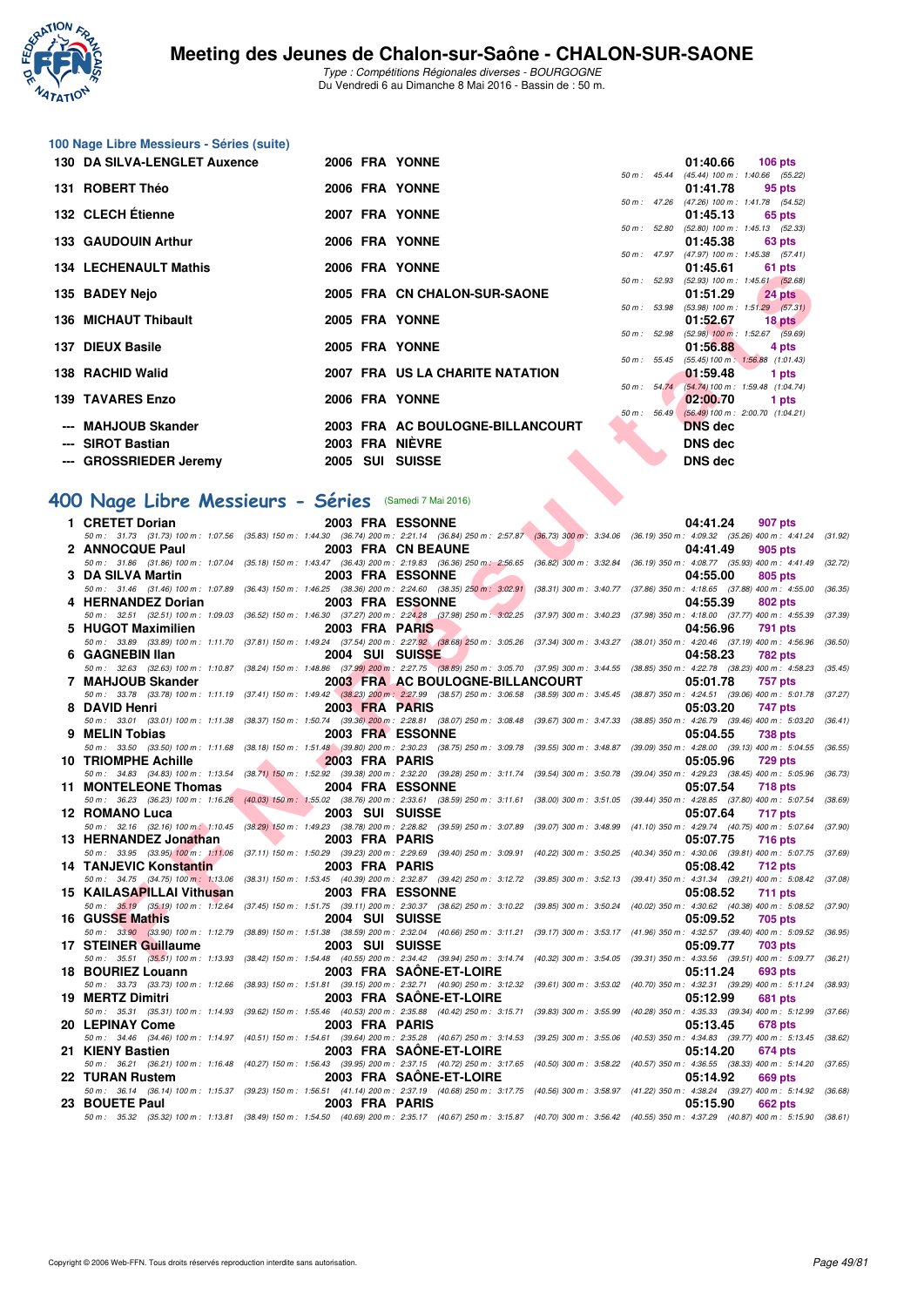

Type : Compétitions Régionales diverses - BOURGOGNE Du Vendredi 6 au Dimanche 8 Mai 2016 - Bassin de : 50 m.

#### **400 Nage Libre Messieurs - Séries (suite)**

| 24 CIFTCI Hasan                                                | 2003 FRA DOUBS  |                                                                                                                                                                                                                                           | 05:16.61<br>658 pts        |         |
|----------------------------------------------------------------|-----------------|-------------------------------------------------------------------------------------------------------------------------------------------------------------------------------------------------------------------------------------------|----------------------------|---------|
| 25 CHTAINI Dominic                                             | 2004 SUI SUISSE | 50 m: 33.76 (33.76) 100 m: 1:12.39 (38.63) 150 m: 1:52.64 (40.25) 200 m: 2:34.07 (41.43) 250 m: 3:14.36 (40.29) 300 m: 3:55.76 (41.40) 350 m: 4:35.75 (39.99) 400 m: 5:16.61 (40.86)                                                      | 05:16.63<br>658 pts        |         |
|                                                                |                 | 50 m: 34.02 (34.02) 100 m: 1:12.73 (38.71) 150 m: 1:53.82 (41.09) 200 m: 2:34.56 (40.74) 250 m: 3:16.06 (41.50) 300 m: 3:57.06 (41.00) 350 m: 4:38.26 (41.20) 400 m: 5:16.63 (38.37)                                                      |                            |         |
| 26 BORGES Hugo                                                 |                 | 2004 FRA NAUTIQUE ENTENTE CHÂLONS<br>50 m: 33.53 (33.53) 100 m: 1:11.83 (38.30) 150 m: 1:52.99 (41.16) 200 m: 2:34.82 (41.83) 250 m: 3:16.39 (41.57) 300 m: 3:58.91 (42.52) 350 m: 4:40.38 (41.47) 400 m: 5:17.44                         | 05:17.44<br>652 pts        | (37.06) |
| 27 VOZINSKI Joris                                              |                 | 2004 FRA SAONE-ET-LOIRE                                                                                                                                                                                                                   | 05:18.72<br><b>644 pts</b> |         |
| 28 TETART Martin                                               |                 | 50 m : 35.06 (35.06) 100 m : 1:15.25 (40.19) 150 m : 1:56.30 (41.05) 200 m : 2:38.35 (42.05) 250 m : 3:19.31 (40.96) 300 m : 4:00.61 (41.30) 350 m : 4:40.73 (40.12) 400 m : 5:18.72 (37.99)<br><b>2003 FRA ESSONNE</b>                   | 05:19.37<br>640 pts        |         |
|                                                                | 2004 FRA PARIS  | 50 m: 34.43 (34.43) 100 m: 1:13.94 (39.51) 150 m: 1:54.06 (40.12) 200 m: 2:35.13 (41.07) 250 m: 3:15.73 (40.60) 300 m: 3:57.31 (41.58) 350 m: 4:38.29 (40.98) 400 m: 5:19.37 (41.08)                                                      |                            |         |
| 29 GARION Nathan                                               |                 | 50 m : 36.63 (36.63) 100 m : 1:16.87 (40.24) 150 m : 1:59.41 (42.54) 200 m : 2:41.03 (41.62) 250 m : 3:22.72 (41.69) 300 m : 4:04.15 (41.43) 350 m : 4:44.34 (40.19) 400 m : 5:21.08                                                      | 05:21.08<br>629 pts        | (36.74) |
| 30 ALISONE Edoardo                                             | 2003 SUI SUISSE | 50 m: 33.93 (33.93) 100 m: 1:15.11 (41.18) 150 m: 1:55.54 (40.43) 200 m: 2:37.18 (41.64) 250 m: 3:18.43 (41.25) 300 m: 4:00.62 (42.19) 350 m: 4:41.41 (40.79) 400 m: 5:22.02 (40.61)                                                      | 05:22.02<br><b>623 pts</b> |         |
| 31 MARCONE Dario                                               | 2005 SUI SUISSE |                                                                                                                                                                                                                                           | 05:22.06<br><b>623 pts</b> |         |
| 32 DUONG Oscar                                                 | 2003 SUI SUISSE | 50 m: 35.31 (35.31) 100 m: 1:16.31 (41.00) 150 m: 1:58.08 (41.77) 200 m: 2:39.90 (41.82) 250 m: 3:20.84 (40.94) 300 m: 4:02.36 (41.52) 350 m: 4:43.49 (41.13) 400 m: 5:22.06                                                              | 05:27.87<br><b>587 pts</b> | (38.57) |
|                                                                |                 | 50 m : 34.60 (34.60) 100 m : 1:14.21 (39.61) 150 m : 1:56.49 (42.28) 200 m : 2:39.42 (42.93) 250 m : 3:21.50 (42.08) 300 m : 4:04.52 (43.02) 350 m : 4:47.31 (42.79) 400 m : 5:27.87 (40.56)                                              |                            |         |
| 33 BIALON Alexandre                                            | 2004 SUI SUISSE | 50 m: 36.13 (36.13) 100 m: 1:17.71 (41.58) 150 m: 2:01.26 (43.55) 200 m: 2:44.56 (43.30) 250 m: 3:26.78 (42.22) 300 m: 4:08.93 (42.15) 350 m: 4:49.90 (40.97) 400 m: 5:28.02                                                              | 05:28.02<br><b>586 pts</b> | (38.12) |
| 34 NIEDERHAUSER William                                        | 2004 SUI SUISSE |                                                                                                                                                                                                                                           | 05:31.19<br>567 pts        |         |
| 35 BONNAULT Henri                                              | 2005 FRA PARIS  | 50 m: 37.06 (37.06) 100 m: 1:19.09 (42.03) 150 m: 2:03.34 (44.25) 200 m: 2:45.29 (41.95) 250 m: 3:28.17 (42.88) 300 m: 4:10.42 (42.25) 350 m: 4:53.20 (42.78) 400 m: 5:31.19                                                              | 05:31.87<br>563 pts        | (37.99) |
|                                                                |                 | 50 m: 38.51 (38.51) 100 m: 1:20.42 (41.91) 150 m: 2:03.70 (43.28) 200 m: 2:46.54 (42.84) 250 m: 3:29.78 (43.24) 300 m: 4:12.06 (42.28) 350 m: 4:54.06 (42.00) 400 m: 5:31.87 (37.81)                                                      |                            |         |
| 36 GELAY-TURTAUT Axel                                          |                 | 2003 FRA SAONE-ET-LOIRE<br>50 m: 36.49 (36.49) 100 m: 1:18.43 (41.94) 150 m: 2:01.12 (42.69) 200 m: 2:44.91 (43.79) 250 m: 3:27.56 (42.65) 300 m: 4:10.84 (43.28) 350 m: 4:52.41 (41.57) 400 m: 5:32.70 (40.29)                           | 05:32.70<br>558 pts        |         |
| 37 DARLEY Martin                                               |                 | 2003 FRA SAONE-ET-LOIRE                                                                                                                                                                                                                   | 05:33.39<br>554 pts        |         |
| 38 NATHAN Milan                                                |                 | 50 m: 36.48 (36.48) 100 m: 1:18.62 (42.14) 150 m: 2:01.83 (43.21) 200 m: 2:44.80 (42.97) 250 m: 3:28.95 (44.15) 300 m: 4:11.55 (42.60) 350 m: 4:54.13 (42.58) 400 m: 5:33.39 (39.26)<br>2004 FRA AC BOULOGNE-BILLANCOURT                  | 05:33.77<br><b>552 pts</b> |         |
|                                                                |                 | 50 m: 37.88 (37.88) 100 m: 1:19.29 (41.41) 150 m: 2:01.87 (42.58) 200 m: 2:43.61 (41.74) 250 m: 3:26.58 (42.97) 300 m: 4:09.46 (42.88) 350 m: 4:52.63 (43.17) 400 m: 5:33.77 (41.14)                                                      |                            |         |
| <b>39 BAYRAT Aksel</b>                                         |                 | 2004 FRA MACON NATATION<br>50 m : 35.38 (35.38) 100 m : 1:19.33 (43.95) 150 m : 2:03.28 (43.95) 200 m : 2:46.49 (43.21) 250 m : 3:30.27 (43.78) 300 m : 4:13.57 (43.30) 350 m : 4:55.06 (41.49) 400 m : 5:34.16 (39.10)                   | 05:34.16<br>549 pts        |         |
| 40 MORET Damien                                                | 2003 SUI SUISSE | 50 m: 36.08 (36.08) 100 m: 1:18.96 (42.88) 150 m: 2:01.97 (43.01) 200 m: 2:46.31 (44.34) 250 m: 3:29.81 (43.50) 300 m: 4:13.72 (43.91) 350 m: 4:56.11 (42.39) 400 m: 5:34.26 (38.15)                                                      | 05:34.26<br>549 pts        |         |
| 41 MONERAT-VERRIER Thomas                                      |                 | 2003 FRA CN CHALON-SUR-SAONE                                                                                                                                                                                                              | 05:35.49<br>541 pts        |         |
| 42 HARRACH Mohammed                                            |                 | 50 m : 37.05 (37.05) 100 m : 1:20.05 (43.00) 150 m : 2:03.41 (43.36) 200 m : 2:47.00 (43.59) 250 m : 3:29.76 (42.76) 300 m : 4:13.04 (43.28) 350 m : 4:54.88 (41.84) 400 m : 5:35.49 (40.61)<br>2005 MAR SEINE-SAINT-DENIS                | 05:35.76<br>540 pts        |         |
|                                                                |                 |                                                                                                                                                                                                                                           |                            |         |
|                                                                |                 | 50 m: 35.60 (35.60) 100 m: 1:16.27 (40.67) 150 m: 1:59.25 (42.98) 200 m: 2:43.66 (44.41) 250 m: 3:28.49 (44.83) 300 m: 4:11.98 (43.49) 350 m: 4:56.47 (44.49) 400 m: 5:35.76 (39.29)                                                      |                            |         |
| 43 MOLLETTE Thomas                                             |                 | 2003 FRA SAONE-ET-LOIRE                                                                                                                                                                                                                   | 05:35.97<br>539 pts        |         |
| 44 ZWINGLI Dominic andre                                       | 2004 SUI SUISSE | 50 m: 36.30 (36.30) 100 m: 1:18.87 (42.57) 150 m: 2:03.79 (44.92) 200 m: 2:47.35 (43.56) 250 m: 3:31.71 (44.36) 300 m: 4:15.33 (43.62) 350 m: 4:57.23 (41.90) 400 m: 5:35.97                                                              | 05:36.22<br>537 pts        | (38.74) |
| 45 SIMOENS Paul-Emile                                          | 2004 FRA PARIS  | 50 m: 36.79 (36.79) 100 m: 1:19.55 (42.76) 150 m: 2:02.57 (43.02) 200 m: 2:46.17 (43.60) 250 m: 3:28.94 (42.77) 300 m: 4:13.24 (44.30) 350 m: 4:56.67 (43.43) 400 m: 5:36.22 (39.55)                                                      | <b>532 pts</b>             |         |
|                                                                |                 | 50 m: 37.38 (37.38) 100 m: 1:20.21 (42.83) 150 m: 2:02.67 (42.46) 200 m: 2:46.48 (43.81) 250 m: 3:30.22 (43.74) 300 m: 4:13.63 (43.41) 350 m: 4:56.44 (42.81) 400 m: 5:37.09                                                              | 05:37.09                   | (40.65) |
| 46 BENOUADFEL Adel                                             |                 | 2005 FRA SEINE-SAINT-DENIS<br>50 m : 36.89 (36.89) 100 m : 1:18.74 (41.85) 150 m : 2:02. <mark>93 (</mark> 44.19) 200 m : 2:45.68 (42.75) 250 m : 3:29.93 (44.25) 300 m : 4:13.32 (43.39) 350 m : 4:57.08 (43.76) 400 m : 5:38.70 (41.62) | 05:38.70<br>523 pts        |         |
| <b>47 ADAMI Louis</b>                                          |                 | 2004 FRA CN BEAUNE                                                                                                                                                                                                                        | 05:39.95<br>516 pts        |         |
| 48 DESCOEUDRES Matteo                                          | 2004 SUI SUISSE | 50 m: 35.72 (35.72) 100 m: 1:18.14 (42.42) 150 m: 2:01.31 (43.17) 200 m: 2:45.52 (44.21) 250 m: 3:28.69 (43.17) 300 m: 4:13.80 (45.11) 350 m: 4:57.06 (43.26) 400 m: 5:39.95 (42.89)                                                      | 05:40.67<br><b>511 pts</b> |         |
|                                                                |                 | 50 m: 36.96 (36.96) 100 m: 1:18.85 (41.89) 150 m: 2:02.22 (43.37) 200 m: 2:45.78 (43.56) 250 m: 3:29.54 (43.76) 300 m: 4:13.51 (43.97) 350 m: 4:57.57 (44.06) 400 m: 5:40.67 (43.10)                                                      |                            |         |
| 49 HUGONNET Sylvain                                            | 2005 SUI SUISSE | 50 m: 36.38 (36.38) 100 m: 1:20.49 (44.11) 150 m: 2:03.97 (43.48) 200 m: 2:49.06 (45.09) 250 m: 3:33.37 (44.31) 300 m: 4:20.12 (46.75) 350 m: 5:03.96 (43.84) 400 m: 5:43.68 (39.72)                                                      | 05:43.68<br>494 pts        |         |
| 50 WALD Benjamin<br><b>Contract Contract Contract Contract</b> |                 | 2004 FRA AC BOULOGNE-BILLANCOURT                                                                                                                                                                                                          | 05:47.25<br>475 pts        |         |
| 51 VOSSION Pâcome                                              |                 | 50 m: 35.37 (35.37) 100 m: 1:17.39 (42.02) 150 m: 2:01.44 (44.05) 200 m: 2:46.45 (45.01) 250 m: 3:31.43 (44.98) 300 m: 4:17.44 (46.01) 350 m: 5:03.27 (45.83) 400 m: 5:47.25 (43.98)<br>2003 FRA SAONE-ET-LOIRE                           | 05:48.93<br>465 pts        |         |
|                                                                |                 | 50 m: 38.81 (38.81) 100 m: 1:22.21 (43.40) 150 m: 2:08.43 (46.22) 200 m: 2:53.62 (45.19) 250 m: 3:39.15 (45.53) 300 m: 4:24.35 (45.20) 350 m: 5:08.87 (44.52) 400 m: 5:48.93 (40.06)                                                      |                            |         |
| 52 BALLOT Yanis                                                |                 | 2004 FRA CN CHALON-SUR-SAONE<br>50 m: 38.13 (38.13) 100 m: 1:21.23 (43.10) 150 m: 2:06.77 (45.54) 200 m: 2:50.97 (44.20) 250 m: 3:36.97 (46.00) 300 m: 4:21.79 (44.82) 350 m: 5:07.35 (45.56) 400 m: 5:49.94 (42.59)                      | 05:49.94<br>460 pts        |         |
| 53 GOUJON Nathan                                               |                 | 2003 FRA SAONE-ET-LOIRE<br>50 m: 38.73 (38.73) 100 m: 1:21.86 (43.13) 150 m: 2:06.76 (44.90) 200 m: 2:51.80 (45.04) 250 m: 3:37.74 (45.94) 300 m: 4:22.82 (45.08) 350 m: 5:08.75 (45.93) 400 m: 5:50.02 (41.27)                           | 05:50.02<br>459 pts        |         |
| 54 ANDRE Sacha                                                 |                 | 2004 FRA MONTCEAU ON                                                                                                                                                                                                                      | 05:54.23<br>437 pts        |         |
| 55 PERRIER Axel                                                |                 | 50 m: 39.99 (39.99) 100 m: 1:23.95 (43.96) 150 m: 2:08.83 (44.88) 200 m: 2:54.04 (45.21) 250 m: 3:39.16 (45.12) 300 m: 4:24.43 (45.27) 350 m: 5:10.42 (45.99) 400 m: 5:54.23 (43.81)<br>2005 FRA SEINE-SAINT-DENIS                        | 05:56.87<br>423 pts        |         |
|                                                                |                 | 50 m: 36.61 (36.61) 100 m: 1:21.54 (44.93) 150 m: 2:07.51 (45.97) 200 m: 2:54.18 (46.67) 250 m: 3:39.67 (45.49) 300 m: 4:27.18 (47.51) 350 m: 5:12.53 (45.35) 400 m: 5:56.87 (44.34)                                                      |                            |         |
| 56 BOUALLEGUE Mohamed                                          |                 | 2005 FRA SEINE-SAINT-DENIS<br>50 m : 38.90 (38.90) 100 m : 1:24.89 (45.99) 150 m : 2:10.61 (45.72) 200 m : 2:56.91 (46.30) 250 m : 3:42.50 (45.59) 300 m : 4:31.72 (49.22) 350 m : 5:15.02 (43.30) 400 m : 6:00.41 (45.39)                | 06:00.41<br>405 pts        |         |
| 57 GENSBURGER Maxime                                           | 2005 FRA PARIS  |                                                                                                                                                                                                                                           | 06:00.59<br>404 pts        |         |
| 58 RAVINET Yann                                                |                 | 50 m: 39.85 (39.85) 100 m: 1:25.37 (45.52) 150 m: 2:12.86 (47.49) 200 m: 2:59.17 (46.31) 250 m: 3:46.37 (47.20) 300 m: 4:33.28 (46.91) 350 m: 5:19.08 (45.80) 400 m: 6:00.59<br>2004 FRA SAONE-ET-LOIRE                                   | 06:02.76<br>393 pts        | (41.51) |
| 59 VAUCHER Edouard                                             | 2005 FRA PARIS  | 50 m : 38.82 (38.82) 100 m : 1:24.63 (45.81) 150 m : 2:11.38 (46.75) 200 m : 2:57.68 (46.30) 250 m : 3:45.64 (47.96) 300 m : 4:32.52 (46.88) 350 m : 5:19.28 (46.76) 400 m : 6:02.76 (43.48)                                              | 06:04.14<br><b>386 pts</b> |         |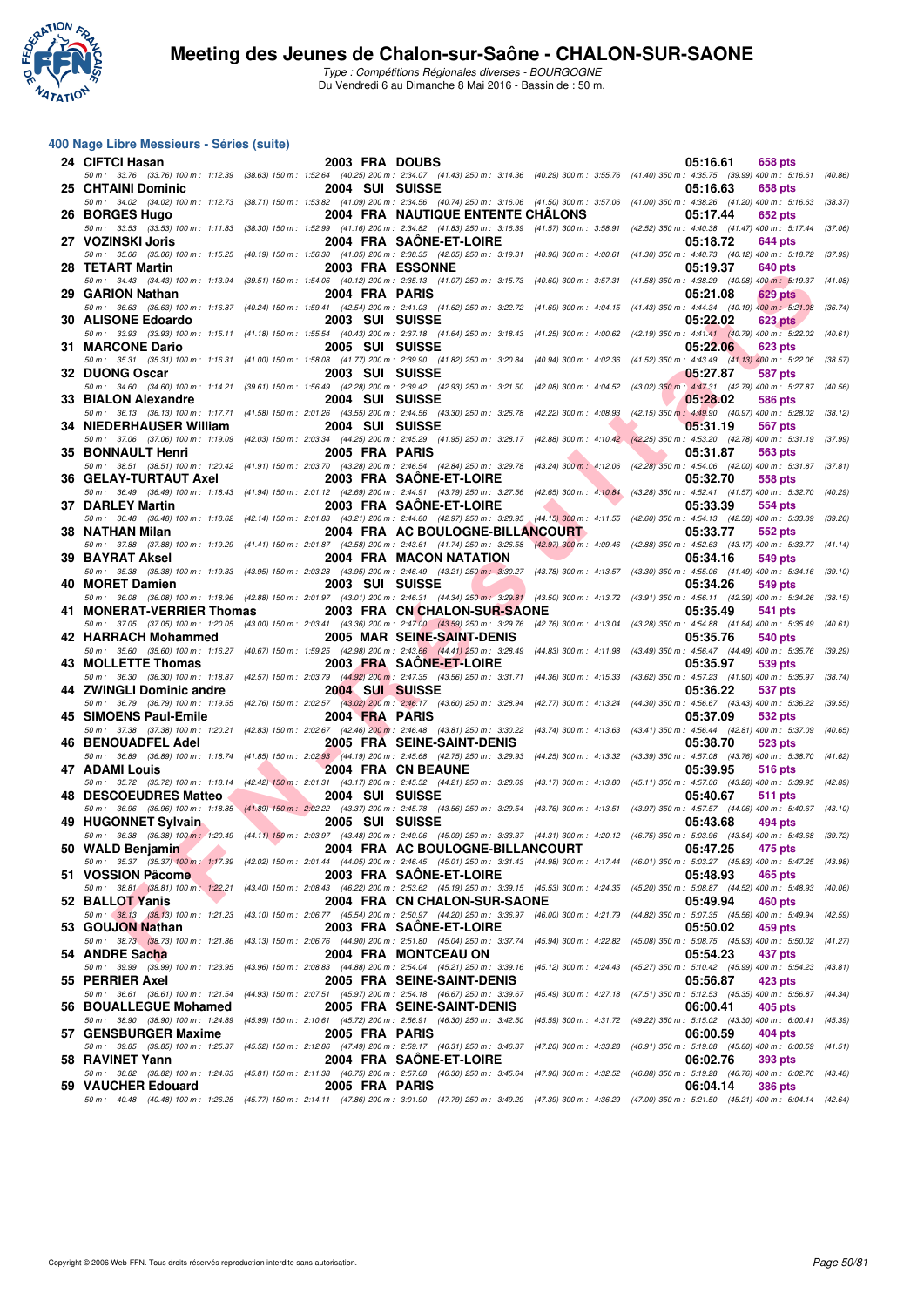

| 400 Nage Libre Messieurs - Séries (suite)                                                                                                                                                                       |                |                 |                                          |                                                                              |             |                          |         |
|-----------------------------------------------------------------------------------------------------------------------------------------------------------------------------------------------------------------|----------------|-----------------|------------------------------------------|------------------------------------------------------------------------------|-------------|--------------------------|---------|
| <b>60 SENTENAC Eliott</b>                                                                                                                                                                                       |                |                 | 2004 FRA NAUTIQUE ENTENTE CHÂLONS        |                                                                              | 06:05.55    | 379 pts                  |         |
| 50 m: 40.09 (40.09) 100 m: 1:28.97 (48.88) 150 m: 2:14.93 (45.96) 200 m: 3:03.14 (48.21) 250 m: 3:49.95 (46.81) 300 m: 4:38.38 (48.43) 350 m: 5:22.75 (44.37) 400 m: 6:05.55 (42.80)<br>61 BRION Lilian         |                |                 | 2003 FRA NEPTUNE CLUB LISIEUX            |                                                                              | 06:08.29    | <b>366 pts</b>           |         |
| 50 m: 40.36 (40.36) 100 m: 1:27.03 (46.67) 150 m: 2:14.69 (47.66) 200 m: 3:03.03 (48.34) 250 m: 3:50.87 (47.84) 300 m: 4:38.58 (47.71) 350 m: 5:24.35 (45.77) 400 m: 6:08.29 (43.94)                            |                |                 |                                          |                                                                              |             |                          |         |
| 62 TAGNATI Gianni                                                                                                                                                                                               |                | 2005 FRA PARIS  |                                          |                                                                              | 06:09.18    | <b>362 pts</b>           |         |
| 50 m: 41.80 (41.80) 100 m: 1:28.57 (46.77) 150 m: 2:16.24 (47.67) 200 m: 3:03.57 (47.33) 250 m: 3:52.76 (49.19) 300 m: 4:39.84 (47.08) 350 m: 5:25.33 (45.49) 400 m: 6:09.18                                    |                |                 |                                          |                                                                              |             |                          | (43.85) |
| 63 FELTANE Zyad                                                                                                                                                                                                 |                | 2005 FRA PARIS  |                                          |                                                                              | 06:09.47    | <b>360 pts</b>           |         |
| 50 m: 40.55 (40.55) 100 m: 1:25.65 (45.10) 150 m: 2:13.88 (48.23) 200 m: 3:01.69 (47.81) 250 m: 3:50.37 (48.68) 300 m: 4:37.51 (47.14) 350 m: 5:25.30 (47.79) 400 m: 6:09.47<br><b>64 COMTET Alexis</b>         |                |                 | 2004 FRA MACON NATATION                  |                                                                              | 06:09.67    | 359 pts                  | (44.17) |
| 50 m: 40.75 (40.75) 100 m: 1:27.07 (46.32) 150 m: 2:15.28 (48.21) 200 m: 3:02.91 (47.63) 250 m: 3:51.03 (48.12) 300 m: 4:39.15 (48.12) 350 m: 5:25.44 (46.29) 400 m: 6:09.67 (44.23)                            |                |                 |                                          |                                                                              |             |                          |         |
| 65 BELOUANNAS IIvan                                                                                                                                                                                             |                |                 | 2004 FRA AC ST-ETIENNE-METARE            |                                                                              | 06:11.95    | <b>349 pts</b>           |         |
| 50 m : 40.23 (40.23) 100 m : 1:26.88 (46.65) 150 m : 2:14.63 (47.75) 200 m : 3:03.15 (48.52) 250 m : 3:50.55 (47.40) 300 m : 4:39.24 (48.69) 350 m : 5:26.13 (46.89) 400 m : 6:11.95                            |                |                 |                                          |                                                                              |             |                          | (45.82) |
| 66 ROBLIN Nathan                                                                                                                                                                                                |                |                 | 2005 FRA SAONE-ET-LOIRE                  |                                                                              | 06:12.93    | <b>344 pts</b>           |         |
| 50 m : 39.97 (39.97) 100 m : 1:27.68 (47.71) 150 m : 2:17.02 (49.34) 200 m : 3:06.50 (49.48) 250 m : 3:55.05 (48.55) 300 m : 4:42.93 (47.88) 350 m : 5:30.31 (47.38) 400 m : 6:12.93 (42.62)<br>67 RIVET Hugo   |                |                 | 2005 FRA A.C AGGLOMERATION PERIGUEUX     |                                                                              | 06:13.52    | <b>341 pts</b>           |         |
| 50 m: 41.94 (41.94) 100 m: 1:29.52 (47.58) 150 m: 2:19.05 (49.53) 200 m: 3:07.83 (48.78) 250 m: 3:54.05 (46.22) 300 m: 4:44.06 (50.01) 350 m: 5:31.27 (47.21) 400 m: 6:13.52                                    |                |                 |                                          |                                                                              |             |                          | (42.25) |
| 68 AMHAJ Idris                                                                                                                                                                                                  |                |                 | 2006 FRA SEINE-SAINT-DENIS               |                                                                              | 06:15.29    | 333 pts                  |         |
| 50 m: 42.02 (42.02) 100 m: 1:29.55 (47.53) 150 m: 2:16.66 (47.11) 200 m: 3:05.58 (48.92) 250 m: 3:54.19 (48.61) 300 m: 4:41.94 (47.75) 350 m: 5:29.30 (47.36) 400 m: 6:15.29                                    |                |                 |                                          |                                                                              |             |                          | (45.99) |
| 69 BRENOT Victor<br>50 m: 41.09 (41.09) 100 m: 1:28.24 (47.15) 150 m: 2:17.16 (48.92) 200 m: 3:05.31 (48.15) 250 m: 3:54.83 (49.52) 300 m: 4:43.53 (48.70) 350 m: 5:32.17 (48.64) 400 m: 6:16.14 (43.97)        |                |                 | 2005 FRA SAONE-ET-LOIRE                  |                                                                              | 06:16.14    | <b>329 pts</b>           |         |
| 70 RASPAGLIA Matteo                                                                                                                                                                                             |                | 2005 FRA PARIS  |                                          |                                                                              | 06:16.74    | <b>326 pts</b>           |         |
| 50 m : 39.60 (39.60) 100 m : 1:27.75 (48.15) 150 m : 2:15.79 (48.04) 200 m : 3:03.61 (47.82) 250 m : 3:53.51 (49.90) 300 m : 4:42.37 (48.86) 350 m : 5:31.49 (49.12) 400 m : 6:16.74 (45.25)                    |                |                 |                                          |                                                                              |             |                          |         |
| 71 LONGUET Adrien                                                                                                                                                                                               |                |                 | <b>2004 FRA NAUTIQUE ENTENTE CHALONS</b> |                                                                              | 06:21.03    | <b>307 pts</b>           |         |
| 50 m: 41.00 (41.00) 100 m: 1:29.24 (48.24) 150 m: 2:17.99 (48.75) 200 m: 3:08.09 (50.10) 250 m: 3:57.18 (49.09) 300 m: 4:48.02 (50.84) 350 m: 5:36.28 (48.26) 400 m: 6:21.03 (44.75)                            |                |                 |                                          |                                                                              |             |                          |         |
| 72 GILLET Dorian<br>50 m: 40.66 (40.66) 100 m: 1:26.57 (45.91) 150 m: 2:16.40 (49.83) 200 m: 3:04.62 (48.22) 250 m: 3:54.86 (50.24) 300 m: 4:42.87 (48.01) 350 m: 5:33.95 (51.08) 400 m: 6:21.13 (47.18)        |                |                 | 2005 FRA SAONE-ET-LOIRE                  |                                                                              | 06:21.13    | <b>307 pts</b>           |         |
| 73 TURAN Mikail                                                                                                                                                                                                 |                |                 | 2005 FRA SAONE-ET-LOIRE                  |                                                                              | 06:21.51    | <b>305 pts</b>           |         |
| 50 m: 40.72 (40.72) 100 m: 1:28.58 (47.86) 150 m: 2:17.96 (49.38) 200 m: 3:08.33 (50.37) 250 m: 3:57.18 (48.85) 300 m: 4:47.89 (50.71) 350 m: 5:36.27 (48.38) 400 m: 6:21.51 (45.24)                            |                |                 |                                          |                                                                              |             |                          |         |
| <b>74 VUONG-THILLEROT Louis</b>                                                                                                                                                                                 |                | 2005 FRA PARIS  |                                          |                                                                              | 06:21.97    | <b>303 pts</b>           |         |
| 50 m: 41.24 (41.24) 100 m: 1:28.61 (47.37) 150 m: 2:18.85 (50.24) 200 m: 3:09.19 (50.34) 250 m: 3:59.39 (50.20) 300 m: 4:48.59 (49.20) 350 m: 5:37.54 (48.95) 400 m: 6:21.97                                    |                |                 |                                          |                                                                              |             |                          | (44.43) |
| 75 ALVES DA COSTA Colin<br>50 m: 42.71 (42.71) 100 m: 1:30.09 (47.38) 150 m: 2:19.76 (49.67) 200 m: 3:09.33 (49.57) 250 m: 3:58.73 (49.40) 300 m: 4:48.58 (49.85) 350 m: 5:38.10 (49.52) 400 m: 6:22.37 (44.27) |                |                 | 2005 FRA SAONE-ET-LOIRE                  |                                                                              | 06:22.37    | <b>301 pts</b>           |         |
| 76 NEMDALI Kemil                                                                                                                                                                                                |                |                 | 2006 FRA SEINE-SAINT-DENIS               |                                                                              | 06:24.72    | <b>291 pts</b>           |         |
| 50 m: 42.80 (42.80) 100 m: 1:31.95 (49.15) 150 m: 2:22.42 (50.47) 200 m: 3:11.49 (49.07) 250 m: 4:01.94                                                                                                         |                |                 |                                          | (50.45) 300 m: 4:51.86 (49.92) 350 m: 5:39.98 (48.12) 400 m: 6:24.72 (44.74) |             |                          |         |
| 77 RAYAH Ilian                                                                                                                                                                                                  |                |                 | 2005 FRA SEINE-SAINT-DENIS               |                                                                              | 06:26.51    | <b>283 pts</b>           |         |
| 50 m: 39.62 (39.62) 100 m: 1:28.18 (48.56) 150 m: 2:18.64 (50.46) 200 m: 3:09.13 (50.49) 250 m: 3:58.63 (49.50) 300 m: 4:50.06 (51.43) 350 m: 5:38.45 (48.39) 400 m: 6:26.51<br>78 PONSODA Antonyn              |                |                 | 2005 FRA SEINE-SAINT-DENIS               |                                                                              | 06:28.62    | <b>275 pts</b>           | (48.06) |
| 50 m: 42.09 (42.09) 100 m: 1:29.60 (47.51) 150 m: 2:20.31 (50.71) 200 m: 3:09.79 (49.48) 250 m: 4:00.47 (50.68) 300 m: 4:50.71 (50.24) 350 m: 5:41.03 (50.32) 400 m: 6:28.62 (47.59)                            |                |                 |                                          |                                                                              |             |                          |         |
| 79 GRIFFITHS Gwilym                                                                                                                                                                                             |                | 2005 FRA YONNE  |                                          |                                                                              | 06:29.60    | <b>270 pts</b>           |         |
| 50 m: 42.07 (42.07) 100 m: 1:31.88 (49.81) 150 m: 2:21.57 (49.69) 200 m: 3:12.29 (50.72) 250 m: 4:03.41 (51.12) 300 m: 4:54.01 (50.60) 350 m: 5:43.79 (49.78) 400 m: 6:29.60                                    |                |                 |                                          |                                                                              |             |                          | (45.81) |
| 80 SCHOEB Eli                                                                                                                                                                                                   |                | 2005 SUI SUISSE |                                          |                                                                              | 06:34.56    | <b>250 pts</b>           |         |
| 50 m: 43.99 (43.99) 100 m: 1:33.77 (49.78) 150 m: 2:24.47 (50.70) 200 m: 3:15.45 (50.98) 250 m: 4:07.95 (52.50) 300 m: 4:58.62 (50.67) 350 m: 5:50.04 (51.42) 400 m: 6:34.56 (44.52)<br>81 BAYRAT Ethan         |                |                 | 2006 FRA SAONE-ET-LOIRE                  |                                                                              | 06:43.23    | 217 pts                  |         |
| 50 m : 2:23.04 (2:23.04) 100 m : 1:30.54 ()                                                                                                                                                                     | $150 m : -$    |                 | 200 m: 3:15.06 (1:44.52)                 | 250 m :--- 300 m : 5:00.78 (1:45.72)                                         | $350 m : -$ | 400 m: 6:43.23 (1:42.45) |         |
| 82 BERKANI Ghais                                                                                                                                                                                                |                |                 | 2005 FRA SEINE-SAINT-DENIS               |                                                                              | 06:49.61    | $194$ pts                |         |
| 50 m: 42.28 (42.28) 100 m: 1:13.19 (30.91) 150 m: 2:24.58 (1:11.39) 200 m: 3:17.36 (52.78) 250 m: 4:08.91 (51.55) 300 m: 5:04.09 (55.18) 350 m: 5:56.38 (52.29) 400 m: 6:49.61 (53.23)                          |                |                 |                                          |                                                                              |             |                          |         |
| 83 PHALIPPOU Clement<br>50 m: 43.49 (43.49) 100 m: 1:34.71 (51.22) 150 m: 2:27.03 (52.32) 200 m: 3:19.00 (51.97) 250 m: 4:12.51 (53.51) 300 m: 5:06.10 (53.59) 350 m: 6:00.26 (54.16) 400 m: 6:51.29 (51.03)    | $\blacksquare$ |                 | 2006 FRA SEINE-SAINT-DENIS               |                                                                              | 06:51.29    | 188 pts                  |         |
| 84 DIN Noa                                                                                                                                                                                                      |                |                 | 2006 FRA SEINE-SAINT-DENIS               |                                                                              | 06:58.59    | $164$ pts                |         |
| 50 m: 43.01 (43.01) 100 m: 1:36.63 (53.62) 150 m: 2:28.52 (51.89) 200 m: 3:24.58 (56.06) 250 m: 4:18.52 (53.94) 300 m: 5:14.63 (56.11) 350 m: 6:08.45 (53.82) 400 m: 6:58.59 (50.14)                            |                |                 |                                          |                                                                              |             |                          |         |
| 85 SYOUD Laifa-Ilyes                                                                                                                                                                                            |                |                 | 2006 FRA SAONE-ET-LOIRE                  |                                                                              | 07:01.25    | $155$ pts                |         |
| 50 m : 46.10 (46.10) 100 m : 1:39.14 (53.04) 150 m : 2:33.76 (54.62) 200 m : 3:28.21 (54.45) 250 m : 4:22.99 (54.78) 300 m : 5:18.82 (55.83) 350 m : 6:13.87 (55.05) 400 m : 7:01.25                            |                |                 |                                          |                                                                              |             |                          | (47.38) |
| <b>86 CHARDIN Louis</b><br>50 m: 44.71 (44.71) 100 m: 1:37.70 (52.99) 150 m: 2:31.44 (53.74) 200 m: 3:26.81 (55.37) 250 m: 4:22.24 (55.43) 300 m: 5:17.41 (55.17) 350 m: 6:11.80 (54.39) 400 m: 7:01.63 (49.83) |                |                 | 2005 FRA SAONE-ET-LOIRE                  |                                                                              | 07:01.63    | $154$ pts                |         |
| 87 BOYER-SZYMYSLIK Odin                                                                                                                                                                                         |                |                 | 2005 FRA SAONE-ET-LOIRE                  |                                                                              | 07:02.47    | $151$ pts                |         |
| 50 m: 48.90 (48.90) 100 m: 1:42.21 (53.31) 150 m: 2:37.71 (55.50) 200 m: 3:32.85 (55.14) 250 m: 4:28.56 (55.71) 300 m: 5:23.10 (54.54) 350 m: 6:16.97 (53.87) 400 m: 7:02.47 (45.50)                            |                |                 |                                          |                                                                              |             |                          |         |
| <b>88 LAURENT ATTHALIN Gaspard</b>                                                                                                                                                                              |                |                 | 2006 FRA SAONE-ET-LOIRE                  |                                                                              | 07:11.52    | $125$ pts                |         |
| 50 m: 43.08 (43.08) 100 m: 1:34.49 (51.41) 150 m: 2:30.49 (56.00) 200 m: 3:26.55 (56.06) 250 m: 4:24.85 (58.30) 300 m: 5:21.61 (56.76) 350 m: 6:18.86 (57.25) 400 m: 7:11.52 (52.66)<br>89 FLEURY Pierre        |                |                 | 2004 FRA MACON NATATION                  |                                                                              |             |                          |         |
| 50 m: 46.89 (46.89) 100 m: 1:41.97 (55.08) 150 m: 2:37.88 (55.91) 200 m: 3:32.44 (54.56) 250 m: 4:29.56 (57.12) 300 m: 5:25.32 (55.76) 350 m: 6:21.06 (55.74) 400 m: 7:17.19 (56.13)                            |                |                 |                                          |                                                                              | 07:17.19    | $109$ pts                |         |
| 90 DIEUX Basile                                                                                                                                                                                                 |                | 2005 FRA YONNE  |                                          |                                                                              | 08:40.90    | 1 pts                    |         |
| 50 m: 55.30 (55.30) 100 m: 1:58.57 (1:03.27) 150 m: 3:06.73 (1:08.16) 200 m: 4:12.29 (1:05.56) 250 m: 5:22.05 (1:09.76) 300 m: 6:28.48 (1:06.43) 350 m: 7:38.18 (1:09.70) 400 m: 8:40.90 (1:02.72)              |                |                 |                                          |                                                                              |             |                          |         |
|                                                                                                                                                                                                                 |                |                 |                                          |                                                                              |             |                          |         |

#### **50 Dos Messieurs - Finale A** (Samedi 7 Mai 2016)

| 1 CRETET Dorian    |  | 2003 FRA ESSONNE | 00:32.62 | 938 pts |
|--------------------|--|------------------|----------|---------|
| 2 HUGOT Maximilien |  | 2003 FRA PARIS   | 00:32.63 | 938 pts |
| 3 ROMANO Luca      |  | 2003 SUI SUISSE  | 00:32.72 | 933 pts |
| 4 TRIOMPHE Achille |  | 2003 FRA PARIS   | 00:33.58 | 885 pts |
| 5 SCHMITT Hugo     |  | 2003 SUI SUISSE  | 00:33.83 | 871 pts |
| 6 LEPINAY Come     |  | 2003 FRA PARIS   | 00:34.10 | 857 pts |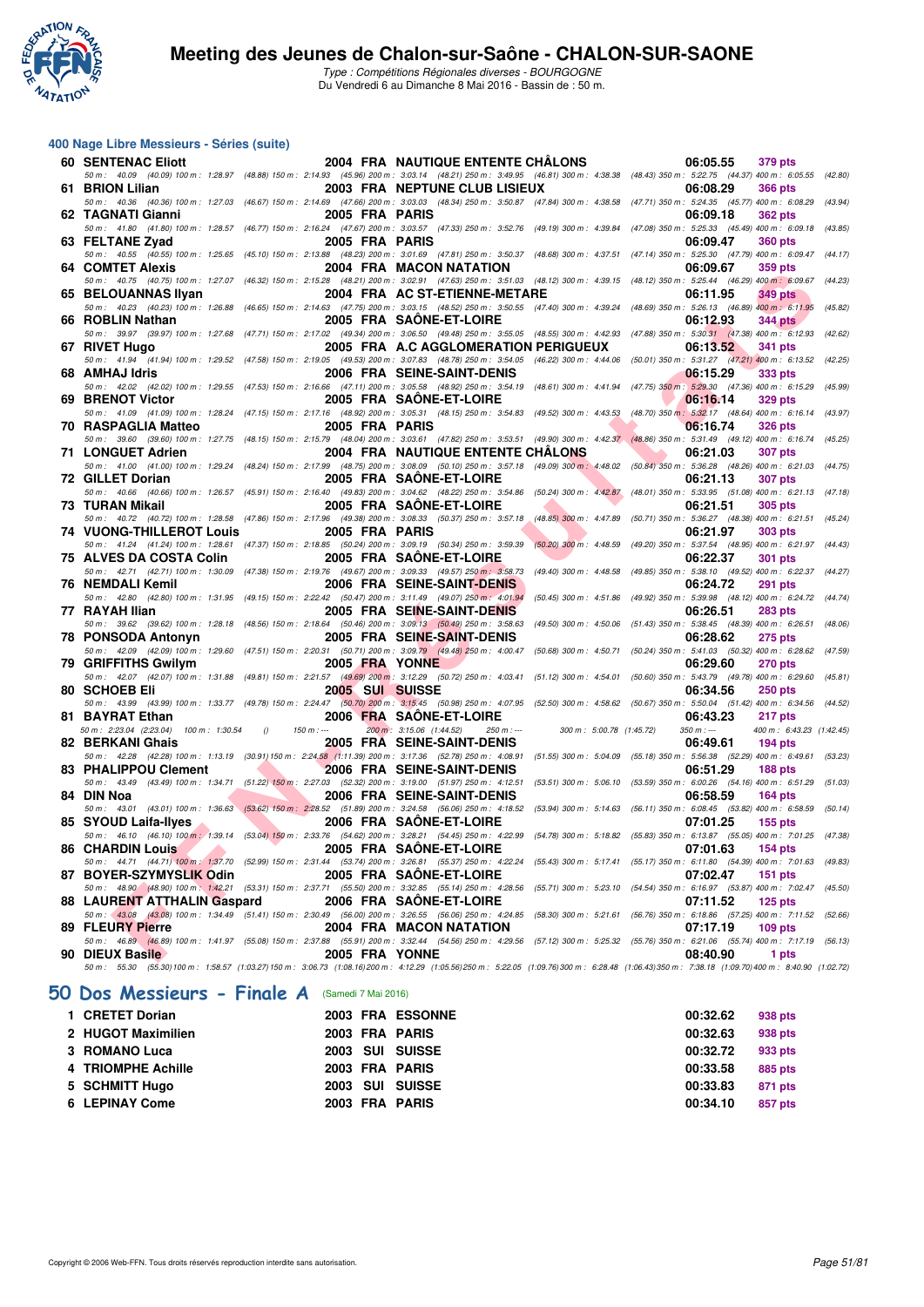

Type : Compétitions Régionales diverses - BOURGOGNE Du Vendredi 6 au Dimanche 8 Mai 2016 - Bassin de : 50 m.

#### **50 Dos Messieurs - Finale A (suite)**

| 7 GARION Nathan         |  | 2004 FRA PARIS                       | 00:34.70 | 825 pts        |
|-------------------------|--|--------------------------------------|----------|----------------|
| 1 MARCONE Dario         |  | 2005 SUI SUISSE                      | 00:35.14 | <b>802 pts</b> |
| 8 MAHJOUB Skander       |  | 2003 FRA AC BOULOGNE-BILLANCOURT     | 00:35.81 | <b>767 pts</b> |
| 2 HUGONNET Sylvain      |  | 2005 SUI SUISSE                      | 00:37.46 | <b>686 pts</b> |
| 3 HARRACH Mohammed      |  | 2005 MAR SEINE-SAINT-DENIS           | 00:37.70 | <b>674 pts</b> |
| 4 GILLET Dorian         |  | 2005 FRA SAÔNE-ET-LOIRE              | 00:37.87 | <b>666 pts</b> |
| 5 VUONG-THILLEROT Louis |  | 2005 FRA PARIS                       | 00:38.99 | 614 pts        |
| 6 RIVET Hugo            |  | 2005 FRA A.C AGGLOMERATION PERIGUEUX | 00:39.12 | <b>608 pts</b> |
| 7 ROBLIN Nathan         |  | 2005 FRA SAÔNE-ET-LOIRE              | 00:40.34 | <b>554 pts</b> |
| 8 BOUALLEGUE Mohamed    |  | 2005 FRA SEINE-SAINT-DENIS           | 00:40.93 | <b>529 pts</b> |

#### **[50 Dos Messieurs - Finale B](http://www.ffnatation.fr/webffn/resultats.php?idact=nat&go=epr&idcpt=38881&idepr=61)** (Samedi 7 Mai 2016)

| VUUNG-IIIILLENUI LUUIS      |                     |                                      | UU.JO.JJ | טויד ויט       |
|-----------------------------|---------------------|--------------------------------------|----------|----------------|
| 6 RIVET Hugo                |                     | 2005 FRA A.C AGGLOMERATION PERIGUEUX | 00:39.12 | <b>608 pts</b> |
| 7 ROBLIN Nathan             |                     | 2005 FRA SAÔNE-ET-LOIRE              | 00:40.34 | <b>554 pts</b> |
| 8 BOUALLEGUE Mohamed        |                     | 2005 FRA SEINE-SAINT-DENIS           | 00:40.93 | 529 pts        |
|                             |                     |                                      |          |                |
| 50 Dos Messieurs - Finale B | (Samedi 7 Mai 2016) |                                      |          |                |
| 1 GUSSE Mathis              |                     | 2004 SUI SUISSE                      | 00:35.79 | 768 pts        |
| 2 CHIRIENTI Mattia          |                     | 2003 SUI SUISSE                      | 00:35.86 | 765 pts        |
| 3 BIALON Alexandre          |                     | 2004 SUI SUISSE                      | 00:36.31 | 742 pts        |
| 4 CHAMAYOU Gael             |                     | 2003 FRA ESSONNE                     | 00:36.63 | 726 pts        |
| 5 DA SILVA Martin           |                     | 2003 FRA ESSONNE                     | 00:36.81 | 717 pts        |
| 6 CHTAINI Dominic           |                     | 2004 SUI SUISSE                      | 00:37.80 | 670 pts        |
| 7 MOUILLON Justin           |                     | 2004 FRA CN BEAUNE                   | 00:37.96 | 662 pts        |
| 8 MONTELEONE Thomas         |                     | 2004 FRA ESSONNE                     | 00:38.20 | 651 pts        |
| 1 VAUCHER Edouard           |                     | 2005 FRA PARIS                       | 00:40.43 | 551 pts        |
| 2 GENSBURGER Maxime         |                     | 2005 FRA PARIS                       | 00:41.79 | 494 pts        |
| 3 TAGNATI Gianni            |                     | 2005 FRA PARIS                       | 00:41.99 | 486 pts        |
| 4 ALVES DA COSTA Colin      |                     | 2005 FRA SAÔNE-ET-LOIRE              | 00:42.26 | 475 pts        |
| 5 BENOUADFEL Adel           |                     | 2005 FRA SEINE-SAINT-DENIS           | 00:42.30 | 473 pts        |
| 6 PERRIER Axel              |                     | 2005 FRA SEINE-SAINT-DENIS           | 00:42.79 | 454 pts        |
| 7 ZWINGLI Jean luc          |                     | 2006 SUI SUISSE                      | 00:43.65 | 421 pts        |
| 8 BRENOT Victor             |                     | 2005 FRA SAÔNE-ET-LOIRE              | 00:44.89 | 375 pts        |
|                             |                     |                                      |          |                |
| 50 Dos Messieurs - Séries   | (Samedi 7 Mai 2016) |                                      |          |                |
| 1 ROMANO Luca               |                     | 2003 SUI SUISSE                      | 00:32.83 | 926 pts        |
| 2 CRETET Dorian             |                     | 2003 FRA ESSONNE                     | 00:32.85 | 925 pts        |
| 3 HUGOT Maximilien          |                     | 2003 FRA PARIS                       | 00:32.96 | 919 pts        |
| <b>4 TRIOMPHE Achille</b>   |                     | 2003 FRA PARIS                       | 00:33.51 | 889 pts        |
| <b>5 LEPINAY Come</b>       |                     | 2003 FRA PARIS                       | 00:34.09 | 857 pts        |
| 6 SCHMITT Hugo              |                     | 2003 SUI SUISSE                      | 00:34.16 | 854 pts        |
| 7 MAHJOUB Skander           |                     | 2003 FRA AC BOULOGNE-BILLANCOURT     | 00:35.23 | 797 pts        |
| 8 GARION Nathan             |                     | 2004 FRA PARIS                       | 00:35.33 | 792 pts        |
| 9 GUSSE Mathis              |                     | 2004 SUI SUISSE                      | 00:35.49 | 784 pts        |
| 10 MARCONE Dario            |                     | 2005 SUI SUISSE                      | 00:35.89 | <b>763 pts</b> |
| 11 CHIRIENTI Mattia         |                     | 2003 SUI SUISSE                      | 00:36.21 | 747 pts        |
| 12 CHAMAYOU Gael            |                     | 2003 FRA ESSONNE                     | 00:36.24 | 746 pts        |
| <b>13 BIALON Alexandre</b>  |                     | 2004 SUI SUISSE                      | 00:36.25 | 745 pts        |
| <b>14 MONTELEONE Thomas</b> |                     | 2004 FRA ESSONNE                     | 00:36.78 | <b>719 pts</b> |
| 15 DA SILVA Martin          |                     | 2003 FRA ESSONNE                     | 00:37.38 | 690 pts        |

#### **[50 Dos Messieurs - Séries](http://www.ffnatation.fr/webffn/resultats.php?idact=nat&go=epr&idcpt=38881&idepr=61)** (Samedi 7 Mai 2016)

|    | <b>ROMANO Luca</b>         |      |     | 2003 SUI SUISSE                  | 00:32.83 | <b>926 pts</b> |
|----|----------------------------|------|-----|----------------------------------|----------|----------------|
|    | 2 CRETET Dorian            |      |     | 2003 FRA ESSONNE                 | 00:32.85 | <b>925 pts</b> |
|    | 3 HUGOT Maximilien         |      |     | 2003 FRA PARIS                   | 00:32.96 | 919 pts        |
|    | 4 TRIOMPHE Achille         |      |     | 2003 FRA PARIS                   | 00:33.51 | <b>889 pts</b> |
|    | 5 LEPINAY Come             | 2003 |     | <b>FRA PARIS</b>                 | 00:34.09 | 857 pts        |
|    | 6 SCHMITT Hugo             | 2003 |     | SUI SUISSE                       | 00:34.16 | 854 pts        |
|    | <b>MAHJOUB Skander</b>     |      |     | 2003 FRA AC BOULOGNE-BILLANCOURT | 00:35.23 | <b>797 pts</b> |
| 8. | <b>GARION Nathan</b>       |      |     | 2004 FRA PARIS                   | 00:35.33 | <b>792 pts</b> |
|    | 9 GUSSE Mathis             | 2004 |     | <b>SUI SUISSE</b>                | 00:35.49 | <b>784 pts</b> |
| 10 | <b>MARCONE Dario</b>       | 2005 | SUI | <b>SUISSE</b>                    | 00:35.89 | <b>763 pts</b> |
|    | 11 CHIRIENTI Mattia        | 2003 |     | SUI SUISSE                       | 00:36.21 | <b>747 pts</b> |
|    | 12 CHAMAYOU Gael           |      |     | 2003 FRA ESSONNE                 | 00:36.24 | <b>746 pts</b> |
|    | <b>13 BIALON Alexandre</b> | 2004 |     | SUI SUISSE                       | 00:36.25 | <b>745 pts</b> |
|    | 14 MONTELEONE Thomas       |      |     | 2004 FRA ESSONNE                 | 00:36.78 | <b>719 pts</b> |
|    | 15 DA SILVA Martin         |      |     | 2003 FRA ESSONNE                 | 00:37.38 | <b>690 pts</b> |
|    | 16 GILLET Dorian           |      |     | 2005 FRA SAÔNE-ET-LOIRE          | 00:37.77 | 671 pts        |
|    | <b>17 CHTAINI Dominic</b>  |      |     | 2004 SUI SUISSE                  | 00:37.81 | <b>669 pts</b> |
|    | <b>18 MOUILLON Justin</b>  |      |     | 2004 FRA CN BEAUNE               | 00:37.98 | <b>661 pts</b> |
|    | 19 HUGONNET Sylvain        | 2005 |     | SUI SUISSE                       | 00:38.66 | <b>629 pts</b> |
|    | 20 NATHAN Milan            |      |     | 2004 FRA AC BOULOGNE-BILLANCOURT | 00:38.75 | <b>625 pts</b> |
|    | 21 VUONG-THILLEROT Louis   |      |     | 2005 FRA PARIS                   | 00:39.04 | 612 pts        |
|    | 22 MORET Damien            |      |     | 2003 SUI SUISSE                  | 00:39.10 | <b>609 pts</b> |
|    | 23 ZWINGLI Dominic andre   |      |     | 2004 SUI SUISSE                  | 00:39.22 | <b>604 pts</b> |
|    |                            |      |     |                                  |          |                |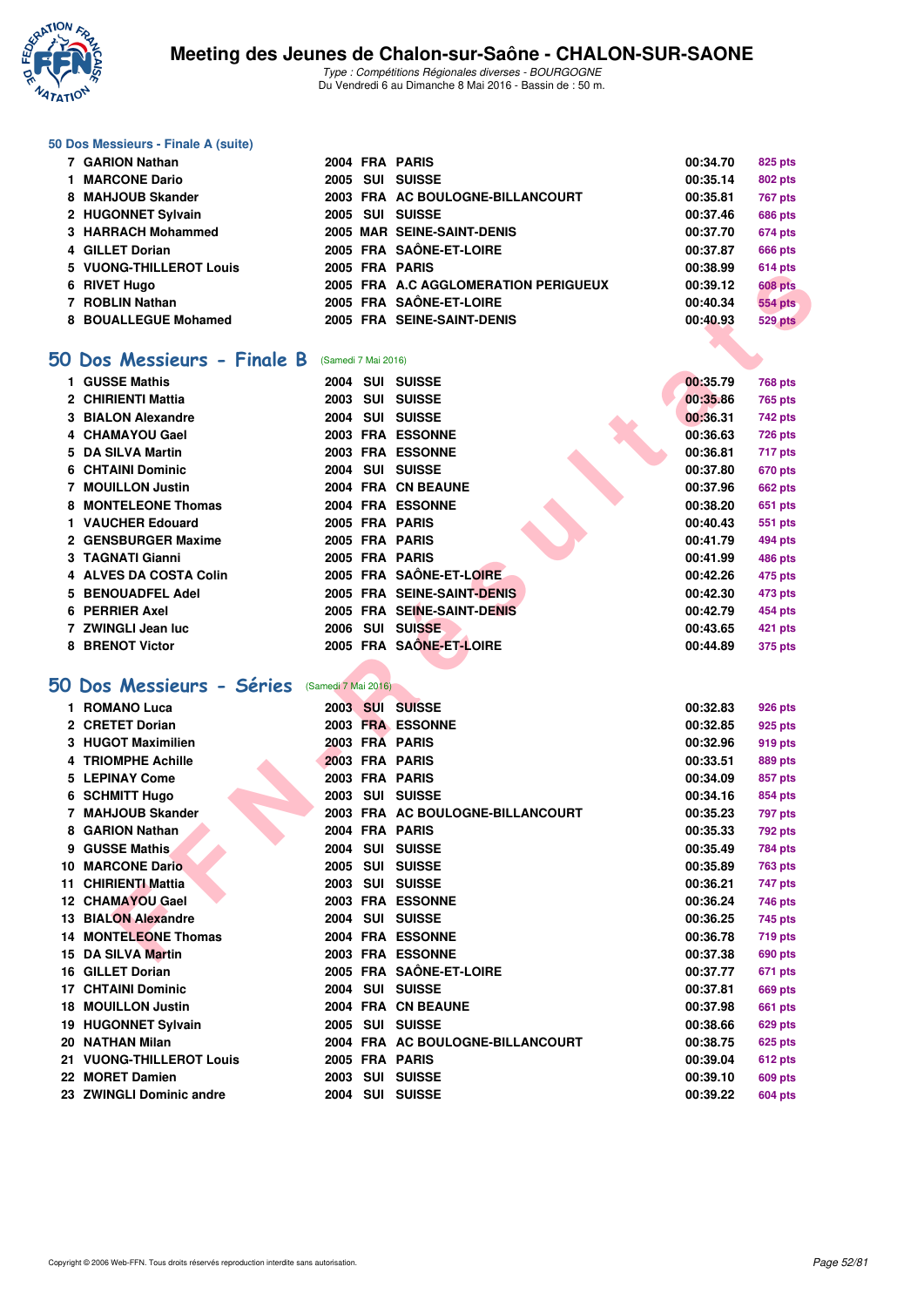

#### **50 Dos Messieurs - Séries (suite)**

| 24 SIMOENS Paul-Emile              |  | 2004 FRA PARIS                       | 00:39.23 | 603 pts        |
|------------------------------------|--|--------------------------------------|----------|----------------|
| 25 DESCOEUDRES Matteo              |  | 2004 SUI SUISSE                      | 00:39.38 | 597 pts        |
| 26 RIVET Hugo                      |  | 2005 FRA A.C AGGLOMERATION PERIGUEUX | 00:39.42 | 595 pts        |
| 27 DUONG Oscar                     |  | 2003 SUI SUISSE                      | 00:39.52 | 590 pts        |
| 28 HARRACH Mohammed                |  | 2005 MAR SEINE-SAINT-DENIS           | 00:39.92 | 573 pts        |
| 29 ROBLIN Nathan                   |  | 2005 FRA SAÔNE-ET-LOIRE              | 00:40.53 | 546 pts        |
| <b>30 BOUALLEGUE Mohamed</b>       |  | 2005 FRA SEINE-SAINT-DENIS           | 00:41.04 | 525 pts        |
| 31 GENSBURGER Maxime               |  | 2005 FRA PARIS                       | 00:41.10 | 522 pts        |
| <b>32 VAUCHER Edouard</b>          |  | 2005 FRA PARIS                       | 00:41.40 | <b>510 pts</b> |
| 33 FIKAS Maxence                   |  | 2004 FRA AC ST-ETIENNE-METARE        | 00:41.63 | <b>500 pts</b> |
| 34 DJEFFAL IIvas                   |  | 2004 FRA MACON NATATION              | 00:42.36 | 471 pts        |
| <b>35 BENOUADFEL Adel</b>          |  | 2005 FRA SEINE-SAINT-DENIS           | 00:42.44 | 467 pts        |
| 36 ZWINGLI Jean luc                |  | 2006 SUI SUISSE                      | 00:42.65 | 459 pts        |
| 37 PERRIER Axel                    |  | 2005 FRA SEINE-SAINT-DENIS           | 00:42.89 | 450 pts        |
| 38 ALVES DA COSTA Colin            |  | 2005 FRA SAÖNE-ET-LOIRE              | 00:43.21 | 437 pts        |
| 39 GILLET Hugo                     |  | 2004 FRA CN CHALON-SUR-SAONE         | 00:43.22 | 437 pts        |
| <b>40 LHENRY Axel</b>              |  | 2003 FRA CN CHALON-SUR-SAONE         | 00:43.43 | 429 pts        |
| <b>41 BRENOT Victor</b>            |  | 2005 FRA SAÔNE-ET-LOIRE              | 00:43.49 | 427 pts        |
| 41 MILLOT Nathan                   |  | 2004 FRA US LA CHARITE NATATION      | 00:43.49 | 427 pts        |
| <b>43 TAGNATI Gianni</b>           |  | 2005 FRA PARIS                       | 00:43.55 | 424 pts        |
| 44 ROUBY Jimmy                     |  | 2005 FRA MONTCEAU ON                 | 00:43.84 | 414 pts        |
| 45 RAYAH Ilian                     |  | 2005 FRA SEINE-SAINT-DENIS           | 00:43.86 | 413 pts        |
| 46 LOURET Yanis                    |  | 2004 FRA MACON NATATION              | 00:44.07 | 405 pts        |
| <b>47 TURAN Mikail</b>             |  | 2005 FRA SAÔNE-ET-LOIRE              | 00:44.82 | 378 pts        |
| 48 HERMEREL Gabriel                |  | 2005 FRA CN BEAUNE                   | 00:44.95 | 373 pts        |
| <b>48 SUTER Nicola</b>             |  | 2005 SUI SUISSE                      | 00:44.95 | 373 pts        |
| 50 BRION Lilian                    |  | 2003 FRA NEPTUNE CLUB LISIEUX        | 00:45.10 | 368 pts        |
| 51 KILEZTKY Cyprien                |  | 2005 FRA YONNE                       | 00:45.20 | <b>364 pts</b> |
| 52 PONSODA Antonyn                 |  | 2005 FRA SEINE-SAINT-DENIS           | 00:45.41 | 357 pts        |
| 53 AMAT Enguerrand                 |  | 2005 FRA US LA CHARITE NATATION      | 00:45.62 | 350 pts        |
| 54 DIN Noa                         |  | 2006 FRA SEINE-SAINT-DENIS           | 00:45.66 | 348 pts        |
| 55 AMHAJ Idris                     |  | 2006 FRA SEINE-SAINT-DENIS           | 00:45.69 | 347 pts        |
| 56 VIAL Grégoire                   |  | 2004 FRA AC ST-ETIENNE-METARE        | 00:45.92 | 340 pts        |
| 57 BOYER-SZYMYSLIK Odin            |  | 2005 FRĀ SAÖNE-ET-LOIRE              | 00:46.36 | 325 pts        |
| <b>58 MARTIN Pierre</b>            |  | 2006 FRA CN BEAUNE                   | 00:46.37 | 325 pts        |
| 59 BAYRAT Ethan                    |  | 2006 FRA SAÔNE-ET-LOIRE              | 00:46.39 | 324 pts        |
| 60 LAURENT ATTHALIN Gaspard        |  | 2006 FRA SAÔNE-ET-LOIRE              | 00:46.68 | <b>314 pts</b> |
| 61 CONDETTE Mathis                 |  | 2006 FRA CN BEAUNE                   | 00:46.77 | <b>311 pts</b> |
| 62 SCHOEB Eli                      |  | <b>2005 SUI SUISSE</b>               | 00:47.13 | <b>300 pts</b> |
| 63 SYOUD Laifa-Ilyes               |  | 2006 FRA SAÔNE-ET-LOIRE              | 00:47.24 | 296 pts        |
| <b>64 GAUMONT Eliot</b>            |  | 2005 FRA NEPTUNE CLUB LISIEUX        | 00:47.59 | <b>286 pts</b> |
| 65 NEMDALI Kemil                   |  | 2006 FRA SEINE-SAINT-DENIS           | 00:48.31 | <b>264 pts</b> |
| 66 ECHARD BENARDON Lylian          |  | 2005 FRA YONNE                       | 00:48.46 | <b>259 pts</b> |
| 67 REMAUD Lukas                    |  | 2006 FRA CN NEVERS                   | 00:48.78 | <b>250 pts</b> |
| <b>68 BOUTON Alix</b>              |  | 2006 FRA CN CHALON-SUR-SAONE         | 00:48.95 | <b>245 pts</b> |
| 69 CHARDIN Louis                   |  | 2005 FRA SAÖNE-ET-LOIRE              | 00:49.03 | 243 pts        |
| 70 LE BAIL Tom                     |  | 2007 FRA CN BEAUNE                   | 00:49.35 | <b>234 pts</b> |
| 71 ROBERT Théo                     |  | 2006 FRA YONNE                       | 00:49.54 | 228 pts        |
| 72 VEYRAT Dylan                    |  | 2004 FRA CN NEVERS                   | 00:49.96 | 217 pts        |
| 73 BADEY Nejo                      |  | 2005 FRA CN CHALON-SUR-SAONE         | 00:50.12 | 212 pts        |
| <b>74 DA SILVA-LENGLET Auxence</b> |  | 2006 FRA YONNE                       | 00:51.06 | 188 pts        |
| 75 BERKANI Ghais                   |  | 2005 FRA SEINE-SAINT-DENIS           | 00:51.67 | $173$ pts      |
| 76 PERE Aurélien                   |  | 2006 FRA CN CHALON-SUR-SAONE         | 00:51.86 | 168 pts        |
| 77 DIEUX Basile                    |  | 2005 FRA YONNE                       | 00:52.62 | $151$ pts      |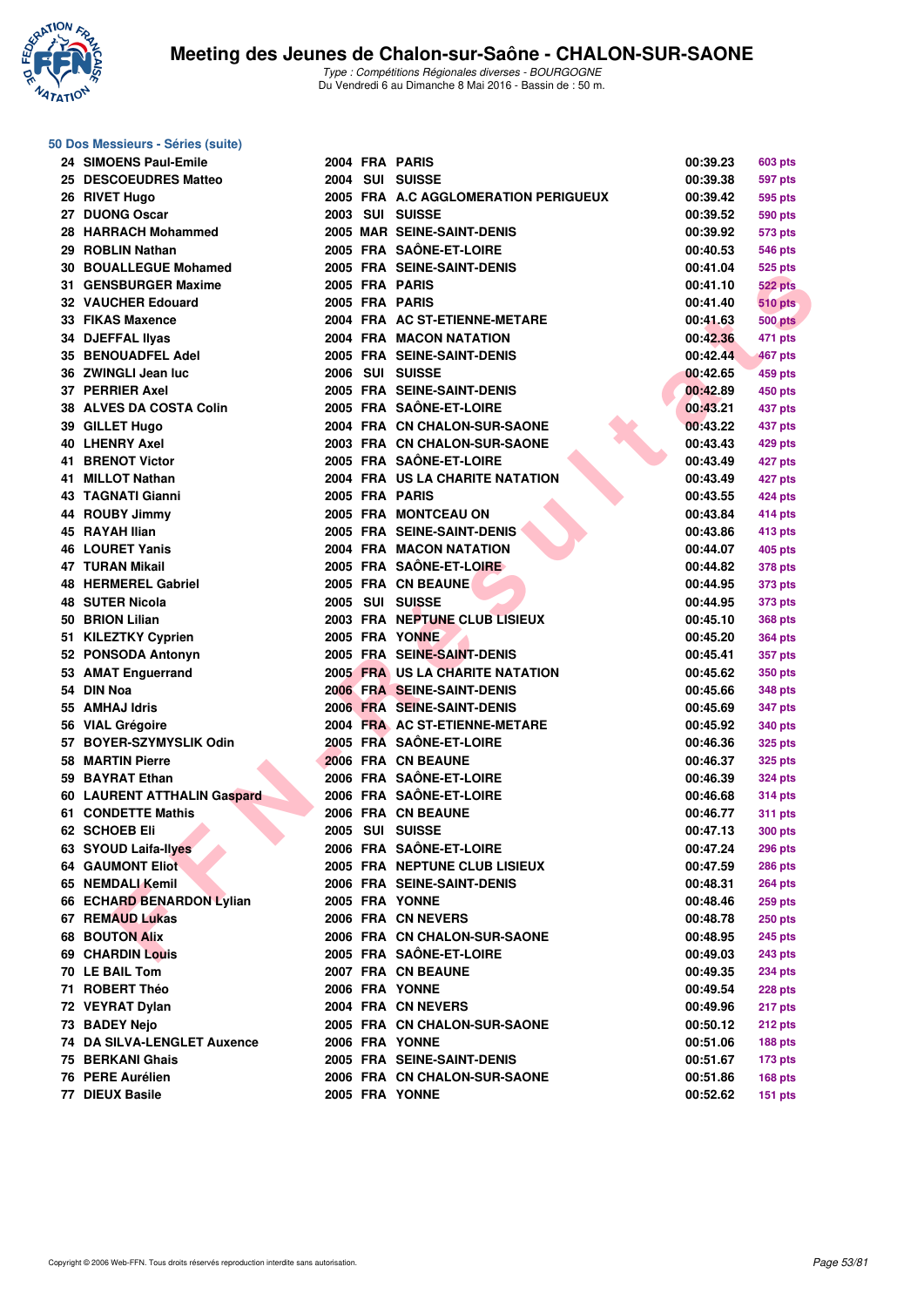

#### **50 Dos Messieurs - Séries (suite)**

| <b>78 PINSON Louis</b> |  | 2006 FRA CN CHALON-SUR-SAONE    | 00:52.82 | $146$ pts |
|------------------------|--|---------------------------------|----------|-----------|
| <b>79 TAVARES Enzo</b> |  | 2006 FRA YONNE                  | 00:53.52 | $131$ pts |
| 80 TRONTIN Philippe    |  | 2005 FRA CN CHALON-SUR-SAONE    | 00:53.57 | $130$ pts |
| 81 BOURIEZ Lysandre    |  | 2007 FRA CN CHALON-SUR-SAONE    | 00:53.87 | $124$ pts |
| 82 CLECH Étienne       |  | 2007 FRA YONNE                  | 00:57.22 | 65 pts    |
| 83 BELKACEMI Sami      |  | 2006 FRA CN CHALON-SUR-SAONE    | 00:57.39 | 63 pts    |
| 84 GAUDOUIN Arthur     |  | 2006 FRA YONNE                  | 00:57.75 | 57 pts    |
| 85 RACHID Walid        |  | 2007 FRA US LA CHARITE NATATION | 01:01.24 | 19 pts    |
|                        |  |                                 |          |           |

#### **[100 Dos Messieurs - Finale A](http://www.ffnatation.fr/webffn/resultats.php?idact=nat&go=epr&idcpt=38881&idepr=62)** (Dimanche 8 Mai 2016)

|                                                   |  | IVINE                                |              |                          | UU.JI.IJ                                               |            | <i>ບ ເ</i> µເວ |
|---------------------------------------------------|--|--------------------------------------|--------------|--------------------------|--------------------------------------------------------|------------|----------------|
| 85   RACHID Walid                                 |  | 2007 FRA US LA CHARITE NATATION      |              |                          | 01:01.24                                               |            | 19 pts         |
|                                                   |  |                                      |              |                          |                                                        |            |                |
| OO Dos Messieurs - Finale A (Dimanche 8 Mai 2016) |  |                                      |              |                          |                                                        |            |                |
| 1 ANNOCQUE Paul                                   |  | 2003 FRA CN BEAUNE                   |              |                          | 01:07.54                                               |            | 973 pts        |
|                                                   |  |                                      | 50 m: 33.56  |                          | $(33.56)$ 100 m : 1:07.54 $(33.98)$                    |            |                |
| 2 TONGUET Phily                                   |  | 2003 FRA DOUBS                       |              | $50 \text{ m}$ : $32.91$ | 01:08.52<br>$(32.91)$ 100 m : 1:08.52 $(35.61)$        |            | 946 pts        |
| 3 CRETET Dorian                                   |  | 2003 FRA ESSONNE                     |              |                          | 01:09.52                                               |            | 920 pts        |
|                                                   |  |                                      |              | 50 m: 34.33              | $(34.33)$ 100 m : 1:09.52 $(35.19)$                    |            |                |
| 4 DEMEYRE Louka                                   |  | 2003 FRA DOUBS                       |              |                          | 01:09.74                                               |            | 914 pts        |
| 5 HUGOT Maximilien                                |  | 2003 FRA PARIS                       |              | 50 m : 34.11             | $(34.11)$ 100 m : 1:09.74 $(35.63)$<br>01:10.80        |            | 886 pts        |
|                                                   |  |                                      |              |                          | 50 m: 34.15 (34.15) 100 m: 1:10.80 (36.65)             |            |                |
| 6 CIFTCI Hasan                                    |  | 2003 FRA DOUBS                       |              |                          | 01:11.76                                               |            | 861 pts        |
| 1 MARCONE Dario                                   |  | 2005 SUI SUISSE                      | 50 m: 33.90  |                          | $(33.90)$ 100 m : 1:11.76 $(37.86)$<br>01:14.56        |            | 791 pts        |
|                                                   |  |                                      |              | 50 m : 35.76             | $(35.76)$ 100 m : 1:14.56 $(38.80)$                    |            |                |
| 7 MOULY Hippolyte                                 |  | 2003 FRA PARIS                       |              |                          | 01:14.82                                               |            | <b>785 pts</b> |
|                                                   |  |                                      | 50 m: 36.67  |                          | $(36.67)$ 100 m : 1:14.82 $(38.15)$                    |            |                |
| 8 ROMANO Luca                                     |  | 2003 SUI SUISSE                      |              | 50 m : 36.42             | 01:16.95<br>$(36.42)$ 100 m : 1:16.95 $(40.53)$        |            | 734 pts        |
| 2 BONNAULT Henri                                  |  | 2005 FRA PARIS                       |              |                          | 01:20.27                                               |            | 657 pts        |
|                                                   |  |                                      |              | 50 m : 39.44             | (39.44) 100 m: 1:20.27 (40.83)                         |            |                |
| 3 RIVET Hugo                                      |  | 2005 FRA A.C AGGLOMERATION PERIGUEUX |              |                          | 01:27.45                                               |            | 506 pts        |
| 4 HARRACH Mohammed                                |  | 2005 MAR SEINE-SAINT-DENIS           |              |                          | 50 m: 41.49 (41.49) 100 m: 1:27.45 (45.96)<br>01:28.72 |            | 482 pts        |
|                                                   |  |                                      |              |                          | 50 m: 43.76 (43.76) 100 m: 1:28.72 (44.96)             |            |                |
| 5 BENOUADFEL Adel                                 |  | 2005 FRA SEINE-SAINT-DENIS           |              |                          | 01:29.56                                               |            | 466 pts        |
|                                                   |  |                                      | 50 m: 43.88  |                          | (43.88) 100 m: 1:29.56 (45.68)                         |            |                |
| 6 VAUCHER Edouard                                 |  | 2005 FRA PARIS                       |              | 50 m : 44.94             | 01:30.90<br>(44.94) 100 m : 1:30.90 (45.96)            |            | 441 pts        |
| 7 RAYAH Ilian                                     |  | 2005 FRA SEINE-SAINT-DENIS           |              |                          | 01:31.75                                               |            | 425 pts        |
|                                                   |  |                                      |              | $50 m$ : $43.97$         | (43.97) 100 m: 1:31.75 (47.78)                         |            |                |
| 8 BOUALLEGUE Mohamed                              |  | 2005 FRA SEINE-SAINT-DENIS           |              |                          | 01:33.62                                               |            | 392 pts        |
|                                                   |  |                                      |              | 50 m: 45.21              | $(45.21)$ 100 m : 1:33.62 $(48.41)$                    |            |                |
| 00 Dos Messieurs - Finale B                       |  | (Dimanche 8 Mai 2016)                |              |                          |                                                        |            |                |
| 1 LEPINAY Come                                    |  | 2003 FRA PARIS                       |              |                          | 01:12.96                                               |            | 831 pts        |
|                                                   |  |                                      |              | 50 m : 36.62             | $(36.62)$ 100 m : 1:12.96 $(36.34)$                    |            |                |
| 2 TRIOMPHE Achille                                |  | 2003 FRA PARIS                       |              |                          | 01:14.07                                               |            | 803 pts        |
|                                                   |  |                                      |              | 50 m : 36.21             | $(36.21)$ 100 m : 1:14.07 $(37.86)$                    |            |                |
| 3 MAHJOUB Skander                                 |  | 2003 FRA AC BOULOGNE-BILLANCOURT     |              | 50 m : 36.92             | 01:15.54<br>$(36.92)$ 100 m : 1:15.54 $(38.62)$        |            | <b>767 pts</b> |
| 4 GARION Nathan                                   |  | 2004 FRA PARIS                       |              |                          | 01:15.81                                               |            | 761 pts        |
|                                                   |  |                                      | 50 m : 38.75 |                          | $(38.75)$ 100 m : 1:15.81 $(37.06)$                    |            |                |
| 5 DAVID Henri                                     |  | 2003 FRA PARIS                       |              |                          | 01:18.14                                               |            | 706 pts        |
| 6 CHAMAYOU Gael                                   |  | 2003 FRA ESSONNE                     |              | 50 m : 38.70             | $(38.70)$ 100 m : 1:18.14 $(39.44)$<br>01:18.22        |            | 704 pts        |
|                                                   |  |                                      |              | 50 m : 38.63             | $(38.63)$ 100 m : 1:18.22 $(39.59)$                    |            |                |
| <b>7 MONTEL COME Thomag</b>                       |  | <b>OOOL EDA ECCONINE</b>             |              |                          | 04.400                                                 | $702 - 12$ |                |

# **[100 Dos Messieurs - Finale B](http://www.ffnatation.fr/webffn/resultats.php?idact=nat&go=epr&idcpt=38881&idepr=62)** (Dimanche 8 Mai 2016)

| 1 LEPINAY Come      |  | 2003 FRA PARIS                   |                  |                  | 01:12.96                                   | 831 pts        |  |
|---------------------|--|----------------------------------|------------------|------------------|--------------------------------------------|----------------|--|
| 2 TRIOMPHE Achille  |  | 2003 FRA PARIS                   | $50 m$ : $36.62$ |                  | (36.62) 100 m: 1:12.96 (36.<br>01:14.07    | 803 pts        |  |
| 3 MAHJOUB Skander   |  | 2003 FRA AC BOULOGNE-BILLANCOURT |                  | $50 m$ : $36.21$ | $(36.21)$ 100 m : 1:14.07 (37.<br>01:15.54 | 767 pts        |  |
| 4 GARION Nathan     |  | 2004 FRA PARIS                   |                  | 50 m: 36.92      | $(36.92)$ 100 m : 1:15.54 (38.<br>01:15.81 | <b>761 pts</b> |  |
|                     |  |                                  | 50 m: 38.75      |                  | $(38.75)$ 100 m : 1:15.81 (37.             |                |  |
| 5 DAVID Henri       |  | 2003 FRA PARIS                   |                  | 50 m : 38.70     | 01:18.14<br>$(38.70)$ 100 m : 1:18.14 (39. | 706 pts        |  |
| 6 CHAMAYOU Gael     |  | 2003 FRA ESSONNE                 | 50 m: 38.63      |                  | 01:18.22<br>$(38.63)$ 100 m : 1:18.22 (39. | 704 pts        |  |
| 7 MONTELEONE Thomas |  | 2004 FRA ESSONNE                 |                  | $50 m$ : $38.27$ | 01:18.25<br>$(38.27)$ 100 m : 1:18.25 (39. | 703 pts        |  |
| 8 PARIS Idris       |  | 2003 FRA ESSONNE                 | 50 m: 38.33      |                  | 01:18.54<br>$(38.33)$ 100 m : 1:18.54 (40. | 697 pts        |  |
| 1 ZWINGLI Jean luc  |  | 2006 SUI SUISSE                  | 50 m: 46.61      |                  | 01:33.24<br>(46.61) 100 m: 1:33.24 (46.    | 399 pts        |  |
| 2 KILEZTKY Cyprien  |  | 2005 FRA YONNE                   | $50 m$ : 48.78   |                  | 01:34.47                                   | 378 pts        |  |
| 3 RASPAGLIA Matteo  |  | 2005 FRA PARIS                   |                  |                  | (48.78) 100 m : 1:34.47 (45.<br>01:37.09   | 335 pts        |  |
| 4 AMHAJ Idris       |  | 2006 FRA SEINE-SAINT-DENIS       | $50 m$ : 48.28   |                  | (48.28) 100 m: 1:37.09 (48.<br>01:37.50    | <b>328 pts</b> |  |
|                     |  |                                  |                  |                  |                                            |                |  |

|              |              | 01:12.96 831 pts                           |                     |         |
|--------------|--------------|--------------------------------------------|---------------------|---------|
|              | 50 m : 36.62 | $(36.62)$ 100 m : 1:12.96 $(36.34)$        |                     |         |
|              |              | 01:14.07 803 pts                           |                     |         |
|              | 50 m : 36.21 | $(36.21)$ 100 m :                          | $1:14.07$ (37.86)   |         |
|              |              | 01:15.54                                   | 767 pts             |         |
|              | 50 m : 36.92 | $(36.92)$ 100 m :                          | $1:15.54$ (38.62)   |         |
|              |              | 01:15.81                                   | 761 pts             |         |
|              | 50 m : 38.75 | $(38.75)$ 100 m :                          | $1:15.81$ (37.06)   |         |
|              |              | 01:18.14                                   | 706 pts             |         |
|              | 50 m : 38.70 | $(38.70)$ 100 m :                          | $1:18.14$ (39.44)   |         |
|              |              | 01:18.22                                   | 704 pts             |         |
| 50 m : 38.63 |              | $(38.63)$ 100 m : 1:18.22 $(39.59)$        |                     |         |
|              |              | 01:18.25 703 pts                           |                     |         |
|              | 50 m : 38.27 | (38.27) 100 m: 1:18.25 (39.98)             |                     |         |
|              |              | 01:18.54                                   |                     | 697 pts |
|              | 50 m : 38.33 | $(38.33) 100 m$ :                          | $1:18.54$ $(40.21)$ |         |
|              |              | 01:33.24                                   | 399 pts             |         |
|              | 50 m : 46.61 | $(46.61)$ 100 m :                          | 1:33.24 (46.63)     |         |
|              |              | 01:34.47                                   | 378 pts             |         |
|              |              | 50 m : 48.78 (48.78) 100 m :               | 1:34.47 (45.69)     |         |
|              |              | 01:37.09                                   | 335 pts             |         |
|              |              | 50 m: 48.28 (48.28) 100 m: 1:37.09 (48.81) |                     |         |
|              |              | 01:37.50                                   | 328 pts             |         |
| 50 m: 47.89  |              | (47.89) 100 m:                             | 1:37.50 (49.61)     |         |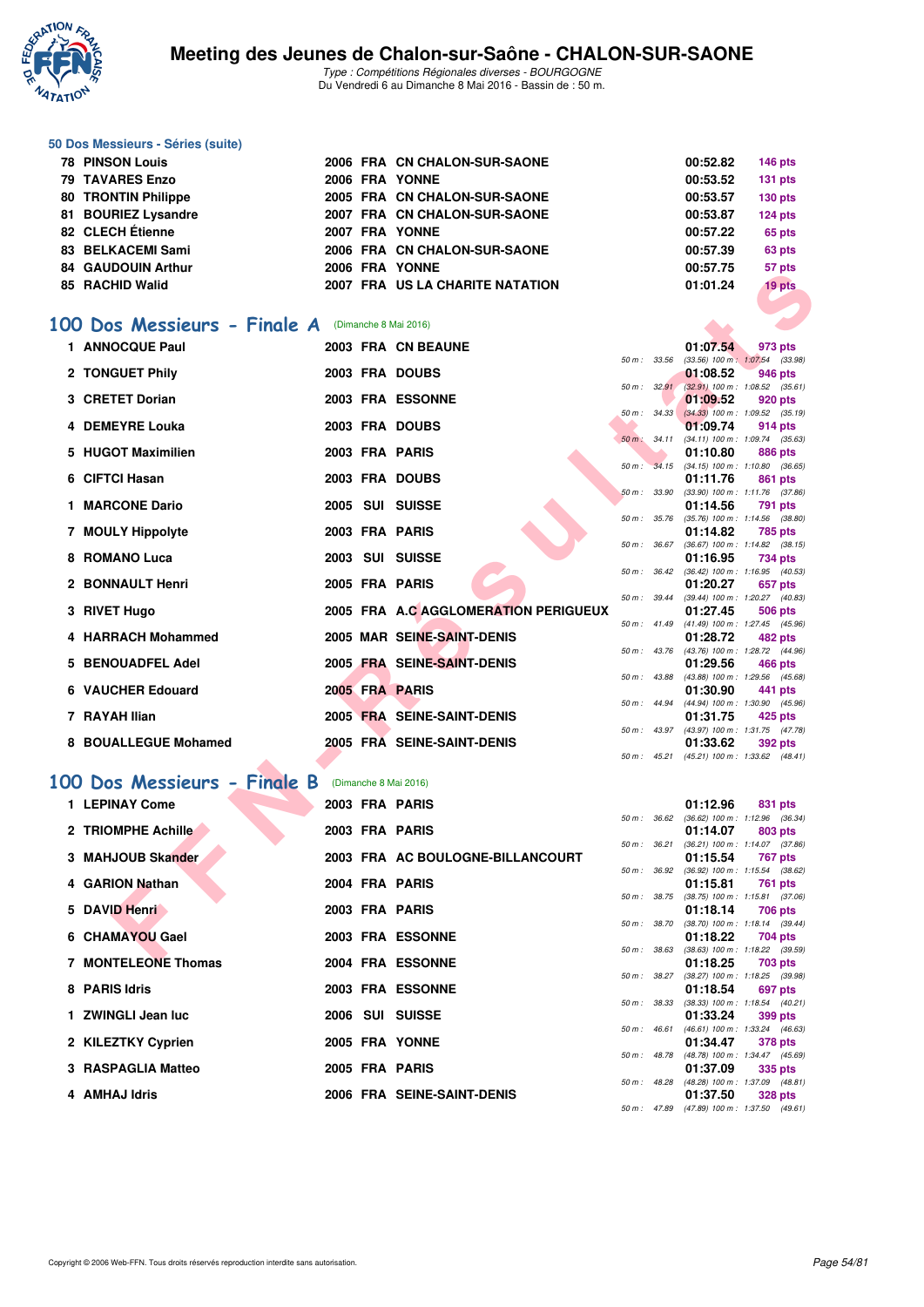

|    | 100 Dos Messieurs - Finale B (suite) |                       |                                   |              |              |                                                                     |
|----|--------------------------------------|-----------------------|-----------------------------------|--------------|--------------|---------------------------------------------------------------------|
|    | 5 ANDREOLI Luca                      |                       | 2005 FRA YONNE                    |              | 50 m : 48.51 | 01:38.07<br>319 pts<br>(48.51) 100 m: 1:38.07 (49.56)               |
|    | 6 PERRIER Axel                       |                       | 2005 FRA SEINE-SAINT-DENIS        | 50 m: 48.53  |              | 01:38.69<br><b>310 pts</b><br>(48.53) 100 m: 1:38.69 (50.16)        |
|    | 7 SUTER Nicola                       |                       | 2005 SUI SUISSE                   |              |              | 01:38.81<br><b>308 pts</b>                                          |
|    | 8 DIN Noa                            |                       | 2006 FRA SEINE-SAINT-DENIS        |              | 50 m : 47.63 | $(47.63)$ 100 m : 1:38.81 $(51.18)$<br>01:41.32<br>271 pts          |
|    |                                      |                       |                                   |              | 50 m : 49.61 | (49.61) 100 m: 1:41.32 (51.71)                                      |
|    | 100 Dos Messieurs - Séries           | (Dimanche 8 Mai 2016) |                                   |              |              |                                                                     |
|    | 1 ANNOCQUE Paul                      |                       | 2003 FRA CN BEAUNE                |              |              | 01:08.75<br>940 pts<br>50 m : 33.45 (33.45) 100 m : 1:08.75 (35.30) |
|    | 2 CRETET Dorian                      |                       | <b>2003 FRA ESSONNE</b>           |              |              | 01:09.86<br><b>911 pts</b>                                          |
|    | 3 TONGUET Phily                      |                       | 2003 FRA DOUBS                    | 50 m : 34.82 |              | $(34.82)$ 100 m : 1:09.86 $(35.04)$<br>01:10.08<br>905 pts          |
|    | 4 DEMEYRE Louka                      |                       | 2003 FRA DOUBS                    | 50 m : 33.62 |              | $(33.62)$ 100 m : 1:10.08 $(36.46)$<br>01:10.11<br>904 pts          |
| 5. | CIFTCI Hasan                         |                       | 2003 FRA DOUBS                    | 50 m : 34.76 |              | $(34.76)$ 100 m : 1:10.11 $(35.35)$<br>01:10.75<br>888 pts          |
| 6  | <b>ROMANO Luca</b>                   |                       | 2003 SUI SUISSE                   | 50 m: 33.75  |              | $(33.75)$ 100 m : 1:10.75 $(37.00)$<br>01:12.10<br>853 pts          |
|    | 7 HUGOT Maximilien                   |                       | 2003 FRA PARIS                    | 50 m: 35.01  |              | $(35.01)$ 100 m : 1:12.10 $(37.09)$<br>01:13.65<br>814 pts          |
|    |                                      |                       |                                   | 50 m: 35.30  |              | $(35.30)$ 100 m : 1:13.65 $(38.35)$                                 |
|    | 8 MOULY Hippolyte                    |                       | 2003 FRA PARIS                    | 50 m: 36.44  |              | 01:14.43<br>794 pts<br>(36.44) 100 m: 1:14.43 (37.99)               |
| 9  | <b>TRIOMPHE Achille</b>              |                       | 2003 FRA PARIS                    | 50 m : 36.23 |              | 01:14.96<br>781 pts<br>$(36.23)$ 100 m : 1:14.96 $(38.73)$          |
|    | 10 MAHJOUB Skander                   |                       | 2003 FRA AC BOULOGNE-BILLANCOURT  |              | 50 m : 36.94 | 01:15.28<br>774 pts<br>(36.94) 100 m: 1:15.28 (38.34)               |
|    | 11 GARION Nathan                     |                       | 2004 FRA PARIS                    |              | 50 m : 37.93 | 01:16.28<br>750 pts<br>$(37.93)$ 100 m : 1:16.28 $(38.35)$          |
|    | 12 PARIS Idris                       |                       | 2003 FRA ESSONNE                  |              |              | 01:16.38<br>747 pts                                                 |
|    | 13 DAVID Henri                       |                       | 2003 FRA PARIS                    | 50 m: 37.32  |              | $(37.32)$ 100 m : 1:16.38 $(39.06)$<br>01:16.62<br>741 pts          |
|    | <b>14 MONTELEONE Thomas</b>          |                       | 2004 FRA ESSONNE                  | 50 m: 37.25  |              | $(37.25)$ 100 m : 1:16.62 $(39.37)$<br>01:16.81<br>737 pts          |
|    | <b>15 LEPINAY Come</b>               |                       | 2003 FRA PARIS                    | 50 m: 38.33  |              | $(38.33)$ 100 m : 1:16.81 $(38.48)$<br>01:16.86<br>736 pts          |
|    | 16 CHAMAYOU Gael                     |                       | 2003 FRA ESSONNE                  | 50 m : 36.84 |              | (36.84) 100 m: 1:16.86 (40.02)<br>01:17.04<br>732 pts               |
|    | 17 GAGNEBIN Ilan                     |                       | 2004 SUI SUISSE                   |              | 50 m : 37.33 | $(37.33)$ 100 m : 1:17.04 $(39.71)$<br>01:17.54<br>720 pts          |
|    |                                      |                       |                                   | 50 m : 36.70 |              | (36.70) 100 m : 1:17.54 (40.84)                                     |
| 18 | <b>SCHMITT Hugo</b>                  |                       | <b>2003 SUI SUISSE</b>            | 50 m : 36.83 |              | 01:17.70<br><b>716 pts</b><br>$(36.83)$ 100 m : 1:17.70 $(40.87)$   |
|    | <b>19 MARCONE Dario</b>              |                       | <b>2005 SUI SUISSE</b>            | 50 m: 36.52  |              | 01:17.71<br>716 pts<br>$(36.52)$ 100 m : 1:17.71 $(41.19)$          |
| 20 | <b>BIALON Alexandre</b>              |                       | 2004 SUI SUISSE                   | 50 m : 37.95 |              | 01:18.12<br>706 pts<br>(37.95) 100 m: 1:18.12 (40.17)               |
|    | 21 DARLEY Martin                     |                       | 2003 FRA SAÔNE-ET-LOIRE           |              | 50 m : 38.43 | 01:18.45<br>699 pts<br>$(38.43)$ 100 m : 1:18.45 $(40.02)$          |
|    | 21 STEINER Guillaume                 |                       | 2003 SUI SUISSE                   |              | 50 m : 38.46 | 01:18.45<br>699 pts<br>$(38.46)$ 100 m : 1:18.45 $(39.99)$          |
|    | 23 GILBERT Florian                   |                       | 2004 FRA DOUBS                    |              |              | 01:18.92<br>688 pts                                                 |
|    | <b>24 ROUX Matteo</b>                |                       | 2004 FRA HAUTES-ALPES             |              | 50 m : 38.12 | $(38.12)$ 100 m : 1:18.92 $(40.80)$<br>01:19.38<br>677 pts          |
|    | 25 BORGES Hugo                       |                       | 2004 FRA NAUTIQUE ENTENTE CHÂLONS |              | 50 m : 38.44 | (38.44) 100 m: 1:19.38 (40.94)<br>01:19.62<br>672 pts               |
|    | 26 BONNAULT Henri                    |                       | 2005 FRA PARIS                    |              | 50 m : 38.04 | (38.04) 100 m: 1:19.62 (41.58)<br>01:19.93<br>665 pts               |
|    | 27 BONNAT Milo                       |                       | 2003 FRA NIÈVRE                   |              | 50 m : 39.22 | (39.22) 100 m: 1:19.93 (40.71)<br>01:19.94<br>665 pts               |
|    | 28 CHTAINI Dominic                   |                       | 2004 SUI SUISSE                   |              | 50 m : 38.87 | (38.87) 100 m: 1:19.94 (41.07)                                      |
|    |                                      |                       |                                   |              | 50 m : 38.98 | 01:20.06<br>662 pts<br>(38.98) 100 m: 1:20.06 (41.08)               |
|    | 29 TETART Martin                     |                       | 2003 FRA ESSONNE                  |              | 50 m : 38.44 | 01:20.19<br>659 pts<br>$(38.44)$ 100 m : 1:20.19 $(41.75)$          |
|    | 30 LECOMTE Gwenael                   |                       | 2003 FRA HAUTES-ALPES             |              |              | 01:21.06<br>640 pts<br>50 m : 38.46 (38.46) 100 m : 1:21.06 (42.60) |
|    | 31 GELAY-TURTAUT Axel                |                       | 2003 FRA SAÔNE-ET-LOIRE           |              |              | 01:21.10<br>639 pts<br>50 m: 38.94 (38.94) 100 m: 1:21.10 (42.16)   |
|    |                                      |                       |                                   |              |              |                                                                     |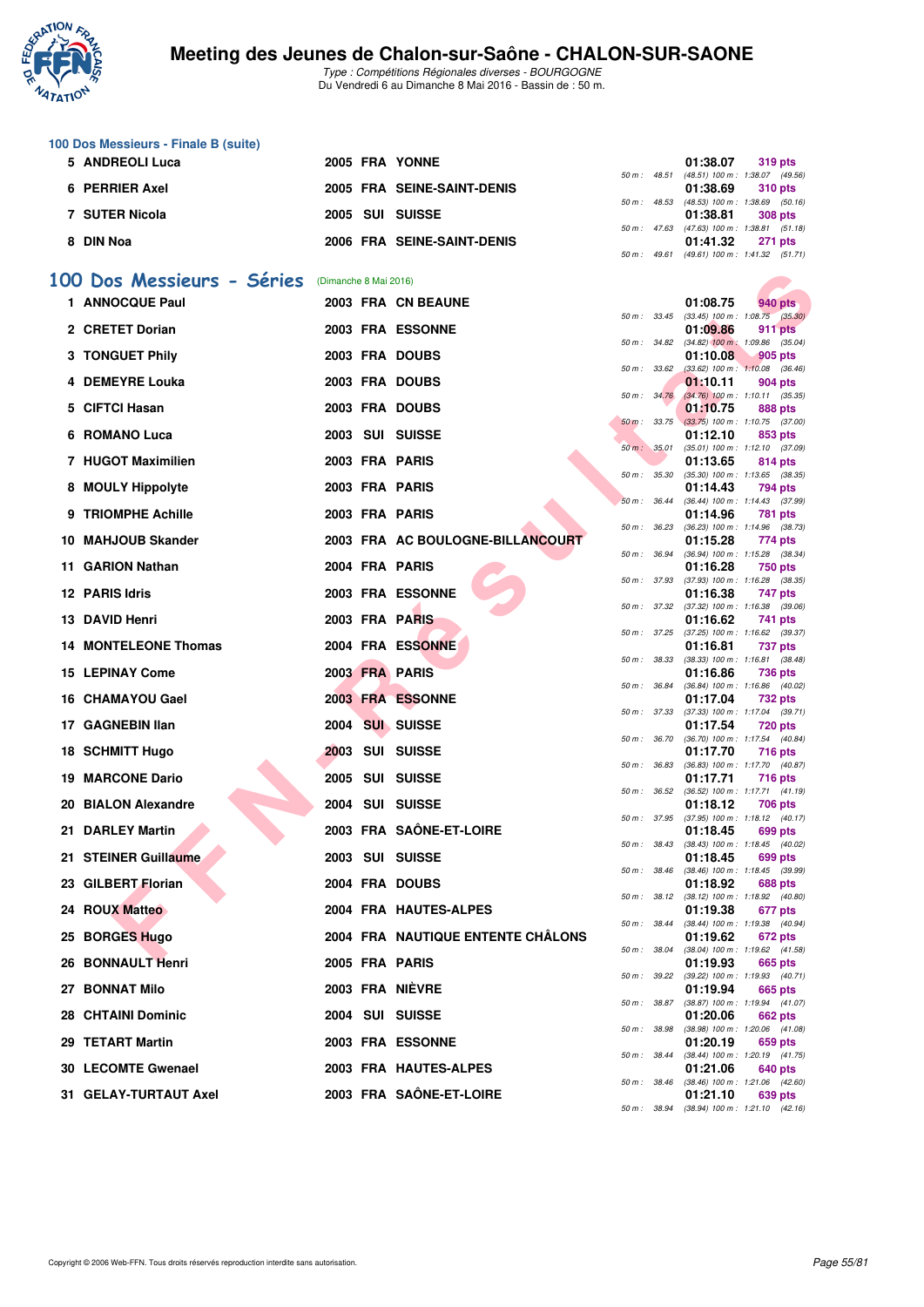

**100 Dos Messieurs - Séries (suite)**

Type : Compétitions Régionales diverses - BOURGOGNE Du Vendredi 6 au Dimanche 8 Mai 2016 - Bassin de : 50 m.

| 32 KAILASAPILLAI Vithusan        |                 | 2003 FRA ESSONNE                     |          |                  | 01:21.11 | 639 pts                                                        |
|----------------------------------|-----------------|--------------------------------------|----------|------------------|----------|----------------------------------------------------------------|
| 33 BODIN Jules                   |                 | 2003 FRA ALPES-DE-PROVENCE           |          | 50 m: 40.09      | 01:21.26 | $(40.09)$ 100 m : 1:21.11 $(41.02)$<br>635 pts                 |
| 34 SIMOENS Paul-Emile            | 2004 FRA PARIS  |                                      |          | 50 m : 39.16     | 01:21.29 | $(39.16)$ 100 m : 1:21.26 $(42.10)$<br>635 pts                 |
| 35 GOUJON Nathan                 |                 | 2003 FRA SAÖNE-ET-LOIRE              |          | 50 m : 40.64     | 01:21.56 | (40.64) 100 m: 1:21.29 (40.65)<br>629 pts                      |
| 36 ZWINGLI Dominic andre         | 2004 SUI SUISSE |                                      |          | 50 m: 40.92      | 01:21.68 | (40.92) 100 m: 1:21.56 (40.64)<br>626 pts                      |
| 37 BOURIEZ Louann                |                 | 2003 FRA SAÔNE-ET-LOIRE              |          | 50 m: 39.27      | 01:21.81 | (39.27) 100 m: 1:21.68 (42.41)<br>623 pts                      |
| <b>TROUIN Samuel</b><br>38       |                 | 2003 FRA ALPES-DE-PROVENCE           |          | 50 m: 40.16      | 01:21.85 | $(40.16)$ 100 m : 1:21.81 $(41.65)$<br>622 pts                 |
| 39 TURAN Rustem                  |                 | 2003 FRA SAÖNE-ET-LOIRE              |          | 50 m : 39.43     | 01:22.07 | $(39.43)$ 100 m : 1:21.85 $(42.42)$<br>618 pts                 |
| <b>ISELIN Louis</b><br>40        | 2004 FRA DOUBS  |                                      |          | 50 m : 39.90     | 01:22.54 | (39.90) 100 m: 1:22.07 (42.17)<br>607 pts                      |
| <b>DESCOEUDRES Matteo</b><br>41. | 2004 SUI SUISSE |                                      |          | 50 m: 39.61      | 01:22.62 | $(39.61)$ 100 m : 1:22.54 $(42.93)$<br>606 pts                 |
| 42 MERTZ Dimitri                 |                 | 2003 FRA SAÖNE-ET-LOIRE              |          | $50 m$ : $40.06$ | 01:22.75 | $(40.06)$ 100 m : 1:22.62 $(42.56)$<br>603 pts                 |
| 43 HARRACH Mohammed              |                 | 2005 MAR SEINE-SAINT-DENIS           |          | $50 m$ : $40.04$ | 01:23.48 | (40.04) 100 m: 1:22.75 (42.71)<br>587 pts                      |
| 44 PINGON Yanis                  | 2003 FRA NIÈVRE |                                      | $50 m$ : | 42.72            |          | (42.72) 100 m : 1:23.48 (40.76)                                |
|                                  |                 |                                      |          | 50 m: 39.78      | 01:23.54 | 586 pts<br>(39.78) 100 m: 1:23.54 (43.76)                      |
| <b>PUYRAIMOND Marceau</b><br>45  | 2003 FRA DOUBS  |                                      |          | 50 m: 42.33      | 01:24.25 | 571 pts<br>(42.33) 100 m: 1:24.25 (41.92)                      |
| 46 MOLLETTE Thomas               |                 | 2003 FRA SAÔNE-ET-LOIRE              |          | 50 m: 41.56      | 01:24.53 | 565 pts<br>(41.56) 100 m: 1:24.53 (42.97)                      |
| 47 NATHAN Milan                  |                 | 2004 FRA AC BOULOGNE-BILLANCOURT     |          | 50 m : 41.90     | 01:24.70 | 562 pts<br>$(41.90)$ 100 m : 1:24.70 $(42.80)$                 |
| 48 MORET Damien                  | 2003 SUI SUISSE |                                      |          | 50 m: 41.78      | 01:24.75 | 561 pts<br>(41.78) 100 m: 1:24.75 (42.97)                      |
| <b>DUONG Oscar</b><br>49         | 2003 SUI SUISSE |                                      |          |                  | 01:25.16 | 552 pts<br>50 m: 41.16 (41.16) 100 m: 1:25.16 (44.00)          |
| <b>BRETTON Henri</b><br>50       |                 | 2004 FRA HAUTES-ALPES                |          | 50 m : 42.41     | 01:25.17 | 552 pts<br>$(42.41)$ 100 m : 1:25.17 $(42.76)$                 |
| <b>MOLLET Maxime</b><br>51       | 2003 FRA DOUBS  |                                      |          |                  | 01:25.33 | 549 pts                                                        |
| <b>RIVET Hugo</b><br>52          |                 | 2005 FRA A.C AGGLOMERATION PERIGUEUX |          |                  | 01:25.39 | 50 m: 41.67 (41.67) 100 m: 1:25.33 (43.66)<br>548 pts          |
| 53 CLOUET Mathis                 |                 | 2004 FRA HAUTES-ALPES                |          |                  | 01:25.41 | 50 m: 41.87 (41.87) 100 m: 1:25.39 (43.52)<br>547 pts          |
| <b>MARTIN Loïc</b><br>54         | 2003 FRA DOUBS  |                                      |          | 50 m : 41.88     | 01:25.64 | $(41.88)$ 100 m : 1:25.41 $(43.53)$<br>543 pts                 |
| 55 HUGONNET Sylvain              | 2005 SUI SUISSE |                                      |          |                  | 01:25.79 | 50 m: 41.85 (41.85) 100 m: 1:25.64 (43.79)<br>540 pts          |
| 56 VOSSION Pâcome                |                 | 2003 FRA SAÔNE-ET-LOIRE              |          | 50 m : 40.13     | 01:26.24 | (40.13) 100 m: 1:25.79 (45.66)<br>530 pts                      |
| 57 BAYRAT Aksel                  |                 | 2004 FRA MACON NATATION              |          | 50 m : 41.98     | 01:26.39 | (41.98) 100 m: 1:26.24 (44.26)<br>527 pts                      |
| 58 VARGAS Thomas                 |                 | 2004 FRA ALPES-DE-PROVENCE           |          |                  |          | 50 m: 43.47 (43.47) 100 m: 1:26.39 (42.92)<br>01:27.14 512 pts |
| 59 VOZINSKI Joris                |                 | 2004 FRA SAÖNE-ET-LOIRE              |          |                  | 01:27.25 | 50 m : 43.52 (43.52) 100 m : 1:27.14 (43.62)<br>510 pts        |
| 60 MONERAT-VERRIER Thomas        |                 | 2003 FRA CN CHALON-SUR-SAONE         |          |                  | 01:27.41 | 50 m: 43.38 (43.38) 100 m: 1:27.25 (43.87)<br>507 pts          |
| 61 KIENY Bastien                 |                 | 2003 FRA SAÔNE-ET-LOIRE              |          |                  | 01:27.52 | 50 m: 42.85 (42.85) 100 m: 1:27.41 (44.56)<br>505 pts          |
| 62 LAALA Elyas                   | 2003 FRA DOUBS  |                                      |          |                  | 01:27.59 | 50 m: 43.92 (43.92) 100 m: 1:27.52 (43.60)<br>504 pts          |
| 63 SEVENNEC Mael                 |                 | 2004 FRA ALPES-DE-PROVENCE           |          | 50 m : 42.57     | 01:28.09 | (42.57) 100 m: 1:27.59 (45.02)<br>494 pts                      |
| 64 VAUCHER Edouard               | 2005 FRA PARIS  |                                      |          |                  | 01:28.24 | 50 m : 43.09 (43.09) 100 m : 1:28.09 (45.00)<br>491 pts        |
|                                  |                 |                                      |          |                  |          | 50 m : 41.76 (41.76) 100 m : 1:28.24 (46.48)                   |
| 65 NIEDERHAUSER William          | 2004 SUI SUISSE |                                      |          |                  | 01:28.49 | 486 pts<br>50 m: 43.44 (43.44) 100 m: 1:28.49 (45.05)          |
| 66 WALD Benjamin                 |                 | 2004 FRA AC BOULOGNE-BILLANCOURT     |          |                  | 01:28.94 | 478 pts<br>50 m: 44.89 (44.89) 100 m: 1:28.94 (44.05)          |
| 67 BENOUADFEL Adel               |                 | 2005 FRA SEINE-SAINT-DENIS           |          |                  | 01:29.12 | 474 pts<br>50 m: 43.89 (43.89) 100 m: 1:29.12 (45.23)          |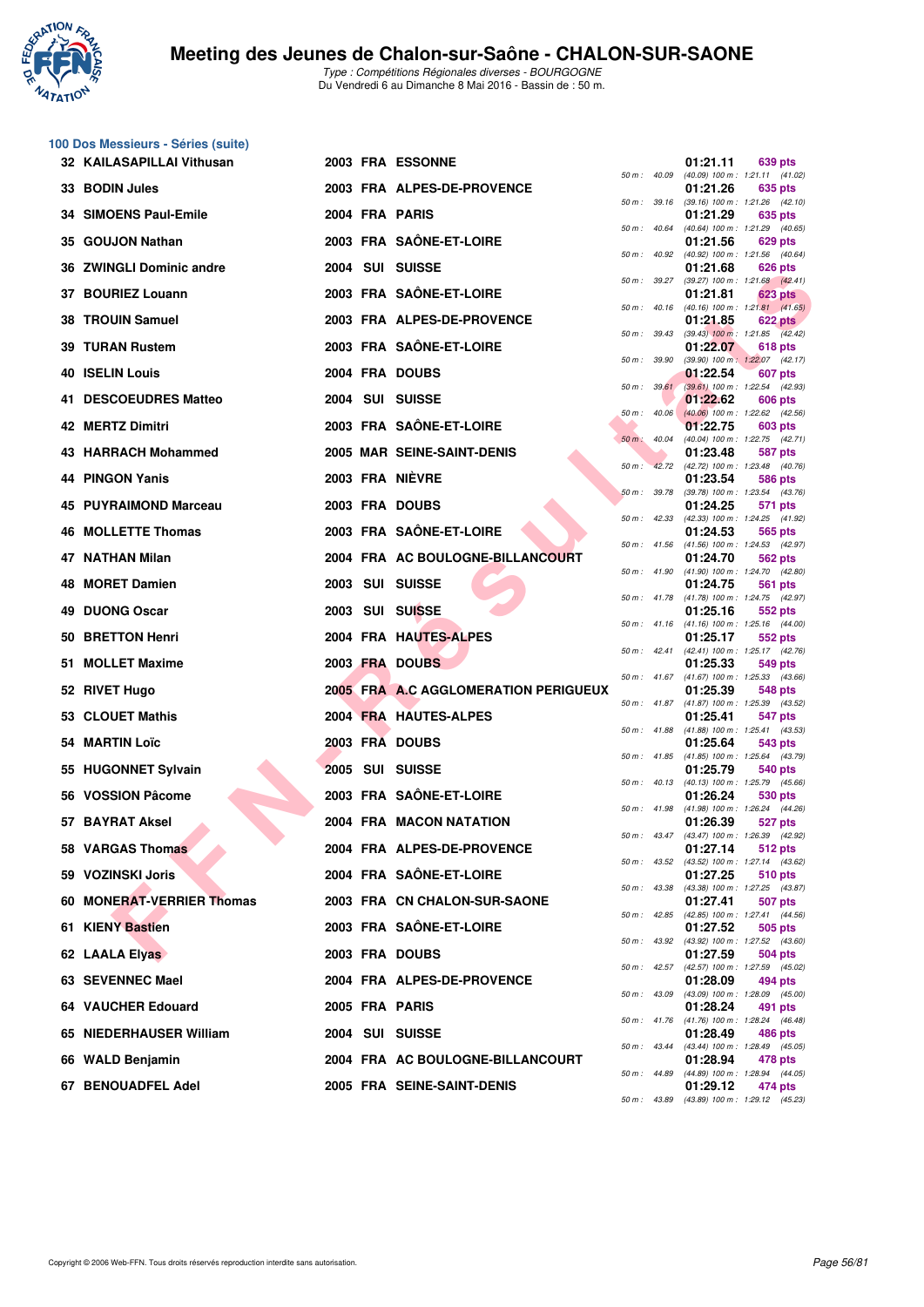

**100 Dos Messieurs - Séries (suite)**

## **Meeting des Jeunes de Chalon-sur-Saône - CHALON-SUR-SAONE**

|     | 68 GHIRARDI Quentin          |  | 2003 FRA HAUTES-ALPES                    |                  |                  | 01:30.62 | 446 pts                                                      |
|-----|------------------------------|--|------------------------------------------|------------------|------------------|----------|--------------------------------------------------------------|
|     | 69 RAVINET Yann              |  | 2004 FRA SAÖNE-ET-LOIRE                  | 50 m: 44.24      |                  | 01:30.98 | (44.24) 100 m : 1:30.62 (46.38)<br>439 pts                   |
|     | <b>70 GUETTOUCHE Yanis</b>   |  | 2004 FRA DOUBS                           | 50 m: 43.48      |                  | 01:31.03 | $(43.48)$ 100 m : 1:30.98 $(47.50)$<br>439 pts               |
| 71. | <b>DJEFFAL Ilyas</b>         |  | 2004 FRA MACON NATATION                  | 50 m: 44.05      |                  | 01:31.08 | (44.05) 100 m: 1:31.03 (46.98)<br>438 pts                    |
|     | 72 REYNAUD Hugo              |  |                                          | $50 m$ : 43.57   |                  |          | $(43.57)$ 100 m : 1:31.08 $(47.51)$                          |
|     |                              |  | 2004 FRA ALPES-DE-PROVENCE               | 50 m: 44.09      |                  | 01:31.18 | 436 pts<br>(44.09) 100 m: 1:31.18 (47.09)                    |
|     | 73 BOUALLEGUE Mohamed        |  | 2005 FRA SEINE-SAINT-DENIS               | 50 m: 43.25      |                  | 01:31.45 | 431 pts<br>$(43.25)$ 100 m : 1:31.45 $(48.20)$               |
|     | 74 LE DROUCPEET Adrien       |  | 2003 FRA HAUTES-ALPES                    |                  |                  | 01:32.35 | 415 pts<br>50 m : 45.42 (45.42) 100 m : 1:32.35 (46.93)      |
|     | 75 RAYAH Ilian               |  | 2005 FRA SEINE-SAINT-DENIS               | 50 m: 45.59      |                  | 01:32.45 | 413 pts<br>(45.59) 100 m: 1:32.45 (46.86)                    |
|     | <b>76 FIKAS Maxence</b>      |  | 2004 FRA AC ST-ETIENNE-METARE            |                  |                  | 01:32.49 | 412 pts                                                      |
|     | <b>77 COURTOIS Antoine</b>   |  | 2003 FRA NIEVRE                          |                  | $50 m$ : $45.45$ | 01:33.66 | (45.45) 100 m: 1:32.49 (47.04)<br>392 pts                    |
|     | 78 PERRIER Axel              |  | 2005 FRA SEINE-SAINT-DENIS               |                  | $50 m$ : 44.63   | 01:33.92 | $(44.63)$ 100 m : 1:33.66 $(49.03)$<br><b>387 pts</b>        |
|     | 79 LHENRY Axel               |  | 2003 FRA CN CHALON-SUR-SAONE             | 50 m : 46.09     |                  | 01:34.26 | (46.09) 100 m: 1:33.92 (47.83)<br><b>381 pts</b>             |
|     | 80 GILLET Hugo               |  | 2004 FRA CN CHALON-SUR-SAONE             | 50 m :           | 46.38            | 01:34.31 | (46.38) 100 m: 1:34.26 (47.88)<br><b>381 pts</b>             |
|     |                              |  |                                          | 50 m: 46.84      |                  |          | (46.84) 100 m: 1:34.31 (47.47)                               |
|     | 81 KILEZTKY Cyprien          |  | 2005 FRA YONNE                           | $50 m$ : 48.18   |                  | 01:34.52 | 377 pts<br>(48.18) 100 m: 1:34.52 (46.34)                    |
|     | 82 BALLOT Yanis              |  | 2004 FRA CN CHALON-SUR-SAONE             | 50 m: 46.29      |                  | 01:35.27 | <b>364 pts</b><br>(46.29) 100 m: 1:35.27 (48.98)             |
|     | <b>83 SENTENAC Eliott</b>    |  | <b>2004 FRA NAUTIQUE ENTENTE CHALONS</b> | 50 m: 47.63      |                  | 01:35.28 | <b>364 pts</b><br>(47.63) 100 m: 1:35.28 (47.65)             |
|     | 84 ZWINGLI Jean luc          |  | 2006 SUI SUISSE                          | 50 m: 46.50      |                  | 01:35.37 | <b>363 pts</b><br>(46.50) 100 m: 1:35.37 (48.87)             |
|     | 85 ANDREOLI Luca             |  | 2005 FRA YONNE                           |                  |                  | 01:35.56 | <b>360 pts</b>                                               |
|     | 86 MILLOT Nathan             |  | 2004 FRA US LA CHARITE NATATION          | 50 m: 48.59      |                  | 01:35.62 | (48.59) 100 m: 1:35.56 (46.97)<br>359 pts                    |
|     | 87 SUTER Nicola              |  | 2005 SUI SUISSE                          |                  | 50 m : 46.97     | 01:37.34 | (46.97) 100 m : 1:35.62 (48.65)<br>331 pts                   |
|     | 88 AMHAJ Idris               |  | 2006 FRA SEINE-SAINT-DENIS               | 50 m: 46.08      |                  | 01:37.76 | (46.08) 100 m: 1:37.34 (51.26)<br><b>324 pts</b>             |
| 89  | <b>RASPAGLIA Matteo</b>      |  | 2005 FRA PARIS                           | $50 m$ : $48.45$ |                  | 01:38.46 | (48.45) 100 m: 1:37.76 (49.31)<br>313 pts                    |
|     | 90 DIN Noa                   |  | 2006 FRA SEINE-SAINT-DENIS               | 50 m: 48.10      |                  | 01:40.32 | (48.10) 100 m: 1:38.46 (50.36)                               |
|     |                              |  |                                          | 50 m: 50.70      |                  |          | <b>285 pts</b><br>(50.70) 100 m: 1:40.32 (49.62)             |
| 91  | <b>PONSODA Antonyn</b>       |  | 2005 FRA SEINE-SAINT-DENIS               |                  | 50 m: 50.05      | 01:42.40 | $255$ pts<br>(50.05) 100 m : 1:42.40 (52.35)                 |
|     | 92 DAUDIER Antonin           |  | 2004 FRA CN NEVERS                       | 50 m: 50.09      |                  | 01:42.55 | $253$ pts<br>$(50.09)$ 100 m : 1:42.55 $(52.46)$             |
|     | 93 NEMDALI Kemil             |  | 2006 FRA SEINE-SAINT-DENIS               | 50 m: 51.48      |                  | 01:43.84 | <b>236 pts</b><br>$(51.48)$ 100 m : 1:43.84 $(52.36)$        |
|     | 94 SCHOEB Eli                |  | 2005 SUI SUISSE                          |                  | 50 m : 50.65     | 01:44.30 | 229 pts<br>$(50.65)$ 100 m : 1:44.30 $(53.65)$               |
|     | 95 GAUMONT Eliot             |  | 2005 FRA NEPTUNE CLUB LISIEUX            |                  |                  | 01:46.01 | 207 pts                                                      |
|     | 96 LE BAIL Tom               |  | 2007 FRA CN BEAUNE                       |                  |                  | 01:47.22 | 50 m: 51.27 (51.27) 100 m: 1:46.01 (54.74)<br><b>193 pts</b> |
|     | 97 BIALON Nicolas            |  | 2006 SUI SUISSE                          |                  |                  | 01:48.11 | 50 m: 47.21 (47.21) 100 m: 1:47.22 (1:00.01)<br>182 pts      |
|     | 98 BADEY Nejo                |  | 2005 FRA CN CHALON-SUR-SAONE             |                  | 50 m : 53.97     | 01:50.12 | $(53.97)$ 100 m : 1:48.11 $(54.14)$<br>$159$ pts             |
|     | 99 FLEURY Pierre             |  | 2004 FRA MACON NATATION                  |                  | 50 m : 55.32     | 01:50.40 | (55.32) 100 m: 1:50.12 (54.80)<br><b>156 pts</b>             |
|     |                              |  |                                          |                  | 50 m : 54.95     |          | (54.95) 100 m: 1:50.40 (55.45)                               |
|     | 100 ECHARD BENARDON Lylian   |  | 2005 FRA YONNE                           |                  | 50 m : 55.60     | 01:51.49 | <b>144 pts</b><br>(55.60) 100 m: 1:51.49 (55.89)             |
|     | 101 BERKANI Ghais            |  | 2005 FRA SEINE-SAINT-DENIS               |                  | 50 m : 54.52     | 01:51.92 | <b>140 pts</b><br>(54.52) 100 m: 1:51.92 (57.40)             |
|     | 102 DIEUX Basile             |  | 2005 FRA YONNE                           |                  | 50 m : 59.39     | 01:57.41 | 89 pts<br>(59.39) 100 m: 1:57.41 (58.02)                     |
|     | 103 DA SILVA-LENGLET Auxence |  | 2006 FRA YONNE                           |                  |                  | 01:59.43 | 73 pts                                                       |

|          |       | 01:30.62                      | 446 pts                              |
|----------|-------|-------------------------------|--------------------------------------|
| $50 m$ : | 44.24 | $(44.24) 100 m$ :<br>01:30.98 | 1:30.62<br>(46.38)<br>439 pts        |
| $50 m$ : | 43.48 | $(43.48) 100 m$ :             | 1:30.98<br>(47.50)                   |
| $50 m$ : | 44.05 | 01:31.03<br>$(44.05) 100 m$ : | 439 pts<br>1:31.03<br>(46.98)        |
|          |       | 01:31.08                      | 438 pts                              |
| $50 m$ : | 43.57 | $(43.57) 100 m$ :             | 1:31.08<br>(47.51)                   |
| $50 m$ : | 44.09 | 01:31.18<br>(44.09) 100 m :   | <b>436 pts</b><br>1:31.18<br>(47.09) |
|          |       | 01:31.45                      | 431<br>pts                           |
| $50 m$ : | 43.25 | $(43.25)$ 100 m :<br>01:32.35 | 1:31.45<br>(48.20)<br>415 pts        |
| $50 m$ : | 45.42 | $(45.42)$ 100 m :             | 1:32.35<br>(46.93)                   |
|          |       | 01:32.45                      | 413 pts                              |
| $50 m$ : | 45.59 | $(45.59) 100 m$ :<br>01:32.49 | 1:32.45<br>(46.86)<br>412 pts        |
| $50 m$ : | 45.45 | $(45.45) 100 m$ :             | 1:32.49<br>(47.04)                   |
| 50 m :   | 44.63 | 01:33.66<br>$(44.63) 100 m$ : | 392 pts<br>1:33.66<br>(49.03)        |
|          |       | 01:33.92                      | <b>387 pts</b>                       |
| $50 m$ : | 46.09 | $(46.09) 100 m$ :<br>01:34.26 | 1:33.92<br>(47.83)                   |
| 50 m :   | 46.38 | $(46.38) 100 m$ :             | <b>381 pts</b><br>1:34.26<br>(47.88) |
|          |       | 01:34.31                      | 381<br>pts                           |
| 50 m :   | 46.84 | $(46.84) 100 m$ :<br>01:34.52 | 1:34.31<br>(47.47)<br>377 pts        |
| $50 m$ : | 48.18 | $(48.18) 100 m$ :             | 1:34.52<br>(46.34)                   |
| $50 m$ : | 46.29 | 01:35.27<br>$(46.29) 100 m$ : | 364 pts<br>1:35.27<br>(48.98)        |
|          |       | 01:35.28                      | <b>364 pts</b>                       |
| $50 m$ : | 47.63 | $(47.63) 100 m$ :             | 1:35.28<br>(47.65)                   |
| $50 m$ : | 46.50 | 01:35.37<br>(46.50) 100 m :   | <b>363 pts</b><br>1:35.37<br>(48.87) |
|          |       | 01:35.56                      | <b>360 pts</b>                       |
| 50 m :   | 48.59 | (48.59) 100 m :<br>01:35.62   | 1:35.56<br>(46.97)<br>359 pts        |
| $50 m$ : | 46.97 | (46.97) 100 m :               | 1:35.62<br>(48.65)                   |
| $50 m$ : | 46.08 | 01:37.34<br>$(46.08) 100 m$ : | 331<br>pts<br>1:37.34<br>(51.26)     |
|          |       | 01:37.76                      | <b>324 pts</b>                       |
| 50 m :   | 48.45 | $(48.45) 100 m$ :<br>01:38.46 | 1:37.76<br>(49.31)<br><b>313 pts</b> |
| $50 m$ : | 48.10 | $(48.10) 100 m$ :             | 1:38.46<br>(50.36)                   |
|          |       | 01:40.32                      | <b>285 pts</b>                       |
| $50 m$ : | 50.70 | $(50.70)$ 100 m :<br>01:42.40 | 1:40.32<br>(49.62)<br>255 pts        |
| 50 m :   | 50.05 | $(50.05)$ 100 m :             | 1:42.40<br>(52.35)                   |
| $50 m$ : | 50.09 | 01:42.55<br>$(50.09)$ 100 m : | <b>253 pts</b><br>1:42.55<br>(52.46) |
|          |       | 01:43.84                      | 236 pts                              |
| $50 m$ : | 51.48 | $(51.48) 100 m$ :<br>01:44.30 | 1:43.84<br>(52.36)<br><b>229 pts</b> |
| 50 m :   | 50.65 | $(50.65)$ 100 m :             | 1:44.30<br>(53.65)                   |
| $50 m$ : | 51.27 | 01:46.01<br>$(51.27) 100 m$ : | 207 pts<br>1:46.01<br>(54.74)        |
|          |       | 01:47.22                      | 193 pts                              |
| $50 m$ : | 47.21 | (47.21) 100 m:                | 1:47.22 (1:00.01)                    |
| $50 m$ : | 53.97 | 01:48.11<br>(53.97) 100 m :   | 182 pts<br>1:48.11<br>(54.14)        |
|          |       | 01:50.12                      | 159 pts                              |
| $50 m$ : | 55.32 | $(55.32) 100 m$ :<br>01:50.40 | 1:50.12<br>(54.80)<br>156 pts        |
| $50 m$ : | 54.95 | (54.95) 100 m :               | 1:50.40<br>(55.45)                   |
| $50 m$ : | 55.60 | 01:51.49<br>$(55.60) 100 m$ : | 144 pts<br>1:51.49<br>(55.89)        |
|          |       | 01:51.92                      | $140$ pts                            |
| $50 m$ : | 54.52 | $(54.52) 100 m$ :             | 1:51.92<br>(57.40)                   |
| $50 m$ : | 59.39 | 01:57.41<br>(59.39) 100 m :   | 89 pts<br>1:57.41<br>(58.02)         |
|          |       | 01:59.43                      | 73 pts                               |
| $50 m$ : | 56.26 | (56.26) 100 m:                | 1:59.43 (1:03.17)                    |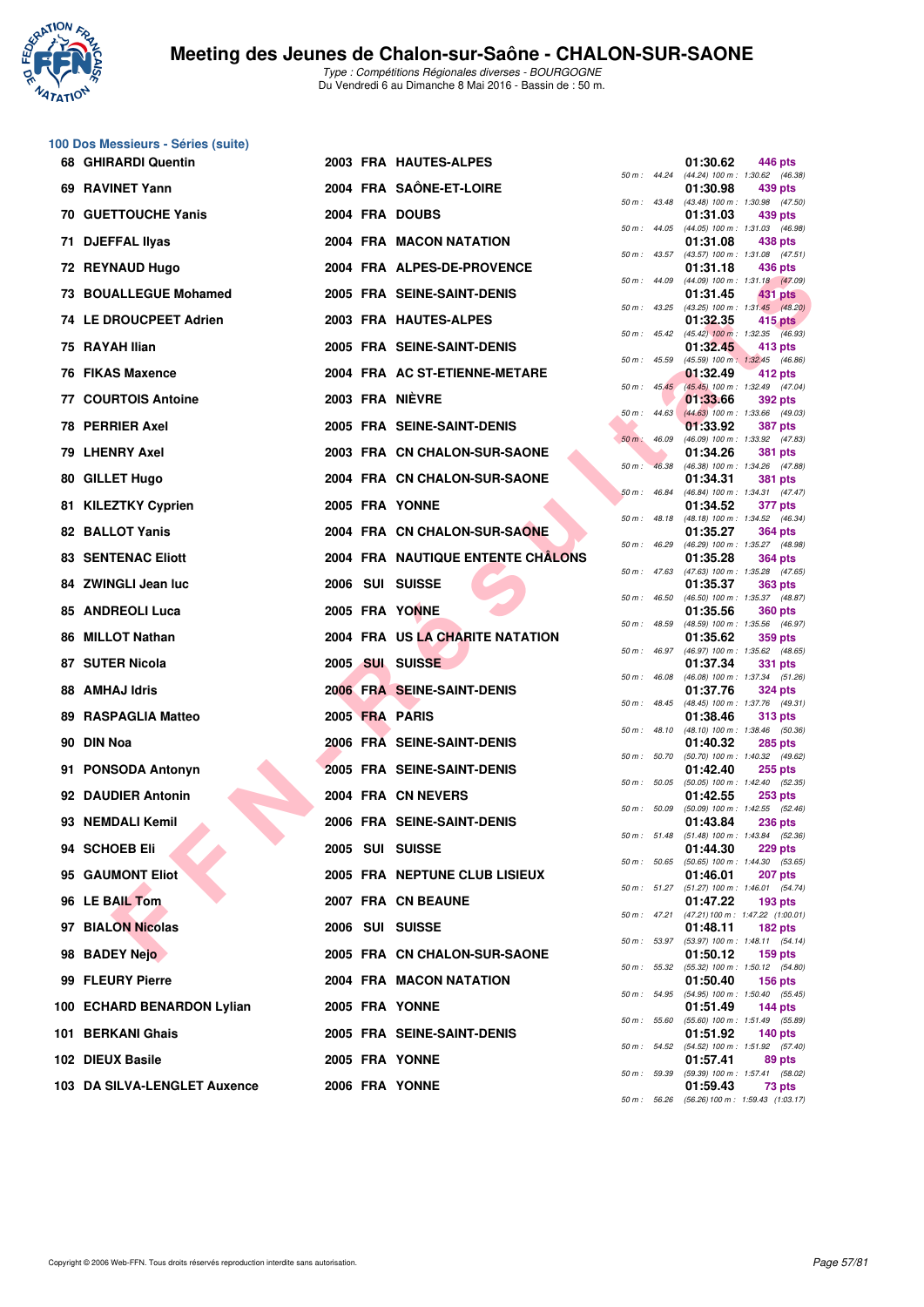

|     | 100 Dos Messieurs - Séries (suite)                   |  |                                  |                |                |
|-----|------------------------------------------------------|--|----------------------------------|----------------|----------------|
|     | --- SIROT Bastian                                    |  | 2003 FRA NIÈVRE                  | <b>DNS dec</b> |                |
|     | --- GROSSRIEDER Jeremy                               |  | 2005 SUI SUISSE                  | <b>DNS dec</b> |                |
|     |                                                      |  |                                  |                |                |
|     | 50 Brasse Messieurs - Finale A                       |  | (Dimanche 8 Mai 2016)            |                |                |
|     | 1 ROMANO Luca                                        |  | 2003 SUI SUISSE                  | 00:36.26       | 897 pts        |
|     | 2 SCHMITT Hugo                                       |  | 2003 SUI SUISSE                  | 00:36.40       | 890 pts        |
|     | 3 MELIN Tobias                                       |  | 2003 FRA ESSONNE                 | 00:36.94       | <b>864 pts</b> |
| 4   | <b>DA SILVA Martin</b>                               |  | 2003 FRA ESSONNE                 | 00:37.20       | <b>852 pts</b> |
| 5.  | <b>AUGER Tristan</b>                                 |  | 2003 FRA CN BEAUNE               | 00:38.21       | <b>805 pts</b> |
| 6   | <b>BOUETE Paul</b>                                   |  | 2003 FRA PARIS                   | 00:38.39       | <b>796 pts</b> |
|     | <b>7 TANJEVIC Konstantin</b>                         |  | 2003 FRA PARIS                   | 00:38.88       | 774 pts        |
|     | 8 GARCIA Tom                                         |  | 2003 FRA NIÈVRE                  | 00:39.71       | <b>737 pts</b> |
| 1.  | <b>BONNAULT Henri</b>                                |  | 2005 FRA PARIS                   | 00:39.95       | <b>726 pts</b> |
|     | 2 HUGONNET Sylvain                                   |  | 2005 SUI SUISSE                  | 00:40.13       | <b>718 pts</b> |
|     | 3 TAGNATI Gianni                                     |  | 2005 FRA PARIS                   | 00:46.45       | 469 pts        |
|     | 4 RASPAGLIA Matteo                                   |  | 2005 FRA PARIS                   | 00:46.67       | 461 pts        |
| 5.  | <b>GILLET Dorian</b>                                 |  | 2005 FRA SAÔNE-ET-LOIRE          | 00:46.73       | 459 pts        |
|     | 6 ALVES DA COSTA Colin                               |  | 2005 FRA SAÔNE-ET-LOIRE          | 00:46.77       | 457 pts        |
|     | <b>7 BOUALLEGUE Mohamed</b>                          |  | 2005 FRA SEINE-SAINT-DENIS       | 00:46.94       | 451 pts        |
|     | 8 LAY Aurelien                                       |  | 2005 FRA PARIS                   | 00:47.68       | <b>426 pts</b> |
|     |                                                      |  |                                  |                |                |
|     | 50 Brasse Messieurs - Finale B (Dimanche 8 Mai 2016) |  |                                  |                |                |
|     | 1 MONTELEONE Thomas                                  |  | 2004 FRA ESSONNE                 | 00:39.58       | 742 pts        |
|     | 2 ALISONE Edoardo                                    |  | 2003 SUI SUISSE                  | 00:40.43       | 705 pts        |
|     | 3 HUGOT Maximilien                                   |  | 2003 FRA PARIS                   | 00:41.38       | <b>665 pts</b> |
|     | 3 VALLEJO Sacha                                      |  | 2003 FRA MACON NATATION          | 00:41.38       | <b>665 pts</b> |
| 5   | <b>SIMOENS Paul-Emile</b>                            |  | 2004 FRA PARIS                   | 00:42.01       | 638 pts        |
|     | 6 NATHAN Milan                                       |  | 2004 FRA AC BOULOGNE-BILLANCOURT | 00:42.54       | 617 pts        |
|     | 7 ZWINGLI Dominic andre                              |  | 2004 SUI SUISSE                  | 00:43.69       | <b>571 pts</b> |
|     | 8 PEUTIN Yann                                        |  | 2003 FRA CN BEAUNE               | 00:43.99       | 559 pts        |
|     | 1 BOYER-SZYMYSLIK Odin                               |  | 2005 FRA SAÔNE-ET-LOIRE          | 00:48.30       | <b>406 pts</b> |
|     | 2 BERKANI Ghais                                      |  | 2005 FRA SEINE-SAINT-DENIS       | 00:48.88       | <b>387 pts</b> |
|     | 3 VUONG-THILLEROT Louis                              |  | 2005 FRA PARIS                   | 00:49.64       | <b>363 pts</b> |
|     | <b>GENSBURGER Maxime</b>                             |  | 2005 FRA PARIS                   | 00:49.84       | 357 pts        |
|     | <b>BRENOT Victor</b>                                 |  | 2005 FRA SAÔNE-ET-LOIRE          | 00:49.85       | <b>356 pts</b> |
| 6   | <b>TURAN Mikail</b>                                  |  | 2005 FRA SAÔNE-ET-LOIRE          | 00:50.04       | <b>351 pts</b> |
|     | 7 ANDREOLI Luca                                      |  | <b>2005 FRA YONNE</b>            | 00:50.69       | <b>331 pts</b> |
|     | 8 RAYAH Ilian                                        |  | 2005 FRA SEINE-SAINT-DENIS       | 00:51.32       | <b>313 pts</b> |
|     |                                                      |  |                                  |                |                |
|     | 50 Brasse Messieurs - Séries (Dimanche 8 Mai 2016)   |  |                                  |                |                |
|     | 1 MELIN Tobias                                       |  | 2003 FRA ESSONNE                 | 00:36.74       | 874 pts        |
|     | 2 ROMANO Luca                                        |  | 2003 SUI SUISSE                  | 00:37.08       | 858 pts        |
|     | 3 SCHMITT Hugo                                       |  | 2003 SUI SUISSE                  | 00:37.30       | 847 pts        |
|     | 4 DA SILVA Martin                                    |  | 2003 FRA ESSONNE                 | 00:37.82       | 823 pts        |
|     | 5 BOUETE Paul                                        |  | 2003 FRA PARIS                   | 00:38.33       | 799 pts        |
|     | 6 AUGER Tristan                                      |  | 2003 FRA CN BEAUNE               | 00:39.11       | <b>763 pts</b> |
|     | <b>7 TANJEVIC Konstantin</b>                         |  | 2003 FRA PARIS                   | 00:39.40       | <b>750 pts</b> |
|     | 8 GARCIA Tom                                         |  | 2003 FRA NIÈVRE                  | 00:40.11       | <b>719 pts</b> |
|     | 9 MONTELEONE Thomas                                  |  | 2004 FRA ESSONNE                 | 00:40.58       | 699 pts        |
| 10. | <b>BONNAULT Henri</b>                                |  | 2005 FRA PARIS                   | 00:40.68       | <b>694 pts</b> |
|     | 11 HUGOT Maximilien                                  |  | 2003 FRA PARIS                   | 00:40.78       | 690 pts        |
|     | 12 ALISONE Edoardo                                   |  | 2003 SUI SUISSE                  | 00:41.21       | 672 pts        |
|     | 13 HUGONNET Sylvain                                  |  | 2005 SUI SUISSE                  | 00:41.43       | 663 pts        |
|     |                                                      |  |                                  |                |                |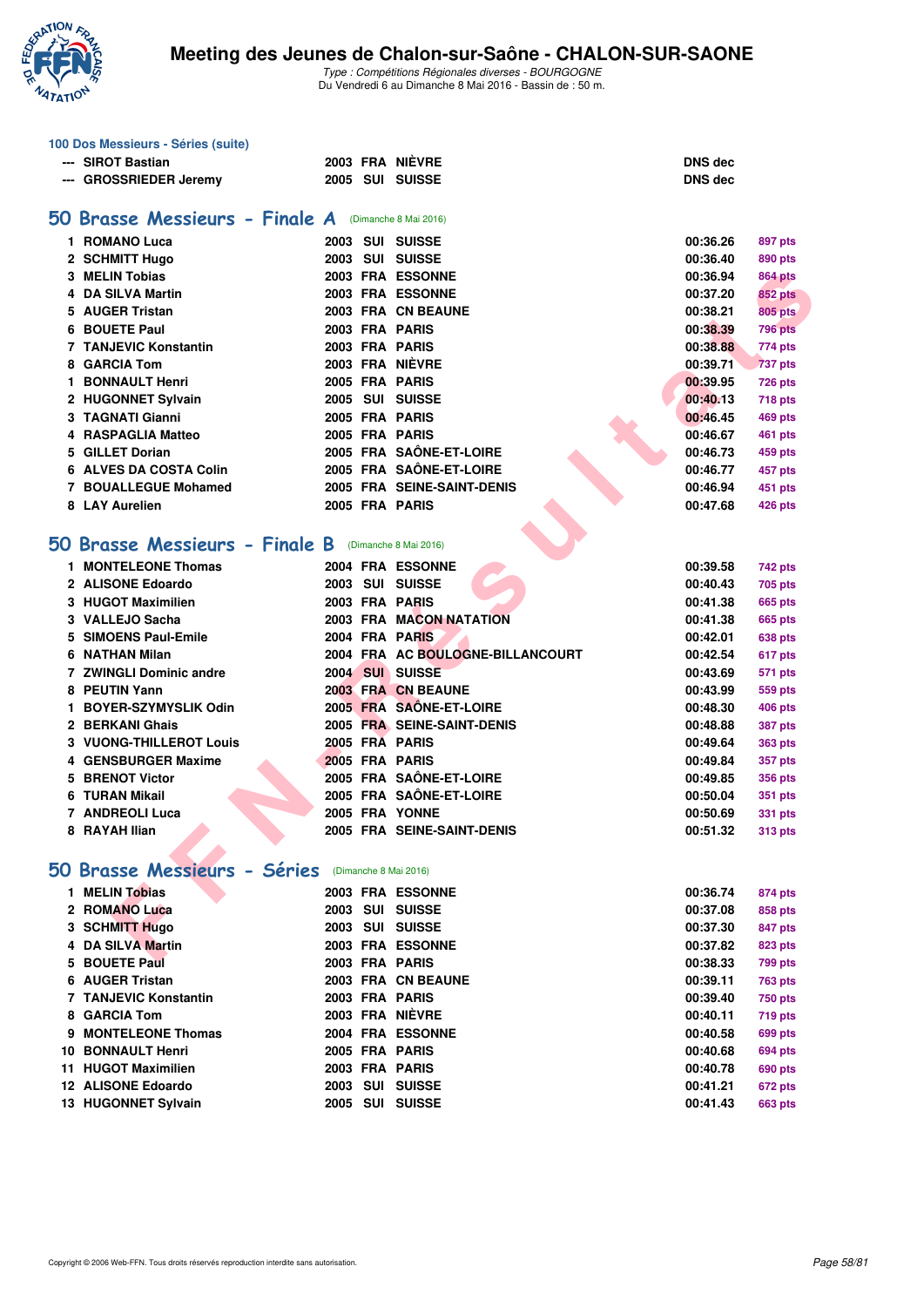

| 50 Brasse Messieurs - Séries (suite) |  |  |
|--------------------------------------|--|--|
|                                      |  |  |

| 14 VALLEJO Sacha                   |  | 2003 FRA MACON NATATION           | 00:41.98 | 640 pts           |
|------------------------------------|--|-----------------------------------|----------|-------------------|
| 15 SIMOENS Paul-Emile              |  | 2004 FRA PARIS                    | 00:42.92 | 601 pts           |
| 16 PEUTIN Yann                     |  | 2003 FRA CN BEAUNE                | 00:43.74 | 569 pts           |
| 16 NATHAN Milan                    |  | 2004 FRA AC BOULOGNE-BILLANCOURT  | 00:43.74 | 569 pts           |
| 18 ZWINGLI Dominic andre           |  | 2004 SUI SUISSE                   | 00:43.76 | <b>568 pts</b>    |
| 19 BILAT Felix                     |  | 2004 SUI SUISSE                   | 00:44.01 | 559 pts           |
| 20 LONGUET Adrien                  |  | 2004 FRA NAUTIQUE ENTENTE CHÂLONS | 00:44.13 | <b>554 pts</b>    |
| 21 HOWALD Silvio                   |  | 2004 SUI SUISSE                   | 00:44.36 | <b>545 pts</b>    |
| 22 DESCOEUDRES Matteo              |  | 2004 SUI SUISSE                   | 00:45.24 | <b>512 pts</b>    |
| 23 DUONG Oscar                     |  | 2003 SUI SUISSE                   | 00:45.49 | <b>503 pts</b>    |
| 24 TAGNATI Gianni                  |  | 2005 FRA PARIS                    | 00:46.23 | <b>476 pts</b>    |
| 25 MORET Damien                    |  | 2003 SUI SUISSE                   | 00:47.03 | 448 pts           |
| 26 BOUALLEGUE Mohamed              |  | 2005 FRA SEINE-SAINT-DENIS        | 00:47.07 | 447 pts           |
| 27 COMTET Alexis                   |  | 2004 FRA MACON NATATION           | 00:47.48 | 433 pts           |
| <b>28 SENTENAC Eliott</b>          |  | 2004 FRA NAUTIQUE ENTENTE CHÂLONS | 00:47.58 | 430 pts           |
| 29 LAY Aurelien                    |  | 2005 FRA PARIS                    | 00:47.67 | 427 pts           |
| 30 GILLET Hugo                     |  | 2004 FRA CN CHALON-SUR-SAONE      | 00:47.78 | 423 pts           |
| 31 ALVES DA COSTA Colin            |  | 2005 FRA SAÔNE-ET-LOIRE           | 00:47.96 | 417 pts           |
| 32 GILLET Dorian                   |  | 2005 FRA SAÔNE-ET-LOIRE           | 00:48.20 | 409 pts           |
| 33 RASPAGLIA Matteo                |  | 2005 FRA PARIS                    | 00:48.36 | 404 pts           |
| 34 BOYER-SZYMYSLIK Odin            |  | 2005 FRA SAÔNE-ET-LOIRE           | 00:48.57 | 397 pts           |
| 35 BERKANI Ghais                   |  | 2005 FRA SEINE-SAINT-DENIS        | 00:48.69 | 393 pts           |
| <b>36 CHTAINI Dominic</b>          |  | 2004 SUI SUISSE                   | 00:48.95 | 385 pts           |
| <b>37 DAUDIER Antonin</b>          |  | 2004 FRA CN NEVERS                | 00:48.96 | 384 pts           |
| 38 GENSBURGER Maxime               |  | 2005 FRA PARIS                    | 00:49.24 | 375 pts           |
| <b>39 VUONG-THILLEROT Louis</b>    |  | 2005 FRA PARIS                    | 00:49.56 | 365 pts           |
| <b>40 ANDREOLI Luca</b>            |  | 2005 FRA YONNE                    | 00:49.61 | 364 pts           |
| 41 BRENOT Victor                   |  | 2005 FRA SAÔNE-ET-LOIRE           | 00:50.82 | 327 pts           |
| 41 RAYAH Ilian                     |  | 2005 FRA SEINE-SAINT-DENIS        | 00:50.82 | 327 pts           |
| 41 LOURET Yanis                    |  | <b>2004 FRA MACON NATATION</b>    | 00:50.82 | 327 pts           |
| <b>44 LHENRY Axel</b>              |  | 2003 FRA CN CHALON-SUR-SAONE      | 00:51.12 | <b>318 pts</b>    |
| <b>44 TURAN Mikail</b>             |  | 2005 FRA SAÔNE-ET-LOIRE           | 00:51.12 | <b>318 pts</b>    |
| 46 MILLOT Nathan                   |  | 2004 FRA US LA CHARITE NATATION   | 00:51.29 | <b>313 pts</b>    |
| 47 BAYRAT Ethan                    |  | 2006 FRA SAÔNE-ET-LOIRE           | 00:51.48 | 308 pts           |
| <b>48 AMAT Enguerrand</b>          |  | 2005 FRA US LA CHARITE NATATION   | 00:51.50 | 307 pts           |
| <b>49 LAURENT ATTHALIN Gaspard</b> |  | 2006 FRA SAÔNE-ET-LOIRE           | 00:51.58 | 305 pts           |
| 50 SYOUD Laifa-Ilyes               |  | 2006 FRA SAÔNE-ET-LOIRE           | 00:52.40 | 282 pts           |
| 51 COLOMB Jimmy                    |  | 2004 FRA AC ST-ETIENNE-METARE     | 00:52.56 | <b>278 pts</b>    |
| 52 NEMDALI Kemil                   |  | 2006 FRA SEINE-SAINT-DENIS        | 00:52.71 | 274 pts           |
| 53 ZWINGLI Jean luc                |  | 2006 SUI SUISSE                   | 00:52.75 | 273 pts           |
| 54 REMAUD Lukas                    |  | 2006 FRA CN NEVERS                | 00:53.11 | <b>263 pts</b>    |
| 55 VIVIEN Mathéo                   |  | 2006 FRA CN BEAUNE                | 00:53.12 | <b>263 pts</b>    |
| <b>56 BOUTON Alix</b>              |  | 2006 FRA CN CHALON-SUR-SAONE      | 00:54.04 | 239 pts           |
| 57 VEYRAT Dylan                    |  | 2004 FRA CN NEVERS                | 00:54.15 | <b>236 pts</b>    |
| 58 DIN Noa                         |  | 2006 FRA SEINE-SAINT-DENIS        | 00:54.44 | <b>229 pts</b>    |
| 59 ROBLIN Nathan                   |  | 2005 FRA SAÔNE-ET-LOIRE           | 00:54.89 | 218 pts           |
| <b>60 CHARDIN Louis</b>            |  | 2005 FRA SAÔNE-ET-LOIRE           | 00:55.10 | <b>213 pts</b>    |
| 61 ECHARD BENARDON Lylian          |  | 2005 FRA YONNE                    | 00:56.36 | 184 pts           |
| 62 TRONTIN Philippe                |  | 2005 FRA CN CHALON-SUR-SAONE      | 00:58.16 | $146$ pts         |
| 63 LECHENAULT Mathis               |  | 2006 FRA YONNE                    | 00:59.13 |                   |
| 64 RACHID Walid                    |  | 2007 FRA US LA CHARITE NATATION   | 01:01.66 | 128 pts<br>86 pts |
| 65 PERE Aurélien                   |  | 2006 FRA CN CHALON-SUR-SAONE      | 01:02.73 | 70 pts            |
| 66 COLLIN Théophile                |  | 2005 FRA CN BEAUNE                | 01:04.44 | 49 pts            |
| <b>67 PINSON Louis</b>             |  | 2006 FRA CN CHALON-SUR-SAONE      | 01:04.53 |                   |
|                                    |  |                                   |          | 48 pts            |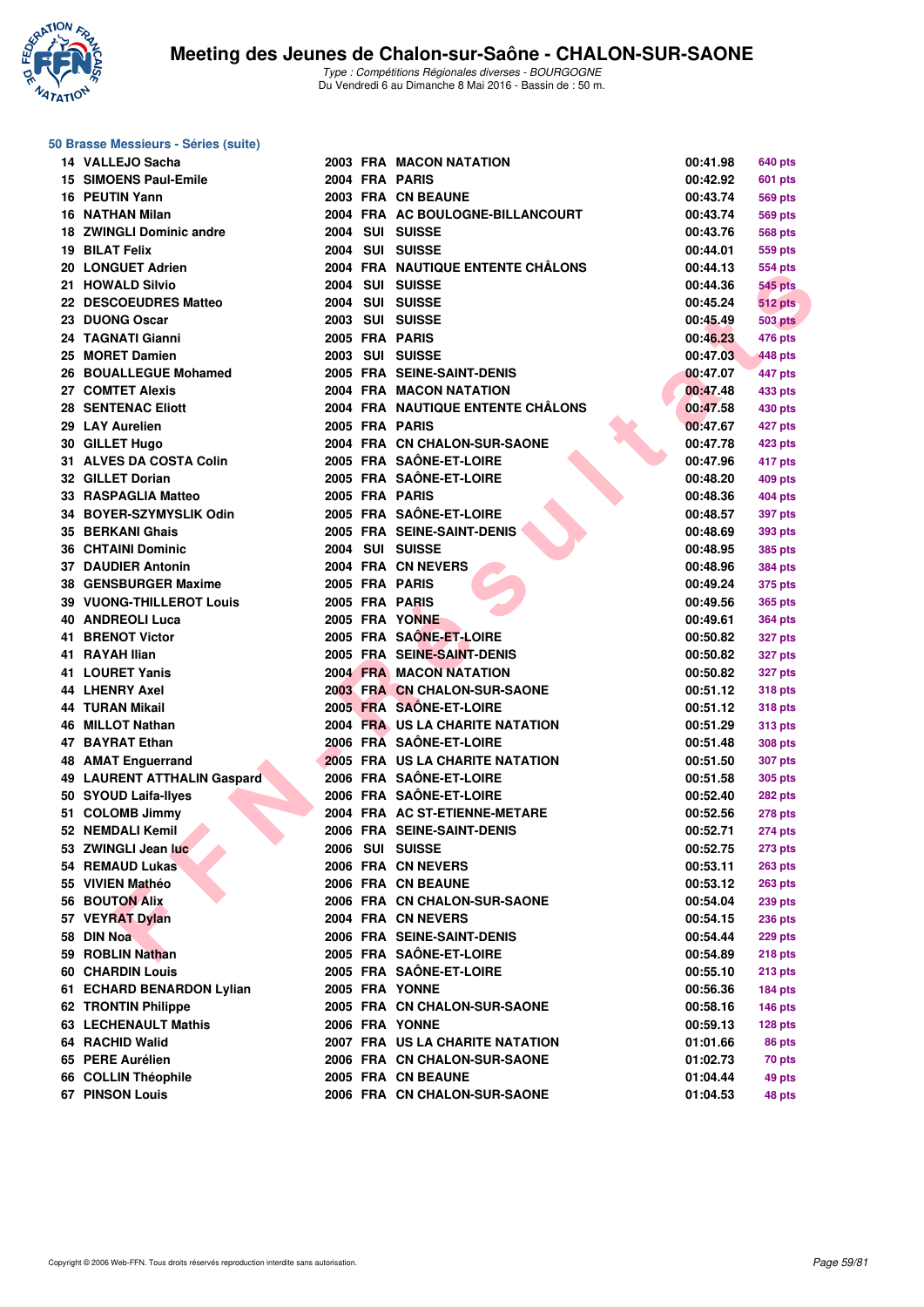

Type : Compétitions Régionales diverses - BOURGOGNE Du Vendredi 6 au Dimanche 8 Mai 2016 - Bassin de : 50 m.

| 50 Brasse Messieurs - Séries (suite) |  |                              |                |        |
|--------------------------------------|--|------------------------------|----------------|--------|
| 68 ROBERT Théo                       |  | 2006 FRA YONNE               | 01:05.25       | 40 pts |
| 69 BADEY Nejo                        |  | 2005 FRA CN CHALON-SUR-SAONE | 01:06.53       | 28 pts |
| 70 BOURIEZ Lysandre                  |  | 2007 FRA CN CHALON-SUR-SAONE | 01:13.41       | 1 pts  |
| --- BELKACEMI Sami                   |  | 2006 FRA CN CHALON-SUR-SAONE | <b>DNS</b> dec |        |
| --- GROSSRIEDER Jeremy               |  | 2005 SUI SUISSE              | <b>DNS</b> dec |        |

## [100 Brasse Messieurs - Finale A](http://www.ffnatation.fr/webffn/resultats.php?idact=nat&go=epr&idcpt=38881&idepr=72) (Samedi 7 Mai 2016)

|      | Brasse Messieurs - Finale A        |  | (Samedi 7 Mai 2016)               |          |                |                                                        |                |  |
|------|------------------------------------|--|-----------------------------------|----------|----------------|--------------------------------------------------------|----------------|--|
|      | 1 SCHMITT Hugo                     |  | 2003 SUI SUISSE                   |          |                | 01:18.56                                               | 877 pts        |  |
|      | 2 DEMEYRE Louka                    |  | 2003 FRA DOUBS                    |          | 50 m: 36.43    | $(36.43)$ 100 m : 1:18.56 $(42.13)$<br>01:20.19        | 839 pts        |  |
|      |                                    |  |                                   |          | 50 m : 37.60   | $(37.60)$ 100 m : 1:20.19 $(42.59)$                    |                |  |
|      | 3 MELIN Tobias                     |  | 2003 FRA ESSONNE                  |          |                | 01:22.50                                               | 787 pts        |  |
|      |                                    |  |                                   |          | 50 m : 39.80   | $(39.80)$ 100 m : 1:22.50 $(42.70)$                    |                |  |
|      | 4 HERNANDEZ Dorian                 |  | 2003 FRA ESSONNE                  |          | 50 m: 38.73    | 01:23.42<br>(38.73) 100 m : 1:23.42 (44.69)            | 766 pts        |  |
| 5    | <b>TANJEVIC Konstantin</b>         |  | 2003 FRA PARIS                    |          |                | 01:24.04                                               | 753 pts        |  |
|      |                                    |  |                                   |          | 50 m: 39.72    | $(39.72)$ 100 m : 1:24.04 $(44.32)$                    |                |  |
|      | 6 BOUETE Paul                      |  | 2003 FRA PARIS                    |          | 50 m: 39.66    | 01:24.20                                               | 749 pts        |  |
|      | <b>7 STEINER Guillaume</b>         |  | 2003 SUI SUISSE                   |          |                | (39.66) 100 m: 1:24.20 (44.54)<br>01:25.20             | <b>728 pts</b> |  |
|      |                                    |  |                                   | $50 m$ : | 40.63          | (40.63) 100 m: 1:25.20 (44.57)                         |                |  |
|      | 8 TRIOMPHE Achille                 |  | 2003 FRA PARIS                    |          |                | 01:25.88                                               | 713 pts        |  |
|      | 1 BONNAULT Henri                   |  | 2005 FRA PARIS                    |          | 50 m: 40.42    | $(40.42)$ 100 m : 1:25.88 $(45.46)$<br>01:29.48        | 639 pts        |  |
|      |                                    |  |                                   |          | $50 m$ : 42.62 | (42.62) 100 m : 1:29.48 (46.86)                        |                |  |
|      | 2 HUGONNET Sylvain                 |  | 2005 SUI SUISSE                   |          |                | 01:32.22                                               | 585 pts        |  |
|      |                                    |  |                                   |          | 50 m: 43.35    | (43.35) 100 m: 1:32.22 (48.87)                         |                |  |
|      | 3 HARRACH Mohammed                 |  | <b>2005 MAR SEINE-SAINT-DENIS</b> |          | 50 m: 47.76    | 01:40.32<br>(47.76) 100 m: 1:40.32 (52.56)             | 439 pts        |  |
|      | 4 BOUALLEGUE Mohamed               |  | 2005 FRA SEINE-SAINT-DENIS        |          |                | 01:41.38                                               | 422 pts        |  |
|      |                                    |  |                                   |          | 50 m: 48.08    | (48.08) 100 m: 1:41.38 (53.30)                         |                |  |
|      | 5 SUTER Nicola                     |  | 2005 SUI SUISSE                   |          |                | 01:41.97                                               | 412 pts        |  |
|      | 6 LAY Aurelien                     |  | 2005 FRA PARIS                    |          | 50 m: 47.79    | (47.79) 100 m: 1:41.97 (54.18)<br>01:42.52             | 403 pts        |  |
|      |                                    |  |                                   |          | 50 m : 49.61   | $(49.61)$ 100 m : 1:42.52 $(52.91)$                    |                |  |
|      | 7 GRIFFITHS Gwilym                 |  | 2005 FRA YONNE                    |          |                | 01:44.08                                               | 379 pts        |  |
|      |                                    |  |                                   |          | 50 m : 49.80   | (49.80) 100 m: 1:44.08 (54.28)                         |                |  |
|      | 8 BERKANI Ghais                    |  | 2005 FRA SEINE-SAINT-DENIS        |          | 50 m : 50.01   | 01:44.59<br>$(50.01)$ 100 m : 1:44.59 $(54.58)$        | 371 pts        |  |
|      |                                    |  |                                   |          |                |                                                        |                |  |
| OO . | <b>Brasse Messieurs - Finale B</b> |  | (Samedi 7 Mai 2016)               |          |                |                                                        |                |  |
|      | 1 HUGOT Maximilien                 |  | 2003 FRA PARIS                    |          |                | 01:27.45                                               | 680 pts        |  |
|      |                                    |  |                                   |          | 50 m : 42.40   | (42.40) 100 m: 1:27.45 (45.05)                         |                |  |
|      | 2 GARCIA Tom                       |  | <b>2003 FRA NIÈVRE</b>            |          |                | 01:27.62                                               | 677 pts        |  |
|      | 3 AUGER Tristan                    |  | 2003 FRA CN BEAUNE                |          | 50 m : 40.04   | (40.04) 100 m: 1:27.62 (47.58)<br>01:27.72             | 675 pts        |  |
|      |                                    |  |                                   |          |                | 50 m: 41.62 (41.62) 100 m: 1:27.72 (46.10)             |                |  |
|      | 4 TROUIN Samuel                    |  | 2003 FRA ALPES-DE-PROVENCE        |          |                | 01:28.02                                               | 668 pts        |  |
|      | 5 ALISONE Edoardo                  |  | 2003 SUI SUISSE                   |          | 50 m: 41.40    | $(41.40)$ 100 m : 1:28.02 $(46.62)$<br>01:28.72        | 654 pts        |  |
|      |                                    |  |                                   |          |                | 50 m: 41.18 (41.18) 100 m: 1:28.72 (47.54)             |                |  |
|      | 6 KAILASAPILLAI Vithusan           |  | <b>2003 FRA ESSONNE</b>           |          |                | 01:29.04                                               | 648 pts        |  |
|      |                                    |  |                                   |          | 50 m: 41.95    | $(41.95)$ 100 m : 1:29.04 $(47.09)$                    |                |  |
|      | 7 TETART Martin                    |  | <b>2003 FRA ESSONNE</b>           |          |                | 01:29.39<br>50 m: 41.32 (41.32) 100 m: 1:29.39 (48.07) | 641 pts        |  |
|      | 1 CONDETTE Mathis                  |  | 2006 FRA CN BEAUNE                |          |                | 01:50.03                                               | 292 pts        |  |
|      |                                    |  |                                   |          |                | 50 m: 52.65 (52.65) 100 m: 1:50.03 (57.38)             |                |  |
|      | <b>O DIALON Mississ</b>            |  | OOOC CUL CURCE                    |          |                | 04.54.07                                               | $074 - 1$      |  |

#### **[100 Brasse Messieurs - Finale B](http://www.ffnatation.fr/webffn/resultats.php?idact=nat&go=epr&idcpt=38881&idepr=72)** (Samedi 7 Mai 2016)

| 1 HUGOT Maximilien       |  | 2003 FRA PARIS             |                  | 01:27.45                                                      | 680 pts        |  |
|--------------------------|--|----------------------------|------------------|---------------------------------------------------------------|----------------|--|
| 2 GARCIA Tom             |  | 2003 FRA NIÈVRE            | $50 m$ : 42.40   | (42.40) 100 m: 1:27.45 (45.<br>01:27.62                       | 677 pts        |  |
| 3 AUGER Tristan          |  | 2003 FRA CN BEAUNE         | $50 m$ : $40.04$ | (40.04) 100 m : 1:27.62 (47.<br>01:27.72                      | 675 pts        |  |
| 4 TROUIN Samuel          |  | 2003 FRA ALPES-DE-PROVENCE |                  | 50 m: 41.62 (41.62) 100 m: 1:27.72 (46.<br>01:28.02           | 668 pts        |  |
| 5 ALISONE Edoardo        |  | 2003 SUI SUISSE            |                  | 50 m: 41.40 (41.40) 100 m: 1:28.02 (46.<br>01:28.72           | 654 pts        |  |
| 6 KAILASAPILLAI Vithusan |  | 2003 FRA ESSONNE           | $50 m$ : 41.18   | $(41.18) 100 \text{ m}$ : 1:28.72 (47.<br>01:29.04            | 648 pts        |  |
| 7 TETART Martin          |  | 2003 FRA ESSONNE           |                  | 50 m: 41.95 (41.95) 100 m: 1:29.04 (47.<br>01:29.39           | 641 pts        |  |
| 1 CONDETTE Mathis        |  | 2006 FRA CN BEAUNE         | $50 m$ : 41.32   | (41.32) 100 m: 1:29.39 (48.<br>01:50.03                       | <b>292 pts</b> |  |
| 2 BIALON Nicolas         |  | 2006 SUI SUISSE            |                  | 50 m : 52.65 (52.65) 100 m : 1:50.03 (57.<br>01:51.37         | 274 pts        |  |
| 3 RAYAH Ilian            |  | 2005 FRA SEINE-SAINT-DENIS | 50 m: 52.96      | (52.96) 100 m : 1:51.37 (58.<br>01:51.62 271 pts              |                |  |
| 4 ANDREOLI Luca          |  | 2005 FRA YONNE             |                  | 50 m: 52.93 (52.93) 100 m: 1:51.62 (58.<br>01:52.58           | <b>259 pts</b> |  |
| 5 HERMEREL Gabriel       |  | 2005 FRA CN BEAUNE         |                  | 50 m: 54.22 (54.22) 100 m: 1:52.58 (58.<br>01:55.72           | <b>220 pts</b> |  |
| 6 ZWINGLI Jean luc       |  | 2006 SUI SUISSE            |                  | 50 m: 54.95 (54.95) 100 m: 1:55.72 (1:00.<br>01:57.39         | <b>201 pts</b> |  |
| 7 DIN Noa                |  | 2006 FRA SEINE-SAINT-DENIS |                  | 50 m: 56.12 (56.12) 100 m: 1:57.39 (1:01.<br>02:01.54 157 pts |                |  |
|                          |  |                            |                  |                                                               |                |  |

|                  |                  | 01:27.45          | 680 pts             |
|------------------|------------------|-------------------|---------------------|
| $50 m$ : 42.40   |                  | $(42.40)$ 100 m : | 1:27.45 (45.05)     |
|                  |                  | 01:27.62          | 677 pts             |
| $50 m$ : $40.04$ |                  | $(40.04)$ 100 m : | 1:27.62 (47.58)     |
|                  |                  | 01:27.72          | <b>675 pts</b>      |
|                  | $50 m$ : $41.62$ | $(41.62) 100 m$ : | 1:27.72 (46.10)     |
|                  |                  | 01:28.02          | <b>668 pts</b>      |
| $50 m$ : $41.40$ |                  | $(41.40) 100 m$ : | 1:28.02 (46.62)     |
|                  |                  | 01:28.72          | 654 pts             |
| 50 m: 41.18      |                  | $(41.18) 100 m$ : | 1:28.72 (47.54)     |
|                  |                  | 01:29.04          | <b>648 pts</b>      |
| $50 m$ : 41.95   |                  | $(41.95) 100 m$ : | 1:29.04 (47.09)     |
|                  |                  | 01:29.39          | 641 pts             |
| 50 m: 41.32      |                  | $(41.32) 100 m$ : | 1:29.39 (48.07)     |
|                  |                  | 01:50.03          | 292 pts             |
| 50 m: 52.65      |                  | $(52.65)$ 100 m : | 1:50.03 (57.38)     |
|                  |                  | 01:51.37          | <b>274 pts</b>      |
| 50 m: 52.96      |                  | $(52.96)$ 100 m : | $1:51.37$ $(58.41)$ |
|                  |                  | 01:51.62          | 271 pts             |
| 50 m: 52.93      |                  | $(52.93)$ 100 m : | 1:51.62 (58.69)     |
|                  |                  | 01:52.58          | <b>259 pts</b>      |
| 50 m : 54.22     |                  | $(54.22)$ 100 m : | 1:52.58 (58.36)     |
|                  |                  | 01:55.72          | <b>220 pts</b>      |
| $50 m$ : $54.95$ |                  | $(54.95) 100 m$ : | 1:55.72 (1:00.77)   |
|                  |                  | 01:57.39          | 201 pts             |
| $50 m$ : 56.12   |                  | (56.12) 100 m :   | 1:57.39 (1:01.27)   |
|                  |                  | 02:01.54          | 157 pts             |
| 50 m: 59.12      |                  | (59.12) 100 m :   | 2:01.54 (1:02.42)   |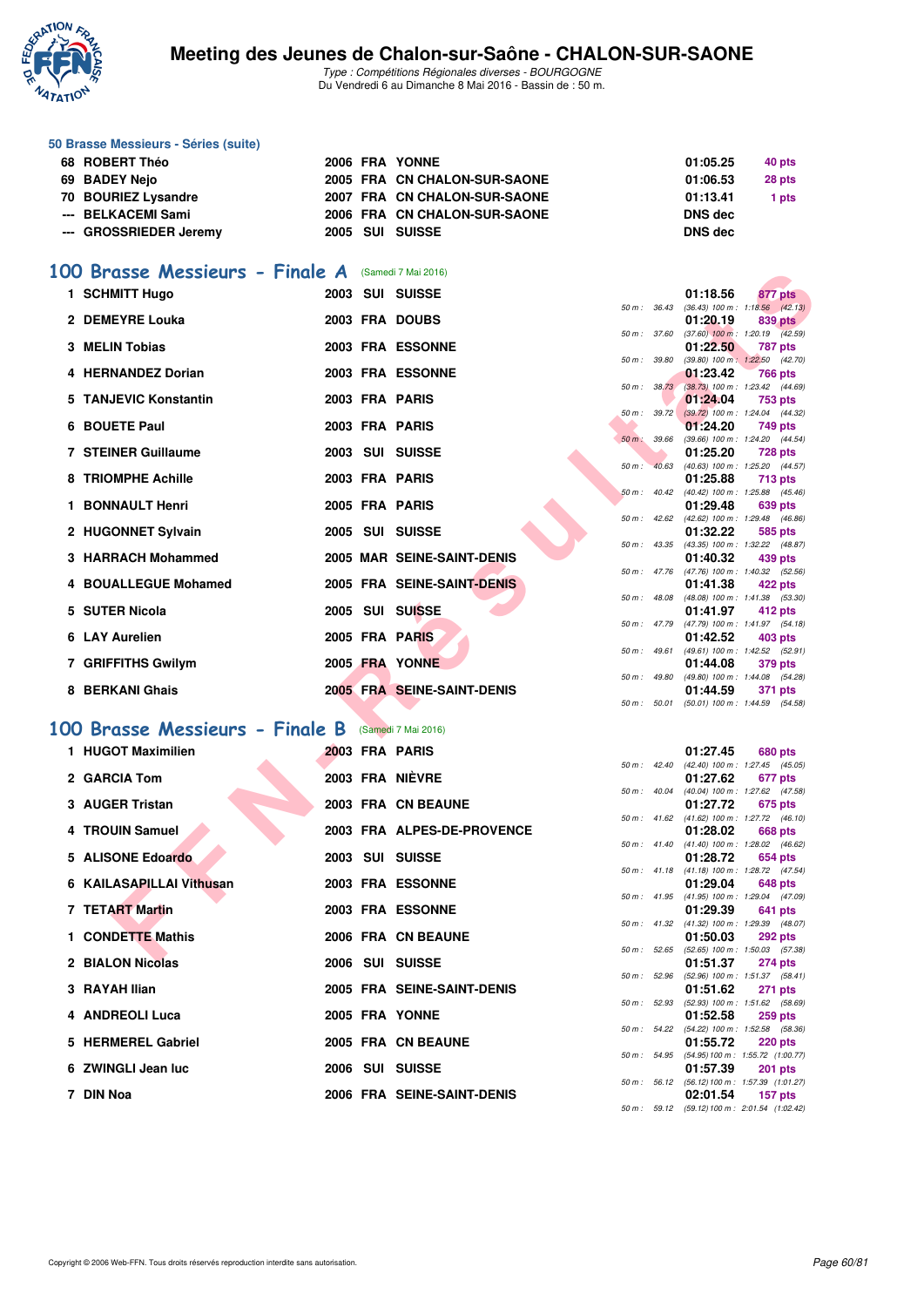

|                                                   | 100 Brasse Messieurs - Finale B (suite) |  |  |                            |              |              |                                                                          |  |  |  |  |  |
|---------------------------------------------------|-----------------------------------------|--|--|----------------------------|--------------|--------------|--------------------------------------------------------------------------|--|--|--|--|--|
|                                                   | 8 MICHAUT Thibault                      |  |  | 2005 FRA YONNE             |              |              | 02:06.60<br>110 $pts$<br>50 m : 58.32 (58.32) 100 m : 2:06.60 (1:08.28)  |  |  |  |  |  |
|                                                   | --- ROMANO Luca                         |  |  | 2003 SUI SUISSE            |              |              | <b>DNS Nd</b>                                                            |  |  |  |  |  |
| 100 Brasse Messieurs - Séries (Samedi 7 Mai 2016) |                                         |  |  |                            |              |              |                                                                          |  |  |  |  |  |
|                                                   | 1 SCHMITT Hugo                          |  |  | 2003 SUI SUISSE            |              |              | 01:20.18<br>839 pts                                                      |  |  |  |  |  |
|                                                   | 2 DEMEYRE Louka                         |  |  | 2003 FRA DOUBS             |              |              | 50 m: 37.22 (37.22) 100 m: 1:20.18 (42.96)<br>01:21.49<br>809 pts        |  |  |  |  |  |
| 3                                                 | <b>BOUETE Paul</b>                      |  |  | 2003 FRA PARIS             |              | 50 m : 38.71 | $(38.71)$ 100 m : 1:21.49 $(42.78)$<br>01:23.04<br>775 pts               |  |  |  |  |  |
|                                                   | 4 HERNANDEZ Dorian                      |  |  | 2003 FRA ESSONNE           | 50 m : 39.04 |              | $(39.04)$ 100 m : 1:23.04 $(44.00)$<br>01:23.37<br>767 pts               |  |  |  |  |  |
| 5                                                 | <b>MELIN Tobias</b>                     |  |  | 2003 FRA ESSONNE           |              |              | 50 m : 40.19 (40.19) 100 m : 1:23.37 (43.18)                             |  |  |  |  |  |
|                                                   |                                         |  |  |                            | 50 m: 39.18  |              | 01:23.50<br><b>765 pts</b><br>(39.18) 100 m: 1:23.50 (44.32)             |  |  |  |  |  |
|                                                   | <b>6 TRIOMPHE Achille</b>               |  |  | 2003 FRA PARIS             |              | 50 m: 41.11  | 01:25.14<br><b>729 pts</b><br>$(41.11)$ 100 m : 1:25.14 $(44.03)$        |  |  |  |  |  |
|                                                   | 7 TANJEVIC Konstantin                   |  |  | 2003 FRA PARIS             |              |              | 01:25.42<br><b>723 pts</b><br>50 m: 40.10 (40.10) 100 m: 1:25.42 (45.32) |  |  |  |  |  |
|                                                   | 8 STEINER Guillaume                     |  |  | 2003 SUI SUISSE            |              | 50 m: 41.66  | 01:27.04<br>689 pts<br>(41.66) 100 m: 1:27.04 (45.38)                    |  |  |  |  |  |
|                                                   | 9 TROUIN Samuel                         |  |  | 2003 FRA ALPES-DE-PROVENCE | 50 m : 40.95 |              | 01:27.60<br>677 pts<br>(40.95) 100 m: 1:27.60 (46.65)                    |  |  |  |  |  |
|                                                   | 10 GARCIA Tom                           |  |  | 2003 FRA NIÈVRE            |              |              | 01:27.80<br>673 pts                                                      |  |  |  |  |  |
|                                                   | 11 HUGOT Maximilien                     |  |  | 2003 FRA PARIS             |              |              | 50 m: 41.04 (41.04) 100 m: 1:27.80 (46.76)<br>01:28.12<br>666 pts        |  |  |  |  |  |
|                                                   | 12 ALISONE Edoardo                      |  |  | 2003 SUI SUISSE            | 50 m: 41.36  |              | $(41.36)$ 100 m : 1:28.12 $(46.76)$<br>01:28.22<br>664 pts               |  |  |  |  |  |
|                                                   | 13 AUGER Tristan                        |  |  | 2003 FRA CN BEAUNE         | 50 m : 40.95 |              | (40.95) 100 m: 1:28.22 (47.27)<br>01:28.24<br>664 pts                    |  |  |  |  |  |
|                                                   | <b>14 TETART Martin</b>                 |  |  | 2003 FRA ESSONNE           | 50 m : 40.09 |              | (40.09) 100 m: 1:28.24 (48.15)<br>01:28.62<br>656 pts                    |  |  |  |  |  |
|                                                   | 15 ROMANO Luca                          |  |  | 2003 SUI SUISSE            |              |              | 50 m: 41.76 (41.76) 100 m: 1:28.62 (46.86)<br>01:28.74<br>654 pts        |  |  |  |  |  |
|                                                   | 16 KAILASAPILLAI Vithusan               |  |  | 2003 FRA ESSONNE           |              |              | 50 m: 41.44 (41.44) 100 m: 1:28.74 (47.30)<br>01:29.01<br>648 pts        |  |  |  |  |  |
|                                                   | <b>17 MONTELEONE Thomas</b>             |  |  | 2004 FRA ESSONNE           |              |              | 50 m: 41.89 (41.89) 100 m: 1:29.01 (47.12)<br>01:29.76<br>633 pts        |  |  |  |  |  |
|                                                   | <b>18 TURAN Rustem</b>                  |  |  | 2003 FRA SAÔNE-ET-LOIRE    |              |              | 50 m: 42.77 (42.77) 100 m: 1:29.76 (46.99)<br>01:30.09<br>627 pts        |  |  |  |  |  |
|                                                   | 19 PUYRAIMOND Marceau                   |  |  | 2003 FRA DOUBS             | 50 m : 43.30 |              | (43.30) 100 m: 1:30.09 (46.79)                                           |  |  |  |  |  |
|                                                   |                                         |  |  |                            |              |              | 01:30.12<br>626 pts<br>50 m: 41.73 (41.73) 100 m: 1:30.12 (48.39)        |  |  |  |  |  |
|                                                   | 20 LECOMTE Gwenael                      |  |  | 2003 FRA HAUTES-ALPES      |              | 50 m: 42.04  | 01:31.00<br><b>609 pts</b><br>(42.04) 100 m: 1:31.00 (48.96)             |  |  |  |  |  |
|                                                   | 21 BONNAULT Henri                       |  |  | 2005 FRA PARIS             |              | 50 m : 43.88 | 01:31.55<br>598 pts<br>(43.88) 100 m: 1:31.55 (47.67)                    |  |  |  |  |  |
|                                                   | 22 SIMOENS Paul-Emile                   |  |  | 2004 FRA PARIS             | 50 m: 44.59  |              | 01:33.03<br>569 pts<br>(44.59) 100 m: 1:33.03 (48.44)                    |  |  |  |  |  |
|                                                   | 23 GIRARD Paulin                        |  |  | 2004 FRA NIÈVRE            |              |              | 01:33.53<br>560 pts<br>50 m : 43.43 (43.43) 100 m : 1:33.53 (50.10)      |  |  |  |  |  |
|                                                   | 24 DESCOEUDRES Matteo                   |  |  | 2004 SUI SUISSE            |              |              | 01:33.80<br>555 pts                                                      |  |  |  |  |  |
|                                                   | 25 HUGONNET Sylvain                     |  |  | 2005 SUI SUISSE            |              |              | 50 m : 45.19 (45.19) 100 m : 1:33.80 (48.61)<br>01:33.98<br>551 pts      |  |  |  |  |  |
|                                                   | 26 BOURIEZ Louann                       |  |  | 2003 FRA SAÔNE-ET-LOIRE    |              |              | 50 m: 43.75 (43.75) 100 m: 1:33.98 (50.23)<br>01:34.14<br>548 pts        |  |  |  |  |  |
|                                                   | 27 GILBERT Florian                      |  |  | 2004 FRA DOUBS             |              |              | 50 m: 46.02 (46.02) 100 m: 1:34.14 (48.12)<br>01:34.39<br><b>544 pts</b> |  |  |  |  |  |
|                                                   | 28 VOSSION Pâcome                       |  |  | 2003 FRA SAÔNE-ET-LOIRE    |              |              | 50 m : 46.16 (46.16) 100 m : 1:34.39 (48.23)<br>01:34.62<br>540 pts      |  |  |  |  |  |
|                                                   | 29 KIENY Bastien                        |  |  | 2003 FRA SAÔNE-ET-LOIRE    |              |              | 50 m: 45.91 (45.91) 100 m: 1:34.62 (48.71)<br>01:34.81<br>536 pts        |  |  |  |  |  |
|                                                   | 30 RAVINET Yann                         |  |  | 2004 FRA SAÔNE-ET-LOIRE    |              |              | 50 m : 44.78 (44.78) 100 m : 1:34.81 (50.03)<br>01:34.88<br>535 pts      |  |  |  |  |  |
|                                                   | 31 CLOUET Mathis                        |  |  | 2004 FRA HAUTES-ALPES      |              |              | 50 m: 44.57 (44.57) 100 m: 1:34.88 (50.31)<br>01:35.01                   |  |  |  |  |  |
|                                                   |                                         |  |  |                            |              |              | 532 pts<br>50 m: 44.36 (44.36) 100 m: 1:35.01 (50.65)                    |  |  |  |  |  |
|                                                   | 32 VALLEJO Sacha                        |  |  | 2003 FRA MACON NATATION    |              |              | 01:35.13<br>530 pts<br>50 m: 45.38 (45.38) 100 m: 1:35.13 (49.75)        |  |  |  |  |  |
|                                                   | 33 LAALA Elyas                          |  |  | 2003 FRA DOUBS             |              |              | 01:35.16<br>530 pts<br>50 m: 45.27 (45.27) 100 m: 1:35.16 (49.89)        |  |  |  |  |  |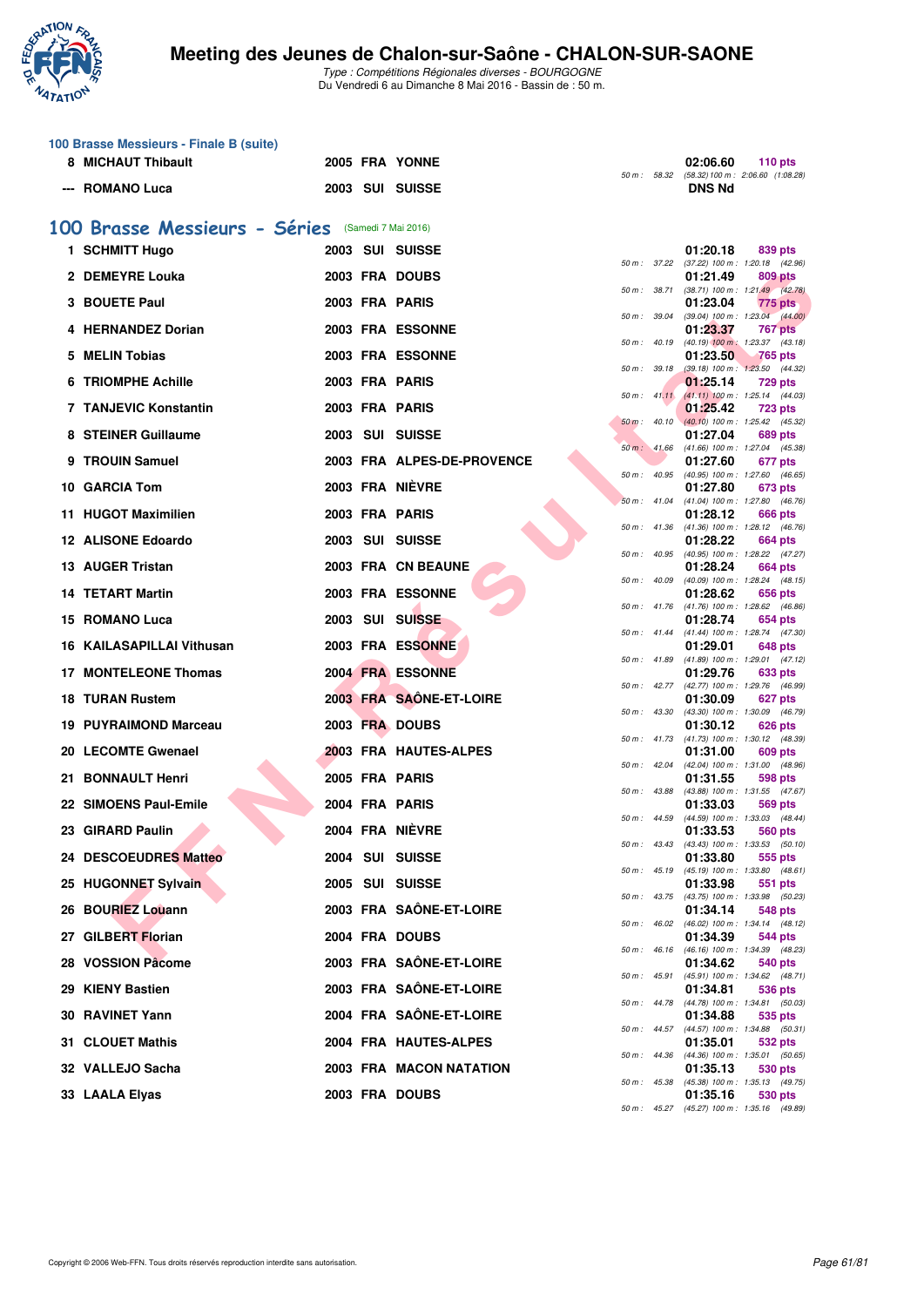

**100 Brasse Messieurs - Séries (suite)**

|     | 34 LE BOUEDEC Mathéo       |  | 2004 FRA CN BEAUNE                |                |                  | 01:35.21                                                 | <b>529 pts</b> |  |
|-----|----------------------------|--|-----------------------------------|----------------|------------------|----------------------------------------------------------|----------------|--|
|     | 35 MOLLETTE Thomas         |  | 2003 FRA SAÖNE-ET-LOIRE           |                |                  | 50 m: 44.55 (44.55) 100 m: 1:35.21 (50.66)<br>01:35.61   | 521 pts        |  |
|     | 36 LE DROUCPEET Adrien     |  | 2003 FRA HAUTES-ALPES             |                | 50 m : 45.57     | $(45.57)$ 100 m : 1:35.61 (50.04)<br>01:35.83            | 517 pts        |  |
|     | 37 ZWINGLI Dominic andre   |  | 2004 SUI SUISSE                   |                | $50 m$ : 46.17   | $(46.17)$ 100 m : 1:35.83 $(49.66)$<br>01:35.87          | 517 pts        |  |
|     | <b>38 DARLEY Martin</b>    |  | 2003 FRA SAÔNE-ET-LOIRE           | 50 m: 45.59    |                  | (45.59) 100 m: 1:35.87 (50.28)<br>01:35.98               | 515 pts        |  |
|     | 39 PEUTIN Yann             |  | 2003 FRA CN BEAUNE                |                | 50 m: 45.93      | $(45.93)$ 100 m : 1:35.98 (50.05)<br>01:36.37            | 508 pts        |  |
|     |                            |  |                                   | 50 m : 43.88   |                  | $(43.88)$ 100 m : 1:36.37 $(52.49)$                      |                |  |
|     | <b>40 ISELIN Louis</b>     |  | 2004 FRA DOUBS                    |                |                  | 01:36.55<br>50 m : 47.05 (47.05) 100 m : 1:36.55 (49.50) | <b>504 pts</b> |  |
| 41. | <b>REYNAUD Hugo</b>        |  | 2004 FRA ALPES-DE-PROVENCE        | 50 m: 46.53    |                  | 01:36.75<br>(46.53) 100 m: 1:36.75 (50.22)               | 501 pts        |  |
|     | <b>42 LONGUET Adrien</b>   |  | 2004 FRA NAUTIQUE ENTENTE CHALONS |                | $50 m$ : $46.80$ | 01:36.81<br>$(46.80)$ 100 m : 1:36.81 (50.01)            | 500 pts        |  |
|     | 43 HARRACH Mohammed        |  | 2005 MAR SEINE-SAINT-DENIS        | 50 m: 46.99    |                  | 01:36.83<br>$(46.99)$ 100 m : 1:36.83 (49.84)            | 499 pts        |  |
|     | 44 DUONG Oscar             |  | 2003 SUI SUISSE                   | $50 m$ : 45.93 |                  | 01:38.00<br>(45.93) 100 m : 1:38.00 (52.07)              | 479 pts        |  |
| 45  | <b>MARTIN Loïc</b>         |  | 2003 FRA DOUBS                    |                |                  | 01:38.17                                                 | 476 pts        |  |
|     | <b>46 BRETTON Henri</b>    |  | 2004 FRA HAUTES-ALPES             |                |                  | 50 m: 47.19 (47.19) 100 m: 1:38.17 (50.98)<br>01:38.96   | 462 pts        |  |
|     | <b>47 HOWALD Silvio</b>    |  | 2004 SUI SUISSE                   |                |                  | 50 m: 47.32 (47.32) 100 m: 1:38.96 (51.64)<br>01:39.31   | 456 pts        |  |
| 48. | <b>GOUJON Nathan</b>       |  | 2003 FRA SAÔNE-ET-LOIRE           |                |                  | 50 m: 46.97 (46.97) 100 m: 1:39.31 (52.34)<br>01:39.75   | 449 pts        |  |
|     | <b>49 GUETTOUCHE Yanis</b> |  | 2004 FRA DOUBS                    | $50 m$ : 47.15 |                  | (47.15) 100 m : 1:39.75 (52.60)<br>01:40.09              | 443 pts        |  |
|     | 50 BORGES Hugo             |  | 2004 FRA NAUTIQUE ENTENTE CHÂLONS | 50 m: 48.24    |                  | (48.24) 100 m: 1:40.09 (51.85)<br>01:40.28               | 440 pts        |  |
|     | 51 ROUX Matteo             |  | 2004 FRA HAUTES-ALPES             | 50 m: 48.48    |                  | $(48.48)$ 100 m : 1:40.28 $(51.80)$                      |                |  |
|     |                            |  |                                   | 50 m : 47.84   |                  | 01:40.97<br>(47.84) 100 m: 1:40.97 (53.13)               | 429 pts        |  |
|     | 52 BODIN Jules             |  | 2003 FRA ALPES-DE-PROVENCE        |                |                  | 01:42.00<br>50 m: 49.07 (49.07) 100 m: 1:42.00 (52.93)   | 412 pts        |  |
|     | <b>53 SENTENAC Eliott</b>  |  | 2004 FRA NAUTIQUE ENTENTE CHÂLONS | 50 m: 48.49    |                  | 01:43.16<br>(48.49) 100 m: 1:43.16 (54.67)               | 393 pts        |  |
|     | 54 COMTET Alexis           |  | <b>2004 FRA MACON NATATION</b>    | 50 m : 49.89   |                  | 01:43.17<br>(49.89) 100 m: 1:43.17 (53.28)               | 393 pts        |  |
|     | 55 LAY Aurelien            |  | 2005 FRA PARIS                    | 50 m: 50.32    |                  | 01:43.23<br>(50.32) 100 m : 1:43.23 (52.91)              | 392 pts        |  |
|     | 56 SUTER Nicola            |  | 2005 SUI SUISSE                   | 50 m : 48.21   |                  | 01:43.50<br>(48.21) 100 m: 1:43.50 (55.29)               | <b>388 pts</b> |  |
|     | 57 GILLET Hugo             |  | 2004 FRA CN CHALON-SUR-SAONE      |                |                  | 01:43.66                                                 | <b>385 pts</b> |  |
|     | 58 VOZINSKI Joris          |  | 2004 FRA SAÔNE-ET-LOIRE           |                | 50 m : 50.25     | $(50.25)$ 100 m : 1:43.66 $(53.41)$<br>01:43.76          | <b>384 pts</b> |  |
|     | 59 GRIFFITHS Gwilym        |  | 2005 FRA YONNE                    | 50 m: 48.49    |                  | (48.49) 100 m: 1:43.76 (55.27)<br>01:44.19               | 377 pts        |  |
|     | 60 VARGAS Thomas           |  | <b>2004 FRA ALPES-DE-PROVENCE</b> |                | 50 m : 51.27     | (51.27) 100 m: 1:44.19 (52.92)<br>01:44.26               | 376 pts        |  |
|     | 61 MOLLET Maxime           |  | 2003 FRA DOUBS                    |                |                  | 50 m: 50.14 (50.14) 100 m: 1:44.26 (54.12)<br>01:44.31   | 375 pts        |  |
|     | <b>62 CHTAINI Dominic</b>  |  | 2004 SUI SUISSE                   |                |                  | 50 m : 49.66 (49.66) 100 m : 1:44.31 (54.65)<br>01:44.35 | <b>375 pts</b> |  |
|     | 63 BOUALLEGUE Mohamed      |  | 2005 FRA SEINE-SAINT-DENIS        |                |                  | 50 m: 49.17 (49.17) 100 m: 1:44.35 (55.18)<br>01:44.54   | <b>372 pts</b> |  |
|     |                            |  |                                   |                |                  | 50 m: 48.68 (48.68) 100 m: 1:44.54 (55.86)               |                |  |
|     | <b>64 DAUDIER Antonin</b>  |  | 2004 FRA CN NEVERS                |                |                  | 01:45.11<br>50 m: 50.17 (50.17) 100 m: 1:45.11 (54.94)   | <b>363 pts</b> |  |
|     | 64 BAYRAT Aksel            |  | 2004 FRA MACON NATATION           |                |                  | 01:45.11<br>50 m: 52.13 (52.13) 100 m: 1:45.11 (52.98)   | <b>363 pts</b> |  |
|     | 66 MERTZ Dimitri           |  | 2003 FRA SAÔNE-ET-LOIRE           |                |                  | 01:45.12<br>50 m : 49.02 (49.02) 100 m : 1:45.12 (56.10) | <b>363 pts</b> |  |
|     | 67 MORET Damien            |  | 2003 SUI SUISSE                   |                |                  | 01:45.21<br>50 m: 50.12 (50.12) 100 m: 1:45.21 (55.09)   | <b>362 pts</b> |  |
|     | 68 GELAY-TURTAUT Axel      |  | 2003 FRA SAÔNE-ET-LOIRE           |                |                  | 01:45.41<br>50 m: 49.40 (49.40) 100 m: 1:45.41 (56.01)   | 359 pts        |  |
|     | 69 ANDRE Sacha             |  | 2004 FRA MONTCEAU ON              |                |                  | 01:45.97                                                 | 350 pts        |  |

|          |       | U I .33.Z I                   | ้ว∠9 pเร                             |
|----------|-------|-------------------------------|--------------------------------------|
| 50 m :   | 44.55 | $(44.55) 100 m$ :             | 1:35.21<br>(50.66)                   |
|          |       | 01:35.61                      | 521<br>pts                           |
| 50 m :   | 45.57 | $(45.57) 100 m$ :             | 1:35.61<br>(50.04)                   |
| $50 m$ : | 46.17 | 01:35.83<br>$(46.17) 100 m$ : | <b>517 pts</b><br>1:35.83<br>(49.66) |
|          |       | 01:35.87                      | 517 pts                              |
| $50 m$ : | 45.59 | $(45.59) 100 m$ :             | 1:35.87<br>(50.28)                   |
|          |       | 01:35.98                      | 515 pts                              |
| $50 m$ : | 45.93 | $(45.93) 100 m$ :             | 1:35.98<br>(50.05)                   |
|          |       | 01:36.37                      | <b>508 pts</b>                       |
| 50 m :   | 43.88 | (43.88) 100 m :               | 1:36.37<br>(52.49)                   |
| $50 m$ : |       | 01:36.55                      | 504 pts                              |
|          | 47.05 | $(47.05)$ 100 m :<br>01:36.75 | 1:36.55<br>(49.50)<br>501 pts        |
| 50 m :   | 46.53 | $(46.53)$ 100 m :             | 1:36.75<br>(50.22)                   |
|          |       | 01:36.81                      | <b>500 pts</b>                       |
| $50 m$ : | 46.80 | $(46.80)$ 100 m :             | 1:36.81<br>(50.01)                   |
|          |       | 01:36.83                      | 499 pts                              |
| $50 m$ : | 46.99 | $(46.99)$ 100 m :             | 1:36.83<br>(49.84)                   |
| $50 m$ : | 45.93 | 01:38.00<br>$(45.93) 100 m$ : | 479 pts<br>1:38.00<br>(52.07)        |
|          |       | 01:38.17                      | 476 pts                              |
| $50 m$ : | 47.19 | $(47.19) 100 m$ :             | 1:38.17<br>(50.98)                   |
|          |       | 01:38.96                      | 462 pts                              |
| 50 m :   | 47.32 | (47.32) 100 m :               | 1:38.96<br>(51.64)                   |
|          |       | 01:39.31                      | 456 pts                              |
| 50 m :   | 46.97 | $(46.97) 100 m$ :             | 1:39.31<br>(52.34)                   |
|          | 47.15 | 01:39.75                      | 449 pts<br>1:39.75<br>(52.60)        |
| $50 m$ : |       | $(47.15) 100 m$ :<br>01:40.09 | 443 pts                              |
| $50 m$ : | 48.24 | (48.24) 100 m :               | 1:40.09<br>(51.85)                   |
|          |       | 01:40.28                      | 440 pts                              |
| $50 m$ : | 48.48 | $(48.48) 100 m$ :             | (51.80)<br>1:40.28                   |
|          |       | 01:40.97                      | 429 pts                              |
| $50 m$ : | 47.84 | (47.84) 100 m :               | 1:40.97<br>(53.13)                   |
| $50 m$ : | 49.07 | 01:42.00<br>(49.07) 100 m :   | 412 pts<br>1:42.00<br>(52.93)        |
|          |       | 01:43.16                      | 393 pts                              |
| $50 m$ : | 48.49 | (48.49) 100 m :               | 1:43.16<br>(54.67)                   |
|          |       | 01:43.17                      | 393 pts                              |
| $50 m$ : | 49.89 | (49.89) 100 m :               | 1:43.17<br>(53.28)                   |
|          |       | 01:43.23                      | 392 pts                              |
| $50 m$ : | 50.32 | $(50.32)$ 100 m :<br>01:43.50 | 1:43.23<br>(52.91)<br><b>388 pts</b> |
| $50 m$ : | 48.21 | $(48.21)$ 100 m :             | 1:43.50<br>(55.29)                   |
|          |       | 01:43.66                      | 385 pts                              |
| 50 m :   | 50.25 | $(50.25)$ 100 m :             | 1:43.66<br>(53.41)                   |
|          |       | 01:43.76                      | 384 pts                              |
| $50 m$ : | 48.49 | $(48.49) 100 m$ :             | 1:43.76<br>(55.27)                   |
| 50 m :   | 51.27 | 01:44.19<br>$(51.27) 100 m$ : | 377 pts<br>1:44.19<br>(52.92)        |
|          |       | 01:44.26                      | <b>376 pts</b>                       |
| $50 m$ : | 50.14 | (50.14) 100 m :               | 1:44.26 (54.12)                      |
|          |       | 01:44.31                      | 375 pts                              |
| $50 m$ : | 49.66 | $(49.66) 100 m$ :             | 1:44.31<br>(54.65)                   |
|          |       | 01:44.35                      | 375 pts                              |
| $50 m$ : | 49.17 | (49.17) 100 m :               | 1:44.35<br>(55.18)                   |
| $50 m$ : | 48.68 | 01:44.54<br>$(48.68) 100 m$ : | 372 pts<br>1:44.54<br>(55.86)        |
|          |       | 01:45.11                      | <b>363 pts</b>                       |
| $50 m$ : | 50.17 | $(50.17) 100 m$ :             | 1:45.11<br>(54.94)                   |
|          |       | 01:45.11                      | <b>363 pts</b>                       |
| $50 m$ : | 52.13 | (52.13) 100 m :               | 1:45.11<br>(52.98)                   |
|          |       | 01:45.12                      | 363 pts                              |
| $50 m$ : | 49.02 | $(49.02) 100 m$ :<br>01:45.21 | 1:45.12<br>(56.10)<br><b>362 pts</b> |
| $50 m$ : | 50.12 | $(50.12) 100 m$ :             | 1:45.21<br>(55.09)                   |
|          |       | 01:45.41                      | 359 pts                              |
| $50 m$ : | 49.40 | $(49.40) 100 m$ :             | 1:45.41<br>(56.01)                   |
|          |       | 01:45.97                      | <b>350 pts</b>                       |
| $50 m$ : | 50.08 |                               | $(50.08)$ 100 m : 1:45.97 $(55.89)$  |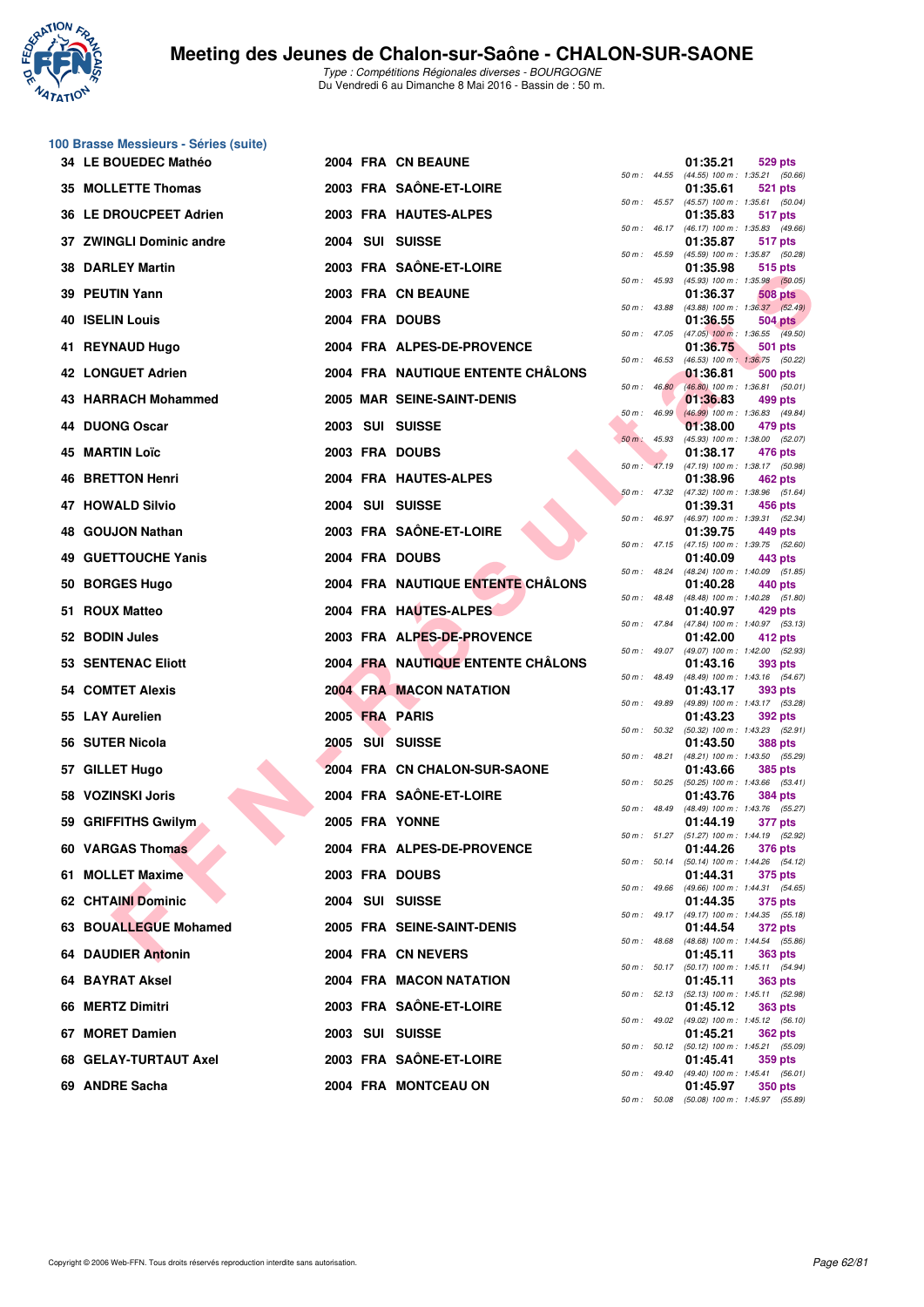

**100 Brasse Messieurs - Séries (suite)**

Type : Compétitions Régionales diverses - BOURGOGNE Du Vendredi 6 au Dimanche 8 Mai 2016 - Bassin de : 50 m.

| <b>70 MARTIN Loïc</b>                                         |  | 2004 FRA MACON NATATION       |              | 01:47.93       | <b>322 pts</b>                                               |
|---------------------------------------------------------------|--|-------------------------------|--------------|----------------|--------------------------------------------------------------|
| 71 BERKANI Ghais                                              |  | 2005 FRA SEINE-SAINT-DENIS    | 50 m: 52.01  | 01:48.62       | (52.01) 100 m: 1:47.93 (55.92)<br><b>312 pts</b>             |
| 72 COLOMB Jimmy                                               |  | 2004 FRA AC ST-ETIENNE-METARE |              | 01:48.78       | 50 m: 51.72 (51.72) 100 m: 1:48.62 (56.90)<br><b>310 pts</b> |
| 73 ANDREOLI Luca                                              |  | 2005 FRA YONNE                |              | 01:49.09       | 50 m: 52.16 (52.16) 100 m: 1:48.78 (56.62)<br><b>305 pts</b> |
| 74 SEVENNEC Mael                                              |  | 2004 FRA ALPES-DE-PROVENCE    | 50 m: 51.41  | 01:49.11       | $(51.41)$ 100 m : 1:49.09 $(57.68)$<br><b>305 pts</b>        |
|                                                               |  |                               | 50 m: 49.94  |                | (49.94) 100 m: 1:49.11 (59.17)                               |
| 75 MONERAT-VERRIER Thomas                                     |  | 2003 FRA CN CHALON-SUR-SAONE  | 50 m: 51.83  | 01:49.80       | <b>295 pts</b><br>$(51.83)$ 100 m : 1:49.80 $(57.97)$        |
| <b>76 GHIRARDI Quentin</b>                                    |  | 2003 FRA HAUTES-ALPES         |              | 01:50.35       | <b>288 pts</b>                                               |
| 77 BALLOT Yanis                                               |  | 2004 FRA CN CHALON-SUR-SAONE  | 50 m: 51.59  | 01:50.75       | $(51.59)$ 100 m : 1:50.35 $(58.76)$<br><b>283 pts</b>        |
| 78 RAYAH Ilian                                                |  | 2005 FRA SEINE-SAINT-DENIS    |              | 01:51.89       | 50 m: 52.94 (52.94) 100 m: 1:50.75 (57.81)<br><b>268 pts</b> |
|                                                               |  |                               |              |                | 50 m : 54.53 (54.53) 100 m : 1:51.89 (57.36)                 |
| 79 LHENRY Axel                                                |  | 2003 FRA CN CHALON-SUR-SAONE  |              | 01:51.90       | 267 pts<br>50 m: 54.40 (54.40) 100 m: 1:51.90 (57.50)        |
| <b>80 CONDETTE Mathis</b>                                     |  | 2006 FRA CN BEAUNE            |              | 01:53.72       | <b>244 pts</b>                                               |
| <b>81 BIALON Nicolas</b>                                      |  | 2006 SUI SUISSE               | 50 m: 51.24  | 01:53.77       | (51.24) 100 m: 1:53.72 (1:02.48)<br><b>244 pts</b>           |
|                                                               |  |                               | 50 m: 54.08  |                | (54.08) 100 m : 1:53.77 (59.69)                              |
| 82 ZWINGLI Jean luc                                           |  | 2006 SUI SUISSE               |              | 01:54.72       | <b>232 pts</b>                                               |
| 83 HERMEREL Gabriel                                           |  | 2005 FRA CN BEAUNE            | 50 m: 53.23  | 01:56.79       | (53.23) 100 m: 1:54.72 (1:01.49)<br><b>208 pts</b>           |
| <b>84 FLEURY Pierre</b>                                       |  | 2004 FRA MACON NATATION       | 50 m: 56.99  | 02:00.79       | (56.99) 100 m : 1:56.79 (59.80)<br>$164$ pts                 |
|                                                               |  |                               | 50 m : 54.54 |                | (54.54) 100 m: 2:00.79 (1:06.25)                             |
| 85 DIN Noa                                                    |  | 2006 FRA SEINE-SAINT-DENIS    | 50 m: 58.33  | 02:00.85       | $164$ pts<br>$(58.33) 100 \text{ m}$ : 2:00.85 $(1:02.52)$   |
| <b>86 MICHAUT Thibault</b>                                    |  | 2005 FRA YONNE                |              | 02:00.91       | <b>163 pts</b>                                               |
|                                                               |  |                               | 50 m : 56.90 |                | (56.90) 100 m : 2:00.91 (1:04.01)                            |
| <b>87 BONNOT Lucas</b>                                        |  | 2003 FRA MONTCEAU ON          | 50 m: 56.52  | 02:01.53       | $157$ pts<br>(56.52) 100 m : 2:01.53 (1:05.01)               |
| <b>88 GAUDOUIN Arthur</b>                                     |  | 2006 FRA YONNE                |              | 02:10.36       | 81 pts                                                       |
| 89 BADEY Nejo                                                 |  | 2005 FRA CN CHALON-SUR-SAONE  | 50 m: 59.41  | 02:16.20       | (59.41) 100 m : 2:10.36 (1:10.95)<br>45 pts                  |
|                                                               |  |                               |              |                | 50 m: 1:05.20 (1:05.20) 100 m: 2:16.20 (1:11.00)             |
| 90 DA SILVA-LENGLET Auxence                                   |  | 2006 FRA YONNE                |              | 02:20.34       | 25 pts                                                       |
| 91 ROBERT Théo                                                |  | 2006 FRA YONNE                |              | 02:21.58       | 50 m: 1:05.21 (1:05.21) 100 m: 2:20.34 (1:15.13)<br>21 pts   |
|                                                               |  |                               |              |                | 50 m: 1:04.95 (1:04.95) 100 m: 2:21.58 (1:16.63)             |
| --- GROSSRIEDER Jeremy                                        |  | 2005 SUI SUISSE               |              | <b>DNS dec</b> |                                                              |
| <b>iO Papillon Messieurs - Finale A</b> (Dimanche 8 Mai 2016) |  |                               |              |                |                                                              |
| 1 ROMANO Luca                                                 |  | 2003 SUI SUISSE               |              | 00:28.96       | 1038 pts                                                     |
| 2 HERNANDEZ Jonathan                                          |  | 2003 FRA PARIS                |              | 00:30.27       | <b>964 pts</b>                                               |
| 3 GAGNEBIN Ilan                                               |  | 2004 SUI SUISSE               |              | 00:30.38       | 958 pts                                                      |
| 4 CRETET Dorian                                               |  | 2003 FRA ESSONNE              |              | 00:31.02       | 923 pts                                                      |
| 5 TRIOMPHE Achille                                            |  | 2003 FRA PARIS                |              | 00:31.26       | 910 pts                                                      |
| 6 PARIS Idris                                                 |  | 2003 FRA ESSONNE              |              | 00:31.43       | <b>901 pts</b>                                               |
| 7 CHIRIENTI Mattia                                            |  | 2003 SUI SUISSE               |              | 00:31.49       | 898 pts                                                      |
| 8 GUSSE Mathis                                                |  | 2004 SUI SUISSE               |              | 00:32.00       | 871 pts                                                      |
| 1 GILLET Dorian                                               |  | 2005 FRA SAÖNE-ET-LOIRE       |              | 00:35.02       | <b>719 pts</b>                                               |
| <b>ILLOOMBET OUTLAND</b>                                      |  | $0.005$ $0.01$ $0.0000$       |              | 00.0074        | $000 - 1$                                                    |

# **[50 Papillon Messieurs - Finale A](http://www.ffnatation.fr/webffn/resultats.php?idact=nat&go=epr&idcpt=38881&idepr=81)** (Dimanche 8 Mai 2016)

| 1 ROMANO Luca        |  | 2003 SUI SUISSE            | 00:28.96 | 1038 pts       |
|----------------------|--|----------------------------|----------|----------------|
| 2 HERNANDEZ Jonathan |  | 2003 FRA PARIS             | 00:30.27 | 964 pts        |
| 3 GAGNEBIN IIan      |  | 2004 SUI SUISSE            | 00:30.38 | 958 pts        |
| 4 CRETET Dorian      |  | 2003 FRA ESSONNE           | 00:31.02 | 923 pts        |
| 5 TRIOMPHE Achille   |  | 2003 FRA PARIS             | 00:31.26 | 910 pts        |
| 6 PARIS Idris        |  | 2003 FRA ESSONNE           | 00:31.43 | 901 pts        |
| 7 CHIRIENTI Mattia   |  | 2003 SUI SUISSE            | 00:31.49 | 898 pts        |
| 8 GUSSE Mathis       |  | 2004 SUI SUISSE            | 00:32.00 | 871 pts        |
| 1 GILLET Dorian      |  | 2005 FRA SAÔNE-ET-LOIRE    | 00:35.02 | <b>719 pts</b> |
| 2 HUGONNET Sylvain   |  | 2005 SUI SUISSE            | 00:36.74 | 639 pts        |
| 3 ROBLIN Nathan      |  | 2005 FRA SAÔNE-ET-LOIRE    | 00:38.10 | 579 pts        |
| 4 BENOUADFEL Adel    |  | 2005 FRA SEINE-SAINT-DENIS | 00:38.12 | 578 pts        |
| 5 VAUCHER Edouard    |  | 2005 FRA PARIS             | 00:38.39 | <b>566 pts</b> |
| 6 LAY Aurelien       |  | 2005 FRA PARIS             | 00:38.56 | 559 pts        |
| 7 PERRIER Axel       |  | 2005 FRA SEINE-SAINT-DENIS | 00:38.66 | 555 pts        |
| 8 GENSBURGER Maxime  |  | 2005 FRA PARIS             | 00:39.56 | <b>518 pts</b> |
|                      |  |                            |          |                |

#### **[50 Papillon Messieurs - Finale B](http://www.ffnatation.fr/webffn/resultats.php?idact=nat&go=epr&idcpt=38881&idepr=81)** (Dimanche 8 Mai 2016)

- 
- **1 DA SILVA Martin 2003 FRA ESSONNE 00:33.17 810 pts**

| 0:33.17 | 810 <sub>1</sub> |
|---------|------------------|
|         |                  |
|         |                  |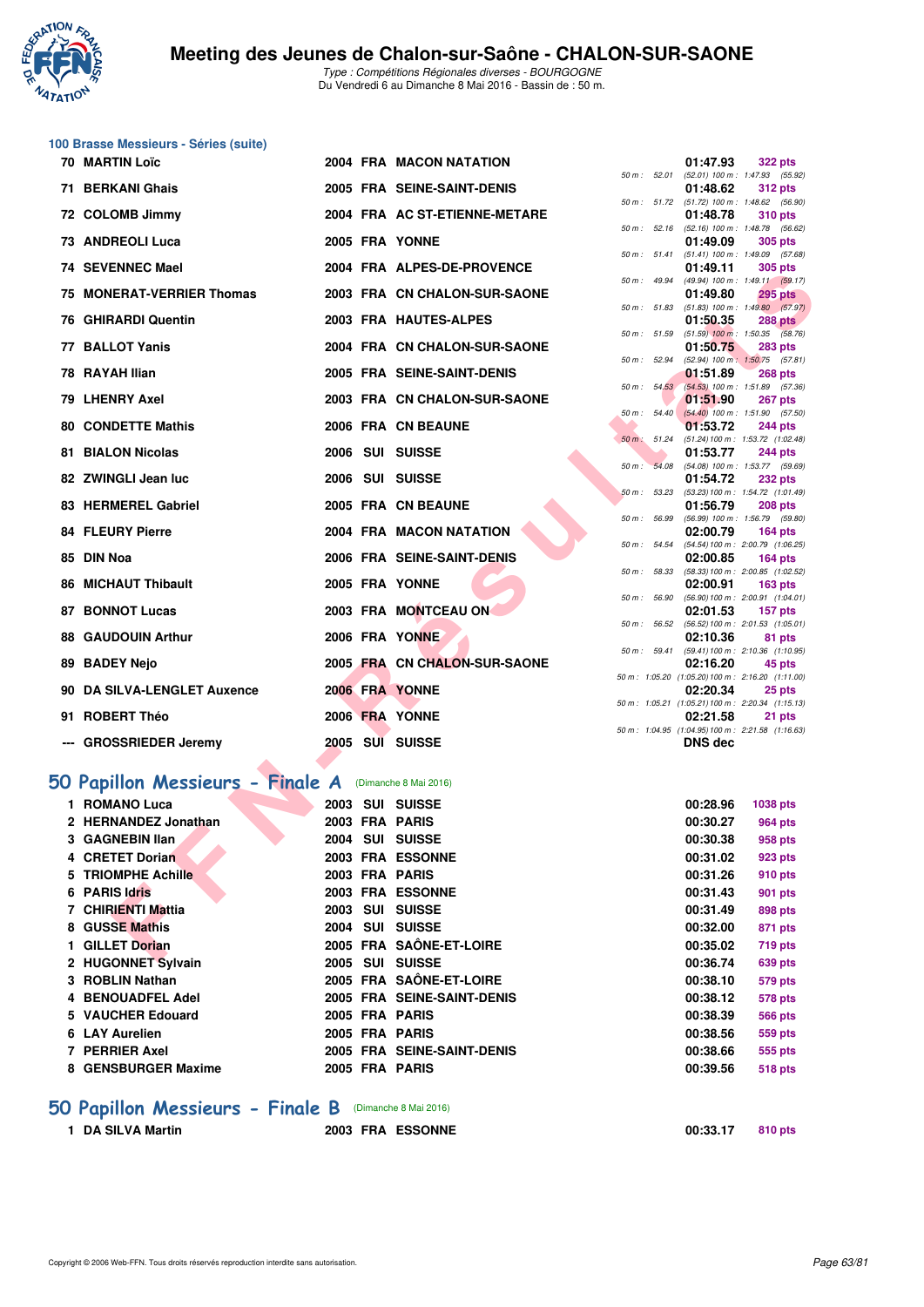

#### **50 Papillon Messieurs - Finale B (suite)**

| 2 MELIN Tobias           |  | 2003 FRA ESSONNE           | 00:33.81      | 778 pts        |
|--------------------------|--|----------------------------|---------------|----------------|
| 3 KAILASAPILLAI Vithusan |  | 2003 FRA ESSONNE           | 00:34.25      | <b>756 pts</b> |
| 4 CHAMAYOU Gael          |  | 2003 FRA ESSONNE           | 00:34.39      | 749 pts        |
| 5 SIMOENS Paul-Emile     |  | 2004 FRA PARIS             | 00:34.70      | 734 pts        |
| 6 CHTAINI Dominic        |  | 2004 SUI SUISSE            | 00:35.54      | 694 pts        |
| 7 ZWINGLI Dominic andre  |  | 2004 SUI SUISSE            | 00:35.95      | 675 pts        |
| 1 ALVES DA COSTA Colin   |  | 2005 FRA SAÔNE-ET-LOIRE    | 00:40.53      | 479 pts        |
| 2 TAGNATI Gianni         |  | 2005 FRA PARIS             | 00:40.56      | 478 pts        |
| 3 RAYAH Ilian            |  | 2005 FRA SEINE-SAINT-DENIS | 00:41.02      | <b>460 pts</b> |
| 4 TURAN Mikail           |  | 2005 FRA SAÔNE-ET-LOIRE    | 00:41.26      | 451 pts        |
| 5 RASPAGLIA Matteo       |  | 2005 FRA PARIS             | 00:41.28      | 450 pts        |
| 6 BOYER-SZYMYSLIK Odin   |  | 2005 FRA SAÔNE-ET-LOIRE    | 00:41.67      | 435 pts        |
| 7 PONSODA Antonyn        |  | 2005 FRA SEINE-SAINT-DENIS | 00:42.49      | 405 pts        |
| 8 FELTANE Zyad           |  | 2005 FRA PARIS             | 00:48.60      | <b>215 pts</b> |
| --- VAREILLAUD Maxime    |  | 2003 FRA ESSONNE           | <b>DSQ Da</b> |                |

## **[50 Papillon Messieurs - Séries](http://www.ffnatation.fr/webffn/resultats.php?idact=nat&go=epr&idcpt=38881&idepr=81)** (Dimanche 8 Mai 2016)

| ALVEJ DA UUJIA UUIII                                |  | <b>JAVINE-ET-LUINE</b>            | 00.40.JJ      | + <i>r ວ</i> ຸµເວ |
|-----------------------------------------------------|--|-----------------------------------|---------------|-------------------|
| 2 TAGNATI Gianni                                    |  | 2005 FRA PARIS                    | 00:40.56      | 478 pts           |
| 3 RAYAH Ilian                                       |  | 2005 FRA SEINE-SAINT-DENIS        | 00:41.02      | <b>460 pts</b>    |
| 4 TURAN Mikail                                      |  | 2005 FRA SAÔNE-ET-LOIRE           | 00:41.26      | 451 pts           |
| 5 RASPAGLIA Matteo                                  |  | 2005 FRA PARIS                    | 00:41.28      | 450 pts           |
| 6 BOYER-SZYMYSLIK Odin                              |  | 2005 FRA SAÖNE-ET-LOIRE           | 00:41.67      | 435 pts           |
| 7 PONSODA Antonyn                                   |  | 2005 FRA SEINE-SAINT-DENIS        | 00:42.49      | 405 pts           |
| 8 FELTANE Zyad                                      |  | 2005 FRA PARIS                    | 00:48.60      | <b>215 pts</b>    |
| --- VAREILLAUD Maxime                               |  | 2003 FRA ESSONNE                  | <b>DSQ Da</b> |                   |
|                                                     |  |                                   |               |                   |
| O Papillon Messieurs - Séries (Dimanche 8 Mai 2016) |  |                                   |               |                   |
| 1 ROMANO Luca                                       |  | 2003 SUI SUISSE                   | 00:30.31      | 962 pts           |
| 2 GAGNEBIN Ilan                                     |  | 2004 SUI SUISSE                   | 00:30.43      | 955 pts           |
| 3 HERNANDEZ Jonathan                                |  | 2003 FRA PARIS                    | 00:30.89      | 930 pts           |
| 4 PARIS Idris                                       |  | 2003 FRA ESSONNE                  | 00:31.44      | <b>900 pts</b>    |
| 5 CRETET Dorian                                     |  | 2003 FRA ESSONNE                  | 00:31.60      | 892 pts           |
| 6 CHIRIENTI Mattia                                  |  | 2003 SUI SUISSE                   | 00:31.73      | 885 pts           |
| <b>7 TRIOMPHE Achille</b>                           |  | 2003 FRA PARIS                    | 00:31.83      | 880 pts           |
| <b>7 GUSSE Mathis</b>                               |  | 2004 SUI SUISSE                   | 00:31.83      | 880 pts           |
| 9 VAREILLAUD Maxime                                 |  | 2003 FRA ESSONNE                  | 00:32.19      | 861 pts           |
| 10 MELIN Tobias                                     |  | 2003 FRA ESSONNE                  | 00:32.77      | 831 pts           |
| 11 DA SILVA Martin                                  |  | 2003 FRA ESSONNE                  | 00:33.07      | 815 pts           |
| 12 KAILASAPILLAI Vithusan                           |  | 2003 FRA ESSONNE                  | 00:33.67      | 785 pts           |
| 13 SIMOENS Paul-Emile                               |  | 2004 FRA PARIS                    | 00:33.79      | 779 pts           |
| 14 CHAMAYOU Gael                                    |  | 2003 FRA ESSONNE                  | 00:34.05      | 766 pts           |
| <b>15 CHTAINI Dominic</b>                           |  | 2004 SUI SUISSE                   | 00:34.48      | 745 pts           |
| 16 ZWINGLI Dominic andre                            |  | 2004 SUI SUISSE                   | 00:35.51      | 695 pts           |
| 17 NIEDERHAUSER William                             |  | 2004 SUI SUISSE                   | 00:35.79      | 682 pts           |
| 18 GILLET Dorian                                    |  | 2005 FRA SAÔNE-ET-LOIRE           | 00:36.01      | <b>672 pts</b>    |
| 19 BILAT Felix                                      |  | 2004 SUI SUISSE                   | 00:36.17      | 665 pts           |
| 20 HUGONNET Sylvain                                 |  | 2005 SUI SUISSE                   | 00:37.05      | 625 pts           |
| 21 DESCOEUDRES Matteo                               |  | 2004 SUI SUISSE                   | 00:37.12      | 622 pts           |
| 22 BORGES Hugo                                      |  | 2004 FRA NAUTIQUE ENTENTE CHÂLONS | 00:37.58      | <b>601 pts</b>    |
| 23 BENOUADFEL Adel                                  |  | 2005 FRA SEINE-SAINT-DENIS        | 00:37.71      | 596 pts           |
| 24 ROBLIN Nathan                                    |  | 2005 FRA SAÔNE-ET-LOIRE           | 00:38.25      | 572 pts           |
| 25 PERRIER Axel                                     |  | 2005 FRA SEINE-SAINT-DENIS        | 00:38.41      | 565 pts           |
| 26 HOWALD Silvio                                    |  | 2004 SUI SUISSE                   | 00:38.48      | 562 pts           |
| 27 HARRACH Mohammed                                 |  | <b>2005 MAR SEINE-SAINT-DENIS</b> | 00:38.66      | 555 pts           |
| 28 DUONG Oscar                                      |  | 2003 SUI SUISSE                   | 00:38.73      | 552 pts           |
| 29 VAUCHER Edouard                                  |  | <b>2005 FRA PARIS</b>             | 00:39.35      | <b>526 pts</b>    |
| 30 GENSBURGER Maxime                                |  | 2005 FRA PARIS                    | 00:39.64      | <b>514 pts</b>    |
| 31 LAY Aurelien                                     |  | 2005 FRA PARIS                    | 00:40.34      | 486 pts           |
| 32   TURAN Mikail                                   |  | 2005 FRA SAÔNE-ET-LOIRE           | 00:40.49      | 480 pts           |
| 33 VIAL Grégoire                                    |  | 2004 FRA AC ST-ETIENNE-METARE     | 00:40.63      | 475 pts           |
| 34 TAGNATI Gianni                                   |  | 2005 FRA PARIS                    | 00:40.75      | 470 pts           |
| 35 ALVES DA COSTA Colin                             |  | 2005 FRA SAÔNE-ET-LOIRE           | 00:40.80      | 468 pts           |
| 36 LONGUET Adrien                                   |  | 2004 FRA NAUTIQUE ENTENTE CHÂLONS | 00:41.16      | 455 pts           |
| 37 RASPAGLIA Matteo                                 |  | 2005 FRA PARIS                    | 00:41.30      | 449 pts           |
|                                                     |  |                                   |               |                   |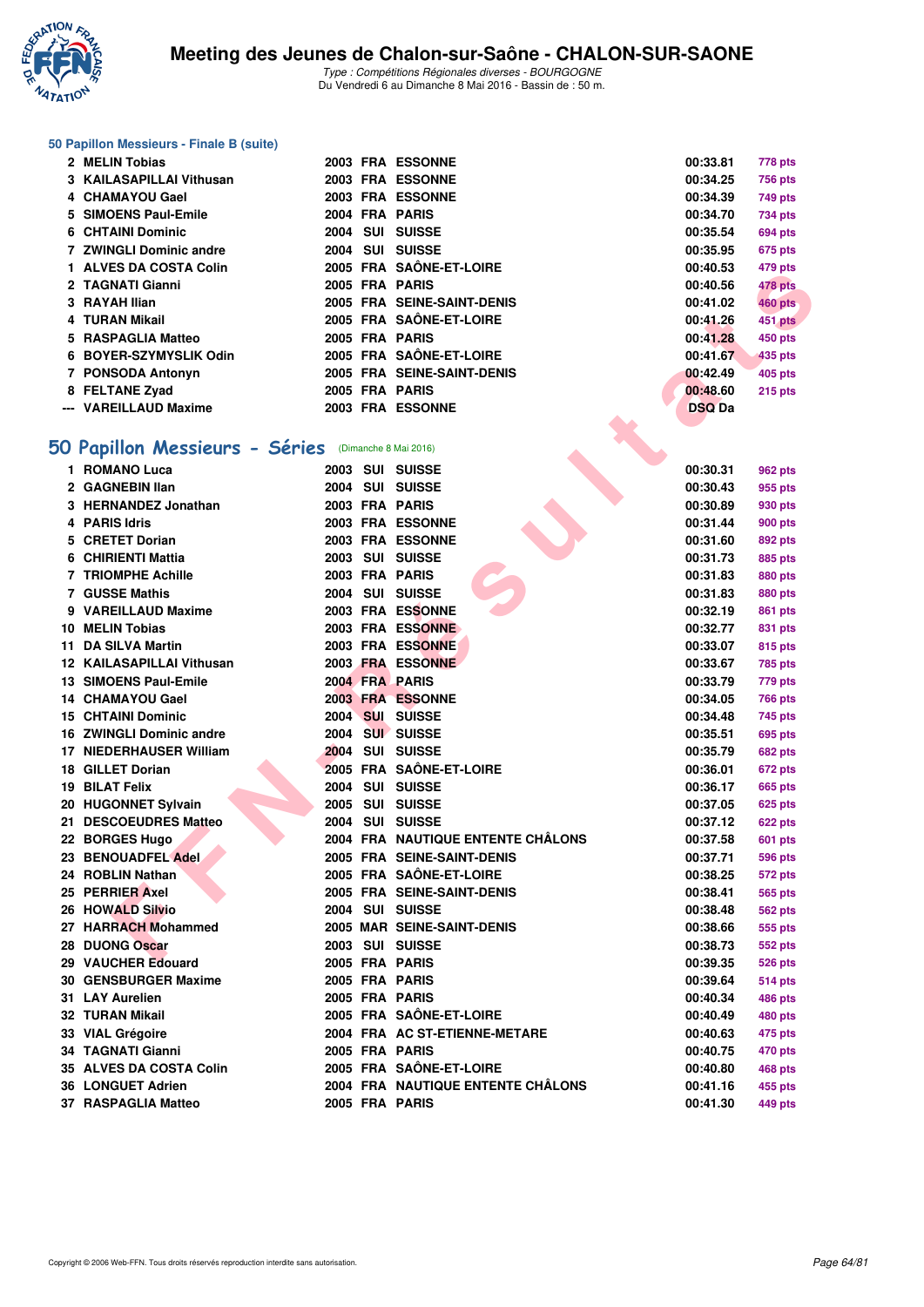

**50 Papillon Messieurs - Séries (suite)**

Type : Compétitions Régionales diverses - BOURGOGNE Du Vendredi 6 au Dimanche 8 Mai 2016 - Bassin de : 50 m.

#### **F F THINE REPAIRING 1999**<br> **F F R F N - R É SOURIGE L'ANNE EN CONTENENT (1990)**<br> **F R F N - R É SOURIGE DE SOURIGE L'ANNE (1990)**<br> **F R F N - R É SOURIGE DE SOURIGE DE SOURIGE DE CONTENENT (1990)**<br> **F R F N - R É SOURIGE 38 PONSODA Antonyn 2005 FRA SEINE-SAINT-DENIS 00:41.60 438 pts 39 MORET Damien 2003 SUI SUISSE 00:41.84 429 pts 40 BOYER-SZYMYSLIK Odin 2005 FRA SAÔNE-ET-LOIRE 00:41.86 428 pts 41 FELTANE Zyad 2005 FRA PARIS 00:42.11 419 pts 42 LOURET Yanis 2004 FRA MACON NATATION 00:42.73 397 pts 43 RAYAH Ilian 2005 FRA SEINE-SAINT-DENIS 00:42.77 395 pts 44 BELOUANNAS Ilyan 2004 FRA AC ST-ETIENNE-METARE 00:42.79 395 pts 45 ZWINGLI Jean luc 2006 SUI SUISSE 00:43.25 378 pts 46 BRENOT Victor 2005 FRA SAÔNE-ET-LOIRE 00:43.44 372 pts 47 AMHAJ Idris 2006 FRA SEINE-SAINT-DENIS 00:43.49 370 pts 48 VUONG-THILLEROT Louis 2005 FRA PARIS 00:43.51 369 pts 49 BAYRAT Ethan 2006 FRA SAÔNE-ET-LOIRE 00:43.58 367 pts 49 GRIFFITHS Gwilym 2005 FRA YONNE 00:43.58 367 pts 51 BRION Lilian 2003 FRA NEPTUNE CLUB LISIEUX 00:43.88 357 pts 52 NEMDALI Kemil 2006 FRA SEINE-SAINT-DENIS 00:44.48 337 pts 53 PHALIPPOU Clement 2006 FRA SEINE-SAINT-DENIS 00:45.18 314 pts 54 MARTIN Pierre 2006 FRA CN BEAUNE 00:45.53 303 pts 55 LAURENT ATTHALIN Gaspard 2006 FRA SAÔNE-ET-LOIRE 00:46.01 288 pts 56 BIALON Nicolas 2006 SUI SUISSE 00:46.92 261 pts 57 BERKANI Ghais 2005 FRA SEINE-SAINT-DENIS 00:47.19 254 pts 58 AMAT Enguerrand 2005 FRA US LA CHARITE NATATION 00:47.67 240 pts 59 DIN Noa 2006 FRA SEINE-SAINT-DENIS 00:48.18 226 pts 60 SCHOEB Eli 2005 SUI SUISSE 00:49.17 200 pts 61 VEYRAT Dylan 2004 FRA CN NEVERS 00:49.70 187 pts 62 ECHARD BENARDON Lylian 2005 FRA YONNE 00:49.92 182 pts 63 SYOUD Laifa-Ilyes 2006 FRA SAÔNE-ET-LOIRE 00:50.02 180 pts 64 BOUTON Alix 2006 FRA CN CHALON-SUR-SAONE 00:50.13 177 pts 65 REMAUD Lukas 2006 FRA CN NEVERS 00:50.54 167 pts 66 KILEZTKY Cyprien 2005 FRA YONNE 00:50.72 163 pts 67 CHARDIN Louis 2005 FRA SAÔNE-ET-LOIRE 00:51.00 157 pts 68 LE BAIL Tom 2007 FRA CN BEAUNE 00:53.20 111 pts 69 ROBERT Théo 2006 FRA YONNE 00:53.38 108 pts 70 LECHENAULT Mathis 2006 FRA YONNE 00:56.53 57 pts 71 MICHAUT Thibault 2005 FRA YONNE 00:56.63 56 pts 72 VIVIEN Mathéo 2006 FRA CN BEAUNE 00:56.84 53 pts 73 COLOMB Jimmy 2004 FRA AC ST-ETIENNE-METARE 00:57.27 48 pts 74 GAUDOUIN Arthur 2006 FRA YONNE 00:58.11 38 pts 75 DA SILVA-LENGLET Auxence 2006 FRA YONNE 00:58.26 36 pts 76 COLLIN Théophile 2005 FRA CN BEAUNE 01:01.02 13 pts 77 CLECH Étienne 2007 FRA YONNE 01:01.75 8 pts 78 PERE Aurélien 2006 FRA CN CHALON-SUR-SAONE 01:03.17 3 pts 79 TAVARES Enzo 2006 FRA YONNE 01:04.78 1 pts 80 PINSON Louis 2006 FRA CN CHALON-SUR-SAONE 01:05.51 1 pts 81 BOURIEZ Lysandre 2007 FRA CN CHALON-SUR-SAONE 01:05.63 1 pts 82 TRONTIN Philippe 2005 FRA CN CHALON-SUR-SAONE 01:06.03 1 pts 83 DIEUX Basile 2005 FRA YONNE 01:11.83 1 pts --- BELKACEMI Sami 2006 FRA CN CHALON-SUR-SAONE DNS dec --- GROSSRIEDER Jeremy 2005 SUI SUISSE DNS dec**

#### **[100 Papillon Messieurs - Finale A](http://www.ffnatation.fr/webffn/resultats.php?idact=nat&go=epr&idcpt=38881&idepr=82)** (Samedi 7 Mai 2016)

| <b>1 ANNOCQUE Paul</b> |  | 2003 FRA CN BEAUNE |  | 01:06.34 947 pts                             |         |  |
|------------------------|--|--------------------|--|----------------------------------------------|---------|--|
|                        |  |                    |  | 50 m: 31.76 (31.76) 100 m: 1.06.34 (34.58)   |         |  |
| 2 HERNANDEZ Jonathan   |  | 2003 FRA PARIS     |  | 01:07.04 929 pts                             |         |  |
|                        |  |                    |  | 50 m : 30.89 (30.89) 100 m : 1:07.04 (36.15) |         |  |
| 3 TONGUET Phily        |  | 2003 FRA DOUBS     |  | 01:07.07                                     | 928 pts |  |
|                        |  |                    |  | 50 m : 30.43 (30.43) 100 m : 1:07.07 (36.64) |         |  |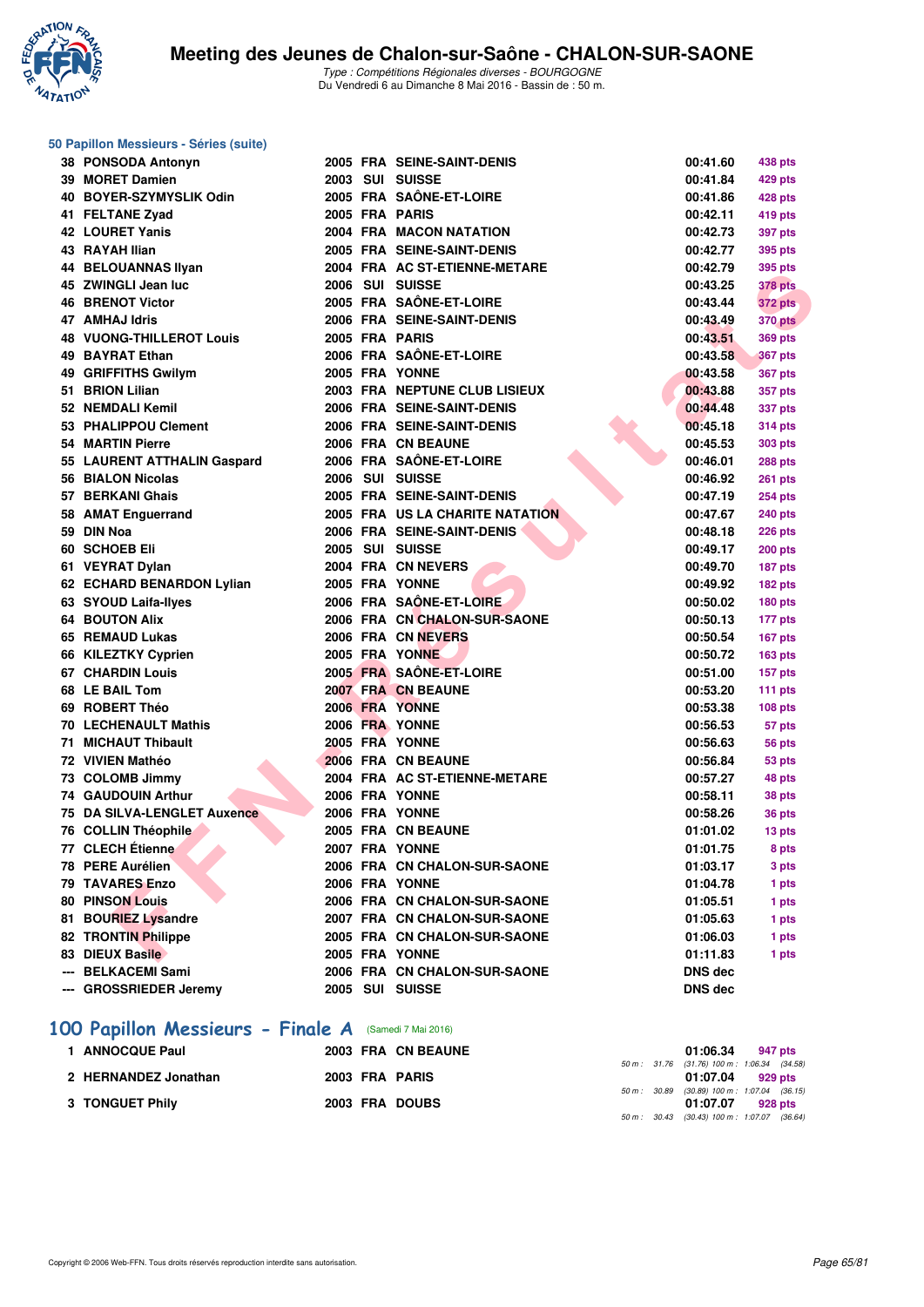

# **100 Papillon Messieurs - Finale A (suite)**

|                   |                                                                                                                                                                          |  |                                                                                                                                                                                                                                                                           | 01:08.03                                                                                                                                                                                                          |                                                                                              |                                                                                                                                                                                                                                                                                                                                                                                                                                                                                                                                                                                                                                                   |
|-------------------|--------------------------------------------------------------------------------------------------------------------------------------------------------------------------|--|---------------------------------------------------------------------------------------------------------------------------------------------------------------------------------------------------------------------------------------------------------------------------|-------------------------------------------------------------------------------------------------------------------------------------------------------------------------------------------------------------------|----------------------------------------------------------------------------------------------|---------------------------------------------------------------------------------------------------------------------------------------------------------------------------------------------------------------------------------------------------------------------------------------------------------------------------------------------------------------------------------------------------------------------------------------------------------------------------------------------------------------------------------------------------------------------------------------------------------------------------------------------------|
|                   |                                                                                                                                                                          |  |                                                                                                                                                                                                                                                                           |                                                                                                                                                                                                                   |                                                                                              |                                                                                                                                                                                                                                                                                                                                                                                                                                                                                                                                                                                                                                                   |
|                   |                                                                                                                                                                          |  |                                                                                                                                                                                                                                                                           |                                                                                                                                                                                                                   |                                                                                              |                                                                                                                                                                                                                                                                                                                                                                                                                                                                                                                                                                                                                                                   |
|                   |                                                                                                                                                                          |  |                                                                                                                                                                                                                                                                           |                                                                                                                                                                                                                   |                                                                                              |                                                                                                                                                                                                                                                                                                                                                                                                                                                                                                                                                                                                                                                   |
|                   |                                                                                                                                                                          |  |                                                                                                                                                                                                                                                                           |                                                                                                                                                                                                                   |                                                                                              |                                                                                                                                                                                                                                                                                                                                                                                                                                                                                                                                                                                                                                                   |
|                   |                                                                                                                                                                          |  |                                                                                                                                                                                                                                                                           |                                                                                                                                                                                                                   |                                                                                              |                                                                                                                                                                                                                                                                                                                                                                                                                                                                                                                                                                                                                                                   |
|                   |                                                                                                                                                                          |  |                                                                                                                                                                                                                                                                           |                                                                                                                                                                                                                   |                                                                                              |                                                                                                                                                                                                                                                                                                                                                                                                                                                                                                                                                                                                                                                   |
| 8 PARIS Idris     |                                                                                                                                                                          |  |                                                                                                                                                                                                                                                                           | 01:13.77                                                                                                                                                                                                          |                                                                                              |                                                                                                                                                                                                                                                                                                                                                                                                                                                                                                                                                                                                                                                   |
|                   |                                                                                                                                                                          |  |                                                                                                                                                                                                                                                                           |                                                                                                                                                                                                                   |                                                                                              |                                                                                                                                                                                                                                                                                                                                                                                                                                                                                                                                                                                                                                                   |
| 1 BENOUADFEL Adel |                                                                                                                                                                          |  |                                                                                                                                                                                                                                                                           | 01:23.08                                                                                                                                                                                                          |                                                                                              |                                                                                                                                                                                                                                                                                                                                                                                                                                                                                                                                                                                                                                                   |
|                   |                                                                                                                                                                          |  |                                                                                                                                                                                                                                                                           |                                                                                                                                                                                                                   |                                                                                              |                                                                                                                                                                                                                                                                                                                                                                                                                                                                                                                                                                                                                                                   |
|                   |                                                                                                                                                                          |  |                                                                                                                                                                                                                                                                           |                                                                                                                                                                                                                   |                                                                                              |                                                                                                                                                                                                                                                                                                                                                                                                                                                                                                                                                                                                                                                   |
|                   |                                                                                                                                                                          |  |                                                                                                                                                                                                                                                                           |                                                                                                                                                                                                                   |                                                                                              |                                                                                                                                                                                                                                                                                                                                                                                                                                                                                                                                                                                                                                                   |
|                   |                                                                                                                                                                          |  |                                                                                                                                                                                                                                                                           |                                                                                                                                                                                                                   |                                                                                              |                                                                                                                                                                                                                                                                                                                                                                                                                                                                                                                                                                                                                                                   |
|                   |                                                                                                                                                                          |  |                                                                                                                                                                                                                                                                           |                                                                                                                                                                                                                   |                                                                                              |                                                                                                                                                                                                                                                                                                                                                                                                                                                                                                                                                                                                                                                   |
|                   |                                                                                                                                                                          |  |                                                                                                                                                                                                                                                                           |                                                                                                                                                                                                                   |                                                                                              |                                                                                                                                                                                                                                                                                                                                                                                                                                                                                                                                                                                                                                                   |
|                   |                                                                                                                                                                          |  |                                                                                                                                                                                                                                                                           |                                                                                                                                                                                                                   |                                                                                              |                                                                                                                                                                                                                                                                                                                                                                                                                                                                                                                                                                                                                                                   |
|                   |                                                                                                                                                                          |  |                                                                                                                                                                                                                                                                           |                                                                                                                                                                                                                   |                                                                                              |                                                                                                                                                                                                                                                                                                                                                                                                                                                                                                                                                                                                                                                   |
| 6 RAYAH Ilian     |                                                                                                                                                                          |  |                                                                                                                                                                                                                                                                           | 01:42.07                                                                                                                                                                                                          |                                                                                              |                                                                                                                                                                                                                                                                                                                                                                                                                                                                                                                                                                                                                                                   |
|                   |                                                                                                                                                                          |  |                                                                                                                                                                                                                                                                           |                                                                                                                                                                                                                   |                                                                                              |                                                                                                                                                                                                                                                                                                                                                                                                                                                                                                                                                                                                                                                   |
|                   |                                                                                                                                                                          |  |                                                                                                                                                                                                                                                                           | 01:44.26                                                                                                                                                                                                          |                                                                                              |                                                                                                                                                                                                                                                                                                                                                                                                                                                                                                                                                                                                                                                   |
|                   |                                                                                                                                                                          |  |                                                                                                                                                                                                                                                                           |                                                                                                                                                                                                                   |                                                                                              |                                                                                                                                                                                                                                                                                                                                                                                                                                                                                                                                                                                                                                                   |
|                   |                                                                                                                                                                          |  |                                                                                                                                                                                                                                                                           |                                                                                                                                                                                                                   |                                                                                              |                                                                                                                                                                                                                                                                                                                                                                                                                                                                                                                                                                                                                                                   |
|                   | 5 CIFTCI Hasan<br>6 GAGNEBIN IIan<br>7 DEMEYRE Louka<br>2 LAY Aurelien<br>3 HUGONNET Sylvain<br>4 PERRIER Axel<br>5 ANDREOLI Luca<br>7 ZWINGLI Jean luc<br>8 AMHAJ Idris |  | 2003 FRA DOUBS<br>2004 SUI SUISSE<br>2003 FRA DOUBS<br>2003 FRA ESSONNE<br>2005 FRA SEINE-SAINT-DENIS<br>2005 FRA PARIS<br>2005 SUI SUISSE<br>2005 FRA SEINE-SAINT-DENIS<br>2005 FRA YONNE<br>2005 FRA SEINE-SAINT-DENIS<br>2006 SUI SUISSE<br>2006 FRA SEINE-SAINT-DENIS | $50 \text{ m}$ : $31.74$<br>$50 \text{ m}$ : 31.20<br>50 m: 32.40<br>50 m: 33.33<br>50 m: 32.82<br>50 m: 38.18<br>$50 m$ : 41.91<br>$50 m$ : $38.46$<br>$50 m$ : $45.90$<br>$50 \text{ m}$ : 44.58<br>50 m: 46.64 | 4 ROMANO Luca<br>2003 SUI SUISSE<br>01:08.24<br>01:08.44<br>01:12.34<br>01:28.26<br>01:45.45 | 902 pts<br>$(31.74)$ 100 m : 1:08.03 (36.<br>897 pts<br>$(31.20)$ 100 m : 1:08.24 (37.<br>892 pts<br>$(32.40)$ 100 m : 1:08.44 (36.<br>793 pts<br>$(33.33)$ 100 m : 1:12.34 (39.<br>758 pts<br>$(32.82)$ 100 m : 1:13.77 (40.<br><b>552 pts</b><br>$(38.18) 100 \text{ m}$ : 1:23.08 $(44.$<br>451 pts<br>$(41.91)$ 100 m : 1:28.26 $(46)$<br>01:28.39 448 pts<br>$(38.46)$ 100 m : 1:28.39 (49.<br>01:28.49<br>446 pts<br>50 m : 40.27 (40.27) 100 m : 1:28.49 (48.<br>01:38.91<br><b>275 pts</b><br>$(45.90)$ 100 m : 1:38.91 (53.<br><b>232 pts</b><br>(44.58) 100 m: 1:42.07 (57.<br><b>203 pts</b><br>(46.64) 100 m: 1:44.26 (57.<br>189 pts |

# **[100 Papillon Messieurs - Finale B](http://www.ffnatation.fr/webffn/resultats.php?idact=nat&go=epr&idcpt=38881&idepr=82)** (Samedi 7 Mai 2016)

| ranio iuris                      |  | ZUUJ FRA EJJUINNE          |                  |                          | v <i></i>                                                | <b>TUD DIS</b>     |  |
|----------------------------------|--|----------------------------|------------------|--------------------------|----------------------------------------------------------|--------------------|--|
| 1 BENOUADFEL Adel                |  | 2005 FRA SEINE-SAINT-DENIS |                  |                          | 50 m: 32.82 (32.82) 100 m: 1:13.77 (40.95)<br>01:23.08   | <b>552 pts</b>     |  |
|                                  |  |                            |                  | 50 m : 38.18             | $(38.18)$ 100 m : 1:23.08 $(44.90)$                      |                    |  |
| 2 LAY Aurelien                   |  | 2005 FRA PARIS             |                  | 50 m : 41.91             | 01:28.26<br>$(41.91)$ 100 m : 1:28.26 $(46.35)$          | 451 pts            |  |
| 3 HUGONNET Sylvain               |  | 2005 SUI SUISSE            |                  |                          | 01:28.39                                                 | 448 pts            |  |
|                                  |  |                            | 50 m : 38.46     |                          | $(38.46)$ 100 m : 1:28.39 $(49.93)$                      |                    |  |
| 4 PERRIER Axel                   |  | 2005 FRA SEINE-SAINT-DENIS |                  |                          | 01:28.49                                                 | 446 pts            |  |
| 5 ANDREOLI Luca                  |  | 2005 FRA YONNE             |                  | $50 \text{ m}$ : $40.27$ | (40.27) 100 m : 1:28.49 (48.22)<br>01:38.91              | <b>275 pts</b>     |  |
|                                  |  |                            |                  | 50 m: 45.90              | $(45.90)$ 100 m : 1:38.91 (53.01)                        |                    |  |
| 6 RAYAH Ilian                    |  | 2005 FRA SEINE-SAINT-DENIS |                  |                          | 01:42.07                                                 | <b>232 pts</b>     |  |
|                                  |  |                            | $50 m$ : $44.58$ |                          | $(44.58)$ 100 m : 1:42.07 $(57.49)$                      |                    |  |
| 7 ZWINGLI Jean luc               |  | 2006 SUI SUISSE            | $50 m$ :         | 46.64                    | 01:44.26<br>(46.64) 100 m: 1:44.26 (57.62)               | <b>203 pts</b>     |  |
| 8 AMHAJ Idris                    |  | 2006 FRA SEINE-SAINT-DENIS |                  |                          | 01:45.45                                                 | $189$ pts          |  |
|                                  |  |                            | 50 m: 47.30      |                          | (47.30) 100 m: 1:45.45 (58.15)                           |                    |  |
|                                  |  |                            |                  |                          |                                                          |                    |  |
| 00 Papillon Messieurs - Finale B |  | (Samedi 7 Mai 2016)        |                  |                          |                                                          |                    |  |
| 1 GUSSE Mathis                   |  | 2004 SUI SUISSE            |                  |                          | 01:12.17                                                 | 797 pts            |  |
| 2 TURAN Rustem                   |  | 2003 FRA SAÔNE-ET-LOIRE    |                  |                          | 50 m: 34.02 (34.02) 100 m: 1:12.17 (38.15)               |                    |  |
|                                  |  |                            | 50 m : 34.86     |                          | 01:13.98<br>$(34.86)$ 100 m : 1:13.98 $(39.12)$          | 753 pts            |  |
| <b>3 LEPINAY Come</b>            |  | 2003 FRA PARIS             |                  |                          | 01:14.22                                                 | 748 pts            |  |
|                                  |  |                            | 50 m : 35.74     |                          | $(35.74)$ 100 m : 1:14.22 $(38.48)$                      |                    |  |
| 4 CHIRIENTI Mattia               |  | 2003 SUI SUISSE            |                  |                          | 01:14.51                                                 | 741 pts            |  |
| 5 VAREILLAUD Maxime              |  | 2003 FRA ESSONNE           |                  | 50 m : 34.60             | $(34.60)$ 100 m : 1:14.51 $(39.91)$<br>01:14.63          | <b>738 pts</b>     |  |
|                                  |  |                            |                  |                          | 50 m: 33.73 (33.73) 100 m: 1:14.63 (40.90)               |                    |  |
| 6 BOUETE Paul                    |  | 2003 FRA PARIS             |                  |                          | 01:14.86                                                 | 733 pts            |  |
|                                  |  |                            |                  |                          | 50 m: 34.67 (34.67) 100 m: 1:14.86 (40.19)               |                    |  |
| 7 MOULY Hippolyte                |  | 2003 FRA PARIS             | 50 m: 33.66      |                          | 01:15.63<br>$(33.66)$ 100 m : 1:15.63 $(41.97)$          | 715 pts            |  |
| 8 LECOMTE Gwenael                |  | 2003 FRA HAUTES-ALPES      |                  |                          | 01:18.67                                                 | 646 pts            |  |
|                                  |  |                            | 50 m: 35.53      |                          | $(35.53)$ 100 m : 1:18.67 $(43.14)$                      |                    |  |
| 1 NEMDALI Kemil                  |  | 2006 FRA SEINE-SAINT-DENIS |                  | 50 m: 48.25              | 01:45.96                                                 | 183 <sub>pts</sub> |  |
| 2 ROYER Matthias                 |  | 2005 FRA CN BEAUNE         |                  |                          | (48.25) 100 m: 1:45.96 (57.71)<br>01:50.27               | <b>136 pts</b>     |  |
|                                  |  |                            |                  | 50 m : 49.23             | (49.23) 100 m: 1:50.27 (1:01.04)                         |                    |  |
| 3 PHALIPPOU Clement              |  | 2006 FRA SEINE-SAINT-DENIS |                  |                          | 01:50.62                                                 | $132$ pts          |  |
| 4 BERKANI Ghais                  |  | 2005 FRA SEINE-SAINT-DENIS |                  |                          | 50 m: 49.67 (49.67) 100 m: 1:50.62 (1:00.95)<br>01:52.03 | $118$ pts          |  |
|                                  |  |                            |                  |                          | 50 m: 51.90 (51.90) 100 m: 1:52.03 (1:00.13)             |                    |  |
| 5 DIN Noa                        |  | 2006 FRA SEINE-SAINT-DENIS |                  |                          | 01:52.19                                                 | 117 pts            |  |
|                                  |  |                            | 50 m : 50.30     |                          | $(50.30)$ 100 m : 1:52.19 $(1:01.89)$                    |                    |  |
| <b>6 BIALON Nicolas</b>          |  | 2006 SUI SUISSE            | 50 m: 50.60      |                          | 01:55.54<br>(50.60) 100 m: 1:55.54 (1:04.94)             | 87 pts             |  |
| 7 KILEZTKY Cyprien               |  | 2005 FRA YONNE             |                  |                          | 01:56.46                                                 | 80 pts             |  |
|                                  |  |                            |                  |                          | 50 m: 52.82 (52.82) 100 m: 1:56.46 (1:03.64)             |                    |  |
| 8 LE BAIL Tom                    |  | 2007 FRA CN BEAUNE         |                  |                          | 02:08.12                                                 | 15 pts             |  |
|                                  |  |                            |                  |                          | 50 m: 57.19 (57.19) 100 m: 2:08.12 (1:10.93)             |                    |  |

## **[100 Papillon Messieurs - Séries](http://www.ffnatation.fr/webffn/resultats.php?idact=nat&go=epr&idcpt=38881&idepr=82)** (Samedi 7 Mai 2016)

| 1 ROMANO Luca        | 2003 SUI SUISSE    | 01:08.43<br>892 pts                                            |
|----------------------|--------------------|----------------------------------------------------------------|
| 2 GAGNEBIN Ilan      | 2004 SUI SUISSE    | 50 m: 29.82 (29.82) 100 m: 1:08.43 (38.<br>01:09.11<br>874 pts |
| 3 ANNOCQUE Paul      | 2003 FRA CN BEAUNE | 50 m: 32.07 (32.07) 100 m: 1:09.11 (37.<br>01:09.75<br>858 pts |
| 4 CIFTCI Hasan       | 2003 FRA DOUBS     | 50 m: 32.52 (32.52) 100 m: 1:09.75 (37.<br>01:10.19<br>847 pts |
| 5 HERNANDEZ Jonathan | 2003 FRA PARIS     | 50 m: 32.06 (32.06) 100 m: 1:10.19 (38.<br>01:11.63<br>811 pts |

|                  |       | 01:08.03          | <b>902 pts</b>      |
|------------------|-------|-------------------|---------------------|
| 50 m: 31.74      |       | $(31.74) 100 m$ : | 1:08.03 (36.29)     |
|                  |       | 01:08.24          | 897 pts             |
| $50 m$ : $31.20$ |       | $(31.20)$ 100 m : | 1:08.24 (37.04)     |
|                  |       | 01:08.44          | 892 pts             |
| 50 m: 32.40      |       | $(32.40)$ 100 m : | 1:08.44 (36.04)     |
|                  |       | 01:12.34          | 793 pts             |
| $50 m$ : 33.33   |       | $(33.33)$ 100 m : | $1:12.34$ (39.01)   |
|                  |       | 01:13.77          | 758 pts             |
| 50 m: 32.82      |       | $(32.82)$ 100 m : | $1:13.77$ $(40.95)$ |
|                  |       | 01:23.08          | <b>552 pts</b>      |
| $50 m$ : $38.18$ |       | $(38.18) 100 m$ : | 1:23.08 (44.90)     |
|                  |       | 01:28.26          | 451 pts             |
| $50 m$ : $41.91$ |       | $(41.91)$ 100 m : | 1:28.26 (46.35)     |
|                  |       | 01:28.39          | 448 pts             |
| $50 m$ : $38.46$ |       | $(38.46) 100 m$ : | 1:28.39 (49.93)     |
|                  |       | 01:28.49          | $-446$ pts          |
| $50 m$ : $40.27$ |       | $(40.27)$ 100 m : | 1:28.49 (48.22)     |
|                  |       | 01:38.91          | 275 pts             |
| 50 m :           | 45.90 | $(45.90)$ 100 m : | 1:38.91 (53.01)     |
|                  |       | 01:42.07          | <b>232 pts</b>      |
| 50 m : 44.58     |       | $(44.58) 100 m$ : | 1:42.07 (57.49)     |
|                  |       | 01:44.26          | <b>203 pts</b>      |
| $50 m$ : 46.64   |       | $(46.64) 100 m$ : | 1:44.26 (57.62)     |
|                  |       | 01:45.45          | 189 pts             |
| 50 m: 47.30      |       | $(47.30)$ 100 m : | $1:45.45$ $(58.15)$ |

|                  |       | 01:12.17          | 797 pts             |
|------------------|-------|-------------------|---------------------|
| $50 m$ : $34.02$ |       | $(34.02)$ 100 m : | $1:12.17$ (38.15)   |
|                  |       | 01:13.98          | 753 pts             |
| 50 m :           | 34.86 | $(34.86)$ 100 m : | 1:13.98 (39.12)     |
|                  |       | 01:14.22          | 748 pts             |
| 50 m :           | 35.74 | $(35.74) 100 m$ : | $1:14.22$ $(38.48)$ |
|                  |       | 01:14.51          | 741 pts             |
| $50 m$ :         | 34.60 | $(34.60)$ 100 m : | $1:14.51$ (39.91)   |
|                  |       | 01:14.63          | <b>738 pts</b>      |
| 50 m :           | 33.73 | $(33.73) 100 m$ : | $1:14.63$ (40.90)   |
|                  |       | 01:14.86          | 733 pts             |
| $50 m$ : 34.67   |       | $(34.67)$ 100 m : | $1:14.86$ $(40.19)$ |
|                  |       | 01:15.63          | 715 pts             |
| $50 m$ :         | 33.66 | $(33.66) 100 m$ : | $1:15.63$ $(41.97)$ |
|                  |       | 01:18.67          | 646 pts             |
| $50 m$ :         | 35.53 | $(35.53) 100 m$ : | $1:18.67$ $(43.14)$ |
|                  |       | 01:45.96          | <b>183 pts</b>      |
| 50 m :           | 48.25 | $(48.25)$ 100 m : | $1:45.96$ $(57.71)$ |
|                  |       | 01:50.27          | $136$ pts           |
| 50 m : 49.23     |       | (49.23) 100 m :   | 1:50.27 (1:01.04)   |
|                  |       | 01:50.62          | 132 pts             |
| $50 m$ :         | 49.67 | (49.67) 100 m :   | 1:50.62 (1:00.95)   |
|                  |       | 01:52.03          | $118$ pts           |
| 50 m :           | 51.90 | $(51.90) 100 m$ : | 1:52.03 (1:00.13)   |
|                  |       | 01:52.19          | 117 pts             |
| 50 m: 50.30      |       | (50.30) 100 m :   | 1:52.19 (1:01.89)   |
|                  |       | 01:55.54          | 87 pts              |
| 50 m :           | 50.60 | $(50.60)$ 100 m : | 1:55.54 (1:04.94)   |
|                  |       | 01:56.46          | 80 pts              |
| $50 m$ :         | 52.82 | (52.82) 100 m :   | 1:56.46 (1:03.64)   |
|                  |       | 02:08.12          | 15 pts              |
| 50 m: 57.19      |       | (57.19) 100 m :   | 2:08.12 (1:10.93)   |
|                  |       |                   |                     |

|  | 01:08.43 892 pts                           |
|--|--------------------------------------------|
|  | 50 m: 29.82 (29.82) 100 m: 1:08.43 (38.61) |
|  | 01:09.11 874 pts                           |
|  | 50 m: 32.07 (32.07) 100 m: 1:09.11 (37.04) |
|  | 01:09.75 858 pts                           |
|  | 50 m: 32.52 (32.52) 100 m: 1:09.75 (37.23) |
|  | $01:10.19$ 847 pts                         |
|  | 50 m: 32.06 (32.06) 100 m: 1:10.19 (38.13) |
|  | 01:11.63 811 pts                           |
|  | 50 m: 33.46 (33.46) 100 m: 1:11.63 (38.17) |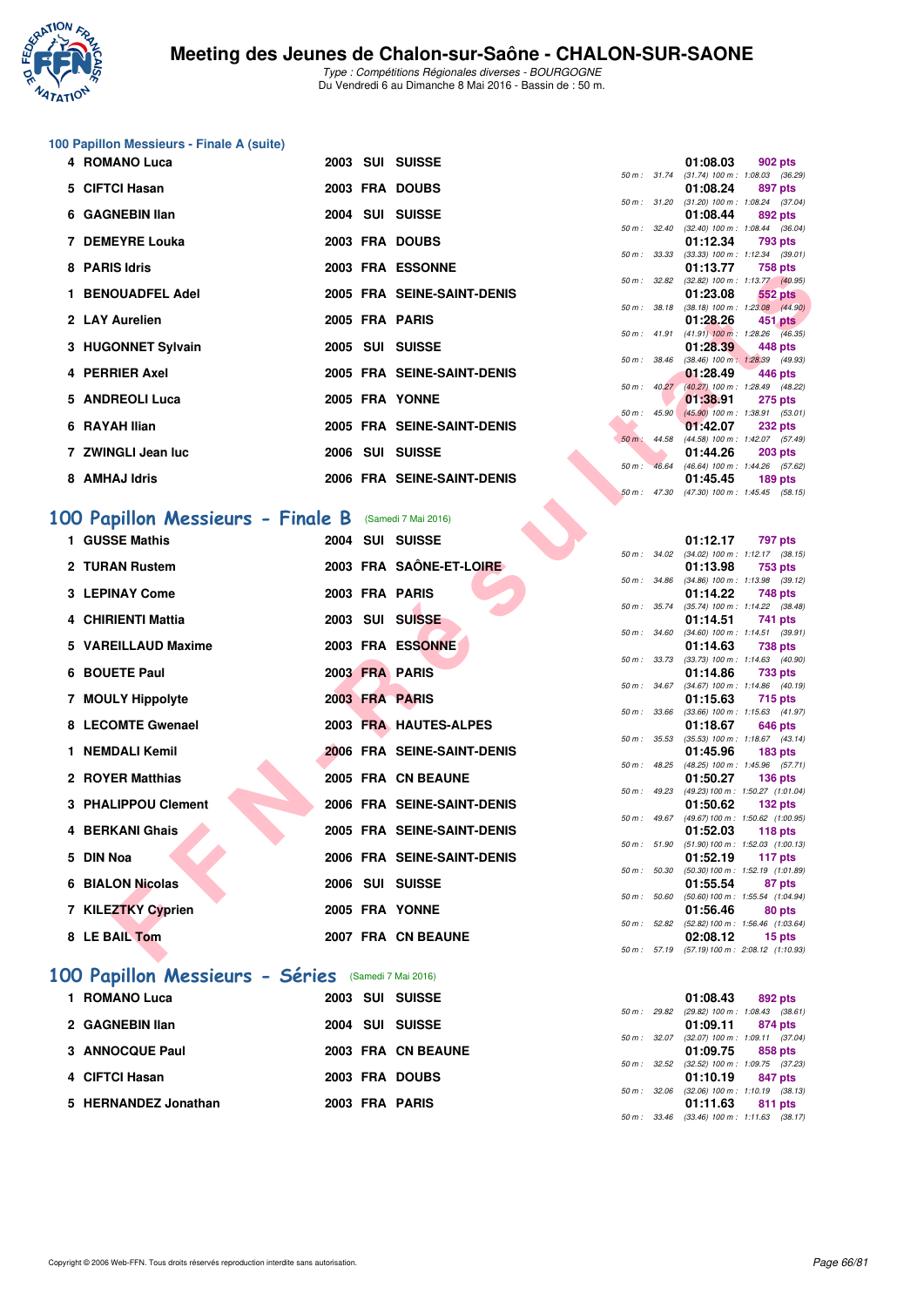

# **100 Papillon Messieurs - Séries (suite)**

|     | 6 PARIS Idris             |  | <b>2003 FRA ESSONNE</b>    |              |                  | 01:12.38 | 792 pts                                                 |  |
|-----|---------------------------|--|----------------------------|--------------|------------------|----------|---------------------------------------------------------|--|
|     | 7 DEMEYRE Louka           |  | 2003 FRA DOUBS             |              |                  | 01:12.81 | 50 m: 31.95 (31.95) 100 m: 1:12.38 (40.43)<br>782 pts   |  |
|     | 8 TONGUET Phily           |  | 2003 FRA DOUBS             |              | 50 m: 33.07      | 01:12.88 | $(33.07)$ 100 m : 1:12.81 $(39.74)$<br>780 pts          |  |
|     | 9 CHIRIENTI Mattia        |  | 2003 SUI SUISSE            |              | 50 m : 31.56     | 01:13.23 | $(31.56)$ 100 m : 1:12.88 $(41.32)$<br>772 pts          |  |
|     | 10 GUSSE Mathis           |  | 2004 SUI SUISSE            |              | 50 m : 36.16     | 01:14.14 | $(36.16)$ 100 m : 1:13.23 $(37.07)$<br>750 pts          |  |
| 11. | <b>MOULY Hippolyte</b>    |  | 2003 FRA PARIS             |              | 50 m : 33.77     | 01:14.46 | $(33.77)$ 100 m : 1:14.14 $(40.37)$<br>742 pts          |  |
|     | 12 VAREILLAUD Maxime      |  | 2003 FRA ESSONNE           |              | 50 m : 33.55     |          | $(33.55)$ 100 m : 1:14.46 $(40.91)$                     |  |
|     |                           |  |                            |              | 50 m : 33.97     | 01:14.47 | <b>742 pts</b><br>$(33.97)$ 100 m : 1:14.47 $(40.50)$   |  |
|     | <b>13 TURAN Rustem</b>    |  | 2003 FRA SAÔNE-ET-LOIRE    | 50 m: 34.56  |                  | 01:14.93 | 731 pts<br>(34.56) 100 m: 1:14.93 (40.37)               |  |
|     | 14 BOUETE Paul            |  | 2003 FRA PARIS             |              | 50 m: 33.69      | 01:15.22 | 724 pts<br>(33.69) 100 m: 1:15.22 (41.53)               |  |
|     | <b>15 LEPINAY Come</b>    |  | 2003 FRA PARIS             |              | 50 m: 35.03      | 01:15.45 | 719 pts<br>$(35.03)$ 100 m : 1:15.45 $(40.42)$          |  |
|     | 16 LECOMTE Gwenael        |  | 2003 FRA HAUTES-ALPES      |              | 50 m : 34.38     | 01:17.05 | 682 pts<br>(34.38) 100 m: 1:17.05 (42.67)               |  |
|     | 17 GILBERT Florian        |  | 2004 FRA DOUBS             |              | 50 m: 36.44      | 01:18.14 | 657 pts<br>(36.44) 100 m: 1:18.14 (41.70)               |  |
|     | 18 CHAMAYOU Gael          |  | 2003 FRA ESSONNE           |              | 50 m: 34.82      | 01:18.23 | 655 pts<br>$(34.82)$ 100 m : 1:18.23 $(43.41)$          |  |
|     | 19 SIMOENS Paul-Emile     |  | 2004 FRA PARIS             |              |                  | 01:18.66 | 646 pts                                                 |  |
| 20  | <b>DAVID Henri</b>        |  | 2003 FRA PARIS             |              | 50 m : 36.50     | 01:18.87 | $(36.50)$ 100 m : 1:18.66 $(42.16)$<br>641 pts          |  |
|     | 21 LAALA Elyas            |  | 2003 FRA DOUBS             | 50 m : 36.46 |                  | 01:19.75 | $(36.46)$ 100 m : 1:18.87 $(42.41)$<br>622 pts          |  |
|     | 22 VOSSION Pâcome         |  | 2003 FRA SAÔNE-ET-LOIRE    |              | 50 m : 37.96     | 01:22.02 | (37.96) 100 m: 1:19.75 (41.79)<br>574 pts               |  |
|     | 23 BRETTON Henri          |  | 2004 FRA HAUTES-ALPES      |              | 50 m: 38.35      | 01:22.45 | $(38.35)$ 100 m : 1:22.02 $(43.67)$<br>565 pts          |  |
|     | 24 NIEDERHAUSER William   |  | 2004 SUI SUISSE            |              | 50 m : 37.64     | 01:22.73 | $(37.64)$ 100 m : 1:22.45 $(44.81)$<br>559 pts          |  |
|     | 25 CHTAINI Dominic        |  | 2004 SUI SUISSE            |              | 50 m : 39.25     | 01:22.75 | (39.25) 100 m : 1:22.73 (43.48)<br>558 pts              |  |
|     | 26 TROUIN Samuel          |  | 2003 FRA ALPES-DE-PROVENCE |              | 50 m : 37.67     | 01:23.53 | $(37.67)$ 100 m : 1:22.75 $(45.08)$<br>542 pts          |  |
|     | 27 KIENY Bastien          |  | 2003 FRA SAONE-ET-LOIRE    | 50 m: 38.06  |                  | 01:23.62 | (38.06) 100 m: 1:23.53 (45.47)<br>541 pts               |  |
|     | 28 MERTZ Dimitri          |  | 2003 FRA SAÔNE-ET-LOIRE    |              |                  | 01:23.70 | 50 m : 39.12 (39.12) 100 m : 1:23.62 (44.50)<br>539 pts |  |
|     | 29 ROUX Matteo            |  | 2004 FRA HAUTES-ALPES      |              | 50 m : 39.94     | 01:24.42 | (39.94) 100 m: 1:23.70 (43.76)<br>525 pts               |  |
|     | <b>30 BENOUADFEL Adel</b> |  | 2005 FRA SEINE-SAINT-DENIS |              | $50 m$ : $38.24$ | 01:24.61 | (38.24) 100 m: 1:24.42 (46.18)<br>521 pts               |  |
|     | 31 PUYRAIMOND Marceau     |  | <b>2003 FRA DOUBS</b>      | 50 m: 39.53  |                  | 01:25.17 | $(39.53)$ 100 m : 1:24.61 $(45.08)$<br>510 pts          |  |
|     | 32 ZWINGLI Dominic andre  |  | 2004 SUI SUISSE            |              | 50 m : 38.88     | 01:26.03 | (38.88) 100 m : 1:25.17 (46.29)<br>493 pts              |  |
|     | 33 DESCOEUDRES Matteo     |  | 2004 SUI SUISSE            |              | 50 m : 39.05     | 01:26.40 | (39.05) 100 m : 1:26.03 (46.98)<br>486 pts              |  |
|     | 34 VOZINSKI Joris         |  | 2004 FRA SAÔNE-ET-LOIRE    |              | 50 m : 39.88     | 01:26.64 | $(39.88)$ 100 m : 1:26.40 $(46.52)$<br>481 pts          |  |
|     | 35 RAVINET Yann           |  | 2004 FRA SAÔNE-ET-LOIRE    |              | 50 m : 38.46     | 01:27.31 | $(38.46)$ 100 m : 1:26.64 $(48.18)$<br>468 pts          |  |
|     | 36 MOLLET Maxime          |  | 2003 FRA DOUBS             |              | 50 m : 39.64     | 01:27.82 | (39.64) 100 m: 1:27.31 (47.67)<br>459 pts               |  |
|     | 37 BILAT Felix            |  | 2004 SUI SUISSE            |              | 50 m : 38.62     | 01:28.10 | (38.62) 100 m : 1:27.82 (49.20)<br>454 pts              |  |
|     | 38 PERRIER Axel           |  | 2005 FRA SEINE-SAINT-DENIS |              | 50 m : 41.11     | 01:28.20 | $(41.11)$ 100 m : 1:28.10 $(46.99)$<br>452 pts          |  |
|     | <b>39 ADAMI Louis</b>     |  | 2004 FRA CN BEAUNE         |              | 50 m : 40.26     | 01:28.99 | (40.26) 100 m: 1:28.20 (47.94)<br>437 pts               |  |
|     | 40 LE DROUCPEET Adrien    |  | 2003 FRA HAUTES-ALPES      |              | 50 m : 39.97     | 01:29.37 | (39.97) 100 m : 1:28.99 (49.02)<br>430 pts              |  |
|     | 41 DARLEY Martin          |  | 2003 FRA SAÔNE-ET-LOIRE    |              | 50 m : 40.49     | 01:29.61 | (40.49) 100 m: 1:29.37 (48.88)<br>426 pts               |  |
|     |                           |  |                            |              |                  |          |                                                         |  |

| $50 m$ : | 31.56 | - 11<br>$(31.56) 100 m$ :     | <b>TUU PLS</b><br>1:12.88<br>(41.32) |
|----------|-------|-------------------------------|--------------------------------------|
|          |       | 01:13.23                      | 772 pts                              |
| $50 m$ : | 36.16 | $(36.16) 100 m$ :             | 1:13.23<br>(37.07)                   |
|          |       | 01:14.14                      | <b>750 pts</b>                       |
| $50 m$ : | 33.77 | (33.77) 100 m :               | 1:14.14<br>(40.37)                   |
|          |       | 01:14.46                      | 742 pts                              |
| $50 m$ : | 33.55 | $(33.55)$ 100 m :             | 1:14.46<br>(40.91)                   |
|          |       | 01:14.47                      | <b>742 pts</b>                       |
| $50 m$ : | 33.97 | $(33.97)$ 100 m :             | 1:14.47<br>(40.50)                   |
|          |       | 01:14.93                      | 731<br>pts                           |
| $50 m$ : | 34.56 | $(34.56)$ 100 m :             | 1:14.93<br>(40.37)                   |
|          |       | 01:15.22                      | 724 pts                              |
| $50 m$ : | 33.69 | $(33.69)$ 100 m :             | 1:15.22<br>(41.53)                   |
|          |       | 01:15.45                      | 719 pts                              |
| $50 m$ : | 35.03 | $(35.03)$ 100 m :             | (40.42)<br>1:15.45                   |
|          |       | 01:17.05                      | <b>682 pts</b>                       |
| $50 m$ : | 34.38 | $(34.38) 100 m$ :             | 1:17.05<br>(42.67)                   |
|          |       | 01:18.14                      | 657<br>pts                           |
| $50 m$ : | 36.44 | $(36.44) 100 m$ :             | (41.70)<br>1:18.14                   |
|          |       | 01:18.23                      | 655 pts                              |
| $50 m$ : | 34.82 | $(34.82)$ 100 m :             | 1:18.23<br>(43.41)                   |
| $50 m$ : |       | 01:18.66                      | <b>646 pts</b>                       |
|          | 36.50 | $(36.50)$ 100 m :             | 1:18.66<br>(42.16)<br>641            |
|          | 36.46 | 01:18.87                      | pts                                  |
| $50 m$ : |       | $(36.46) 100 m$ :<br>01:19.75 | (42.41)<br>1:18.87                   |
| $50 m$ : | 37.96 | (37.96) 100 m :               | 622 pts<br>1:19.75                   |
|          |       | 01:22.02                      | (41.79)<br>574 pts                   |
| $50 m$ : | 38.35 | $(38.35) 100 m$ :             | 1:22.02<br>(43.67)                   |
|          |       | 01:22.45                      | <b>565 pts</b>                       |
| $50 m$ : | 37.64 | $(37.64) 100 m$ :             | 1:22.45<br>(44.81)                   |
|          |       | 01:22.73                      | 559 pts                              |
| $50 m$ : | 39.25 | $(39.25)$ 100 m :             | 1:22.73<br>(43.48)                   |
|          |       | 01:22.75                      | <b>558 pts</b>                       |
| $50 m$ : | 37.67 | $(37.67) 100 m$ :             | 1:22.75<br>(45.08)                   |
|          |       | 01:23.53                      | 542 pts                              |
| $50 m$ : | 38.06 | $(38.06) 100 m$ :             | (45.47)<br>1:23.53                   |
|          |       | 01:23.62                      | 541<br>pts                           |
| $50 m$ : | 39.12 | $(39.12) 100 m$ :             | 1:23.62<br>(44.50)                   |
|          |       | 01:23.70                      | <b>539 pts</b>                       |
| $50 m$ : | 39.94 | (39.94) 100 m :               | 1:23.70<br>(43.76)                   |
|          |       | 01:24.42                      | 525<br>pts                           |
| $50 m$ : | 38.24 | $(38.24) 100 m$ :             | (46.18)<br>1:24.42                   |
|          |       | 01:24.61                      | 521<br>pts                           |
| 50 m :   | 39.53 | $(39.53) 100 m$ :             | 1:24.61<br>(45.08)                   |
|          |       | 01:25.17                      | 510 pts                              |
| $50 m$ : | 38.88 | $(38.88) 100 m$ :             | 1:25.17<br>(46.29)                   |
|          |       | 01:26.03                      | 493 pts                              |
| $50 m$ : | 39.05 | $(39.05)$ 100 m :             | (46.98)<br>1:26.03                   |
|          |       | 01:26.40                      | 486 pts                              |
| $50 m$ : | 39.88 | $(39.88) 100 m$ :             | 1:26.40<br>(46.52)                   |
|          |       | 01:26.64                      | <b>481 pts</b>                       |
| 50 m :   | 38.46 | (38.46) 100 m :               | 1:26.64<br>(48.18)                   |
|          |       | 01:27.31                      | 468 pts                              |
| $50 m$ : | 39.64 | $(39.64) 100 m$ :             | 1:27.31<br>(47.67)                   |
|          |       | 01:27.82                      | 459 pts                              |
| $50 m$ : | 38.62 | $(38.62) 100 m$ :             | 1:27.82<br>(49.20)                   |
|          |       | 01:28.10                      | 454 pts                              |
| $50 m$ : | 41.11 | $(41.11) 100 m$ :             | 1:28.10<br>(46.99)                   |
|          |       | 01:28.20                      | 452 pts                              |
| $50 m$ : | 40.26 | (40.26) 100 m :               | 1:28.20<br>(47.94)                   |
|          |       | 01:28.99                      | <b>437 pts</b>                       |
| $50 m$ : | 39.97 | $(39.97) 100 m$ :             | 1:28.99<br>(49.02)                   |
|          |       | 01:29.37                      | <b>430 pts</b>                       |
| $50 m$ : | 40.49 | $(40.49) 100 m$ :             | 1:29.37<br>(48.88)                   |
|          |       | 01:29.61                      | 426 pts                              |
| $50 m$ : | 40.83 | $(40.83) 100 m$ :             | (48.78)<br>1:29.61                   |
|          |       |                               |                                      |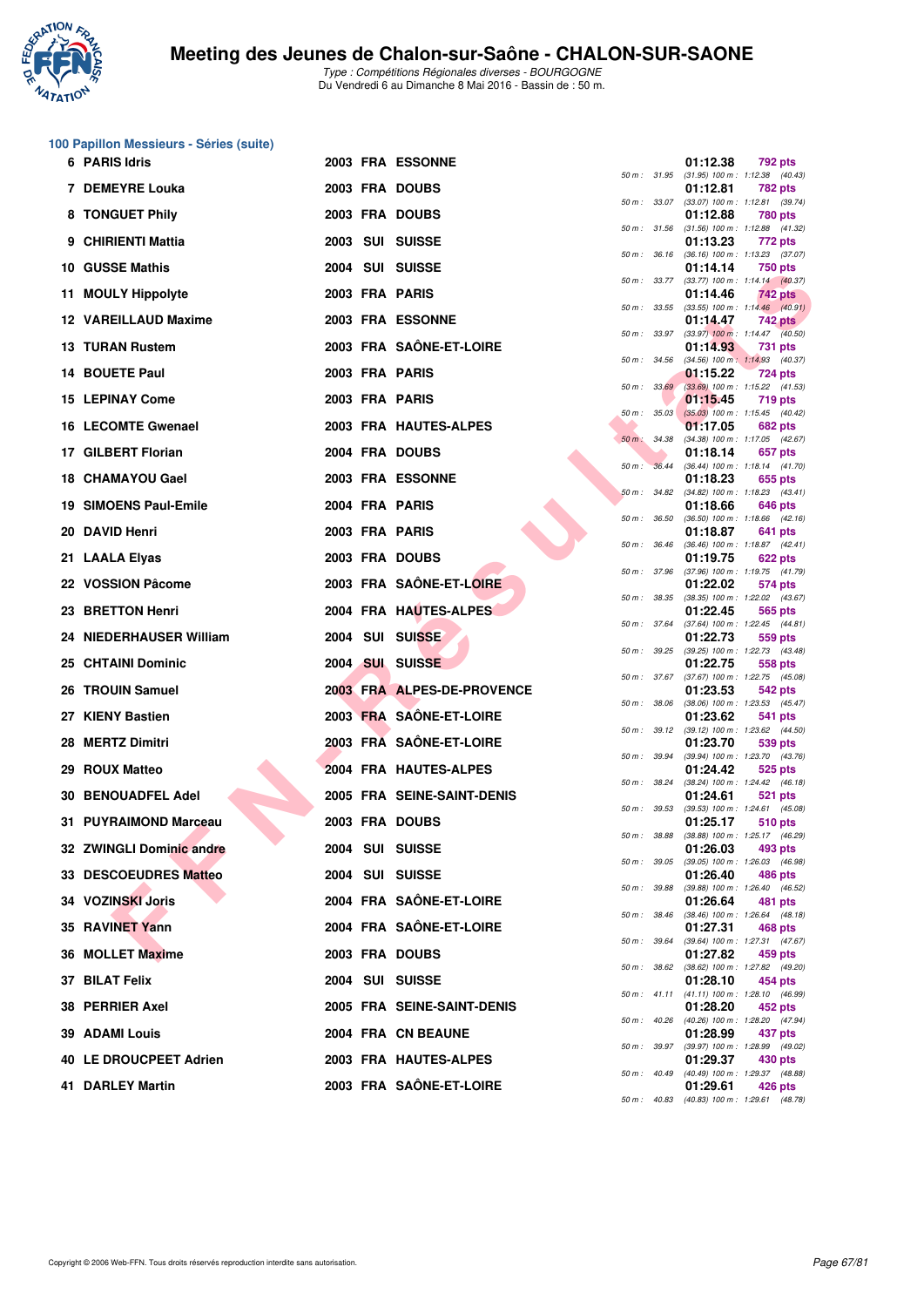

|     | 100 Papillon Messieurs - Séries (suite) |  |                                  |                  |                |          |                                                                |
|-----|-----------------------------------------|--|----------------------------------|------------------|----------------|----------|----------------------------------------------------------------|
|     | 42 DUONG Oscar                          |  | 2003 SUI SUISSE                  | 50 m : 39.99     |                | 01:29.85 | 422 pts<br>(39.99) 100 m: 1:29.85 (49.86)                      |
|     | 43 WALD Benjamin                        |  | 2004 FRA AC BOULOGNE-BILLANCOURT |                  | 50 m : 39.14   | 01:29.92 | 421 pts<br>(39.14) 100 m: 1:29.92 (50.78)                      |
|     | 44 BODIN Jules                          |  | 2003 FRA ALPES-DE-PROVENCE       | 50 m : 39.82     |                | 01:30.04 | 418 pts<br>(39.82) 100 m: 1:30.04 (50.22)                      |
|     | <b>45 GELAY-TURTAUT Axel</b>            |  | 2003 FRA SAÖNE-ET-LOIRE          |                  |                | 01:30.19 | 416 pts                                                        |
|     | <b>46 BLANCHET Thomas</b>               |  | 2003 FRA NIÈVRE                  | 50 m: 40.44      |                | 01:30.66 | (40.44) 100 m: 1:30.19 (49.75)<br>407 pts                      |
|     | <b>47 CLOUET Mathis</b>                 |  | 2004 FRA HAUTES-ALPES            | 50 m : 41.34     |                | 01:30.96 | (41.34) 100 m: 1:30.66 (49.32)<br>402 pts                      |
|     | <b>48 LAY Aurelien</b>                  |  | 2005 FRA PARIS                   | 50 m : 40.76     |                | 01:31.02 | (40.76) 100 m : 1:30.96 (50.20)<br>401 pts                     |
|     | <b>49 GUETTOUCHE Yanis</b>              |  | 2004 FRA DOUBS                   |                  | 50 m : 42.20   | 01:32.20 | $(42.20)$ 100 m : 1:31.02 $(48.82)$<br><b>381 pts</b>          |
|     | 50 HOWALD Silvio                        |  | 2004 SUI SUISSE                  | 50 m: 42.88      |                | 01:32.43 | (42.88) 100 m: 1:32.20 (49.32)<br><b>377 pts</b>               |
|     | 51 BOURIEZ Louann                       |  | 2003 FRA SAÔNE-ET-LOIRE          |                  | 50 m: 41.38    | 01:32.47 | (41.38) 100 m: 1:32.43 (51.05)<br><b>376 pts</b>               |
|     | 52 MARTIN Loïc                          |  | 2003 FRA DOUBS                   | $50 m$ : 41.81   |                | 01:33.06 | $(41.81)$ 100 m : 1:32.47 (50.66)<br><b>366 pts</b>            |
|     | 53 VIAL Grégoire                        |  | 2004 FRA AC ST-ETIENNE-METARE    | 50 m: 43.44      |                | 01:33.80 | (43.44) 100 m: 1:33.06 (49.62)<br><b>354 pts</b>               |
|     | 54 ANDRE Sacha                          |  | 2004 FRA MONTCEAU ON             |                  |                | 01:34.15 | 50 m: 42.15 (42.15) 100 m: 1:33.80 (51.65)<br><b>348 pts</b>   |
|     | 55 MONERAT-VERRIER Thomas               |  | 2003 FRA CN CHALON-SUR-SAONE     |                  | $50 m$ : 43.94 | 01:34.19 | (43.94) 100 m: 1:34.15 (50.21)<br><b>348 pts</b>               |
|     | 56 BAYRAT Aksel                         |  | 2004 FRA MACON NATATION          |                  |                | 01:34.91 | 50 m: 42.70 (42.70) 100 m: 1:34.19 (51.49)<br><b>336 pts</b>   |
|     | 57 MOLLETTE Thomas                      |  | 2003 FRA SAÔNE-ET-LOIRE          |                  | 50 m : 41.78   | 01:34.97 | $(41.78)$ 100 m : 1:34.91 $(53.13)$<br>335 pts                 |
|     | 58 GOUJON Nathan                        |  | 2003 FRA SAÔNE-ET-LOIRE          | 50 m : 42.08     |                | 01:35.77 | (42.08) 100 m: 1:34.97 (52.89)<br><b>323 pts</b>               |
|     | 59 ISELIN Louis                         |  | 2004 FRA DOUBS                   |                  | 50 m: 43.10    | 01:36.65 | (43.10) 100 m : 1:35.77 (52.67)<br><b>309 pts</b>              |
|     | 60 HUGONNET Sylvain                     |  | 2005 SUI SUISSE                  |                  | 50 m: 42.91    | 01:37.54 | (42.91) 100 m: 1:36.65 (53.74)<br><b>295 pts</b>               |
|     | 61 VARGAS Thomas                        |  | 2004 FRA ALPES-DE-PROVENCE       |                  |                | 01:38.26 | 50 m: 41.74 (41.74) 100 m: 1:37.54 (55.80)<br><b>285 pts</b>   |
|     | 62 MORET Damien                         |  | 2003 SUI SUISSE                  |                  | 50 m : 41.80   | 01:38.40 | $(41.80)$ 100 m : 1:38.26 (56.46)<br><b>283 pts</b>            |
| 63. | <b>BONNOT Lucas</b>                     |  | 2003 FRA MONTCEAU ON             |                  | 50 m : 43.38   | 01:39.31 | (43.38) 100 m: 1:38.40 (55.02)<br><b>270 pts</b>               |
|     | 64 MARTIN Loïc                          |  | 2004 FRA MACON NATATION          | $50 m$ : $45.45$ |                |          | (45.45) 100 m: 1:39.31 (53.86)                                 |
|     |                                         |  |                                  | 50 m: 45.56      |                | 01:39.83 | <b>262 pts</b><br>(45.56) 100 m: 1:39.83 (54.27)               |
|     | 65 RAYAH Ilian                          |  | 2005 FRA SEINE-SAINT-DENIS       |                  | 50 m : 46.43   | 01:40.46 | $253$ pts<br>(46.43) 100 m: 1:40.46 (54.03)                    |
|     | 66 AMHAJ Idris                          |  | 2006 FRA SEINE-SAINT-DENIS       | 50 m: 46.33      |                | 01:41.04 | <b>245 pts</b><br>$(46.33)$ 100 m : 1:41.04 $(54.71)$          |
|     | 67 BALLOT Yanis                         |  | 2004 FRA CN CHALON-SUR-SAONE     |                  |                | 01:41.83 | <b>235 pts</b><br>50 m : 44.06 (44.06) 100 m : 1:41.83 (57.77) |
|     | 68 ANDREOLI Luca                        |  | 2005 FRA YONNE                   |                  | 50 m : 45.90   | 01:41.99 | <b>233 pts</b><br>(45.90) 100 m: 1:41.99 (56.09)               |
|     | 69 GHIRARDI Quentin                     |  | 2003 FRA HAUTES-ALPES            | 50 m : 46.56     |                | 01:43.57 | 212 pts<br>(46.56) 100 m: 1:43.57 (57.01)                      |
|     | 70 BELOUANNAS Ilyan                     |  | 2004 FRA AC ST-ETIENNE-METARE    |                  |                | 01:44.12 | <b>205 pts</b><br>50 m: 44.75 (44.75) 100 m: 1:44.12 (59.37)   |
|     | 71 ZWINGLI Jean luc                     |  | 2006 SUI SUISSE                  |                  |                | 01:44.95 | $195$ pts<br>50 m: 47.48 (47.48) 100 m: 1:44.95 (57.47)        |
|     | 72 NEMDALI Kemil                        |  | 2006 FRA SEINE-SAINT-DENIS       |                  | 50 m : 49.24   | 01:46.97 | <b>171 pts</b><br>(49.24) 100 m: 1:46.97 (57.73)               |
|     | 73 BERKANI Ghais                        |  | 2005 FRA SEINE-SAINT-DENIS       |                  |                | 01:48.45 | $155$ pts<br>50 m: 51.86 (51.86) 100 m: 1:48.45 (56.59)        |
|     | 74 ROYER Matthias                       |  | 2005 FRA CN BEAUNE               |                  | 50 m: 47.06    | 01:49.69 | $142$ pts<br>(47.06) 100 m: 1:49.69 (1:02.63)                  |
|     | <b>74 PHALIPPOU Clement</b>             |  | 2006 FRA SEINE-SAINT-DENIS       | 50 m : 50.60     |                | 01:49.69 | 142 $pts$<br>(50.60) 100 m: 1:49.69 (59.09)                    |
|     | 76 SEVENNEC Mael                        |  | 2004 FRA ALPES-DE-PROVENCE       |                  |                | 01:50.28 | <b>136 pts</b>                                                 |
|     | 77 REYNAUD Hugo                         |  | 2004 FRA ALPES-DE-PROVENCE       | 50 m : 49.59     |                | 01:51.13 | (49.59) 100 m: 1:50.28 (1:00.69)<br><b>127 pts</b>             |

| 50 m :   | 39.99 | 01:29.85<br>(39.99) 100 m :   | 422 pts<br>1:29.85<br>(49.86)        |
|----------|-------|-------------------------------|--------------------------------------|
|          |       | 01:29.92                      | <b>421 pts</b>                       |
| $50 m$ : | 39.14 | $(39.14) 100 m$ :             | 1:29.92<br>(50.78)                   |
| $50 m$ : | 39.82 | 01:30.04<br>(39.82) 100 m :   | <b>418 pts</b><br>1:30.04<br>(50.22) |
|          |       | 01:30.19                      | <b>416 pts</b>                       |
| $50 m$ : | 40.44 | $(40.44) 100 m$ :<br>01:30.66 | 1:30.19<br>(49.75)<br>407 pts        |
| $50 m$ : | 41.34 | $(41.34) 100 m$ :             | 1:30.66<br>(49.32)                   |
| $50 m$ : | 40.76 | 01:30.96<br>(40.76) 100 m :   | 402 pts<br>1:30.96<br>(50.20)        |
|          |       | 01:31.02                      | <b>401 pts</b>                       |
| $50 m$ : | 42.20 | $(42.20)$ 100 m :<br>01:32.20 | 1:31.02<br>(48.82)<br><b>381 pts</b> |
| $50 m$ : | 42.88 | $(42.88) 100 m$ :             | 1:32.20<br>(49.32)                   |
| $50 m$ : | 41.38 | 01:32.43<br>$(41.38) 100 m$ : | 377 pts<br>1:32.43<br>(51.05)        |
|          |       | 01:32.47                      | <b>376 pts</b>                       |
| 50 m :   | 41.81 | $(41.81) 100 m$ :<br>01:33.06 | 1:32.47<br>(50.66)<br><b>366 pts</b> |
| $50 m$ : | 43.44 | (43.44) 100 m :               | 1:33.06<br>(49.62)                   |
|          | 42.15 | 01:33.80<br>$(42.15)$ 100 m : | 354 pts<br>1:33.80                   |
| 50 m :   |       | 01:34.15                      | (51.65)<br><b>348 pts</b>            |
| $50 m$ : | 43.94 | $(43.94) 100 m$ :             | 1:34.15<br>(50.21)                   |
| $50 m$ : | 42.70 | 01:34.19<br>(42.70) 100 m :   | <b>348 pts</b><br>1:34.19<br>(51.49) |
|          |       | 01:34.91                      | 336 pts                              |
| $50 m$ : | 41.78 | $(41.78) 100 m$ :<br>01:34.97 | 1:34.91<br>(53.13)<br>335 pts        |
| $50 m$ : | 42.08 | $(42.08)$ 100 m :             | 1:34.97<br>(52.89)                   |
| $50 m$ : | 43.10 | 01:35.77<br>(43.10) 100 m :   | 323 pts<br>1:35.77<br>(52.67)        |
|          |       | 01:36.65                      | <b>309 pts</b>                       |
| $50 m$ : | 42.91 | $(42.91)$ 100 m :<br>01:37.54 | 1:36.65<br>(53.74)<br>295 pts        |
| 50 m :   | 41.74 | $(41.74) 100 m$ :             | 1:37.54<br>(55.80)                   |
| $50 m$ : | 41.80 | 01:38.26<br>$(41.80) 100 m$ : | 285 pts<br>1:38.26<br>(56.46)        |
|          |       | 01:38.40                      | <b>283 pts</b>                       |
| 50 m :   | 43.38 | (43.38) 100 m :<br>01:39.31   | (55.02)<br>1:38.40<br>270 pts        |
| 50 m :   | 45.45 | $(45.45) 100 m$ :             | 1:39.31<br>(53.86)                   |
| $50 m$ : | 45.56 | 01:39.83<br>$(45.56) 100 m$ : | 262 pts<br>1:39.83<br>(54.27)        |
|          |       | 01:40.46                      | <b>253 pts</b>                       |
| $50 m$ : | 46.43 | $(46.43) 100 m$ :<br>01:41.04 | 1:40.46<br>(54.03)<br><b>245 pts</b> |
| 50 m :   | 46.33 | (46.33) 100 m :               | 1:41.04<br>(54.71)                   |
| 50 m :   | 44.06 | 01:41.83<br>$(44.06) 100 m$ : | <b>235 pts</b><br>1:41.83 (57.77)    |
|          |       | 01:41.99                      | 233 pts                              |
| 50 m :   | 45.90 | $(45.90) 100 m$ :<br>01:43.57 | 1:41.99<br>(56.09)<br>212 pts        |
| $50 m$ : | 46.56 | $(46.56)$ 100 m :             | 1:43.57<br>(57.01)                   |
| $50 m$ : | 44.75 | 01:44.12<br>(44.75) 100 m :   | <b>205 pts</b><br>1:44.12<br>(59.37) |
|          |       | 01:44.95                      | 195 pts                              |
| $50 m$ : | 47.48 | $(47.48) 100 m$ :<br>01:46.97 | 1:44.95<br>(57.47)<br>171<br>pts     |
| $50 m$ : | 49.24 | (49.24) 100 m :               | 1:46.97<br>(57.73)                   |
| $50 m$ : | 51.86 | 01:48.45<br>$(51.86) 100 m$ : | 155 pts<br>1:48.45<br>(56.59)        |
|          |       | 01:49.69                      | 142 pts                              |
| $50 m$ : | 47.06 | $(47.06) 100 m$ :<br>01:49.69 | 1:49.69 (1:02.63)<br>142 pts         |
| $50 m$ : | 50.60 | $(50.60)$ 100 m :             | 1:49.69<br>(59.09)                   |
| $50 m$ : | 49.59 | 01:50.28<br>(49.59) 100 m :   | <b>136 pts</b><br>1:50.28 (1:00.69)  |
|          |       | 01:51.13                      | 127 pts                              |
| $50 m$ : | 46.91 | $(46.91) 100 m$ :             | 1:51.13 (1:04.22)                    |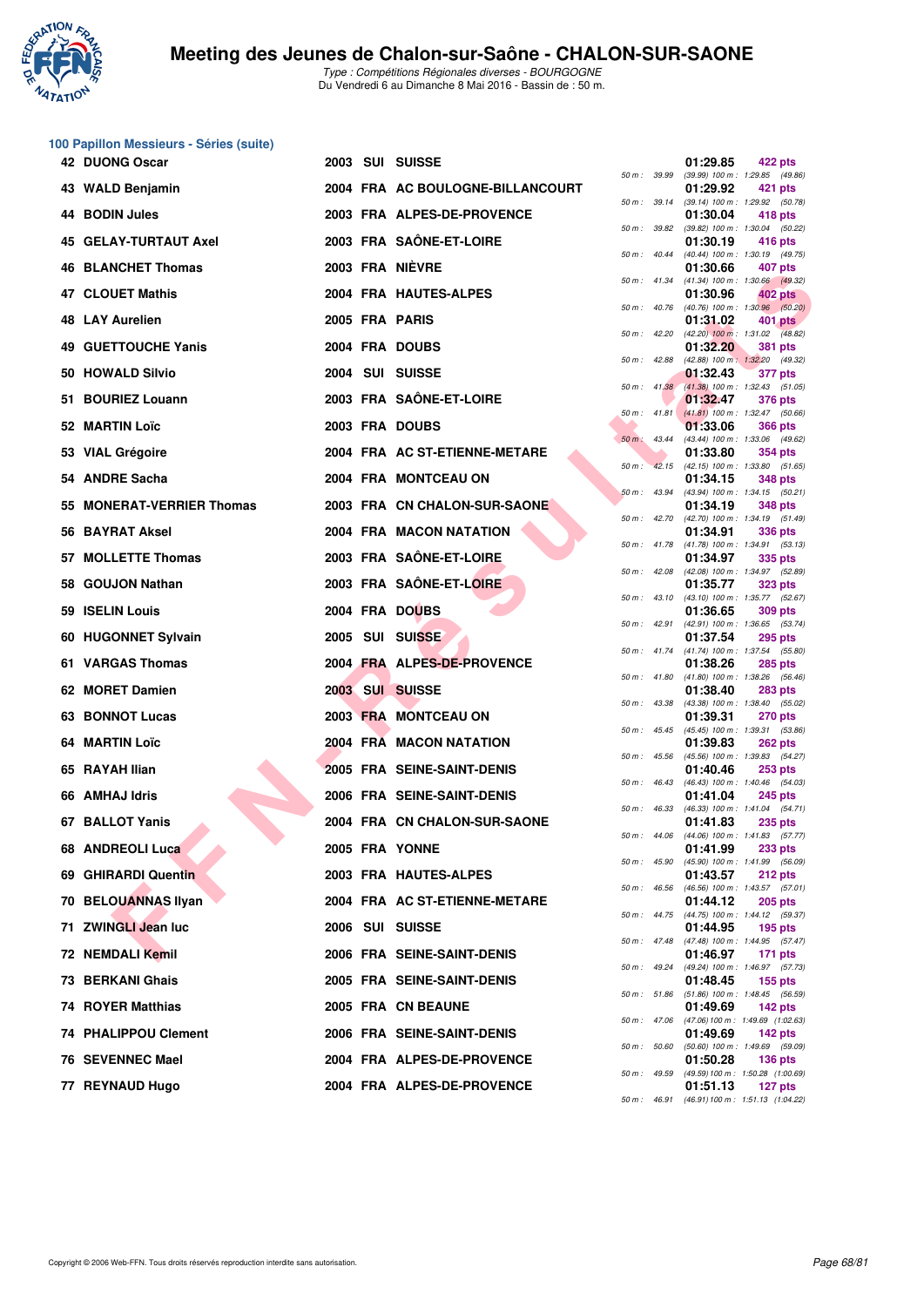

Type : Compétitions Régionales diverses - BOURGOGNE Du Vendredi 6 au Dimanche 8 Mai 2016 - Bassin de : 50 m.

#### **100 Papillon Messieurs - Séries (suite)**

| 78 DIN Noa                  |  | 2006 FRA SEINE-SAINT-DENIS |                        | 01:54.16      | 99 pts                                        |
|-----------------------------|--|----------------------------|------------------------|---------------|-----------------------------------------------|
|                             |  |                            | $50 m$ : 49.65         |               | $(49.65) 100 \text{ m}$ : 1:54.16 $(1.04.51)$ |
| 79 TROMPAT Dorian           |  | 2003 FRA NIÈVRE            |                        | 01:55.16      | 91 pts                                        |
|                             |  |                            | $50 m$ : 49.89         |               | (49.89) 100 m : 1:55.16 (1:05.27)             |
| 80 KILEZTKY Cyprien         |  | 2005 FRA YONNE             |                        | 01:55.37      | 89 pts                                        |
|                             |  |                            | $50 \text{ m}$ : 54.24 |               | $(54.24)$ 100 m : 1:55.37 $(1:01.13)$         |
| <b>81 BIALON Nicolas</b>    |  | 2006 SUI SUISSE            |                        | 01:55.97      | 84 pts                                        |
|                             |  |                            | $50 m$ : 49.83         |               | $(49.83) 100 \text{ m}$ : 1:55.97 $(1.06.14)$ |
| 82 LE BAIL Tom              |  | 2007 FRA CN BEAUNE         |                        | 02:02.25      | 41 pts                                        |
|                             |  |                            | 50 m: 55.08            |               | $(55.08) 100 \text{ m}$ : 2:02.25 $(1:07.17)$ |
| <b>83 LECHENAULT Mathis</b> |  | 2006 FRA YONNE             |                        | 02:02.47      | 40 pts                                        |
|                             |  |                            | 50 m: 59.58            |               | $(59.58) 100 \text{ m}$ : 2:02.47 $(1:02.89)$ |
| --- RASPAGLIA Matteo        |  | 2005 FRA PARIS             |                        | <b>DSQ Ni</b> |                                               |
| --- GERMAIN Augustin        |  | 2006 FRA CN BEAUNE         |                        | <b>DSQ Ni</b> |                                               |
|                             |  |                            |                        |               |                                               |

# **[200 4 Nages Messieurs - Séries](http://www.ffnatation.fr/webffn/resultats.php?idact=nat&go=epr&idcpt=38881&idepr=91)** (Vendredi 6 Mai 2016)

| LE DAIL TUIT                  |      | <b>FRA VN DEAUNE</b>                   |                                      |                                                                                          | UZ.UZ.ZJ      | כוע ו ד                                           |
|-------------------------------|------|----------------------------------------|--------------------------------------|------------------------------------------------------------------------------------------|---------------|---------------------------------------------------|
| <b>83 LECHENAULT Mathis</b>   |      | 2006 FRA YONNE                         |                                      | 50 m : 55.08                                                                             | 02:02.47      | (55.08) 100 m : 2:02.25 (1:07.17)<br>40 pts       |
| <b>RASPAGLIA Matteo</b>       |      | 2005 FRA PARIS                         |                                      |                                                                                          | DSQ Ni        | 50 m: 59.58 (59.58) 100 m: 2:02.47 (1:02.89)      |
| --- GERMAIN Augustin          |      | 2006 FRA CN BEAUNE                     |                                      |                                                                                          | <b>DSQ Ni</b> |                                                   |
|                               |      |                                        |                                      |                                                                                          |               |                                                   |
| 00 4 Nages Messieurs - Séries |      | (Vendredi 6 Mai 2016)                  |                                      |                                                                                          |               |                                                   |
| 1 ANNOCQUE Paul               |      | 2003 FRA CN BEAUNE                     |                                      |                                                                                          | 02:28.28      | 931 pts                                           |
| 2 DEMEYRE Louka               |      | 2003 FRA DOUBS                         |                                      | 50 m: 30.98 (30.98) 100 m: 1:08.78 (37.80) 150 m: 1:54.16                                | 02:32.63      | $(45.38)$ 200 m : 2:28.28 $(34.12)$<br>872 pts    |
| 3 CRETET Dorian               |      | 2003 FRA ESSONNE                       |                                      | 50 m: 32.51 (32.51) 100 m: 1:12.31 (39.80) 150 m: 1:58.75                                | 02:34.53      | (46.44) 200 m : 2:32.63 (33.88)<br>846 pts        |
| 4 ROMANO Luca                 | 2003 | SUI SUISSE                             |                                      | 50 m: 33.71 (33.71) 100 m: 1:13.18 (39.47) 150 m: 2:03.34                                | 02:34.61      | $(50.16)$ 200 m : 2:34.53 $(31.19)$<br>845 pts    |
| 5 DA SILVA Martin             |      | <b>2003 FRA ESSONNE</b>                |                                      | 50 m: 31.49 (31.49) 100 m: 1:10.45 (38.96) 150 m: 1:58.57                                | 02:36.61      | $(48.12)$ 200 m : 2:34.61 $(36.04)$<br>819 pts    |
| <b>6 TRIOMPHE Achille</b>     |      | 50 m : 33.48<br>2003 FRA PARIS         | $(33.48)$ 100 m : 1:15.26            | (41.78) 150 m : 2:01.49                                                                  | 02:37.47      | (46.23) 200 m : 2:36.61 (35.12)                   |
|                               |      | 50 m: 33.23                            | $(33.23)$ 100 m : 1:14.63            | $(41.40)$ 150 m : 2:01.86                                                                |               | 808 pts<br>$(47.23)$ 200 m : 2:37.47 $(35.61)$    |
| 7 GAGNEBIN Ilan               |      | 2004 SUI SUISSE                        |                                      |                                                                                          | 02:37.73      | 804 pts                                           |
| 8 SCHMITT Hugo                | 2003 | SUI SUISSE                             |                                      | 50 m: 32.15 (32.15) 100 m: 1:12.92 (40.77) 150 m: 2:01.89 (48.97) 200 m: 2:37.73 (35.84) | 02:37.84      | 803 pts                                           |
| 9 TONGUET Phily               |      | 2003 FRA DOUBS                         |                                      | 50 m : 34.16 (34.16) 100 m : 1:16.12 (41.96) 150 m : 1:58.96                             | 02:39.96      | (42.84) 200 m : 2:37.84 (38.88)<br>776 pts        |
|                               |      | 50 m: 32.63                            |                                      | (32.63) 100 m : 1:13.69 (41.06) 150 m : 2:02.30                                          |               | $(48.61)$ 200 m : 2:39.96 $(37.66)$               |
| 10 HERNANDEZ Jonathan         |      | 2003 FRA PARIS                         |                                      | 50 m: 32.51 (32.51) 100 m: 1:13.18 (40.67) 150 m: 2:03.74                                | 02:40.72      | <b>766 pts</b><br>(50.56) 200 m : 2:40.72 (36.98) |
| 11 HUGOT Maximilien           |      | 2003 FRA PARIS                         |                                      |                                                                                          | 02:40.78      | 765 pts                                           |
| 12 MELIN Tobias               |      | 50 m: 35.48<br><b>2003 FRA ESSONNE</b> | $(35.48)$ 100 m : 1:16.83            | (41.35) 150 m : 2:05.40                                                                  | 02:40.95      | (48.57) 200 m : 2:40.78 (35.38)<br>763 pts        |
|                               |      | 50 m: 34.80                            |                                      | $(34.80)$ 100 m : 1:17.21 $(42.41)$ 150 m : 2:04.45                                      |               | (47.24) 200 m : 2:40.95 (36.50)                   |
| 13 BOUETE Paul                |      | 2003 FRA PARIS                         |                                      | 50 m: 33.94 (33.94) 100 m: 1:18.75 (44.81) 150 m: 2:05.74                                | 02:41.58      | 755 pts<br>(46.99) 200 m : 2:41.58 (35.84)        |
| <b>14 STEINER Guillaume</b>   | 2003 | SUI SUISSE                             |                                      |                                                                                          | 02:42.12      | 748 pts                                           |
| 15 PARIS Idris                |      | 2003 FRA ESSONNE                       |                                      | 50 m : 35.42 (35.42) 100 m : 1:18.54 (43.12) 150 m : 2:05.27                             | 02:42.90      | (46.73) 200 m : 2:42.12 (36.85)<br>739 pts        |
| <b>16 MONTELEONE Thomas</b>   |      | <b>2004 FRA ESSONNE</b>                |                                      | 50 m : 33.60 (33.60) 100 m : 1:15.67 (42.07) 150 m : 2:04.60                             | 02:43.12      | (48.93) 200 m : 2:42.90 (38.30)<br><b>736 pts</b> |
| 17 TANJEVIC Konstantin        |      | 2003 FRA PARIS                         |                                      | 50 m: 37.44 (37.44) 100 m: 1:19.55 (42.11) 150 m: 2:06.35 (46.80) 200 m: 2:43.12 (36.77) | 02:43.20      |                                                   |
|                               |      |                                        |                                      | 50 m : 36.72 (36.72) 100 m : 1:18.69 (41.97) 150 m : 2:05.50                             |               | 735 pts<br>$(46.81)$ 200 m : 2:43.20 $(37.70)$    |
| 18 MAHJOUB Skander            |      |                                        | 2003 FRA AC BOULOGNE-BILLANCOURT     | 50 m : 35.42 (35.42) 100 m : 1:16.06 (40.64) 150 m : 2:05.68                             | 02:43.46      | 732 pts<br>(49.62) 200 m : 2:43.46 (37.78)        |
| <b>19 TURAN Rustem</b>        |      | 2003 FRA SAONE-ET-LOIRE                |                                      |                                                                                          | 02:43.68      | 729 pts                                           |
| 20 CHAPET Augustin            |      | 2003 FRA CN BEAUNE                     |                                      | 50 m: 34.98 (34.98) 100 m: 1:19.38 (44.40) 150 m: 2:07.61 (48.23) 200 m: 2:43.68 (36.07) | 02:44.06      | 724 pts                                           |
|                               |      |                                        |                                      | 50 m: 36.24 (36.24) 100 m: 1:17.75 (41.51) 150 m: 2:06.91                                |               | $(49.16)$ 200 m : 2:44.06 $(37.15)$               |
| 21 AUGER Tristan              |      | 2003 FRA CN BEAUNE                     |                                      | 50 m: 36.39 (36.39) 100 m: 1:20.03 (43.64) 150 m: 2:07.24 (47.21) 200 m: 2:44.81 (37.57) | 02:44.81      | 715 pts                                           |
| 22 CHAMAYOU Gael              |      | <b>2003 FRA ESSONNE</b>                |                                      |                                                                                          | 02:44.82      | <b>715 pts</b>                                    |
| 23 GARION Nathan              |      | 50 m: 35.65<br>2004 FRA PARIS          | $(35.65)$ 100 m : 1:17.85            | (42.20) 150 m : 2:06.89                                                                  | 02:45.80      | $(49.04)$ 200 m : 2:44.82 $(37.93)$<br>703 pts    |
| 24 DAVID Henri                |      | 2003 FRA PARIS                         |                                      | 50 m : 36.82 (36.82) 100 m : 1:17.96 (41.14) 150 m : 2:08.61                             | 02:45.93      | $(50.65)$ 200 m : 2:45.80 $(37.19)$<br>702 pts    |
|                               |      | 50 m : 35.94                           |                                      | (35.94) 100 m: 1:16.67 (40.73) 150 m: 2:08.95                                            |               | (52.28) 200 m : 2:45.93 (36.98)                   |
| 25 LEPINAY Come               |      | 2003 FRA PARIS                         | 50 m : 34.48 (34.48) 100 m : 1:17.10 | $(42.62)$ 150 m : 2:07.38                                                                | 02:46.05      | 700 pts<br>(50.28) 200 m : 2:46.05 (38.67)        |
| 26 TETART Martin              |      | <b>2003 FRA ESSONNE</b>                | 50 m: 34.67 (34.67) 100 m: 1:19.46   |                                                                                          | 02:46.99      | 689 pts                                           |
| 27 MARCONE Dario              |      | 2005 SUI SUISSE                        |                                      | (44.79) 150 m : 2:07.51                                                                  | 02:47.72      | (48.05) 200 m : 2:46.99 (39.48)<br>680 pts        |
|                               |      |                                        |                                      | 50 m: 34.87 (34.87) 100 m: 1:15.57 (40.70) 150 m: 2:08.89                                |               | (53.32) 200 m : 2:47.72 (38.83)                   |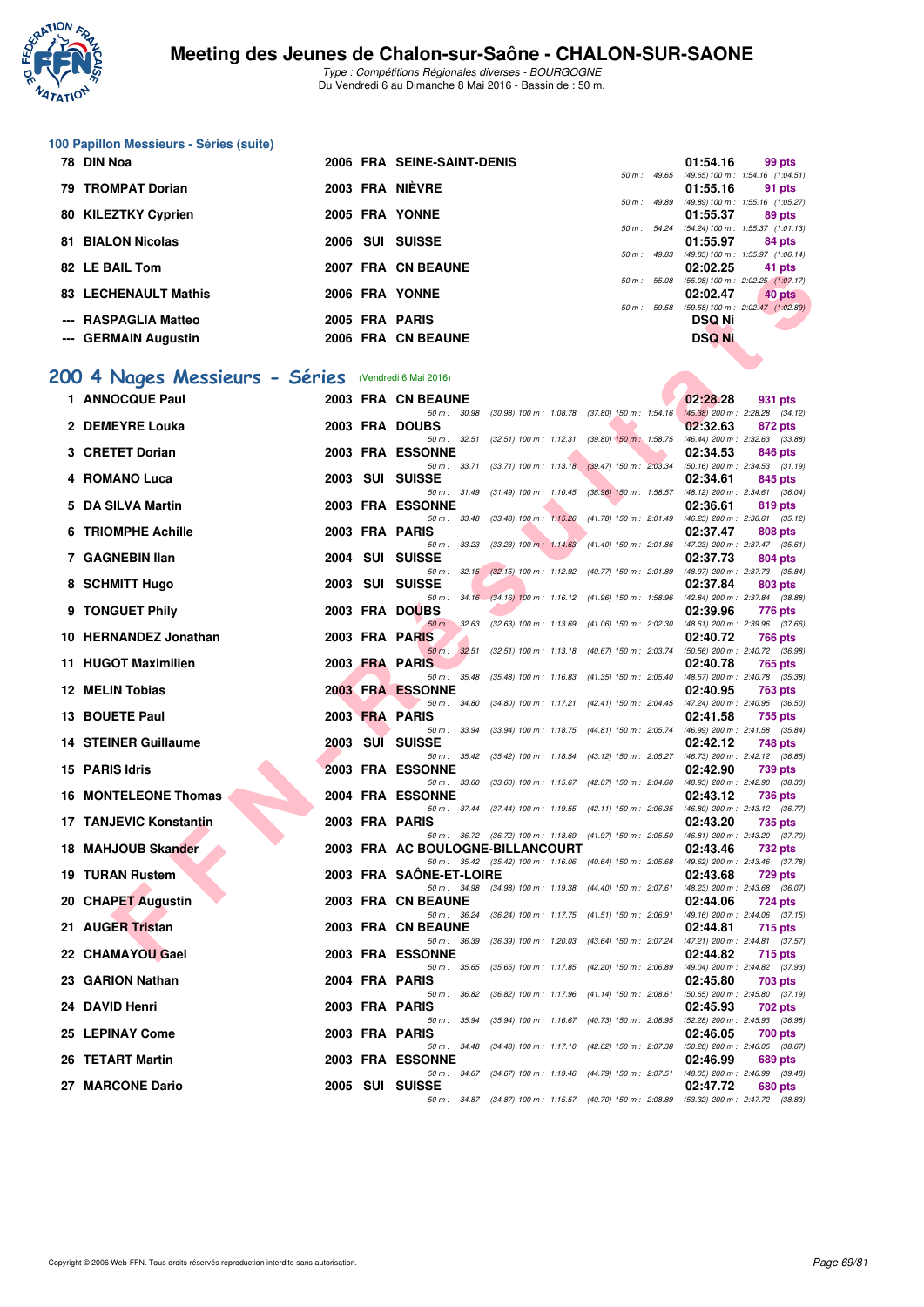

|    | 200 4 Nages Messieurs - Séries (suite) |      |                                                                                                                              |                                                                   |
|----|----------------------------------------|------|------------------------------------------------------------------------------------------------------------------------------|-------------------------------------------------------------------|
|    | 28 KAILASAPILLAI Vithusan              |      | 2003 FRA ESSONNE<br>50 m: 35.85 (35.85) 100 m: 1:21.02 (45.17) 150 m: 2:09.80                                                | 02:47.79<br>679 pts<br>(48.78) 200 m : 2:47.79 (37.99)            |
| 29 | <b>MOULY Hippolyte</b>                 |      | 2003 FRA PARIS                                                                                                               | 02:47.92<br>678 pts                                               |
| 30 | <b>LECOMTE Gwenael</b>                 |      | 50 m: 34.91 (34.91) 100 m: 1:18.15 (43.24) 150 m: 2:10.33 (52.18) 200 m: 2:47.92 (37.59)<br>2003 FRA HAUTES-ALPES            | 02:48.20<br>674 pts                                               |
| 31 | <b>BORGES Hugo</b>                     |      | 50 m: 34.40 (34.40) 100 m: 1:18.07 (43.67) 150 m: 2:09.03<br><b>2004 FRA NAUTIQUE ENTENTE CHALONS</b>                        | (50.96) 200 m : 2:48.20 (39.17)<br>02:49.03<br>665 pts            |
|    | 32 TROUIN Samuel                       |      | 50 m: 37.47 (37.47) 100 m: 1:20.21 (42.74) 150 m: 2:11.49<br>2003 FRA ALPES-DE-PROVENCE                                      | $(51.28)$ 200 m : 2:49.03 $(37.54)$<br>02:49.38<br>661 pts        |
|    | 33 ALISONE Edoardo                     |      | 50 m: 37.80 (37.80) 100 m: 1:21.10 (43.30) 150 m: 2:10.99<br>2003 SUI SUISSE                                                 | (49.89) 200 m : 2:49.38 (38.39)<br>02:49.82<br>655 pts            |
| 34 | <b>SIMOENS Paul-Emile</b>              |      | 50 m: 36.46<br>(36.46) 100 m: 1:19.83 (43.37) 150 m: 2:10.57<br>2004 FRA PARIS                                               | $(50.74)$ 200 m : 2:49.82 $(39.25)$<br>02:49.93<br><b>654 pts</b> |
|    | 35 CHIRIENTI Mattia                    | 2003 | 50 m: 34.78 (34.78) 100 m: 1:18.64 (43.86) 150 m: 2:09.96<br>SUI SUISSE                                                      | $(51.32)$ 200 m : 2:49.93 $(39.97)$<br>02:50.51<br>647 pts        |
| 36 | <b>DESCOEUDRES Matteo</b>              |      | 50 m: 36.30 (36.30) 100 m: 1:20.14 (43.84) 150 m: 2:11.56<br>2004 SUI SUISSE                                                 | $(51.42)$ 200 m : 2:50.51 (38.95)<br>02:51.52<br>636 pts          |
| 37 | <b>BOURIEZ Louann</b>                  |      | 50 m: 37.83 (37.83) 100 m: 1:21.47 (43.64) 150 m: 2:12.12<br>2003 FRA SAONE-ET-LOIRE                                         | $(50.65)$ 200 m : 2:51.52 $(39.40)$<br>02:52.03<br>630 pts        |
|    | 38 GUSSE Mathis                        |      | 50 m: 39.39 (39.39) 100 m: 1:25.23<br>$(45.84)$ 150 m : 2:14.61<br>2004 SUI SUISSE                                           | $(49.38)$ 200 m : 2:52.03 $(37.42)$<br>02:52.16<br>628 pts        |
| 39 | <b>BONNAT Milo</b>                     |      | 50 m: 33.89<br>$(33.89)$ 100 m : 1:16.93 $(43.04)$ 150 m : 2:14.05<br>2003 FRA NIÈVRE                                        | $(57.12)$ 200 m : 2:52.16 $(38.11)$<br>02:52.61<br>623 pts        |
| 40 | <b>GILBERT Florian</b>                 |      | (36.78) 100 m : 1:21.71 (44.93) 150 m : 2:12.81<br>50 m : 36.78<br>2004 FRA DOUBS                                            | $(51.10)$ 200 m : 2:52.61 $(39.80)$<br>02:52.67<br>622 pts        |
| 41 | <b>MOLLETTE Thomas</b>                 |      | 50 m: 36.91 (36.91) 100 m: 1:22.27 (45.36) 150 m: 2:16.36<br>2003 FRA SAONE-ET-LOIRE                                         | (54.09) 200 m : 2:52.67 (36.31)<br>02:52.69<br>622 pts            |
| 42 | <b>ROUX Matteo</b>                     |      | 50 m: 37.31 (37.31) 100 m: 1:23.04 (45.73) 150 m: 2:13.50<br>2004 FRA HAUTES-ALPES                                           | (50.46) 200 m : 2:52.69 (39.19)<br>02:53.93<br>608 pts            |
|    | <b>43 CHTAINI Dominic</b>              |      | 50 m: 39.02 (39.02) 100 m: 1:22.51<br>$(43.49)$ 150 m : 2:17.60<br>2004 SUI SUISSE                                           | (55.09) 200 m : 2:53.93 (36.33)<br>02:53.99<br>608 pts            |
|    | <b>ZWINGLI Dominic andre</b>           | 2004 | 50 m: 36.40 (36.40) 100 m: 1:21.63 (45.23) 150 m: 2:15.76<br><b>SUI SUISSE</b>                                               | (54.13) 200 m : 2:53.99 (38.23)<br>02:54.44                       |
|    |                                        |      | 50 m: 37.85 (37.85) 100 m: 1:22.82 (44.97) 150 m: 2:14.36                                                                    | 602 pts<br>$(51.54)$ 200 m : 2:54.44 $(40.08)$                    |
|    | 45 LAALA Elyas                         |      | 2003 FRA DOUBS<br>50 m: 37.71 (37.71) 100 m: 1:26.27 (48.56) 150 m: 2:17.65                                                  | 02:54.57<br>601 pts<br>(51.38) 200 m : 2:54.57 (36.92)            |
| 46 | <b>DARLEY Martin</b>                   |      | 2003 FRA SAONE-ET-LOIRE<br>50 m: 39.14 (39.14) 100 m: 1:21.91 (42.77) 150 m: 2:16.29                                         | 02:54.67<br>600 pts<br>(54.38) 200 m : 2:54.67 (38.38)            |
| 47 | <b>KIENY Bastien</b>                   |      | 2003 FRA SAONE-ET-LOIRE<br>50 m: 38.87 (38.87) 100 m: 1:26.46 (47.59) 150 m: 2:17.24                                         | 02:54.70<br>600 pts<br>(50.78) 200 m : 2:54.70 (37.46)            |
| 48 | <b>MERTZ Dimitri</b>                   |      | 2003 FRA SAONE-ET-LOIRE<br>50 m: 37.60 (37.60) 100 m: 1:23.26 (45.66) 150 m: 2:18.66                                         | 02:54.93<br>597 pts                                               |
| 49 | <b>BIALON Alexandre</b>                |      | 2004 SUI SUISSE                                                                                                              | (55.40) 200 m : 2:54.93 (36.27)<br>02:55.64<br>589 pts            |
|    | 50 PUYRAIMOND Marceau                  |      | 50 m: 38.16<br>(38.16) 100 m: 1:21.01 (42.85) 150 m: 2:19.00<br>2003 FRA DOUBS                                               | (57.99) 200 m : 2:55.64 (36.64)<br>02:56.34<br>581 pts            |
| 51 | <b>DUONG Oscar</b>                     | 2003 | 50 m: 38.76<br>$(38.76)$ 100 m : 1:26.78<br>(48.02) 150 m : 2:15.97<br>SUI SUISSE                                            | (49.19) 200 m : 2:56.34 (40.37)<br>02:56.61<br>578 pts            |
|    | 52 BONNAULT Henri                      |      | 50 m: 38.53<br>(38.53) 100 m: 1:25.17 (46.64) 150 m: 2:17.85<br>2005 FRA PARIS                                               | (52.68) 200 m : 2:56.61 (38.76)<br>02:58.42<br>559 pts            |
|    | 53 CLOUET Mathis                       |      | 50 m: 41.91 (41.91) 100 m: 1:27.62 (45.71) 150 m: 2:17.93<br>2004 FRA HAUTES-ALPES                                           | (50.31) 200 m : 2:58.42 (40.49)<br>02:58.81<br>555 pts            |
|    | 54 GELAY-TURTAUT Axel                  |      | 50 m: 39.52 (39.52) 100 m: 1:27.64 (48.12) 150 m: 2:20.69 (53.05) 200 m: 2:58.81 (38.12)<br>2003 FRA SAONE-ET-LOIRE          | 02:58.97<br>553 pts                                               |
|    | 55 WALD Benjamin                       |      | 50 m: 38.42 (38.42) 100 m: 1:24.35 (45.93) 150 m: 2:20.30 (55.95) 200 m: 2:58.97 (38.67)<br>2004 FRA AC BOULOGNE-BILLANCOURT | 02:59.54<br>547 pts                                               |
|    | 56 BRETTON Henri                       |      | 50 m: 39.53 (39.53) 100 m: 1:27.43 (47.90) 150 m: 2:19.66 (52.23) 200 m: 2:59.54 (39.88)<br>2004 FRA HAUTES-ALPES            | 03:00.12<br>541 pts                                               |
|    | 57 HOWALD Silvio                       |      | 50 m: 38.30 (38.30) 100 m: 1:26.80 (48.50) 150 m: 2:20.70<br>2004 SUI SUISSE                                                 | (53.90) 200 m : 3:00.12 (39.42)<br>03:01.41<br>527 pts            |
|    | 58 VOZINSKI Joris                      |      | 50 m : 40.26 (40.26) 100 m : 1:29.86 (49.60) 150 m : 2:21.01<br>2004 FRA SAONE-ET-LOIRE                                      | $(51.15)$ 200 m : 3:01.41 $(40.40)$<br>03:01.44<br>527 pts        |
|    | 58 VOSSION Pâcome                      |      | 50 m: 38.23 (38.23) 100 m: 1:26.41 (48.18) 150 m: 2:23.49<br>2003 FRA SAONE-ET-LOIRE                                         | (57.08) 200 m : 3:01.44 (37.95)<br>03:01.44<br>527 pts            |
|    | 60 HARRACH Mohammed                    |      | 50 m : 39.48 (39.48) 100 m : 1:28.83 (49.35) 150 m : 2:20.80<br>2005 MAR SEINE-SAINT-DENIS                                   | $(51.97)$ 200 m : 3:01.44 $(40.64)$<br>03:01.84<br>522 pts        |
|    |                                        |      | 50 m: 40.73 (40.73) 100 m: 1:28.07 (47.34) 150 m: 2:23.29 (55.22) 200 m: 3:01.84 (38.55)                                     |                                                                   |
|    | 61 BODIN Jules                         |      | 2003 FRA ALPES-DE-PROVENCE<br>50 m : 39.59 (39.59) 100 m : 1:24.70 (45.11) 150 m : 2:21.55 (56.85) 200 m : 3:01.89 (40.34)   | 03:01.89<br><b>522 pts</b>                                        |
|    | 62 NIEDERHAUSER William                |      | 2004 SUI SUISSE<br>50 m: 38.37 (38.37) 100 m: 1:27.43 (49.06) 150 m: 2:24.68                                                 | 03:02.43<br>516 pts<br>$(57.25)$ 200 m : 3:02.43 $(37.75)$        |
|    | 63 RAVINET Yann                        |      | 2004 FRA SAONE-ET-LOIRE<br>50 m: 38.99 (38.99) 100 m: 1:29.27 (50.28) 150 m: 2:21.76 (52.49) 200 m: 3:02.67 (40.91)          | 03:02.67<br>514 pts                                               |
|    |                                        |      |                                                                                                                              |                                                                   |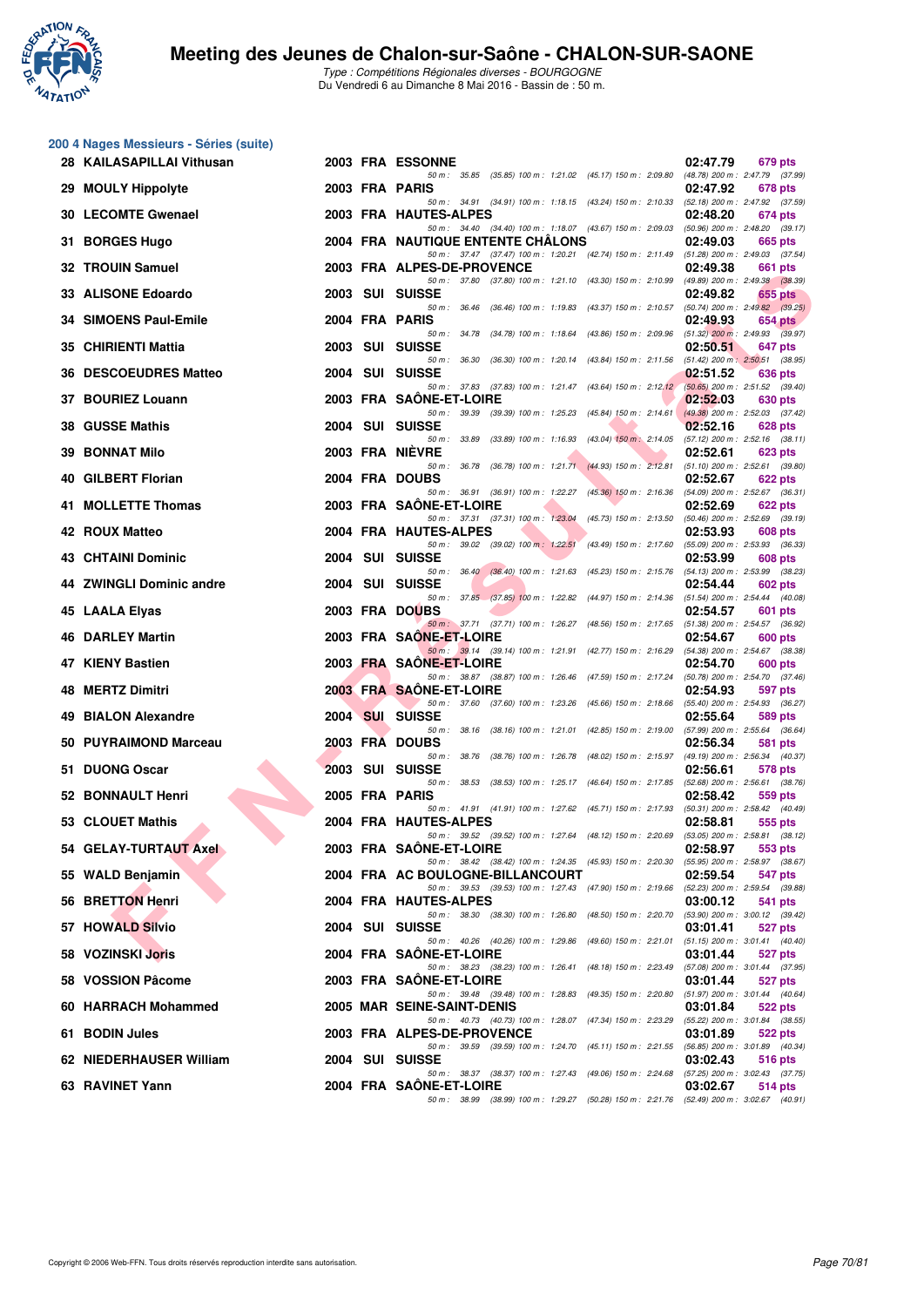

|     | 200 4 Nages Messieurs - Séries (suite) |      |                                                                                                                               |          |                                                   |
|-----|----------------------------------------|------|-------------------------------------------------------------------------------------------------------------------------------|----------|---------------------------------------------------|
|     | 64 HUGONNET Sylvain                    |      | 2005 SUI SUISSE<br>50 m : 40.56 (40.56) 100 m : 1:27.81 (47.25) 150 m : 2:22.03                                               | 03:02.76 | 513 pts<br>(54.22) 200 m : 3:02.76 (40.73)        |
|     | 65 BAYRAT Aksel                        |      | 2004 FRA MACON NATATION                                                                                                       | 03:03.22 | 508 pts                                           |
|     | 66 MARTIN Loïc                         |      | 50 m: 40.61 (40.61) 100 m: 1:29.59 (48.98) 150 m: 2:27.55<br>2003 FRA DOUBS                                                   | 03:03.41 | (57.96) 200 m : 3:03.22 (35.67)<br>506 pts        |
|     | 67 GOUJON Nathan                       |      | 50 m: 41.86 (41.86) 100 m: 1:31.00 (49.14) 150 m: 2:23.05<br>2003 FRA SAONE-ET-LOIRE                                          | 03:03.92 | $(52.05)$ 200 m : 3:03.41 $(40.36)$<br>501 pts    |
| 68. | NATHAN Milan                           |      | 50 m: 41.79 (41.79) 100 m: 1:28.70 (46.91) 150 m: 2:23.40<br>2004 FRA AC BOULOGNE-BILLANCOURT                                 | 03:04.29 | (54.70) 200 m : 3:03.92 (40.52)<br>497 pts        |
|     | 69 PERRIER Axel                        |      | 50 m: 42.51 (42.51) 100 m: 1:28.24 (45.73) 150 m: 2:22.83<br>2005 FRA SEINE-SAINT-DENIS                                       | 03:05.34 | (54.59) 200 m : 3:04.29 (41.46)<br>487 pts        |
|     | <b>70 BENOUADFEL Adel</b>              |      | 50 m : 39.00 (39.00) 100 m : 1:25.99 (46.99) 150 m : 2:21.82<br>2005 FRA SEINE-SAINT-DENIS                                    | 03:05.83 | $(55.83)$ 200 m : 3:05.34 $(43.52)$               |
|     |                                        |      | 50 m: 38.56 (38.56) 100 m: 1:23.99 (45.43) 150 m: 2:24.12 (1:00.13) 200 m: 3:05.83 (41.71)                                    |          | 482 pts                                           |
|     | 71 LE DROUCPEET Adrien                 |      | 2003 FRA HAUTES-ALPES<br>50 m: 42.00 (42.00) 100 m: 1:32.04 (50.04) 150 m: 2:24.70                                            | 03:06.57 | 474 pts<br>(52.66) 200 m: 3:06.57 (41.87)         |
|     | 72 MORET Damien                        |      | 2003 SUI SUISSE<br>50 m: 42.09 (42.09) 100 m: 1:29.44 (47.35) 150 m: 2:25.96                                                  | 03:06.79 | 472 pts<br>(56.52) 200 m : 3:06.79 (40.83)        |
|     | 73 BILAT Felix                         | 2004 | SUI SUISSE<br>50 m: 40.50 (40.50) 100 m: 1:31.87 (51.37) 150 m: 2:27.22                                                       | 03:06.92 | 471 pts<br>$(55.35)$ 200 m : 3:06.92 (39.70)      |
|     | 74 MONERAT-VERRIER Thomas              |      | 2003 FRA CN CHALON-SUR-SAONE<br>50 m: 41.45 (41.45) 100 m: 1:29.62 (48.17) 150 m: 2:27.79                                     | 03:07.59 | 464 pts                                           |
| 75  | <b>ISELIN Louis</b>                    |      | 2004 FRA DOUBS                                                                                                                | 03:07.87 | (58.17) 200 m : 3:07.59 (39.80)<br>461 pts        |
|     | 76 GILLET Dorian                       |      | 50 m : 42.36 (42.36) 100 m : 1:30.02 (47.66) 150 m : 2:24.62<br>2005 FRA SAONE-ET-LOIRE                                       | 03:08.16 | (54.60) 200 m : 3:07.87 (43.25)<br>459 pts        |
|     | <b>77 GUETTOUCHE Yanis</b>             |      | 50 m: 40.46 (40.46) 100 m: 1:28.72 (48.26) 150 m: 2:27.32<br>2004 FRA DOUBS                                                   | 03:08.43 | (58.60) 200 m : 3:08.16 (40.84)<br>456 pts        |
|     | 78 MOLLET Maxime                       |      | 50 m: 40.62 (40.62) 100 m: 1:31.15 (50.53) 150 m: 2:26.47<br>2003 FRA DOUBS                                                   | 03:08.97 | (55.32) 200 m : 3:08.43 (41.96)<br>451 pts        |
|     | 79 TAGNATI Gianni                      |      | 50 m: 39.13 (39.13) 100 m: 1:27.29<br>(48.16) 150 m : 2:30.37 (1:03.08) 200 m : 3:08.97 (38.60)<br>2005 FRA PARIS             | 03:09.24 | 448 pts                                           |
|     |                                        |      | 50 m: 41.50 (41.50) 100 m: 1:32.51 (51.01) 150 m: 2:29.03                                                                     |          | (56.52) 200 m : 3:09.24 (40.21)                   |
|     | <b>80 LAY Aurelien</b>                 |      | 2005 FRA PARIS<br>50 m: 42.83 (42.83) 100 m: 1:34.06 (51.23) 150 m: 2:28.51                                                   | 03:09.61 | 445 pts<br>$(54.45)$ 200 m : 3:09.61 $(41.10)$    |
|     | 81 ANDRE Sacha                         |      | 2004 FRA MONTCEAU ON<br>50 m: 42.14 (42.14) 100 m: 1:31.05 (48.91) 150 m: 2:30.43                                             | 03:10.23 | 439 pts<br>(59.38) 200 m : 3:10.23 (39.80)        |
|     | 82 GENSBURGER Maxime                   |      | 2005 FRA PARIS<br>50 m : 41.32 (41.32) 100 m : 1:29.24 (47.92) 150 m : 2:28.45                                                | 03:10.45 | 436 pts<br>(59.21) 200 m : 3:10.45 (42.00)        |
|     | 83 VARGAS Thomas                       |      | 2004 FRA ALPES-DE-PROVENCE<br>50 m: 42.15 (42.15) 100 m: 1:30.09 (47.94) 150 m: 2:30.09 (1:00.00) 200 m: 3:11.91 (41.82)      | 03:11.91 | 423 pts                                           |
| 84. | <b>BOUALLEGUE Mohamed</b>              |      | 2005 FRA SEINE-SAINT-DENIS                                                                                                    | 03:11.95 | 422 pts                                           |
|     | 85 REYNAUD Hugo                        |      | 50 m: 42.94 (42.94) 100 m: 1:33.08 (50.14) 150 m: 2:29.58<br>2004 FRA ALPES-DE-PROVENCE                                       | 03:12.02 | (56.50) 200 m : 3:11.95 (42.37)<br>422 pts        |
|     | <b>86 VAUCHER Edouard</b>              |      | 50 m: 42.58 (42.58) 100 m: 1:31.59 (49.01) 150 m: 2:24.49<br>2005 FRA PARIS                                                   | 03:12.07 | (52.90) 200 m : 3:12.02 (47.53)<br>421 pts        |
|     | 87 RIVET Hugo                          |      | 50 m: 40.53 (40.53) 100 m: 1:29.84 (49.31) 150 m: 2:27.60<br>2005 FRA A.C AGGLOMERATION PERIGUEUX                             | 03:12.91 | (57.76) 200 m : 3:12.07 (44.47)<br>413 pts        |
| 88  | <b>BALLOT Yanis</b>                    |      | 50 m: 43.39 (43.39) 100 m: 1:32.59 (49.20) 150 m: 2:29.52 (56.93) 200 m: 3:12.91 (43.39)<br>2004 FRA CN CHALON-SUR-SAONE      | 03:13.19 | 411 pts                                           |
|     | <b>89 SENTENAC Eliott</b>              |      | 50 m: 41.21 (41.21) 100 m: 1:33.71 (52.50) 150 m: 2:31.92 (58.21) 200 m: 3:13.19 (41.27)<br>2004 FRA NAUTIQUE ENTENTE CHALONS |          |                                                   |
|     |                                        |      | 50 m: 45.97 (45.97) 100 m: 1:38.65 (52.68) 150 m: 2:32.08                                                                     | 03:13.34 | 409 pts<br>(53.43) 200 m : 3:13.34 (41.26)        |
|     | 90 VUONG-THILLEROT Louis               |      | 2005 FRA PARIS<br>50 m: 42.78 (42.78) 100 m: 1:31.92 (49.14) 150 m: 2:30.11                                                   | 03:13.38 | 409 pts<br>(58.19) 200 m : 3:13.38 (43.27)        |
|     | 91 ROBLIN Nathan                       |      | 2005 FRA SAONE-ET-LOIRE<br>50 m: 40.57 (40.57) 100 m: 1:30.33 (49.76) 150 m: 2:31.10 (1:00.77) 200 m: 3:13.65 (42.55)         | 03:13.65 | 407 pts                                           |
|     | 92 GHIRARDI Quentin                    |      | 2003 FRA HAUTES-ALPES<br>50 m: 46.53 (46.53) 100 m: 1:33.14 (46.61) 150 m: 2:32.49                                            | 03:14.03 | 403 pts<br>(59.35) 200 m : 3:14.03 (41.54)        |
|     | 93 RASPAGLIA Matteo                    |      | 2005 FRA PARIS<br>50 m: 42.17 (42.17) 100 m: 1:34.27 (52.10) 150 m: 2:32.17 (57.90) 200 m: 3:14.98 (42.81)                    | 03:14.98 | 394 pts                                           |
|     | 94 BRENOT Victor                       |      | 2005 FRA SAONE-ET-LOIRE                                                                                                       | 03:15.69 | <b>388 pts</b>                                    |
|     | 95 LONGUET Adrien                      |      | 50 m : 44.26 (44.26) 100 m : 1:34.71 (50.45) 150 m : 2:33.40<br><b>2004 FRA NAUTIQUE ENTENTE CHALONS</b>                      | 03:16.18 | (58.69) 200 m : 3:15.69 (42.29)<br><b>384 pts</b> |
|     | 96 SEVENNEC Mael                       |      | 50 m: 47.43 (47.43) 100 m: 1.41.80 (54.37) 150 m: 2.33.08 (51.28) 200 m: 3:16.18 (43.10)<br>2004 FRA ALPES-DE-PROVENCE        | 03:17.60 | 371 pts                                           |
|     | 97 TURAN Mikail                        |      | 50 m: 48.17 (48.17) 100 m: 1:35.46 (47.29) 150 m: 2:33.19 (57.73) 200 m: 3:17.60 (44.41)<br>2005 FRA SAONE-ET-LOIRE           | 03:18.23 | 365 pts                                           |
|     |                                        |      | 50 m: 44.56 (44.56) 100 m: 1:35.23 (50.67) 150 m: 2:36.21 (1:00.98) 200 m: 3:18.23 (42.02)                                    |          |                                                   |
|     | 98 WEIHMANN Mattéo                     |      | 2004 FRA NIEVRE<br>50 m: 45.79 (45.79) 100 m: 1:40.55 (54.76) 150 m: 2:35.90 (55.35) 200 m: 3:19.57 (43.67)                   | 03:19.57 | <b>354 pts</b>                                    |
|     | 99 VIAL Grégoire                       |      | 2004 FRA AC ST-ETIENNE-METARE<br>50 m: 41.75 (41.75) 100 m: 1:33.97 (52.22) 150 m: 2:34.92 (1:00.95) 200 m: 3:20.38 (45.46)   | 03:20.38 | <b>347 pts</b>                                    |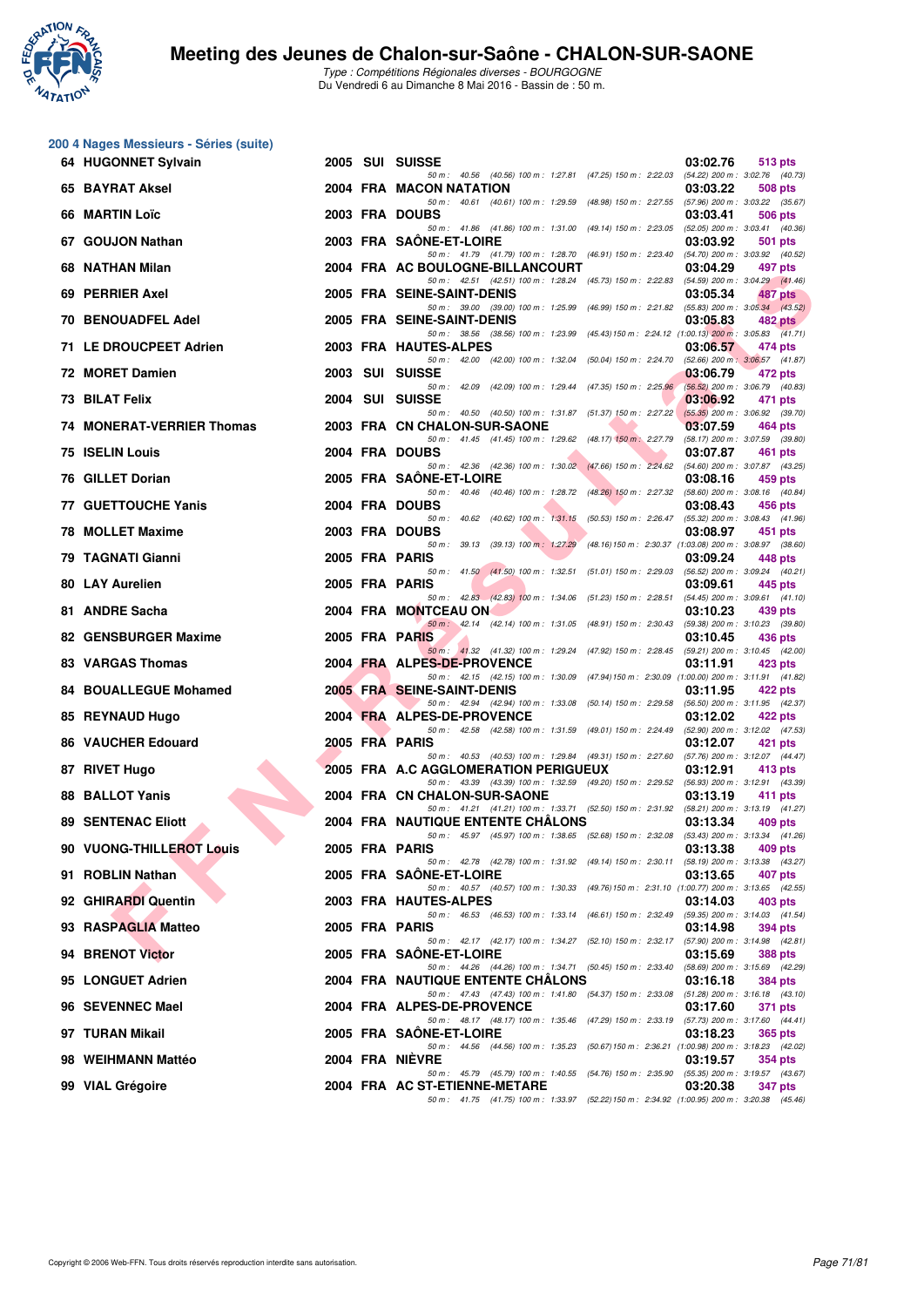

|                                                          | 200 4 Nages Messieurs - Séries (suite)                                                                         |          |          |                                                                                                                                           |                |
|----------------------------------------------------------|----------------------------------------------------------------------------------------------------------------|----------|----------|-------------------------------------------------------------------------------------------------------------------------------------------|----------------|
|                                                          | 100 BELOUANNAS Ilyan                                                                                           |          |          | 2004 FRA AC ST-ETIENNE-METARE<br>03:21.39                                                                                                 | 338 pts        |
|                                                          | 101 FELTANE Zyad                                                                                               |          |          | 50 m: 45.33 (45.33) 100 m: 1:34.95 (49.62) 150 m: 2:38.07 (1:03.12) 200 m: 3:21.39 (43.32)<br>2005 FRA PARIS<br>03:22.97                  | <b>325 pts</b> |
|                                                          | 102 RAYAH Ilian                                                                                                |          |          | 50 m: 43.97 (43.97) 100 m: 1:38.52 (54.55) 150 m: 2:39.62 (1:01.10) 200 m: 3:22.97 (43.35)<br>2005 FRA SEINE-SAINT-DENIS<br>03:23.00      | <b>325 pts</b> |
|                                                          | 103 SUTER Nicola                                                                                               |          |          | 50 m: 44.53 (44.53) 100 m: 1:36.62 (52.09) 150 m: 2:40.23 (1:03.61) 200 m: 3:23.00 (42.77)<br>2005 SUI SUISSE<br>03:23.09                 | <b>324 pts</b> |
|                                                          | 104 BRION Lilian                                                                                               |          |          | 50 m: 43.96 (43.96) 100 m: 1:36.90 (52.94) 150 m: 2:34.96 (58.06) 200 m: 3:23.09 (48.13)<br>2003 FRA NEPTUNE CLUB LISIEUX<br>03:23.37     | <b>322 pts</b> |
|                                                          | 105 NEMDALI Kemil                                                                                              |          |          | 50 m: 47.54 (47.54) 100 m: 1:39.16 (51.62) 150 m: 2:42.66 (1:03.50) 200 m: 3:23.37 (40.71)<br>2006 FRA SEINE-SAINT-DENIS<br>03:23.70      | 319 pts        |
|                                                          | 106 BAYRAT Ethan                                                                                               |          |          | 50 m: 44.03 (44.03) 100 m: 1:39.10 (55.07) 150 m: 2:38.97 (59.87) 200 m: 3:23.70 (44.73)<br>2006 FRA SAONE-ET-LOIRE<br>03:26.65           | <b>296 pts</b> |
|                                                          | 107 BONNOT Lucas                                                                                               |          |          | 50 m: 45.43 (45.43) 100 m: 1:39.54 (54.11) 150 m: 2:39.96 (1:00.42) 200 m: 3:26.65 (46.69)<br>2003 FRA MONTCEAU ON<br>03:26.85            | <b>294 pts</b> |
|                                                          | 108 FIKAS Maxence                                                                                              |          |          | 50 m: 44.26 (44.26) 100 m: 1:39.99 (55.73) 150 m: 2:43.90 (1:03.91) 200 m: 3:26.85 (42.95)<br>2004 FRA AC ST-ETIENNE-METARE<br>03:27.10   | <b>292 pts</b> |
|                                                          | 109 ZWINGLI Jean luc                                                                                           |          |          | 50 m: 46.48 (46.48) 100 m: 1:37.26 (50.78) 150 m: 2:42.32 (1:05.06) 200 m: 3:27.10 (44.78)<br>2006 SUI SUISSE<br>03:28.78                 | <b>279 pts</b> |
|                                                          | 110 BOYER-SZYMYSLIK Odin                                                                                       |          |          | 50 m: 45.06 (45.06) 100 m: 1:40.39 (55.33) 150 m: 2:42.84 (1:02.45) 200 m: 3:28.78 (45.94)<br>2005 FRA SAONE-ET-LOIRE<br>03:29.51         | 274 pts        |
|                                                          | 111 PONSODA Antonyn                                                                                            |          |          | 50 m: 47.79 (47.79) 100 m: 1:42.46 (54.67) 150 m: 2:40.94 (58.48) 200 m: 3:29.51 (48.57)<br>2005 FRA SEINE-SAINT-DENIS<br>03:29.69        | 272 pts        |
|                                                          | 112 LAURENT ATTHALIN Gaspard                                                                                   |          |          | 50 m: 43.63 (43.63) 100 m: 1:39.51 (55.88) 150 m: 2:41.55 (1:02.04) 200 m: 3:29.69 (48.14)<br>2006 FRA SAONE-ET-LOIRE<br>03:32.84         | <b>249 pts</b> |
|                                                          | 113 PHALIPPOU Clement                                                                                          |          |          | 50 m: 47.66 (47.66) 100 m: 1:42.20 (54.54) 150 m: 2:42.93 (1:00.73) 200 m: 3:32.84 (49.91)<br>2006 FRA SEINE-SAINT-DENIS<br>03:33.71      | 243 pts        |
|                                                          | 114 DIN Noa                                                                                                    |          |          | 50 m: 47.70 (47.70) 100 m: 1:40.89 (53.19) 150 m: 2:49.14 (1:08.25) 200 m: 3:33.71 (44.57)<br>2006 FRA SEINE-SAINT-DENIS<br>03:34.57      | 237 pts        |
|                                                          | 115 CHARDIN Louis                                                                                              |          |          | 50 m: 46.54 (46.54) 100 m: 1.42.37 (55.83) 150 m: 2.47.91 (1.05.54) 200 m: 3.34.57 (46.66)<br>2005 FRA SAONE-ET-LOIRE<br>03:36.95         | <b>220 pts</b> |
|                                                          | 116 AMHAJ Idris                                                                                                |          |          | 50 m: 51.82 (51.82) 100 m: 1.49.24 (57.42) 150 m: 2.48.70 (59.46) 200 m: 3.36.95 (48.25)<br>2006 FRA SEINE-SAINT-DENIS<br>03:37.24        | 218 pts        |
|                                                          | 117 BERKANI Ghais                                                                                              |          |          | 50 m: 46.28 (46.28) 100 m: 1:40.73 (54.45) 150 m: 2:54.97 (1:14.24) 200 m: 3:37.24 (42.27)<br>2005 FRA SEINE-SAINT-DENIS<br>03:39.20      | <b>205 pts</b> |
|                                                          | 118 SYOUD Laifa-Ilyes                                                                                          |          |          | 50 m: 51.42 (51.42) 100 m: 1:49.67 (58.25) 150 m: 2:51.07 (1:01.40) 200 m: 3:39.20 (48.13)<br>2006 FRA SAONE-ET-LOIRE<br>03:43.79         | 176 $pts$      |
|                                                          | <b>119 GAUMONT Eliot</b>                                                                                       |          |          | 50 m: 48.82 (48.82) 100 m: 1:49.49 (1:00.67) 150 m: 2:54.60 (1:05.11) 200 m: 3:43.79 (49.19)<br>2005 FRA NEPTUNE CLUB LISIEUX<br>03:59.68 | 93 pts         |
|                                                          | --- ALVES DA COSTA Colin                                                                                       |          |          | 50 m: 55.60 (55.60) 100 m: 1:57.51 (1:01.91) 150 m: 3:07.76 (1:10.25) 200 m: 3:59.68 (51.92)<br>2005 FRA SAONE-ET-LOIRE<br><b>DSQ Vi</b>  |                |
|                                                          |                                                                                                                |          |          |                                                                                                                                           |                |
| 4x50 Nage Libre Messieurs - Séries (Vendredi 6 Mai 2016) |                                                                                                                |          |          |                                                                                                                                           |                |
|                                                          | 1 TONGUET Phily                                                                                                |          |          | 2003 FRA DOUBS<br>01:54.58                                                                                                                | 977 pts        |
|                                                          | <b>DEMEYRE Louka</b>                                                                                           | 2003 FRA |          |                                                                                                                                           |                |
|                                                          | <b>PUYRAIMOND Marceau</b>                                                                                      | 2003 FRA |          |                                                                                                                                           |                |
|                                                          | <b>CIFTCI Hasan</b><br>50 m: 28.13 (28.13) 100 m: 56.56 (28.43) 150 m: 1:26.65 (30.09) 200 m: 1:54.58 (27.93)  | 2003 FRA |          |                                                                                                                                           |                |
|                                                          | 2 GAGNEBIN Ilan                                                                                                |          |          | 2004 SUI SUISSE<br>01:58.29                                                                                                               | 925 pts        |
|                                                          | <b>SCHMITT Hugo</b>                                                                                            | 2003 SUI |          |                                                                                                                                           |                |
|                                                          | <b>GUSSE Mathis</b>                                                                                            | 2004 SUI |          |                                                                                                                                           |                |
|                                                          | <b>CHIRIENTI Mattia</b>                                                                                        | 2003 SUI |          |                                                                                                                                           |                |
|                                                          | 50 m: 29.27 (29.27) 100 m: 58.25 (28.98) 150 m: 1:27.99 (29.74) 200 m: 1:58.29 (30.30)                         |          |          |                                                                                                                                           |                |
|                                                          | 3 HERNANDEZ Jonathan                                                                                           |          |          | 2003 FRA PARIS<br>01:58.83                                                                                                                | 917 pts        |
|                                                          | <b>TANJEVIC Konstantin</b>                                                                                     | 2003 FRA |          |                                                                                                                                           |                |
|                                                          | <b>HUGOT Maximilien</b>                                                                                        | 2003 FRA |          |                                                                                                                                           |                |
|                                                          | <b>TRIOMPHE Achille</b>                                                                                        |          | 2003 FRA |                                                                                                                                           |                |
|                                                          | 50 m: 29.48 (29.48) 100 m: 1:00.13 (30.65) 150 m: 1:29.63 (29.50) 200 m: 1:58.83 (29.20)<br>4 ANNOCQUE Paul    |          |          | 2003 FRA CN BEAUNE<br>02:00.48                                                                                                            | 895 pts        |
|                                                          | <b>CHAPET Augustin</b>                                                                                         | 2003 FRA |          |                                                                                                                                           |                |
|                                                          | <b>PEUTIN Yann</b>                                                                                             | 2003 FRA |          |                                                                                                                                           |                |
|                                                          |                                                                                                                |          |          |                                                                                                                                           |                |
|                                                          | <b>AUGER Tristan</b><br>50 m: 28.29 (28.29) 100 m: 58.84 (30.55) 150 m: 1:30.96 (32.12) 200 m: 2:00.48 (29.52) | 2003 FRA |          |                                                                                                                                           |                |
|                                                          | 5 BOUETE Paul                                                                                                  |          |          | 2003 FRA PARIS<br>02:00.50                                                                                                                | 894 pts        |
|                                                          | <b>MOULY Hippolyte</b>                                                                                         | 2003 FRA |          |                                                                                                                                           |                |
|                                                          | <b>LEPINAY Come</b>                                                                                            | 2003 FRA |          |                                                                                                                                           |                |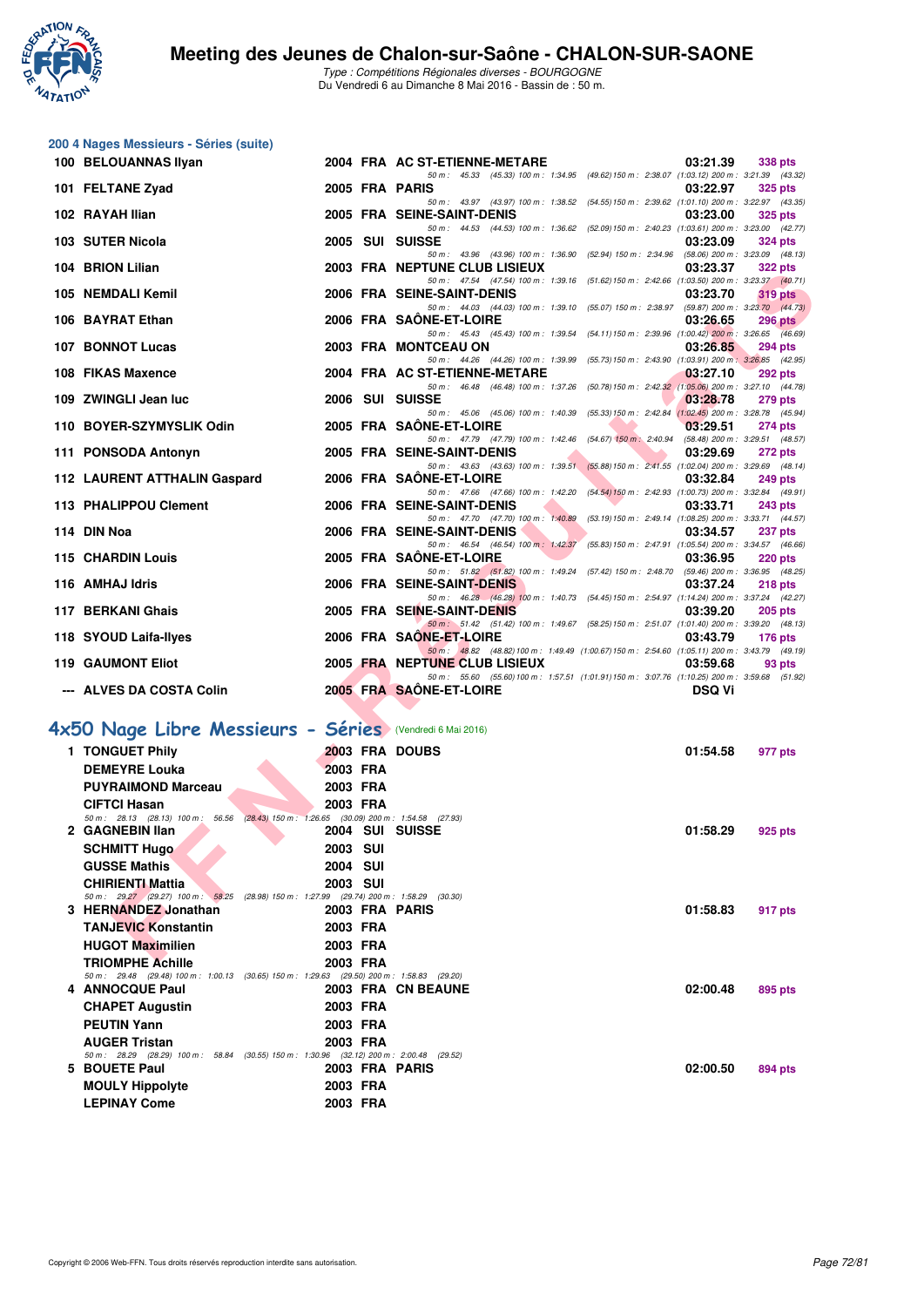

| 4x50 Nage Libre Messieurs - Séries (suite)                                                                         |                 |                              |          |                |  |
|--------------------------------------------------------------------------------------------------------------------|-----------------|------------------------------|----------|----------------|--|
| <b>DAVID Henri</b>                                                                                                 | 2003 FRA        |                              |          |                |  |
| 50 m: 29.71 (29.71) 100 m: 1:00.32 (30.61) 150 m: 1:30.33 (30.01) 200 m: 2:00.50 (30.17)                           |                 |                              |          |                |  |
| 6 MORET Damien                                                                                                     | 2003 SUI SUISSE |                              | 02:01.58 | <b>880 pts</b> |  |
| <b>DUONG Oscar</b>                                                                                                 | <b>2003 SUI</b> |                              |          |                |  |
| <b>CHTAINI Dominic</b>                                                                                             | <b>2004 SUI</b> |                              |          |                |  |
| <b>ROMANO Luca</b><br>50 m: 28.16 (28.16) 100 m: 59.26 (31.10) 150 m: 1:30.49 (31.23) 200 m: 2:01.58 (31.09)       | <b>2003 SUI</b> |                              |          |                |  |
| <b>7 CLOUET Mathis</b>                                                                                             |                 | 2004 FRA PROVENCE            | 02:04.89 | 836 pts        |  |
| <b>ROUX Matteo</b>                                                                                                 | 2004 FRA        |                              |          |                |  |
| <b>TROUIN Samuel</b>                                                                                               | 2003 FRA        |                              |          |                |  |
| <b>BRETTON Henri</b>                                                                                               | 2004 FRA        |                              |          |                |  |
| 50 m: 31.64 (31.64) 100 m: 1.01.58 (29.94) 150 m: 1.32.97 (31.39) 200 m: 2.04.89 (31.92)                           |                 |                              |          |                |  |
| 8 TURAN Rustem                                                                                                     |                 | 2003 FRA SAÔNE-ET-LOIRE      | 02:04.98 | 834 pts        |  |
| <b>VOZINSKI Joris</b>                                                                                              | 2004 FRA        |                              |          |                |  |
| <b>GELAY-TURTAUT Axel</b>                                                                                          | 2003 FRA        |                              |          |                |  |
| <b>DARLEY Martin</b>                                                                                               | 2003 FRA        |                              |          |                |  |
| 50 m: 31.20 (31.20) 100 m: 1:02.47 (31.27) 150 m: 1:32.84 (30.37) 200 m: 2:04.98 (32.14)<br>9 GILBERT Florian      | 2004 FRA DOUBS  |                              | 02:08.07 | 794 pts        |  |
| <b>ISELIN Louis</b>                                                                                                | 2004 FRA        |                              |          |                |  |
| <b>LAALA Elyas</b>                                                                                                 | 2003 FRA        |                              |          |                |  |
| <b>MARTIN Loïc</b>                                                                                                 | 2003 FRA        |                              |          |                |  |
| 50 m: 30.89 (30.89) 100 m: 1:03.06 (32.17) 150 m: 1:34.70 (31.64) 200 m: 2:08.07 (33.37)                           |                 |                              |          |                |  |
| 10 PINGON Yanis                                                                                                    | 2003 FRA NIEVRE |                              | 02:10.36 | 765 pts        |  |
| <b>GIRARD Paulin</b>                                                                                               | 2004 FRA        |                              |          |                |  |
| <b>COURTOIS Antoine</b>                                                                                            | 2003 FRA        |                              |          |                |  |
| <b>BONNAT Milo</b>                                                                                                 | 2003 FRA        |                              |          |                |  |
| 50 m: 29.68 (29.68) 100 m: 1:02.72 (33.04) 150 m: 1:37.20 (34.48) 200 m: 2:10.36 (33.16)<br>11 BOURIEZ Louann      |                 | 2003 FRA SAONE-ET-LOIRE      | 02:11.45 | <b>752 pts</b> |  |
| <b>MERTZ Dimitri</b>                                                                                               | 2003 FRA        |                              |          |                |  |
| <b>BAYRAT Aksel</b>                                                                                                | 2004 FRA        |                              |          |                |  |
| <b>KIENY Bastien</b>                                                                                               | 2003 FRA        |                              |          |                |  |
| 50 m: 33.25 (33.25) 100 m: 1:06.25 (33.00) 150 m: 1:38.01 (31.76) 200 m: 2:11.45 (33.44)                           |                 |                              |          |                |  |
| 12 VOSSION Pâcome                                                                                                  |                 | 2003 FRA SAÖNE-ET-LOIRE      | 02:12.87 | 734 pts        |  |
| <b>MOLLETTE Thomas</b>                                                                                             | 2003 FRA        |                              |          |                |  |
| <b>RAVINET Yann</b>                                                                                                | 2004 FRA        |                              |          |                |  |
| <b>GOUJON Nathan</b>                                                                                               | 2003 FRA        |                              |          |                |  |
| 50 m: 34.35 (34.35) 100 m: 1:06.25 (31.90) 150 m: 1:40.09 (33.84) 200 m: 2:12.87 (32.78)<br>1 TAGNATI Gianni       | 2005 FRA PARIS  |                              | 02:13.95 |                |  |
|                                                                                                                    |                 |                              |          | 721 pts        |  |
| <b>BONNAULT Henri</b>                                                                                              | 2005 FRA        |                              |          |                |  |
| <b>GENSBURGER Maxime</b>                                                                                           | 2005 FRA        |                              |          |                |  |
| <b>VAUCHER Edouard</b><br>50 m: 33.58 (33.58) 100 m: 1:05.31 (31.73) 150 m: 1:38.93 (33.62) 200 m: 2:13.95 (35.02) | 2005 FRA        |                              |          |                |  |
| 13 LECOMTE Gwenael                                                                                                 |                 | 2003 FRA PROVENCE            | 02:15.53 | 702 pts        |  |
| <b>VARGAS Thomas</b>                                                                                               | 2004 FRA        |                              |          |                |  |
| <b>REYNAUD Hugo</b>                                                                                                | 2004 FRA        |                              |          |                |  |
| <b>BODIN Jules</b>                                                                                                 | 2003 FRA        |                              |          |                |  |
| 50 m: 32.21 (32.21) 100 m: 1:08.14 (35.93) 150 m: 1:43.75 (35.61) 200 m: 2:15.53 (31.78)                           |                 |                              |          |                |  |
| 14 GARCIA Tom                                                                                                      | 2003 FRA NIÈVRE |                              | 02:19.74 | 652 pts        |  |
| <b>BLANCHET Thomas</b>                                                                                             | 2003 FRA        |                              |          |                |  |
| <b>TROMPAT Dorian</b>                                                                                              | 2003 FRA        |                              |          |                |  |
| <b>WEIHMANN Mattéo</b><br>50 m: 32.15 (32.15) 100 m: 1:06.83 (34.68) 150 m: 1:43.31 (36.48) 200 m: 2:19.74 (36.43) | 2004 FRA        |                              |          |                |  |
| 2 HARRACH Mohammed                                                                                                 |                 | 2005 MAR SEINE-SAINT-DENIS   | 02:19.83 | 651 pts        |  |
| <b>BENOUADFEL Adel</b>                                                                                             | 2005 FRA        |                              |          |                |  |
| <b>BOUALLEGUE Mohamed</b>                                                                                          | 2005 FRA        |                              |          |                |  |
| <b>PERRIER Axel</b>                                                                                                | 2005 FRA        |                              |          |                |  |
| 50 m: 32.35 (32.35) 100 m: 1:07.93 (35.58) 150 m: 1:43.69 (35.76) 200 m: 2:19.83 (36.14)                           |                 |                              |          |                |  |
| <b>15 MONERAT-VERRIER Thomas</b>                                                                                   |                 | 2003 FRA CN CHALON-SUR-SAONE | 02:21.42 | 632 pts        |  |
| <b>GILLET Hugo</b>                                                                                                 | 2004 FRA        |                              |          |                |  |
| <b>LHENRY Axel</b>                                                                                                 | 2003 FRA        |                              |          |                |  |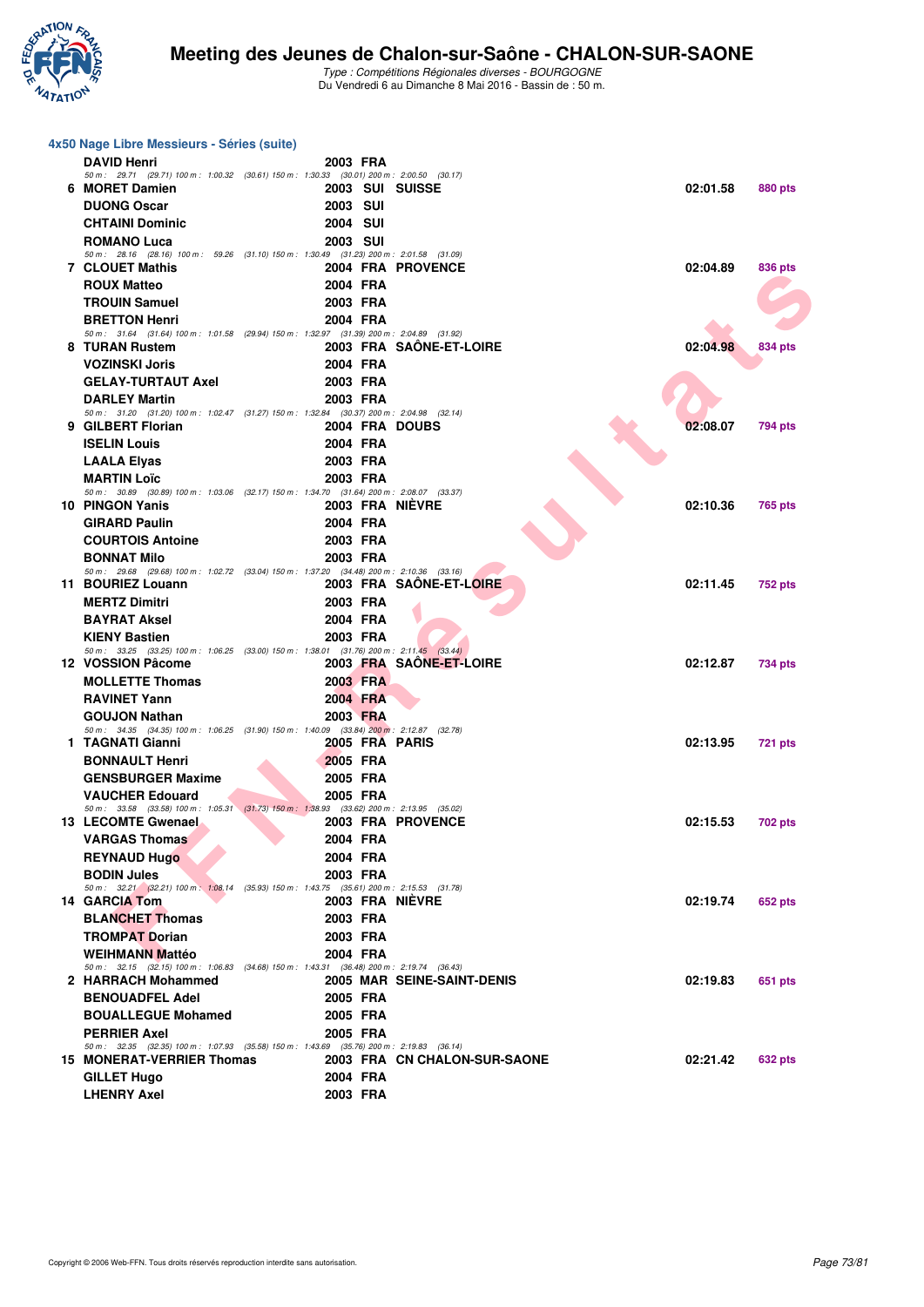

| 4x50 Nage Libre Messieurs - Séries (suite)                                                                               |                 |                                                                 |                  |                |
|--------------------------------------------------------------------------------------------------------------------------|-----------------|-----------------------------------------------------------------|------------------|----------------|
| <b>BALLOT Yanis</b>                                                                                                      | 2004 FRA        |                                                                 |                  |                |
| 50 m: 34.11 (34.11) 100 m: 1:08.99 (34.88) 150 m: 1:46.00 (37.01) 200 m: 2:21.42 (35.42)<br>3 BAYRAT Ethan               |                 | 2006 FRA SAONE-ET-LOIRE                                         | 02:21.80         | 628 pts        |
| <b>TURAN Mikail</b>                                                                                                      | 2005 FRA        |                                                                 |                  |                |
| <b>BRENOT Victor</b>                                                                                                     | 2005 FRA        |                                                                 |                  |                |
| <b>GILLET Dorian</b>                                                                                                     | 2005 FRA        |                                                                 |                  |                |
| 50 m: 35.23 (35.23) 100 m: 1:10.94 (35.71) 150 m: 1:47.96 (37.02) 200 m: 2:21.80 (33.84)                                 |                 |                                                                 |                  |                |
| 4 RASPAGLIA Matteo                                                                                                       | 2005 FRA PARIS  |                                                                 | 02:22.72         | <b>618 pts</b> |
| <b>FELTANE Zyad</b>                                                                                                      | 2005 FRA        |                                                                 |                  |                |
| <b>LAY Aurelien</b>                                                                                                      | 2005 FRA        |                                                                 |                  |                |
| <b>VUONG-THILLEROT Louis</b><br>50 m: 37.34 (37.34) 100 m: 1:10.87 (33.53) 150 m: 1:48.58 (37.71) 200 m: 2:22.72 (34.14) | 2005 FRA        |                                                                 |                  |                |
| 5 MARCONE Dario                                                                                                          | 2005 SUI SUISSE |                                                                 | 02:22.80         | 617 pts        |
| <b>SUTER Nicola</b>                                                                                                      | <b>2005 SUI</b> |                                                                 |                  |                |
| <b>SCHOEB Eli</b>                                                                                                        | 2005 SUI        |                                                                 |                  |                |
| <b>BIALON Nicolas</b>                                                                                                    | 2006 SUI        |                                                                 |                  |                |
| 50 m: 32.30 (32.30) 100 m: 1.06.60 (34.30) 150 m: 1.44.43 (37.83) 200 m: 2.22.80 (38.37)<br>6 PHALIPPOU Clement          |                 | 2006 FRA SEINE-SAINT-DENIS                                      | 02:28.99         | <b>549 pts</b> |
| <b>PONSODA Antonyn</b>                                                                                                   | 2005 FRA        |                                                                 |                  |                |
| <b>RAYAH Ilian</b>                                                                                                       | 2005 FRA        |                                                                 |                  |                |
| <b>AMHAJ Idris</b>                                                                                                       | 2006 FRA        |                                                                 |                  |                |
| 50 m: 38.02 (38.02) 100 m: 1:15.36 (37.34) 150 m: 1:50.82 (35.46) 200 m: 2:28.99 (38.17)                                 |                 |                                                                 |                  |                |
| 16 BELOUANNAS IIyan                                                                                                      |                 | 2004 FRA AC ST-ETIENNE-METARE                                   | 02:30.33         | 535 pts        |
| <b>VIAL Grégoire</b>                                                                                                     | 2004 FRA        |                                                                 |                  |                |
| <b>COLOMB Jimmy</b>                                                                                                      | 2004 FRA        |                                                                 |                  |                |
| <b>FIKAS Maxence</b><br>50 m: 36.76 (36.76) 100 m: 1:13.92 (37.16) 150 m: 1:55.45 (41.53) 200 m: 2:30.33 (34.88)         | 2004 FRA        |                                                                 |                  |                |
| 7 ANDREOLI Luca                                                                                                          | 2005 FRA YONNE  |                                                                 | 02:35.51         | <b>482 pts</b> |
| <b>GRIFFITHS Gwilym</b>                                                                                                  | 2005 FRA        |                                                                 |                  |                |
| <b>KILEZTKY Cyprien</b>                                                                                                  | 2005 FRA        |                                                                 |                  |                |
| <b>DA SILVA-LENGLET Auxence</b>                                                                                          | 2006 FRA        |                                                                 |                  |                |
| 50 m: 36.95 (36.95) 100 m: 1:14.45 (37.50) 150 m: 1:52.79 (38.34) 200 m: 2:35.51 (42.72)<br>8 BOYER-SZYMYSLIK Odin       |                 | 2005 FRA SAONE-ET-LOIRE                                         | 02:36.50         | 472 pts        |
| <b>ROBLIN Nathan</b>                                                                                                     | 2005 FRA        |                                                                 |                  |                |
| <b>SYOUD Laifa-Ilyes</b>                                                                                                 | 2006 FRA        |                                                                 |                  |                |
| <b>ALVES DA COSTA Colin</b>                                                                                              | 2005 FRA        |                                                                 |                  |                |
| 50 m: 40.47 (40.47) 100 m: 1:15.99 (35.52) 150 m: 1:57.93 (41.94) 200 m: 2:36.50 (38.57)                                 |                 |                                                                 |                  |                |
| 9 ROBERT Théo                                                                                                            | 2006 FRA YONNE  |                                                                 | 02:57.14         | 290 pts        |
| <b>ECHARD BENARDON Lylian</b>                                                                                            | 2005 FRA        |                                                                 |                  |                |
| <b>LECHENAULT Mathis</b>                                                                                                 | 2006 FRA        |                                                                 |                  |                |
| <b>CLECH Étienne</b><br>50 m: 43.31 (43.31) 100 m: 1:26.46 (43.15) 150 m: 2:12.95 (46.49) 200 m: 2:57.14 (44.19)         | 2007 FRA        |                                                                 |                  |                |
| 10 BADEY Nejo                                                                                                            |                 | 2005 FRA CN CHALON-SUR-SAONE                                    | 02:59.00         | <b>276 pts</b> |
| <b>PERE Aurélien</b>                                                                                                     | 2006 FRA        |                                                                 |                  |                |
| <b>TRONTIN Philippe</b>                                                                                                  | 2005 FRA        |                                                                 |                  |                |
| <b>BOUTON Alix</b>                                                                                                       | 2006 FRA        |                                                                 |                  |                |
| 50 m: 45.89 (45.89) 100 m: 1:33.41 (47.52) 150 m: 2:19.51 (46.10) 200 m: 2:59.00 (39.49)<br><b>11 TAVARES Enzo</b>       | 2006 FRA YONNE  |                                                                 | 03:03.36         | <b>244 pts</b> |
| <b>GAUDOUIN Arthur</b>                                                                                                   | 2006 FRA        |                                                                 |                  |                |
| <b>DIEUX Basile</b>                                                                                                      | 2005 FRA        |                                                                 |                  |                |
| <b>MICHAUT Thibault</b>                                                                                                  | 2005 FRA        |                                                                 |                  |                |
| 50 m: 44.38 (44.38) 100 m: 1:29.01 (44.63) 150 m: 2:15.55 (46.54) 200 m: 3:03.36 (47.81)                                 |                 |                                                                 |                  |                |
| --- ALISONE Edoardo                                                                                                      | 2003 SUI SUISSE |                                                                 | <b>DSQr2 MpR</b> |                |
| <b>BILAT Felix</b>                                                                                                       | 2004 SUI        |                                                                 |                  |                |
| <b>BIALON Alexandre</b>                                                                                                  | <b>2004 SUI</b> |                                                                 |                  |                |
| <b>STEINER Guillaume</b>                                                                                                 | 2003 SUI        |                                                                 |                  |                |
|                                                                                                                          |                 | <b>STRUCTURE NON FFN</b>                                        | <b>EPR Supp</b>  |                |
|                                                                                                                          |                 |                                                                 |                  |                |
|                                                                                                                          |                 | 4x50 Nage Libre Messieurs - Hors-Concours (Vendredi 6 Mai 2016) |                  |                |
|                                                                                                                          |                 | <b>STRUCTURE NON FFN</b>                                        | <b>DNS</b>       |                |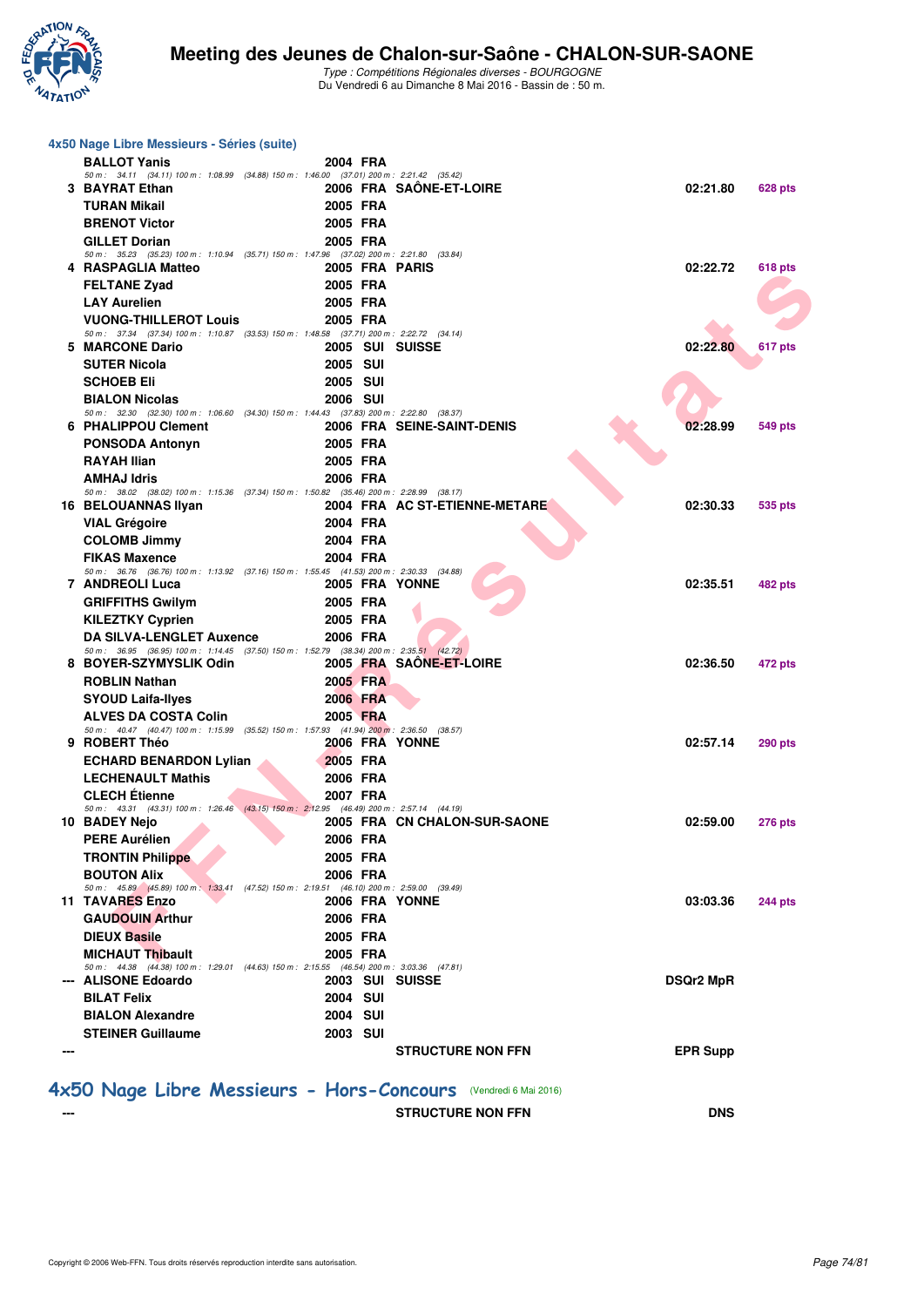

| 4x50 Nage Libre Messieurs - Hors-Concours (suite)                                                               |                 |                            |                |                |
|-----------------------------------------------------------------------------------------------------------------|-----------------|----------------------------|----------------|----------------|
|                                                                                                                 |                 | <b>STRUCTURE NON FFN</b>   | <b>DNS dec</b> |                |
|                                                                                                                 |                 | <b>STRUCTURE NON FFN</b>   | <b>DNS dec</b> |                |
|                                                                                                                 |                 |                            |                |                |
| 4x50 4 Nages Messieurs - Séries (Dimanche 8 Mai 2016)                                                           |                 |                            |                |                |
| 1 HUGOT Maximilien                                                                                              | 2003 FRA PARIS  |                            | 02:10.00       | <b>988 pts</b> |
| <b>BOUETE Paul</b>                                                                                              | 2003 FRA        |                            |                |                |
| <b>HERNANDEZ Jonathan</b>                                                                                       | 2003 FRA        |                            |                |                |
| <b>TRIOMPHE Achille</b>                                                                                         | 2003 FRA        |                            |                |                |
| 50 m: 33.27 (33.27) 100 m: 1:11.21 (37.94) 150 m: 1:41.31 (30.10) 200 m: 2:10.00 (28.69)<br>2 GUSSE Mathis      | 2004 SUI SUISSE |                            | 02:10.11       | 987 pts        |
| <b>SCHMITT Hugo</b>                                                                                             | <b>2003 SUI</b> |                            |                |                |
| <b>CHIRIENTI Mattia</b>                                                                                         | <b>2003 SUI</b> |                            |                |                |
| <b>GAGNEBIN Ilan</b>                                                                                            | <b>2004 SUI</b> |                            |                |                |
| 50 m: 34.65 (34.65) 100 m: 1:11.11 (36.46) 150 m: 1:41.88 (30.77) 200 m: 2:10.11 (28.23)                        |                 |                            |                |                |
| <b>3 LEPINAY Come</b>                                                                                           | 2003 FRA PARIS  |                            | 02:14.98       | 927 pts        |
| <b>TANJEVIC Konstantin</b>                                                                                      | 2003 FRA        |                            |                |                |
| <b>MOULY Hippolyte</b>                                                                                          | 2003 FRA        |                            |                |                |
| <b>DAVID Henri</b><br>50 m: 33.83 (33.83) 100 m: 1:12.62 (38.79) 150 m: 1:44.99 (32.37) 200 m: 2:14.98 (29.99)  | 2003 FRA        |                            |                |                |
| 4 BIALON Alexandre                                                                                              | 2004 SUI SUISSE |                            | 02:21.74       | 847 pts        |
| <b>STEINER Guillaume</b>                                                                                        | <b>2003 SUI</b> |                            |                |                |
| <b>NIEDERHAUSER William</b>                                                                                     | <b>2004 SUI</b> |                            |                |                |
| <b>ALISONE Edoardo</b>                                                                                          | <b>2003 SUI</b> |                            |                |                |
| 50 m: 36.81 (36.81) 100 m: 1:15.84 (39.03) 150 m: 1:51.33 (35.49) 200 m: 2:21.74 (30.41)<br>5 DARLEY Martin     |                 | 2003 FRA SAÖNE-ET-LOIRE    | 02:22.36       | 840 pts        |
| <b>RAVINET Yann</b>                                                                                             | 2004 FRA        |                            |                |                |
| <b>TURAN Rustem</b>                                                                                             | 2003 FRA        |                            |                |                |
| <b>GELAY-TURTAUT Axel</b>                                                                                       | 2003 FRA        |                            |                |                |
| 50 m: 36.92 (36.92) 100 m: 1:18.54 (41.62) 150 m: 1:52.14 (33.60) 200 m: 2:22.36 (30.22)                        |                 |                            |                |                |
| 6 MORET Damien                                                                                                  | 2003 SUI SUISSE |                            | 02:26.53       | 792 pts        |
| <b>DUONG Oscar</b>                                                                                              | <b>2003 SUI</b> |                            |                |                |
| <b>CHTAINI Dominic</b>                                                                                          | 2004 SUI        |                            |                |                |
| <b>ROMANO Luca</b><br>50 m: 38.81 (38.81) 100 m: 1:23.26 (44.45) 150 m: 1:58.07 (34.81) 200 m: 2:26.53 (28.46)  | <b>2003 SUI</b> |                            |                |                |
| 7 GOUJON Nathan                                                                                                 |                 | 2003 FRA SAÔNE-ET-LOIRE    | 02:27.21       | 785 pts        |
| <b>KIENY Bastien</b>                                                                                            | 2003 FRA        |                            |                |                |
| <b>VOSSION Pâcome</b>                                                                                           | 2003 FRA        |                            |                |                |
| <b>VOZINSKI Joris</b>                                                                                           | 2004 FRA        |                            |                |                |
| 50 m: 37.38 (37.38) 100 m: 1:20.38 (43.00) 150 m: 1:55.97 (35.59) 200 m: 2:27.21 (31.24)<br>8 BONNAT Milo       | 2003 FRA NIÈVRE |                            | 02:27.90       | 777 pts        |
| <b>GARCIA Tom</b>                                                                                               | 2003 FRA        |                            |                |                |
| <b>GIRARD Paulin</b>                                                                                            | 2004 FRA        |                            |                |                |
| <b>PINGON Yanis</b>                                                                                             | 2003 FRA        |                            |                |                |
| 50 m: 37.80 (37.80) 100 m: 1:17.67 (39.87) 150 m: 1:57.89 (40.22) 200 m: 2:27.90 (30.01)<br>9 BOURIEZ Louann    |                 | 2003 FRA SAÔNE-ET-LOIRE    | 02:30.36       |                |
| <b>MOLLETTE Thomas</b>                                                                                          | 2003 FRA        |                            |                | <b>750 pts</b> |
| <b>MERTZ Dimitri</b>                                                                                            | 2003 FRA        |                            |                |                |
| <b>BAYRAT Aksel</b>                                                                                             | 2004 FRA        |                            |                |                |
| 50 m: 40.25 (40.25) 100 m: 1:22.14 (41.89) 150 m: 1:59.46 (37.32) 200 m: 2:30.36 (30.90)                        |                 |                            |                |                |
| 1 GENSBURGER Maxime                                                                                             | 2005 FRA PARIS  |                            | 02:37.45       | 675 pts        |
| <b>BONNAULT Henri</b>                                                                                           | 2005 FRA        |                            |                |                |
| <b>VAUCHER Edouard</b>                                                                                          | 2005 FRA        |                            |                |                |
| <b>FELTANE Zyad</b><br>50 m: 42.15 (42.15) 100 m: 1:23.53 (41.38) 150 m: 2:03.63 (40.10) 200 m: 2:37.45 (33.82) | 2005 FRA        |                            |                |                |
| 2 BOUALLEGUE Mohamed                                                                                            |                 | 2005 FRA SEINE-SAINT-DENIS | 02:41.95       | 629 pts        |
| <b>HARRACH Mohammed</b>                                                                                         | <b>2005 MAR</b> |                            |                |                |
| <b>BENOUADFEL Adel</b>                                                                                          | 2005 FRA        |                            |                |                |
| <b>RAYAH Ilian</b>                                                                                              | 2005 FRA        |                            |                |                |
| 50 m: 43.02 (43.02) 100 m: 1:27.05 (44.03) 150 m: 2:06.52 (39.47) 200 m: 2:41.95 (35.43)                        |                 |                            |                |                |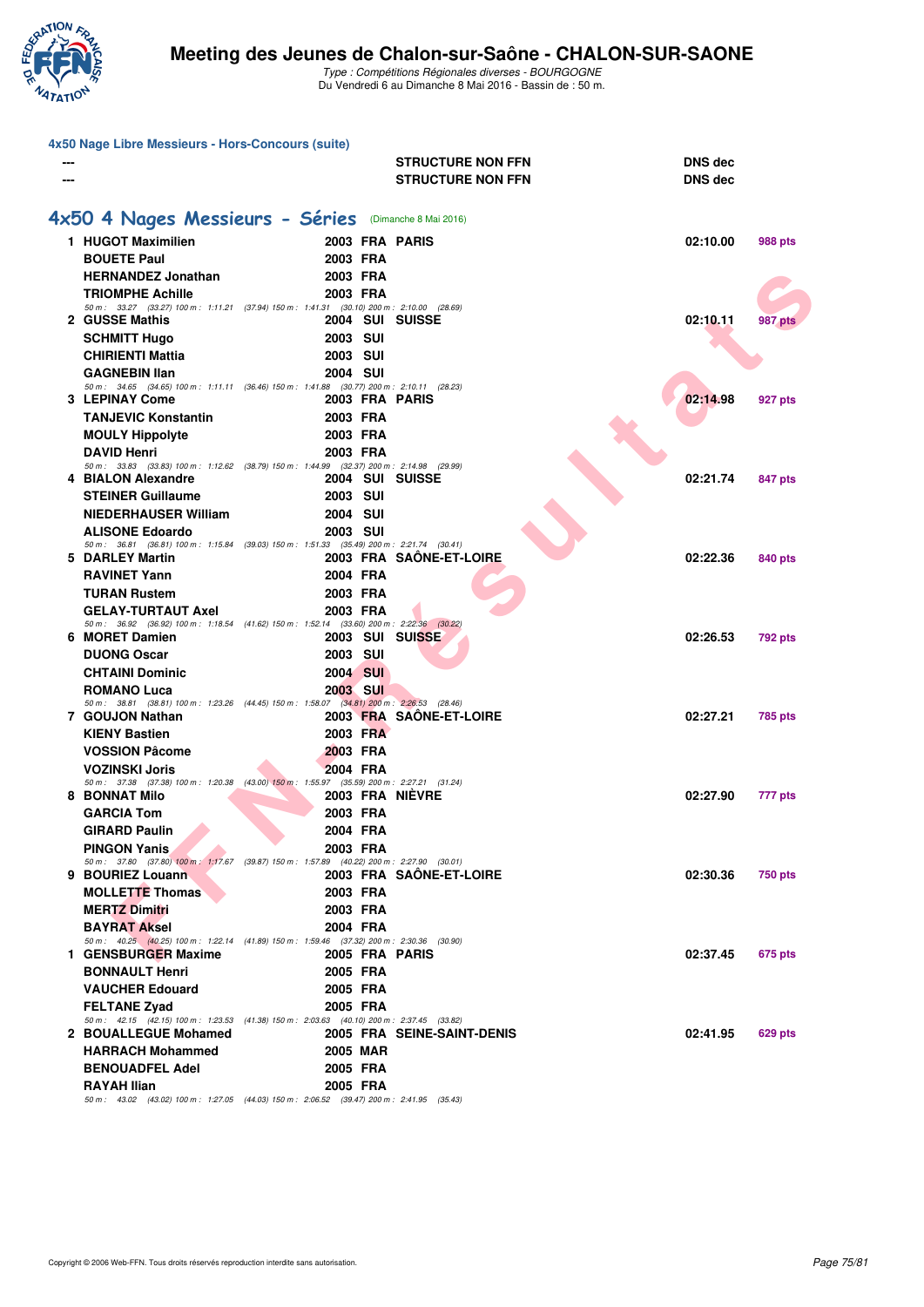

## **Meeting des Jeunes de Chalon-sur-Saône - CHALON-SUR-SAONE**

| 4x50 4 Nages Messieurs - Séries (suite)                                                                           |                                                                   |                              |          |                |
|-------------------------------------------------------------------------------------------------------------------|-------------------------------------------------------------------|------------------------------|----------|----------------|
| 10 DESCOEUDRES Matteo                                                                                             |                                                                   | 2004 SUI SUISSE              | 02:42.29 | 625 pts        |
| <b>ZWINGLI Dominic andre</b>                                                                                      | <b>2004 SUI</b>                                                   |                              |          |                |
| <b>HUGONNET Sylvain</b>                                                                                           | 2005 SUI                                                          |                              |          |                |
| <b>ZWINGLI Jean luc</b>                                                                                           | 2006 SUI                                                          |                              |          |                |
| 50 m: 38.69 (38.69) 100 m: 1:24.26 (45.57) 150 m: 2:04.73 (40.47) 200 m: 2:42.29 (37.56)                          |                                                                   |                              |          |                |
| <b>3 VUONG-THILLEROT Louis</b>                                                                                    | 2005 FRA PARIS                                                    |                              | 02:42.70 | 621 pts        |
| <b>RASPAGLIA Matteo</b>                                                                                           | 2005 FRA                                                          |                              |          |                |
| <b>LAY Aurelien</b>                                                                                               | 2005 FRA                                                          |                              |          |                |
| <b>TAGNATI Gianni</b>                                                                                             | 2005 FRA                                                          |                              |          |                |
| 50 m: 40.44 (40.44) 100 m: 1:28.84 (48.40) 150 m: 2:09.07 (40.23) 200 m: 2:42.70 (33.63)<br>4 GILLET Dorian       |                                                                   | 2005 FRA SAONE-ET-LOIRE      | 02:44.42 | <b>604 pts</b> |
| <b>ALVES DA COSTA Colin</b>                                                                                       | 2005 FRA                                                          |                              |          |                |
| <b>ROBLIN Nathan</b>                                                                                              | 2005 FRA                                                          |                              |          |                |
| <b>BAYRAT Ethan</b>                                                                                               | 2006 FRA                                                          |                              |          |                |
| 50 m: 40.28 (40.28) 100 m: 1:30.07 (49.79) 150 m: 2:08.91 (38.84) 200 m: 2:44.42 (35.51)                          |                                                                   |                              |          |                |
| 11 COURTOIS Antoine                                                                                               |                                                                   | 2003 FRA NIÈVRE              | 02:45.55 | <b>593 pts</b> |
| <b>TROMPAT Dorian</b>                                                                                             | 2003 FRA                                                          |                              |          |                |
| <b>BLANCHET Thomas</b>                                                                                            | 2003 FRA                                                          |                              |          |                |
| <b>WEIHMANN Mattéo</b>                                                                                            | 2004 FRA                                                          |                              |          |                |
| 50 m: 43.60 (43.60) 100 m: 1:32.37 (48.77) 150 m: 2:08.97 (36.60) 200 m: 2:45.55 (36.58)<br><b>12 LHENRY Axel</b> |                                                                   | 2003 FRA CN CHALON-SUR-SAONE | 02:47.24 | 577 pts        |
| <b>GILLET Hugo</b>                                                                                                | 2004 FRA                                                          |                              |          |                |
| <b>MONERAT-VERRIER Thomas</b>                                                                                     | 2003 FRA                                                          |                              |          |                |
| <b>BALLOT Yanis</b>                                                                                               | 2004 FRA                                                          |                              |          |                |
| 50 m: 44.08 (44.08) 100 m: 1:33.21 (49.13) 150 m: 2:12.82 (39.61) 200 m: 2:47.24 (34.42)                          |                                                                   |                              |          |                |
| 5 SCHOEB Eli                                                                                                      |                                                                   | 2005 SUI SUISSE              | 02:48.75 | 563 pts        |
| <b>BIALON Nicolas</b>                                                                                             | <b>2006 SUI</b>                                                   |                              |          |                |
| <b>MARCONE Dario</b>                                                                                              | 2005 SUI                                                          |                              |          |                |
| <b>SUTER Nicola</b>                                                                                               | <b>2005 SUI</b>                                                   |                              |          |                |
| 50 m: 46.63 (46.63) 100 m: 1:39.09 (52.46) 150 m: 2:13.28 (34.19) 200 m: 2:48.75 (35.47)<br>6 PHALIPPOU Clement   |                                                                   | 2006 FRA SEINE-SAINT-DENIS   | 02:54.48 | 510 pts        |
| <b>BERKANI Ghais</b>                                                                                              | 2005 FRA                                                          |                              |          |                |
| <b>PERRIER Axel</b>                                                                                               | 2005 FRA                                                          |                              |          |                |
| <b>PONSODA Antonyn</b>                                                                                            | 2005 FRA                                                          |                              |          |                |
| 50 m: 46.94 (46.94) 100 m: 1:36.45 (49.51) 150 m: 2:17.06 (40.61) 200 m: 2:54.48 (37.42)                          |                                                                   |                              |          |                |
| 7 LAURENT ATTHALIN Gaspard                                                                                        |                                                                   | 2006 FRA SAÔNE-ET-LOIRE      | 02:55.98 | 497 pts        |
| <b>BOYER-SZYMYSLIK Odin</b>                                                                                       | 2005 FRA                                                          |                              |          |                |
| <b>TURAN Mikail</b>                                                                                               | 2005 FRA                                                          |                              |          |                |
| <b>BRENOT Victor</b>                                                                                              | 2005 FRA                                                          |                              |          |                |
| 50 m: 46.66 (46.66) 100 m: 1:36.64 (49.98) 150 m: 2:18.69 (42.05) 200 m: 2:55.98 (37.29)<br>8 KILEZTKY Cyprien    | 2005 FRA YONNE                                                    |                              | 02:59.56 | 465 pts        |
| <b>GRIFFITHS Gwilym</b>                                                                                           | 2005 FRA                                                          |                              |          |                |
| <b>ANDREOLI Luca</b>                                                                                              | 2005 FRA                                                          |                              |          |                |
| <b>DA SILVA-LENGLET Auxence</b>                                                                                   | 2006 FRA                                                          |                              |          |                |
| 50 m: 45.83 (45.83) 100 m: 1:33.77 (47.94) 150 m: 2:19.04 (45.27) 200 m: 2:59.56 (40.52)                          |                                                                   |                              |          |                |
| 9 PERE Aurélien                                                                                                   |                                                                   | 2006 FRA CN CHALON-SUR-SAONE | 03:29.61 | <b>243 pts</b> |
| <b>PINSON Louis</b>                                                                                               | 2006 FRA                                                          |                              |          |                |
| <b>BOUTON Alix</b>                                                                                                | 2006 FRA                                                          |                              |          |                |
| <b>BADEY Nejo</b>                                                                                                 | 2005 FRA                                                          |                              |          |                |
| 50 m: 53.54 (53.54)<br>$100 m: -$<br>10 ECHARD BENARDON Lylian                                                    | 150 m: 2:46.24 (1:52.70) 200 m: 3:29.61 (43.37)<br>2005 FRA YONNE |                              | 03:35.01 | $211$ pts      |
| <b>CLECH Étienne</b>                                                                                              | 2007 FRA                                                          |                              |          |                |
| <b>MICHAUT Thibault</b>                                                                                           | 2005 FRA                                                          |                              |          |                |
| <b>LECHENAULT Mathis</b>                                                                                          | 2006 FRA                                                          |                              |          |                |
| 50 m: 47.70 (47.70) 100 m: 1.49.09 (1.01.39) 150 m: 2.49.48 (1.00.39) 200 m: 3.35.01 (45.53)                      |                                                                   |                              |          |                |
| 11 DIEUX Basile                                                                                                   | 2005 FRA YONNE                                                    |                              | 03:46.18 | $151$ pts      |
| <b>GAUDOUIN Arthur</b>                                                                                            | 2006 FRA                                                          |                              |          |                |
| <b>ROBERT Théo</b>                                                                                                | 2006 FRA                                                          |                              |          |                |
| <b>TAVARES Enzo</b>                                                                                               | 2006 FRA                                                          |                              |          |                |
| 50 m: 54.81 (54.81) 100 m: 1:54.04 (59.23) 150 m: 2:54.83 (1:00.79) 200 m: 3:46.18 (51.35)                        |                                                                   |                              |          |                |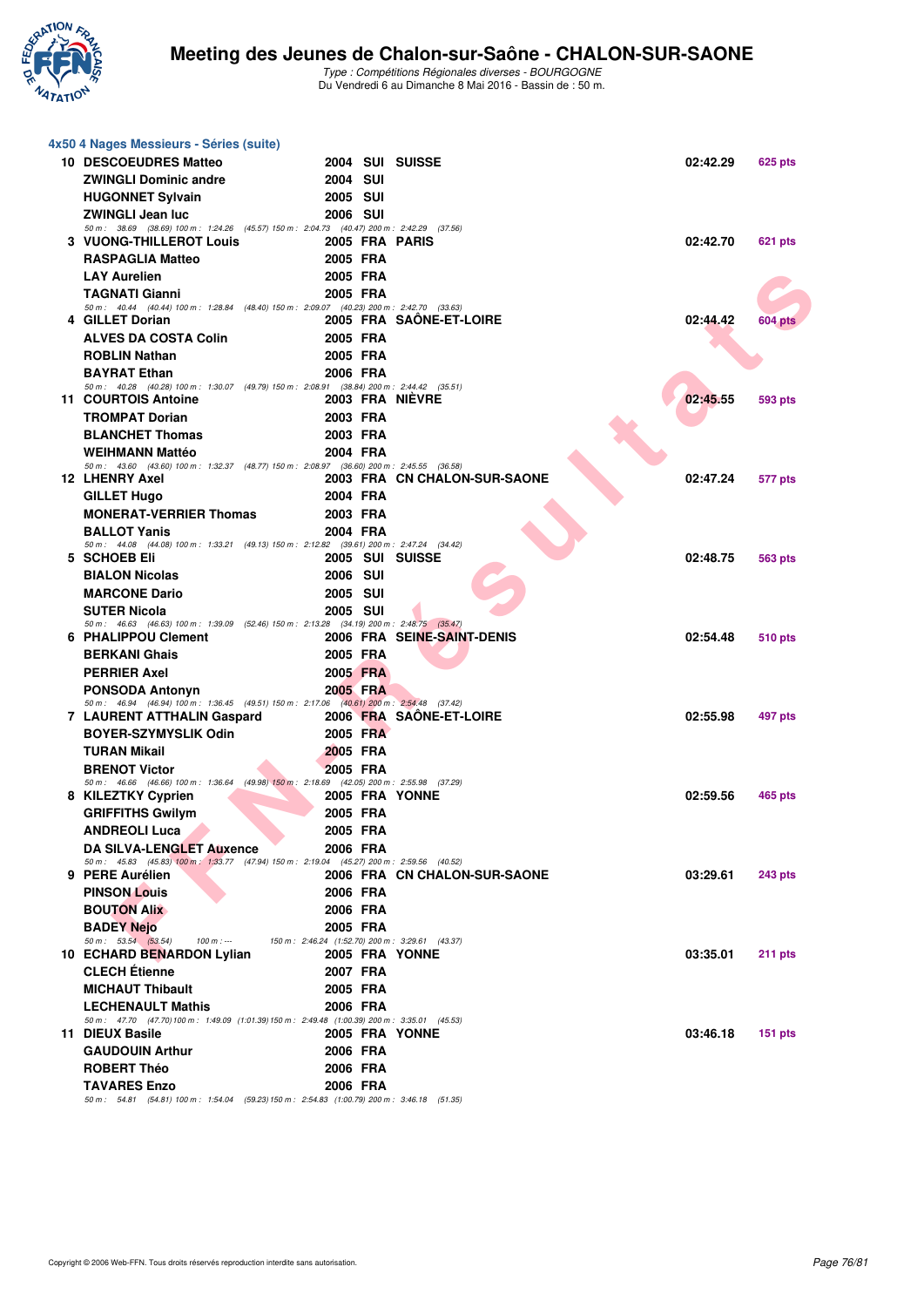

| 4x50 4 Nages Messieurs - Hors-Concours (Dimanche 8 Mai 2016)                                                                                                              |                             |                          |         |            |         |
|---------------------------------------------------------------------------------------------------------------------------------------------------------------------------|-----------------------------|--------------------------|---------|------------|---------|
|                                                                                                                                                                           |                             | <b>STRUCTURE NON FFN</b> |         | <b>DNS</b> |         |
| 6x50 Nage Libre Mixtes - Séries                                                                                                                                           |                             | (Samedi 7 Mai 2016)      |         |            |         |
| 1 TRIOMPHE Achille                                                                                                                                                        |                             | 2003 FRA PARIS           |         | 02:59.66   | 970 pts |
| <b>HUGOT Maximilien</b>                                                                                                                                                   | 2003 FRA                    |                          |         |            |         |
| <b>HERNANDEZ Jonathan</b>                                                                                                                                                 | 2003 FRA                    |                          |         |            |         |
| <b>BECART Louise</b>                                                                                                                                                      | 2003 FRA                    |                          |         |            |         |
| <b>PEREZ LE TOUX Marie</b>                                                                                                                                                | 2003 FRA                    |                          |         |            |         |
| <b>PLOIX Solene</b>                                                                                                                                                       | 2003 FRA                    |                          |         |            |         |
| 50 m : 29.59 (29.59) 100 m : 59.19 (29.60) 150 m : 1:28.92 (29.73) 200 m : 2:00.23 (31.31) 250 m : 2:30.29 (30.06) 300 m : 2:59.66 (29.37)<br>2 GUSSE Mathis              |                             | 2004 SUI SUISSE          |         | 02:59.73   | 969 pts |
| <b>DEGOUMOIS Eline</b>                                                                                                                                                    | 2004 SUI                    |                          |         |            |         |
| <b>GUMY Lea</b>                                                                                                                                                           | 2003 SUI                    |                          |         |            |         |
| <b>SCHMITT Hugo</b>                                                                                                                                                       | <b>2003 SUI</b>             |                          |         |            |         |
| <b>HILBRINK Maite</b>                                                                                                                                                     | 2003 SUI                    |                          |         |            |         |
| <b>GAGNEBIN Ilan</b>                                                                                                                                                      | 2004 SUI                    |                          |         |            |         |
| 50 m : 29.53 (29.53) 100 m : 1:02.65 (33.12) 150 m : 1:33.28 (30.63) 200 m : 2:02.29 (29.01) 250 m : 2:31.46 (29.17) 300 m : 2:59.73 (28.27)<br><b>3 TONGUET Phily</b>    |                             | 2003 FRA DOUBS           |         | 03:00.99   |         |
| <b>PAQUIER Chloë</b>                                                                                                                                                      | 2004 FRA                    |                          |         |            | 958 pts |
| <b>DEMEYRE Louka</b>                                                                                                                                                      | 2003 FRA                    |                          |         |            |         |
| <b>JEANNINGROS Lou-Anne</b>                                                                                                                                               | 2003 FRA                    |                          |         |            |         |
| <b>ED DAHABI Sofia</b>                                                                                                                                                    | 2003 FRA                    |                          |         |            |         |
| <b>CIFTCI Hasan</b>                                                                                                                                                       | 2003 FRA                    |                          |         |            |         |
| 50 m : 28.10 (28.10) 100 m : 1:00.35 (32.25) 150 m : 1:28.85 (28.50) 200 m : 2:01.07 (32.22) 250 m : 2:33.40 (32.33) 300 m : 3:00.99                                      |                             |                          | (27.59) |            |         |
| 4 ROMANO Luca                                                                                                                                                             |                             | 2003 SUI SUISSE          |         | 03:03.23   | 938 pts |
| <b>BALTHASAR Jessica</b>                                                                                                                                                  | <b>2004 SUI</b>             |                          |         |            |         |
| <b>CHTAINI Dominic</b>                                                                                                                                                    | 2004 SUI                    |                          |         |            |         |
| <b>GENOUD Chiara</b><br><b>DUONG Oscar</b>                                                                                                                                | 2004 SUI<br><b>2003 SUI</b> |                          |         |            |         |
| <b>DRAGANSKI Malena</b>                                                                                                                                                   | 2003 SUI                    |                          |         |            |         |
| 50 m : 28.24 (28.24) 100 m : 58.93 (30.69) 150 m : 1:29.92 (30.99) 200 m : 2:01.02 (31.10) 250 m : 2:32.60 (31.58) 300 m : 3:03.23 (30.63)                                |                             |                          |         |            |         |
| 5 BOUETE Paul                                                                                                                                                             |                             | 2003 FRA PARIS           |         | 03:04.05   | 931 pts |
| <b>LEPINAY Come</b>                                                                                                                                                       | 2003 FRA                    |                          |         |            |         |
| <b>DAVID Henri</b>                                                                                                                                                        | 2003 FRA                    |                          |         |            |         |
| <b>RHAIEM Lilee</b>                                                                                                                                                       | 2003 FRA                    |                          |         |            |         |
| <b>SUZE Camille</b>                                                                                                                                                       | 2003 FRA                    |                          |         |            |         |
| <b>SUTEAU Sorava</b><br>50 m : 30.22 (30.22) 100 m : 1:00.12 (29.90) 150 m : 1:30.43 (30.31) 200 m : 2:01.30 (30.87) 250 m : 2:33.16 (31.86) 300 m : 3:04.05 (30.89)      | 2003 FRA                    |                          |         |            |         |
| 6 MELANSON Isabelle                                                                                                                                                       |                             | 2004 CAN SAONE-ET-LOIRE  |         | 03:07.08   | 904 pts |
| <b>TURAN Rustem</b>                                                                                                                                                       | 2003 FRA                    |                          |         |            |         |
| <b>MATHEY Julie</b>                                                                                                                                                       | 2003 FRA                    |                          |         |            |         |
| <b>VOZINSKI Joris</b>                                                                                                                                                     | 2004 FRA                    |                          |         |            |         |
| <b>MOREL Eléonore</b>                                                                                                                                                     | 2004 FRA                    |                          |         |            |         |
| <b>GELAY-TURTAUT Axel</b><br>50 m : 30.84 (30.84) 100 m : 1:01.98 (31.14) 150 m : 1:34.02 (32.04) 200 m : 2:05.20 (31.18) 250 m : 2:36.59 (31.39) 300 m : 3:07.08 (30.49) | 2003 FRA                    |                          |         |            |         |
| 7 PINGON Yanis                                                                                                                                                            |                             | <b>2003 FRA NIEVRE</b>   |         | 03:11.13   | 869 pts |
| <b>PORADA Chloe</b>                                                                                                                                                       | 2003 FRA                    |                          |         |            |         |
| <b>GARCIA Tom</b>                                                                                                                                                         | 2003 FRA                    |                          |         |            |         |
| <b>REIS DE BASTOS Enola</b>                                                                                                                                               | 2003 FRA                    |                          |         |            |         |
| <b>GIRARD Paulin</b>                                                                                                                                                      | 2004 FRA                    |                          |         |            |         |
| <b>LHEUREUX Eva</b>                                                                                                                                                       | 2004 FRA                    |                          |         |            |         |
| 50 m : 30.14 (30.14) 100 m : 1:02.14 (32.00) 150 m : 1:33.74 (31.60) 200 m : 2:06.08 (32.34) 250 m : 2:39.62 (33.54) 300 m : 3:11.13 (31.51)<br>8 STOLTZ Marie            |                             | 2004 FRA PARIS           |         | 03:11.85   | 863 pts |
| <b>GARION Iris</b>                                                                                                                                                        | 2004 FRA                    |                          |         |            |         |
| <b>MOULY Hippolyte</b>                                                                                                                                                    | 2003 FRA                    |                          |         |            |         |
| <b>GARION Nathan</b>                                                                                                                                                      | 2004 FRA                    |                          |         |            |         |
| <b>SAÏDI Hana</b>                                                                                                                                                         | 2003 FRA                    |                          |         |            |         |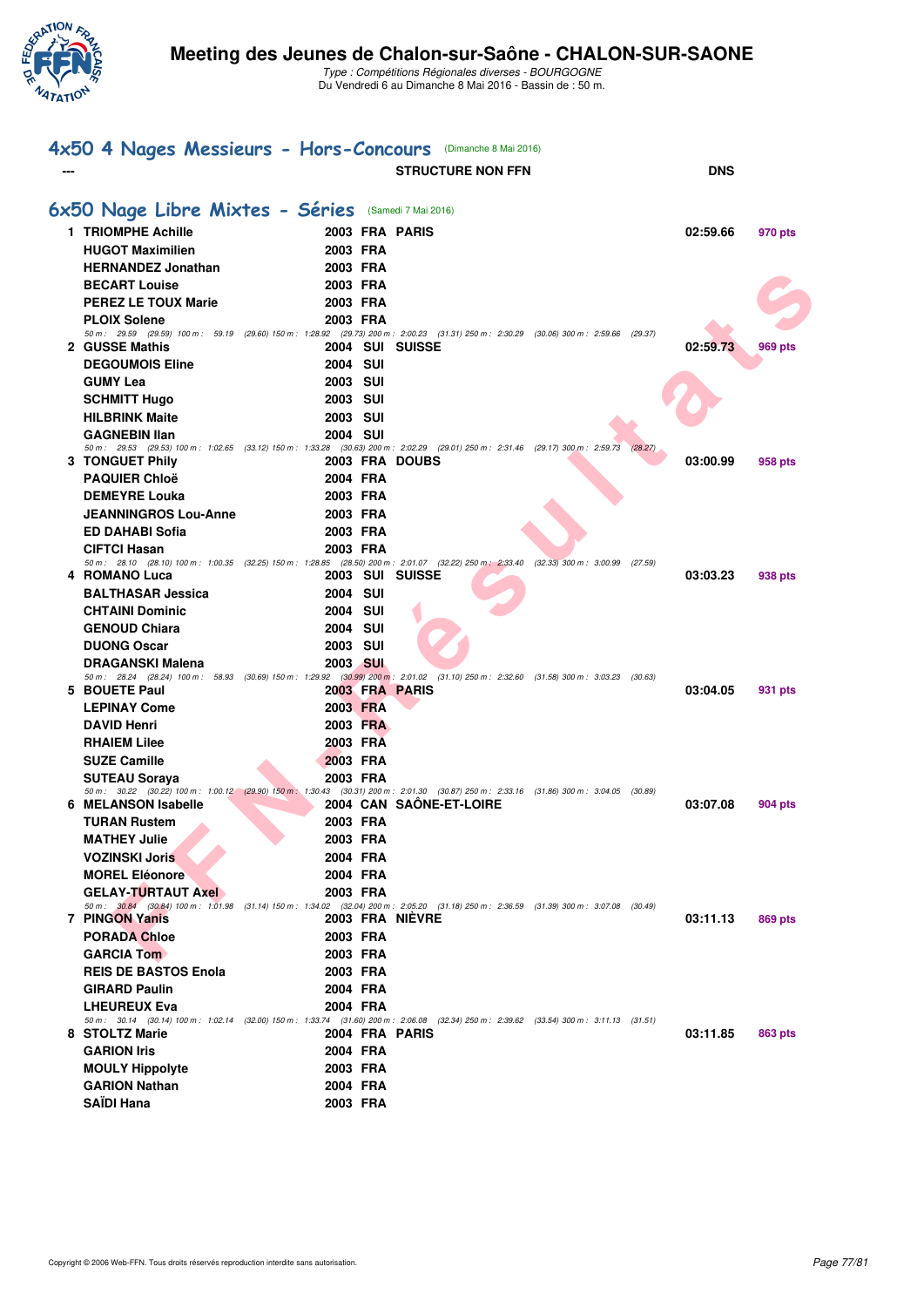

## **Meeting des Jeunes de Chalon-sur-Saône - CHALON-SUR-SAONE**

| 6x50 Nage Libre Mixtes - Séries (suite)                                                                                                                               |                 |                         |         |          |                |
|-----------------------------------------------------------------------------------------------------------------------------------------------------------------------|-----------------|-------------------------|---------|----------|----------------|
| <b>SIMOENS Paul-Emile</b>                                                                                                                                             | 2004 FRA        |                         |         |          |                |
| 50 m : 32.10 (32.10) 100 m : 1:04.93 (32.83) 150 m : 1:34.78 (29.85) 200 m : 2:06.20 (31.42) 250 m : 2:39.21 (33.01) 300 m : 3:11.85 (32.64)<br>9 CLOUET Mathis       |                 |                         |         |          |                |
|                                                                                                                                                                       |                 | 2004 FRA PROVENCE       |         | 03:12.03 | 862 pts        |
| <b>DUFOURG Margot</b>                                                                                                                                                 | 2003 FRA        |                         |         |          |                |
| <b>ALLIEY Emma</b>                                                                                                                                                    | 2003 FRA        |                         |         |          |                |
| <b>TROUIN Samuel</b>                                                                                                                                                  | 2003 FRA        |                         |         |          |                |
| <b>FLORENCEAU Maïline</b>                                                                                                                                             | 2004 FRA        |                         |         |          |                |
| <b>ROUX Matteo</b><br>50 m : 32.97 (32.97) 100 m : 1:04.49 (31.52) 150 m : 1:37.55 (33.06) 200 m : 2:09.54 (31.99) 250 m : 2:42.37 (32.83) 300 m : 3:12.03 (29.66)    | 2004 FRA        |                         |         |          |                |
| 10 MOLLETTE Thomas                                                                                                                                                    |                 | 2003 FRA SAÔNE-ET-LOIRE |         | 03:12.92 | 854 pts        |
| <b>BONNAVENT Léane</b>                                                                                                                                                | 2003 FRA        |                         |         |          |                |
| <b>DARLEY Martin</b>                                                                                                                                                  | 2003 FRA        |                         |         |          |                |
| <b>LIMIDO Cyriane</b>                                                                                                                                                 | 2003 FRA        |                         |         |          |                |
| <b>BAYRAT Aksel</b>                                                                                                                                                   | 2004 FRA        |                         |         |          |                |
| <b>ROUSSON Amelie</b>                                                                                                                                                 | 2003 FRA        |                         |         |          |                |
| 50 m : 32.90 (32.90) 100 m : 1:04.80 (31.90) 150 m : 1:36.69 (31.89) 200 m : 2:09.80 (33.11) 250 m : 2:40.07 (30.27) 300 m : 3:12.92 (32.85)                          |                 |                         |         |          |                |
| 11 DESCOEUDRES Matteo                                                                                                                                                 | 2004 SUI SUISSE |                         |         | 03:14.65 | 840 pts        |
| <b>BUNJAK Katarina</b>                                                                                                                                                | 2003 SUI        |                         |         |          |                |
| <b>MORET Damien</b>                                                                                                                                                   | <b>2003 SUI</b> |                         |         |          |                |
| <b>HUGONNET Sylvain</b>                                                                                                                                               | 2005 SUI        |                         |         |          |                |
| <b>WARTH Manon</b>                                                                                                                                                    | 2003 SUI        |                         |         |          |                |
| <b>MATNI Imane</b>                                                                                                                                                    | 2003 SUI        |                         |         |          |                |
| 50 m : 32.67 (32.67) 100 m : 1:04.39 (31.72) 150 m : 1:36.32 (31.93) 200 m : 2:10.08 (33.76) 250 m : 2:42.63 (32.55) 300 m : 3:14.65                                  |                 |                         | (32.02) |          |                |
| 12 PUYRAIMOND Marceau                                                                                                                                                 | 2003 FRA DOUBS  |                         |         | 03:16.30 | <b>826 pts</b> |
| <b>TALLAS Iman</b>                                                                                                                                                    | 2003 FRA        |                         |         |          |                |
| <b>LAALA Elyas</b>                                                                                                                                                    | 2003 FRA        |                         |         |          |                |
| <b>CRAMPONNE Camille</b>                                                                                                                                              | 2004 FRA        |                         |         |          |                |
| <b>FADDA SAUVAGEOT Penelope</b>                                                                                                                                       | 2004 FRA        |                         |         |          |                |
| <b>ISELIN Louis</b>                                                                                                                                                   | 2004 FRA        |                         |         |          |                |
| 50 m : 30.86 (30.86) 100 m : 1:04.10 (33.24) 150 m : 1:36.52 (32.42) 200 m : 2:09.64 (33.12) 250 m : 2:43.80 (34.16) 300 m : 3:16.30 (32.50)<br><b>13 JANIN Lucie</b> |                 | 2003 FRA SAONE-ET-LOIRE |         | 03:16.65 | <b>823 pts</b> |
| <b>GOUJON Nathan</b>                                                                                                                                                  | 2003 FRA        |                         |         |          |                |
| <b>GUENAOUI Manon</b>                                                                                                                                                 | 2003 FRA        |                         |         |          |                |
| <b>BOURIEZ Louann</b>                                                                                                                                                 | 2003 FRA        |                         |         |          |                |
| <b>GELAY-TURTAUT Salome</b>                                                                                                                                           | 2003 FRA        |                         |         |          |                |
| <b>MERTZ Dimitri</b>                                                                                                                                                  | 2003 FRA        |                         |         |          |                |
| 50 m : 32.56 (32.56) 100 m : 1:04.67 (32.11) 150 m : 1:37.17 (32.50) 200 m : 2:10.90 (33.73) 250 m : 2:43.78 (32.88) 300 m : 3:16.65 (32.87)                          |                 |                         |         |          |                |
| <b>14 BRETTON Henri</b>                                                                                                                                               |                 | 2004 FRA PROVENCE       |         | 03:17.07 | 820 pts        |
| <b>ZANATTA Clara</b>                                                                                                                                                  | 2004 FRA        |                         |         |          |                |
| <b>MONTELLIMARD Lilou</b>                                                                                                                                             | 2004 FRA        |                         |         |          |                |
| <b>LECOMTE Gwenael</b>                                                                                                                                                | 2003 FRA        |                         |         |          |                |
| <b>DUCROT Sara</b>                                                                                                                                                    | 2003 FRA        |                         |         |          |                |
| <b>BODIN Jules</b>                                                                                                                                                    | 2003 FRA        |                         |         |          |                |
| 50 m : 31.92 (31.92) 100 m : 1:05.32 (33.40) 150 m : 1:39.42 (34.10) 200 m : 2:11.37 (31.95) 250 m : 2:45.13 (33.76) 300 m : 3:17.07 (31.94)                          |                 |                         |         |          |                |
| <b>15 BONNAT Milo</b>                                                                                                                                                 | 2003 FRA NIEVRE |                         |         | 03:21.88 | 781 pts        |
| <b>MEYER Adéle</b>                                                                                                                                                    | 2003 FRA        |                         |         |          |                |
| <b>BLANCHET Thomas</b>                                                                                                                                                | 2003 FRA        |                         |         |          |                |
| <b>MAHOUX Yumi</b>                                                                                                                                                    | 2003 FRA        |                         |         |          |                |
| <b>COURTOIS Antoine</b>                                                                                                                                               | 2003 FRA        |                         |         |          |                |
| <b>LAURENT Lou</b><br>50 m : 31.90 (31.90) 100 m : 1:06.26 (34.36) 150 m : 1:41.43 (35.17) 200 m : 2:14.35 (32.92) 250 m : 2:49.32 (34.97) 300 m : 3:21.88 (32.56)    | 2004 FRA        |                         |         |          |                |
| 16 VOSSION Pâcome                                                                                                                                                     |                 | 2003 FRA SAONE-ET-LOIRE |         | 03:22.31 | 777 pts        |
| <b>GUILLOT Anna</b>                                                                                                                                                   | 2004 FRA        |                         |         |          |                |
| <b>RAVINET Yann</b>                                                                                                                                                   | 2004 FRA        |                         |         |          |                |
| <b>GAUTHIER Anne-Sophie</b>                                                                                                                                           | 2004 FRA        |                         |         |          |                |
| <b>KIENY Bastien</b>                                                                                                                                                  | 2003 FRA        |                         |         |          |                |
| <b>MALLIET Valentine</b>                                                                                                                                              | 2003 FRA        |                         |         |          |                |
| 50 m : 33.80 (33.80) 100 m : 1:08.25 (34.45) 150 m : 1:41.10 (32.85) 200 m : 2:16.26 (35.16) 250 m : 2:48.86 (32.60) 300 m : 3:22.31 (33.45)                          |                 |                         |         |          |                |
| 1 BONNAULT Henri                                                                                                                                                      | 2005 FRA PARIS  |                         |         | 03:24.19 | 762 pts        |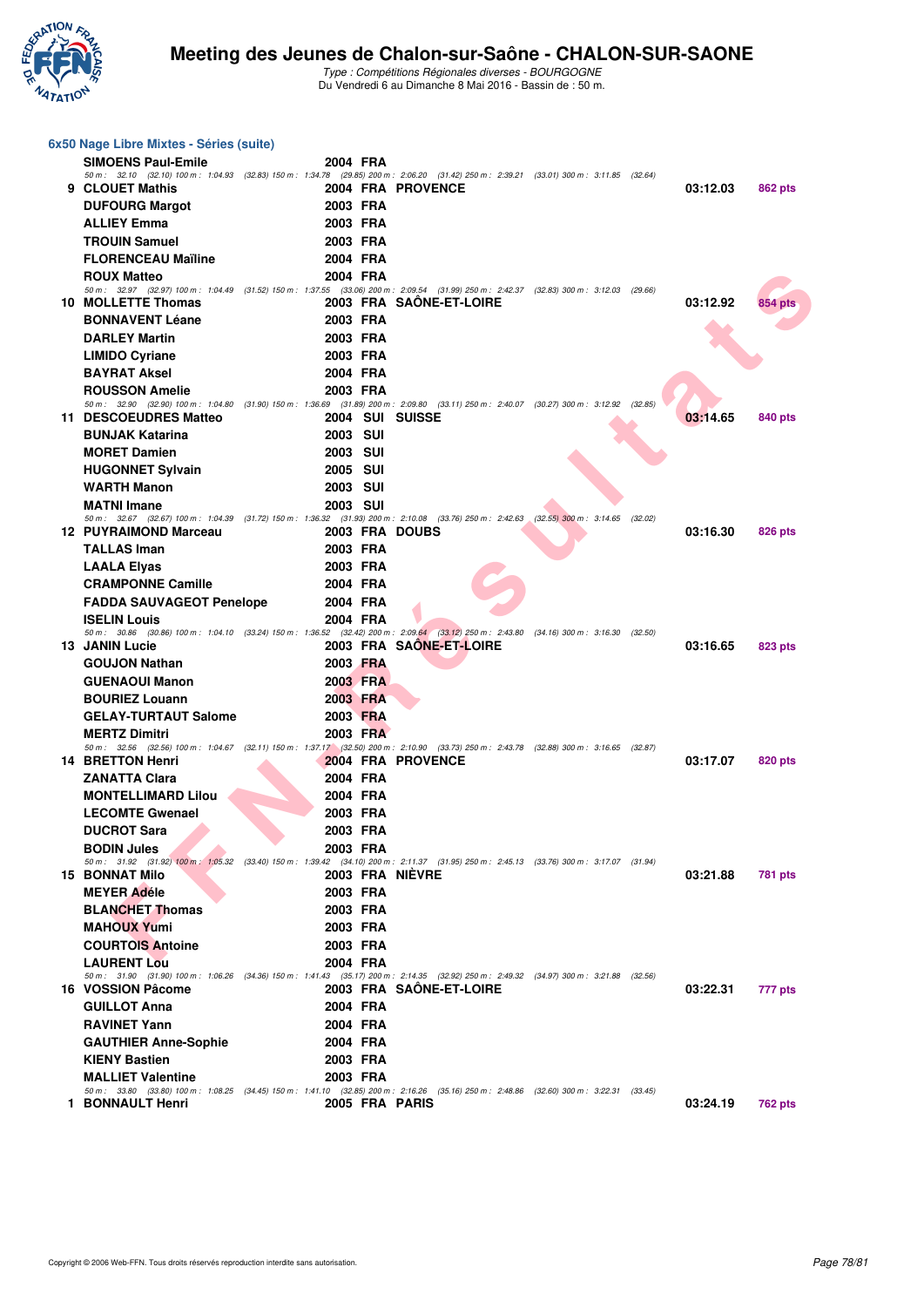

| 6x50 Nage Libre Mixtes - Séries (suite)    |                                         |                                                                                                                                                                            |
|--------------------------------------------|-----------------------------------------|----------------------------------------------------------------------------------------------------------------------------------------------------------------------------|
| <b>SIMOENS Lucille</b>                     | 2005 FRA                                |                                                                                                                                                                            |
| <b>FELTANE Zyad</b>                        | 2005 FRA                                |                                                                                                                                                                            |
| <b>MBEN Mia</b>                            | 2005 FRA                                |                                                                                                                                                                            |
| <b>SIMONUTTI Salome</b>                    | 2005 FRA                                |                                                                                                                                                                            |
| <b>TAGNATI Gianni</b>                      | 2005 FRA                                |                                                                                                                                                                            |
|                                            |                                         | 50 m : 32.71 (32.71) 100 m : 1:04.85 (32.14) 150 m : 1:38.17 (33.32) 200 m : 2:14.16 (35.99) 250 m : 2:50.71 (36.55) 300 m : 3:24.19 (33.48)                               |
| 17 GILBERT Florian                         | 2004 FRA DOUBS                          | 03:25.43<br>752 pts                                                                                                                                                        |
| <b>MAREUGE Juliette</b>                    | 2004 FRA                                |                                                                                                                                                                            |
| <b>MOLLET Maxime</b>                       | 2003 FRA<br>2004 FRA                    |                                                                                                                                                                            |
| <b>CARA Marie</b>                          |                                         |                                                                                                                                                                            |
| <b>ROGGY Jeanne</b>                        | 2004 FRA                                |                                                                                                                                                                            |
| <b>GUETTOUCHE Yanis</b>                    | 2004 FRA                                | 50 m : 30.11 (30.11) 100 m : 1:03.78 (33.67) 150 m : 1:37.97 (34.19) 200 m : 2:15.70 (37.73) 250 m : 2:50.87 (35.17) 300 m : 3:25.43 (34.56)                               |
| 2 HAMADACHE Inaya                          |                                         | 2005 FRA SEINE-SAINT-DENIS<br>03:26.10<br>747 pts                                                                                                                          |
| <b>BENOUADFEL Adel</b>                     | 2005 FRA                                |                                                                                                                                                                            |
| <b>PEYSSONNEL Emma</b>                     | 2005 FRA                                |                                                                                                                                                                            |
| <b>RAYAH Ilian</b>                         | 2005 FRA                                |                                                                                                                                                                            |
| <b>ADJIMAN Shana</b>                       | 2005 FRA                                |                                                                                                                                                                            |
| <b>HARRACH Mohammed</b>                    | <b>2005 MAR</b>                         |                                                                                                                                                                            |
| $50 m: -$                                  | 100 m: 2:20.82 (2:20.82) 150 m: 1:43.71 | $(200 \text{ m}: 3:26.22 (1:42.51)$ 250 m : 2:53.51<br>$()$ 300 m : 3:26.10<br>(32.59)                                                                                     |
| 18 SEVENNEC Mael                           |                                         | 2004 FRA PROVENCE<br>03:31.05<br>709 pts                                                                                                                                   |
| <b>GLAUDON Luna</b>                        | 2003 FRA                                |                                                                                                                                                                            |
| <b>ANDRE Lucie</b>                         | 2003 FRA                                |                                                                                                                                                                            |
| <b>GHIRARDI Quentin</b>                    | 2003 FRA                                |                                                                                                                                                                            |
| <b>AVRIL Marie</b>                         | 2004 FRA                                |                                                                                                                                                                            |
| <b>LE DROUCPEET Adrien</b>                 | 2003 FRA                                | 50 m : 35.31 (35.31) 100 m : 1:09.64 (34.33) 150 m : 1:44.55 (34.91) 200 m : 2:20.78 (36.23) 250 m : 2:55.27 (34.49) 300 m : 3:31.05 (35.78)                               |
| 19 HAZBRI Gofrane                          |                                         | 2003 FRA CN CHALON-SUR-SAONE<br>03:31.17<br><b>708 pts</b>                                                                                                                 |
| <b>LHENRY Axel</b>                         | 2003 FRA                                |                                                                                                                                                                            |
| <b>PHILIPPE Camille</b>                    | 2004 FRA                                |                                                                                                                                                                            |
| <b>GILLET Hugo</b>                         | 2004 FRA                                |                                                                                                                                                                            |
| <b>DECOURS Océane</b>                      | 2003 FRA                                |                                                                                                                                                                            |
| <b>MONERAT-VERRIER Thomas</b>              | 2003 FRA                                |                                                                                                                                                                            |
|                                            |                                         | 50 m : 33.27 (33.27) 100 m : 1:09.99 (36.72) 150 m : 1:47.05 (37.06) 200 m : 2:21.83 (34.78) 250 m : 2:56.70 (34.87) 300 m : 3:31.17 (34.47)                               |
| 3 SUTER Nicola                             | 2005 SUI SUISSE<br>2006 SUI             | 03:31.33<br>706 pts                                                                                                                                                        |
| <b>GAGNEBIN Malika</b>                     | 2005 SUI                                |                                                                                                                                                                            |
| <b>MARCONE Dario</b><br><b>GASSO Sofia</b> | 2005 SUI                                |                                                                                                                                                                            |
| <b>SCHOEB Eli</b>                          | 2005 SUI                                |                                                                                                                                                                            |
| <b>LOSEY Jin</b>                           | 2005 SUI                                |                                                                                                                                                                            |
|                                            |                                         | 50 m : 35.08 (35.08) 100 m : 1:11.67 (36.59) 150 m : 1:42.50 (30.83) 200 m : 2:18.81 (36.31) 250 m : 2:56.52 (37.71) 300 m : 3:31.33 (34.81)                               |
| 20 ZWINGLI Dominic andre                   | 2004 SUI SUISSE                         | 03:33.64<br><b>689 pts</b>                                                                                                                                                 |
| <b>BEHAR Nina</b>                          | 2004 SUI                                |                                                                                                                                                                            |
| <b>GROSSRIEDER Jeremy</b>                  | 2005 SUI                                |                                                                                                                                                                            |
| <b>BALTHASAR Julia</b>                     | <b>2006 SUI</b>                         |                                                                                                                                                                            |
| <b>PECORARO Chiara</b>                     | <b>2005 SUI</b>                         |                                                                                                                                                                            |
| <b>DESCOEUDRES Emma</b>                    | <b>2006 SUI</b>                         |                                                                                                                                                                            |
| 4 SALGUES LAUVERJON Louise                 | 2005 FRA PARIS                          | 50 m : 32.34 (32.34) 100 m : 1:04.62 (32.28) 150 m : 1:41.22 (36.60) 200 m : 2:20.06 (38.84) 250 m : 2:56.29 (36.23) 300 m : 3:33.64 (37.35)<br>03:34.81<br><b>680 pts</b> |
| <b>VUONG-THILLEROT Louis</b>               | 2005 FRA                                |                                                                                                                                                                            |
| <b>VAUCHER Edouard</b>                     | 2005 FRA                                |                                                                                                                                                                            |
| <b>TAN Chloe</b>                           | 2005 FRA                                |                                                                                                                                                                            |
| <b>VERNHET Alexandra</b>                   | 2005 FRA                                |                                                                                                                                                                            |
| <b>GENSBURGER Maxime</b>                   | 2005 FRA                                |                                                                                                                                                                            |
|                                            |                                         | 50 m : 36.74 (36.74) 100 m : 1:11.46 (34.72) 150 m : 1:46.99 (35.53) 200 m : 2:23.67 (36.68) 250 m : 3:01.70 (38.03) 300 m : 3:34.81 (33.11)                               |
| 21 THEBAULT Justine                        |                                         | <b>2004 FRA NAUTIQUE ENTENTE CHALONS</b><br>03:36.37<br>668 pts                                                                                                            |
| <b>LONGUET Adrien</b>                      | 2004 FRA                                |                                                                                                                                                                            |
| <b>LAHANQUE Manon</b>                      | 2005 FRA                                |                                                                                                                                                                            |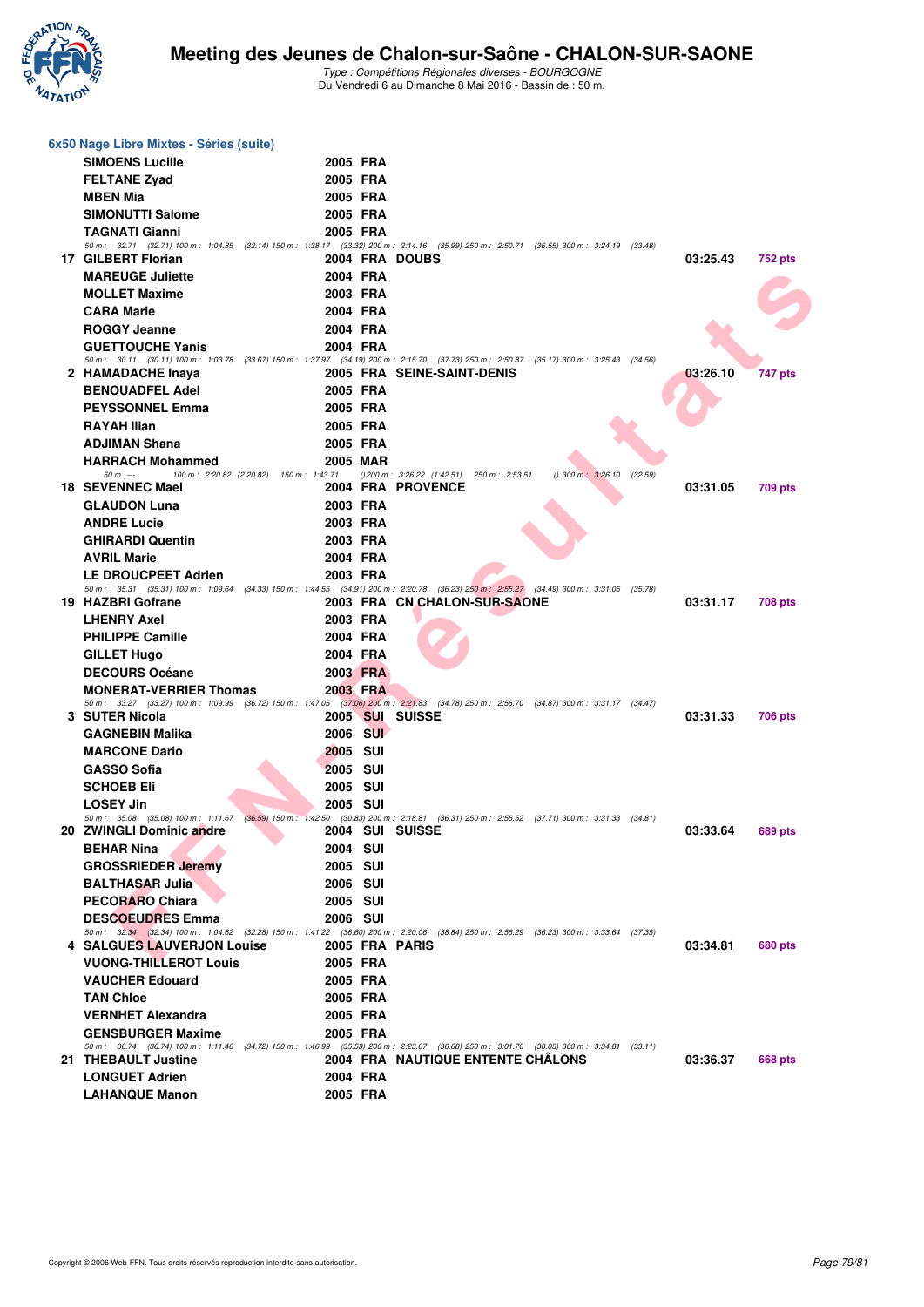

|   | 6x50 Nage Libre Mixtes - Séries (suite)            |                                                     |                                                                                                                                                                                                      |
|---|----------------------------------------------------|-----------------------------------------------------|------------------------------------------------------------------------------------------------------------------------------------------------------------------------------------------------------|
|   | <b>SENTENAC Eliott</b>                             | 2004 FRA                                            |                                                                                                                                                                                                      |
|   | <b>SAINT SAENS Coline</b>                          | 2004 FRA                                            |                                                                                                                                                                                                      |
|   | <b>BORGES Hugo</b>                                 | 2004 FRA                                            |                                                                                                                                                                                                      |
|   | 5 MERZE Aurore                                     |                                                     | 50 m : 36.41 (36.41) 100 m : 1:12.81 (36.40) 150 m : 1:52.40 (39.59) 200 m : 2:28.65 (36.25) 250 m : 3:03.43 (34.78) 300 m : 3:36.37 (32.94)<br>2005 FRA SAONE-ET-LOIRE<br>03:38.54                  |
|   | <b>BAYRAT Ethan</b>                                | 2006 FRA                                            | 652 pts                                                                                                                                                                                              |
|   |                                                    | 2005 FRA                                            |                                                                                                                                                                                                      |
|   | <b>BONAFE Maelys</b><br><b>ROBLIN Nathan</b>       | 2005 FRA                                            |                                                                                                                                                                                                      |
|   | <b>REY Lina</b>                                    | 2005 FRA                                            |                                                                                                                                                                                                      |
|   | <b>GILLET Dorian</b>                               | 2005 FRA                                            |                                                                                                                                                                                                      |
|   |                                                    |                                                     | 50 m : 38.90 (38.90) 100 m : 1:14.14 (35.24) 150 m : 1:53.00 (38.86) 200 m : 2:28.18 (35.18) 250 m : 3:05.10 (36.92) 300 m : 3:38.54 (33.44)                                                         |
|   | 6 BELKAHLA Maissane                                |                                                     | 2005 FRA SEINE-SAINT-DENIS<br>03:38.59<br>652 pts                                                                                                                                                    |
|   | <b>PERRIER Axel</b>                                | 2005 FRA                                            |                                                                                                                                                                                                      |
|   | <b>MANNETTE Apolline</b>                           | 2005 FRA                                            |                                                                                                                                                                                                      |
|   | <b>PHALIPPOU Clement</b>                           | 2006 FRA                                            |                                                                                                                                                                                                      |
|   | VISGUEIRO Julia                                    | 2005 FRA                                            |                                                                                                                                                                                                      |
|   | <b>BOUALLEGUE Mohamed</b><br>$50 m: -$             | 2005 FRA<br>100 m: 2:27.65 (2:27.65) 150 m: 1:47.49 | $(200 \text{ m} : 3:38.67 (1.51.18) 250 \text{ m} : 3:02.39)$<br>$()$ 300 m : 3:38.59 $(36.20)$                                                                                                      |
|   | <b>7 DUNAM Ernestine</b>                           | 2005 FRA YONNE                                      | 03:44.61<br>609 pts                                                                                                                                                                                  |
|   | <b>ANDREOLI Luca</b>                               | 2005 FRA                                            |                                                                                                                                                                                                      |
|   | <b>PELOIS Margaux</b>                              | 2005 FRA                                            |                                                                                                                                                                                                      |
|   | <b>GRIFFITHS Gwilym</b>                            | 2005 FRA                                            |                                                                                                                                                                                                      |
|   | <b>FOSSIER Jeanne</b>                              | 2005 FRA                                            |                                                                                                                                                                                                      |
|   | <b>KILEZTKY Cyprien</b>                            | 2005 FRA                                            |                                                                                                                                                                                                      |
|   | 22 ENJALBERT Juliette                              |                                                     | 50 m : 37.43 (37.43) 100 m : 1:14.42 (36.99) 150 m : 1:50.54 (36.12) 200 m : 2:29.19 (38.65) 250 m : 3:06.01 (36.82) 300 m : 3:44.61 (38.60)<br>2003 FRA AC ST-ETIENNE-METARE<br>03:48.32<br>582 pts |
|   | <b>COLOMB Jimmy</b>                                | 2004 FRA                                            |                                                                                                                                                                                                      |
|   | <b>MONTAGNE Marie</b>                              | 2003 FRA                                            |                                                                                                                                                                                                      |
|   | <b>FIKAS Maxence</b>                               | 2004 FRA                                            |                                                                                                                                                                                                      |
|   | <b>VIAL Grégoire</b>                               | 2004 FRA                                            |                                                                                                                                                                                                      |
|   | <b>BELOUANNAS Ilyan</b>                            | 2004 FRA                                            |                                                                                                                                                                                                      |
|   |                                                    |                                                     | 50 m : 35.88 (35.88) 100 m : 1:16.78 (40.90) 150 m : 1:57.74 (40.96) 200 m : 2:34.69 (36.95) 250 m : 3:11.93 (37.24) 300 m : 3:48.32 (36.39)                                                         |
| 8 | <b>CASTAGNA Lola</b>                               |                                                     | 2005 FRA SAONE-ET-LOIRE<br>03:48.69<br>580 pts                                                                                                                                                       |
|   | <b>BRENOT Victor</b>                               | 2005 FRA                                            |                                                                                                                                                                                                      |
|   | <b>MARECHAL Léa</b><br><b>ALVES DA COSTA Colin</b> | 2006 FRA<br>2005 FRA                                |                                                                                                                                                                                                      |
|   | <b>ACHAINTRE Emilie</b>                            | 2006 FRA                                            |                                                                                                                                                                                                      |
|   | TURAN Mikail                                       | 2005 FRA                                            |                                                                                                                                                                                                      |
|   | $50 m : -$                                         | 100 m : 2:35.38 (2:35.38) 150 m : 1:56.93           | $(200 \text{ m}: 3:48.75 (1:51.82) 250 \text{ m}: 3:12.35)$<br>$()$ 300 m : 3:48.69 $(36.34)$                                                                                                        |
|   | 9 ICHOU Sarah                                      |                                                     | 2005 FRA SEINE-SAINT-DENIS<br>03:50.95<br>564 pts                                                                                                                                                    |
|   | <b>NEMDALI Kemil</b>                               | 2006 FRA                                            |                                                                                                                                                                                                      |
|   | <b>BOUCHER Camille</b>                             | 2006 FRA                                            |                                                                                                                                                                                                      |
|   | DIN Noa                                            | 2006 FRA                                            |                                                                                                                                                                                                      |
|   | <b>MAHE-TAHOR Ines</b>                             | 2006 FRA                                            |                                                                                                                                                                                                      |
|   | AMHAJ Idris<br>$50 m : -$                          | 2006 FRA<br>100 m: 2:34.19 (2:34.19) 150 m: 1:52.79 | $(200 \text{ m}: 3.51.10 (1.58.31) 250 \text{ m}: 3.15.09$<br>$( ) 300 \text{ m} : 3:50.95$ (35.86)                                                                                                  |
|   | 10 COUZON Léa                                      |                                                     | 2005 FRA SAÖNE-ET-LOIRE<br>04:02.49<br>488 pts                                                                                                                                                       |
|   | <b>CHARDIN Louis</b>                               | 2005 FRA                                            |                                                                                                                                                                                                      |
|   | <b>GAUTHIER Marie-Emerence</b>                     | 2006 FRA                                            |                                                                                                                                                                                                      |
|   | <b>BOYER-SZYMYSLIK Odin</b>                        | 2005 FRA                                            |                                                                                                                                                                                                      |
|   | <b>DEVELET Rayana</b>                              | 2005 FRA                                            |                                                                                                                                                                                                      |
|   | <b>LAURENT ATTHALIN Gaspard</b>                    | 2006 FRA                                            |                                                                                                                                                                                                      |
|   | 11 PIROUELLE Loan                                  | 2005 FRA YONNE                                      | 50 m : 39.18 (39.18) 100 m : 1:19.93 (40.75) 150 m : 2:02.51 (42.58) 200 m : 2:41.63 (39.12) 250 m : 3:22.35 (40.72) 300 m : 4:02.49 (40.14)<br>04:15.79<br>407 pts                                  |
|   | <b>ROBERT Théo</b>                                 | 2006 FRA                                            |                                                                                                                                                                                                      |
|   | <b>CHAAR Dounia</b>                                | 2005 FRA                                            |                                                                                                                                                                                                      |
|   | <b>DA SILVA-LENGLET Auxence</b>                    | 2006 FRA                                            |                                                                                                                                                                                                      |
|   | <b>SANCHEZ Romane</b>                              | 2006 FRA                                            |                                                                                                                                                                                                      |